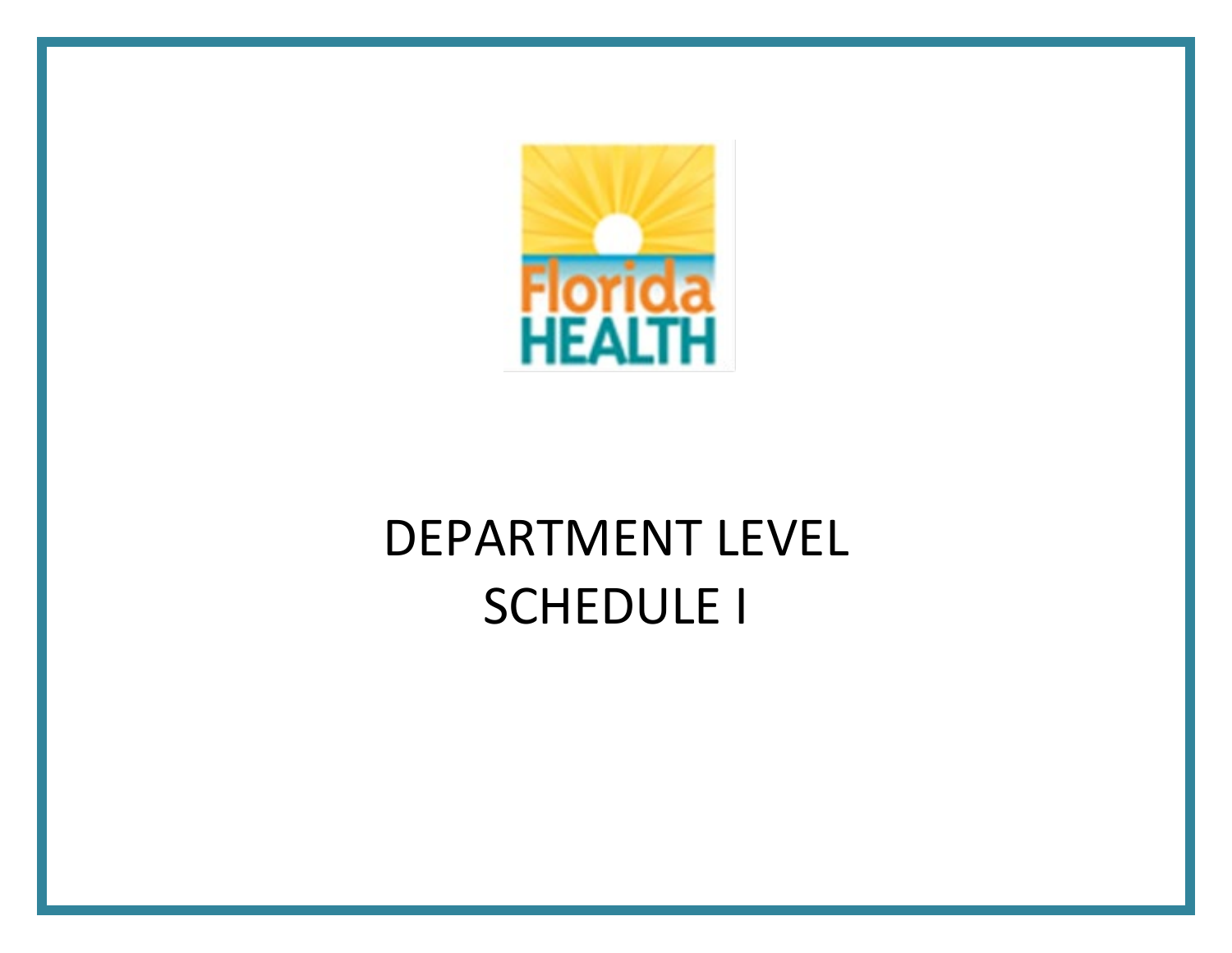\*\*\* NO DISCREPANCIES EXIST FOR THIS REPORT \*\*\*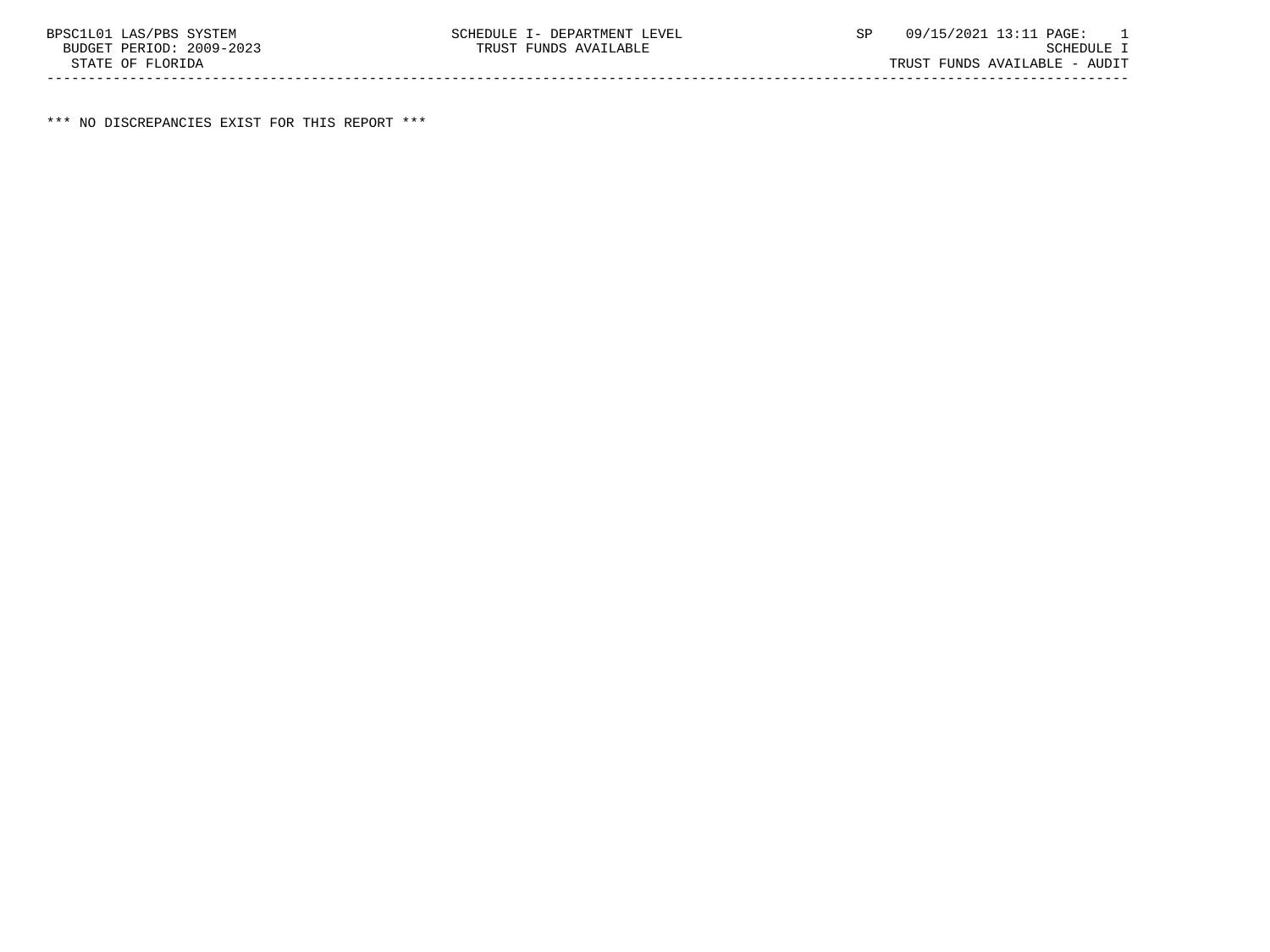| BPSC1L01 LAS/PBS SYSTEM<br>BUDGET PERIOD: 2009-2023<br>STATE OF FLORIDA |                                | SCHEDULE I- DEPARTMENT LEVEL<br>TRUST FUNDS AVAILABLE |        |                                | SP                                  | 09/15/2021 13:11 PAGE:                                                               | $\overline{\phantom{1}}$<br>SCHEDULE I<br>TRUST FUNDS AVAILABLE |
|-------------------------------------------------------------------------|--------------------------------|-------------------------------------------------------|--------|--------------------------------|-------------------------------------|--------------------------------------------------------------------------------------|-----------------------------------------------------------------|
|                                                                         |                                |                                                       |        | COL A01<br>ACT PR YR           | COL A02                             | COL A03<br>CURR YR EST AGY REQUEST AGY REQ N/R<br>EXP 2020-21 EXP 2021-22 FY 2022-23 | COL A04<br>FY 2022-23                                           |
| HEALTH, DEPT OF 64000000                                                |                                |                                                       |        |                                |                                     |                                                                                      |                                                                 |
| FUND: ADMINISTRATIVE TRUST FUND<br>2021                                 |                                |                                                       |        |                                |                                     |                                                                                      |                                                                 |
| SECTION I: DETAIL OF REVENUES                                           |                                |                                                       |        |                                |                                     |                                                                                      |                                                                 |
| REVENUE CAP SVC<br>CODE<br>CHG <sup>8</sup>                             | AUTH<br>ST $I/C$ LOC $I/C$ NO. | MATCHING %                                            | CFDA   |                                |                                     |                                                                                      |                                                                 |
| A7 FEES                                                                 |                                |                                                       |        |                                |                                     |                                                                                      |                                                                 |
| 000100 YES 8.0<br>A1 INSTITUTIONAL REVIEW BOARD PROGRAM                 | 381.086<br>0.00                | 0.00                                                  |        | 1,002                          |                                     |                                                                                      |                                                                 |
| 000100 YES 8.0 381.86                                                   | 0.00                           | 0.00                                                  |        |                                | 9,415 9,415 9,415                   |                                                                                      |                                                                 |
| R7 INTEREST<br>000500 NO 0.0 381.0011                                   | 0.00                           | 0.00                                                  |        | 6,948 6,948                    |                                     | 6,948                                                                                |                                                                 |
| AZ COVID IMMUNIZATION PROGRAM<br>000799 NO 0.0                          | 0.00                           | 0.00                                                  | 93.268 | 6,242,933                      | 11,028,698                          | 11,028,698                                                                           |                                                                 |
| A3 SPECIAL SUPPLEMENT FOOD PROGRAM                                      |                                |                                                       |        |                                |                                     |                                                                                      |                                                                 |
| 000799 NO 0.0<br>A4 CHILD AND ADULT CARE FOOD PROGRAM AUDIT             | 0.00                           | 0.00                                                  | 10.557 |                                | 3,284,609 4,500,000 4,500,000       |                                                                                      |                                                                 |
| 000799 NO 0.0                                                           | 0.00                           | 0.00                                                  |        | 10.555 485,470 600,000 600,000 |                                     |                                                                                      |                                                                 |
| B2 BIRTH DEFECTS AND DEVELOPMENTAL DISABILITIES<br>000799 NO 0.0        | 0.00                           | 0.00                                                  | 93.073 |                                | 5,712 68,667 68,667                 |                                                                                      |                                                                 |
| B4 STATE INDOOR RADON GRANTS                                            |                                |                                                       |        |                                |                                     |                                                                                      |                                                                 |
| 000799 NO 0.0<br>B5 SOCIAL SECURITY DISABILITY INSURANCE                | 0.00                           | 0.00                                                  |        | 66.032 24,708 21,523 21,523    |                                     |                                                                                      |                                                                 |
| 000799 NO 0.0<br>B6 BEACH MONITORING AND NOTIFICATION PROGRAM           | 0.00                           | 0.00                                                  | 96.001 |                                | 6,466,029 6,466,029 6,466,029       |                                                                                      |                                                                 |
| 000799 NO 0.0                                                           | 0.00                           | 0.00                                                  | 66.472 |                                | 53,837 63,574 63,574                |                                                                                      |                                                                 |
| C3 PUBLIC HEALTH EMERGENCY PREPAREDNESS<br>000799 NO 0.0                | 0.00                           | 0.00                                                  | 93.069 |                                | 4, 464, 691 5, 144, 211 5, 144, 211 |                                                                                      |                                                                 |
| C6 ENVIRONMENTAL PUBLIC HEALTH EMERGENCY RESPONS                        |                                |                                                       |        |                                |                                     |                                                                                      |                                                                 |
| 000799 NO 0.0<br>C8 HOSPITAL PREPAREDNESS PROGRAM                       | 0.00                           | 0.00                                                  | 93.070 |                                | 265,350 126,084 126,084             |                                                                                      |                                                                 |
| 000799 NO 0.0                                                           | 0.00                           | 0.00                                                  |        | 93.074 422,643                 |                                     |                                                                                      |                                                                 |
| C9 NATIONAL BIOTERRORISM HOSPITAL PREPAREDNESS<br>000799 NO 0.0         | 0.00                           | 0.00                                                  | 93.889 |                                |                                     | 435,201 435,201                                                                      |                                                                 |
| D1 MATERNAL CHILD HEALTH FEDERAL PROGRAM                                |                                |                                                       |        |                                | 9,953 15,213                        |                                                                                      |                                                                 |
| 000799 NO 0.0<br>D3 PROJECT GRANTS COOP AGREEMENTS TB PROGRAM           | 0.00                           | 0.00                                                  | 93.110 |                                |                                     | 15,213                                                                               |                                                                 |
| 000799 NO 0.0<br>D5 PRIMARY CARE SERVICES PLANNING DEVELOPMENT          | 0.00                           | 0.00                                                  | 93.116 | 972,050                        | 980,000                             | 980,000                                                                              |                                                                 |
| 000799 NO 0.0                                                           | 0.00                           | 0.00                                                  | 93.130 | 59,538                         | 58,500                              | 58,500                                                                               |                                                                 |
| D6 VIRGINIA GRAEME BAKER POOL AND SPA SAFETY<br>000799 NO 0.0           | 0.00                           | 0.00                                                  | 87.002 | 992                            | 25,000                              | 25,000                                                                               |                                                                 |
| D7 STATE ADMIN CHILD NUTRITION                                          |                                |                                                       |        |                                |                                     |                                                                                      |                                                                 |
| 000799 NO 0.0<br>D9 INJURY PREVENTION & CONTROL RESEARCH PROJECT        | 0.00                           | 0.00                                                  | 10.560 | 6,654,938                      | 750,000                             | 750,000                                                                              |                                                                 |
| 000799 NO 0.0<br>E1 DISABILITIES PREVENTION                             | 0.00                           | 0.00                                                  | 93.136 | 547,309                        | 380,997                             | 380,997                                                                              |                                                                 |
| 000799 NO 0.0                                                           | 0.00                           | 0.00                                                  | 93.184 | 21,500                         | 25,000                              | 25,000                                                                               |                                                                 |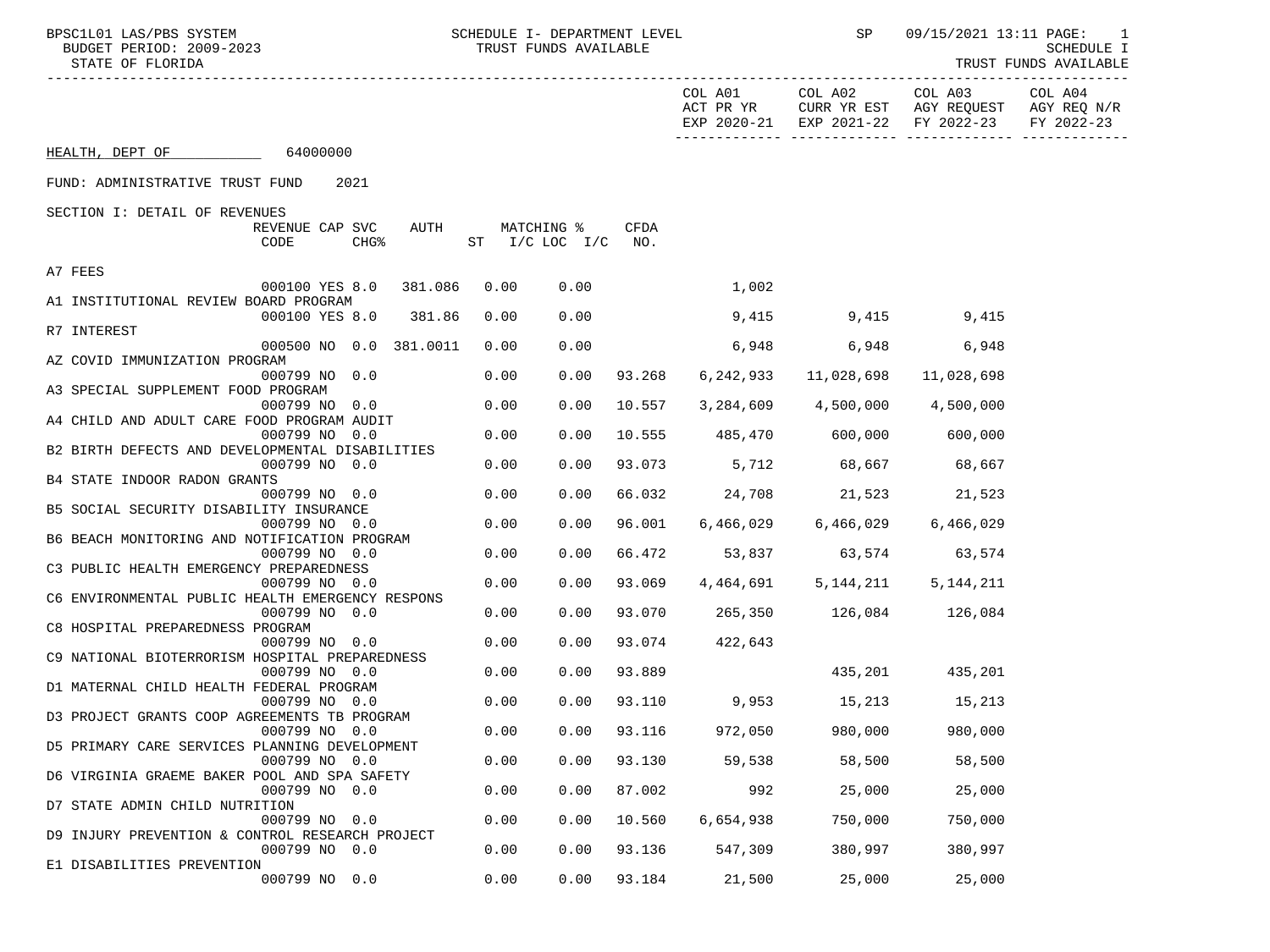BPSC1L01 LAS/PBS SYSTEM SCHEDULE I- DEPARTMENT LEVEL SP 09/15/2021 13:11 PAGE: 2 BPSC1L01 LAS/PBS SYSTEM<br>BUDGET PERIOD: 2009-2023<br>STATE OF FLORIDA ----------------------------------------------------------------------------------------------------------------------------------- COL A01 COL A02 COL A03 COL A04

| 64000000<br>HEALTH, DEPT OF<br>2021<br>FUND: ADMINISTRATIVE TRUST FUND<br>SECTION I: DETAIL OF REVENUES<br>REVENUE CAP SVC<br>AUTH<br>MATCHING %<br>CFDA<br>ST I/C LOC I/C<br>CODE<br><b>CHG&amp;</b><br>NO.<br>E2 CHILDHOOD LEAD POISONING PREVENTION<br>93.197 39,707 94,185 94,185<br>000799 NO 0.0<br>0.00<br>0.00<br>E4 FAMILY PLANNING SERVICES<br>1,767,364 2,046,530 2,046,530<br>000799 NO 0.0<br>0.00<br>0.00<br>93.217<br>E6 ABSTINENCE EDUCATION<br>000799 NO 0.0<br>0.00<br>0.00<br>93.235<br>302,726 327,487 327,487<br>F1 STATE CAPACITY BUILDING<br>000799 NO 0.0<br>0.00<br>0.00<br>93.240<br>16,904 95,691 95,691<br>F3 STATE RURAL HOSPITAL FLEX PROGRAM<br>6,384 52,500 52,500<br>0.00<br>0.00<br>93.241<br>000799 NO 0.0<br>F7 UNIVERSAL NEWBORN HEARING SCREENING<br>0.00<br>0.00<br>93.251<br>5,588 3,720<br>3,720<br>000799 NO 0.0<br>F9 OCCUPATIONAL SAFETY HEALTH RESEARCH PROJECT<br>000799 NO 0.0<br>0.00<br>0.00<br>93.262<br>17,884 39,925<br>39,925<br>G2 CHILDHOOD IMMUNIZATION GRANT<br>1,876,787  2,200,000  2,200,000<br>0.00<br>0.00<br>93.268<br>000799 NO 0.0<br>G4 ADULT VIRAL HEPATITIS PREVENTION & CONTROL<br>000799 NO 0.0<br>0.00<br>0.00<br>93.270<br>74,951 63,814 63,814<br>G8 EARLY HEARING DETECTION AND INTERVENTION<br>000799 NO 0.0<br>0.00<br>0.00<br>93.314<br>8,875 19,403 19,403<br>H6 FL INNOV STRAT DIAB, HRT, STOKE<br>0.00<br>93.435<br>85,217 76,483<br>000799 NO 0.0<br>0.00<br>76,483<br>H8 EPI LAB INFECTIOUS DISEASE<br>000799 NO 0.0<br>0.00<br>0.00<br>93.323<br>518,421 513,094<br>513,094<br>I2 ENDING THE HIV EPIDEMIC<br>0.00<br>93.118<br>379<br>000799 NO 0.0<br>0.00<br>16 WELL-INTEGRATED SCREENING FOR WOMEN IN FL<br>60,781 80,000<br>000799 NO 0.0<br>0.00<br>0.00<br>93.436<br>80,000<br>19 BEHAVIORAL RISK SURVEILLANCE SYSTEM<br>000799 NO 0.0<br>0.00<br>0.00<br>93.336<br>10,668 10,668<br>10,668<br>JO INCREASE COLORECTAL CANCER SCREENINGS<br>93.800<br>000799 NO 0.0<br>0.00<br>0.00<br>32,296 57,525<br>57,525<br>J1 STATE OFFICE OF RURAL HEALTH<br>0.00<br>0.00<br>93.913<br>1,250 19,633<br>19,633<br>000799 NO 0.0<br>J2 EVAL & EXPAND FLORIDAS PUBLIC DENTAL PROGRAM<br>0.00<br>0.00<br>93.366<br>25,115 20,000<br>20,000<br>000799 NO 0.0<br>J5 IMPROVING THE HEALTH OF AMERICANS PREVENTION<br>261,406 245,608 245,608<br>000799 NO 0.0<br>0.00<br>0.00<br>93.426<br>J7 HIV CARE FORMULA GRANTS<br>0.00<br>0.00<br>93.917<br>5, 361, 806 4, 106, 763 4, 106, 763<br>000799 NO 0.0<br>J9 HIV PREVENTION ACTIVITIES HEALTH<br>0.00<br>93.940<br>000799 NO 0.0<br>3,997,163<br>4,010,562<br>19,719,658 |  |  |      | ACT PR YR<br>EXP 2020-21 | EXP 2021-22 | CURR YR EST AGY REQUEST AGY REQ N/R<br>FY 2022-23 | FY 2022-23 |
|----------------------------------------------------------------------------------------------------------------------------------------------------------------------------------------------------------------------------------------------------------------------------------------------------------------------------------------------------------------------------------------------------------------------------------------------------------------------------------------------------------------------------------------------------------------------------------------------------------------------------------------------------------------------------------------------------------------------------------------------------------------------------------------------------------------------------------------------------------------------------------------------------------------------------------------------------------------------------------------------------------------------------------------------------------------------------------------------------------------------------------------------------------------------------------------------------------------------------------------------------------------------------------------------------------------------------------------------------------------------------------------------------------------------------------------------------------------------------------------------------------------------------------------------------------------------------------------------------------------------------------------------------------------------------------------------------------------------------------------------------------------------------------------------------------------------------------------------------------------------------------------------------------------------------------------------------------------------------------------------------------------------------------------------------------------------------------------------------------------------------------------------------------------------------------------------------------------------------------------------------------------------------------------------------------------------------------------------------------------------------------------------------------------------------------------------------------------------------------------------------------------------------------------------------------------------------------------------------|--|--|------|--------------------------|-------------|---------------------------------------------------|------------|
|                                                                                                                                                                                                                                                                                                                                                                                                                                                                                                                                                                                                                                                                                                                                                                                                                                                                                                                                                                                                                                                                                                                                                                                                                                                                                                                                                                                                                                                                                                                                                                                                                                                                                                                                                                                                                                                                                                                                                                                                                                                                                                                                                                                                                                                                                                                                                                                                                                                                                                                                                                                                    |  |  |      |                          |             |                                                   |            |
|                                                                                                                                                                                                                                                                                                                                                                                                                                                                                                                                                                                                                                                                                                                                                                                                                                                                                                                                                                                                                                                                                                                                                                                                                                                                                                                                                                                                                                                                                                                                                                                                                                                                                                                                                                                                                                                                                                                                                                                                                                                                                                                                                                                                                                                                                                                                                                                                                                                                                                                                                                                                    |  |  |      |                          |             |                                                   |            |
|                                                                                                                                                                                                                                                                                                                                                                                                                                                                                                                                                                                                                                                                                                                                                                                                                                                                                                                                                                                                                                                                                                                                                                                                                                                                                                                                                                                                                                                                                                                                                                                                                                                                                                                                                                                                                                                                                                                                                                                                                                                                                                                                                                                                                                                                                                                                                                                                                                                                                                                                                                                                    |  |  |      |                          |             |                                                   |            |
|                                                                                                                                                                                                                                                                                                                                                                                                                                                                                                                                                                                                                                                                                                                                                                                                                                                                                                                                                                                                                                                                                                                                                                                                                                                                                                                                                                                                                                                                                                                                                                                                                                                                                                                                                                                                                                                                                                                                                                                                                                                                                                                                                                                                                                                                                                                                                                                                                                                                                                                                                                                                    |  |  |      |                          |             |                                                   |            |
|                                                                                                                                                                                                                                                                                                                                                                                                                                                                                                                                                                                                                                                                                                                                                                                                                                                                                                                                                                                                                                                                                                                                                                                                                                                                                                                                                                                                                                                                                                                                                                                                                                                                                                                                                                                                                                                                                                                                                                                                                                                                                                                                                                                                                                                                                                                                                                                                                                                                                                                                                                                                    |  |  |      |                          |             |                                                   |            |
|                                                                                                                                                                                                                                                                                                                                                                                                                                                                                                                                                                                                                                                                                                                                                                                                                                                                                                                                                                                                                                                                                                                                                                                                                                                                                                                                                                                                                                                                                                                                                                                                                                                                                                                                                                                                                                                                                                                                                                                                                                                                                                                                                                                                                                                                                                                                                                                                                                                                                                                                                                                                    |  |  |      |                          |             |                                                   |            |
|                                                                                                                                                                                                                                                                                                                                                                                                                                                                                                                                                                                                                                                                                                                                                                                                                                                                                                                                                                                                                                                                                                                                                                                                                                                                                                                                                                                                                                                                                                                                                                                                                                                                                                                                                                                                                                                                                                                                                                                                                                                                                                                                                                                                                                                                                                                                                                                                                                                                                                                                                                                                    |  |  |      |                          |             |                                                   |            |
|                                                                                                                                                                                                                                                                                                                                                                                                                                                                                                                                                                                                                                                                                                                                                                                                                                                                                                                                                                                                                                                                                                                                                                                                                                                                                                                                                                                                                                                                                                                                                                                                                                                                                                                                                                                                                                                                                                                                                                                                                                                                                                                                                                                                                                                                                                                                                                                                                                                                                                                                                                                                    |  |  |      |                          |             |                                                   |            |
|                                                                                                                                                                                                                                                                                                                                                                                                                                                                                                                                                                                                                                                                                                                                                                                                                                                                                                                                                                                                                                                                                                                                                                                                                                                                                                                                                                                                                                                                                                                                                                                                                                                                                                                                                                                                                                                                                                                                                                                                                                                                                                                                                                                                                                                                                                                                                                                                                                                                                                                                                                                                    |  |  |      |                          |             |                                                   |            |
|                                                                                                                                                                                                                                                                                                                                                                                                                                                                                                                                                                                                                                                                                                                                                                                                                                                                                                                                                                                                                                                                                                                                                                                                                                                                                                                                                                                                                                                                                                                                                                                                                                                                                                                                                                                                                                                                                                                                                                                                                                                                                                                                                                                                                                                                                                                                                                                                                                                                                                                                                                                                    |  |  |      |                          |             |                                                   |            |
|                                                                                                                                                                                                                                                                                                                                                                                                                                                                                                                                                                                                                                                                                                                                                                                                                                                                                                                                                                                                                                                                                                                                                                                                                                                                                                                                                                                                                                                                                                                                                                                                                                                                                                                                                                                                                                                                                                                                                                                                                                                                                                                                                                                                                                                                                                                                                                                                                                                                                                                                                                                                    |  |  |      |                          |             |                                                   |            |
|                                                                                                                                                                                                                                                                                                                                                                                                                                                                                                                                                                                                                                                                                                                                                                                                                                                                                                                                                                                                                                                                                                                                                                                                                                                                                                                                                                                                                                                                                                                                                                                                                                                                                                                                                                                                                                                                                                                                                                                                                                                                                                                                                                                                                                                                                                                                                                                                                                                                                                                                                                                                    |  |  |      |                          |             |                                                   |            |
|                                                                                                                                                                                                                                                                                                                                                                                                                                                                                                                                                                                                                                                                                                                                                                                                                                                                                                                                                                                                                                                                                                                                                                                                                                                                                                                                                                                                                                                                                                                                                                                                                                                                                                                                                                                                                                                                                                                                                                                                                                                                                                                                                                                                                                                                                                                                                                                                                                                                                                                                                                                                    |  |  |      |                          |             |                                                   |            |
|                                                                                                                                                                                                                                                                                                                                                                                                                                                                                                                                                                                                                                                                                                                                                                                                                                                                                                                                                                                                                                                                                                                                                                                                                                                                                                                                                                                                                                                                                                                                                                                                                                                                                                                                                                                                                                                                                                                                                                                                                                                                                                                                                                                                                                                                                                                                                                                                                                                                                                                                                                                                    |  |  |      |                          |             |                                                   |            |
|                                                                                                                                                                                                                                                                                                                                                                                                                                                                                                                                                                                                                                                                                                                                                                                                                                                                                                                                                                                                                                                                                                                                                                                                                                                                                                                                                                                                                                                                                                                                                                                                                                                                                                                                                                                                                                                                                                                                                                                                                                                                                                                                                                                                                                                                                                                                                                                                                                                                                                                                                                                                    |  |  |      |                          |             |                                                   |            |
|                                                                                                                                                                                                                                                                                                                                                                                                                                                                                                                                                                                                                                                                                                                                                                                                                                                                                                                                                                                                                                                                                                                                                                                                                                                                                                                                                                                                                                                                                                                                                                                                                                                                                                                                                                                                                                                                                                                                                                                                                                                                                                                                                                                                                                                                                                                                                                                                                                                                                                                                                                                                    |  |  |      |                          |             |                                                   |            |
|                                                                                                                                                                                                                                                                                                                                                                                                                                                                                                                                                                                                                                                                                                                                                                                                                                                                                                                                                                                                                                                                                                                                                                                                                                                                                                                                                                                                                                                                                                                                                                                                                                                                                                                                                                                                                                                                                                                                                                                                                                                                                                                                                                                                                                                                                                                                                                                                                                                                                                                                                                                                    |  |  |      |                          |             |                                                   |            |
|                                                                                                                                                                                                                                                                                                                                                                                                                                                                                                                                                                                                                                                                                                                                                                                                                                                                                                                                                                                                                                                                                                                                                                                                                                                                                                                                                                                                                                                                                                                                                                                                                                                                                                                                                                                                                                                                                                                                                                                                                                                                                                                                                                                                                                                                                                                                                                                                                                                                                                                                                                                                    |  |  |      |                          |             |                                                   |            |
|                                                                                                                                                                                                                                                                                                                                                                                                                                                                                                                                                                                                                                                                                                                                                                                                                                                                                                                                                                                                                                                                                                                                                                                                                                                                                                                                                                                                                                                                                                                                                                                                                                                                                                                                                                                                                                                                                                                                                                                                                                                                                                                                                                                                                                                                                                                                                                                                                                                                                                                                                                                                    |  |  |      |                          |             |                                                   |            |
|                                                                                                                                                                                                                                                                                                                                                                                                                                                                                                                                                                                                                                                                                                                                                                                                                                                                                                                                                                                                                                                                                                                                                                                                                                                                                                                                                                                                                                                                                                                                                                                                                                                                                                                                                                                                                                                                                                                                                                                                                                                                                                                                                                                                                                                                                                                                                                                                                                                                                                                                                                                                    |  |  |      |                          |             |                                                   |            |
|                                                                                                                                                                                                                                                                                                                                                                                                                                                                                                                                                                                                                                                                                                                                                                                                                                                                                                                                                                                                                                                                                                                                                                                                                                                                                                                                                                                                                                                                                                                                                                                                                                                                                                                                                                                                                                                                                                                                                                                                                                                                                                                                                                                                                                                                                                                                                                                                                                                                                                                                                                                                    |  |  |      |                          |             |                                                   |            |
|                                                                                                                                                                                                                                                                                                                                                                                                                                                                                                                                                                                                                                                                                                                                                                                                                                                                                                                                                                                                                                                                                                                                                                                                                                                                                                                                                                                                                                                                                                                                                                                                                                                                                                                                                                                                                                                                                                                                                                                                                                                                                                                                                                                                                                                                                                                                                                                                                                                                                                                                                                                                    |  |  |      |                          |             |                                                   |            |
|                                                                                                                                                                                                                                                                                                                                                                                                                                                                                                                                                                                                                                                                                                                                                                                                                                                                                                                                                                                                                                                                                                                                                                                                                                                                                                                                                                                                                                                                                                                                                                                                                                                                                                                                                                                                                                                                                                                                                                                                                                                                                                                                                                                                                                                                                                                                                                                                                                                                                                                                                                                                    |  |  |      |                          |             |                                                   |            |
|                                                                                                                                                                                                                                                                                                                                                                                                                                                                                                                                                                                                                                                                                                                                                                                                                                                                                                                                                                                                                                                                                                                                                                                                                                                                                                                                                                                                                                                                                                                                                                                                                                                                                                                                                                                                                                                                                                                                                                                                                                                                                                                                                                                                                                                                                                                                                                                                                                                                                                                                                                                                    |  |  |      |                          |             |                                                   |            |
|                                                                                                                                                                                                                                                                                                                                                                                                                                                                                                                                                                                                                                                                                                                                                                                                                                                                                                                                                                                                                                                                                                                                                                                                                                                                                                                                                                                                                                                                                                                                                                                                                                                                                                                                                                                                                                                                                                                                                                                                                                                                                                                                                                                                                                                                                                                                                                                                                                                                                                                                                                                                    |  |  |      |                          |             |                                                   |            |
|                                                                                                                                                                                                                                                                                                                                                                                                                                                                                                                                                                                                                                                                                                                                                                                                                                                                                                                                                                                                                                                                                                                                                                                                                                                                                                                                                                                                                                                                                                                                                                                                                                                                                                                                                                                                                                                                                                                                                                                                                                                                                                                                                                                                                                                                                                                                                                                                                                                                                                                                                                                                    |  |  |      |                          |             |                                                   |            |
|                                                                                                                                                                                                                                                                                                                                                                                                                                                                                                                                                                                                                                                                                                                                                                                                                                                                                                                                                                                                                                                                                                                                                                                                                                                                                                                                                                                                                                                                                                                                                                                                                                                                                                                                                                                                                                                                                                                                                                                                                                                                                                                                                                                                                                                                                                                                                                                                                                                                                                                                                                                                    |  |  |      |                          |             |                                                   |            |
|                                                                                                                                                                                                                                                                                                                                                                                                                                                                                                                                                                                                                                                                                                                                                                                                                                                                                                                                                                                                                                                                                                                                                                                                                                                                                                                                                                                                                                                                                                                                                                                                                                                                                                                                                                                                                                                                                                                                                                                                                                                                                                                                                                                                                                                                                                                                                                                                                                                                                                                                                                                                    |  |  |      |                          |             |                                                   |            |
|                                                                                                                                                                                                                                                                                                                                                                                                                                                                                                                                                                                                                                                                                                                                                                                                                                                                                                                                                                                                                                                                                                                                                                                                                                                                                                                                                                                                                                                                                                                                                                                                                                                                                                                                                                                                                                                                                                                                                                                                                                                                                                                                                                                                                                                                                                                                                                                                                                                                                                                                                                                                    |  |  |      |                          |             |                                                   |            |
|                                                                                                                                                                                                                                                                                                                                                                                                                                                                                                                                                                                                                                                                                                                                                                                                                                                                                                                                                                                                                                                                                                                                                                                                                                                                                                                                                                                                                                                                                                                                                                                                                                                                                                                                                                                                                                                                                                                                                                                                                                                                                                                                                                                                                                                                                                                                                                                                                                                                                                                                                                                                    |  |  |      |                          |             |                                                   |            |
|                                                                                                                                                                                                                                                                                                                                                                                                                                                                                                                                                                                                                                                                                                                                                                                                                                                                                                                                                                                                                                                                                                                                                                                                                                                                                                                                                                                                                                                                                                                                                                                                                                                                                                                                                                                                                                                                                                                                                                                                                                                                                                                                                                                                                                                                                                                                                                                                                                                                                                                                                                                                    |  |  |      |                          |             |                                                   |            |
|                                                                                                                                                                                                                                                                                                                                                                                                                                                                                                                                                                                                                                                                                                                                                                                                                                                                                                                                                                                                                                                                                                                                                                                                                                                                                                                                                                                                                                                                                                                                                                                                                                                                                                                                                                                                                                                                                                                                                                                                                                                                                                                                                                                                                                                                                                                                                                                                                                                                                                                                                                                                    |  |  |      |                          |             |                                                   |            |
|                                                                                                                                                                                                                                                                                                                                                                                                                                                                                                                                                                                                                                                                                                                                                                                                                                                                                                                                                                                                                                                                                                                                                                                                                                                                                                                                                                                                                                                                                                                                                                                                                                                                                                                                                                                                                                                                                                                                                                                                                                                                                                                                                                                                                                                                                                                                                                                                                                                                                                                                                                                                    |  |  |      |                          |             |                                                   |            |
|                                                                                                                                                                                                                                                                                                                                                                                                                                                                                                                                                                                                                                                                                                                                                                                                                                                                                                                                                                                                                                                                                                                                                                                                                                                                                                                                                                                                                                                                                                                                                                                                                                                                                                                                                                                                                                                                                                                                                                                                                                                                                                                                                                                                                                                                                                                                                                                                                                                                                                                                                                                                    |  |  |      |                          |             |                                                   |            |
|                                                                                                                                                                                                                                                                                                                                                                                                                                                                                                                                                                                                                                                                                                                                                                                                                                                                                                                                                                                                                                                                                                                                                                                                                                                                                                                                                                                                                                                                                                                                                                                                                                                                                                                                                                                                                                                                                                                                                                                                                                                                                                                                                                                                                                                                                                                                                                                                                                                                                                                                                                                                    |  |  |      |                          |             |                                                   |            |
|                                                                                                                                                                                                                                                                                                                                                                                                                                                                                                                                                                                                                                                                                                                                                                                                                                                                                                                                                                                                                                                                                                                                                                                                                                                                                                                                                                                                                                                                                                                                                                                                                                                                                                                                                                                                                                                                                                                                                                                                                                                                                                                                                                                                                                                                                                                                                                                                                                                                                                                                                                                                    |  |  |      |                          |             |                                                   |            |
|                                                                                                                                                                                                                                                                                                                                                                                                                                                                                                                                                                                                                                                                                                                                                                                                                                                                                                                                                                                                                                                                                                                                                                                                                                                                                                                                                                                                                                                                                                                                                                                                                                                                                                                                                                                                                                                                                                                                                                                                                                                                                                                                                                                                                                                                                                                                                                                                                                                                                                                                                                                                    |  |  |      |                          |             |                                                   |            |
|                                                                                                                                                                                                                                                                                                                                                                                                                                                                                                                                                                                                                                                                                                                                                                                                                                                                                                                                                                                                                                                                                                                                                                                                                                                                                                                                                                                                                                                                                                                                                                                                                                                                                                                                                                                                                                                                                                                                                                                                                                                                                                                                                                                                                                                                                                                                                                                                                                                                                                                                                                                                    |  |  |      |                          |             |                                                   |            |
|                                                                                                                                                                                                                                                                                                                                                                                                                                                                                                                                                                                                                                                                                                                                                                                                                                                                                                                                                                                                                                                                                                                                                                                                                                                                                                                                                                                                                                                                                                                                                                                                                                                                                                                                                                                                                                                                                                                                                                                                                                                                                                                                                                                                                                                                                                                                                                                                                                                                                                                                                                                                    |  |  |      |                          |             |                                                   |            |
|                                                                                                                                                                                                                                                                                                                                                                                                                                                                                                                                                                                                                                                                                                                                                                                                                                                                                                                                                                                                                                                                                                                                                                                                                                                                                                                                                                                                                                                                                                                                                                                                                                                                                                                                                                                                                                                                                                                                                                                                                                                                                                                                                                                                                                                                                                                                                                                                                                                                                                                                                                                                    |  |  |      |                          |             |                                                   |            |
|                                                                                                                                                                                                                                                                                                                                                                                                                                                                                                                                                                                                                                                                                                                                                                                                                                                                                                                                                                                                                                                                                                                                                                                                                                                                                                                                                                                                                                                                                                                                                                                                                                                                                                                                                                                                                                                                                                                                                                                                                                                                                                                                                                                                                                                                                                                                                                                                                                                                                                                                                                                                    |  |  |      |                          |             |                                                   |            |
|                                                                                                                                                                                                                                                                                                                                                                                                                                                                                                                                                                                                                                                                                                                                                                                                                                                                                                                                                                                                                                                                                                                                                                                                                                                                                                                                                                                                                                                                                                                                                                                                                                                                                                                                                                                                                                                                                                                                                                                                                                                                                                                                                                                                                                                                                                                                                                                                                                                                                                                                                                                                    |  |  |      |                          |             |                                                   |            |
|                                                                                                                                                                                                                                                                                                                                                                                                                                                                                                                                                                                                                                                                                                                                                                                                                                                                                                                                                                                                                                                                                                                                                                                                                                                                                                                                                                                                                                                                                                                                                                                                                                                                                                                                                                                                                                                                                                                                                                                                                                                                                                                                                                                                                                                                                                                                                                                                                                                                                                                                                                                                    |  |  | 0.00 |                          |             |                                                   |            |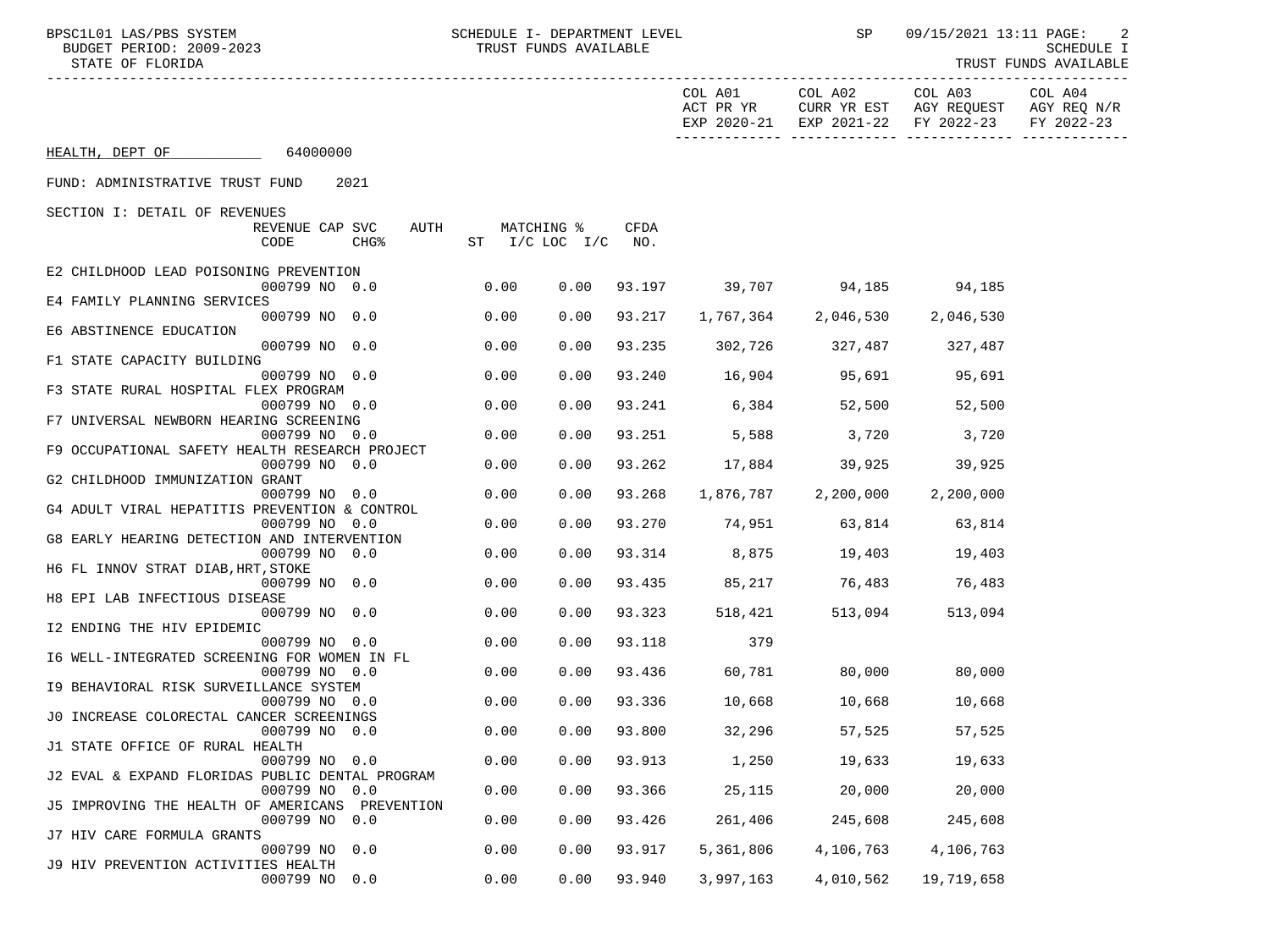| BPSC1L01 LAS/PBS SYSTEM<br>BUDGET PERIOD: 2009-2023<br>STATE OF FLORIDA | SCHEDULE I- DEPARTMENT LEVEL | TRUST FUNDS AVAILABLE |        |                      | SP                             | 09/15/2021 13:11 PAGE:                                                                       | 3<br>SCHEDULE I<br>TRUST FUNDS AVAILABLE |
|-------------------------------------------------------------------------|------------------------------|-----------------------|--------|----------------------|--------------------------------|----------------------------------------------------------------------------------------------|------------------------------------------|
|                                                                         |                              |                       |        | COL A01<br>ACT PR YR |                                | COL A02 COL A03<br>CURR YR EST AGY REQUEST AGY REQ N/R<br>EXP 2020-21 EXP 2021-22 FY 2022-23 | COL A04<br>FY 2022-23                    |
| HEALTH, DEPT OF 64000000                                                |                              |                       |        |                      |                                |                                                                                              |                                          |
| FUND: ADMINISTRATIVE TRUST FUND<br>2021                                 |                              |                       |        |                      |                                |                                                                                              |                                          |
| SECTION I: DETAIL OF REVENUES                                           |                              |                       |        |                      |                                |                                                                                              |                                          |
| REVENUE CAP SVC<br>AUTH<br>CODE<br>CHG <sup>8</sup>                     | ST I/C LOC I/C NO.           | MATCHING %            | CFDA   |                      |                                |                                                                                              |                                          |
| K1 RURAL HEALTH SERVICES OUTREACH NETWORK<br>000799 NO 0.0              | 0.00                         | 0.00                  |        |                      | 93.912 30,918 30,918 30,918    |                                                                                              |                                          |
| K3 TOBACCO CONTROL PROGRAM DRUG FREE COMM SUPP<br>000799 NO 0.0         | 0.00                         | 0.00                  |        |                      | 93.276 359,027 404,749         | 404,749                                                                                      |                                          |
| K4 HIV GRANTS                                                           |                              |                       |        |                      |                                |                                                                                              |                                          |
| 000799 NO 0.0<br>K6 FEDERAL COOPERATIVE AGREEMENTS                      | 0.00                         | 0.00                  |        |                      | 93.944 63,318 32,637 32,637    |                                                                                              |                                          |
| 000799 NO 0.0<br>K8 PREVENTIVE HEALTH SERVICES STD CONTROL              | 0.00                         | 0.00                  | 93.946 | 17,071               |                                |                                                                                              |                                          |
| 000799 NO 0.0<br>L3 PREVENTIVE HEALTH SERVICES BLOCK GRANT              | 0.00                         | 0.00                  | 93.977 |                      |                                |                                                                                              |                                          |
| 000799 NO 0.0<br>L5 MATERNAL CHILD HEALTH SERVICES BLOCK GRANT          | 0.00                         | 0.00                  |        |                      | 93.991 427,855 415,660 415,661 |                                                                                              |                                          |
| 000799 NO 0.0                                                           | 0.00                         | 0.00                  | 93.994 |                      | 142,500 190,000 190,000        |                                                                                              |                                          |
| L9 CANCER PREVENTION & CONTROL PROGRAM<br>000799 NO 0.0                 | 0.00                         | 0.00                  | 93.898 |                      | 546,362 403,240 403,240        |                                                                                              |                                          |
| ZA COVID - ELC INFECTIOUS DISEAS<br>000799 NO 0.0                       | 0.00                         | 0.00                  | 93.323 | 23,990,514           | 29,514,292                     | 29,514,292                                                                                   |                                          |
| ZB COVID-STATE, TRIBAL, LOCAL AND TERRITORIAL<br>000799 NO 0.0          | 0.00                         | 0.00                  | 93.391 |                      | 2,106,945                      | 1,930,789                                                                                    |                                          |
| ZC COVID-PUBLIC HEALTH CRISIS RESPONSE                                  |                              |                       |        |                      |                                |                                                                                              |                                          |
| 000799 NO 0.0<br>16 SEXUAL ASSAULT SERVICES PROGRAM                     | 0.00                         | 0.00                  | 93.354 |                      | 8,548,868                      |                                                                                              |                                          |
| 000799 NO 0.0<br>15 HOUSING OPPORTUNITIES (HOPWA)                       | 0.00                         | 0.00                  |        |                      | 16.017 38,507 40,000 40,000    |                                                                                              |                                          |
| 000799 NO 0.0                                                           | 0.00                         | 0.00                  |        |                      | 14.241 5,053 108,394 108,394   |                                                                                              |                                          |
| M9 NON FEDERAL INDIRECTS<br>215.32<br>001100 NO 8.0                     | 0.00                         | 0.00                  |        | 37,467               |                                |                                                                                              |                                          |
| N2 NON FEDERAL INDIRECTS<br>001110 NO 0.0<br>215.32                     | 0.00                         | 0.00                  |        | 85,171               |                                |                                                                                              |                                          |
| N3 ADMINSITRATIVE FINES<br>001200 NO 8.0 381.0011                       | 0.00                         | 0.00                  |        | 2,942                |                                |                                                                                              |                                          |
| A7 TNFR FROM 2141 LEAD POISONING PREVENTION                             |                              |                       |        |                      |                                |                                                                                              |                                          |
| 001500 NO 0.0<br>381.006<br>B1 TNFR FROM 2141 ENVIRONMENTAL HEALTH FEE  | 0.00                         | 0.00                  |        | 65,500               | 65,500                         | 65,500                                                                                       |                                          |
| 001500 NO 0.0<br>381.006<br>B1 TNFR FROM 2352 ADMINISTRATIVE INDIRECT   | 0.00                         | 0.00                  |        | 3,315,117            | 3, 315, 117                    | 3, 315, 117                                                                                  |                                          |
| 001500 NO 0.0<br>215.32                                                 | 0.00                         | 0.00                  |        | 5,488,624            | 5,488,624                      | 5,488,624                                                                                    |                                          |
| C4 TNFR FROM DFS 2078<br>381.006<br>001500 NO 0.0                       | 0.00                         | 0.00                  |        | 4,380                |                                |                                                                                              |                                          |
| 88 TRANSFER FROM 2141<br>001500 NO 0.0<br>381.001                       | 0.00                         | 0.00                  |        | 3,239                | 3,239                          | 3,239                                                                                        |                                          |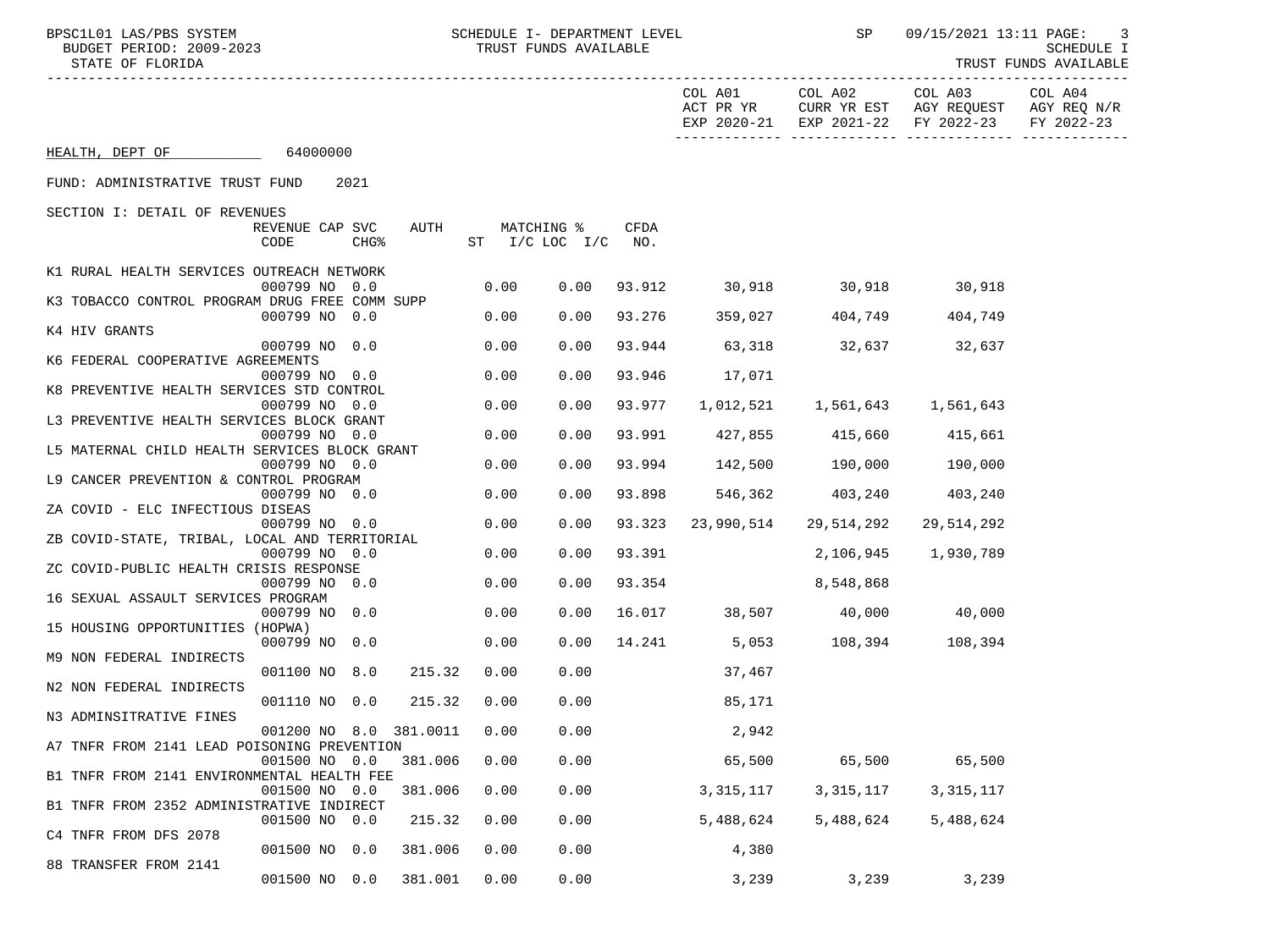| BPSC1L01 LAS/PBS SYSTEM<br>BUDGET PERIOD: 2009-2023<br>STATE OF FLORIDA                                   |             | SCHEDULE I- DEPARTMENT LEVEL<br>TRUST FUNDS AVAILABLE |                                      |             |                        | SP                                      | 09/15/2021 13:11 PAGE:<br>4<br>SCHEDULE I<br>TRUST FUNDS AVAILABLE                           |                       |
|-----------------------------------------------------------------------------------------------------------|-------------|-------------------------------------------------------|--------------------------------------|-------------|------------------------|-----------------------------------------|----------------------------------------------------------------------------------------------|-----------------------|
|                                                                                                           |             |                                                       |                                      |             | COL A01<br>ACT PR YR   |                                         | COL A02 COL A03<br>CURR YR EST AGY REQUEST AGY REQ N/R<br>EXP 2020-21 EXP 2021-22 FY 2022-23 | COL A04<br>FY 2022-23 |
| HEALTH, DEPT OF 64000000                                                                                  |             |                                                       |                                      |             |                        |                                         |                                                                                              |                       |
| FUND: ADMINISTRATIVE TRUST FUND<br>2021                                                                   |             |                                                       |                                      |             |                        |                                         |                                                                                              |                       |
| SECTION I: DETAIL OF REVENUES                                                                             |             |                                                       |                                      |             |                        |                                         |                                                                                              |                       |
| REVENUE CAP SVC<br>CODE<br>CHG%                                                                           | <b>AUTH</b> |                                                       | MATCHING %<br>ST $I/C$ LOC $I/C$ NO. | <b>CFDA</b> |                        |                                         |                                                                                              |                       |
| N6 TNFR FROM AHCA 2474 ADMINISTRATIVE INDIRECT                                                            |             |                                                       |                                      | 93.778      |                        |                                         |                                                                                              |                       |
| 001510 NO 0.0<br>O1 TNFR FROM AHCA 2003 ADMINISTRATIVE INDIRECT                                           | 215.32      | 0.00                                                  | 0.00                                 |             |                        | 240,706 240,706                         | 240,706                                                                                      |                       |
| 001510 NO 0.0<br>05 TNFR FROM DCF 2261 ADMINISTRATIVE INDIRECT                                            | 215.32      | 0.00                                                  | 0.00                                 |             | 93.777 16,433 16,433   |                                         | 16,433                                                                                       |                       |
| 001510 NO 0.0                                                                                             | 215.32      | 0.00                                                  | 0.00                                 |             | 10.561 542,511 824,298 |                                         | 824,298                                                                                      |                       |
| A2 REFUNDS PRIOR YEAR<br>001800 NO 0.0                                                                    | 381.011     | 0.00                                                  | 0.00                                 |             | 253                    | 253                                     | 253                                                                                          |                       |
| C8 REFUNDS PRIOR YEAR<br>001800 NO 0.0                                                                    | 215.31      | 0.00                                                  | 0.00                                 |             | 671                    | 671                                     | 671                                                                                          |                       |
| 02 REFUNDS PRIOR YEAR                                                                                     |             |                                                       |                                      |             |                        |                                         |                                                                                              |                       |
| 001800 NO 0.0<br>03 SALE SERVICES STATE                                                                   | 215.31      | 0.00                                                  | 0.00                                 |             |                        | 129,571 129,571 129,571                 |                                                                                              |                       |
| 001903 NO 0.0                                                                                             | 215.32      | 0.00                                                  | 0.00                                 |             |                        | 7,084 7,084 7,084                       |                                                                                              |                       |
| R4 SALE OF SERVICE FEDERAL<br>001970 NO 0.0                                                               | 215.32      | 0.00                                                  | 0.00                                 |             |                        | 129,389 129,389 129,389                 |                                                                                              |                       |
| 12 SALE SURPLUS PROPERTY<br>002900 NO 8.0                                                                 | 381.001     | 0.00                                                  | 0.00                                 |             | 240                    |                                         |                                                                                              |                       |
| 03 12 MONTH WARRANT CANX                                                                                  |             |                                                       |                                      |             |                        |                                         |                                                                                              |                       |
| 003800 NO 0.0<br>R3 TENANT BROKER                                                                         | 17.26       | 0.00                                                  | 0.00                                 |             | 2                      |                                         |                                                                                              |                       |
| 004001 NO 0.0 381.0011                                                                                    |             | 0.00                                                  | 0.00                                 |             | 160,725                |                                         |                                                                                              |                       |
| R9 TNFR FROM 1000 64200700<br>006000 NO 0.0 381.0011                                                      |             | 0.00                                                  | 0.00                                 |             | 6,542                  |                                         |                                                                                              |                       |
| TOTAL TO LINE B IN SECTION IV                                                                             |             |                                                       |                                      |             | 81,341,512             |                                         |                                                                                              |                       |
|                                                                                                           |             |                                                       |                                      |             |                        |                                         |                                                                                              |                       |
| SECTION II: DETAIL OF NONOPERATING EXPENDITURES                                                           |             | OBJECT<br>CODE                                        | TRANSFER<br>TO BE                    | CFDA<br>NO. |                        |                                         |                                                                                              |                       |
| A2 TNFR TO 2141 180110 CHDTF<br>A5 BUDGET AMEND B0038 COVID WAREHOUSES<br>A6 ANTICIPATED BUDGET AMENDMENT |             | 810000<br>899000<br>899000                            | 64200700                             |             | 4,250,000              | 21,750,000<br>2, 245, 873<br>10,000,000 | 21,750,000                                                                                   |                       |
| BA TNFR TO GR 180200 SWCAP<br>PP TNFR TO 2168 180205 LEAVE PAYOUTS                                        |             | 810000<br>810000                                      | 64100200<br>64300100                 |             | 2,450,887<br>29,075    | 2,944,041<br>29,075                     | 2,944,041<br>29,075                                                                          |                       |
| RS TNFR TO 2261 180205 LEAVE PAYOUTS                                                                      |             | 810000                                                | 64200100                             |             | 68,443                 | 68,443                                  | 68,443                                                                                       |                       |
| RT TNFR TO 2261 180205 LEAVE PAYOUTS<br>SW TNFR TO 2261 180205 LEAVE PAYOUTS                              |             | 810000<br>810000                                      | 64200200<br>64200800                 |             | 109,078<br>30,529      | 1,090,078<br>30,529                     | 1,090,078<br>30,529                                                                          |                       |
| Z1 TNFR TO 2261 180205 LEAVE PAYOUTS                                                                      |             | 810000                                                | 64300100                             |             | 27,202                 | 27,202                                  | 27,202                                                                                       |                       |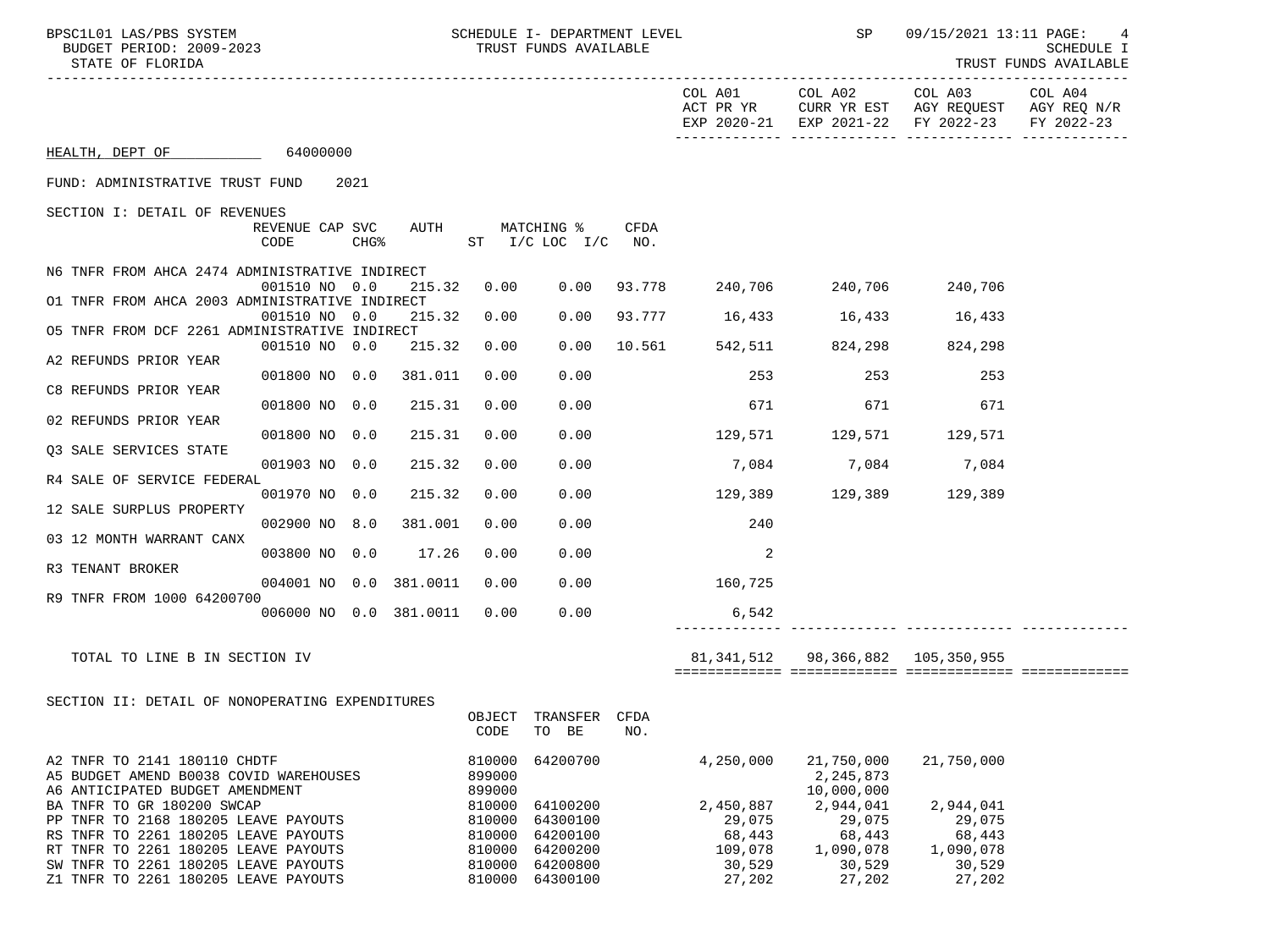BPSC1L01 LAS/PBS SYSTEM SCHEDULE I- DEPARTMENT LEVEL SENE SP 09/15/2021 13:11 PAGE: 5<br>BUDGET PERIOD: 2009-2023 TRUST FUNDS AVAILABLE

STATE OF FLORIDA AND INTERNATIONAL STATE OF FUNDS AVAILABLE

| COL A01     | COL A02 | COL A03                             | COL A04 |
|-------------|---------|-------------------------------------|---------|
| ACT PR YR   |         | CURR YR EST AGY REOUEST AGY REO N/R |         |
| EXP 2020-21 |         | EXP 2021-22 FY 2022-23 FY 2022-23   |         |
|             |         |                                     |         |

#### HEALTH, DEPT OF 64000000

FUND: ADMINISTRATIVE TRUST FUND 2021

SECTION II: DETAIL OF NONOPERATING EXPENDITURES

|                                             | OBJECT | TRANSFER | CFDA |             |                         |            |  |
|---------------------------------------------|--------|----------|------|-------------|-------------------------|------------|--|
|                                             | CODE   | TO BE    | NO.  |             |                         |            |  |
| Z2 TNFR TO 2261 180205 LEAVE PAYOUTS        | 810000 | 64500100 |      |             | 1,821 10,597            | 10,597     |  |
| Z3 TNFR TO 2738 180205 LEAVE PAYOUTS        | 810000 | 64500100 |      | 244,209     | 244,209                 | 244,209    |  |
| Z5 TNFR TO 2475 180205 LEAVE PAYOUTS        | 810000 | 64200100 |      | 3,505       | 3,505                   | 3,505      |  |
| 01 TNFR TO 2021 310405                      | 810000 | 64200100 |      |             | 788,218                 | 788,218    |  |
| 08 TNFR TO DEP XXXX 181254                  | 810000 |          |      | 1, 211, 513 |                         |            |  |
| 02 TNFR TO 2021 310405                      | 810000 | 64200800 |      |             | 2, 372, 522 2, 372, 522 |            |  |
| 02 TNFR FROM 2021 310405 64100200 (003105)  | 810000 |          |      |             | 2,372,522-              | 2,372,522- |  |
| 03 BE TNFR FROM 2021 64100200               | 810000 |          |      | 747,637-    |                         |            |  |
| 04 TNFR TO 2531 180205                      | 810000 | 64200800 |      | 674         |                         |            |  |
| 01 TNFR FROM 2021 310405 64100200 (003105)  | 810000 |          |      |             | 788,218-                | 788,218-   |  |
| 02 BE TNFR FROM 2021                        | 810000 |          |      | 663,533-    |                         |            |  |
| 03 SERVICE CHARGE TO GENERAL REVENUE 310322 | 880800 |          |      | 753         |                         |            |  |
| 06 TNFR TO 2352 180205                      | 810000 | 64400100 |      | 332         |                         |            |  |
| 07 TNFR TO 2192 180205                      | 810000 | 64200800 |      | 245         |                         |            |  |
| 08 TNFR TO 2738 180205-NON ALLOW GRANT      | 810000 | 64500100 |      | 242,031     |                         |            |  |
| 09 REFUNDS OF STATE REVENUES 220020         | 860000 |          |      | 1,720       |                         |            |  |
| 10 SERVICE CHARGE TO GENERAL REVENUE 310322 | 880800 |          |      | 2,893       |                         |            |  |
| 22 BE TNFR TO 2021                          | 810000 | 64200100 |      | 663,533     |                         |            |  |
| 23 BE TNFR TO 2021                          | 810000 | 64200800 |      | 747,637     |                         |            |  |
|                                             |        |          |      |             |                         |            |  |

TOTAL TO LINE E IN SECTION IV 8,674,910 38,443,552 26,197,679

============= ============= ============= =============

SECTION III: ADJUSTMENTS

|                                              | OBJECT |            |
|----------------------------------------------|--------|------------|
|                                              | CODE   |            |
| CERTIFIED FORWARD REVERSIONS<br>01           | 991000 | 692,080    |
| CERTIFIED FORWARD REVERSION<br>01            | 991000 | 177,548    |
| 02 ROUNDING                                  | 991000 |            |
| 08 PY ENCUMBRANCES NOT RESERVED FUND BALANCE | 991000 | $2,914-$   |
| 02 PRIOR YEAR A/P NOT CF-OPERATING CATEGORY  | 991000 | 253,061    |
| 02 CERTIFIED FORWARD REVERSIONS              | 991000 | 59,781     |
| 03 PY ENCUMBRANCES NOT RESERVED FUND BALANCE | 991000 | $72,218-$  |
| 04 PRIOR YEAR A/P NOT CF- OPERATING CATEGORY | 991000 | 877        |
| 06 PY ACCURAL ADJUSTMENT                     | 991000 | 398        |
| 03 PY ACCRUAL ADJUSTMENT-ATYPICAL REVENUE    | 991000 | $39.467-$  |
| 04 PY ENCUMBRANCES NOT RESERVED FUND BALANCE | 991000 | 1,108,323- |
| 05 PRIOR YR A/P NOT CF-COMP ABSENCES         | 991000 | 62,988     |
| 03 CF REVERSIONS                             | 991000 | 3,887      |
|                                              |        |            |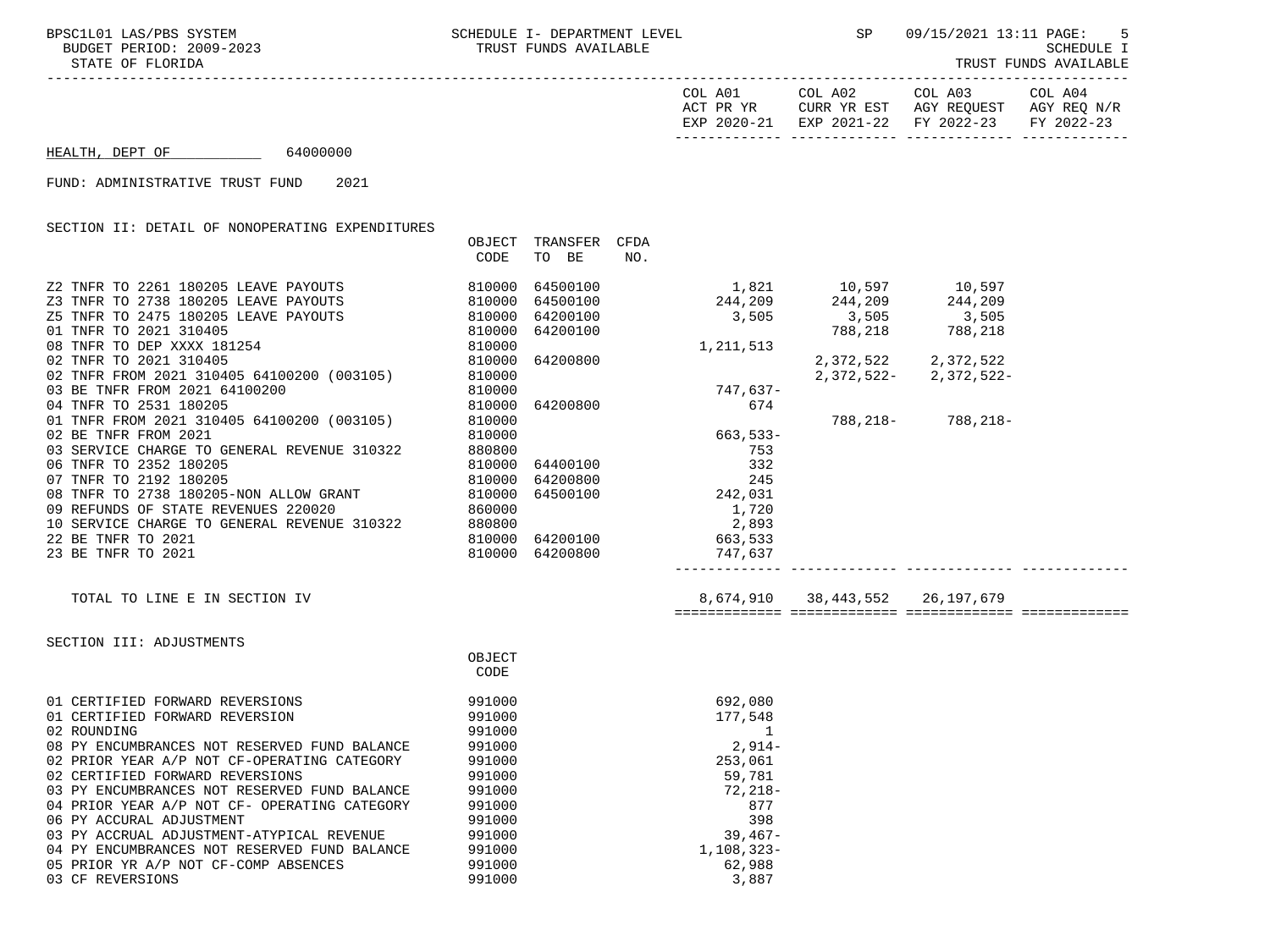| BPSC1L01 LAS/PBS SYSTEM<br>BUDGET PERIOD: 2009-2023<br>STATE OF FLORIDA                                                                                                                                                                                                                                                          |                                                        | SCHEDULE I- DEPARTMENT LEVEL<br>TRUST FUNDS AVAILABLE |                                                                                            | SP                                                                                | 09/15/2021 13:11 PAGE:                                                                                                          | 6<br><b>SCHEDULE I</b><br>TRUST FUNDS AVAILABLE |
|----------------------------------------------------------------------------------------------------------------------------------------------------------------------------------------------------------------------------------------------------------------------------------------------------------------------------------|--------------------------------------------------------|-------------------------------------------------------|--------------------------------------------------------------------------------------------|-----------------------------------------------------------------------------------|---------------------------------------------------------------------------------------------------------------------------------|-------------------------------------------------|
|                                                                                                                                                                                                                                                                                                                                  |                                                        |                                                       | COL A01 COL A02                                                                            |                                                                                   | COL A03 COL A04<br>ACT PR YR $\,$ CURR YR EST $\,$ AGY REQUEST $\,$ AGY REQ $\,$ N/R $\,$<br>EXP 2020-21 EXP 2021-22 FY 2022-23 | FY 2022-23                                      |
| 64000000<br>HEALTH, DEPT OF                                                                                                                                                                                                                                                                                                      |                                                        |                                                       |                                                                                            |                                                                                   |                                                                                                                                 |                                                 |
| FUND: ADMINISTRATIVE TRUST FUND<br>2021                                                                                                                                                                                                                                                                                          |                                                        |                                                       |                                                                                            |                                                                                   |                                                                                                                                 |                                                 |
| SECTION III: ADJUSTMENTS                                                                                                                                                                                                                                                                                                         |                                                        |                                                       |                                                                                            |                                                                                   |                                                                                                                                 |                                                 |
|                                                                                                                                                                                                                                                                                                                                  | OBJECT<br>CODE                                         |                                                       |                                                                                            |                                                                                   |                                                                                                                                 |                                                 |
| 04 PRIOR YEAR A/P NOT CF-OPERATING CATEGORY<br>05 PY ENCUMBRANCES NOT RESERVED FUND BALANCE<br>10 SWFS ADJ B6400346<br>21 PY ACCRUAL ADJUSTMENT                                                                                                                                                                                  | 991000<br>991000<br>991000<br>991000                   |                                                       | 111<br>$27,612-$<br>24,756<br>2,147                                                        |                                                                                   |                                                                                                                                 |                                                 |
| TOTAL TO LINE H IN SECTION IV                                                                                                                                                                                                                                                                                                    |                                                        |                                                       | 27,101                                                                                     |                                                                                   |                                                                                                                                 |                                                 |
| SECTION IV: SUMMARY                                                                                                                                                                                                                                                                                                              |                                                        |                                                       |                                                                                            |                                                                                   |                                                                                                                                 |                                                 |
| UNRESERVED FUND BALANCE - JULY 1<br>ADD: REVENUES (FROM SECTION I)<br>TOTAL FUNDS AVAILABLE (LINE A + LINE B)<br>LESS: OPERATING EXPENDITURES<br>LESS: NONOPERATING EXPENDITURES (SECTION II)<br>LESS: FIXED CAPITAL OUTLAY (TOTAL ONLY)<br>UNRESERVED FUND BALANCE - JUNE 30 - BEFORE ADJ<br>NET ADJUSTMENTS (FROM SECTION III) | (A)<br>(B)<br>(C)<br>(D)<br>( E )<br>(F)<br>(G)<br>(H) |                                                       | 25,638,249<br>81,341,512<br>106,979,761<br>53,277,923<br>8,674,910<br>45,026,928<br>27,101 | 45,054,029<br>98,366,882<br>143,420,911<br>60,480,619<br>38,443,552<br>44,496,740 | 44,496,740<br>105,350,955<br>149,847,695<br>63,105,499<br>26,197,679<br>60,544,517                                              | 1,521,519                                       |
| ADJUSTED UNRESERVED FUND BALANCE - JUNE 30<br>TOTAL UNRESERVED FUND BALANCE FROM STATEWIDE CFO FILE:                                                                                                                                                                                                                             | (T)                                                    |                                                       | 45,054,029<br>25,638,249                                                                   | 44,496,740                                                                        | 60,544,517                                                                                                                      |                                                 |
|                                                                                                                                                                                                                                                                                                                                  |                                                        |                                                       |                                                                                            |                                                                                   |                                                                                                                                 |                                                 |
| SCHEDULE IB: DETAIL OF UNRESERVED FUND BALANCE                                                                                                                                                                                                                                                                                   | FUNDING SOURCE<br>STATE(S)                             | RESTRICTED(R)<br>NONSTATE(N) UNRESTRICTED(U)          |                                                                                            |                                                                                   |                                                                                                                                 |                                                 |
| 01 GRANT INDIRECT EARNINGS<br>$\frac{S}{S}$<br>01 ENV HLTH SUPPORT FEES 381.006, F.S.                                                                                                                                                                                                                                            |                                                        | $\mathbf U$<br>$\overline{U}$                         | 43,237,054 42,230,200 57,828,412                                                           | 1,816,975 2,266,540 2,716,105<br>________ ______________ _.                       |                                                                                                                                 |                                                 |
| ADJUSTED UNRESERVED FUND BALANCE - JUNE 30                                                                                                                                                                                                                                                                                       |                                                        |                                                       |                                                                                            | 45,054,029 44,496,740 60,544,517                                                  |                                                                                                                                 |                                                 |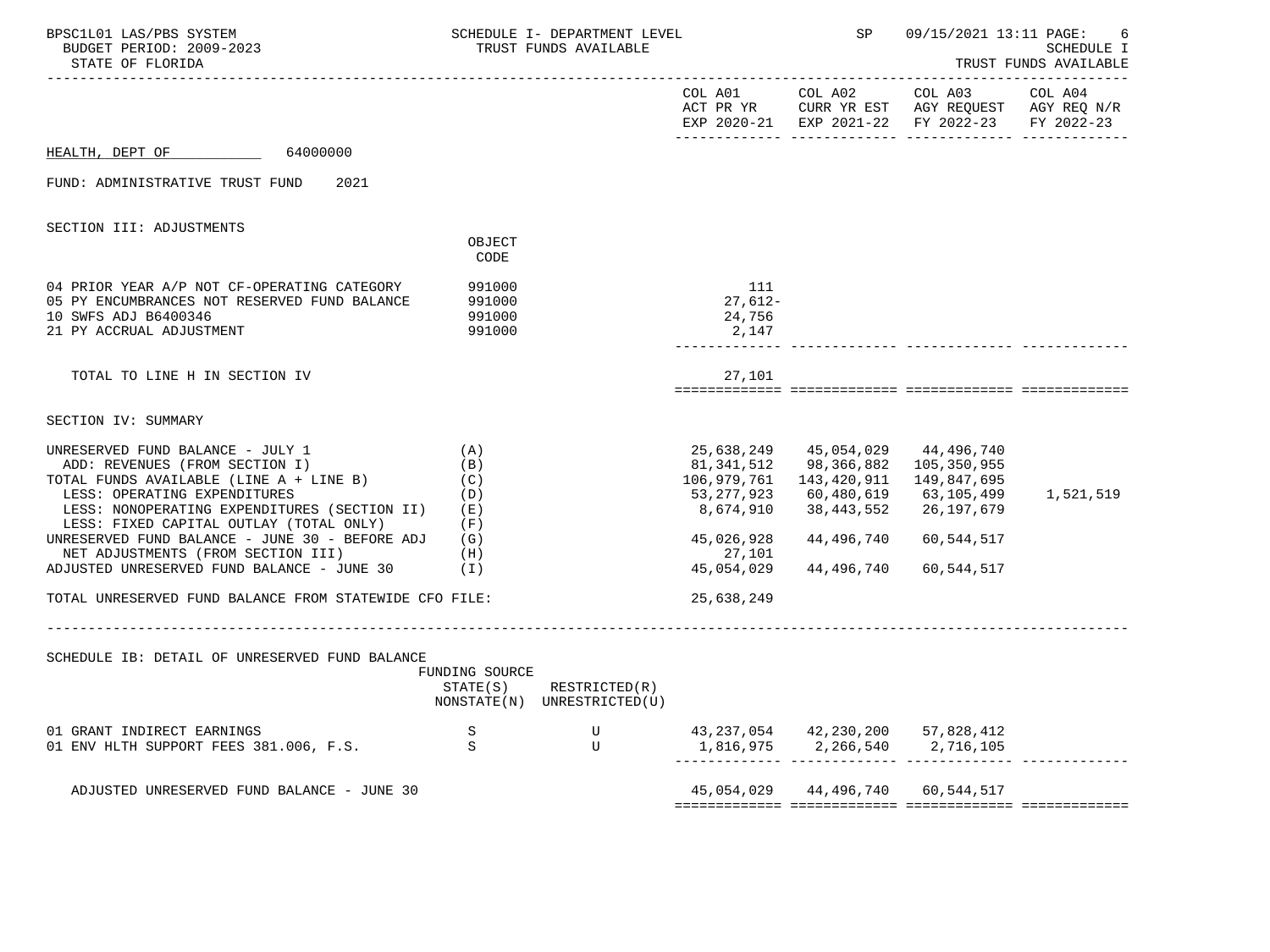| BPSC1L01 LAS/PBS SYSTEM<br>BUDGET PERIOD: 2009-2023<br>STATE OF FLORIDA                                                                                                                                                                                                                                                          | SCHEDULE I- DEPARTMENT LEVEL<br>TRUST FUNDS AVAILABLE |                                                                                    | SP                                                                       | 09/15/2021 13:11 PAGE: 7<br>SCHEDULE I<br>TRUST FUNDS AVAILABLE                                                                   |  |
|----------------------------------------------------------------------------------------------------------------------------------------------------------------------------------------------------------------------------------------------------------------------------------------------------------------------------------|-------------------------------------------------------|------------------------------------------------------------------------------------|--------------------------------------------------------------------------|-----------------------------------------------------------------------------------------------------------------------------------|--|
|                                                                                                                                                                                                                                                                                                                                  |                                                       |                                                                                    |                                                                          | COL A01 COL A02 COL A03 COL A04<br>ACT PR YR CURR YR EST AGY REQUEST AGY REQ N/R<br>EXP 2020-21 EXP 2021-22 FY 2022-23 FY 2022-23 |  |
| HEALTH, DEPT OF 64000000                                                                                                                                                                                                                                                                                                         |                                                       |                                                                                    |                                                                          |                                                                                                                                   |  |
| FUND: RAPE CRISIS PROGRAM TF 2089                                                                                                                                                                                                                                                                                                |                                                       |                                                                                    |                                                                          |                                                                                                                                   |  |
| SECTION I: DETAIL OF REVENUES<br>REVENUE CAP SVC<br>CODE                                                                                                                                                                                                                                                                         | AUTH MATCHING % CFDA<br>CHG% ST I/C LOC I/C NO.       |                                                                                    |                                                                          |                                                                                                                                   |  |
| 02 RAPE CRISIS PREVENTION PROGRAM<br>001200 NO 8.0 794.056 0.00 0.00                                                                                                                                                                                                                                                             |                                                       | 2, 292, 841 2, 335, 860 2, 382, 577                                                |                                                                          |                                                                                                                                   |  |
| TOTAL TO LINE B IN SECTION IV                                                                                                                                                                                                                                                                                                    |                                                       |                                                                                    |                                                                          | 2, 292, 841 2, 335, 860 2, 382, 577                                                                                               |  |
| SECTION II: DETAIL OF NONOPERATING EXPENDITURES                                                                                                                                                                                                                                                                                  | OBJECT TRANSFER CFDA<br>TO BE NO.<br>CODE             |                                                                                    |                                                                          |                                                                                                                                   |  |
| 01 5% TRUST FUND RESERVE<br>03 SERVICE CHARGE TO GENERAL REVENUE 310322                                                                                                                                                                                                                                                          | 999000<br>880800                                      |                                                                                    |                                                                          | 107,450<br>183,205 186,869 190,606                                                                                                |  |
| TOTAL TO LINE E IN SECTION IV                                                                                                                                                                                                                                                                                                    |                                                       |                                                                                    |                                                                          | 183,205 186,869 298,056                                                                                                           |  |
| SECTION III: ADJUSTMENTS                                                                                                                                                                                                                                                                                                         | OBJECT<br>CODE                                        |                                                                                    |                                                                          |                                                                                                                                   |  |
| 01 CERTIFIED FORWARD REVERSIONS<br>03 ROUNDING                                                                                                                                                                                                                                                                                   | 991000<br>991000                                      | 40,593<br>$2 -$                                                                    |                                                                          |                                                                                                                                   |  |
| TOTAL TO LINE H IN SECTION IV                                                                                                                                                                                                                                                                                                    |                                                       | 40,591                                                                             |                                                                          |                                                                                                                                   |  |
| SECTION IV: SUMMARY                                                                                                                                                                                                                                                                                                              |                                                       |                                                                                    |                                                                          |                                                                                                                                   |  |
| UNRESERVED FUND BALANCE - JULY 1<br>ADD: REVENUES (FROM SECTION I)<br>TOTAL FUNDS AVAILABLE (LINE A + LINE B)<br>LESS: OPERATING EXPENDITURES<br>LESS: NONOPERATING EXPENDITURES (SECTION II)<br>LESS: FIXED CAPITAL OUTLAY (TOTAL ONLY)<br>UNRESERVED FUND BALANCE - JUNE 30 - BEFORE ADJ<br>NET ADJUSTMENTS (FROM SECTION III) | (A)<br>(B)<br>(C)<br>(D)<br>(E)<br>(F)<br>(G)<br>(H)  | 870,492<br>2,292,841<br>3, 163, 333<br>1,660,771<br>183,205<br>1,319,357<br>40,591 | 1,359,948<br>2,335,860<br>3,695,808<br>1,737,138<br>186,869<br>1,771,801 | 1,771,801<br>2,382,577<br>4, 154, 378<br>1,737,138<br>298,056<br>2,119,184                                                        |  |
| ADJUSTED UNRESERVED FUND BALANCE - JUNE 30                                                                                                                                                                                                                                                                                       | (I)                                                   | 1,359,948                                                                          | 1,771,801                                                                | 2,119,184                                                                                                                         |  |
| TOTAL UNRESERVED FUND BALANCE FROM STATEWIDE CFO FILE:                                                                                                                                                                                                                                                                           |                                                       | 870,492                                                                            |                                                                          |                                                                                                                                   |  |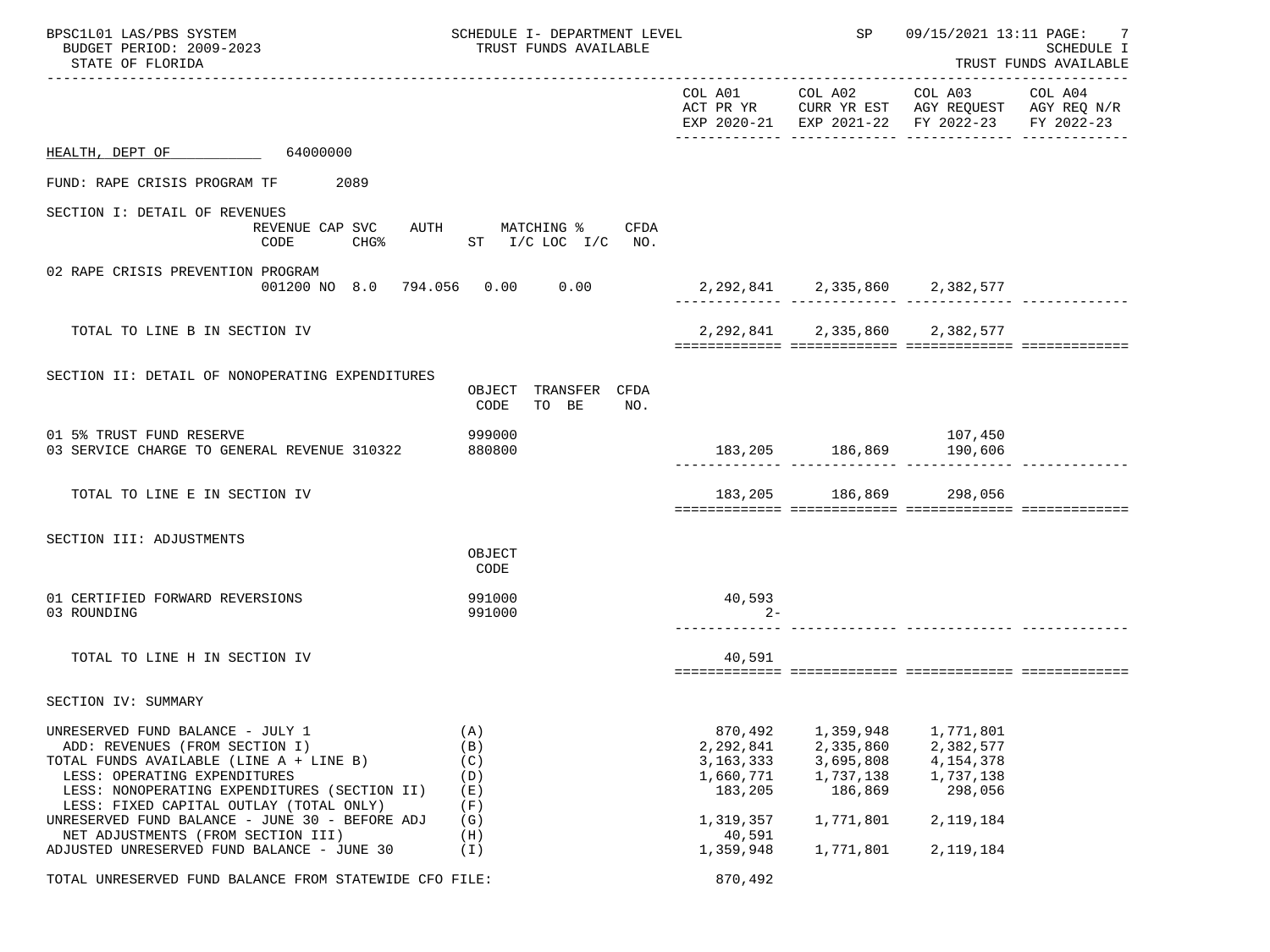| BPSC1L01 LAS/PBS SYSTEM<br>BUDGET PERIOD: 2009-2023<br>STATE OF FLORIDA | SCHEDULE I- DEPARTMENT LEVEL<br>TRUST FUNDS AVAILABLE |                                              |                                     | SP                                    | 09/15/2021 13:11 PAGE:               | 8 <sup>8</sup><br>SCHEDULE I<br>TRUST FUNDS AVAILABLE |
|-------------------------------------------------------------------------|-------------------------------------------------------|----------------------------------------------|-------------------------------------|---------------------------------------|--------------------------------------|-------------------------------------------------------|
|                                                                         |                                                       |                                              | COL A01<br>ACT PR YR<br>EXP 2020-21 | COL A02<br>CURR YR EST<br>EXP 2021-22 | COL A03<br>AGY REQUEST<br>FY 2022-23 | COL A04<br>AGY REQ N/R<br>FY 2022-23                  |
| 64000000<br>HEALTH, DEPT OF                                             |                                                       |                                              |                                     |                                       |                                      |                                                       |
| FUND: RAPE CRISIS PROGRAM TF<br>2089                                    |                                                       |                                              |                                     |                                       |                                      |                                                       |
|                                                                         |                                                       |                                              |                                     |                                       |                                      |                                                       |
| SCHEDULE IB: DETAIL OF UNRESERVED FUND BALANCE                          | FUNDING SOURCE<br>STATE(S)                            | RESTRICTED(R)<br>NONSTATE(N) UNRESTRICTED(U) |                                     |                                       |                                      |                                                       |
| 01 RAPE CRISIS FINES 794.056 F.S.                                       | -S                                                    | U                                            |                                     | 1,359,948 1,771,801 2,119,184         |                                      |                                                       |
| ADJUSTED UNRESERVED FUND BALANCE - JUNE 30                              |                                                       |                                              |                                     | 1,359,948 1,771,801 2,119,184         |                                      |                                                       |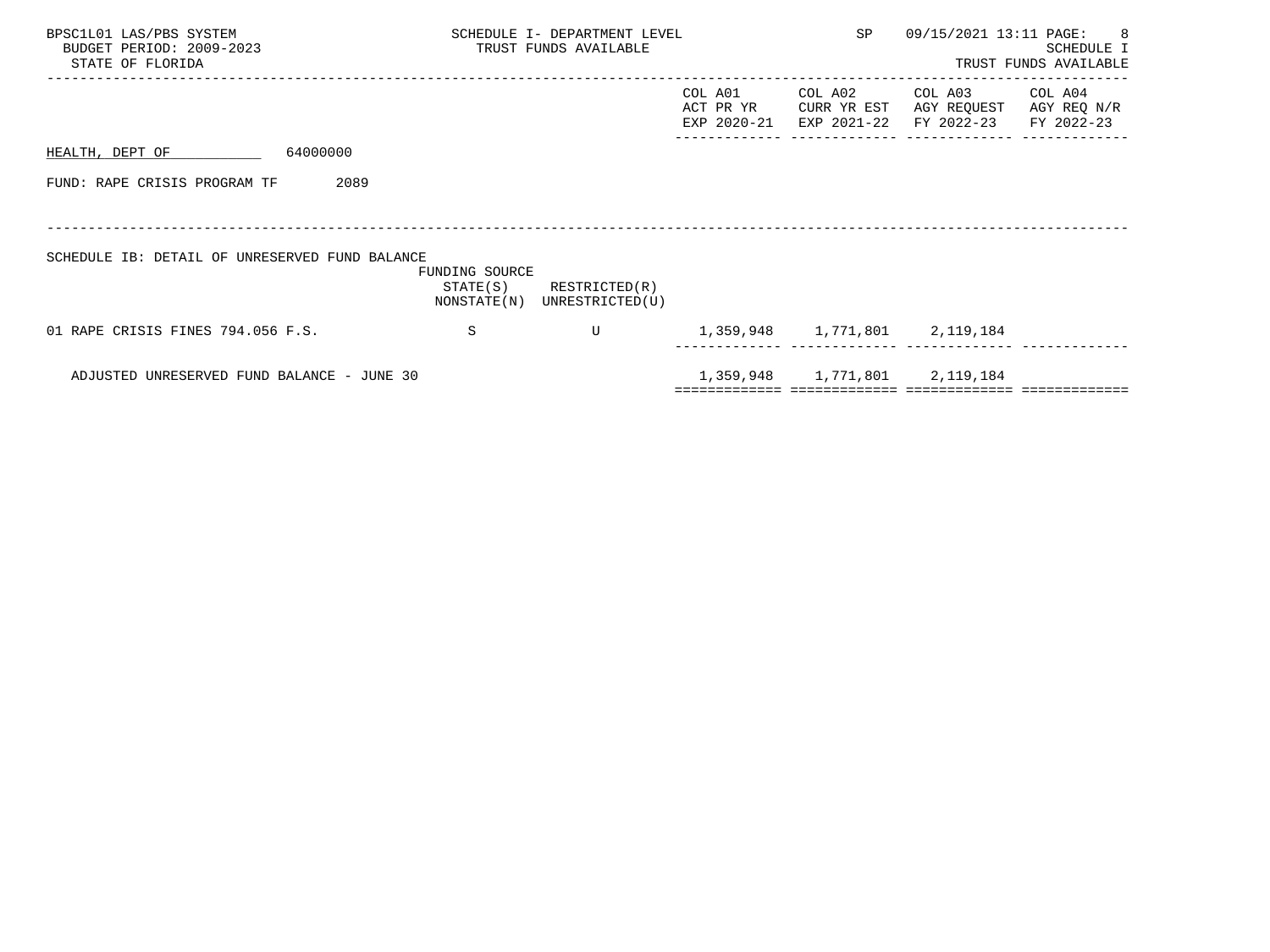| BPSC1L01 LAS/PBS SYSTEM<br>BUDGET PERIOD: 2009-2023<br>STATE OF FLORIDA                                                                                                           | SCHEDULE I- DEPARTMENT LEVEL<br>TRUST FUNDS AVAILABLE                                        |                                                                         | SP      | 09/15/2021 13:11 PAGE:                                                                         | 9<br>SCHEDULE I<br>TRUST FUNDS AVAILABLE<br>---------- |
|-----------------------------------------------------------------------------------------------------------------------------------------------------------------------------------|----------------------------------------------------------------------------------------------|-------------------------------------------------------------------------|---------|------------------------------------------------------------------------------------------------|--------------------------------------------------------|
|                                                                                                                                                                                   |                                                                                              | COL A01                                                                 | COL A02 | COL A03<br>ACT PR YR CURR YR EST AGY REQUEST AGY REQ N/R<br>EXP 2020-21 EXP 2021-22 FY 2022-23 | COL A04<br>FY 2022-23                                  |
| 64000000<br>HEALTH, DEPT OF                                                                                                                                                       |                                                                                              |                                                                         |         |                                                                                                |                                                        |
| FUND: TOBACCO SETTLEMENT TF<br>2122                                                                                                                                               |                                                                                              |                                                                         |         |                                                                                                |                                                        |
| SECTION I: DETAIL OF REVENUES<br>REVENUE CAP SVC<br>CODE<br>CHG <sup>8</sup>                                                                                                      | <b>AUTH</b><br>CFDA<br>MATCHING %<br>ST I/C LOC I/C NO.                                      |                                                                         |         |                                                                                                |                                                        |
| 01 TNFR FROM DFS 2123 TO TOBACCO SERVICES<br>001500 NO 0.0<br>381.84                                                                                                              | 0.00<br>0.00                                                                                 | 71,431,639 73,373,808 77,096,032                                        |         |                                                                                                |                                                        |
| 02 REFUNDS PRIOR YEAR<br>001800 NO 0.0<br>215.31                                                                                                                                  | 0.00<br>0.00                                                                                 | 48,393                                                                  |         |                                                                                                |                                                        |
| TOTAL TO LINE B IN SECTION IV                                                                                                                                                     |                                                                                              |                                                                         |         | 71,480,032 73,373,808 77,096,032                                                               |                                                        |
| SECTION II: DETAIL OF NONOPERATING EXPENDITURES                                                                                                                                   | OBJECT TRANSFER CFDA<br>CODE<br>TO BE<br>NO.                                                 |                                                                         |         |                                                                                                |                                                        |
| 01 BE TNFR TO 2122<br>01 BE TNFR FROM 2122 64200100<br>02 BE TNFR TO 2122<br>01 BE TNFR FROM 2122 64200100<br>03 BE TNFR TO 2122<br>04 BE TNFR FROM 2122 64200100                 | 810000<br>64300100<br>810000<br>64100200<br>810000<br>810000<br>64200700<br>810000<br>810000 | 131,486,924<br>131,486,924-<br>167,918<br>11,155–<br>11,155<br>167,918- |         |                                                                                                |                                                        |
| TOTAL TO LINE E IN SECTION IV                                                                                                                                                     |                                                                                              |                                                                         |         |                                                                                                |                                                        |
| SECTION III: ADJUSTMENTS                                                                                                                                                          | OBJECT<br>CODE                                                                               |                                                                         |         |                                                                                                |                                                        |
| 01 ROUNDING<br>02 PRIOR YEAR A/P NOT CF- OPERATING CATEGORY<br>03 CERTIFIED FORWARD REVERSIONS<br>04 PY ENCUMBRANCE NOT RESERVED FUND BALANCE<br>07 PRIOR YEAR ACCRUAL ADJUSTMENT | 991000<br>991000<br>991000<br>991000<br>991000                                               | 13<br>585<br>803,095<br>$1,166,040-$<br>4,899                           |         |                                                                                                |                                                        |
| TOTAL TO LINE H IN SECTION IV                                                                                                                                                     |                                                                                              | $357,448-$                                                              |         |                                                                                                |                                                        |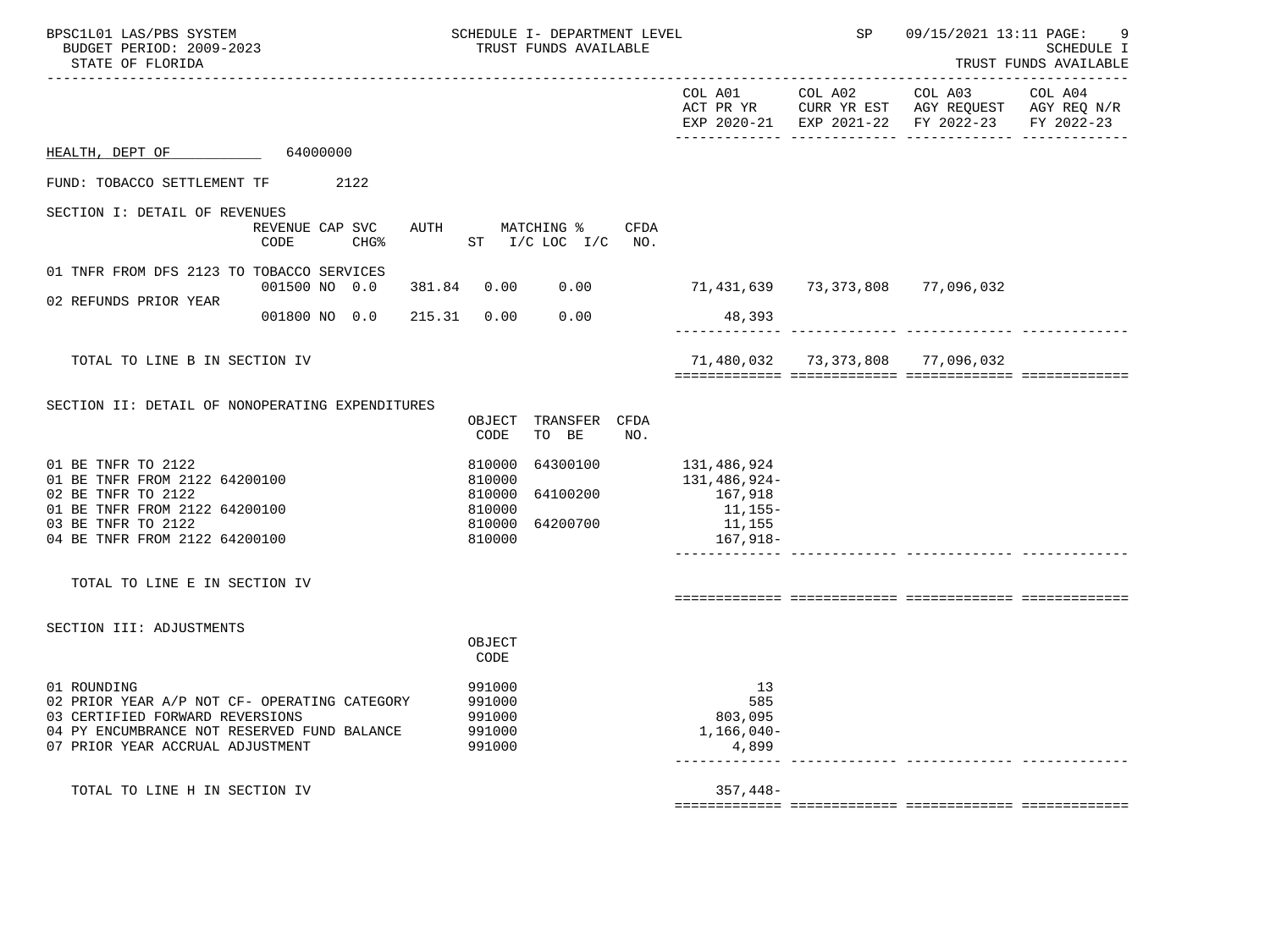| TRUST FUNDS AVAILABLE |                                                                                                                                                                                                                                         |                                                                                                                               | SP                           | 09/15/2021 13:11 PAGE: 10<br><b>SCHEDULE I</b><br>TRUST FUNDS AVAILABLE |                                                                                                                                                                |  |
|-----------------------|-----------------------------------------------------------------------------------------------------------------------------------------------------------------------------------------------------------------------------------------|-------------------------------------------------------------------------------------------------------------------------------|------------------------------|-------------------------------------------------------------------------|----------------------------------------------------------------------------------------------------------------------------------------------------------------|--|
|                       |                                                                                                                                                                                                                                         |                                                                                                                               |                              |                                                                         |                                                                                                                                                                |  |
|                       |                                                                                                                                                                                                                                         |                                                                                                                               |                              |                                                                         |                                                                                                                                                                |  |
|                       |                                                                                                                                                                                                                                         |                                                                                                                               |                              |                                                                         |                                                                                                                                                                |  |
|                       |                                                                                                                                                                                                                                         |                                                                                                                               |                              |                                                                         |                                                                                                                                                                |  |
| (B)<br>(C)<br>(D)     |                                                                                                                                                                                                                                         | 72,483,699<br>1,328,978                                                                                                       |                              | 77,096,032<br>77,096,032<br>77,096,032                                  |                                                                                                                                                                |  |
|                       |                                                                                                                                                                                                                                         | 357,448-<br>971,530                                                                                                           |                              |                                                                         |                                                                                                                                                                |  |
|                       |                                                                                                                                                                                                                                         | 2,332,645                                                                                                                     |                              |                                                                         |                                                                                                                                                                |  |
|                       |                                                                                                                                                                                                                                         |                                                                                                                               |                              |                                                                         |                                                                                                                                                                |  |
|                       |                                                                                                                                                                                                                                         | 971,530                                                                                                                       |                              |                                                                         |                                                                                                                                                                |  |
|                       |                                                                                                                                                                                                                                         | 971,530                                                                                                                       |                              |                                                                         |                                                                                                                                                                |  |
|                       | (A)<br>LESS: NONOPERATING EXPENDITURES (SECTION II) (E)<br>(F)<br>UNRESERVED FUND BALANCE - JUNE 30 - BEFORE ADJ (G)<br>(H)<br>ADJUSTED UNRESERVED FUND BALANCE - JUNE 30 (I)<br>TOTAL UNRESERVED FUND BALANCE FROM STATEWIDE CFO FILE: | FUNDING SOURCE<br>$STATE(S)$ RESTRICTED $(R)$<br>NONSTATE(N) UNRESTRICTED(U)<br>01 TOBACCO SETTLEMENT-DUE DFS 216.351, F.S. S | SCHEDULE I- DEPARTMENT LEVEL | 2,332,645 971,530                                                       | ACT PR YR CURR YR EST AGY REQUEST AGY REQ N/R<br>EXP 2020-21 EXP 2021-22 FY 2022-23 FY 2022-23<br>71,480,032 73,373,808<br>73,812,677 74,345,338<br>74,345,338 |  |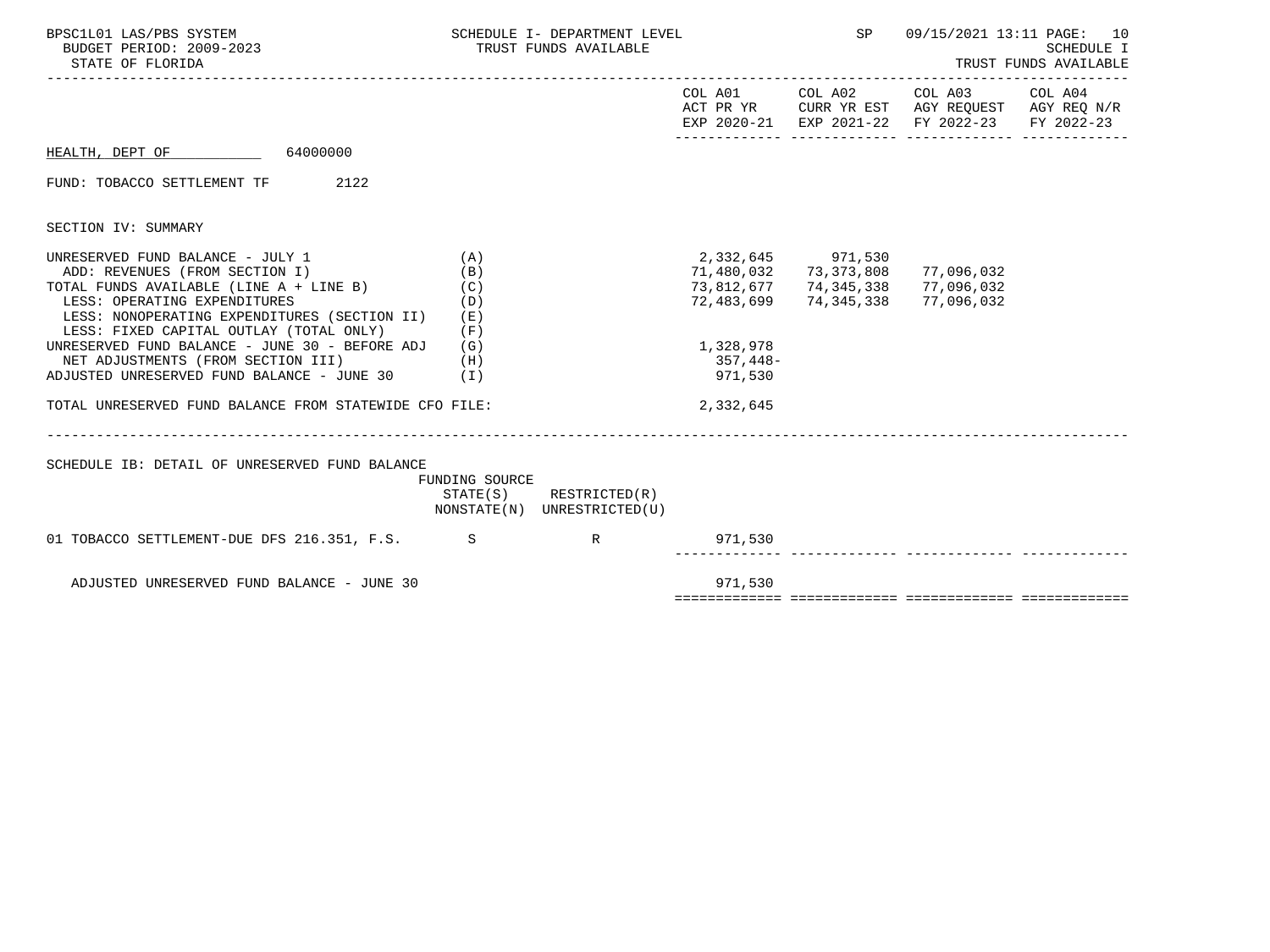| BPSC1L01 LAS/PBS SYSTEM<br>BUDGET PERIOD: 2009-2023<br>STATE OF FLORIDA |                         |                  |         |      | TRUST FUNDS AVAILABLE              |      | SCHEDULE I- DEPARTMENT LEVEL |                      | SP                            |                                                                                      | 09/15/2021 13:11 PAGE: 11<br>SCHEDULE I<br>TRUST FUNDS AVAILABLE |
|-------------------------------------------------------------------------|-------------------------|------------------|---------|------|------------------------------------|------|------------------------------|----------------------|-------------------------------|--------------------------------------------------------------------------------------|------------------------------------------------------------------|
|                                                                         |                         |                  |         |      |                                    |      |                              | COL A01<br>ACT PR YR | COL A02                       | COL A03<br>CURR YR EST AGY REQUEST AGY REQ N/R<br>EXP 2020-21 EXP 2021-22 FY 2022-23 | COL A04<br>FY 2022-23                                            |
| HEALTH, DEPT OF 64000000                                                |                         |                  |         |      |                                    |      |                              |                      |                               |                                                                                      |                                                                  |
| FUND: COUNTY HEALTH DEPT TF                                             |                         | 2141             |         |      |                                    |      |                              |                      |                               |                                                                                      |                                                                  |
| SECTION I: DETAIL OF REVENUES                                           |                         |                  |         |      |                                    |      |                              |                      |                               |                                                                                      |                                                                  |
|                                                                         | REVENUE CAP SVC<br>CODE | CHG <sup>8</sup> | AUTH    |      | MATCHING %<br>$ST$ $I/C$ LOC $I/C$ |      | CFDA<br>NO.                  |                      |                               |                                                                                      |                                                                  |
| AB CHD CLINIC FEES                                                      |                         |                  |         |      |                                    |      |                              |                      |                               |                                                                                      |                                                                  |
| AC HEALTHY START MEDICAID WAIVER                                        | 000100 YES 0.0          |                  | 154.06  | 0.00 |                                    | 0.00 |                              | 734,803              |                               |                                                                                      |                                                                  |
| A3 COUNTY FEES                                                          | 000109 NO 0.0           |                  | 154.06  | 0.00 |                                    | 0.00 |                              | 44,515               |                               |                                                                                      |                                                                  |
|                                                                         | 000121 NO 0.0           |                  | 154.06  | 0.00 |                                    | 0.00 |                              | 186,112,040          | 220,000,000                   | 225,000,000                                                                          |                                                                  |
| A5 INTEREST                                                             | 000500 NO 0.0           |                  | 154.02  | 0.00 |                                    | 0.00 |                              |                      | 3,912 3,912                   | 3,912                                                                                |                                                                  |
| A9 NATIONAL COMPREHENSIVE CANCER PROGRAM                                |                         |                  |         |      |                                    |      |                              |                      |                               |                                                                                      |                                                                  |
| CJ WIC PROGRAM                                                          | 000700 NO 0.0           |                  | 154.011 | 0.00 |                                    | 0.00 | 93.898                       |                      | 2,697,595 2,618,734 2,618,734 |                                                                                      |                                                                  |
|                                                                         | 000700 NO 0.0           |                  | 154.011 | 0.00 |                                    | 0.00 | 10.557                       | 82,497,383           | 91,283,852                    | 97,584,352                                                                           |                                                                  |
| CK HOUSING FOR PERSONS WITH AIDS (HOPWA)                                | 000700 NO 0.0           |                  | 154.011 | 0.00 |                                    | 0.00 | 14.241                       |                      | 1,286,991 2,917,809           | 2,917,809                                                                            |                                                                  |
| CL COASTAL BEACH WATER QUALITY MONITORING                               |                         |                  |         |      |                                    |      |                              |                      |                               |                                                                                      |                                                                  |
| CM STATE INDOOR RADON GRANTS                                            | 000700 NO 0.0           |                  | 154.011 | 0.00 |                                    | 0.00 | 66.472                       |                      | 248,285 305,340 305,340       |                                                                                      |                                                                  |
|                                                                         | 000700 NO 0.0           |                  | 154.011 | 0.00 |                                    | 0.00 | 66.032                       |                      | 44,689 44,900 44,900          |                                                                                      |                                                                  |
| CN STATEWIDE ASTHMA PROGRAM/ENVIRON HLTH TRACK                          |                         |                  |         |      |                                    |      |                              |                      |                               |                                                                                      |                                                                  |
| CO HPP AND PHEP COOPERATIVE AGREEMENT                                   | 000700 NO 0.0           |                  | 154.011 | 0.00 |                                    | 0.00 | 93.070                       |                      | 265,488 315,000               | 315,000                                                                              |                                                                  |
|                                                                         | 000700 NO 0.0           |                  | 154.011 | 0.00 |                                    | 0.00 | 93.074                       | 496,238              |                               |                                                                                      |                                                                  |
| CR TB CONTROL PROJECT                                                   |                         |                  |         |      |                                    |      |                              |                      |                               |                                                                                      |                                                                  |
| CS OVERDOSE DATA TO ACTION GRANT                                        | 000700 NO 0.0           |                  | 154.011 | 0.00 |                                    | 0.00 | 93.116                       |                      | 1,824,147 1,900,036 1,900,036 |                                                                                      |                                                                  |
|                                                                         | 000700 NO 0.0           |                  | 154.011 | 0.00 |                                    | 0.00 | 93.136                       |                      | 2,719,426 138,828 369,617     |                                                                                      |                                                                  |
| CT RAPE PREVENTION & EDUCATION GRANT                                    | 000700 NO 0.0           |                  | 154.011 | 0.00 |                                    | 0.00 | 93.136                       | 25,654               |                               |                                                                                      |                                                                  |
| CU FAMILY PLANNING                                                      |                         |                  |         |      |                                    |      |                              |                      |                               |                                                                                      |                                                                  |
|                                                                         | 000700 NO 0.0           |                  | 154.011 | 0.00 |                                    | 0.00 | 93.217                       | 7,596,483            |                               | 8,156,602 8,156,602                                                                  |                                                                  |
| CV SEXUAL RISK AVOIDANCE EDUCATION PROGRAM                              | 000700 NO 0.0           |                  | 154.011 | 0.00 |                                    | 0.00 | 93.235                       | 1,151,752            | 1,892,190                     | 1,892,190                                                                            |                                                                  |
| C2 CHILDHOOD LEAD POISONING PREVENTION                                  |                         |                  |         |      |                                    |      |                              |                      |                               |                                                                                      |                                                                  |
|                                                                         | 000700 NO 0.0           |                  | 154.011 | 0.00 |                                    | 0.00 | 93.197                       | 134,245              | 240,000                       | 240,000                                                                              |                                                                  |
| C3 IMMUNIZATION                                                         | 000700 NO               | 0.0              | 154.011 | 0.00 |                                    | 0.00 | 93.268                       | 3,852,958            | 4,925,000                     | 4,925,000                                                                            |                                                                  |
| C4 ADULT VIRAL HEPATITIS PREVENTION                                     |                         |                  |         |      |                                    |      |                              |                      |                               |                                                                                      |                                                                  |
|                                                                         | 000700 NO 0.0           |                  | 154.011 | 0.00 |                                    | 0.00 | 93.270                       | 123,289              | 115,858                       | 115,858                                                                              |                                                                  |
| C6 NATIONAL BIOTERRORISM HOSPITAL PREPAREDNESS                          | 000700 NO               | 0.0              | 154.011 | 0.00 |                                    | 0.00 | 93.889                       | 976                  |                               |                                                                                      |                                                                  |
| C7 PREVENTIVE HEALTH SERVICES BLOCK GRANT                               |                         |                  |         |      |                                    |      |                              |                      |                               |                                                                                      |                                                                  |
|                                                                         | 000700 NO               | 0.0              | 154.011 | 0.00 |                                    | 0.00 | 93.991                       | 2,313,234            | 2,601,973                     | 2,601,973                                                                            |                                                                  |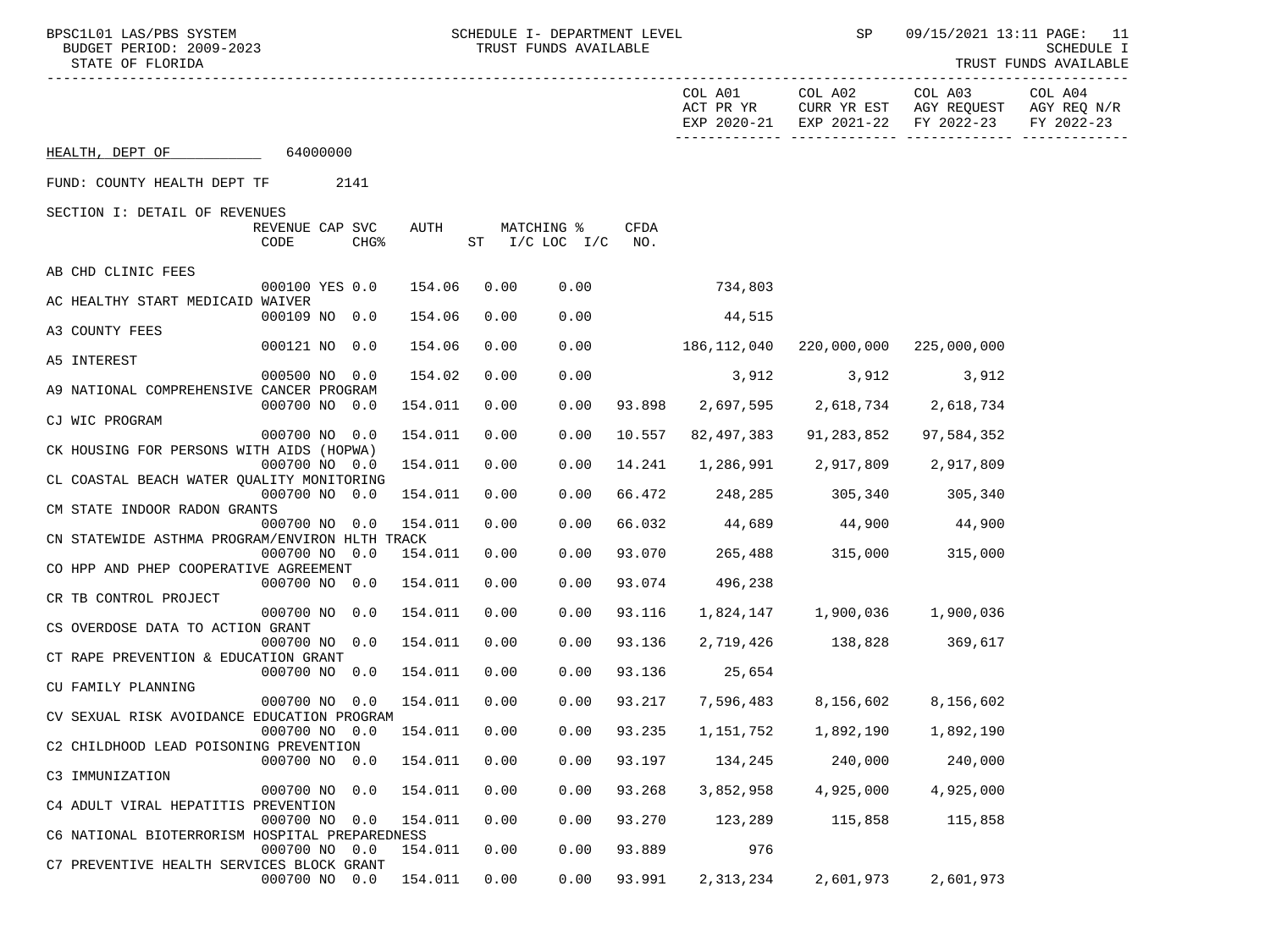BPSC1L01 LAS/PBS SYSTEM SOHEDULE I- DEPARTMENT LEVEL SENE SP 09/15/2021 13:11 PAGE: 12<br>BUDGET PERIOD: 2009-2023 TRUST FUNDS AVAILABLE

STATE OF FLORIDA TRUST FUNDS AVAILABLE

|                                                  |                            |      |         |      |                                  |        |            |                                                                | EXP 2020-21 EXP 2021-22 FY 2022-23 | FY 2022-23 |
|--------------------------------------------------|----------------------------|------|---------|------|----------------------------------|--------|------------|----------------------------------------------------------------|------------------------------------|------------|
| HEALTH, DEPT OF                                  | 64000000                   |      |         |      |                                  |        |            |                                                                |                                    |            |
| FUND: COUNTY HEALTH DEPT TF 2141                 |                            |      |         |      |                                  |        |            |                                                                |                                    |            |
| SECTION I: DETAIL OF REVENUES                    |                            |      |         |      |                                  |        |            |                                                                |                                    |            |
|                                                  | REVENUE CAP SVC<br>CODE    | CHG% | AUTH    |      | MATCHING %<br>ST I/C LOC I/C NO. | CFDA   |            |                                                                |                                    |            |
| DA IMPROV THE HLTH OF FLORIDIANS - PREVENT & MGT | 000700 NO 0.0              |      | 154.011 | 0.00 | 0.00                             |        |            | 93.426 294,504 448,677 448,677                                 |                                    |            |
| DT STD PREVENTION                                |                            |      |         |      |                                  |        |            |                                                                |                                    |            |
|                                                  | 000700 NO 0.0              |      | 154.011 | 0.00 | 0.00                             | 93.977 | 2,856,882  | 6,650,137                                                      | 6,650,137                          |            |
| DU INNOVATIVE STATE AND LOCAL PUBLIC HEALTH      |                            |      |         |      |                                  |        |            |                                                                |                                    |            |
| DV ENDING THE HIV EPIDEMIC                       | 000700 NO 0.0              |      | 154.011 | 0.00 | 0.00                             | 93.435 |            | 131,936 145,598 145,598                                        |                                    |            |
|                                                  | 000700 NO 0.0 154.011      |      |         | 0.00 | 0.00                             | 93.118 | 198,618    |                                                                |                                    |            |
| DW MCH BLOCK GRANT SPECIAL PROJECTS              |                            |      |         |      |                                  |        |            |                                                                |                                    |            |
|                                                  | 000700 NO 0.0              |      | 154.011 | 0.00 | 0.00                             | 93.994 | 3,666,538  |                                                                | 4, 245, 962 4, 245, 962            |            |
| D1 RYAN WHITE TITLE III                          |                            |      |         |      |                                  |        |            |                                                                |                                    |            |
|                                                  | 000700 NO 0.0              |      | 154.011 | 0.00 | 0.00                             | 93.918 | 39,984     |                                                                |                                    |            |
| D2 COVID - HEALTH CENTERS                        | 000700 NO 0.0              |      | 154.011 | 0.00 | 0.00                             | 93.224 | 216,491    |                                                                |                                    |            |
| DB WELL-INTEGRATED SCREEN & EVAL FOR WOMEN       |                            |      |         |      |                                  |        |            |                                                                |                                    |            |
|                                                  | 000700 NO 0.0 154.011      |      |         | 0.00 | 0.00                             | 93.436 |            | 375,384 28,000                                                 | 28,000                             |            |
| DF EPI LAB CAP INFECTIOUS DISEASE                |                            |      |         |      |                                  |        |            |                                                                |                                    |            |
|                                                  | 000700 NO 0.0 154.011      |      |         | 0.00 | 0.00                             | 93.323 |            | 376,225 445,000                                                | 56,000                             |            |
| DG HURRICANE CRISIS COAG                         |                            |      |         |      |                                  |        |            |                                                                |                                    |            |
|                                                  | 000700 NO 0.0              |      | 154.011 | 0.00 | 0.00                             | 93.354 | 869,647    |                                                                |                                    |            |
| DK RYAN WHITE TITLE II CARE GRANT                | 000700 NO 0.0              |      | 154.011 | 0.00 | 0.00                             | 93.917 |            | 21,093,884   19,117,075   19,117,075                           |                                    |            |
| DN INTEGRATED PROGRAM ENDING HIV EPIDEMIC        |                            |      |         |      |                                  |        |            |                                                                |                                    |            |
|                                                  | 000700 NO 0.0              |      | 154.011 | 0.00 | 0.00                             | 93.940 |            | 2,971,469 2,971,468 2,971,468                                  |                                    |            |
| DO AIDS PREVENTION AND SURVEILANCE               |                            |      |         |      |                                  |        |            |                                                                |                                    |            |
|                                                  | 000700 NO 0.0              |      | 154.011 | 0.00 | 0.00                             | 93.940 |            | 13,698,321   16,877,461   16,877,461                           |                                    |            |
| DQ MORBIDITY AND RISK BEHAVIOR SURVEILLANCE      |                            |      |         |      |                                  |        |            |                                                                |                                    |            |
|                                                  | 000700 NO 0.0              |      | 154.011 | 0.00 | 0.00                             | 93.944 | 2,369      |                                                                |                                    |            |
| 11 PUBLIC HEALTH PREPAREDNESS                    | 000700 NO 0.0              |      | 154.011 | 0.00 | 0.00                             | 93.069 |            | 11,884,110 17,308,458 17,308,458                               |                                    |            |
| 12 COVID-ELC INFECTIOUS DISEASES                 |                            |      |         |      |                                  |        |            |                                                                |                                    |            |
|                                                  | 000700 NO 0.0 154.011 0.00 |      |         |      |                                  |        |            | $0.00$ 93.323 77,900,541 166,411,362 136,387,880               |                                    |            |
| 1W WIC REGIONAL INFRASTRUCTURE                   |                            |      |         |      |                                  |        |            |                                                                |                                    |            |
|                                                  |                            |      |         |      |                                  |        |            | 000700 NO 0.0 154.011 0.00 0.00 10.578 132,815 215,865 215,865 |                                    |            |
| 1Z COVID-IMMUNIZATION PROGRAM                    |                            |      |         |      |                                  |        |            |                                                                |                                    |            |
| 2G COVID-STATE, TRIBAL, LOCAL AND TERRITORIAL    | 000700 NO 0.0              |      | 154.011 | 0.00 | 0.00                             | 93.268 | 24,008,806 | 111,540,735                                                    | 164,959,222                        |            |
|                                                  | 000700 NO 0.0              |      | 154.011 | 0.00 | 0.00                             | 93.391 |            | 9,113,374                                                      | 8,019,343                          |            |
| C8 OVERDOSE DATA TO ACTION CHD DIRECT            |                            |      |         |      |                                  |        |            |                                                                |                                    |            |
|                                                  | 000710 NO 0.0              |      | 154.011 | 0.00 | 0.00                             | 93.136 | 4,892,135  | 11,123,058                                                     | 11,123,058                         |            |
| D3 FEDERAL AIR POLLUTION EPA 105                 |                            |      |         |      |                                  |        |            |                                                                |                                    |            |
|                                                  | 000710 NO 0.0              |      | 154.011 | 0.00 | 0.00                             | 66.001 | 82,487     | 90,000                                                         | 90,000                             |            |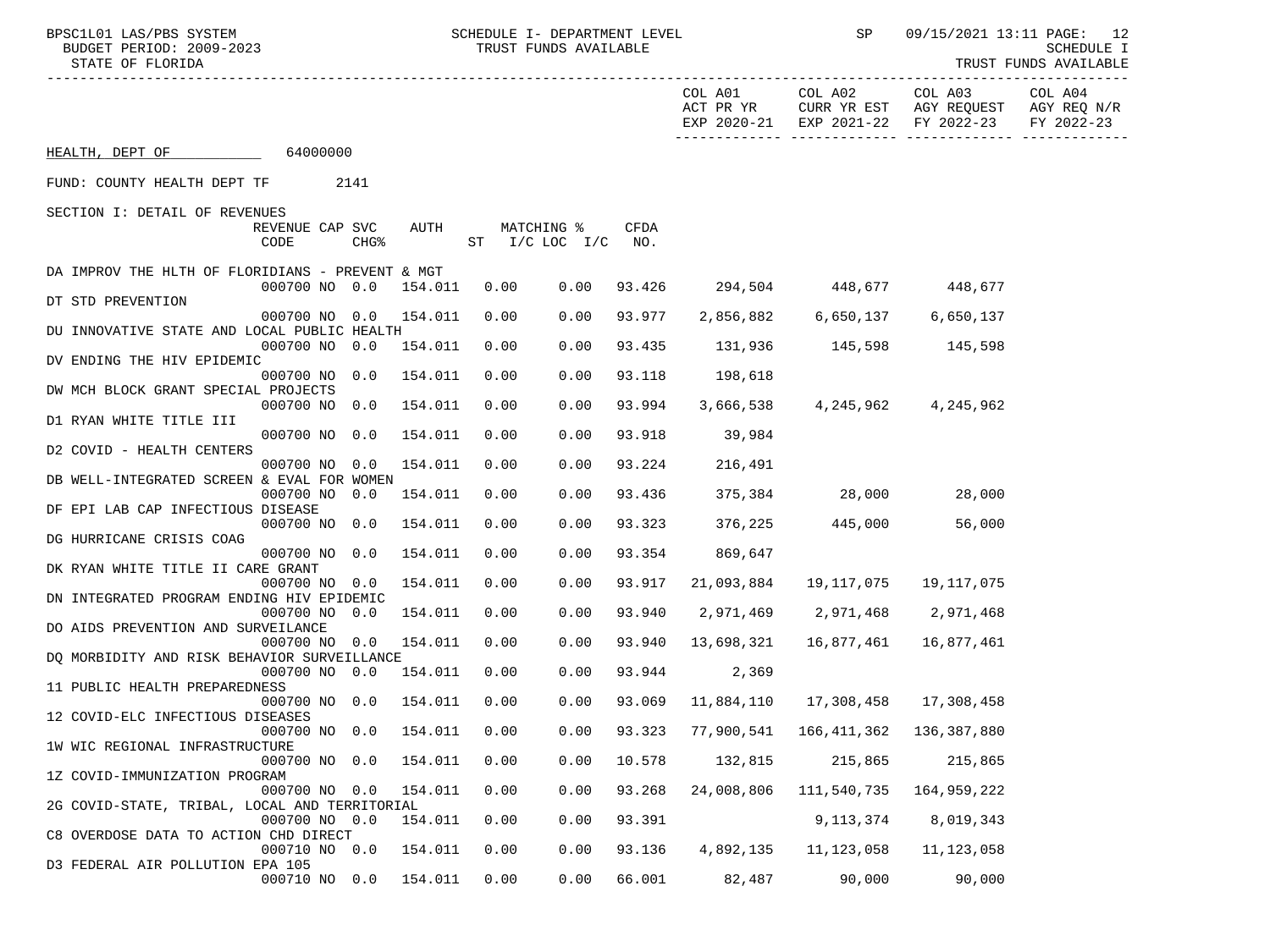BPSC1L01 LAS/PBS SYSTEM STERN SCHEDULE I- DEPARTMENT LEVEL SP 09/15/2021 13:11 PAGE: 13

STATE OF FLORIDA TRUST FUNDS AVAILABLE

|                                             |               |                                     |         |                                       |      |        |            | EXP 2020-21 EXP 2021-22 FY 2022-23 FY 2022-23 |                     |  |
|---------------------------------------------|---------------|-------------------------------------|---------|---------------------------------------|------|--------|------------|-----------------------------------------------|---------------------|--|
| HEALTH, DEPT OF 64000000                    |               |                                     |         |                                       |      |        |            |                                               |                     |  |
| FUND: COUNTY HEALTH DEPT TF 2141            |               |                                     |         |                                       |      |        |            |                                               |                     |  |
| SECTION I: DETAIL OF REVENUES               |               |                                     |         |                                       |      |        |            |                                               |                     |  |
|                                             | CODE          | REVENUE CAP SVC<br>CHG <sup>8</sup> |         | AUTH MATCHING %<br>ST I/C LOC I/C NO. |      | CFDA   |            |                                               |                     |  |
| D4 EPA SECTION 103 AIR MONITORING           |               | 000710 NO 0.0                       | 154.011 | 0.00                                  | 0.00 |        |            | 66.034 41,984 50,000 50,000                   |                     |  |
| D6 COVID - HEALTH CENTERS                   |               |                                     |         |                                       |      |        |            |                                               |                     |  |
|                                             |               | 000710 NO 0.0                       | 154.011 | 0.00                                  | 0.00 | 93.224 |            | 1,420,354 3,848,014 3,848,014                 |                     |  |
| D7 FQHC OUTREACH ASSISTANCE                 | 000710 NO 0.0 |                                     | 154.011 | 0.00                                  |      |        |            | 0.00 93.224 42,813 42,813 42,813              |                     |  |
| D8 HEALTH CENTER CLUSTER GRANT              |               |                                     |         |                                       |      |        |            |                                               |                     |  |
|                                             | 000710 NO 0.0 |                                     | 154.011 | 0.00                                  | 0.00 | 93.224 |            | 2,385,338 2,385,338 2,385,338                 |                     |  |
| D9 DRUG FREE COMMUNIIES SUPPORT PROGRAM     | 000710 NO 0.0 |                                     | 154.011 | 0.00                                  | 0.00 | 93.276 |            | 9,781 9,781 9,781                             |                     |  |
| EB COVID - RYAN WHITE PART D                |               |                                     |         |                                       |      |        |            |                                               |                     |  |
|                                             |               | 000710 NO 0.0                       | 154.011 | 0.00                                  | 0.00 |        |            | 93.153 58,197 58,197 58,197                   |                     |  |
| EC RYAN WHITE PART D                        |               |                                     |         |                                       |      |        |            | 93.153 174,661 174,661 174,661                |                     |  |
| ED COVID - RYAN WHITE PART C                |               | 000710 NO 0.0                       | 154.011 | 0.00                                  | 0.00 |        |            |                                               |                     |  |
|                                             | 000710 NO 0.0 |                                     | 154.011 | 0.00                                  | 0.00 | 93.918 |            | 488,031 488,031 488,031                       |                     |  |
| EE RYAN WHITE TITLE III                     |               |                                     |         |                                       |      |        |            |                                               |                     |  |
|                                             | 000710 NO 0.0 |                                     | 154.011 | 0.00                                  | 0.00 | 93.918 |            | 3,448,829 3,448,829 3,448,829                 |                     |  |
| EF HEALTHY START DIRECT TO CHD              |               | 000710 NO 0.0                       | 154.011 | 0.00                                  | 0.00 |        |            | 93.926 516,792 516,792                        | 516,792             |  |
| 10 COVID-HEALTH DISPARITIES                 |               |                                     |         |                                       |      |        |            |                                               |                     |  |
|                                             |               | 000710 NO 0.0                       | 154.011 | 0.00                                  | 0.00 | 93.391 |            |                                               |                     |  |
| EK CHD FEDERAL AND LOCAL INDIRECT EARNINGS  |               |                                     |         |                                       |      |        |            |                                               |                     |  |
| E2 CHD FEDERAL AND LOCAL INDIRECT EARNING   |               | 000799 NO 0.0 154.011               |         | 0.00                                  |      |        |            | $0.00$ 93.224 520,525 521,000 521,000         |                     |  |
|                                             |               | 000799 NO 0.0                       | 154.011 | 0.00                                  | 0.00 | 10.557 | 4,856,856  |                                               | 5,000,000 5,000,000 |  |
| E3 CHD FEDERAL AND LOCAL INDIRECT EARNING   |               |                                     |         |                                       |      |        |            |                                               |                     |  |
|                                             | 000799 NO 0.0 |                                     | 154.011 | 0.00                                  | 0.00 | 93.918 |            | 44,197 45,000                                 | 45,000              |  |
| E4 CHD FEDERAL AND LOCAL INDIRECT EARNINGED |               |                                     |         |                                       |      |        |            |                                               |                     |  |
| E5 CHD FEDERAL AND LOCAL INDIRECT EARNING   |               | 000799 NO 0.0                       | 154.011 | 0.00                                  |      |        |            | $0.00$ 93.276 2,111 3,000 3,000               |                     |  |
|                                             |               |                                     |         | 000799 NO 0.0 154.011 0.00            |      |        |            | $0.00$ 93.926 104,371 110,000 110,000         |                     |  |
| E6 CHD FEDERAL AND LOCAL INDIRECT EARNING   |               |                                     |         |                                       |      |        |            |                                               |                     |  |
|                                             |               |                                     |         |                                       |      |        |            |                                               | 20,000              |  |
| E7 CHD FEDERAL AND LOCAL INDIRECT EARNINGV  | 000799 NO 0.0 |                                     | 154.011 | 0.00                                  | 0.00 | 66.001 | 76,188     | 80,000                                        | 80,000              |  |
| E8 CHD FEDERAL AND LOCAL INDIRECT EARNING   |               |                                     |         |                                       |      |        |            |                                               |                     |  |
|                                             | 000799 NO 0.0 |                                     | 154.011 | 0.00                                  | 0.00 | 93.136 | 138,701    | 140,000                                       | 140,000             |  |
| E9 CHD FEDERAL AND LOCAL INDIRECT EARNING   |               |                                     |         |                                       |      |        |            |                                               |                     |  |
| EO CITY OR COUNTY GRANTS                    | 000799 NO 0.0 |                                     | 154.011 | 0.00                                  | 0.00 | 66.034 | 10,643     | 11,000                                        | 11,000              |  |
|                                             | 000810 NO 0.0 |                                     | 154.05  | 0.00                                  | 0.00 |        | 81,653,708 | 95,000,000                                    | 98,000,000          |  |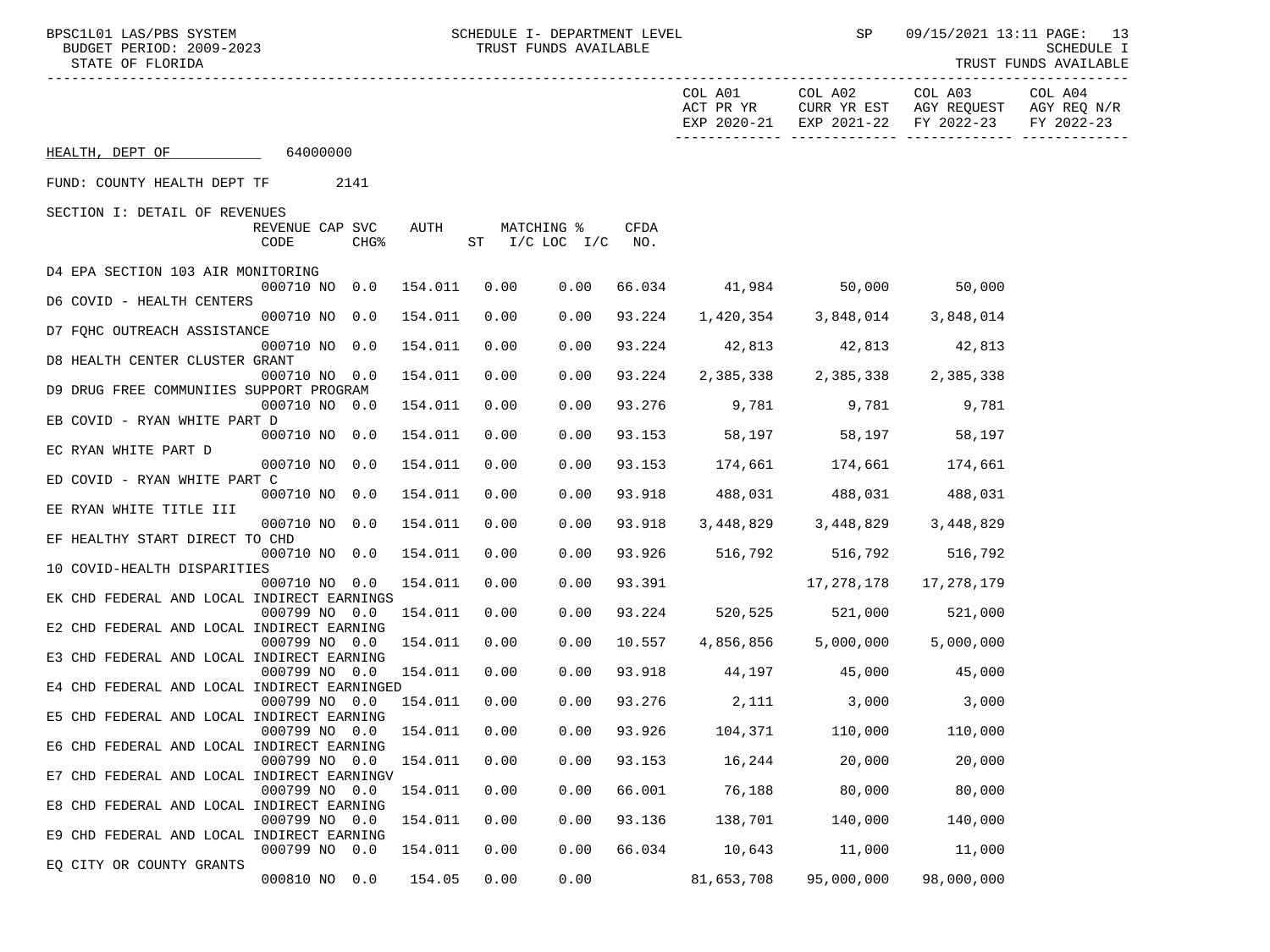| BPSC1L01 LAS/PBS SYSTEM<br>BUDGET PERIOD: 2009-2023<br>STATE OF FLORIDA     |      | SCHEDULE I- DEPARTMENT LEVEL<br>TRUST FUNDS AVAILABLE |                    |                      | SP                      |                                                                                      | 09/15/2021 13:11 PAGE: 14<br>SCHEDULE I<br>TRUST FUNDS AVAILABLE |
|-----------------------------------------------------------------------------|------|-------------------------------------------------------|--------------------|----------------------|-------------------------|--------------------------------------------------------------------------------------|------------------------------------------------------------------|
|                                                                             |      |                                                       |                    | COL A01<br>ACT PR YR | COL A02                 | COL A03<br>CURR YR EST AGY REQUEST AGY REQ N/R<br>EXP 2020-21 EXP 2021-22 FY 2022-23 | COL A04<br>FY 2022-23                                            |
| 64000000<br>HEALTH, DEPT OF                                                 |      |                                                       |                    |                      |                         |                                                                                      |                                                                  |
| FUND: COUNTY HEALTH DEPT TF<br>2141                                         |      |                                                       |                    |                      |                         |                                                                                      |                                                                  |
| SECTION I: DETAIL OF REVENUES                                               |      |                                                       |                    |                      |                         |                                                                                      |                                                                  |
| AUTH<br>REVENUE CAP SVC<br>CODE<br>CHG <sup>8</sup>                         |      | MATCHING %<br>$ST$ $I/C$ LOC $I/C$                    | <b>CFDA</b><br>NO. |                      |                         |                                                                                      |                                                                  |
| E1 COVID-BOARD COUNTY COMMISSIONERS<br>000810 NO 0.0<br>154.05              | 0.00 | 0.00                                                  |                    | 32,897,823           | 35,796,728              | 15,000,000                                                                           |                                                                  |
| GN CHD LOCAL GRANTS                                                         |      |                                                       |                    |                      |                         |                                                                                      |                                                                  |
| 001110 NO 0.0<br>154.001<br>GO IMMUNIZATION IN KIND CONTRIBUTION            | 0.00 | 0.00                                                  |                    | 38,232,731           | 42,000,000              | 45,000,000                                                                           |                                                                  |
| 001110 NO 0.0<br>154.001                                                    | 0.00 | 0.00                                                  |                    | 284,104,645          |                         |                                                                                      |                                                                  |
| HM CHD CLINIC FINES<br>001200 NO 0.0<br>154.06                              | 0.00 | 0.00                                                  |                    | 204,369              | 205,000                 | 205,000                                                                              |                                                                  |
| H1 TNFR FROM 2021 180110 ADMINISTRATIVE INDIRECT                            |      |                                                       |                    |                      |                         |                                                                                      |                                                                  |
| 001500 NO 0.0<br>154.001                                                    | 0.00 | 0.00                                                  |                    | 4,188,145            | 21,750,000              | 21,750,000                                                                           |                                                                  |
| H4 TNFR FROM 2261 64200800<br>001500 NO 0.0<br>154.001                      | 0.00 | 0.00                                                  |                    |                      | 4,000,000               | 4,000,000                                                                            |                                                                  |
| H6 TNFR FROM 2122 64200100                                                  |      |                                                       |                    |                      |                         |                                                                                      |                                                                  |
| 001500 NO 0.0<br>154.001<br>H7 TNFR FROM 2339 64200200                      | 0.00 | 0.00                                                  |                    | 8,144,617            | 6,253,718               | 6,253,718                                                                            |                                                                  |
| 001500 NO 0.0<br>154.001                                                    | 0.00 | 0.00                                                  |                    | 1,096,264            | 1,018,374               | 1,018,374                                                                            |                                                                  |
| J9 TNFR FROM DCF 1000 CHILD DAY CARE LICENSE                                |      |                                                       |                    |                      |                         |                                                                                      |                                                                  |
| 001500 NO<br>0.0<br>154.001<br>KW TNFR FROM DCF 2261 CHILD DAY CARE LICENSE | 0.00 | 0.00                                                  |                    | 17,851               |                         |                                                                                      |                                                                  |
| 001500 NO 0.0<br>154.001                                                    | 0.00 | 0.00                                                  |                    |                      | 216,044 190,817 190,817 |                                                                                      |                                                                  |
| K3 TNFR FROM 2141 COUNTY HLTH DEPT CLINIC FEES<br>001500 NO 0.0<br>154.001  | 0.00 | 0.00                                                  |                    |                      |                         |                                                                                      |                                                                  |
| KX TNFR FROM DEP 2212 PETROLEUM STORAGE CLEANUP                             |      |                                                       |                    | 1,815                |                         |                                                                                      |                                                                  |
| 001500 NO 0.0<br>154.001                                                    | 0.00 | 0.00                                                  |                    | 2,121,297            | 2,242,464 2,242,464     |                                                                                      |                                                                  |
| KY TNFR FROM DCF 2639 CHILD DAY CARE LICENSE<br>001500 NO 0.0 154.001       | 0.00 | 0.00                                                  |                    |                      | 32,018 32,018 32,018    |                                                                                      |                                                                  |
| J1 TNFR FROM DEM 2750 IRMA                                                  |      |                                                       |                    |                      |                         |                                                                                      |                                                                  |
| 154.001<br>001510 NO 0.0                                                    | 0.00 | 0.00                                                  | 93.283             | 487,765              |                         |                                                                                      |                                                                  |
| J4 TNFR FROM DEM 2750 DORIAN<br>001510 NO 0.0<br>154.001                    | 0.00 | 0.00                                                  | 93.283             | 1,991,897            |                         |                                                                                      |                                                                  |
| J5 TNFR FROM DEP 2261                                                       |      |                                                       |                    |                      |                         |                                                                                      |                                                                  |
| 001510 NO 0.0<br>154.001                                                    | 0.00 | 0.00                                                  | 66.460             | 121,167              |                         |                                                                                      |                                                                  |
| K8 TNFR FROM 2021 WIC<br>154.001<br>001510 NO 0.0                           | 0.00 | 0.00                                                  | 10.555             | 61,855               |                         |                                                                                      |                                                                  |
| M5 TNFR FROM DCF 2261 SNAP-ED AGREEMENT                                     |      |                                                       |                    |                      |                         |                                                                                      |                                                                  |
| 001510 NO 0.0<br>154.05<br>MR TNFR FROM ACHA 2003 ARR ACT HEALTH INFO       | 0.00 | 0.00                                                  | 10.561             | 2,103,132            | 3,549,895               | 3,549,895                                                                            |                                                                  |
| 001510 NO 0.0<br>154.05                                                     | 0.00 | 0.00                                                  | 93.729             | 1,050,219            | 1,050,219               | 1,050,219                                                                            |                                                                  |
| MS TNFR FROM DLA 2261 VICTIMS OF CRIME ACT FL                               |      |                                                       |                    |                      |                         |                                                                                      |                                                                  |
| 001510 NO 0.0<br>154.05<br>MT TNFR FROM DCF 2261 REFUGEE HLTH SCREENING     | 0.00 | 0.00                                                  | 16.575             | 160,174              | 259,618                 | 259,618                                                                              |                                                                  |
| 001510 NO 0.0<br>154.05                                                     | 0.00 | 0.00                                                  | 93.566             | 3,805,514            | 7,782,900               | 7,782,900                                                                            |                                                                  |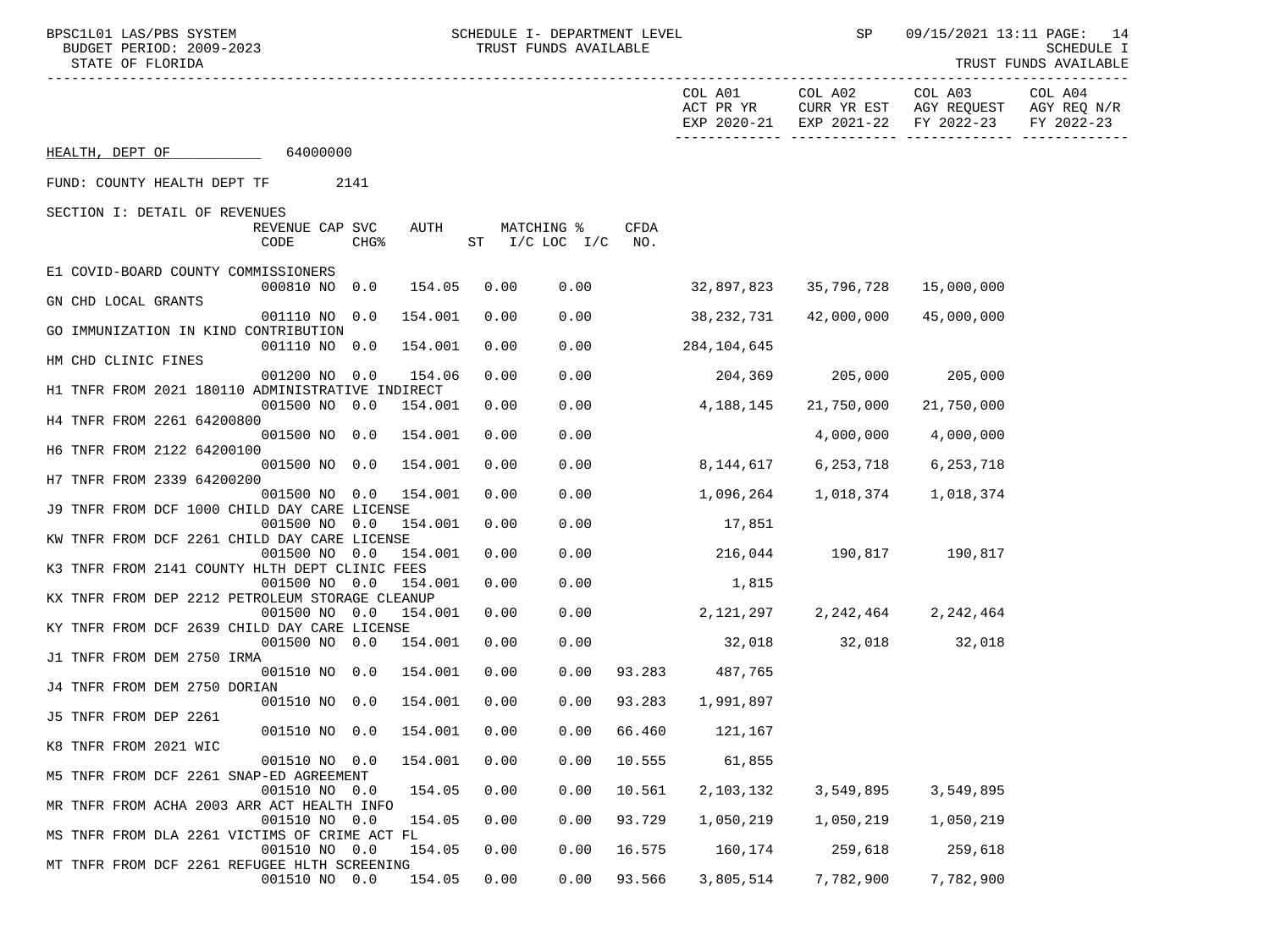| BPSC1L01 LAS/PBS SYSTEM<br>BUDGET PERIOD: 2009-2023<br>STATE OF FLORIDA |                         |                  |         |        | SCHEDULE I- DEPARTMENT LEVEL<br>TRUST FUNDS AVAILABLE |             |                                     | SP                                           |                                                              | 09/15/2021 13:11 PAGE: 15<br>SCHEDULE I<br>TRUST FUNDS AVAILABLE |
|-------------------------------------------------------------------------|-------------------------|------------------|---------|--------|-------------------------------------------------------|-------------|-------------------------------------|----------------------------------------------|--------------------------------------------------------------|------------------------------------------------------------------|
|                                                                         |                         |                  |         |        |                                                       |             | COL A01<br>ACT PR YR<br>EXP 2020-21 | COL A02<br>EXP 2021-22                       | COL A03<br>CURR YR EST AGY REQUEST AGY REQ N/R<br>FY 2022-23 | COL A04<br>FY 2022-23                                            |
| HEALTH, DEPT OF 64000000                                                |                         |                  |         |        |                                                       |             |                                     |                                              |                                                              |                                                                  |
| FUND: COUNTY HEALTH DEPT TF                                             |                         | 2141             |         |        |                                                       |             |                                     |                                              |                                                              |                                                                  |
| SECTION I: DETAIL OF REVENUES                                           |                         |                  |         |        |                                                       |             |                                     |                                              |                                                              |                                                                  |
|                                                                         | REVENUE CAP SVC<br>CODE | CHG <sup>8</sup> | AUTH    |        | MATCHING %<br>ST I/C LOC I/C                          | CFDA<br>NO. |                                     |                                              |                                                              |                                                                  |
| MU TNFR FROM DCF 2261 REFUGEE HLTH CHD CASE MGMT                        | 001510 NO 0.0           |                  | 154.05  | 0.00   | 0.00                                                  | 93.566      |                                     | 119,450 222,673 222,673                      |                                                              |                                                                  |
| MV TNFR FROM ACHA 2474 SUPPLEMENTAL SCHOOL HLTH                         | 001510 NO 0.0           |                  | 154.05  | 0.00   | 0.00                                                  | 93.767      | 10,567,043                          | 11,579,899                                   | 11,579,899                                                   |                                                                  |
| MZ TNFR FROM DMS 2510                                                   |                         |                  |         |        |                                                       |             |                                     |                                              |                                                              |                                                                  |
| LA PRIOR YEAR REFUNDS                                                   | 001520 NO 0.0           |                  | 215.32  | 0.00   | 0.00                                                  |             | 117,012                             |                                              |                                                              |                                                                  |
| LB RYAN WHITE REBATES (AIDS)                                            | 001800 NO 0.0           |                  | 154.02  | 0.00   | 0.00                                                  |             | 3,260,741                           | 3,260,741                                    | 3,260,741                                                    |                                                                  |
| LR SALE OF SERVICES                                                     | 001800 NO 0.0           |                  | 154.01  | 0.00   | 0.00                                                  |             | 2,975,767                           | 2,975,767                                    | 2,975,767                                                    |                                                                  |
| L3 SALE OF SERVICES                                                     | 001903 NO 0.0           |                  | 154.011 | 0.00   | 0.00                                                  |             | 7,305,510                           | 7,305,510                                    | 7,305,510                                                    |                                                                  |
|                                                                         | 001904 NO 0.0           |                  | 154.011 | 0.00   | 0.00                                                  |             | 427,380                             | 500,000                                      | 500,000                                                      |                                                                  |
| MA SALE OF SERVICES                                                     | 001905 YES 0.0          |                  | 154.011 | 0.00   | 0.00                                                  |             | 1,802,379                           | 1,802,379                                    | 1,802,379                                                    |                                                                  |
| TP FED FEE FOR SERVICE                                                  | 001970 NO 0.0           |                  | 154.03  | 0.00   | 0.00                                                  |             | 367,845                             | 400,000                                      | 400,000                                                      |                                                                  |
| MN INSURANCE RECOVERIES - OTHER                                         |                         |                  |         |        |                                                       |             |                                     |                                              |                                                              |                                                                  |
| 02 SUPLUS PROPERTY                                                      | 002801 NO 0.0           |                  | 154.01  | 0.00   | 0.00                                                  |             | 35,516                              |                                              |                                                              |                                                                  |
| 04 PY WARRANT CANX                                                      | 002900 NO 0.0           |                  | 154.02  | 0.00   | 0.00                                                  |             | 1,615                               |                                              |                                                              |                                                                  |
| 05 12 MONTH WARRANT CANX                                                | 003700 NO 0.0           |                  | 154.02  | 0.00   | 0.00                                                  |             | 2,356                               |                                              |                                                              |                                                                  |
|                                                                         | 003800 NO 0.0           |                  | 17.26   | 0.00   | 0.00                                                  |             | 44,222                              |                                              |                                                              |                                                                  |
| AH COVID-CARES RELIEF ACT                                               | 006000 NO 0.0           |                  | 154.06  | 0.00   | 0.00                                                  |             | 90,371,965                          |                                              |                                                              |                                                                  |
| MO AID TO LOCAL GOVERNMENT GENERAL REVENUE                              | 006000 NO 0.0           |                  | 154.05  | 0.00   | 0.00                                                  |             |                                     | 219, 241, 664 218, 180, 237 218, 180, 237    |                                                              |                                                                  |
| TOTAL TO LINE B IN SECTION IV                                           |                         |                  |         |        |                                                       |             |                                     | 1273, 557, 380 1205, 781, 855 1224, 428, 391 |                                                              |                                                                  |
| SECTION II: DETAIL OF NONOPERATING EXPENDITURES                         |                         |                  |         | CODE   | OBJECT TRANSFER CFDA<br>TO BE                         | NO.         |                                     |                                              |                                                              |                                                                  |
| AA FY 21-22 BA B0118 COVID                                              |                         |                  |         | 899000 |                                                       |             |                                     | 263, 446, 197                                |                                                              |                                                                  |

AB FY 21-22 BA B0119 COVID<br>
AC FY 21-22 ANTICIPATED COVID AMENDMENT 899000 AC FY 21-22 ANTICIPATED COVID AMENDMENT 899000 8000 8000 8000 309,366,445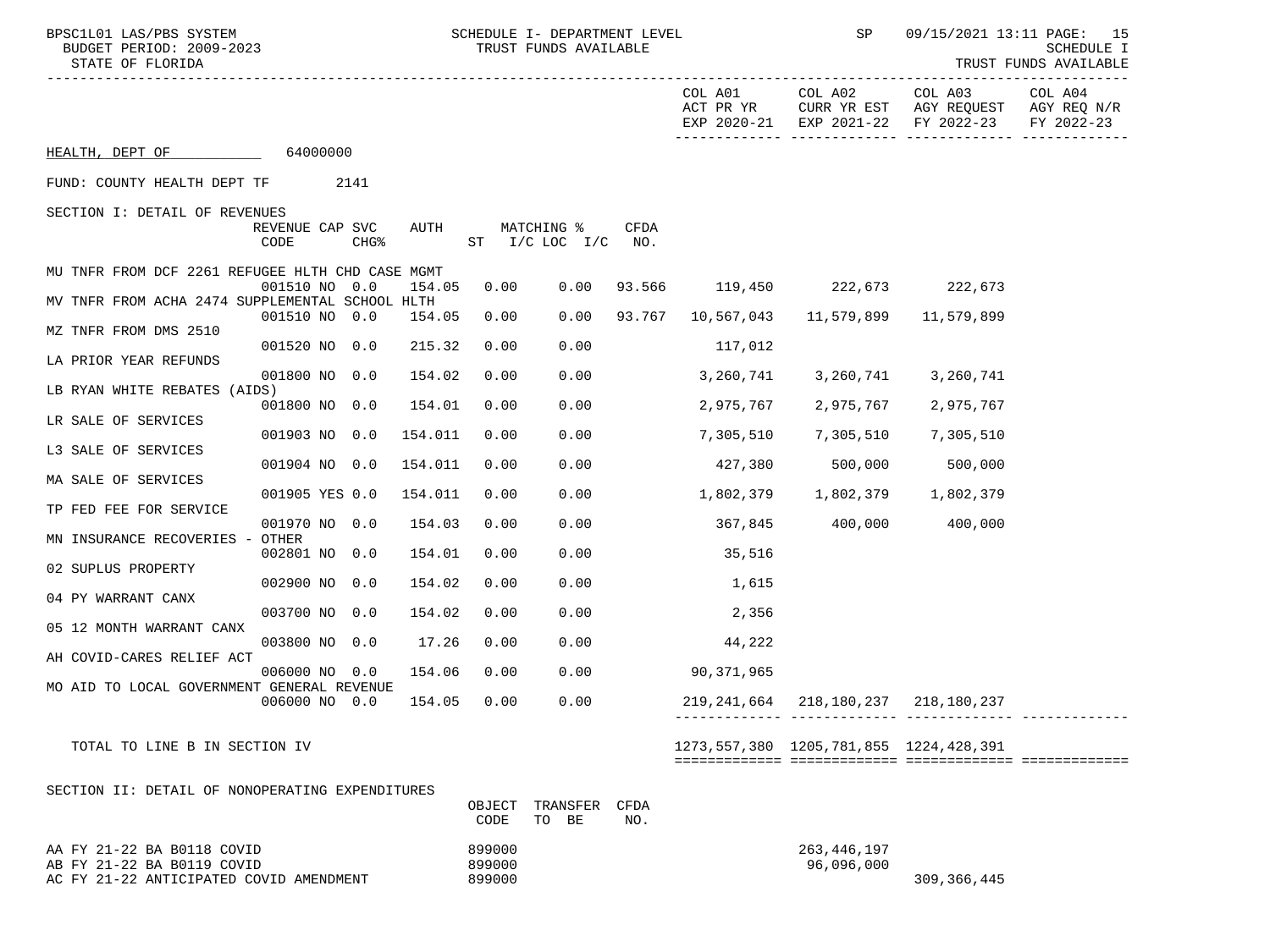STATE OF FLORIDA AND INTERNATIONAL STATE OF FUNDS AVAILABLE

| COL A01   | COL A02                                       | COL A03                 | COL A04     |
|-----------|-----------------------------------------------|-------------------------|-------------|
| ACT PR YR |                                               | CURR YR EST AGY REQUEST | AGY REQ N/R |
|           | EXP 2020-21 EXP 2021-22 FY 2022-23 FY 2022-23 |                         |             |
|           |                                               |                         |             |

#### HEALTH, DEPT OF 64000000

#### FUND: COUNTY HEALTH DEPT TF 2141

SECTION II: DETAIL OF NONOPERATING EXPENDITURES

|                                              | OBJECT | TRANSFER | CFDA |              |           |            |  |
|----------------------------------------------|--------|----------|------|--------------|-----------|------------|--|
|                                              | CODE   | TO BE    | NO.  |              |           |            |  |
| A1 TNFR TO 2021 185080 ADMIN INDIRECT        | 810000 | 64100200 |      | 3,239        | 3,239     | 3,239      |  |
| A2 TNFR TO 2021 185080 LEAD POISONING        | 810000 | 64200200 |      | 65,500       | 65,500    | 65,500     |  |
| BA BE TNFR 2141                              | 810000 | 64200800 |      | 555,000      |           |            |  |
| RT REFUNDS OF STATE REVENUES 220020          | 860000 |          |      | 255,069      |           |            |  |
| TF TNFR TO 2339 AHCA MEDICAID BUYBACK 180001 | 810000 | 68501400 |      | 67,166       |           |            |  |
| TR TNFR TO 2339 AHCA 180001 SETTLEMENT       | 810000 | 68501400 |      | 231,518      |           |            |  |
| 02 TNFR TO 2021 185084 ENVIRON HEALTH FEE    | 810000 | 64200200 |      | 3,315,117    | 3,315,117 | 3,315,117  |  |
| 01 BE TNFR 2141 - 64200700                   | 810000 |          |      | $555,000-$   |           |            |  |
| 03 8.5% RESERVE/REO'RD BY 154 F.S.           | 999000 |          |      |              |           | 74,556,449 |  |
| 08 TNFR TO 2526 DEP                          | 810000 | 37350400 |      |              | 1,000,000 | 1,529,866  |  |
| 09 TRF BETWEEN CHD'S 2141 310405             | 810000 | 64200700 |      | 5,313,712    |           |            |  |
| 10 TRF FROM 2141 003105                      | 810000 |          |      | $5,310,637-$ |           |            |  |
| 11 TRF BETWEEN GF 2141 310400                | 810000 | 64200700 |      | 6,007,270    |           |            |  |
| 12 TFR BETWEEN GF 2141 003100                | 810000 |          |      | $6,007,297-$ |           |            |  |
|                                              |        |          |      |              |           |            |  |

### TOTAL TO LINE E IN SECTION IV 3,940,657 363,926,053 388,836,616

============= ============= ============= =============

| SECTION III: ADJUSTMENTS                     |        |                   |  |
|----------------------------------------------|--------|-------------------|--|
|                                              | OBJECT |                   |  |
|                                              | CODE   |                   |  |
| AD PY ENCUMBRANCES NOT RESERVED FUND BALANCE | 991000 | 17,494,170-       |  |
| AJ A/P NOT CF-OPERATING CATEGORIES           | 991000 | 2,555,507         |  |
| 01 CERTIFIED FORWARD REVERSIONS              | 991000 | 13,233,862        |  |
| 02 PY FCO NOT RESERVED FUND BALANCE          | 991000 | 20,980,881-       |  |
| 04 A/P NOT CF-FCO CATEGORIES                 | 991000 | 56,886            |  |
| 05 ROUNDING                                  | 991000 |                   |  |
| 08 A/P NOT CF-COMPENSATED ABSENCES LIABILITY | 991000 | 178,308           |  |
| 09 PY ACCRUAL ADJUSTMENT-ATYPICAL REVENUE    | 991000 | $428,824-$        |  |
| 15 PY ACCRUAL ADJUST - IN KIND CONTRIBUTION  | 991000 | $284, 104, 645 -$ |  |
| 17 PY ACCRUAL ADJUSTMENT                     | 991000 | $676-$            |  |
| 18 SWFS ADJUSTMENT B6400302                  | 991000 | 55,310            |  |
| 19 SWFS ADJUSTMENT B6400317                  | 991000 | 497,016           |  |
| 20 SWFS ADJUSTMENT B6400326                  | 991000 | $3,398,947-$      |  |
| 21 SWFS ADJUSTMENT B6400340                  | 991000 | 111,026           |  |
| 22 SWFS ADJUSTMENT B6400356                  | 991000 | 90,012-           |  |
| 23 SWFS ADJUSTMENT B6400357                  | 991000 | 23,510            |  |
|                                              |        |                   |  |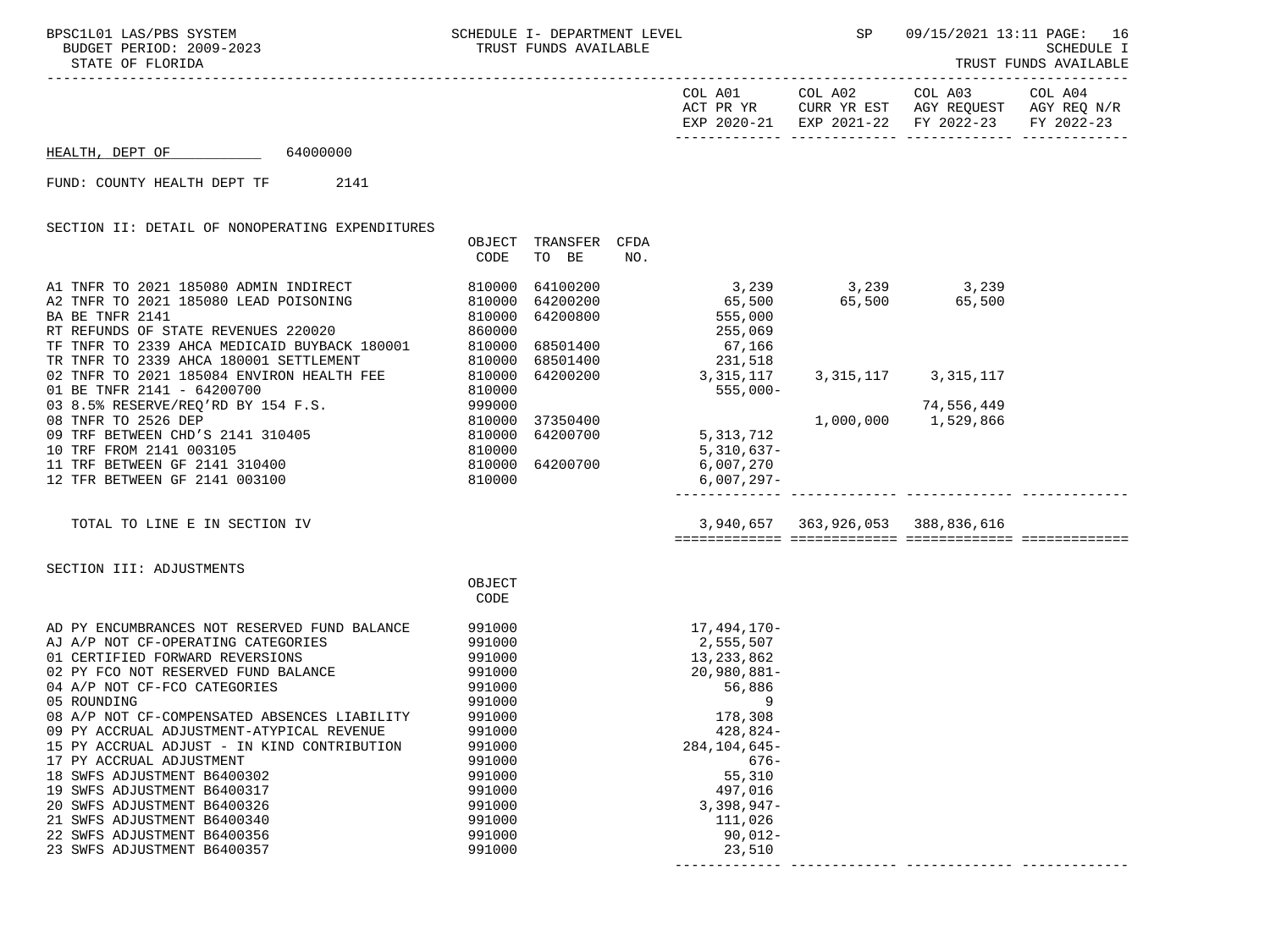| BPSC1L01 LAS/PBS SYSTEM<br>BUDGET PERIOD: 2009-2023<br>STATE OF FLORIDA                                                                                                                                                                                                                                                                                                                                                                                                                          |                                                                          | SCHEDULE I- DEPARTMENT LEVEL<br>TRUST FUNDS AVAILABLE |                                                                                                                                                                                                                    | SP                                                                | 09/15/2021 13:11 PAGE: 17<br><b>SCHEDULE I</b><br>TRUST FUNDS AVAILABLE                                        |                       |
|--------------------------------------------------------------------------------------------------------------------------------------------------------------------------------------------------------------------------------------------------------------------------------------------------------------------------------------------------------------------------------------------------------------------------------------------------------------------------------------------------|--------------------------------------------------------------------------|-------------------------------------------------------|--------------------------------------------------------------------------------------------------------------------------------------------------------------------------------------------------------------------|-------------------------------------------------------------------|----------------------------------------------------------------------------------------------------------------|-----------------------|
|                                                                                                                                                                                                                                                                                                                                                                                                                                                                                                  |                                                                          |                                                       |                                                                                                                                                                                                                    |                                                                   | COL A01 COL A02 COL A03<br>ACT PR YR CURR YR EST AGY REQUEST AGY REQ N/R<br>EXP 2020-21 EXP 2021-22 FY 2022-23 | COL A04<br>FY 2022-23 |
| HEALTH, DEPT OF 64000000                                                                                                                                                                                                                                                                                                                                                                                                                                                                         |                                                                          |                                                       |                                                                                                                                                                                                                    |                                                                   |                                                                                                                |                       |
| FUND: COUNTY HEALTH DEPT TF 2141                                                                                                                                                                                                                                                                                                                                                                                                                                                                 |                                                                          |                                                       |                                                                                                                                                                                                                    |                                                                   |                                                                                                                |                       |
| SECTION III: ADJUSTMENTS                                                                                                                                                                                                                                                                                                                                                                                                                                                                         | OBJECT                                                                   |                                                       |                                                                                                                                                                                                                    |                                                                   |                                                                                                                |                       |
|                                                                                                                                                                                                                                                                                                                                                                                                                                                                                                  | CODE                                                                     |                                                       |                                                                                                                                                                                                                    |                                                                   |                                                                                                                |                       |
| TOTAL TO LINE H IN SECTION IV                                                                                                                                                                                                                                                                                                                                                                                                                                                                    |                                                                          |                                                       | 309,786,721-                                                                                                                                                                                                       |                                                                   |                                                                                                                |                       |
| SECTION IV: SUMMARY                                                                                                                                                                                                                                                                                                                                                                                                                                                                              |                                                                          |                                                       |                                                                                                                                                                                                                    |                                                                   |                                                                                                                |                       |
| UNRESERVED FUND BALANCE - JULY 1<br>ADD: REVENUES (FROM SECTION I)<br>TOTAL FUNDS AVAILABLE (LINE A + LINE B)<br>LESS: OPERATING EXPENDITURES<br>LESS: NONOPERATING EXPENDITURES (SECTION II)<br>LESS: FIXED CAPITAL OUTLAY (TOTAL ONLY)<br>UNRESERVED FUND BALANCE - JUNE 30 - BEFORE ADJ $(G)$<br>NET ADJUSTMENTS (FROM SECTION III)<br>ADJUSTED UNRESERVED FUND BALANCE - JUNE 30<br>TOTAL UNRESERVED FUND BALANCE FROM STATEWIDE CFO FILE:<br>SCHEDULE IB: DETAIL OF UNRESERVED FUND BALANCE | (A)<br>(B)<br>(C)<br>(D)<br>( E )<br>(F)<br>(H)<br>(I)<br>FUNDING SOURCE |                                                       | 1273, 557, 380 1205, 781, 855 1224, 428, 391<br>1350,172,705 1283,017,234 1266,275,704<br>956,729,895 877,243,868 877,134,698<br>3,940,657<br>2,480,053<br>387,022,100<br>309,786,721-<br>77,235,379<br>76,615,325 | 76,615,325 77,235,379 41,847,313<br>41,847,313                    | 363,926,053 388,836,616<br>41,847,313 304,390<br>304,390                                                       |                       |
|                                                                                                                                                                                                                                                                                                                                                                                                                                                                                                  | STATE(S)                                                                 | RESTRICTED(R)<br>NONSTATE(N) UNRESTRICTED(U)          |                                                                                                                                                                                                                    |                                                                   |                                                                                                                |                       |
| 04 COUNTY SHARE 76.60%<br>05 STATE SHARE 23.40%                                                                                                                                                                                                                                                                                                                                                                                                                                                  | $\mathbb N$<br>S                                                         | R<br>U                                                |                                                                                                                                                                                                                    | 59, 162, 300 32, 055, 042 233, 163<br>18,073,079 9,792,271 71,227 |                                                                                                                |                       |
| ADJUSTED UNRESERVED FUND BALANCE - JUNE 30                                                                                                                                                                                                                                                                                                                                                                                                                                                       |                                                                          |                                                       |                                                                                                                                                                                                                    | 77, 235, 379 41, 847, 313 304, 390                                |                                                                                                                |                       |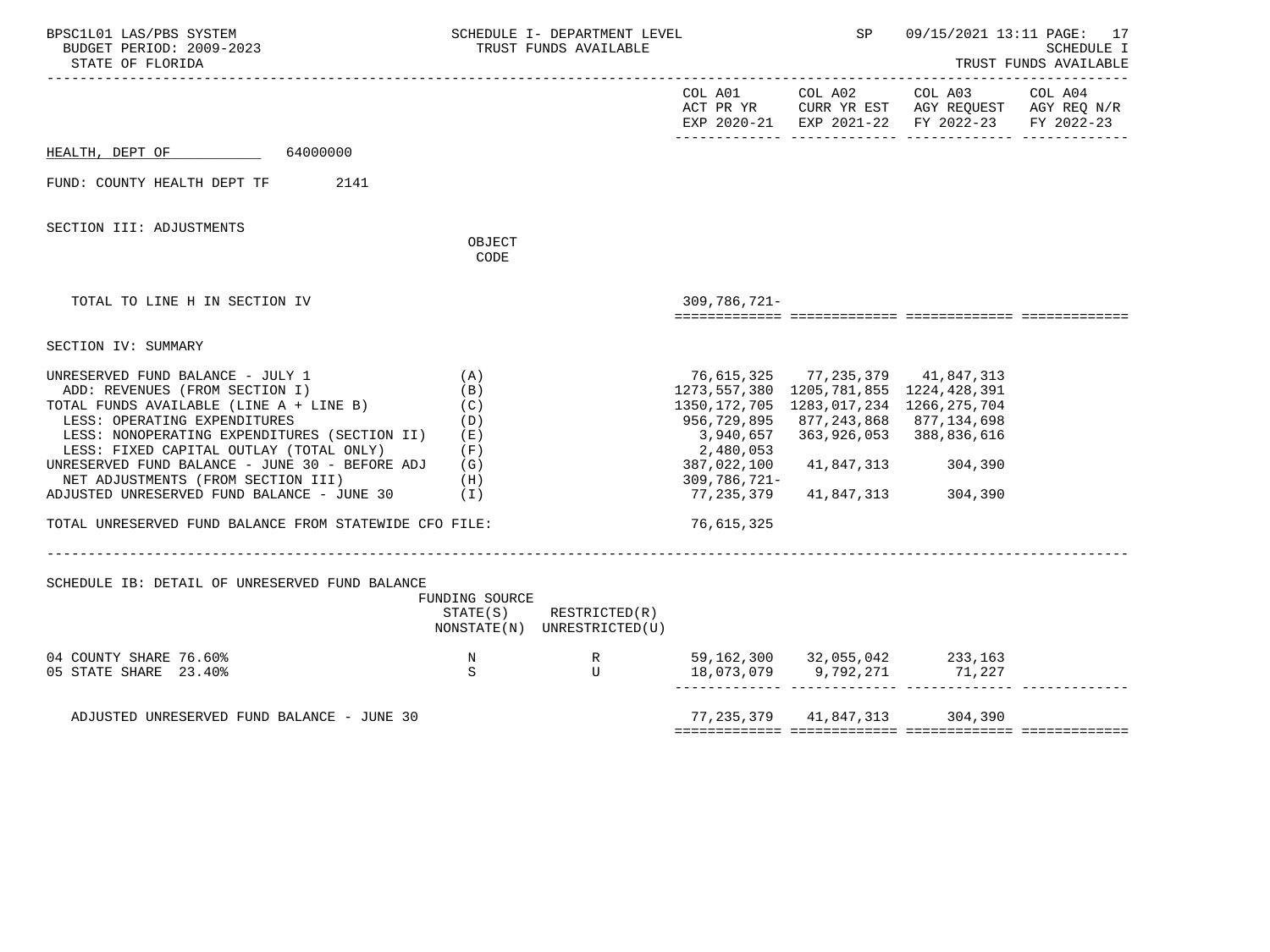| SCHEDULE I- DEPARTMENT LEVEL<br>BPSC1L01 LAS/PBS SYSTEM<br>BUDGET PERIOD: 2009-2023<br>STATE OF FLORIDA |              | TRUST FUNDS AVAILABLE |        |                  | <b>SP</b>                                    |                                                                                                           | 09/15/2021 13:11 PAGE: 18<br><b>SCHEDULE I</b><br>TRUST FUNDS AVAILABLE |
|---------------------------------------------------------------------------------------------------------|--------------|-----------------------|--------|------------------|----------------------------------------------|-----------------------------------------------------------------------------------------------------------|-------------------------------------------------------------------------|
|                                                                                                         |              |                       |        |                  | COL A01 COL A02                              | COL A03<br>ACT PR YR CURR YR EST AGY REQUEST AGY REQ N/R<br>EXP 2020-21 EXP 2021-22 FY 2022-23 FY 2022-23 | COL A04                                                                 |
| HEALTH, DEPT OF 64000000                                                                                |              |                       |        |                  |                                              |                                                                                                           |                                                                         |
| FUND: DONATIONS TRUST FUND 2168                                                                         |              |                       |        |                  |                                              |                                                                                                           |                                                                         |
| SECTION I: DETAIL OF REVENUES                                                                           |              |                       |        |                  |                                              |                                                                                                           |                                                                         |
| REVENUE CAP SVC AUTH MATCHING %<br>CHG <sup>8</sup><br>CODE                                             |              | ST I/C LOC I/C NO.    | CFDA   |                  |                                              |                                                                                                           |                                                                         |
| A1 COMMEMORATIVE CERTIFICATES PERINATAL CARE<br>000100 YES 8.0                                          | 382.025 0.00 | 0.00                  |        |                  | 1,116 1,116 1,116                            |                                                                                                           |                                                                         |
| A5 3 PART REIMBURSEMENT<br>000109 NO 0.0<br>391.045                                                     | 0.00         | 0.00                  |        |                  | 7,517 7,517 7,517                            |                                                                                                           |                                                                         |
| 04 BEHAVIORAL HEALTH NETWORK DCF CONTRACT                                                               |              |                       |        |                  |                                              |                                                                                                           |                                                                         |
| 000109 NO 0.0 394.9082<br>A8 TNFR FROM AHCA 1000 TITLE XXI - MEDICAL PMPM                               | 0.00         | 0.00                  |        |                  | 137,763 319,647 319,647                      |                                                                                                           |                                                                         |
| 001500 NO 0.0<br>391.045                                                                                | 0.00         | 0.00                  |        | 25,943,788       | 34,888,156                                   | 53,376,156                                                                                                |                                                                         |
| 05 TNFR FROM AHCA 2339 TITLE XXI FAMILY PREMIUM<br>001500 NO 0.0<br>391.045                             | 0.00         | 0.00                  |        |                  |                                              |                                                                                                           |                                                                         |
| 06 TNFR FROM AHCA 2339 TITLE XIX (TXIXM)                                                                |              |                       |        |                  |                                              |                                                                                                           |                                                                         |
| 001500 NO 0.0 391.045<br>14 TRF FR 2021 64100200 LEAVE PAYOUT                                           | 0.00         | 0.00                  |        | 4,012,475        |                                              |                                                                                                           |                                                                         |
| 001500 NO 0.0<br>391.011                                                                                | 0.00         | 0.00                  |        |                  | $29,075$ $29,075$ $29,075$ $29,075$          |                                                                                                           |                                                                         |
| 33 TNFR FROM 2531 INFANT SCREENING<br>001500 NO 0.0<br>391.026                                          | 0.00         | 0.00                  |        |                  | 7,117,220 8,136,622 8,136,622                |                                                                                                           |                                                                         |
| B2 TNFR FROM AHCA 1000 TITLE XXI MEDICAL PMPM                                                           |              |                       |        |                  |                                              |                                                                                                           |                                                                         |
| 001510 NO 0.0<br>391.045                                                                                | 0.00         | 0.00                  | 93.767 | 53, 432, 437     |                                              |                                                                                                           |                                                                         |
| B3 TNFR FROM AHCA 2474 TITLE XXI MEDICAL PMPM<br>391.045<br>001510 NO 0.0                               | 0.00         | 0.00                  | 93.767 |                  | 76,590,450 104,192,293 141,263,275           |                                                                                                           |                                                                         |
| B4 TNFR FROM AHCA 2339 KIDCARE TITLE XXI-FEDERAL                                                        |              |                       |        |                  |                                              |                                                                                                           |                                                                         |
| 001510 NO 0.0<br>391.045<br>B5 TNFR FROM AHCA 2474 MEDICAL FOSTER CARE                                  | 0.00         | 0.00                  | 93.767 | 207,565          |                                              |                                                                                                           |                                                                         |
| 001510 NO 0.0<br>391.045                                                                                | 0.00         | 0.00                  | 93.778 |                  | 2,455,068 2,088,125 2,088,125                |                                                                                                           |                                                                         |
| B6 TNFR FROM AHCA 2339 TITLE XIX (TXIXM)<br>001510 NO 0.0<br>391.045                                    | 0.00         | 0.00                  | 93.767 | 86, 121, 751     |                                              |                                                                                                           |                                                                         |
| 01 TNFR FROM AHCA 2474 MULTI-DISCIPLINARY CMAT                                                          |              |                       |        |                  |                                              |                                                                                                           |                                                                         |
| 001510 NO 0.0<br>391.045                                                                                | 0.00         | 0.00                  |        | 93.778 1,437,183 |                                              |                                                                                                           |                                                                         |
| 03 TNFR FROM AHCA 2474 TITLE XIX (TXIXM)<br>001510 NO 0.0<br>391.045                                    | 0.00         | 0.00                  |        |                  | 93.778 988,549,495 1078,364,365 1151,009,420 |                                                                                                           |                                                                         |
| 21 REFUNDS PRIOR YEAR                                                                                   |              |                       |        |                  |                                              |                                                                                                           |                                                                         |
| 001800 NO 0.0<br>215.31<br>23 12 MONTH WARRANT CANX                                                     | 0.00         | 0.00                  |        |                  | 4,479,215 4,479,215 4,479,215                |                                                                                                           |                                                                         |
| 003800 NO 0.0<br>17.26                                                                                  | 0.00         | 0.00                  |        | 126              |                                              |                                                                                                           |                                                                         |
| TOTAL TO LINE B IN SECTION IV                                                                           |              |                       |        |                  | 1251,841,034  1233,961,678  1362,656,456     |                                                                                                           |                                                                         |

============= ============= ============= =============

SECTION II: DETAIL OF NONOPERATING EXPENDITURES

 OBJECT TRANSFER CFDA CODE TO BE NO.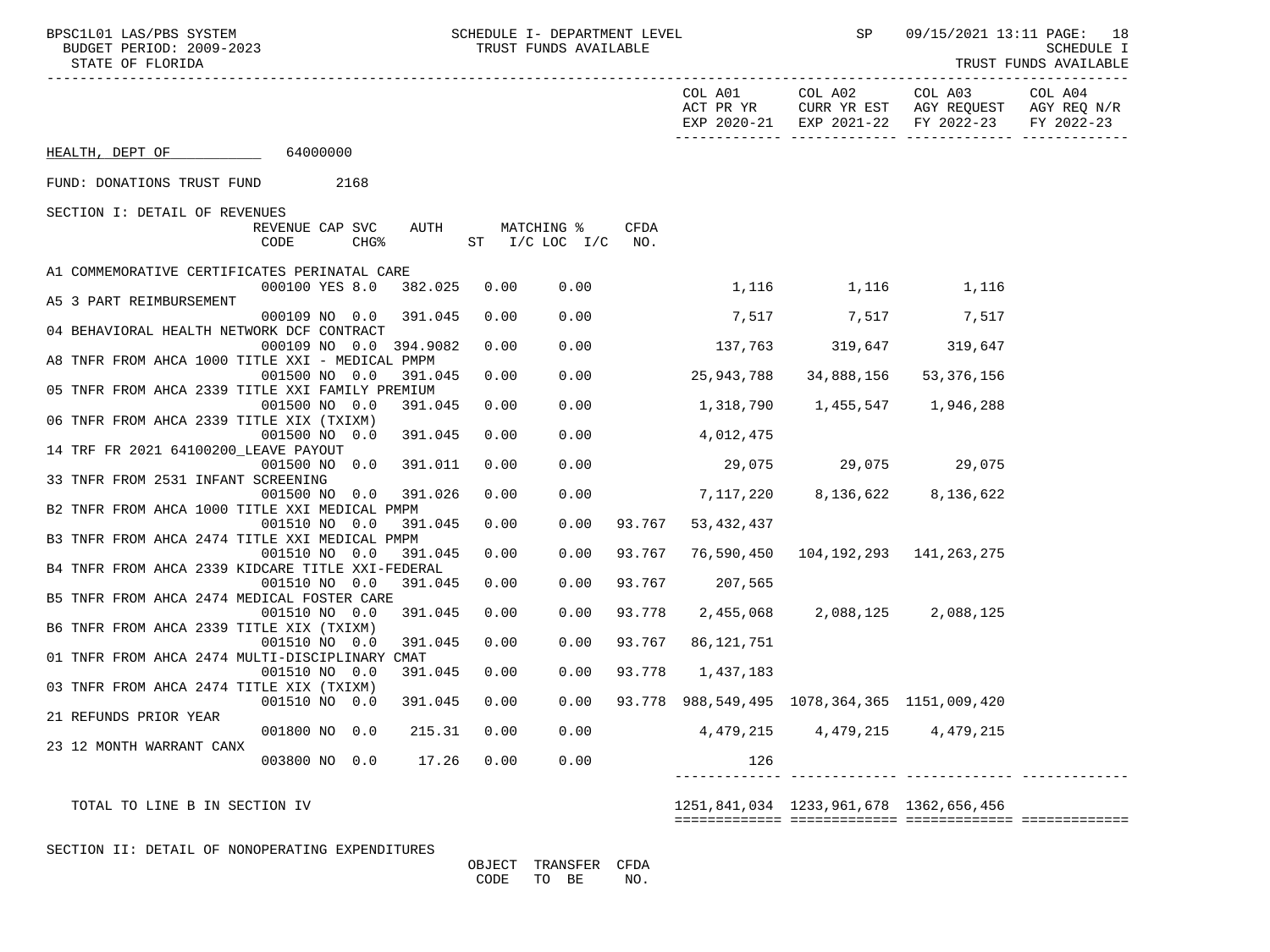| BPSC1L01 LAS/PBS SYSTEM<br>BUDGET PERIOD: 2009-2023<br>STATE OF FLORIDA                                                                                                                                                                                                                                                          |                                                                              | SCHEDULE I- DEPARTMENT LEVEL<br>TRUST FUNDS AVAILABLE |     |                                                                       | SP                                                                                                                                                                       |                                                                                                                | 09/15/2021 13:11 PAGE: 19<br>SCHEDULE I<br>TRUST FUNDS AVAILABLE |
|----------------------------------------------------------------------------------------------------------------------------------------------------------------------------------------------------------------------------------------------------------------------------------------------------------------------------------|------------------------------------------------------------------------------|-------------------------------------------------------|-----|-----------------------------------------------------------------------|--------------------------------------------------------------------------------------------------------------------------------------------------------------------------|----------------------------------------------------------------------------------------------------------------|------------------------------------------------------------------|
|                                                                                                                                                                                                                                                                                                                                  |                                                                              |                                                       |     |                                                                       |                                                                                                                                                                          | COL A01 COL A02 COL A03<br>ACT PR YR CURR YR EST AGY REQUEST AGY REQ N/R<br>EXP 2020-21 EXP 2021-22 FY 2022-23 | COL A04<br>FY 2022-23                                            |
| 64000000<br>HEALTH, DEPT OF                                                                                                                                                                                                                                                                                                      |                                                                              |                                                       |     |                                                                       |                                                                                                                                                                          |                                                                                                                |                                                                  |
| 2168<br>FUND: DONATIONS TRUST FUND                                                                                                                                                                                                                                                                                               |                                                                              |                                                       |     |                                                                       |                                                                                                                                                                          |                                                                                                                |                                                                  |
| SECTION II: DETAIL OF NONOPERATING EXPENDITURES                                                                                                                                                                                                                                                                                  | CODE                                                                         | OBJECT TRANSFER CFDA<br>TO BE                         | NO. |                                                                       |                                                                                                                                                                          |                                                                                                                |                                                                  |
| RT B0025 BUDGET AMEND FROM AHCA<br>TF ANTICIPATED BUDGET AMENDMENT FROM AHCA 699000<br>02 SERVICE CHARGE TO GENERAL REVENUE 310322<br>04 5% TRUST FUND RESERVE<br>07 ANTICIPATED EXCESS TITLE XXI BUDGET                                                                                                                         | 899000<br>880800<br>999000<br>899000                                         |                                                       |     |                                                                       | 269,936,111<br>$160$ $89$ $16,410$<br>43,889,183-<br>________ ______________ _________                                                                                   | 808, 428, 254 1151, 009, 420                                                                                   |                                                                  |
| TOTAL TO LINE E IN SECTION IV                                                                                                                                                                                                                                                                                                    |                                                                              |                                                       |     |                                                                       | 160 1034, 475, 271 1151, 025, 919                                                                                                                                        |                                                                                                                |                                                                  |
| SECTION III: ADJUSTMENTS                                                                                                                                                                                                                                                                                                         | OBJECT<br>CODE                                                               |                                                       |     |                                                                       |                                                                                                                                                                          |                                                                                                                |                                                                  |
| AD PY ENCUMBRANCES NOT RESERVED FUND BALANCE<br>01 CERTIFIED FORWARD REVERSIONS<br>02 PRIOR YEAR A/P NOT CF- OPERATING CATEGORY<br>03 PRIOR YEAR A/P NOT CF- COMPSATED ABSENCES<br>04 PY ACCRUAL ADJUSTMENT<br>07 ROUNDING<br>12 SWFS ADJUSTMENT B6400333 RECEIVABLE<br>13 SWFS ADJUSTMENT B6400353 REVERSE REC                  | 991000<br>991000<br>991000<br>991000<br>991000<br>991000<br>991000<br>991000 |                                                       |     | 543,733-<br>901,416<br>481<br>35<br>3,687<br>6<br>297,081<br>297,081- |                                                                                                                                                                          |                                                                                                                |                                                                  |
| TOTAL TO LINE H IN SECTION IV                                                                                                                                                                                                                                                                                                    |                                                                              |                                                       |     | 361,892                                                               |                                                                                                                                                                          |                                                                                                                |                                                                  |
| SECTION IV: SUMMARY                                                                                                                                                                                                                                                                                                              |                                                                              |                                                       |     |                                                                       |                                                                                                                                                                          |                                                                                                                |                                                                  |
| UNRESERVED FUND BALANCE - JULY 1<br>ADD: REVENUES (FROM SECTION I)<br>TOTAL FUNDS AVAILABLE (LINE A + LINE B)<br>LESS: OPERATING EXPENDITURES<br>LESS: NONOPERATING EXPENDITURES (SECTION II)<br>LESS: FIXED CAPITAL OUTLAY (TOTAL ONLY)<br>UNRESERVED FUND BALANCE - JUNE 30 - BEFORE ADJ<br>NET ADJUSTMENTS (FROM SECTION III) | (A)<br>(B)<br>(C)<br>(D)<br>(E)<br>(F)<br>(G)<br>(H)                         |                                                       |     | 24, 123, 595<br>1256,369,447<br>19,595,022<br>361,892                 | 19,956,914<br>1251,841,034 1233,961,678 1362,656,456<br>1275, 964, 629 1253, 918, 592 1375, 990, 866<br>206,108,911<br>160 1034, 475, 271 1151, 025, 919<br>13, 334, 410 | 13,334,410<br>206,396,411<br>18,568,536                                                                        | 25,000                                                           |
| ADJUSTED UNRESERVED FUND BALANCE - JUNE 30                                                                                                                                                                                                                                                                                       | (I)                                                                          |                                                       |     | 19,956,914                                                            | 13,334,410                                                                                                                                                               | 18,568,536                                                                                                     |                                                                  |
| TOTAL UNRESERVED FUND BALANCE FROM STATEWIDE CFO FILE:                                                                                                                                                                                                                                                                           |                                                                              |                                                       |     | 24, 123, 595                                                          |                                                                                                                                                                          |                                                                                                                |                                                                  |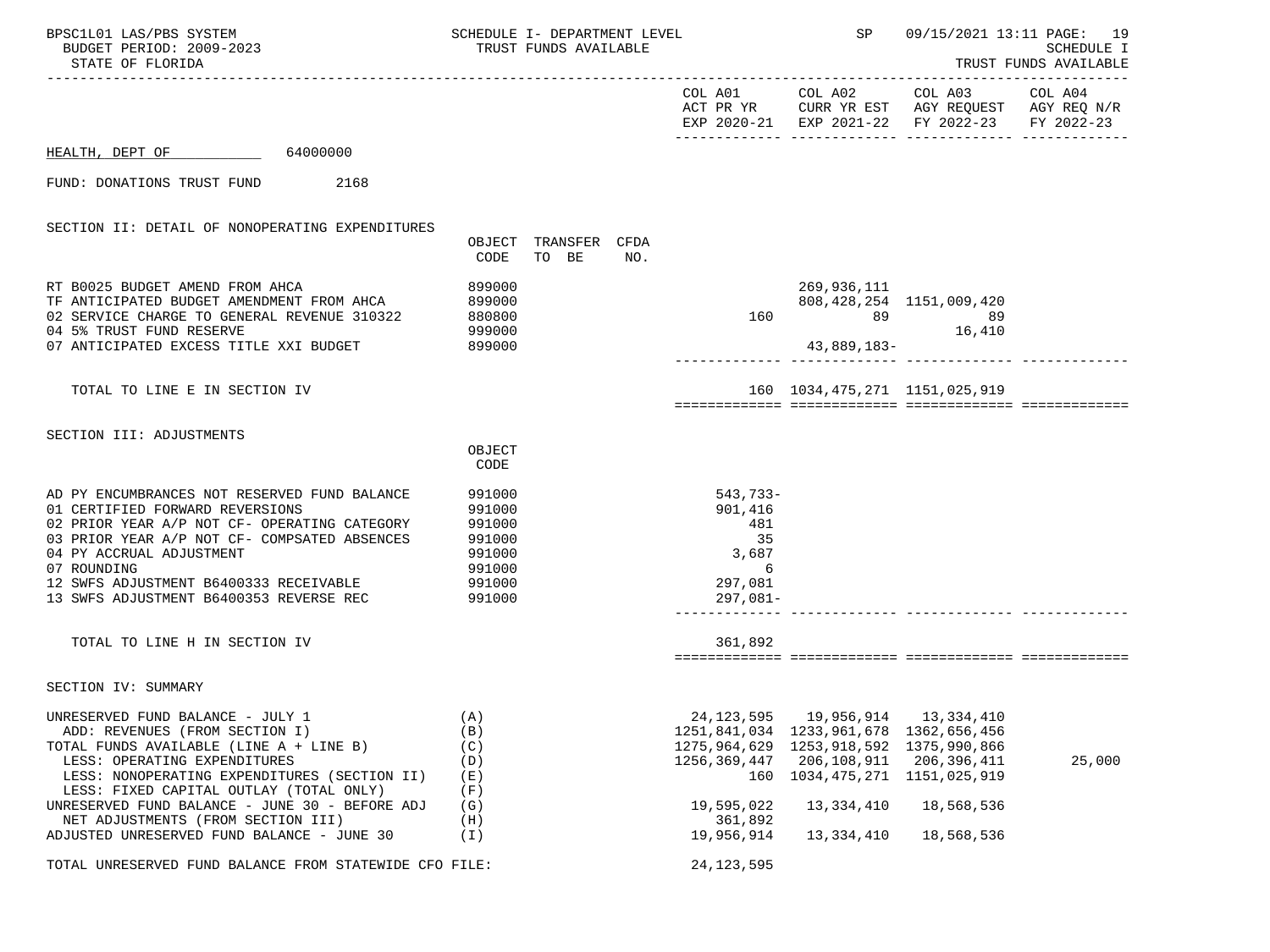| BPSC1L01 LAS/PBS SYSTEM<br>BUDGET PERIOD: 2009-2023<br>STATE OF FLORIDA |          |                                           | SCHEDULE I- DEPARTMENT LEVEL<br>TRUST FUNDS AVAILABLE |                                      | SP                                    | 09/15/2021 13:11 PAGE:               | 20<br>SCHEDULE I<br>TRUST FUNDS AVAILABLE |
|-------------------------------------------------------------------------|----------|-------------------------------------------|-------------------------------------------------------|--------------------------------------|---------------------------------------|--------------------------------------|-------------------------------------------|
|                                                                         |          |                                           |                                                       | COL A01<br>ACT PR YR<br>EXP 2020-21  | COL A02<br>CURR YR EST<br>EXP 2021-22 | COL A03<br>AGY REQUEST<br>FY 2022-23 | COL A04<br>AGY REQ N/R<br>FY 2022-23      |
| HEALTH, DEPT OF                                                         | 64000000 |                                           |                                                       |                                      |                                       |                                      |                                           |
| FUND: DONATIONS TRUST FUND                                              | 2168     |                                           |                                                       |                                      |                                       |                                      |                                           |
| SCHEDULE IB: DETAIL OF UNRESERVED FUND BALANCE                          |          | FUNDING SOURCE<br>STATE(S)<br>NONSTATE(N) | RESTRICTED(R)<br>UNRESTRICTED(U)                      |                                      |                                       |                                      |                                           |
| 02 KIDCARE 409.818 F.S.                                                 |          | N                                         | R                                                     | 19,956,914   13,334,410   18,568,536 |                                       |                                      |                                           |
| ADJUSTED UNRESERVED FUND BALANCE - JUNE 30                              |          |                                           |                                                       | ============================         | 19,956,914   13,334,410   18,568,536  |                                      |                                           |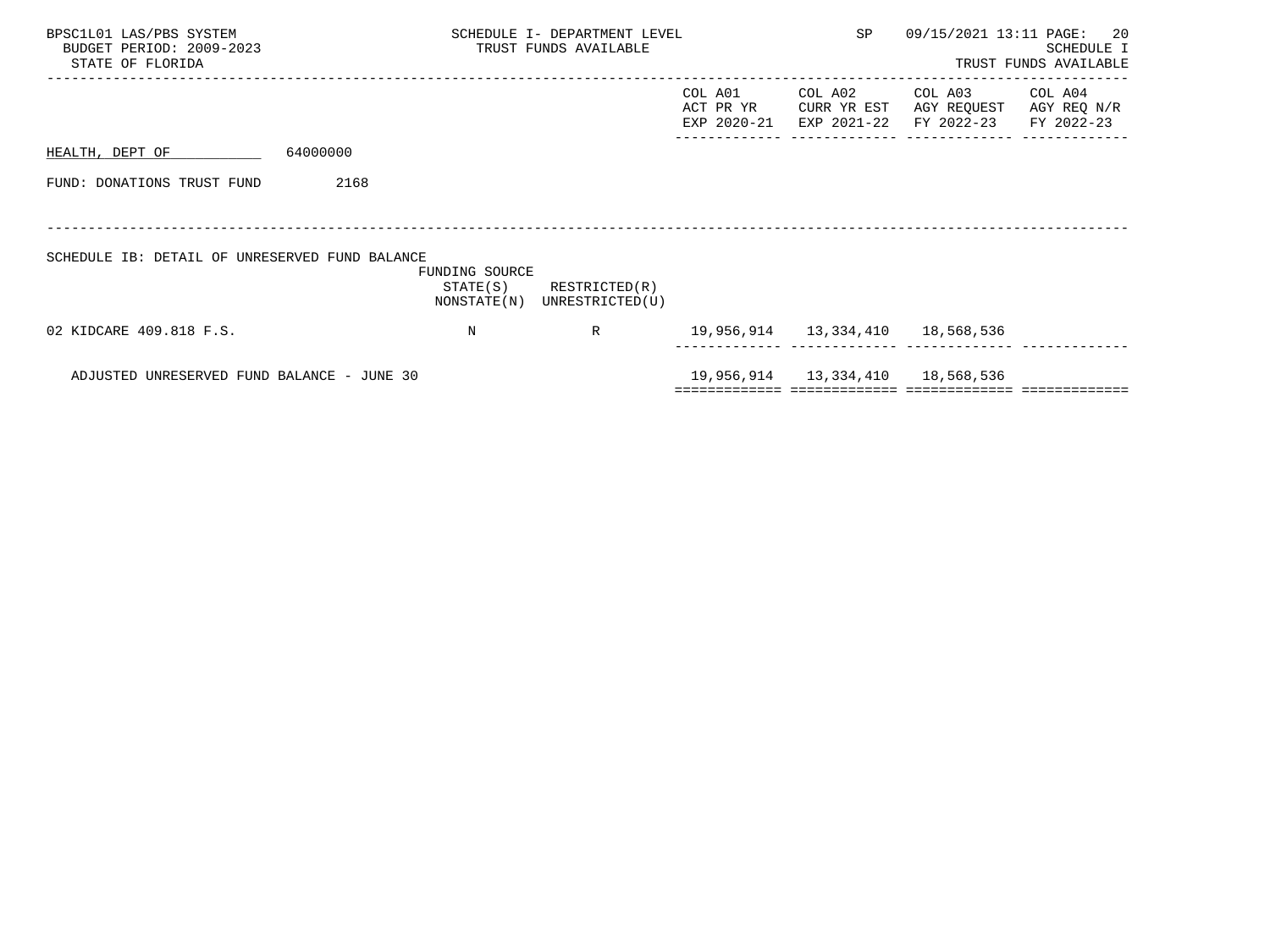| BPSC1L01 LAS/PBS SYSTEM<br>BUDGET PERIOD: 2009-2023<br>STATE OF FLORIDA                                                     |                         |  |             |                        | SCHEDULE I- DEPARTMENT LEVEL<br>TRUST FUNDS AVAILABLE |                                      |             | SP                            | 09/15/2021 13:11 PAGE: 21<br><b>SCHEDULE I</b><br>TRUST FUNDS AVAILABLE |                                                                      |                                     |
|-----------------------------------------------------------------------------------------------------------------------------|-------------------------|--|-------------|------------------------|-------------------------------------------------------|--------------------------------------|-------------|-------------------------------|-------------------------------------------------------------------------|----------------------------------------------------------------------|-------------------------------------|
|                                                                                                                             |                         |  |             |                        |                                                       |                                      |             | COL A01<br>ACT PR YR          | EXP 2020-21 EXP 2021-22                                                 | COL A02 COL A03<br>CURR YR EST AGY REQUEST AGY REQ N/R<br>FY 2022-23 | ----------<br>COL A04<br>FY 2022-23 |
| HEALTH, DEPT OF                                                                                                             | 64000000                |  |             |                        |                                                       |                                      |             |                               |                                                                         |                                                                      |                                     |
| FUND: EMERGENCY MED SVC TF                                                                                                  | 2192                    |  |             |                        |                                                       |                                      |             |                               |                                                                         |                                                                      |                                     |
| SECTION I: DETAIL OF REVENUES                                                                                               |                         |  |             |                        |                                                       |                                      |             |                               |                                                                         |                                                                      |                                     |
|                                                                                                                             | REVENUE CAP SVC<br>CODE |  | <b>CHG%</b> | AUTH                   |                                                       | MATCHING %<br>ST $I/C$ LOC $I/C$ NO. | CFDA        |                               |                                                                         |                                                                      |                                     |
| 01 DISPATCH CERTIFICATION                                                                                                   |                         |  |             |                        |                                                       |                                      |             |                               |                                                                         |                                                                      |                                     |
| 02 EMS LICENSURE-LICENSES                                                                                                   | 000200 YES 8.0          |  |             | 401.34                 | 0.00                                                  | 0.00                                 |             |                               | 365,030 75,000                                                          | 400,000                                                              |                                     |
| 13 EMS LIC-FINES                                                                                                            | 000200 YES 8.0          |  |             | 401.34                 | 0.00                                                  | 0.00                                 |             | 378,777                       | 350,000                                                                 | 350,000                                                              |                                     |
| 04 TRAUMA CENTER FINES                                                                                                      | 001200 NO 8.0           |  |             | 318.21                 | 0.00                                                  | 0.00                                 |             | 5,750                         |                                                                         |                                                                      |                                     |
|                                                                                                                             | 001225 NO 8.0           |  |             | 318.21                 | 0.00                                                  | 0.00                                 |             | 2,267,189                     | 2,593,211                                                               | 2,879,762                                                            |                                     |
| 05 EMS TRAFFIC VIOLATION FINES                                                                                              | 001225 NO 8.0           |  |             | 318.21                 | 0.00                                                  | 0.00                                 |             | 4,231,776                     | 4,200,000                                                               | 4,300,000                                                            |                                     |
| 07 RED LIGHT TICKET CAMERA                                                                                                  | 001225 NO 8.0           |  |             | 318.21                 | 0.00                                                  | 0.00                                 |             | 6,759,786                     | 7,552,793                                                               | 7,302,462                                                            |                                     |
| RD TNFR FROM 2021 64100200                                                                                                  |                         |  |             | 001500 NO 0.0 381.0011 | 0.00                                                  | 0.00                                 |             | 245                           |                                                                         |                                                                      |                                     |
| 08 TNFR FROM HSMV 2488 TRAUMA                                                                                               |                         |  |             | 001520 NO 0.0 381.0205 | 0.00                                                  | 0.00                                 |             |                               | 2,419,915 2,605,096 2,631,687                                           |                                                                      |                                     |
| 10 REFUNDS PRIOR YEAR                                                                                                       |                         |  |             |                        |                                                       |                                      |             |                               |                                                                         |                                                                      |                                     |
|                                                                                                                             | 001800 NO 0.0           |  |             | 215.31                 | 0.00                                                  | 0.00                                 |             |                               | 202,673 28,564 28,564                                                   |                                                                      |                                     |
| TOTAL TO LINE B IN SECTION IV                                                                                               |                         |  |             |                        |                                                       |                                      |             |                               | 16,631,141   17,404,664   17,892,475                                    |                                                                      |                                     |
| SECTION II: DETAIL OF NONOPERATING EXPENDITURES                                                                             |                         |  |             |                        |                                                       |                                      |             |                               |                                                                         |                                                                      |                                     |
|                                                                                                                             |                         |  |             |                        | OBJECT<br>CODE                                        | TRANSFER<br>TO BE                    | CFDA<br>NO. |                               |                                                                         |                                                                      |                                     |
| PP SERVICE CHARGE GR (<45% FOR FINES) 310322<br>RD UNFUNDED BUDGET (EMS/TRAUMA GRANTS)<br>02 5% TRUST FUND RESERVE          |                         |  |             |                        |                                                       | 880800<br>899000<br>999000           |             |                               | 1,170,342 1,030,480 1,063,778<br>$3,968,353-$                           | $6,443,184-$<br>586,394                                              |                                     |
| TOTAL TO LINE E IN SECTION IV                                                                                               |                         |  |             |                        |                                                       |                                      |             | 1,170,342                     | 2,937,873-                                                              | 4,793,012-                                                           |                                     |
| SECTION III: ADJUSTMENTS                                                                                                    |                         |  |             |                        | OBJECT<br>CODE                                        |                                      |             |                               |                                                                         |                                                                      |                                     |
| AJ PRIOR YEAR A/P NOT CF- OPERATING CATEGORY<br>01 PY ENCUMBRANCES NOT RESERVED FUND BALANCE<br>03 SWFS ADJUSTMENT B6400303 |                         |  |             |                        | 991000<br>991000<br>991000                            |                                      |             | 1,019<br>$39,681-$<br>111,483 |                                                                         |                                                                      |                                     |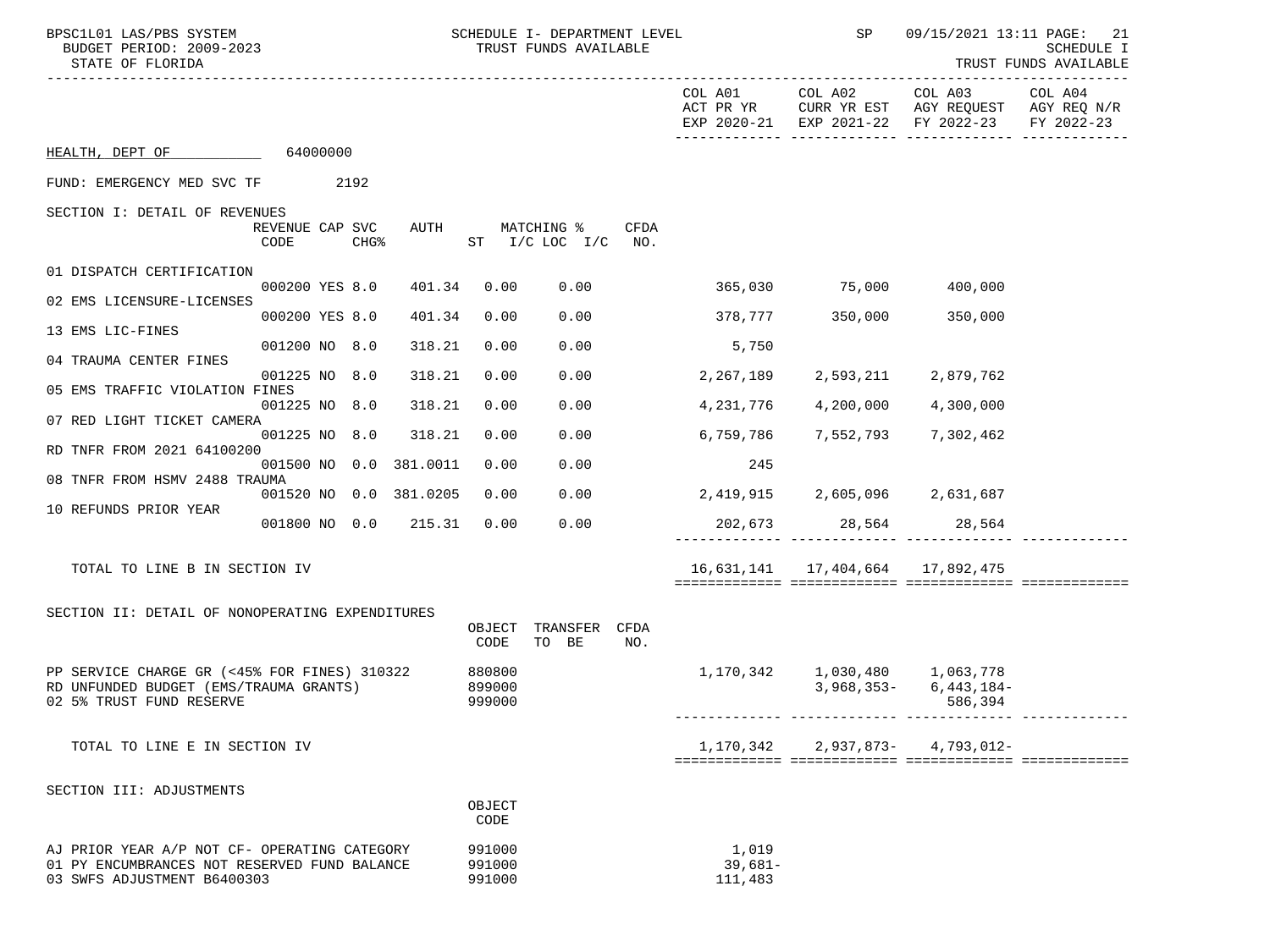| BPSC1L01 LAS/PBS SYSTEM<br>BUDGET PERIOD: 2009-2023<br>STATE OF FLORIDA                                                                                                                                                                                                                                                                                                                                                                  |                                                                  | SCHEDULE I- DEPARTMENT LEVEL<br>TRUST FUNDS AVAILABLE                 |                                                                                                                   | SP                                                                           | 09/15/2021 13:11 PAGE: 22<br><b>SCHEDULE I</b><br>TRUST FUNDS AVAILABLE                        |                       |  |
|------------------------------------------------------------------------------------------------------------------------------------------------------------------------------------------------------------------------------------------------------------------------------------------------------------------------------------------------------------------------------------------------------------------------------------------|------------------------------------------------------------------|-----------------------------------------------------------------------|-------------------------------------------------------------------------------------------------------------------|------------------------------------------------------------------------------|------------------------------------------------------------------------------------------------|-----------------------|--|
|                                                                                                                                                                                                                                                                                                                                                                                                                                          |                                                                  |                                                                       | COL A01 COL A02                                                                                                   |                                                                              | COL A03<br>ACT PR YR CURR YR EST AGY REQUEST AGY REQ N/R<br>EXP 2020-21 EXP 2021-22 FY 2022-23 | COL A04<br>FY 2022-23 |  |
| HEALTH, DEPT OF 64000000                                                                                                                                                                                                                                                                                                                                                                                                                 |                                                                  |                                                                       |                                                                                                                   |                                                                              |                                                                                                |                       |  |
| 2192<br>FUND: EMERGENCY MED SVC TF                                                                                                                                                                                                                                                                                                                                                                                                       |                                                                  |                                                                       |                                                                                                                   |                                                                              |                                                                                                |                       |  |
| SECTION III: ADJUSTMENTS                                                                                                                                                                                                                                                                                                                                                                                                                 |                                                                  |                                                                       |                                                                                                                   |                                                                              |                                                                                                |                       |  |
|                                                                                                                                                                                                                                                                                                                                                                                                                                          | OBJECT<br>CODE                                                   |                                                                       |                                                                                                                   |                                                                              |                                                                                                |                       |  |
| 04 CERTIFIED FORWARD REVERSIONS<br>11 ROUNDING                                                                                                                                                                                                                                                                                                                                                                                           | 991000<br>991000                                                 |                                                                       | 23,802<br>3                                                                                                       |                                                                              |                                                                                                |                       |  |
| TOTAL TO LINE H IN SECTION IV                                                                                                                                                                                                                                                                                                                                                                                                            |                                                                  |                                                                       | 96,626                                                                                                            |                                                                              |                                                                                                |                       |  |
| SECTION IV: SUMMARY                                                                                                                                                                                                                                                                                                                                                                                                                      |                                                                  |                                                                       |                                                                                                                   |                                                                              |                                                                                                |                       |  |
| UNRESERVED FUND BALANCE - JULY 1<br>ADD: REVENUES (FROM SECTION I)<br>TOTAL FUNDS AVAILABLE (LINE A + LINE B)<br>LESS: OPERATING EXPENDITURES<br>LESS: NONOPERATING EXPENDITURES (SECTION II)<br>LESS: FIXED CAPITAL OUTLAY (TOTAL ONLY)<br>UNRESERVED FUND BALANCE - JUNE 30 - BEFORE ADJ<br>NET ADJUSTMENTS (FROM SECTION III)<br>ADJUSTED UNRESERVED FUND BALANCE - JUNE 30<br>TOTAL UNRESERVED FUND BALANCE FROM STATEWIDE CFO FILE: | (A)<br>(B)<br>(C)<br>(D)<br>(E)<br>(F)<br>(G)<br>(H)<br>$(\top)$ |                                                                       | 6,395,647<br>16,631,141<br>23,026,788<br>19,610,122<br>1,170,342<br>2,246,324<br>96,626<br>2,342,950<br>6,395,647 | 2,342,950<br>17,404,664<br>19,747,614<br>22,685,487 22,685,487<br>2,937,873- | 17,892,475<br>17,892,475<br>4,793,012-                                                         |                       |  |
| SCHEDULE IB: DETAIL OF UNRESERVED FUND BALANCE                                                                                                                                                                                                                                                                                                                                                                                           | FUNDING SOURCE<br>STATE(S)                                       | RESTRICTED(R)<br>NONSTATE(N) UNRESTRICTED(U)                          |                                                                                                                   |                                                                              |                                                                                                |                       |  |
| 01 EMS LIC AND FINES 318.21, F.S.<br>$\begin{array}{c}\nS \\ S \\ S\n\end{array}$<br>02 TRAUMA FINES<br>381.21, F.S.<br>03 REDLIGHT TICKET 318.21, F.S.                                                                                                                                                                                                                                                                                  |                                                                  | $\begin{array}{c} \mathtt{U} \\ \mathtt{R} \\ \mathtt{R} \end{array}$ | 726,315<br>398,302<br>1,218,333                                                                                   |                                                                              |                                                                                                |                       |  |
| ADJUSTED UNRESERVED FUND BALANCE - JUNE 30                                                                                                                                                                                                                                                                                                                                                                                               |                                                                  |                                                                       | 2,342,950                                                                                                         |                                                                              |                                                                                                |                       |  |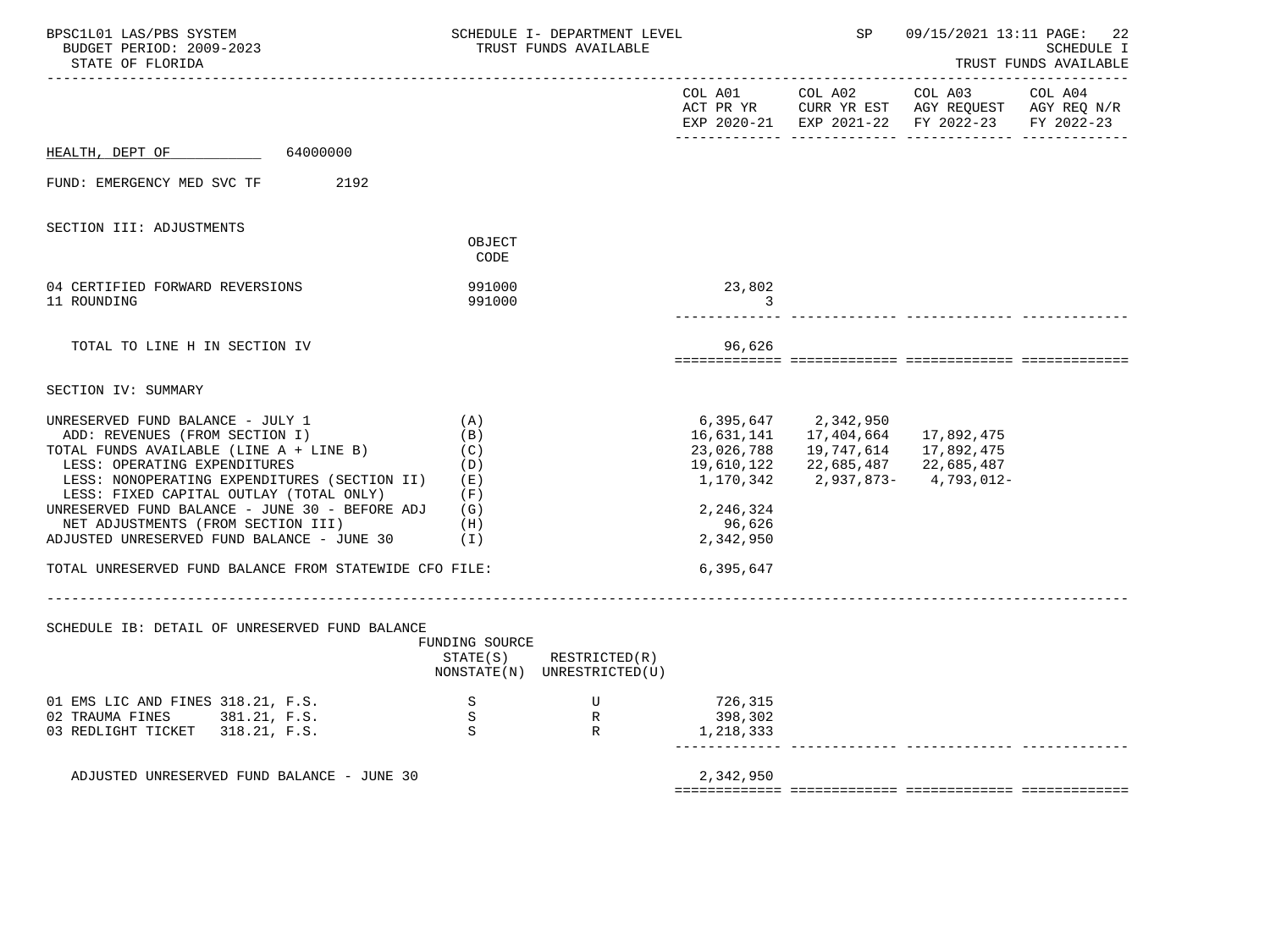| BPSC1L01 LAS/PBS SYSTEM<br>BUDGET PERIOD: 2009-2023<br>STATE OF FLORIDA                                                                                                                                                                                                                                                                                                        | SCHEDULE I- DEPARTMENT LEVEL<br>TRUST FUNDS AVAILABLE                       |                                                                                 | SP                                                     | 09/15/2021 13:11 PAGE: 23<br><b>SCHEDULE I</b><br>TRUST FUNDS AVAILABLE                                                           |  |  |
|--------------------------------------------------------------------------------------------------------------------------------------------------------------------------------------------------------------------------------------------------------------------------------------------------------------------------------------------------------------------------------|-----------------------------------------------------------------------------|---------------------------------------------------------------------------------|--------------------------------------------------------|-----------------------------------------------------------------------------------------------------------------------------------|--|--|
|                                                                                                                                                                                                                                                                                                                                                                                |                                                                             |                                                                                 |                                                        | COL A01 COL A02 COL A03 COL A04<br>ACT PR YR CURR YR EST AGY REQUEST AGY REQ N/R<br>EXP 2020-21 EXP 2021-22 FY 2022-23 FY 2022-23 |  |  |
| HEALTH, DEPT OF 64000000                                                                                                                                                                                                                                                                                                                                                       |                                                                             |                                                                                 |                                                        |                                                                                                                                   |  |  |
| FUND: EPILEPSY SERVICES TF 2197                                                                                                                                                                                                                                                                                                                                                |                                                                             |                                                                                 |                                                        |                                                                                                                                   |  |  |
| SECTION I: DETAIL OF REVENUES<br>CODE                                                                                                                                                                                                                                                                                                                                          | REVENUE CAP SVC AUTH MATCHING % CFDA<br>CHG <sup>2</sup> ST I/C LOC I/C NO. |                                                                                 |                                                        |                                                                                                                                   |  |  |
| 01 EPILEPSY PREVENTION & EDUCATION PROGRAM<br>001200 NO 8.0 385.207 0.00 0.00                                                                                                                                                                                                                                                                                                  |                                                                             |                                                                                 | 260,836 350,000 350,000                                |                                                                                                                                   |  |  |
| TOTAL TO LINE B IN SECTION IV                                                                                                                                                                                                                                                                                                                                                  |                                                                             |                                                                                 | 260,836 350,000 350,000                                |                                                                                                                                   |  |  |
| SECTION II: DETAIL OF NONOPERATING EXPENDITURES                                                                                                                                                                                                                                                                                                                                | OBJECT TRANSFER CFDA<br>CODE<br>TO BE NO.                                   |                                                                                 |                                                        |                                                                                                                                   |  |  |
| 01 SERVICE CHARGE TO GENERAL REVENUE 310322<br>03 5% RESERVE<br>05 UNFUNDED BUDGET                                                                                                                                                                                                                                                                                             | 880800<br>999000<br>899000                                                  |                                                                                 | 20,854 28,000 28,000                                   | 16,100<br>$156,450-509,858-$                                                                                                      |  |  |
| TOTAL TO LINE E IN SECTION IV                                                                                                                                                                                                                                                                                                                                                  |                                                                             |                                                                                 |                                                        | 20,854    128,450    465,758    -                                                                                                 |  |  |
| SECTION III: ADJUSTMENTS                                                                                                                                                                                                                                                                                                                                                       | OBJECT<br>CODE                                                              |                                                                                 |                                                        |                                                                                                                                   |  |  |
| 01 ROUNDING<br>02 CERTIFIED FORWARD REVERSIONS                                                                                                                                                                                                                                                                                                                                 | 991000<br>991000                                                            | $\mathbf{1}$<br>528                                                             |                                                        |                                                                                                                                   |  |  |
| TOTAL TO LINE H IN SECTION IV                                                                                                                                                                                                                                                                                                                                                  |                                                                             | 529                                                                             |                                                        |                                                                                                                                   |  |  |
| SECTION IV: SUMMARY                                                                                                                                                                                                                                                                                                                                                            |                                                                             |                                                                                 |                                                        |                                                                                                                                   |  |  |
| UNRESERVED FUND BALANCE - JULY 1<br>ADD: REVENUES (FROM SECTION I)<br>TOTAL FUNDS AVAILABLE (LINE A + LINE B)<br>LESS: OPERATING EXPENDITURES<br>LESS: NONOPERATING EXPENDITURES (SECTION II)<br>LESS: FIXED CAPITAL OUTLAY (TOTAL ONLY)<br>UNRESERVED FUND BALANCE - JUNE 30 - BEFORE ADJ<br>NET ADJUSTMENTS (FROM SECTION III)<br>ADJUSTED UNRESERVED FUND BALANCE - JUNE 30 | (A)<br>(B)<br>(C)<br>(D)<br>(E)<br>(F)<br>(G)<br>(H)<br>(I)                 | 419,190<br>260,836<br>680,026<br>322,393<br>20,854<br>336,779<br>529<br>337,308 | 337,308<br>350,000<br>687,308<br>815,758<br>$128,450-$ | 350,000<br>350,000<br>815,758<br>$465,758-$                                                                                       |  |  |
| TOTAL UNRESERVED FUND BALANCE FROM STATEWIDE CFO FILE:                                                                                                                                                                                                                                                                                                                         |                                                                             | 419,190                                                                         |                                                        |                                                                                                                                   |  |  |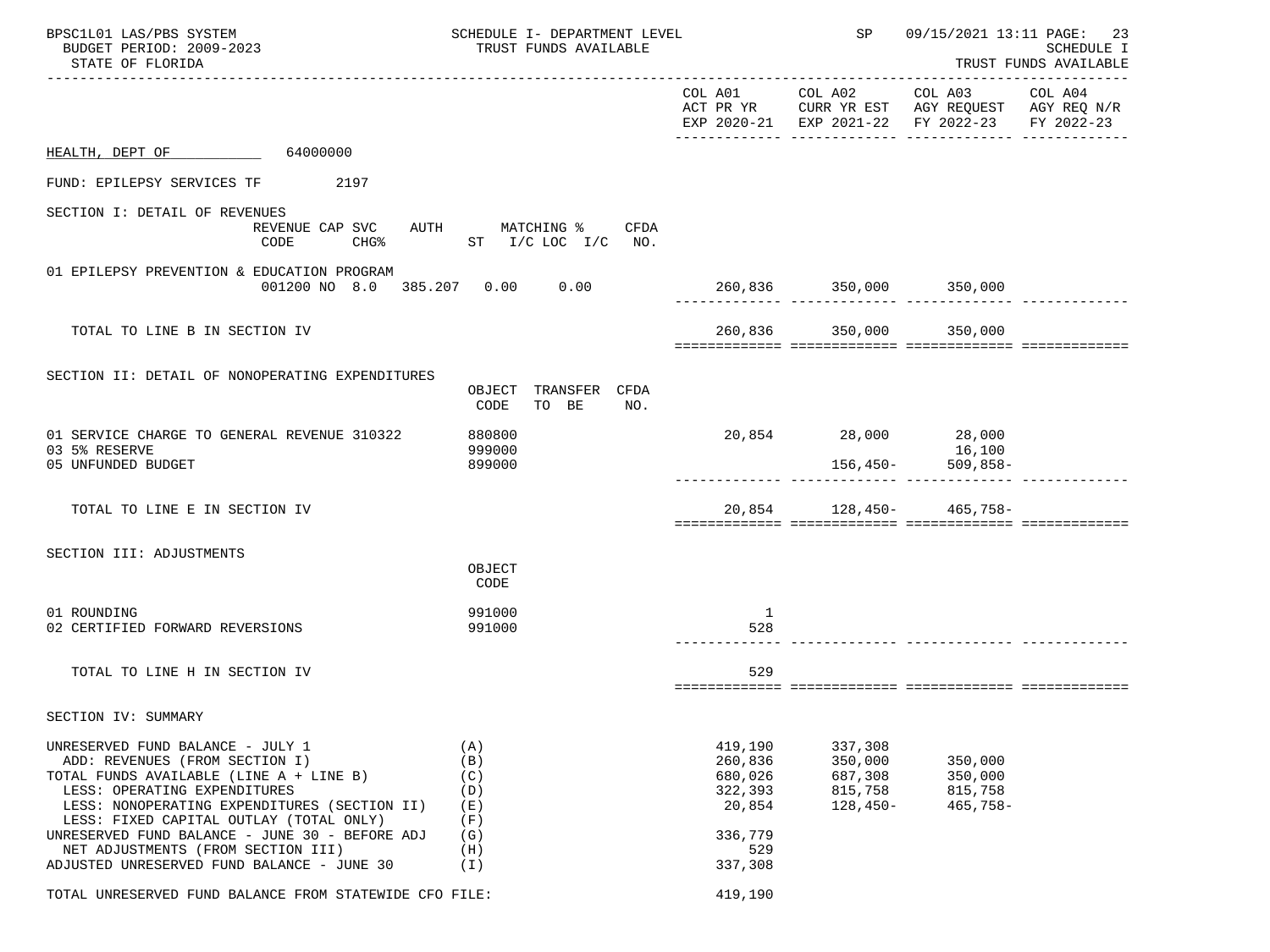| BPSC1L01 LAS/PBS SYSTEM<br>BUDGET PERIOD: 2009-2023<br>STATE OF FLORIDA |                                           | SCHEDULE I- DEPARTMENT LEVEL<br>TRUST FUNDS AVAILABLE |                                     | SP                                    |                                      | 09/15/2021 13:11 PAGE: 24<br>SCHEDULE I<br>TRUST FUNDS AVAILABLE |
|-------------------------------------------------------------------------|-------------------------------------------|-------------------------------------------------------|-------------------------------------|---------------------------------------|--------------------------------------|------------------------------------------------------------------|
|                                                                         |                                           |                                                       | COL A01<br>ACT PR YR<br>EXP 2020-21 | COL A02<br>CURR YR EST<br>EXP 2021-22 | COL A03<br>AGY REQUEST<br>FY 2022-23 | COL A04<br>AGY REQ N/R<br>FY 2022-23                             |
| 64000000<br>HEALTH, DEPT OF                                             |                                           |                                                       |                                     |                                       |                                      |                                                                  |
| FUND: EPILEPSY SERVICES TF<br>2197                                      |                                           |                                                       |                                     |                                       |                                      |                                                                  |
|                                                                         |                                           |                                                       |                                     |                                       |                                      |                                                                  |
| SCHEDULE IB: DETAIL OF UNRESERVED FUND BALANCE                          | FUNDING SOURCE<br>STATE(S)<br>NONSTATE(N) | RESTRICTED(R)<br>UNRESTRICTED(U)                      |                                     |                                       |                                      |                                                                  |
| 01 EPILEPSY FINES 385.207, F.S.                                         | S                                         | U                                                     | 337,308                             |                                       |                                      |                                                                  |
| ADJUSTED UNRESERVED FUND BALANCE - JUNE 30                              |                                           |                                                       | 337,308                             |                                       |                                      |                                                                  |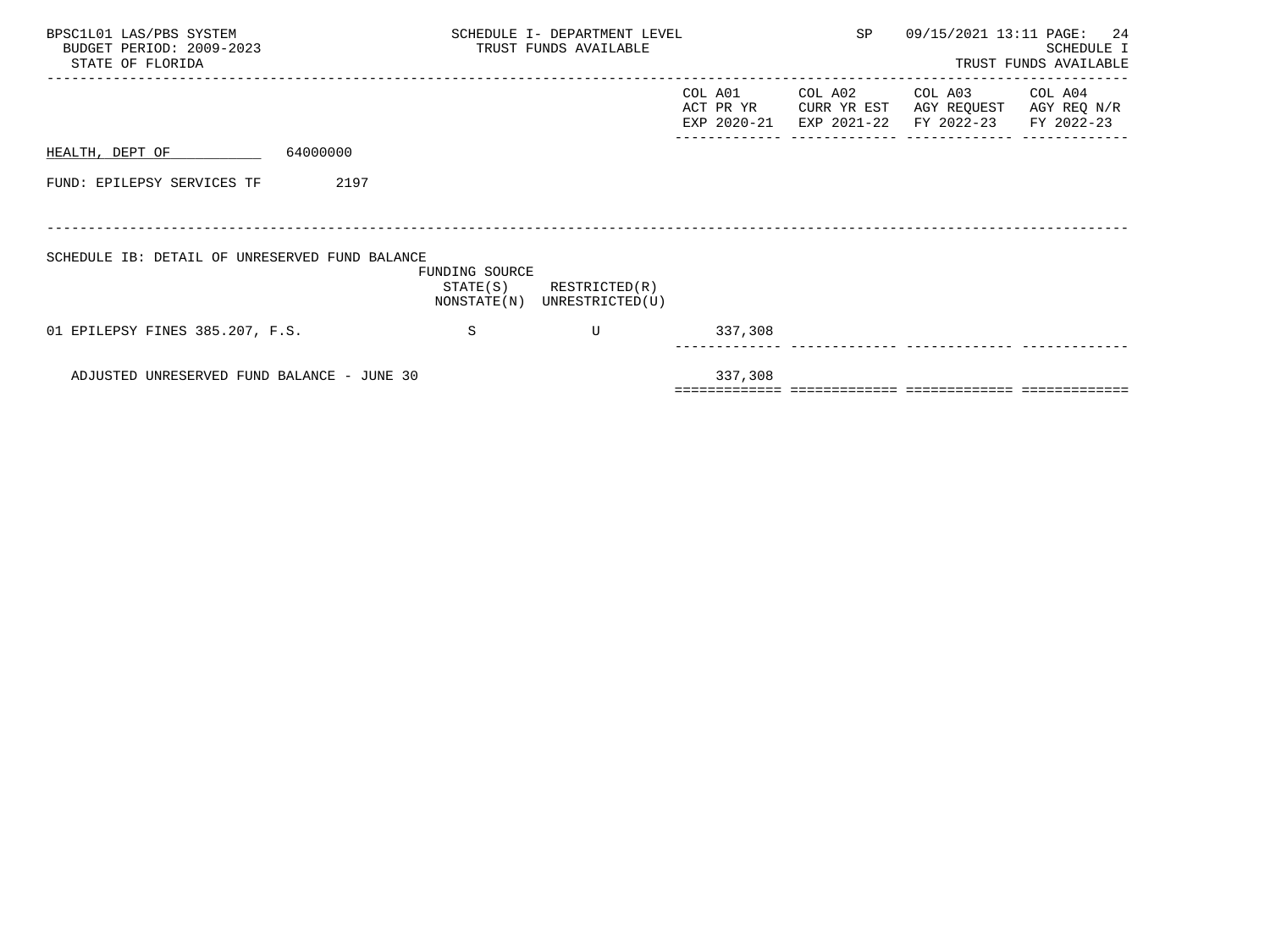| BPSC1L01 LAS/PBS SYSTEM<br>BUDGET PERIOD: 2009-2023<br>STATE OF FLORIDA                                                                                                                                                         |                                             | SCHEDULE I- DEPARTMENT LEVEL<br>TRUST FUNDS AVAILABLE    |                                  |             | SP                                                                 | 09/15/2021 13:11 PAGE: 25<br><b>SCHEDULE I</b><br>TRUST FUNDS AVAILABLE |                                                                                      |                       |
|---------------------------------------------------------------------------------------------------------------------------------------------------------------------------------------------------------------------------------|---------------------------------------------|----------------------------------------------------------|----------------------------------|-------------|--------------------------------------------------------------------|-------------------------------------------------------------------------|--------------------------------------------------------------------------------------|-----------------------|
|                                                                                                                                                                                                                                 |                                             |                                                          |                                  |             | COL A01<br>ACT PR YR                                               | COL A02                                                                 | COL A03<br>CURR YR EST AGY REQUEST AGY REQ N/R<br>EXP 2020-21 EXP 2021-22 FY 2022-23 | COL A04<br>FY 2022-23 |
| HEALTH, DEPT OF 64000000                                                                                                                                                                                                        |                                             |                                                          |                                  |             |                                                                    |                                                                         |                                                                                      |                       |
| FUND: BIOMEDICAL RESEARCH TF                                                                                                                                                                                                    | 2245                                        |                                                          |                                  |             |                                                                    |                                                                         |                                                                                      |                       |
| SECTION I: DETAIL OF REVENUES                                                                                                                                                                                                   |                                             |                                                          |                                  |             |                                                                    |                                                                         |                                                                                      |                       |
|                                                                                                                                                                                                                                 | REVENUE CAP SVC<br>CODE<br>CHG <sup>8</sup> | AUTH                                                     | MATCHING %<br>ST I/C LOC I/C NO. | CFDA        |                                                                    |                                                                         |                                                                                      |                       |
| 01 INTEREST - SCRIPPS                                                                                                                                                                                                           |                                             |                                                          |                                  |             |                                                                    |                                                                         |                                                                                      |                       |
| 02 TNFR AHCA 2003 PUBLIC HEALTH RESEARCH                                                                                                                                                                                        | 000500 NO 0.0<br>381.0011                   | 0.00                                                     | 0.00                             |             |                                                                    | 446,686 446,686 446,686                                                 |                                                                                      |                       |
| 03 TNFR DBPR 2086                                                                                                                                                                                                               | 001500 NO 0.0<br>381.922                    | 0.00                                                     | 0.00                             |             | 25,000,000                                                         | 25,000,000                                                              | 25,000,000                                                                           |                       |
|                                                                                                                                                                                                                                 | 001500 NO 0.0<br>210.20                     | 0.00                                                     | 0.00                             |             | 2,043,231                                                          | 2,100,000                                                               | 2,100,000                                                                            |                       |
| 04 TNFR DFS 2123 LAWTON CHILES ENDOWMENT                                                                                                                                                                                        | 001500 NO 0.0 215.5601                      | 0.00                                                     | 0.00                             |             | 739,321                                                            |                                                                         |                                                                                      |                       |
| 07 TNFR FROM GR FROM CATEGORY 101049                                                                                                                                                                                            | 381.922<br>001500 NO 0.0                    | 0.00                                                     | 0.00                             |             | 10,850,000                                                         | 10,850,000                                                              | 10,850,000                                                                           |                       |
| 06 REFUNDS PRIOR YEAR                                                                                                                                                                                                           | 001800 NO 0.0<br>215.31                     | 0.00                                                     | 0.00                             |             | 18,700 18,700 18,700                                               |                                                                         |                                                                                      |                       |
| 05 PY WARRANT CANX                                                                                                                                                                                                              |                                             |                                                          |                                  |             |                                                                    |                                                                         |                                                                                      |                       |
|                                                                                                                                                                                                                                 | 003700 NO 0.0<br>215.31                     | 0.00                                                     | 0.00                             |             | 100                                                                |                                                                         |                                                                                      |                       |
| TOTAL TO LINE B IN SECTION IV                                                                                                                                                                                                   |                                             |                                                          |                                  |             |                                                                    |                                                                         | 39,098,038 38,415,386 38,415,386                                                     |                       |
| SECTION II: DETAIL OF NONOPERATING EXPENDITURES                                                                                                                                                                                 |                                             |                                                          |                                  |             |                                                                    |                                                                         |                                                                                      |                       |
|                                                                                                                                                                                                                                 |                                             | CODE                                                     | OBJECT TRANSFER<br>TO BE         | CFDA<br>NO. |                                                                    |                                                                         |                                                                                      |                       |
| 01 BE TNFR FROM 2245 64200800                                                                                                                                                                                                   |                                             | 810000<br>990002                                         |                                  |             | 19,411,308–                                                        |                                                                         |                                                                                      |                       |
| 02 TNFR TO GR 180056 SWEEP SEC 215.32<br>03 UNFUNDED BUDGET-LAWTON CHILES                                                                                                                                                       |                                             | 899000                                                   | 64200100                         |             |                                                                    | 9,800,000<br>$2,150,000 -$                                              |                                                                                      |                       |
| 50 BE TNFR 2245                                                                                                                                                                                                                 |                                             | 810000                                                   | 64200100                         |             | 19,411,308                                                         |                                                                         | --------- ------------- -----------                                                  |                       |
| TOTAL TO LINE E IN SECTION IV                                                                                                                                                                                                   |                                             |                                                          |                                  |             | ===================================                                | 7,650,000                                                               |                                                                                      |                       |
|                                                                                                                                                                                                                                 |                                             |                                                          |                                  |             |                                                                    |                                                                         |                                                                                      |                       |
| SECTION III: ADJUSTMENTS                                                                                                                                                                                                        |                                             | OBJECT<br>CODE                                           |                                  |             |                                                                    |                                                                         |                                                                                      |                       |
| 01 PRIOR YEAR A/P NOT CF- OPERATING CATEGORY<br>02 PRIOR YEAR CARRY FORWARD REVERSIONS<br>03 PRIOR YEAR CARRY FORWARD NOT RESERVED<br>04 PY ENCUMBRANCE NOT RESERVED FUND BALANCE<br>06 ROUNDING<br>07 SWFS ADJUSTMENT-B6400310 |                                             | 991000<br>991000<br>991000<br>991000<br>991000<br>991000 |                                  |             | 69<br>434,489<br>$20,800,246$ -<br>42,039,346-<br>$2 -$<br>175,283 |                                                                         |                                                                                      |                       |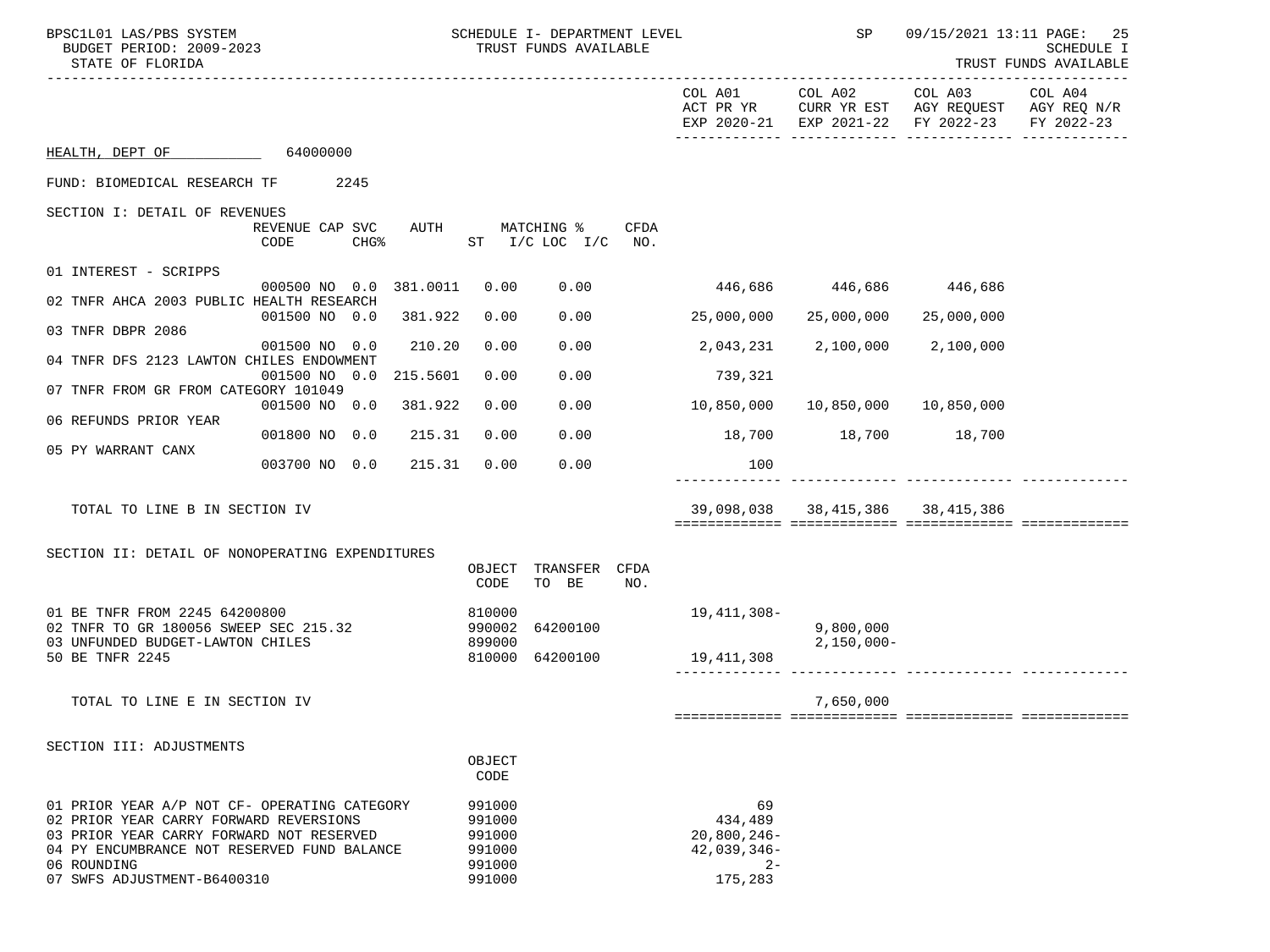| BPSC1L01 LAS/PBS SYSTEM<br>BUDGET PERIOD: 2009-2023<br>STATE OF FLORIDA                                                             |                   | SCHEDULE I- DEPARTMENT LEVEL<br>TRUST FUNDS AVAILABLE |                                    | SP                                    | 09/15/2021 13:11 PAGE: 26<br><b>SCHEDULE I</b><br>TRUST FUNDS AVAILABLE                                                        |         |  |
|-------------------------------------------------------------------------------------------------------------------------------------|-------------------|-------------------------------------------------------|------------------------------------|---------------------------------------|--------------------------------------------------------------------------------------------------------------------------------|---------|--|
|                                                                                                                                     |                   |                                                       |                                    | COL A01 COL A02                       | COL A03<br>ACT PR YR $\,$ CURR YR EST $\,$ AGY REQUEST $\,$ AGY REQ $\rm N/R$<br>EXP 2020-21 EXP 2021-22 FY 2022-23 FY 2022-23 | COL A04 |  |
| HEALTH, DEPT OF 64000000                                                                                                            |                   |                                                       |                                    |                                       |                                                                                                                                |         |  |
| FUND: BIOMEDICAL RESEARCH TF 2245                                                                                                   |                   |                                                       |                                    |                                       |                                                                                                                                |         |  |
| SECTION III: ADJUSTMENTS                                                                                                            |                   |                                                       |                                    |                                       |                                                                                                                                |         |  |
|                                                                                                                                     | OBJECT<br>CODE    |                                                       |                                    |                                       |                                                                                                                                |         |  |
| 08 PRIOR YEAR ACCRUAL ADJUSTMENT                                                                                                    | 991000            |                                                       | 95,537                             |                                       |                                                                                                                                |         |  |
| 11 SWFS ADJUSTMENT-B6400304<br>12 PY ACCRUAL ADJUSTMENTS - ADMIN FEES                                                               | 991000<br>991000  |                                                       | $2 -$<br>$24, 145 -$               |                                       | -------------- ------------- ------                                                                                            |         |  |
| TOTAL TO LINE H IN SECTION IV                                                                                                       |                   |                                                       | 62,158,363-                        |                                       |                                                                                                                                |         |  |
| SECTION IV: SUMMARY                                                                                                                 |                   |                                                       |                                    |                                       |                                                                                                                                |         |  |
|                                                                                                                                     |                   |                                                       |                                    |                                       |                                                                                                                                |         |  |
| UNRESERVED FUND BALANCE - JULY 1<br>ADD: REVENUES (FROM SECTION I)                                                                  | (A)<br>(B)        |                                                       | 74,364,881<br>39,098,038           | 38,415,386                            | 11,527,879 2,862,475<br>38,415,386                                                                                             |         |  |
| TOTAL FUNDS AVAILABLE (LINE A + LINE B)<br>LESS: OPERATING EXPENDITURES<br>LESS: NONOPERATING EXPENDITURES (SECTION II)             | (C)<br>(D)<br>(E) |                                                       | 113,462,919<br>39,776,677          | 49,943,265<br>39,430,790<br>7,650,000 | 41,277,861<br>37,280,790                                                                                                       |         |  |
| LESS: FIXED CAPITAL OUTLAY (TOTAL ONLY)<br>UNRESERVED FUND BALANCE - JUNE 30 - BEFORE ADJ (G)<br>NET ADJUSTMENTS (FROM SECTION III) | (F)<br>(H)        |                                                       | 62,158,363-                        | 73,686,242 2,862,475 3,997,071        |                                                                                                                                |         |  |
| ADJUSTED UNRESERVED FUND BALANCE - JUNE $30$ (I)                                                                                    |                   |                                                       |                                    |                                       | 11,527,879 2,862,475 3,997,071                                                                                                 |         |  |
| TOTAL UNRESERVED FUND BALANCE FROM STATEWIDE CFO FILE:                                                                              |                   |                                                       | 74,364,881                         |                                       |                                                                                                                                |         |  |
|                                                                                                                                     |                   | ________________________________                      |                                    |                                       |                                                                                                                                |         |  |
| SCHEDULE IB: DETAIL OF UNRESERVED FUND BALANCE                                                                                      | FUNDING SOURCE    | STATE(S) RESTRICTED(R)                                |                                    |                                       |                                                                                                                                |         |  |
|                                                                                                                                     |                   | NONSTATE(N) UNRESTRICTED(U)                           |                                    |                                       |                                                                                                                                |         |  |
| 01 RESTRICTED BY 20.435 (8) (C)                                                                                                     | S                 | $\mathbf U$                                           | 11,527,879   2,862,475   3,997,071 |                                       |                                                                                                                                |         |  |
| ADJUSTED UNRESERVED FUND BALANCE - JUNE 30                                                                                          |                   |                                                       |                                    |                                       | 11,527,879 2,862,475 3,997,071                                                                                                 |         |  |
|                                                                                                                                     |                   |                                                       |                                    |                                       |                                                                                                                                |         |  |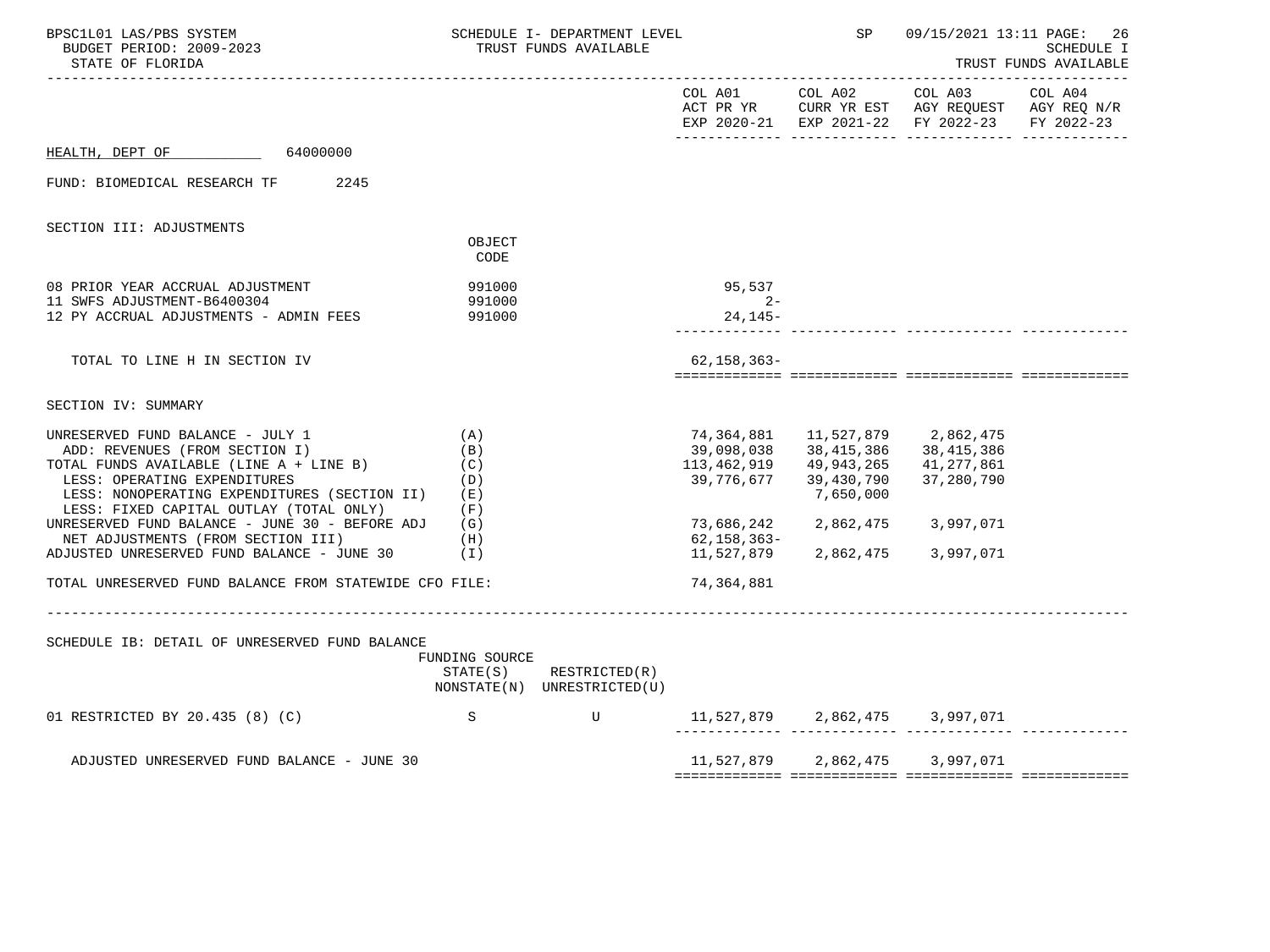|                                                |                             |                  |             |      |                              |             |                | COL A01 COL A02 COL A03 COL A04<br>ACT PR YR CURR YR EST AGY REQUEST AGY REQ N/R |                           |            |
|------------------------------------------------|-----------------------------|------------------|-------------|------|------------------------------|-------------|----------------|----------------------------------------------------------------------------------|---------------------------|------------|
|                                                |                             |                  |             |      |                              |             |                | EXP 2020-21 EXP 2021-22 FY 2022-23                                               |                           | FY 2022-23 |
| HEALTH, DEPT OF 64000000                       |                             |                  |             |      |                              |             |                |                                                                                  |                           |            |
| FUND: FEDERAL GRANTS TRUST FUND                |                             | 2261             |             |      |                              |             |                |                                                                                  |                           |            |
| SECTION I: DETAIL OF REVENUES                  |                             |                  |             |      |                              |             |                |                                                                                  |                           |            |
|                                                | REVENUE CAP SVC<br>CODE     | CHG <sup>8</sup> | <b>AUTH</b> |      | MATCHING %<br>ST I/C LOC I/C | CFDA<br>NO. |                |                                                                                  |                           |            |
| DA TB MEDICAL AND HOSPITAL SERVICES            | 000109 NO 0.0 381.0031      |                  |             | 0.00 | 0.00                         |             | 1,248,986      |                                                                                  |                           |            |
| A1 INTEREST                                    |                             |                  |             |      |                              |             |                |                                                                                  |                           |            |
|                                                | 000500 NO 0.0 381.0011      |                  |             | 0.00 | 0.00                         |             |                | 155,988 155,988 155,988                                                          |                           |            |
| A2 VIRGINIA GRAEME BAKER POOL AND SPA SAFELY   |                             |                  |             |      |                              |             |                |                                                                                  |                           |            |
| AA HOUSING OPPPRTUNITIES FOR PERSONS WITH AIDS | 000700 NO 0.0 381.0011      |                  |             | 0.00 | 0.00                         |             |                | 87.002 112,082 225,000                                                           | 200,000                   |            |
|                                                | 000700 NO 0.0 381.0011      |                  |             | 0.00 | 0.00                         | 14.241      | 4,840,021      |                                                                                  |                           |            |
| AB COVID-HOUSING OPPORTUNITY PERSONS WITH AIDS |                             |                  |             |      |                              |             |                |                                                                                  |                           |            |
|                                                | 000700 NO 0.0 381.0011      |                  |             | 0.00 | 0.00                         | 14.241      | 137,541        |                                                                                  |                           |            |
| AC RADON INDOOR AIR EPA FUNDING ASSISTANCE     |                             |                  |             |      |                              |             |                |                                                                                  |                           |            |
| AD COASTAL BEACH WATER QUAILITY MONITORING     | 000700 NO 0.0 381.0011      |                  |             | 0.00 | 0.00                         |             |                | 66.032 124,611 150,924 150,924                                                   |                           |            |
|                                                | 000700 NO 0.0 381.0011      |                  |             | 0.00 | 0.00                         |             |                | 66.472 84,207 87,133 87,133                                                      |                           |            |
| AE STRENGTHING ENVIRONMENTAL HEALTH CAPACITY   |                             |                  |             |      |                              |             |                |                                                                                  |                           |            |
|                                                | 000700 NO 0.0 381.0011      |                  |             | 0.00 | 0.00                         | 93.070      |                | 55,444 120,203 120,203                                                           |                           |            |
| AG COVID-ATSDR REDUCE ENVIRONMENTAL EXPOSURE   |                             |                  |             |      |                              |             |                |                                                                                  |                           |            |
| AI COVID-IMMUNIZATION PROGRAM                  | 000700 NO 0.0 381.0011      |                  |             | 0.00 | 0.00                         | 93.136      | 77,915         |                                                                                  |                           |            |
|                                                | 000700 NO 0.0 381.0011      |                  |             | 0.00 | 0.00                         | 93.268      | 8,062,016      |                                                                                  | 50, 458, 115 29, 110, 450 |            |
| AJ TUBERCULOSIS CONTROL PROJECT                |                             |                  |             |      |                              |             |                |                                                                                  |                           |            |
|                                                | 000700 NO 0.0 381.0011      |                  |             | 0.00 | 0.00                         | 93.116      |                | 2,096,247 1,864,396 1,864,396                                                    |                           |            |
| AL COVID-RYAN WHITE PART B                     |                             |                  |             |      |                              |             |                |                                                                                  |                           |            |
| AM ATSDR PARTNERSHIP-REDUCE ENVRN EXPOSURE     | 000700 NO 0.0 381.0011      |                  |             | 0.00 | 0.00                         | 93.917      | 1,370,000      |                                                                                  |                           |            |
|                                                | 000700 NO 0.0 381.0011      |                  |             | 0.00 | 0.00                         | 93.240      |                | 58,526 372,947 372,947                                                           |                           |            |
| AN FAMILY PLANNING TITLE X CHLAMYDIA           |                             |                  |             |      |                              |             |                |                                                                                  |                           |            |
|                                                | 000700 NO 0.0 381.0011      |                  |             | 0.00 | 0.00                         |             | 93.217 57,905  | 57,000                                                                           | 57,000                    |            |
| AO CHILDHOOD LEAD POISONING PREVENTION         |                             |                  |             |      |                              |             |                |                                                                                  |                           |            |
| AP STATE BASED OCCUPATIONAL HEALTH & SAFETY    | 000700 NO 0.0 381.0011      |                  |             | 0.00 | 0.00                         |             |                | 93.197 120,233 165,774 165,774                                                   |                           |            |
|                                                | 000700 NO 0.0 381.0011 0.00 |                  |             |      | 0.00                         |             | 93.262 150,463 | 120,075                                                                          | 120,075                   |            |
| AQ OVERDOSE DATA TO ACTION GRANT               |                             |                  |             |      |                              |             |                |                                                                                  |                           |            |
|                                                |                             |                  |             |      |                              |             |                | 000700 NO 0.0 381.0011  0.00  0.00  93.136  348,567  805,834                     | 805,834                   |            |
| AR IMMUNIZATION PROGRAM                        |                             |                  |             |      |                              |             |                |                                                                                  |                           |            |
| AS ADULT VIRAL HEPATITIS PREVENTION            | 000700 NO                   | 0.0              | 381.0011    | 0.00 | 0.00                         | 93.268      | 8,826,005      | 7,300,876                                                                        | 7,300,876                 |            |
|                                                | 000700 NO                   | 0.0              | 381.0011    | 0.00 | 0.00                         | 93.270      | 352,739        | 335,313                                                                          | 335,313                   |            |
| A3 CHILD NUTRITION                             |                             |                  |             |      |                              |             |                |                                                                                  |                           |            |
|                                                | 000700 NO                   | 0.0              | 381.0011    | 0.00 | 0.00                         | 10.560      | 4,216,716      | 6,905,984                                                                        | 6,905,984                 |            |
| AA HAROLD ROGERS PRESCRIPTION DRUG MONITORING  |                             |                  |             |      |                              |             |                |                                                                                  |                           |            |
|                                                | 000700 NO 0.0               |                  | 893.055     | 0.00 | 0.00                         | 16.754      | 267,040        | 321,241                                                                          | 268,807                   |            |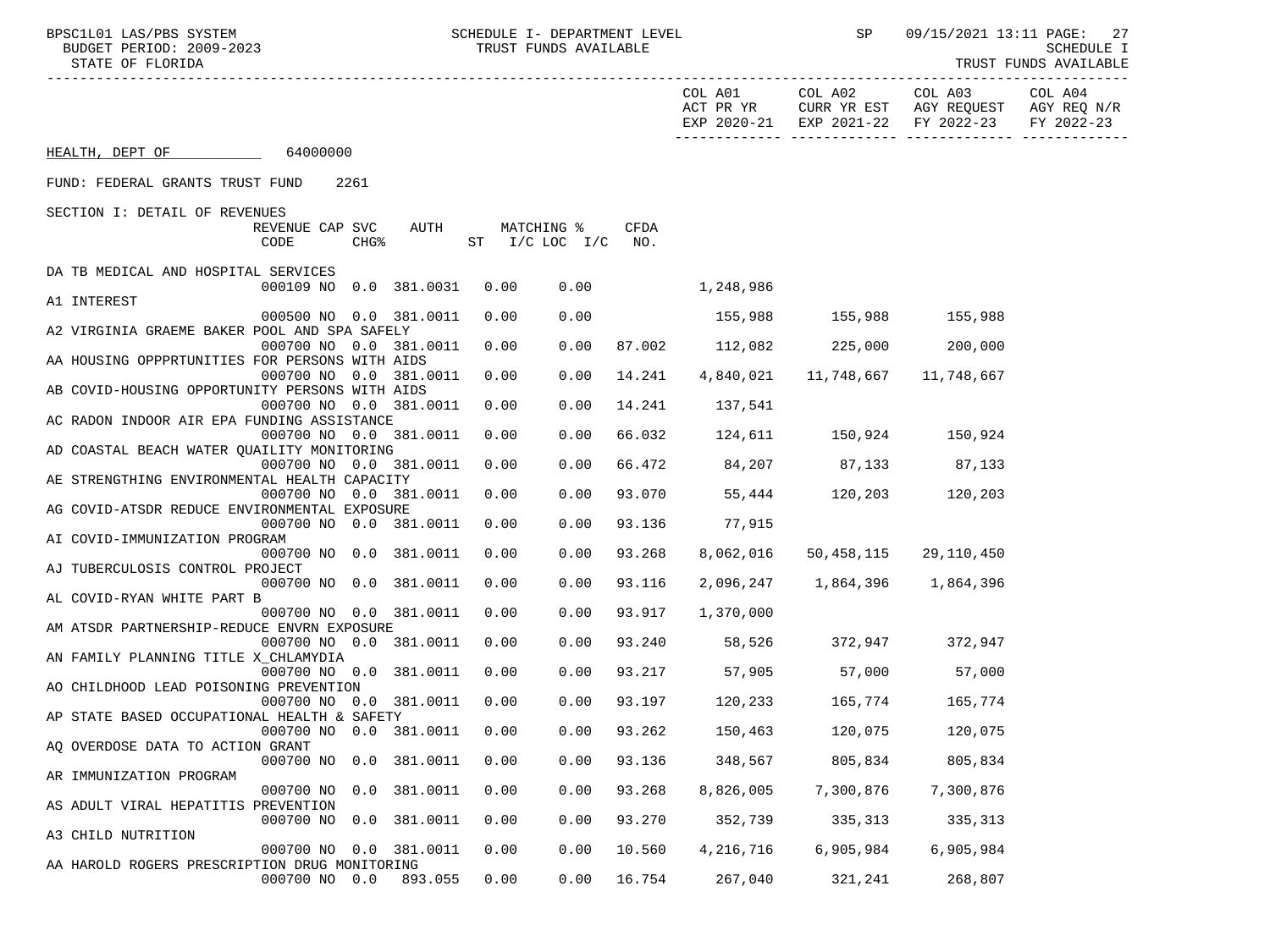BPSC1L01 LAS/PBS SYSTEM SOHEDULE I- DEPARTMENT LEVEL SENE SP 09/15/2021 13:11 PAGE: 28<br>BUDGET PERIOD: 2009-2023 TRUST FUNDS AVAILABLE

|                                                 |                                                                                                            |         |                    |            |        |           | EXP 2020-21 EXP 2021-22 FY 2022-23 FY 2022-23 |            |  |
|-------------------------------------------------|------------------------------------------------------------------------------------------------------------|---------|--------------------|------------|--------|-----------|-----------------------------------------------|------------|--|
| HEALTH, DEPT OF                                 | 64000000                                                                                                   |         |                    |            |        |           |                                               |            |  |
| FUND: FEDERAL GRANTS TRUST FUND                 | 2261                                                                                                       |         |                    |            |        |           |                                               |            |  |
| SECTION I: DETAIL OF REVENUES                   |                                                                                                            |         |                    |            |        |           |                                               |            |  |
|                                                 | REVENUE CAP SVC<br>CODE<br>CHG <sup>8</sup>                                                                | AUTH    | ST I/C LOC I/C NO. | MATCHING % | CFDA   |           |                                               |            |  |
| A5 PHEP AND HPP COOPERATIVE AGREEMENT           | 000700 NO 0.0 381.0011                                                                                     |         | 0.00               | 0.00       | 93.074 | 333       |                                               |            |  |
| A1 IDEA PART C EARLY STEPS                      |                                                                                                            |         |                    |            |        |           |                                               |            |  |
|                                                 | 000700 NO 0.0                                                                                              | 391.026 | 0.00               | 0.00       |        |           | 84.181  19,112,422  26,088,064  26,589,400    |            |  |
| A2 FL SYSTEMS DEVELOPMENT INITIATIVE            | 000700 NO 0.0 391.026                                                                                      |         | 0.00               | 0.00       |        |           | 93.110 91,126 84,787 84,787                   |            |  |
| A3 EARLY HEARING                                |                                                                                                            |         |                    |            |        |           |                                               |            |  |
|                                                 | 000700 NO 0.0                                                                                              | 391.026 | 0.00               | 0.00       |        |           | 93.314 64,376 140,597 140,597                 |            |  |
| A5 UNIVERSAL NEWBORN HEARING SCREENING          |                                                                                                            |         |                    |            |        |           |                                               |            |  |
| A6 COVID - EARLY STEPS RESCUE PLAN ACT 2021     | 000700 NO 0.0                                                                                              | 391.026 | 0.00               | 0.00       | 93.251 |           | 200,627 239,358 239,358                       |            |  |
|                                                 | 000700 NO 0.0                                                                                              | 391.026 | 0.00               | 0.00       | 84.181 |           |                                               | 11,509,642 |  |
| A6 NATIONAL VIOLENT DEATH REPORTING SYSTEM      |                                                                                                            |         |                    |            |        |           |                                               |            |  |
|                                                 | 000700 NO 0.0 381.0011                                                                                     |         | 0.00               | 0.00       | 93.136 |           | 304,085 180,000 180,000                       |            |  |
| A7 FIREARM INJURY SURVEILLANCE-EMERGENCY ROOMS  | 000700 NO 0.0 381.0011                                                                                     |         | 0.00               | 0.00       | 93.136 |           | 41,003 533,724 533,724                        |            |  |
| A8 OVERDOSE DATA TO ACTION GRANT                |                                                                                                            |         |                    |            |        |           |                                               |            |  |
|                                                 | 000700 NO 0.0 381.0011                                                                                     |         | 0.00               | 0.00       | 93.136 |           | 2,688,556 2,719,494 2,719,494                 |            |  |
| A9 ASTHMA PROGRAM                               |                                                                                                            |         |                    |            |        |           |                                               |            |  |
| AH RAPE PREVENTION & EDUCATION GRANT            | 000700 NO 0.0 381.0011                                                                                     |         | 0.00               | 0.00       | 93.070 |           | 393, 249 353, 713 353, 713                    |            |  |
|                                                 | 000700 NO 0.0 381.0011                                                                                     |         | 0.00               | 0.00       | 93.136 |           | 1,653,877 1,772,232 1,772,232                 |            |  |
| AI IMPROVING HEALTH OF PEOPLE WITH DISABILITIES |                                                                                                            |         |                    |            |        |           |                                               |            |  |
|                                                 | 000700 NO 0.0 381.0011                                                                                     |         | 0.00               | 0.00       | 93.184 |           | 251,644 275,000 275,000                       |            |  |
| AJ FAMILY PLANNING TITLE X                      | 000700 NO 0.0 381.0011                                                                                     |         | 0.00               | 0.00       | 93.217 |           | 652,361 1,096,867                             | 1,096,867  |  |
| AK SEXUAL RISK AVOIDANCE EDUCATION PROGRAM      |                                                                                                            |         |                    |            |        |           |                                               |            |  |
|                                                 | 000700 NO 0.0 381.0011                                                                                     |         | 0.00               | 0.00       | 93.235 |           | 1,430,329 1,768,534 1,768,534                 |            |  |
| AL PERINATAL MENTAL HEALTH                      |                                                                                                            |         |                    |            |        |           |                                               |            |  |
| AM CANCER PREVENTION AND CONTROL PROGRAMS       | 000700 NO 0.0 381.0011                                                                                     |         | 0.00               | 0.00       | 93.110 |           | 534,499 826,000 826,000                       |            |  |
|                                                 | 000700 NO 0.0 381.0011 0.00                                                                                |         |                    | 0.00       | 93.898 | 2,782,895 | 8,288,359                                     | 8,288,359  |  |
| AN STATE ACTIONS TO IMPROVE ORAL HEALTH         |                                                                                                            |         |                    |            |        |           |                                               |            |  |
|                                                 | 000700 NO        0.0        381.0011        0.00        0.00        93.366         136,689         350,000 |         |                    |            |        |           |                                               | 350,000    |  |
| AO IMPROVING HEALTH OF AMERICANS                |                                                                                                            |         |                    | 0.00       |        | 1,608,799 |                                               | 2,006,492  |  |
| AP COLORECTAL CANCER SCREENING                  | 000700 NO 0.0 381.0011                                                                                     |         | 0.00               |            | 93.426 |           | 2,006,492                                     |            |  |
|                                                 | 000700 NO 0.0 381.0011                                                                                     |         | 0.00               | 0.00       | 93.800 | 403,215   | 792,475                                       | 792,475    |  |
| AQ BEHAVIORAL RISK FACTOR SURVEILLANCE          |                                                                                                            |         |                    |            |        |           |                                               |            |  |
|                                                 | 000700 NO 0.0 381.0011                                                                                     |         | 0.00               | 0.00       | 93.336 | 100,595   | 426,096                                       | 426,096    |  |
| AS FL INNOVATIVE STATE & LOCAL PUBLIC HLTH      | 000700 NO 0.0 381.0011                                                                                     |         | 0.00               | 0.00       | 93.435 | 494,678   | 627,919                                       | 627,919    |  |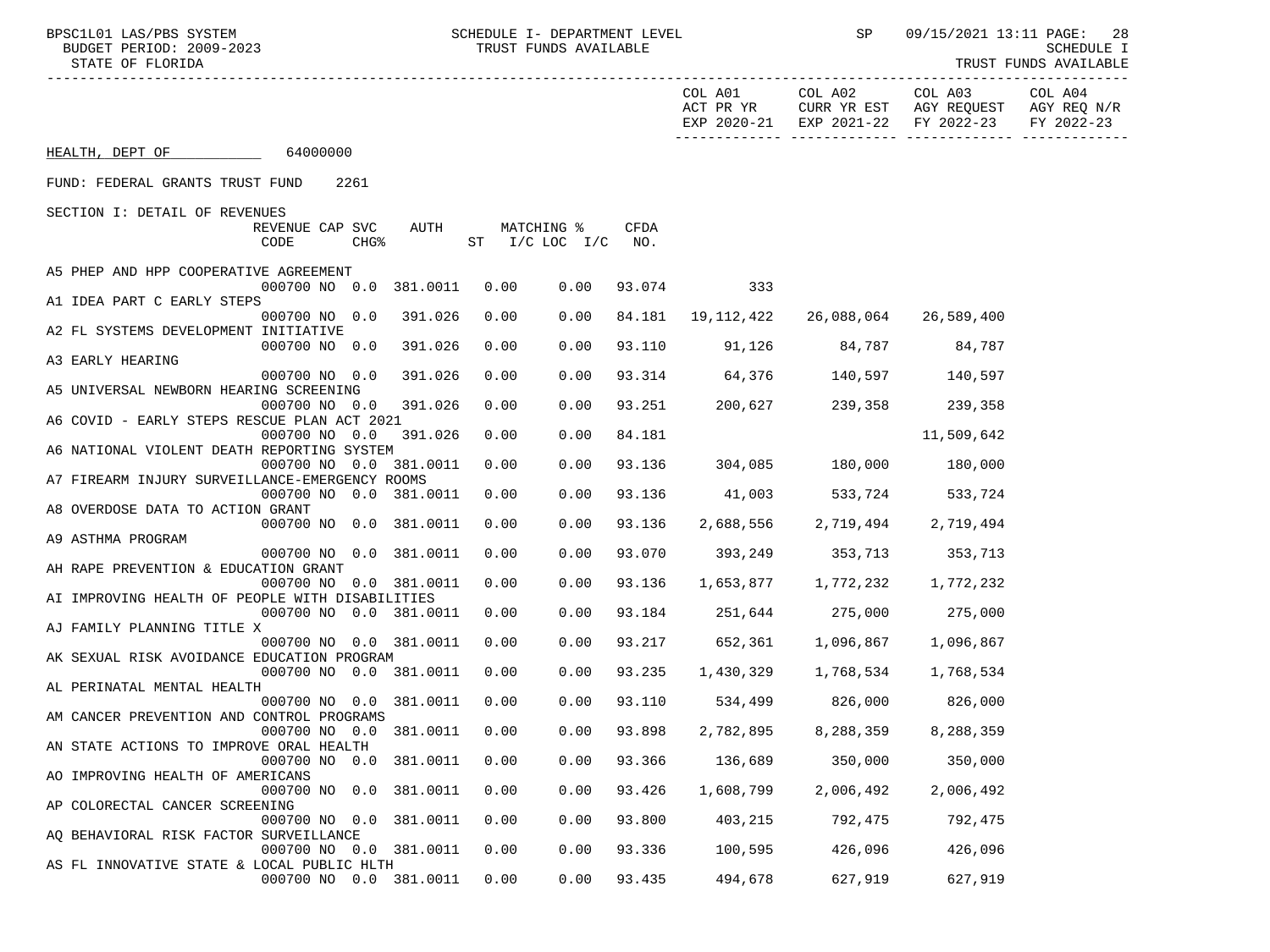BPSC1L01 LAS/PBS SYSTEM SOHEDULE I- DEPARTMENT LEVEL SENE SP 09/15/2021 13:11 PAGE: 29<br>BUDGET PERIOD: 2009-2023 TRUST FUNDS AVAILABLE

|                                                 |                                                    |      |      |                        |            |               |                           | COL A01 COL A02 COL A03                                                             |              | COL A04    |
|-------------------------------------------------|----------------------------------------------------|------|------|------------------------|------------|---------------|---------------------------|-------------------------------------------------------------------------------------|--------------|------------|
|                                                 |                                                    |      |      |                        |            |               |                           | ACT PR YR CURR YR EST AGY REQUEST AGY REQ N/R<br>EXP 2020-21 EXP 2021-22 FY 2022-23 |              | FY 2022-23 |
| HEALTH, DEPT OF 64000000                        |                                                    |      |      |                        |            |               |                           |                                                                                     |              |            |
| FUND: FEDERAL GRANTS TRUST FUND                 |                                                    | 2261 |      |                        |            |               |                           |                                                                                     |              |            |
| SECTION I: DETAIL OF REVENUES                   |                                                    |      |      |                        |            |               |                           |                                                                                     |              |            |
|                                                 | REVENUE CAP SVC                                    |      | AUTH |                        | MATCHING % | CFDA          |                           |                                                                                     |              |            |
|                                                 | CODE                                               | CHG% |      | ST $I/C$ LOC $I/C$ NO. |            |               |                           |                                                                                     |              |            |
| AT WELL-INTEGRATED SCREEN & EVAL FOR WOMEN      |                                                    |      |      |                        |            |               |                           |                                                                                     |              |            |
|                                                 | 000700 NO 0.0 381.0011 0.00                        |      |      |                        |            |               |                           | $0.00$ 93.436 217,328 692,000 692,000                                               |              |            |
| AU TOBACCO PREVENTION & CONTROL PROGRAM         |                                                    |      |      |                        |            |               |                           |                                                                                     |              |            |
|                                                 | 000700 NO 0.0 381.0011 0.00                        |      |      |                        |            | $0.00$ 93.276 |                           | 2,107,589 2,478,382                                                                 | 2,478,382    |            |
| AW HEALTH PROGRAM FOR REFUGEES                  |                                                    |      |      |                        |            |               |                           |                                                                                     |              |            |
|                                                 | 000700 NO 0.0 381.0011 0.00                        |      |      |                        |            |               |                           | $0.00$ 93.576 5,728 108,000 108,000                                                 |              |            |
| AZ COASTAL BEACH MONITORING PROGRAM             |                                                    |      |      |                        |            |               |                           |                                                                                     |              |            |
|                                                 | 000700 NO 0.0 381.0011                             |      |      | 0.00                   | 0.00       |               | 66.472 261                |                                                                                     |              |            |
| AA WIC FOOD PROGRAM                             |                                                    |      |      |                        |            |               |                           |                                                                                     |              |            |
|                                                 | 000700 NO 0.0 381.0011                             |      |      | 0.00                   |            |               |                           | $0.00$ 10.557 183,132,817 197,222,108 207,222,108                                   |              |            |
| AA OVERDOSE DATA TO ACTION                      |                                                    |      |      |                        |            |               |                           |                                                                                     |              |            |
|                                                 | 000700 NO 0.0 381.0011                             |      |      | 0.00                   |            |               |                           | 0.00 93.136 401,125 861,257 861,257                                                 |              |            |
| AB PHEP AND HPP COOPERATIVE AGREEMENT           | 000700 NO 0.0 381.0011                             |      |      | 0.00                   | 0.00       | 93.069        |                           | 8,909,524 9,056,405 9,056,405                                                       |              |            |
| AC HOSPITAL PREPAREDNESS PROGRAM                |                                                    |      |      |                        |            |               |                           |                                                                                     |              |            |
|                                                 | 000700 NO 0.0 381.0011                             |      |      | 0.00                   |            | $0.00$ 93.074 | 9,793,072                 |                                                                                     |              |            |
| AD TB CONTROL PROJECT                           |                                                    |      |      |                        |            |               |                           |                                                                                     |              |            |
|                                                 | 000700 NO 0.0 381.0011                             |      |      | 0.00                   | 0.00       |               |                           | 93.116 47,486 47,345 47,345                                                         |              |            |
| AE EMERGENCY MEDICAL SERVICES FOR CHILDREN      |                                                    |      |      |                        |            |               |                           |                                                                                     |              |            |
|                                                 | 000700 NO 0.0 381.0011                             |      |      | 0.00                   | 0.00       |               |                           | 93.127 90,526 130,000                                                               | 130,000      |            |
| AF PRIMARY CARE SVCS & MANPOWER PLACEMENT       |                                                    |      |      |                        |            |               |                           |                                                                                     |              |            |
|                                                 | 000700 NO 0.0 381.0011                             |      |      | 0.00                   |            |               | $0.00$ $93.130$ $229,459$ | 230,867                                                                             | 230,867      |            |
| AH RURAL HOSPITAL FLEXABILITY PROGRAM           |                                                    |      |      |                        |            |               |                           |                                                                                     |              |            |
|                                                 | 000700 NO 0.0 381.0011                             |      |      | 0.00                   | 0.00       | 93.912        |                           | 410,447 410,447 410,447                                                             |              |            |
| AI RURAL HOSPITAL FLEXABILITY PROGRAM           |                                                    |      |      |                        |            |               |                           |                                                                                     |              |            |
|                                                 | 000700 NO 0.0 381.0011                             |      |      | 0.00                   | 0.00       | 93.241        | 488,135                   | 708,789                                                                             | 708,789      |            |
| AK SMALL RURAL HOSPITAL IMPROVEMENT GRANT PRGM  |                                                    |      |      |                        |            | $0.00$ 93.301 |                           |                                                                                     |              |            |
| AL HPP EBOLA HEALTH CARE SYSTEM PREPAREDNESS    | 000700 NO 0.0 381.0011                             |      |      | 0.00                   |            |               |                           | 83,514 130,405 130,405                                                              |              |            |
|                                                 | 000700 NO 0.0 381.0011                             |      |      | 0.00                   |            |               | $0.00$ 93.817 254,478     |                                                                                     |              |            |
| AN SMALL RURAL HOSPITAL IMPROVEMENT GRANT COVID |                                                    |      |      |                        |            |               |                           |                                                                                     |              |            |
|                                                 | 000700 NO 0.0 381.0011 0.00                        |      |      |                        |            | $0.00$ 93.301 | 1,268,371                 | 3,617,264                                                                           |              |            |
| AP COVID-HOSPITAL PREPAREDNESS AND RESPONSE     |                                                    |      |      |                        |            |               |                           |                                                                                     |              |            |
|                                                 | 000700 NO 0.0 381.0011  0.00  0.00  93.889  90,599 |      |      |                        |            |               |                           |                                                                                     |              |            |
| AT STATE OFFICE OF RURAL HEALTH                 |                                                    |      |      |                        |            |               |                           |                                                                                     |              |            |
|                                                 | 000700 NO 0.0 381.0011                             |      |      | 0.00                   | 0.00       | 93.913        | 167,107                   | 203,777                                                                             | 203,777      |            |
| AU AIDS DRUG ASSISTANCE PROGRAM                 |                                                    |      |      |                        |            |               |                           |                                                                                     |              |            |
|                                                 | 000700 NO 0.0 381.0011                             |      |      | 0.00                   | 0.00       | 93.917        | 54, 217, 528              | 57, 365, 019                                                                        | 57, 365, 019 |            |
| AV RYAN WHITE SUPPLEMENTAL                      |                                                    |      |      |                        |            |               |                           |                                                                                     |              |            |
|                                                 | 000700 NO 0.0 381.0011                             |      |      | 0.00                   | 0.00       | 93.917        | 1,575,645                 | 1,061,677                                                                           | 1,061,677    |            |
| AW ADAP SHORTFALL RELIEF                        |                                                    |      |      |                        |            |               |                           |                                                                                     |              |            |
|                                                 | 000700 NO 0.0 381.0011                             |      |      | 0.00                   | 0.00       | 93.917        | 4,342,834                 | 3,011,950                                                                           | 3,011,950    |            |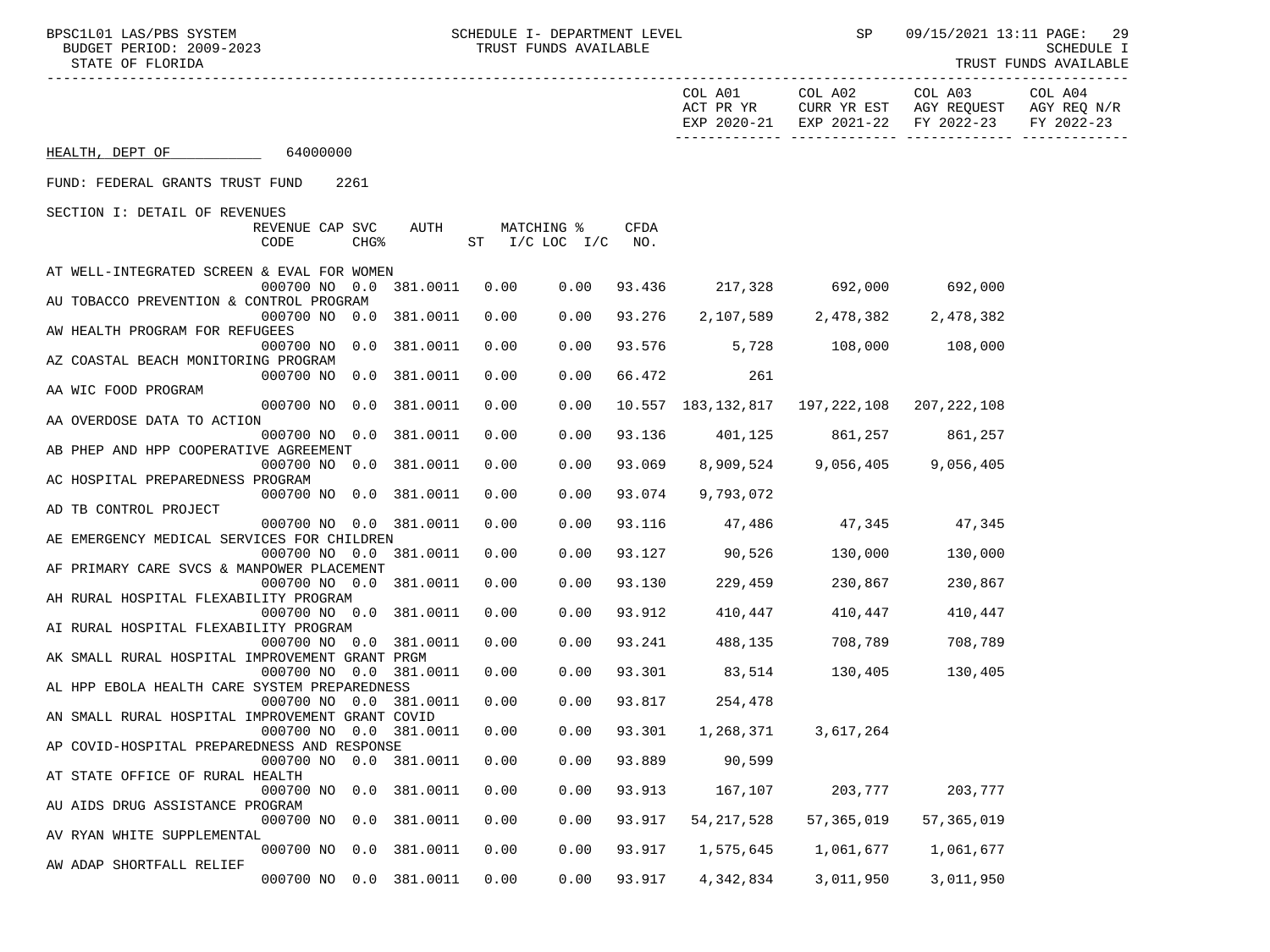|                                                  |                             |        |      |      |                        |               |                     | COL A01 COL A02<br>ACT PR YR CURR YR EST AGY REQUEST AGY REQ N/R<br>EXP 2020-21 EXP 2021-22 FY 2022-23 | COL A03      | COL A04<br>FY 2022-23 |
|--------------------------------------------------|-----------------------------|--------|------|------|------------------------|---------------|---------------------|--------------------------------------------------------------------------------------------------------|--------------|-----------------------|
| HEALTH, DEPT OF 64000000                         |                             |        |      |      |                        |               |                     |                                                                                                        |              |                       |
| FUND: FEDERAL GRANTS TRUST FUND                  | 2261                        |        |      |      |                        |               |                     |                                                                                                        |              |                       |
| SECTION I: DETAIL OF REVENUES                    |                             |        |      |      |                        |               |                     |                                                                                                        |              |                       |
|                                                  | REVENUE CAP SVC             |        | AUTH |      | MATCHING %             | CFDA          |                     |                                                                                                        |              |                       |
|                                                  | CODE                        | $CHG\$ |      |      | ST $I/C$ LOC $I/C$ NO. |               |                     |                                                                                                        |              |                       |
| AX RYAN WHITE TITLE II CARE GRANT                | 000700 NO 0.0 381.0011      |        |      | 0.00 |                        |               | 0.00 93.917 950,808 |                                                                                                        |              |                       |
| A2 NATIONAL BIOTERRORISM HOSPITAL PREPAREDNESS   |                             |        |      |      |                        |               |                     |                                                                                                        |              |                       |
|                                                  | 000700 NO 0.0 381.0011      |        |      | 0.00 | 0.00                   | 93.889        |                     |                                                                                                        |              |                       |
| AB CHILD CARE FOOD PROGRAM                       |                             |        |      |      |                        |               |                     |                                                                                                        |              |                       |
|                                                  | 000700 NO 0.0 381.0011      |        |      | 0.00 | 0.00                   |               |                     | 10.558  16,774,799  24,139,300                                                                         | 24,139,300   |                       |
| AD EXPANSION OF RAPE CRISIS CENTERS SERVICES     | 000700 NO 0.0 381.0011      |        |      | 0.00 | 0.00                   |               |                     | 16.017 820,657 675,016 675,016                                                                         |              |                       |
| AE ENVIRONMENTAL AND HEALTH EFFECT TRACKING      |                             |        |      |      |                        |               |                     |                                                                                                        |              |                       |
|                                                  | 000700 NO 0.0 381.0011      |        |      | 0.00 | 0.00                   | 93.070        | 14,708              |                                                                                                        |              |                       |
| AF HRSA GRANT SUPPRT ORAL HLTH WORKFORCE         |                             |        |      |      |                        |               |                     |                                                                                                        |              |                       |
|                                                  | 000700 NO 0.0 381.0011      |        |      | 0.00 | 0.00                   |               |                     | 93.236 321,051 398,429 398,429                                                                         |              |                       |
| AG COVID-STATE, TRIBAL, LOCAL AND TERRITORIAL    |                             |        |      |      |                        |               |                     |                                                                                                        |              |                       |
|                                                  | 000700 NO 0.0 381.0011      |        |      | 0.00 | 0.00                   | 93.391        |                     | 7,316,415                                                                                              | 6,488,241    |                       |
| BA COVID - CHILD CARE FOOD                       | 000700 NO 0.0 381.0011      |        |      | 0.00 | 0.00                   | 10.555        |                     | 25,891,077 6,004,624                                                                                   |              |                       |
| BE PUBLIC HEALTH CRISIS RESPONSE                 |                             |        |      |      |                        |               |                     |                                                                                                        |              |                       |
|                                                  | 000700 NO 0.0 381.0011      |        |      | 0.00 | 0.00                   | 93.354        |                     | 3,423,863 3,423,863 3,423,863                                                                          |              |                       |
| BG COVID-PUBLIC HEALTH CRISIS RESPONSE           |                             |        |      |      |                        |               |                     |                                                                                                        |              |                       |
|                                                  | 000700 NO 0.0 381.0011      |        |      | 0.00 | 0.00                   | 93.354        | 8,548,868           | 31,653,750                                                                                             | 86, 412, 382 |                       |
| BI COVID-ELC INFECTIOUS DISEASES                 |                             |        |      |      |                        |               |                     |                                                                                                        |              |                       |
|                                                  | 000700 NO 0.0 381.0011      |        |      | 0.00 | 0.00                   |               |                     | 93.323 636,245,767 820,714,542                                                                         | 45,462,627   |                       |
| BJ ATSDR PARTNERSHIP - REDUCE ENVIRON EXPOSURE   |                             |        |      |      |                        |               |                     |                                                                                                        |              |                       |
|                                                  | 000700 NO 0.0 381.0011      |        |      | 0.00 | 0.00                   |               | 93.136 260,563      |                                                                                                        |              |                       |
| BK SPECIAL PROJ NATIONAL SIGNIFICANCE GEORGETOWN | 000700 NO 0.0 381.0011      |        |      | 0.00 | 0.00                   | 93.928        | 91,840              |                                                                                                        |              |                       |
| BU BEHAVIORAL SURVEILLANCE PROJECT               |                             |        |      |      |                        |               |                     |                                                                                                        |              |                       |
|                                                  | 000700 NO 0.0 381.0011      |        |      | 0.00 | 0.00                   |               |                     | 93.944 342,958 210,675 210,675                                                                         |              |                       |
| BV RYAN WHITE                                    |                             |        |      |      |                        |               |                     |                                                                                                        |              |                       |
|                                                  | 000700 NO 0.0 381.0011      |        |      | 0.00 |                        |               |                     | $0.00$ $93.917$ $18,217,587$ $56,114,359$                                                              | 56, 114, 359 |                       |
| BZ HIV PREVENTION AND SURVEILLANCE               |                             |        |      |      |                        |               |                     |                                                                                                        |              |                       |
|                                                  | 000700 NO 0.0 381.0011 0.00 |        |      |      |                        |               |                     | $0.00$ 93.940 19,045,299 17,405,853                                                                    | 17,405,853   |                       |
| BB COVID - RAPE PREVENTION AND EDUCATION         |                             |        |      |      |                        |               |                     |                                                                                                        |              |                       |
|                                                  | 000700 NO 0.0 381.0011 0.00 |        |      |      |                        | $0.00$ 93.136 | 209,819             |                                                                                                        |              |                       |
| BC TRAUMA RESPONSE SCHOOL MENTAL HEALTH SYSTEMS  |                             |        |      |      |                        |               |                     |                                                                                                        |              |                       |
| BG ADULT VIRAL HEPATITIS PREVENTION-SURVEILLANCE | 000700 NO 0.0 381.0011      |        |      | 0.00 | 0.00                   | 93.982        | 116,492             | 921,424                                                                                                | 921,424      |                       |
|                                                  | 000700 NO 0.0 381.0011      |        |      | 0.00 | 0.00                   | 93.270        | 172                 |                                                                                                        |              |                       |
| BH BIRTH DEFECTS AND DEVELOPMENTAL DISABILITIES  |                             |        |      |      |                        |               |                     |                                                                                                        |              |                       |
|                                                  | 000700 NO 0.0 381.0011      |        |      | 0.00 | 0.00                   | 93.073        |                     | 231,333                                                                                                | 231,333      |                       |
| C8 CHILD CARE FOOD - AUDIT AND MEAL COSTS        |                             |        |      |      |                        |               |                     |                                                                                                        |              |                       |
|                                                  | 000700 NO 0.0 381.0011      |        |      | 0.00 |                        |               |                     | $0.00$ 10.555 262,562,983 321,109,884 321,109,884                                                      |              |                       |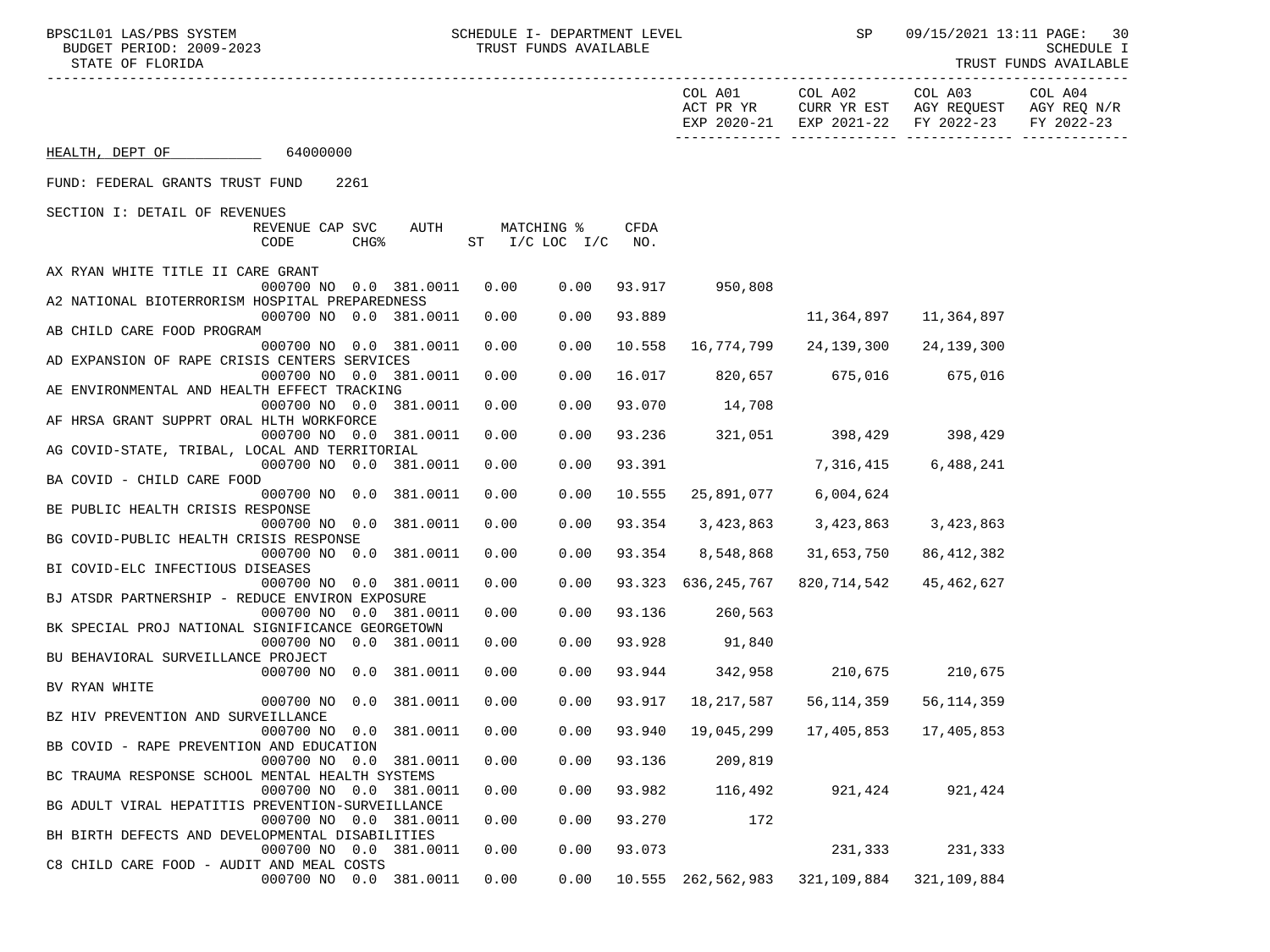|                                                 |                                  |      |          |                               |            |        |           | COL A01 COL A02 COL A03<br>ACT PR YR CURR YR EST AGY REQUEST AGY REQ N/R<br>EXP 2020-21 EXP 2021-22 FY 2022-23 |                      | COL A04<br>FY 2022-23 |
|-------------------------------------------------|----------------------------------|------|----------|-------------------------------|------------|--------|-----------|----------------------------------------------------------------------------------------------------------------|----------------------|-----------------------|
| HEALTH, DEPT OF                                 | 64000000                         |      |          |                               |            |        |           |                                                                                                                |                      |                       |
| FUND: FEDERAL GRANTS TRUST FUND                 |                                  | 2261 |          |                               |            |        |           |                                                                                                                |                      |                       |
| SECTION I: DETAIL OF REVENUES                   |                                  |      |          |                               |            |        |           |                                                                                                                |                      |                       |
|                                                 | REVENUE CAP SVC<br>CODE          | CHG% | AUTH     | $ST$ $I/C$ $LOC$ $I/C$ $NO$ . | MATCHING % | CFDA   |           |                                                                                                                |                      |                       |
| CB MORBIDITY & RISK BEHAVIORAL SURVEILLANCE     | 000700 NO 0.0 381.0011           |      |          | 0.00                          |            |        |           | $0.00$ 93.944 700,036 811,201 811,201                                                                          |                      |                       |
| CC PREGNANCY RISK ASSESSMENT                    | 000700 NO 0.0 381.0011           |      |          | 0.00                          | 0.00       | 93.946 |           | 130,417 135,777                                                                                                | 135,777              |                       |
| CD FLORIDA STD SURVEILLANCE NETWORK             |                                  |      |          |                               |            |        |           |                                                                                                                |                      |                       |
| CE IMPROVING STD PROGRAMS                       | 000700 NO 0.0 381.0011           |      |          | 0.00                          | 0.00       |        |           | 93.977 171,556 156,334 156,334                                                                                 |                      |                       |
| CG EPI LAB CAPACITY INFECTIOUS DISEASE          | 000700 NO 0.0 381.0011           |      |          | 0.00                          | 0.00       | 93.977 |           | 1,250,786 1,279,262 1,279,262                                                                                  |                      |                       |
|                                                 | 000700 NO 0.0 381.0011           |      |          | 0.00                          | 0.00       | 93.323 | 4,219,850 |                                                                                                                | 4, 346, 464 395, 134 |                       |
| CK CANCER PREVENTION & CONTROL PROGRAM          | 000700 NO 0.0 381.0011           |      |          | 0.00                          | 0.00       | 93.898 | 2,201,408 |                                                                                                                |                      |                       |
| CM SCHOOL HEALTH PROG YOUTH RISK BEHAVIOR SURV  |                                  |      |          |                               |            |        |           |                                                                                                                |                      |                       |
| D6 EPIDEMIOLOGY AND LABORATORY CAPACITY         | 000700 NO 0.0 381.0011           |      |          | 0.00                          | 0.00       | 93.079 |           | 12,165 72,000 72,000                                                                                           |                      |                       |
|                                                 | 000700 NO 0.0 381.0011           |      |          | 0.00                          | 0.00       | 93.323 | 33,699    | 85,000                                                                                                         | 15,000               |                       |
| D7 PREGNANCY RISK ASSESSMENT OPIOID SUPPLEMENT  | 000700 NO 0.0 381.0011           |      |          | 0.00                          | 0.00       | 93.946 | 17,175    | 24, 243 24, 243                                                                                                |                      |                       |
| 03 ENVIRONMENTAL AND HEALTH EFFECT TRACKING     |                                  |      |          |                               |            |        |           |                                                                                                                |                      |                       |
| 04 OVERDOSE DATA TO ACTION GRANT                | 000700 NO 0.0 381.0011           |      |          | 0.00                          | 0.00       | 93.070 |           | 629,990 820,482                                                                                                | 820,482              |                       |
|                                                 | 000700 NO 0.0 381.001            |      |          | 0.00                          | 0.00       |        |           | 93.136 549,993 562,613 112,523                                                                                 |                      |                       |
| 10 ADAP SHORTFALL RELIEF                        |                                  |      |          |                               |            |        |           |                                                                                                                |                      |                       |
|                                                 | 000700 NO 0.0 381.0011           |      |          | 0.00                          | 0.00       | 93.917 |           | 3,524,078 2,200,000                                                                                            | 2,200,000            |                       |
| 17 EPA MULTIPURPOSE NITROGEN REDUCTION          | 000700 NO 0.0 381.0011           |      |          | 0.00                          | 0.00       | 66.204 | 4,401     | 30,463                                                                                                         | 30,463               |                       |
| 26 INTEGRATED PRG ENDING HIV EPIDEMIC           |                                  |      |          |                               |            |        |           |                                                                                                                |                      |                       |
|                                                 | 000700 NO 0.0 381.0011           |      |          | 0.00                          | 0.00       | 93.940 |           | 1,351,997 2,128,330                                                                                            | 2,128,330            |                       |
| D3 NATIONAL ASSOC CHRONIC DISEASE DIRECTOR      |                                  |      |          |                               |            |        |           |                                                                                                                |                      |                       |
| A4 TNFR FROM 2021 LEAVE PAYOUTS                 | 001110 NO 0.0 381.0011           |      |          | 0.00                          |            |        |           | $0.00 \qquad 93.261 \qquad \qquad 10\, ,879 \qquad \qquad 10\, ,879 \qquad \qquad 10\, ,879$                   |                      |                       |
|                                                 | 001500 NO 0.0 381.001 0.00       |      |          |                               | 0.00       |        |           | 1,821 10,597 10,597                                                                                            |                      |                       |
| B6 TNFR FROM 2021 LEAVE PAYOUTS                 |                                  |      |          |                               |            |        |           |                                                                                                                |                      |                       |
|                                                 | 001500 NO 0.0 381.0011 0.00 0.00 |      |          |                               |            |        |           | 72,585 72,585                                                                                                  | 72,585               |                       |
| C5 TNFR FROM 2021 180205 LEAVE PAYOUT           | 001500 NO 0.0                    |      | 381.001  | 0.00                          | 0.00       |        | 30,529    | 30,529                                                                                                         | 30,529               |                       |
| 07 TNFR FROM 2021 LEAVE PAYOUTS                 |                                  |      |          |                               |            |        |           |                                                                                                                |                      |                       |
|                                                 | 001500 NO                        | 0.0  | 381.0011 | 0.00                          | 0.00       |        | 27,202    | 27,202                                                                                                         | 27,202               |                       |
| 65 TNFR FROM 2021 LEAVE PAYOUTS                 |                                  |      |          |                               |            |        |           |                                                                                                                |                      |                       |
| AC TNFR FROM AHCA 2474 DDD MEDICALLY NEEDY PROG | 001500 NO                        | 0.0  | 381.0011 | 0.00                          | 0.00       |        | 109,078   | 109,078                                                                                                        | 109,078              |                       |
|                                                 | 001510 NO 0.0                    |      | 381.001  | 0.00                          | 0.00       | 93.778 | 1,222,666 | 1,924,677                                                                                                      | 1,924,677            |                       |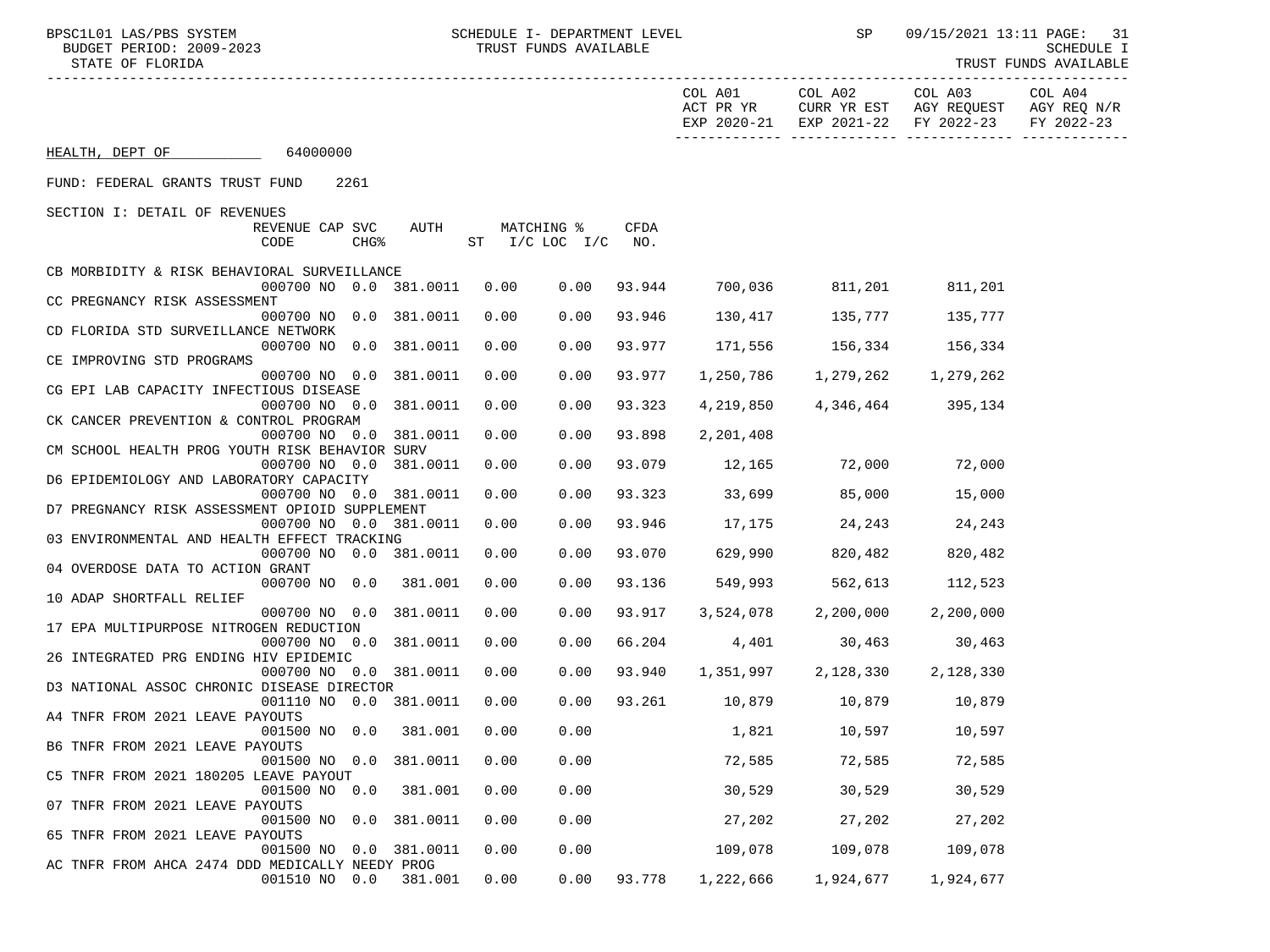|                                                  |                  |                             |      |                                      |      |                                          | ACT PR YR CURR YR EST AGY REQUEST AGY REQ N/R<br>EXP 2020-21 EXP 2021-22 FY 2022-23 |            | FY 2022-23 |
|--------------------------------------------------|------------------|-----------------------------|------|--------------------------------------|------|------------------------------------------|-------------------------------------------------------------------------------------|------------|------------|
| HEALTH, DEPT OF 64000000                         |                  |                             |      |                                      |      |                                          |                                                                                     |            |            |
| FUND: FEDERAL GRANTS TRUST FUND                  | 2261             |                             |      |                                      |      |                                          |                                                                                     |            |            |
| SECTION I: DETAIL OF REVENUES                    |                  |                             |      |                                      |      |                                          |                                                                                     |            |            |
| REVENUE CAP SVC<br>CODE                          | CHG <sup>8</sup> | AUTH                        |      | MATCHING %<br>ST $I/C$ LOC $I/C$ NO. | CFDA |                                          |                                                                                     |            |            |
| B1 TNFR FROM DOT 2540 FIELD DATA COLLECT NEMSIS  |                  | 001510 NO 0.0 381.0011      | 0.00 | 0.00                                 |      | 20.616 375,581                           |                                                                                     |            |            |
| B7 TNFR FROM DCF 2261 REFUGEE HLTH CASE MANAGER  |                  |                             |      |                                      |      |                                          |                                                                                     |            |            |
|                                                  |                  | 001510 NO 0.0 381.0011      | 0.00 | 0.00                                 |      |                                          | 93.566 10,449 10,449 10,449                                                         |            |            |
| B8 TNFR FROM DCF 2261 SNAP-ED                    |                  | 001510 NO 0.0 381.0011      | 0.00 | 0.00                                 |      |                                          | 10.561  161,841  1,516,491  1,516,491                                               |            |            |
| B1 TNFR FROM AHCA 2474 MEDICAID ADMIN 50/50      |                  |                             |      |                                      |      |                                          |                                                                                     |            |            |
|                                                  |                  | 001510 NO 0.0 381.0011      | 0.00 | 0.00                                 |      |                                          | 93.778 99,771 99,771 99,771                                                         |            |            |
| B4 TNFR FROM DCF 2261 REFUGEE ENTRANT            |                  |                             |      |                                      |      |                                          |                                                                                     |            |            |
| B5 TNFR FROM DCF 2261 STOPVIOLENCE AGAINST WOMEN |                  | 001510 NO 0.0 381.0011      | 0.00 | 0.00                                 |      |                                          | 93.566 310,693 499,624 499,624                                                      |            |            |
|                                                  |                  | 001510 NO 0.0 381.0011      | 0.00 | 0.00                                 |      |                                          | 16.588 1,636,672 1,677,803 1,677,803                                                |            |            |
| 66 TNFR FROM DOE 2261 YOUTH RISK BEHAVIOR SURVEY |                  |                             |      |                                      |      |                                          |                                                                                     |            |            |
|                                                  |                  | 001510 NO 0.0 381.0011      | 0.00 | 0.00                                 |      |                                          | 93.079 13,205 13,205 13,205                                                         |            |            |
| 89 TNFR FROM AHCA 2003 ARR ACT HEALTH INFO       |                  | 001510 NO 0.0 381.0011      | 0.00 | 0.00                                 |      | 93.729 843,012                           |                                                                                     |            |            |
| C2 REFUNDS PRIOR YEAR                            |                  |                             |      |                                      |      |                                          |                                                                                     |            |            |
|                                                  | 001800 NO 0.0    | 215.31                      | 0.00 | 0.00                                 |      |                                          | 491,424 491,424 491,424                                                             |            |            |
| 04 REFUNDS PRIOR YEAR                            |                  |                             |      |                                      |      |                                          |                                                                                     |            |            |
| 27 REFUNDS PRIOR YEAR                            | 001800 NO 0.0    | 215.31                      | 0.00 | 0.00                                 |      | 14                                       | 14                                                                                  | 14         |            |
|                                                  | 001800 NO 0.0    | 215.31                      | 0.00 | 0.00                                 |      |                                          | 181,759 181,759 181,759                                                             |            |            |
| 27 REFUNDS PRIOR YEAR                            |                  |                             |      |                                      |      |                                          |                                                                                     |            |            |
|                                                  | 001800 NO 0.0    | 215.31                      | 0.00 | 0.00                                 |      | 2,755,213                                |                                                                                     |            |            |
| 32 REFUNDS PRIOR YEAR ADAP REBATES               | 001800 NO 0.0    | 215.31                      | 0.00 | 0.00                                 |      | 82                                       | 52,000,000                                                                          | 52,000,000 |            |
| 37 REFUNDS PRIOR YEAR                            |                  |                             |      |                                      |      |                                          |                                                                                     |            |            |
|                                                  | 001800 NO 0.0    | 215.31                      | 0.00 | 0.00                                 |      |                                          | $725, 240$ $725, 240$ $725, 240$                                                    |            |            |
| 38 REFUNDS DRUG REBATES                          |                  |                             |      |                                      |      |                                          |                                                                                     |            |            |
| 87 REFUNDS OF FED FUND EXP                       | 001800 NO 0.0    | 381                         | 0.00 |                                      | 0.00 |                                          | 105,058,351 73,058,351 73,058,351                                                   |            |            |
|                                                  |                  | 001870 NO 0.0 381.0011 0.00 |      | 0.00                                 |      |                                          | 150,301 150,301 150,301                                                             |            |            |
| C3 PRIOR YR WARRNT CNX                           |                  |                             |      |                                      |      |                                          |                                                                                     |            |            |
|                                                  |                  |                             |      |                                      |      | 003700 NO 0.0 215.31 0.00 0.00 1,001,084 |                                                                                     |            |            |
| 05 PRIOR YEAR WARRANT CANCELLATIONS              | 003700 NO 0.0    | 215.31                      | 0.00 | 0.00                                 |      | 14                                       |                                                                                     |            |            |
| 32 PY WARRANT CANX                               |                  |                             |      |                                      |      |                                          |                                                                                     |            |            |
|                                                  | 003700 NO 0.0    | 215.31                      | 0.00 | 0.00                                 |      | 589                                      |                                                                                     |            |            |
| 33 PR YR WARRANT CANCELLATIONS                   |                  |                             |      |                                      |      |                                          |                                                                                     |            |            |
| C6 12 MONTH WARRANT CANCELLATION                 | 003700 NO 0.0    | 215.31                      | 0.00 | 0.00                                 |      | 2,405                                    |                                                                                     |            |            |
|                                                  | 003800 NO 0.0    | 17.26                       | 0.00 | 0.00                                 |      | 38,658                                   |                                                                                     |            |            |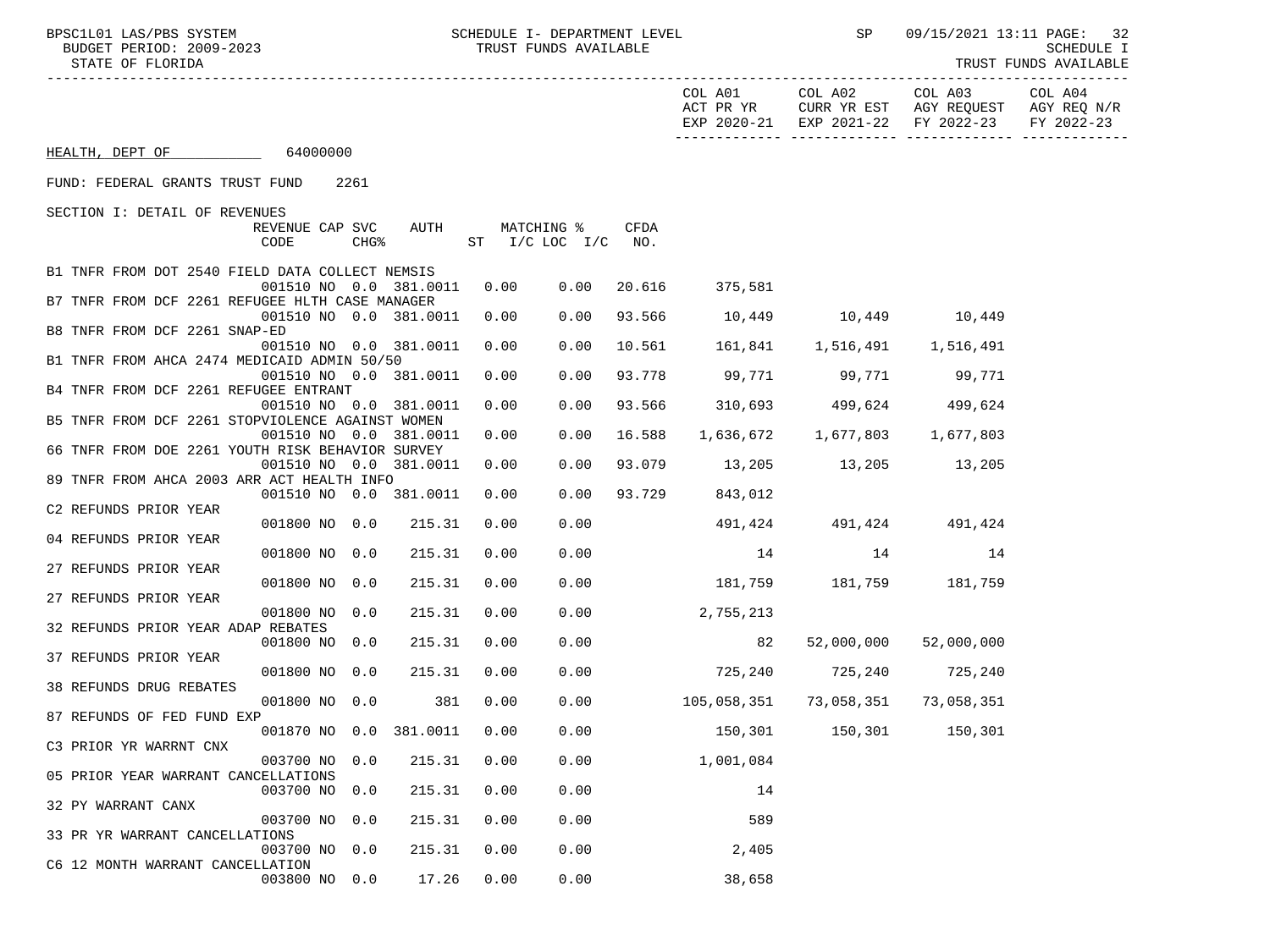| BPSC1L01 LAS/PBS SYSTEM<br>BUDGET PERIOD: 2009-2023<br>STATE OF FLORIDA                                                                                                                                                                                                                                                                                          | SCHEDULE I- DEPARTMENT LEVEL<br>TRUST FUNDS AVAILABLE                                                                                              |                                                                       | SP                                                      |                                                                                                | 09/15/2021 13:11 PAGE: 33<br><b>SCHEDULE I</b><br>TRUST FUNDS AVAILABLE |
|------------------------------------------------------------------------------------------------------------------------------------------------------------------------------------------------------------------------------------------------------------------------------------------------------------------------------------------------------------------|----------------------------------------------------------------------------------------------------------------------------------------------------|-----------------------------------------------------------------------|---------------------------------------------------------|------------------------------------------------------------------------------------------------|-------------------------------------------------------------------------|
|                                                                                                                                                                                                                                                                                                                                                                  |                                                                                                                                                    | COL A01                                                               | COL A02                                                 | COL A03<br>ACT PR YR CURR YR EST AGY REQUEST AGY REQ N/R<br>EXP 2020-21 EXP 2021-22 FY 2022-23 | COL A04<br>FY 2022-23                                                   |
| 64000000<br>HEALTH, DEPT OF                                                                                                                                                                                                                                                                                                                                      |                                                                                                                                                    |                                                                       |                                                         |                                                                                                |                                                                         |
| FUND: FEDERAL GRANTS TRUST FUND<br>2261                                                                                                                                                                                                                                                                                                                          |                                                                                                                                                    |                                                                       |                                                         |                                                                                                |                                                                         |
| SECTION I: DETAIL OF REVENUES<br>REVENUE CAP SVC<br><b>AUTH</b><br>CODE<br>CHG <sup>8</sup>                                                                                                                                                                                                                                                                      | MATCHING %<br>CFDA<br>ST I/C LOC I/C NO.                                                                                                           |                                                                       |                                                         |                                                                                                |                                                                         |
| 34 12 MO WARRANT CALCELLATIONS<br>003800 NO 0.0 17.26 0.00 0.00                                                                                                                                                                                                                                                                                                  |                                                                                                                                                    | 316                                                                   |                                                         |                                                                                                |                                                                         |
| TOTAL TO LINE B IN SECTION IV                                                                                                                                                                                                                                                                                                                                    |                                                                                                                                                    |                                                                       | 1457, 510, 479 1854, 047, 385 1119, 218, 499            |                                                                                                |                                                                         |
| SECTION II: DETAIL OF NONOPERATING EXPENDITURES<br>AA FY 21-22 BOB SECTION 75 COVID REV-REAPPR<br>AB FY 21-22 ANTICIPATED BA SMALL RURAL HOS<br>AB FY 21-22 BA B0118 COVID<br>AC FY 21-22 BA B0119 COVID<br>PP TNFR FROM 2261 64200800<br>QW ANTICIPATED BUDGET AMENDMENTS<br>01 BE TNFR FR 2261 64200800<br>01 BE TNFR FROM 2261 64200800<br>02 UNFUNDED BUDGET | OBJECT TRANSFER CFDA<br>TO BE<br>CODE<br>NO.<br>899000<br>899000<br>64200700<br>899000<br>899000<br>810000<br>899000<br>810000<br>810000<br>899000 | 126,587-<br>166,657,721-<br>42,159-<br>236,293                        | 491,464,799<br>3,617,264<br>263,446,197-<br>383,904,000 | 290,903,805 160,985,459<br>188,326- 690,850-                                                   |                                                                         |
| 03 REFUNDS OF NON STATE REVENUES 220030<br>860000<br>03 TRANSFER TO 2141<br>05 BE TNFR TO 2261<br>06 BE TNFR TO 2261<br>07 BE TNFR TO 2261<br>20 BE TNFR TO 2261<br>90 BE TNFR FROM 2261 64200800                                                                                                                                                                | 810000<br>64200700<br>64500100<br>810000<br>810000<br>64400100<br>810000<br>64100200<br>810000<br>64200200<br>810000                               | 126,587<br>42,159<br>904,427<br>166,657,721<br>$904.427 -$            |                                                         | 4,000,000 4,000,000                                                                            |                                                                         |
| TOTAL TO LINE E IN SECTION IV                                                                                                                                                                                                                                                                                                                                    |                                                                                                                                                    |                                                                       | 236, 293 910, 255, 345 164, 294, 609                    |                                                                                                |                                                                         |
| SECTION III: ADJUSTMENTS                                                                                                                                                                                                                                                                                                                                         | OBJECT<br>CODE                                                                                                                                     |                                                                       |                                                         |                                                                                                |                                                                         |
| 05 COMP ABSENSES LIABLILITY C/F<br>01 CERTIFIED FORWARD REVERSIONS<br>02 PY ENCUMBRANCES NOT RESERVED FUND BALANCE<br>03 ROUNDING<br>02 PY ENCUMBRANCES NOT RESERVED FUND BALANCE<br>03 PRIOR YEAR A/P NOT CF- OPERATING CATEGORY                                                                                                                                | 991000<br>991000<br>991000<br>991000<br>991000<br>991000                                                                                           | $30,172-$<br>4,691,864<br>$12,633-$<br>$2 -$<br>$6,027,062-$<br>7,738 |                                                         |                                                                                                |                                                                         |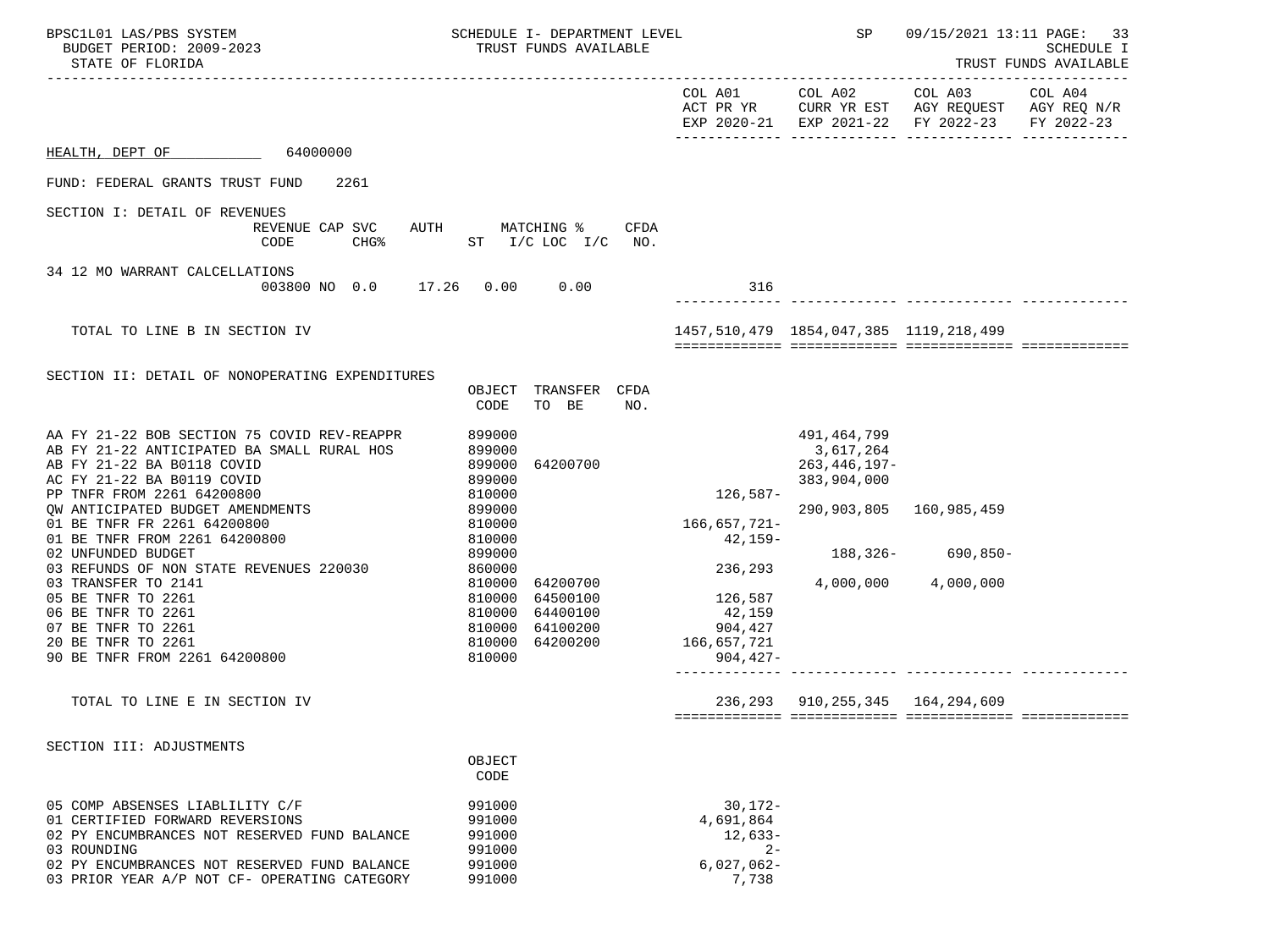| ACT PR YR   | COL A02<br>CURR YR EST | AGY REOUEST | AGY REO N/R |
|-------------|------------------------|-------------|-------------|
| EXP 2020-21 | EXP 2021-22            | FY 2022-23  | FY 2022-23  |
|             |                        |             |             |

## SECTION III: ADJUSTMENTS

|                                              | OBJECT |              |  |
|----------------------------------------------|--------|--------------|--|
|                                              | CODE   |              |  |
|                                              |        |              |  |
| 06 PRIOR YEAR ACCRUAL ADJUSTMENT             | 991000 | 47,670       |  |
| 02 CERTIFIED FORWARD REVERSIONS              | 991000 | 27,098,079   |  |
| 01 CERTIFIED FORWARD REVERSIONS              | 991000 | 270,257      |  |
| 03 ROUNDING                                  | 991000 |              |  |
| 04 SWFS ADJUSTMENT B6400351                  | 991000 | 147,836      |  |
| 07 PRIOR YEAR A/P NOT CF- OPERATING CATEGORY | 991000 | 314          |  |
| 08 PY ENCUMBRANCES NOT RESERVED FUND BALANCE | 991000 | $344, 311 -$ |  |
| 03 PY ENCUMBRANCES NOT RESERVED FUND BALANCE | 991000 | 26,533,282-  |  |
| 04 PRIOR YEAR A/P NOT CF- OPERATING CATEGORY | 991000 | 4,410        |  |
| 05 PY ACCRUAL ADJUSTMENT                     | 991000 | 84,305       |  |
| 06 PY ACCRUAL ADJUSTMENT - ATYPICAL REVENUE  | 991000 | 1,347,709-   |  |
| 09 SWFS ADJUSTMENT B6400351                  | 991000 | 146,495-     |  |
| 02 CERTIFIED FORWARD REVERSIONS              | 991000 | 3,466,781    |  |
| 01 CERTIFIED FORWARD REVERSIONS              | 991000 | 3,718,421    |  |
| 02 PRIOR YEAR A/P NOT CF- OPERATING CATEGORY | 991000 | 1,164        |  |
| 03 PY ACCRUAL ADJUSTMENT - ATYPICAL REVENUE  | 991000 | $5,603-$     |  |
| 04 PY ENCUMBRANCE NOT RESERVED FUND BALANCE  | 991000 | 127,054-     |  |
| 08 PRIOR YEAR ACCRUAL ADJUSTMENT             | 991000 | 113,821      |  |
| 09 ROUNDING                                  | 991000 | 3            |  |
| 03 PY ACCRUAL ADJUSTMENT-ATYPICAL REVENUE    | 991000 | $16, 183 -$  |  |
| 04 PY ENCUMBRANCES NOT RESERVED FUND BALANCE | 991000 | $3,638,748-$ |  |
| 05 PRIOR YEAR A/P NOT CF- OPERATING CATEGORY | 991000 | 5,795        |  |
| 06 POST CLOSING BALANCE SHEET ADJUSTMENT     | 991000 | $12,559-$    |  |
| 07 ADJUSTMENT FOR SPECIAL INVESTMENTS        | 991000 | $1,464,367-$ |  |
| 08 ROUNDING                                  | 991000 | $5 -$        |  |
| 09 PRIOR YEAR A/P NOT CF-COMPENSATED ABSENCE | 991000 | 58,721       |  |
| 10 SWFS ADJUSTMENT - B6400324                | 991000 | 7,889        |  |
| 12 ADJUSTMENT FOR 65900GLC EXPENDITURE CAT   | 991000 | 7,055        |  |
| 13 SWFS ADJUSTMENT B6400305                  | 991000 | 80,108       |  |
| 11 SWFS ADJUSTMENT - B6400351                | 991000 | 33,607       |  |
| 10 SWFS ADJUSTMENT B6400354                  | 991000 | $146, 495 -$ |  |
| 12 SWFS ADJUSTMENT - B6400354                | 991000 | 49,412-      |  |
| 11 PY ACCRUAL ADJUSTMENT-ATYPICAL REVENUE    | 991000 | $780.716 -$  |  |
|                                              |        |              |  |

TOTAL TO LINE H IN SECTION IV 836,969-

============= ============= ============= =============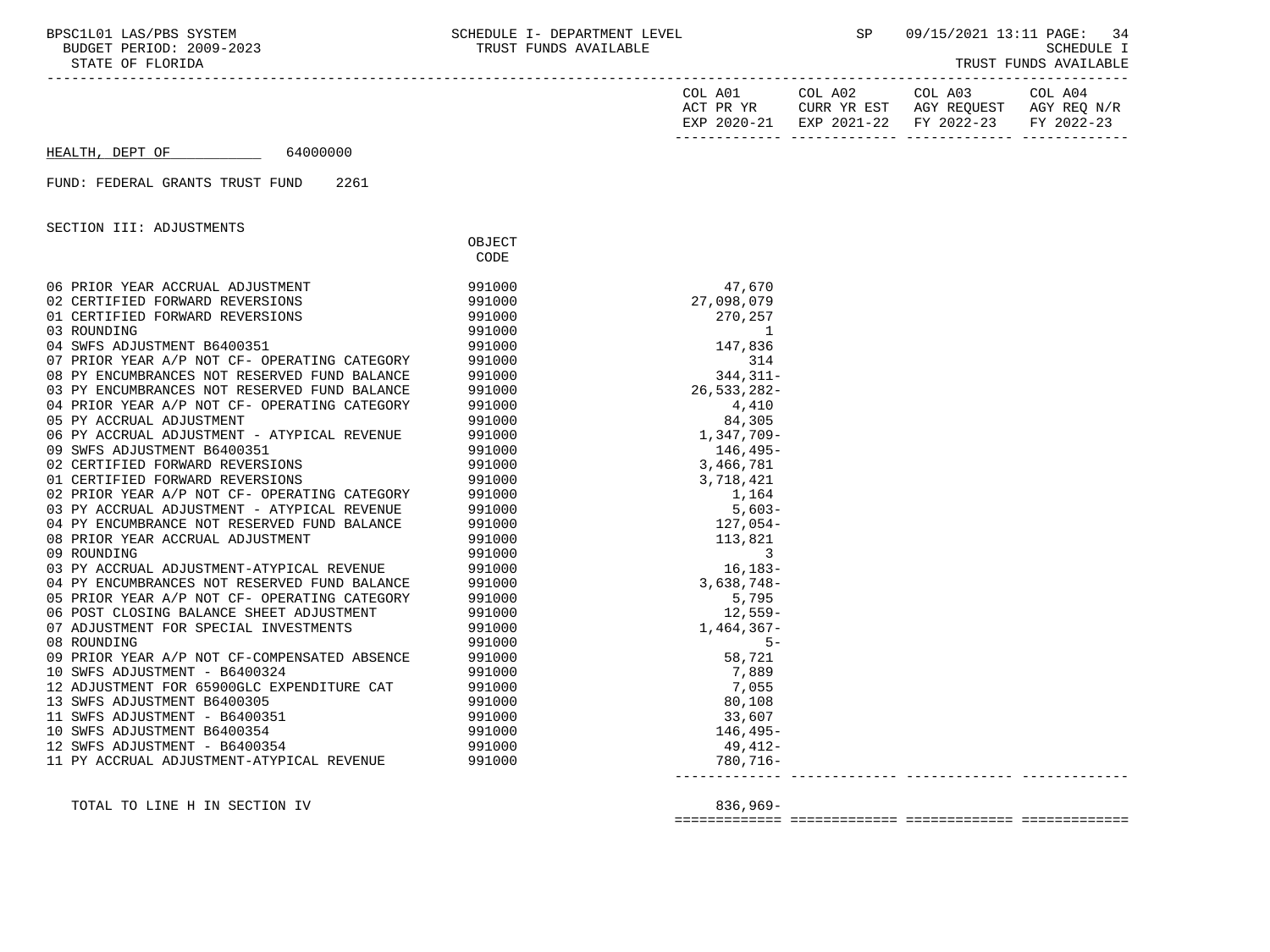| BPSC1L01 LAS/PBS SYSTEM<br>BUDGET PERIOD: 2009-2023<br>STATE OF FLORIDA                                                                                                                                                                                                                                                                                                                                                                                                                                             |                          | SCHEDULE I- DEPARTMENT LEVEL<br>TRUST FUNDS AVAILABLE |                                                                                                                                            | SP                                                                                  |                                                                                                                                | 09/15/2021 13:11 PAGE: 35<br><b>SCHEDULE I</b><br>TRUST FUNDS AVAILABLE |
|---------------------------------------------------------------------------------------------------------------------------------------------------------------------------------------------------------------------------------------------------------------------------------------------------------------------------------------------------------------------------------------------------------------------------------------------------------------------------------------------------------------------|--------------------------|-------------------------------------------------------|--------------------------------------------------------------------------------------------------------------------------------------------|-------------------------------------------------------------------------------------|--------------------------------------------------------------------------------------------------------------------------------|-------------------------------------------------------------------------|
|                                                                                                                                                                                                                                                                                                                                                                                                                                                                                                                     |                          |                                                       |                                                                                                                                            |                                                                                     | COL A01 COL A02 COL A03 COL A04<br>ACT PR YR CURR YR EST AGY REQUEST AGY REQ N/R EXP 2020-21 EXP 2021-22 FY 2022-23 FY 2022-23 |                                                                         |
| HEALTH, DEPT OF 64000000                                                                                                                                                                                                                                                                                                                                                                                                                                                                                            |                          |                                                       |                                                                                                                                            |                                                                                     |                                                                                                                                |                                                                         |
| FUND: FEDERAL GRANTS TRUST FUND 2261                                                                                                                                                                                                                                                                                                                                                                                                                                                                                |                          |                                                       |                                                                                                                                            |                                                                                     |                                                                                                                                |                                                                         |
| SECTION IV: SUMMARY                                                                                                                                                                                                                                                                                                                                                                                                                                                                                                 |                          |                                                       |                                                                                                                                            |                                                                                     |                                                                                                                                |                                                                         |
| UNRESERVED FUND BALANCE - JULY 1<br>ADD: REVENUES (FROM SECTION I)<br>TOTAL FUNDS AVAILABLE (LINE $A + LINE B$ ) (C)<br>LESS: OPERATING EXPENDITURES<br>LESS: NONOPERATING EXPENDITURES (SECTION II) (E)<br>LESS: FIXED CAPITAL OUTLAY (TOTAL ONLY)<br>UNRESERVED FUND BALANCE - JUNE 30 - BEFORE ADJ (G)<br>NET ADJUSTMENTS (FROM SECTION III) (H)<br>ADJUSTED UNRESERVED FUND BALANCE - JUNE $30$ (I)<br>TOTAL UNRESERVED FUND BALANCE FROM STATEWIDE CFO FILE:<br>SCHEDULE IB: DETAIL OF UNRESERVED FUND BALANCE | (A)<br>(B)<br>(D)<br>(F) | 1533,655,379 946,600,178 950,362,242                  | 1457, 510, 479 1854, 047, 385 1119, 218, 499<br>1545,528,743 1864,847,487 1127,210,463<br>11,637,071 7,991,964<br>$836,969-$<br>88,018,264 | 236,293 910,255,345 164,294,609<br>10,800,102 7,991,964                             | 12,553,612<br>12,553,612                                                                                                       | 3,453,416                                                               |
|                                                                                                                                                                                                                                                                                                                                                                                                                                                                                                                     | FUNDING SOURCE           | STATE(S) RESTRICTED(R)<br>NONSTATE(N) UNRESTRICTED(U) |                                                                                                                                            |                                                                                     |                                                                                                                                |                                                                         |
| 01 FEDERAL GRANT FUND BALANCE<br>$\mathbb N$<br>01 CMS FEDERAL GRANTS<br>01 STATEWIDE SUPPORT FEDERAL GRANTS<br>01 COMMUNITY HEALTH PROMOTION GRANTS N                                                                                                                                                                                                                                                                                                                                                              | N                        | R R R $\overline{R}$                                  |                                                                                                                                            | 4, 315, 160 4, 678, 990<br>764,132 631,064 497,996<br>2,424,198 1,893,034 4,434,072 |                                                                                                                                |                                                                         |
| ADJUSTED UNRESERVED FUND BALANCE - JUNE 30                                                                                                                                                                                                                                                                                                                                                                                                                                                                          |                          |                                                       |                                                                                                                                            | 10,800,102 7,991,964 12,553,612                                                     |                                                                                                                                |                                                                         |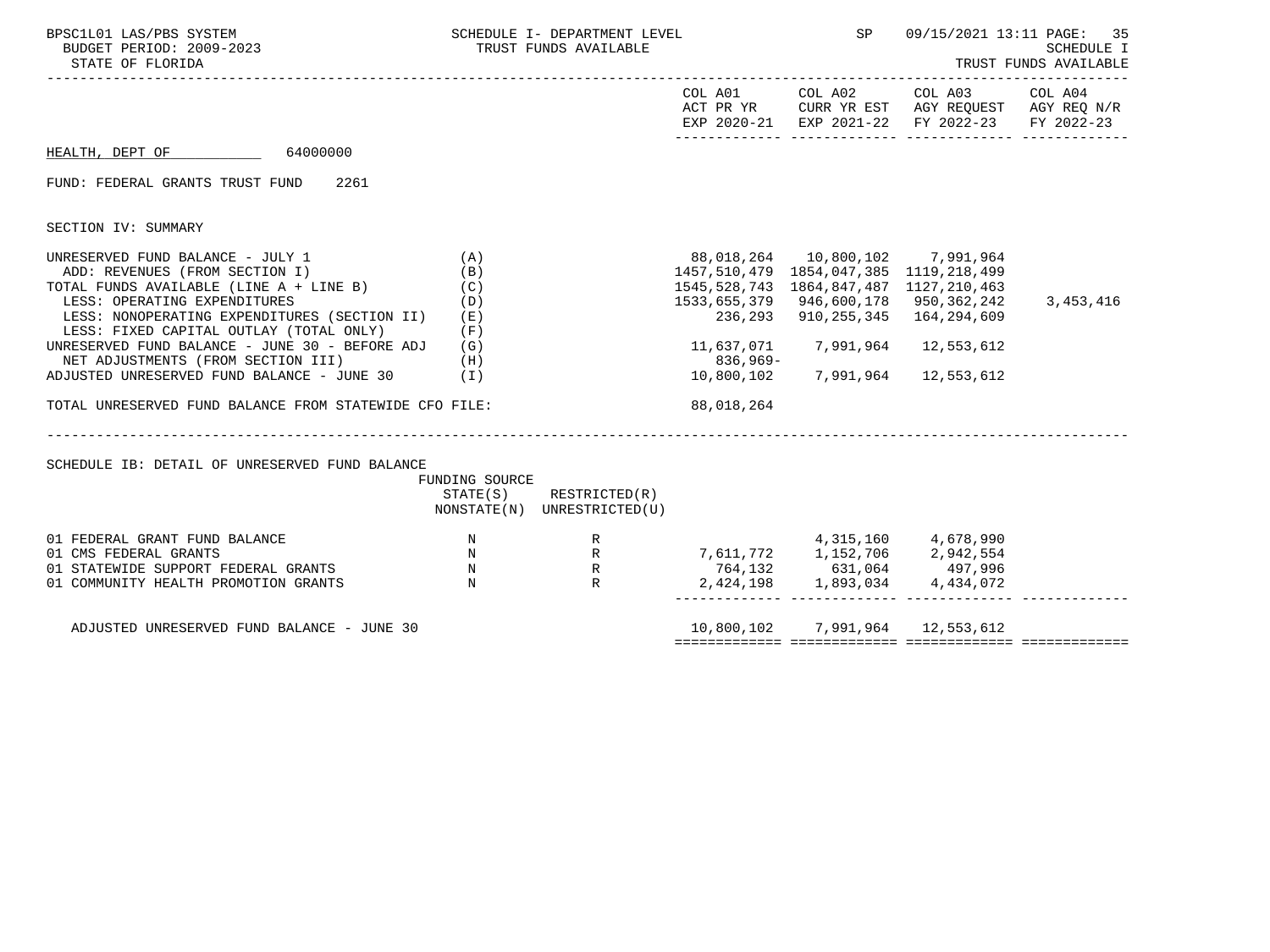| BPSC1L01 LAS/PBS SYSTEM<br>BUDGET PERIOD: 2009-2023<br>STATE OF FLORIDA       | SCHEDULE I- DEPARTMENT LEVEL<br>TRUST FUNDS AVAILABLE | <b>SP</b>                            | 09/15/2021 13:11 PAGE:<br>-36<br>SCHEDULE I<br>TRUST FUNDS AVAILABLE |                         |                   |                                                                                                                        |            |
|-------------------------------------------------------------------------------|-------------------------------------------------------|--------------------------------------|----------------------------------------------------------------------|-------------------------|-------------------|------------------------------------------------------------------------------------------------------------------------|------------|
|                                                                               |                                                       |                                      |                                                                      |                         |                   | COL A01 COL A02 COL A03 COL A04<br>ACT PR YR CURR YR EST AGY REQUEST AGY REQ N/R<br>EXP 2020-21 EXP 2021-22 FY 2022-23 | FY 2022-23 |
| HEALTH, DEPT OF 64000000                                                      |                                                       |                                      |                                                                      |                         |                   |                                                                                                                        |            |
| FUND: GRANTS AND DONATIONS TF<br>2339                                         |                                                       |                                      |                                                                      |                         |                   |                                                                                                                        |            |
| SECTION I: DETAIL OF REVENUES                                                 |                                                       |                                      |                                                                      |                         |                   |                                                                                                                        |            |
| REVENUE CAP SVC<br>CODE<br>$CHG\$                                             | AUTH                                                  | MATCHING %<br>$ST$ $I/C$ $LOC$ $I/C$ | CFDA<br>NO.                                                          |                         |                   |                                                                                                                        |            |
| A1 ENVIRONMENTAL HLTH PROFESSIONAL CERTIFICATION<br>000100 YES 8.0<br>381.006 | 0.00                                                  | 0.00                                 |                                                                      |                         | 1,389 1,389 1,389 |                                                                                                                        |            |
| A2 ENVIRONMENTAL HLTH SEPTIC TANK CONTRACTOR REG                              |                                                       |                                      |                                                                      |                         |                   |                                                                                                                        |            |
| 000100 YES 8.0<br>381.006                                                     | 0.00                                                  | 0.00                                 |                                                                      | 198,150                 |                   |                                                                                                                        |            |
| A5 MEDICAL MARIJUANA MMTC RENEWAL FEES<br>000100 YES 8.0 381.986              | 0.00                                                  | 0.00                                 |                                                                      | 600,630                 |                   | $600,630$ 660,693                                                                                                      |            |
| 01 CENTRAL PHARMACY FAMILY PLANNING DRUGS                                     |                                                       |                                      |                                                                      |                         |                   |                                                                                                                        |            |
| 000100 YES 0.0 381.0203<br>22 MEDICAL MARIJUANA MMTC APPLICATION FEES         | 0.00                                                  | 0.00                                 |                                                                      | 3                       |                   |                                                                                                                        |            |
| 000100 YES 8.0 381.986                                                        | 0.00                                                  | 0.00                                 |                                                                      |                         | 18,018,900        |                                                                                                                        |            |
| 23 SWIMMING POOL PERMITS                                                      |                                                       | 0.00                                 |                                                                      | 53,700                  |                   |                                                                                                                        |            |
| 000100 YES 8.0 381.0006<br>25 MEDICAL MARIJUANA CMTL APPLICATION FEES         | 0.00                                                  |                                      |                                                                      |                         |                   |                                                                                                                        |            |
| 000100 YES 8.0<br>381.986                                                     | 0.00                                                  | 0.00                                 |                                                                      | 251,781 440,617 251,781 |                   |                                                                                                                        |            |
| 26 OFFICE OF MEDICAL MARIJUANA LICENSE FEE<br>000100 YES 8.0<br>381.986       | 0.00                                                  | 0.00                                 |                                                                      | 45,636,320              | 58,117,296        | 71,281,752                                                                                                             |            |
| 02 CENTRAL PHARMACY FAMILY PLANNING DRUGS                                     |                                                       |                                      |                                                                      |                         |                   |                                                                                                                        |            |
| 000109 NO 0.0 381.0203<br>03 CENTRAL PHARMACY MEDICAID DSIPENSING FEE         | 0.00                                                  | 0.00                                 |                                                                      | 412,775                 | 413,000           | 413,000                                                                                                                |            |
| 000109 NO 0.0 381.0203                                                        | 0.00                                                  | 0.00                                 |                                                                      | 70                      |                   |                                                                                                                        |            |
| 28 OFFICE OF MEDICAL MARIJUANA                                                |                                                       |                                      |                                                                      |                         |                   |                                                                                                                        |            |
| 001100 NO 8.0 381.986<br>17 FLORIDA CENTER FOR NURSING                        | 0.00                                                  | 0.00                                 |                                                                      | 149,237                 |                   |                                                                                                                        |            |
| 001101 NO 0.0 464.0195                                                        | 0.00                                                  | 0.00                                 |                                                                      | 6,072                   |                   |                                                                                                                        |            |
| 01 ANTICIPATED MARCH OF DIMES GRANT OR DONATIONS                              |                                                       |                                      |                                                                      |                         |                   |                                                                                                                        |            |
| 001110 NO 0.0 381.0031<br>27 MEDICAL MARIJUANA FINES                          | 0.00                                                  | 0.00                                 |                                                                      |                         | 95,088            | 95,088                                                                                                                 |            |
| 001200 NO 8.0<br>381.986                                                      | 0.00                                                  | 0.00                                 |                                                                      |                         | 763,063 208,500   | 220,500                                                                                                                |            |
| A6 TNFR FROM DACS 2321 EPIDEMIOLOGICAL FOODBORNE                              |                                                       |                                      |                                                                      |                         |                   |                                                                                                                        |            |
| 001500 NO 0.0 381.006<br>A7 TNFR FROM DEP 2780 SAFE DRINKING WATER ACT        | 0.00                                                  | 0.00                                 |                                                                      | 445,915                 | 450,000           | 450,000                                                                                                                |            |
| 001500 NO 0.0<br>381.006                                                      | 0.00                                                  | 0.00                                 |                                                                      | 800,000                 | 800,000           | 800,000                                                                                                                |            |
| A8 TNFR FROM DEP 2644 BIOMEDICAL WASTE PROGRAM                                |                                                       |                                      |                                                                      |                         |                   |                                                                                                                        |            |
| 001500 NO 0.0<br>381.006<br>A9 TNFR FROM DBPR 2375 EPIDEMIOLOGICAL FOODBORNE  | 0.00                                                  | 0.00                                 |                                                                      | 880,000                 | 880,000           | 880,000                                                                                                                |            |
| 001500 NO 0.0<br>381.006                                                      | 0.00                                                  | 0.00                                 |                                                                      | 607,149                 | 607,149           | 607,149                                                                                                                |            |
| 06 TNFR FROM AHCA 2003 LOCAL HEALTH COUNCILS<br>001500 NO 0.0<br>408.033      | 0.00                                                  | 0.00                                 |                                                                      | 1,051,406               | 1,513,640         | 1,513,640                                                                                                              |            |
| D1 TNFR FROM DEP 2261 OSTDS                                                   |                                                       |                                      |                                                                      |                         |                   |                                                                                                                        |            |
| 001510 NO 0.0<br>381.006                                                      | 0.00                                                  | 0.00                                 | 66.608                                                               | 27,038                  |                   |                                                                                                                        |            |
| 08 REFUNDS PRIOR YEAR<br>001800 NO 0.0                                        | 215.31<br>0.00                                        | 0.00                                 |                                                                      | 5,919                   | 5,919             | 5,919                                                                                                                  |            |
|                                                                               |                                                       |                                      |                                                                      |                         |                   |                                                                                                                        |            |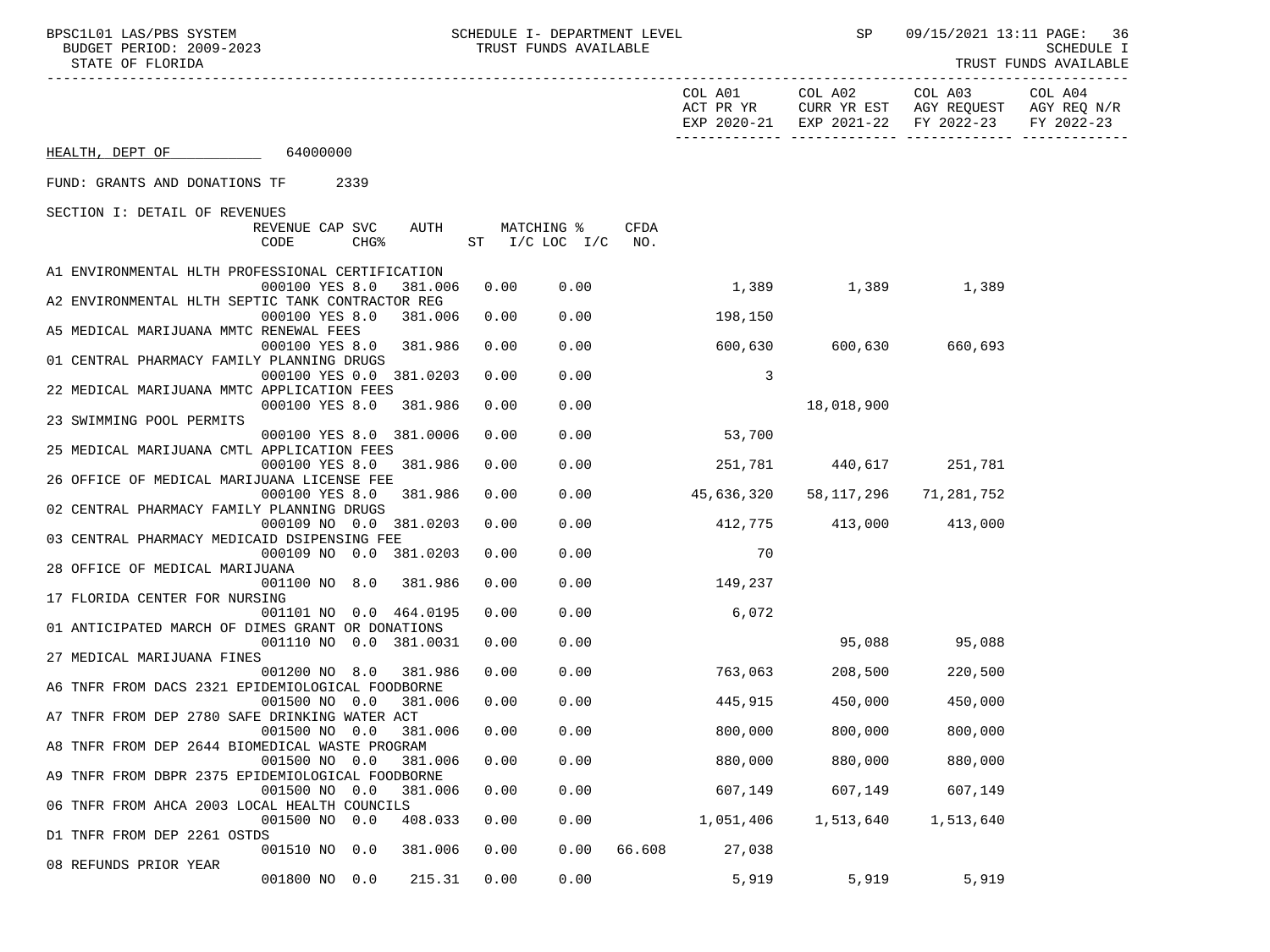| BPSC1L01 LAS/PBS SYSTEM<br>BUDGET PERIOD: 2009-2023<br>STATE OF FLORIDA            |                         |  |             |                  | SCHEDULE I- DEPARTMENT LEVEL<br>TRUST FUNDS AVAILABLE |             |                   | SP                                 |                                                                                                | 09/15/2021 13:11 PAGE: 37<br><b>SCHEDULE I</b><br>TRUST FUNDS AVAILABLE |
|------------------------------------------------------------------------------------|-------------------------|--|-------------|------------------|-------------------------------------------------------|-------------|-------------------|------------------------------------|------------------------------------------------------------------------------------------------|-------------------------------------------------------------------------|
|                                                                                    |                         |  |             |                  |                                                       |             | COL A01           | COL A02                            | COL A03<br>ACT PR YR CURR YR EST AGY REQUEST AGY REQ N/R<br>EXP 2020-21 EXP 2021-22 FY 2022-23 | COL A04<br>FY 2022-23                                                   |
| HEALTH, DEPT OF 64000000                                                           |                         |  |             |                  |                                                       |             |                   |                                    |                                                                                                |                                                                         |
| FUND: GRANTS AND DONATIONS TF 2339                                                 |                         |  |             |                  |                                                       |             |                   |                                    |                                                                                                |                                                                         |
| SECTION I: DETAIL OF REVENUES                                                      | REVENUE CAP SVC<br>CODE |  | <b>AUTH</b> |                  | MATCHING %<br>CHG <sup>&amp;</sup> ST I/C LOC I/C NO. | <b>CFDA</b> |                   |                                    |                                                                                                |                                                                         |
| 17 REFUNDS                                                                         |                         |  |             |                  |                                                       |             |                   |                                    |                                                                                                |                                                                         |
| D3 MIGRANT LABOR HOUSING INSPECTION H2-A PROGRAM                                   | 001800 NO 0.0 215.31    |  |             |                  | 0.00 0.00                                             |             |                   | $12,797$ $12,797$ $12,797$         |                                                                                                |                                                                         |
|                                                                                    | 001903 NO 0.0           |  | 381.006     | 0.00             | 0.00                                                  |             |                   | 28,836 28,836 28,836               |                                                                                                |                                                                         |
| 09 DOC INTERAGENCY AGREEMENT REPACKAGING SVCS                                      | 001903 NO 0.0 381.0203  |  |             | 0.00             | 0.00                                                  |             |                   | 705,247 1,346,940 1,346,940        |                                                                                                |                                                                         |
| 07 DOC PHARMACY INTERAGENCY AGREEMENT                                              |                         |  |             |                  |                                                       |             |                   |                                    |                                                                                                |                                                                         |
| 18 TNFR FROM DEP 2212 WELL WATER SAMPLING                                          | 001903 NO 0.0 381.0203  |  |             | 0.00             | 0.00                                                  |             | 26,830,502        | 35,178,593                         | 40,404,971                                                                                     |                                                                         |
|                                                                                    | 001903 NO 0.0 381.006   |  |             | 0.00             | 0.00                                                  |             | 584,130           |                                    |                                                                                                |                                                                         |
| 19 BIOMEDICAL WASTE PROGRAM                                                        | 001904 NO 8.0 381.006   |  |             | 0.00             | 0.00                                                  |             | 1,361             |                                    |                                                                                                |                                                                         |
| TOTAL TO LINE B IN SECTION IV                                                      |                         |  |             |                  |                                                       |             |                   | 80,053,490 118,719,294 118,974,455 |                                                                                                |                                                                         |
|                                                                                    |                         |  |             |                  |                                                       |             |                   |                                    |                                                                                                |                                                                         |
| SECTION II: DETAIL OF NONOPERATING EXPENDITURES                                    |                         |  |             | OBJECT           | TRANSFER CFDA                                         |             |                   |                                    |                                                                                                |                                                                         |
|                                                                                    |                         |  |             | CODE             | TO BE                                                 | NO.         |                   |                                    |                                                                                                |                                                                         |
| AD TNFR TO GR 180056 SWEEP (215.32)                                                |                         |  |             | 990002           | 64200200                                              |             |                   | 20,000,000                         |                                                                                                |                                                                         |
| AC BE TNFR FROM 2339 64200200                                                      |                         |  |             | 810000           |                                                       |             | 108,779-          |                                    |                                                                                                |                                                                         |
| 01 BE TNFR TO 2339<br>03 BE TNFR TO 2339                                           |                         |  |             | 810000<br>810000 | 64400100<br>64200100                                  |             | 108,779<br>75,086 |                                    |                                                                                                |                                                                         |
| 04 5% TRUST FUND RESERVE                                                           |                         |  |             | 999000           |                                                       |             |                   |                                    | 3,562,064                                                                                      |                                                                         |
| 05 BE TNFR TO 2339<br>06 REFUNDS OF STATE REVENUES                                 |                         |  |             | 810000<br>860000 | 64300100                                              |             | 825,250<br>9,210  |                                    |                                                                                                |                                                                         |
| 02 SERVICE CHARGE TO GENERAL REVENUE 310322                                        |                         |  |             | 880800           |                                                       |             | 3,816,273         | 6,187,675                          | 5,793,178                                                                                      |                                                                         |
| 03 BE TNFR FROM 2339 64200200                                                      |                         |  |             | 810000           |                                                       |             | 75,086-           |                                    |                                                                                                |                                                                         |
| 03 5% TRUST FUND RESERVE<br>01 BE TNFR FROM 2339 64200200                          |                         |  |             | 999000<br>810000 |                                                       |             | $825, 250 -$      |                                    | 1,846,927                                                                                      |                                                                         |
| 12 TNFR TO 2531 180205 - OMMU MEDICAL LAB<br>13 TNFR TO DEP 2526 181254 OSTDS FEES |                         |  |             | 810000<br>810000 | 64200200                                              |             | 306,711           | 3,346,474                          |                                                                                                |                                                                         |
| TOTAL TO LINE E IN SECTION IV                                                      |                         |  |             |                  |                                                       |             | 4,132,194         | 29,534,149                         | 11,202,169                                                                                     |                                                                         |
|                                                                                    |                         |  |             |                  |                                                       |             |                   |                                    |                                                                                                |                                                                         |

SECTION III: ADJUSTMENTS

 OBJECT **CODE**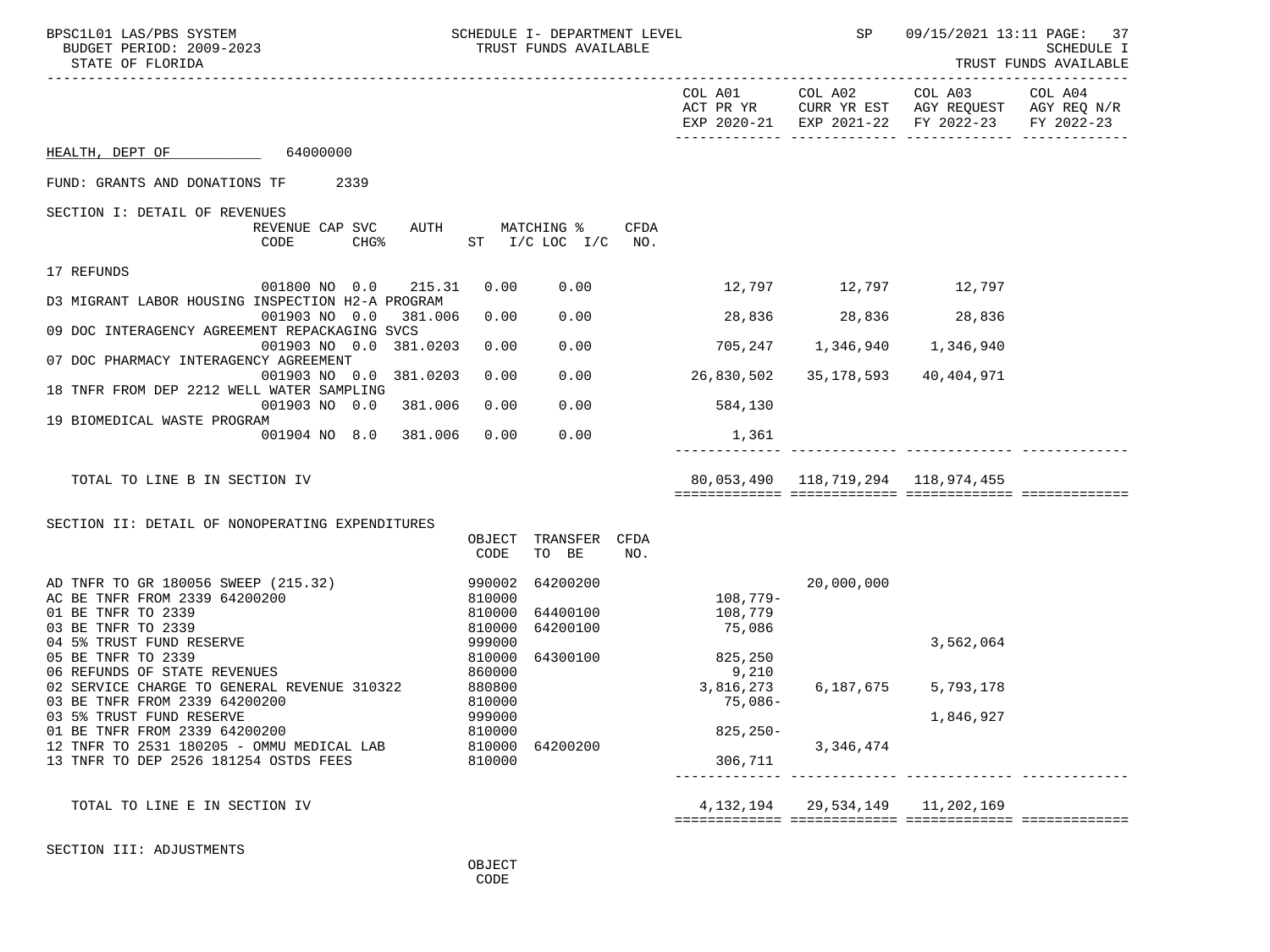| BPSC1L01 LAS/PBS SYSTEM<br>BUDGET PERIOD: 2009-2023<br>STATE OF FLORIDA                                                                                                                                                                         |                                   | SCHEDULE I- DEPARTMENT LEVEL<br>TRUST FUNDS AVAILABLE |                                                                                          | SP                                                     | 09/15/2021 13:11 PAGE: 38                                                                                              | <b>SCHEDULE I</b><br>TRUST FUNDS AVAILABLE |
|-------------------------------------------------------------------------------------------------------------------------------------------------------------------------------------------------------------------------------------------------|-----------------------------------|-------------------------------------------------------|------------------------------------------------------------------------------------------|--------------------------------------------------------|------------------------------------------------------------------------------------------------------------------------|--------------------------------------------|
|                                                                                                                                                                                                                                                 |                                   |                                                       |                                                                                          |                                                        | COL A01 COL A02 COL A03 COL A04<br>ACT PR YR CURR YR EST AGY REQUEST AGY REQ N/R<br>EXP 2020-21 EXP 2021-22 FY 2022-23 | FY 2022-23                                 |
| HEALTH, DEPT OF 64000000                                                                                                                                                                                                                        |                                   |                                                       |                                                                                          |                                                        |                                                                                                                        |                                            |
| FUND: GRANTS AND DONATIONS TF 2339                                                                                                                                                                                                              |                                   |                                                       |                                                                                          |                                                        |                                                                                                                        |                                            |
| SECTION III: ADJUSTMENTS                                                                                                                                                                                                                        |                                   |                                                       |                                                                                          |                                                        |                                                                                                                        |                                            |
|                                                                                                                                                                                                                                                 | OBJECT<br>CODE                    |                                                       |                                                                                          |                                                        |                                                                                                                        |                                            |
| AD PY ACCRUAL ADJUSTMENT<br>AJ PY ENCUMBRANCES NOT RESERVED FUND BALANCE<br>01 ROUNDING                                                                                                                                                         | 991000<br>991000<br>991000        |                                                       | 245<br>$109, 403 -$<br>$6-$                                                              |                                                        |                                                                                                                        |                                            |
| 02 CERTIFIED FORWARD REVERSIONS<br>03 PRIOR YEAR A/P NOT CF- OPERATING CATEGORY<br>05 SWFS ADJUSTMENT B6400325                                                                                                                                  | 991000<br>991000<br>991000        |                                                       | 67,955<br>866<br>8,109,690                                                               |                                                        |                                                                                                                        |                                            |
| 01 CERTIFIED FORWARD REVERSIONS<br>02 PY A/P NOT C/F - OPERATING CATEGORIES<br>03 PY ENCUMBRANCES NOT RESERVED FUND BALANCE 991000<br>05 FINANCIAL STATEMENT ADJ B6400342                                                                       | 991000<br>991000<br>991000        |                                                       | 994,718<br>5,689<br>$2,396,832-$<br>7,388                                                |                                                        |                                                                                                                        |                                            |
| TOTAL TO LINE H IN SECTION IV                                                                                                                                                                                                                   |                                   |                                                       | 6,680,310                                                                                |                                                        |                                                                                                                        |                                            |
| SECTION IV: SUMMARY                                                                                                                                                                                                                             |                                   |                                                       |                                                                                          |                                                        |                                                                                                                        |                                            |
| UNRESERVED FUND BALANCE - JULY 1<br>ADD: REVENUES (FROM SECTION I)<br>TOTAL FUNDS AVAILABLE (LINE $A + LINE B$ ) (C)<br>LESS: OPERATING EXPENDITURES<br>LESS: NONOPERATING EXPENDITURES (SECTION II)<br>LESS: FIXED CAPITAL OUTLAY (TOTAL ONLY) | (A)<br>(B)<br>(D)<br>( E )<br>(F) |                                                       | 46,819,455 62,118,812 63,214,477<br>80,053,490<br>126,872,945<br>67,302,249<br>4,132,194 | 118,719,294<br>180,838,106<br>88,089,480<br>29,534,149 | 118,974,455<br>182,188,932<br>103,534,253<br>11,202,169                                                                | 4,147,856                                  |
| UNRESERVED FUND BALANCE - JUNE 30 - BEFORE ADJ<br>NET ADJUSTMENTS (FROM SECTION III)<br>ADJUSTED UNRESERVED FUND BALANCE - JUNE 30                                                                                                              | (G)<br>(H)<br>$(\lrcorner)$       |                                                       | 55,438,502<br>6,680,310<br>62,118,812                                                    | 63,214,477                                             | 67,452,510<br>63, 214, 477 67, 452, 510                                                                                |                                            |
| TOTAL UNRESERVED FUND BALANCE FROM STATEWIDE CFO FILE:                                                                                                                                                                                          |                                   |                                                       | 46,819,455                                                                               |                                                        |                                                                                                                        |                                            |
|                                                                                                                                                                                                                                                 |                                   |                                                       |                                                                                          |                                                        |                                                                                                                        |                                            |
| SCHEDULE IB: DETAIL OF UNRESERVED FUND BALANCE                                                                                                                                                                                                  | FUNDING SOURCE<br>STATE(S)        | RESTRICTED(R)<br>NONSTATE(N) UNRESTRICTED(U)          |                                                                                          |                                                        |                                                                                                                        |                                            |
| 02 PHARMACY SERVICES<br>03 FDOC AGREEMENT<br>04 LOCAL HEALTH COUNCILS                                                                                                                                                                           | S<br>S<br>$\rm S$                 | R<br>U<br>U                                           | 597,544<br>5,371,123<br>3,495,593                                                        | 1,551,674<br>3,495,593                                 | 1,248,934                                                                                                              |                                            |
| 05 REPACKAGING SERVICES<br>06 REVERSE DRUG DISTRIBUTION                                                                                                                                                                                         | S<br>S                            | U<br>U                                                | 3,430,027<br>1,665,041                                                                   |                                                        |                                                                                                                        |                                            |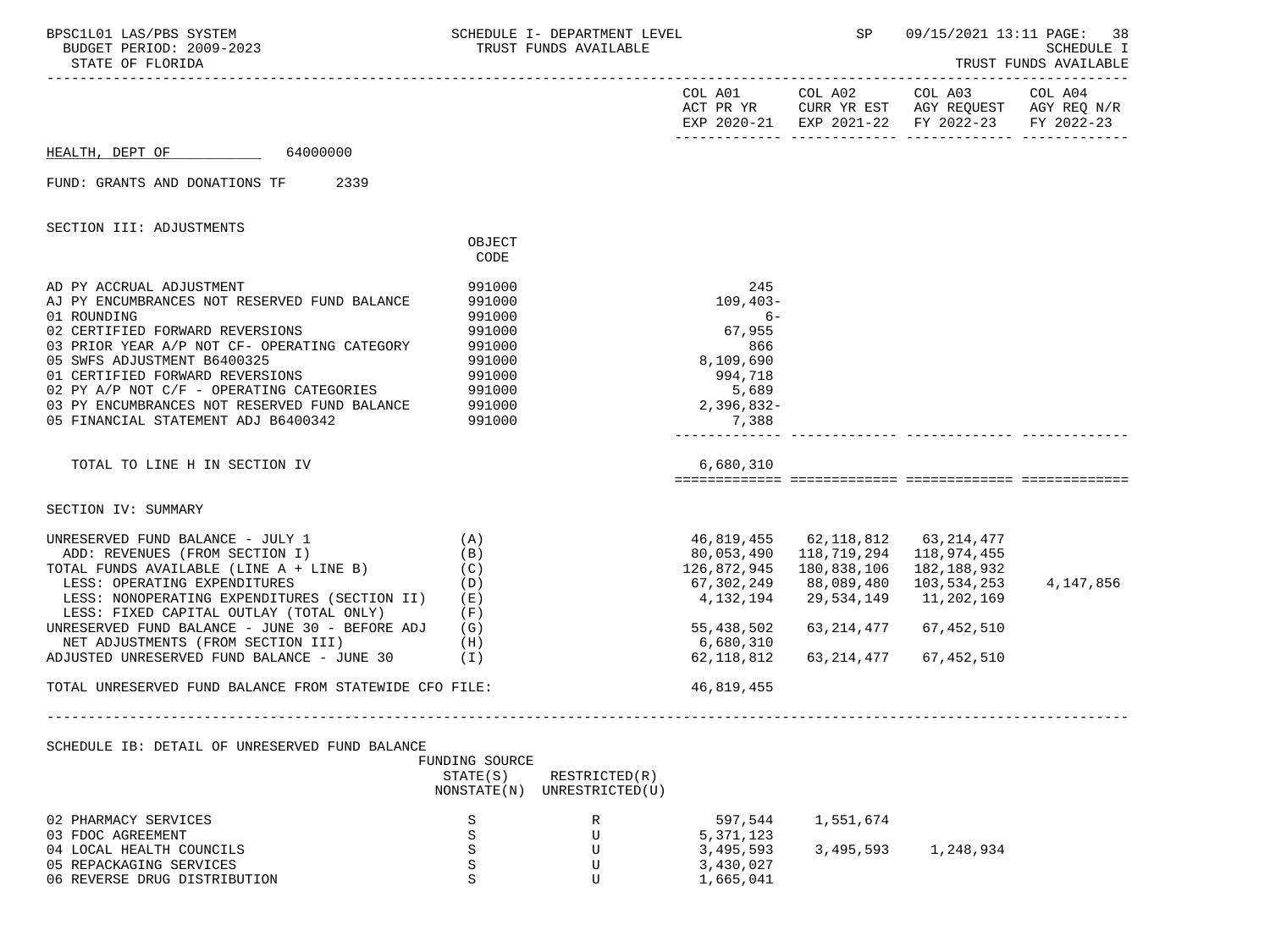| BPSC1L01 LAS/PBS SYSTEM<br>BUDGET PERIOD: 2009-2023<br>STATE OF FLORIDA |          |                | SCHEDULE I- DEPARTMENT LEVEL<br>TRUST FUNDS AVAILABLE      |                                     | SP                                         | 09/15/2021 13:11 PAGE: 39            | SCHEDULE I<br>TRUST FUNDS AVAILABLE  |
|-------------------------------------------------------------------------|----------|----------------|------------------------------------------------------------|-------------------------------------|--------------------------------------------|--------------------------------------|--------------------------------------|
|                                                                         |          |                |                                                            | COL A01<br>ACT PR YR<br>EXP 2020-21 | COL A02<br>CURR YR EST<br>EXP 2021-22      | COL A03<br>AGY REQUEST<br>FY 2022-23 | COL A04<br>AGY REQ N/R<br>FY 2022-23 |
| HEALTH, DEPT OF                                                         | 64000000 |                |                                                            |                                     |                                            |                                      |                                      |
| FUND: GRANTS AND DONATIONS TF                                           | 2339     |                |                                                            |                                     |                                            |                                      |                                      |
| SCHEDULE IB: DETAIL OF UNRESERVED FUND BALANCE                          |          | FUNDING SOURCE | $STATE(S)$ RESTRICTED $(R)$<br>NONSTATE(N) UNRESTRICTED(U) |                                     |                                            |                                      |                                      |
| 02 OFFICE OF MEDICAL MARIJUANA USE                                      |          | S              | U                                                          |                                     | 47,559,484 58,167,210 66,203,576           |                                      |                                      |
| ADJUSTED UNRESERVED FUND BALANCE - JUNE 30                              |          |                |                                                            |                                     | 62, 118, 812   63, 214, 477   67, 452, 510 |                                      |                                      |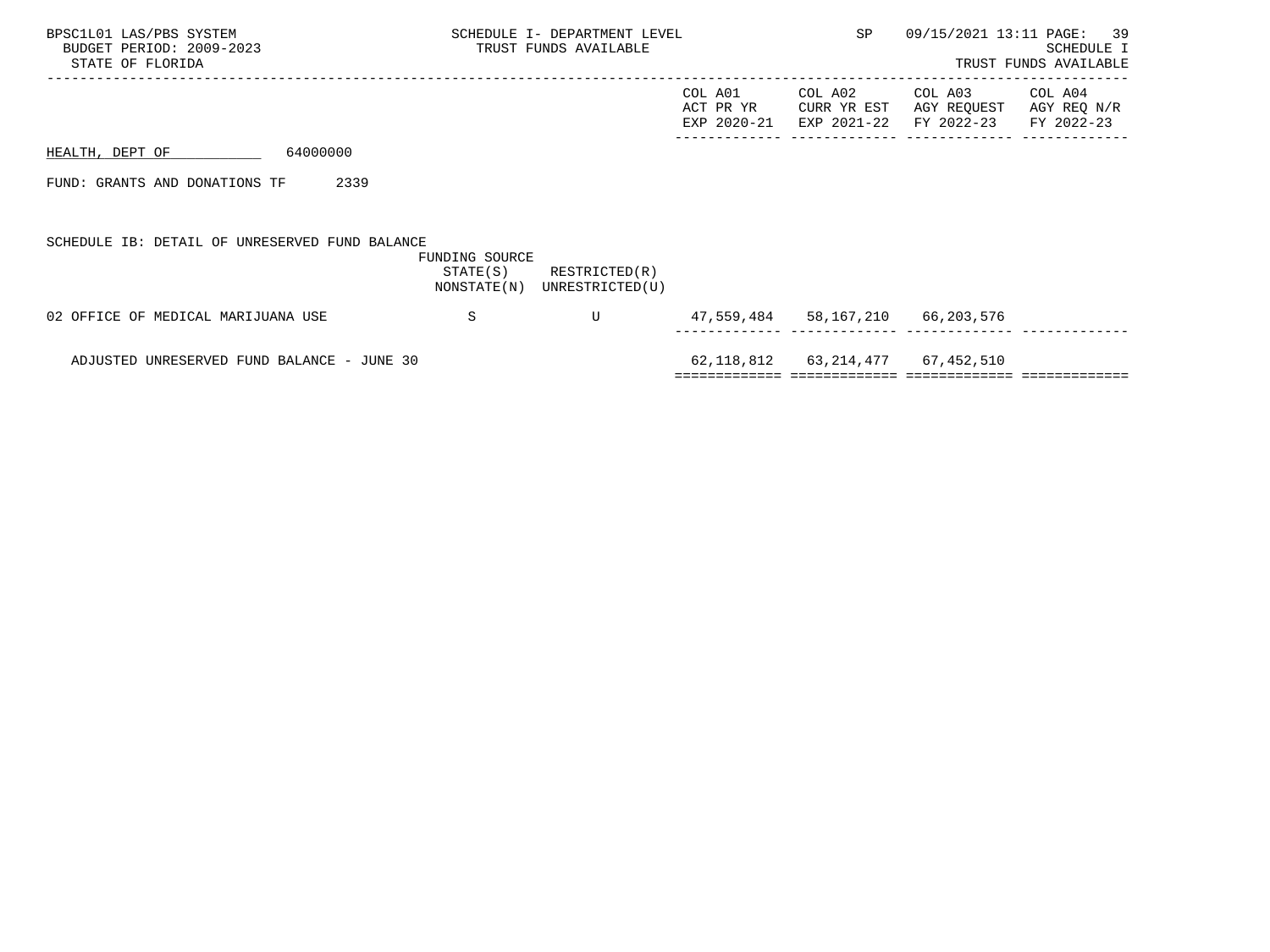| BPSC1L01 LAS/PBS SYSTEM<br>BUDGET PERIOD: 2009-2023<br>STATE OF FLORIDA                  |                            |                  |         |                  | SCHEDULE I- DEPARTMENT LEVEL<br>TRUST FUNDS AVAILABLE |             |                               | <b>SP</b> SP                   | 09/15/2021 13:11 PAGE:                                                                                 | 40<br>SCHEDULE I<br>TRUST FUNDS AVAILABLE |
|------------------------------------------------------------------------------------------|----------------------------|------------------|---------|------------------|-------------------------------------------------------|-------------|-------------------------------|--------------------------------|--------------------------------------------------------------------------------------------------------|-------------------------------------------|
|                                                                                          |                            |                  |         |                  |                                                       |             |                               | COL A01 COL A02                | COL A03 COL A04<br>ACT PR YR CURR YR EST AGY REQUEST AGY REQ N/R<br>EXP 2020-21 EXP 2021-22 FY 2022-23 | FY 2022-23                                |
| HEALTH, DEPT OF 64000000                                                                 |                            |                  |         |                  |                                                       |             |                               |                                |                                                                                                        |                                           |
| FUND: MEDICAL QLTY ASSURANCE TF 2352                                                     |                            |                  |         |                  |                                                       |             |                               |                                |                                                                                                        |                                           |
| SECTION I: DETAIL OF REVENUES                                                            |                            |                  |         |                  |                                                       |             |                               |                                |                                                                                                        |                                           |
|                                                                                          | REVENUE CAP SVC<br>CODE    | CHG <sup>8</sup> |         |                  | AUTH MATCHING %<br>ST I/C LOC I/C                     | CFDA<br>NO. |                               |                                |                                                                                                        |                                           |
| 02 MEDICAL QUALITY ASSURANCE LICENSE FEES                                                | 000202 YES 8.0             |                  | 456.025 | 0.00             | 0.00                                                  |             | 76,563,322 93,748,283         |                                | 75,325,490                                                                                             |                                           |
| 14 NSLTF PROGRAM FEE-DOE                                                                 |                            |                  |         |                  |                                                       |             |                               |                                |                                                                                                        |                                           |
| 15 TNFR DOE 2505 TR94                                                                    | 000202 YES 0.0             |                  | 1009.66 | 0.00             | 0.00                                                  |             |                               | 1,415,740 960,952 1,322,208    |                                                                                                        |                                           |
| YY MEDICAL QUALITY ASSURANCE FINES                                                       | 000202 YES 0.0             |                  | 1009.66 | 0.00             | 0.00                                                  |             |                               | 1,415,740- 960,952- 1,322,208- |                                                                                                        |                                           |
|                                                                                          | 001200 NO 8.0              |                  | 456.025 | 0.00             | 0.00                                                  |             |                               |                                |                                                                                                        |                                           |
| 03 TNFR FROM 2569 180251 RAD TECH CERTIFICATIONS                                         | 001500 NO 0.0              |                  | 456.004 | 0.00             | 0.00                                                  |             | 978,309                       |                                | 1, 126, 632 1, 126, 632                                                                                |                                           |
| 04 TNFR FROM 2021 180205                                                                 |                            |                  |         |                  |                                                       |             |                               |                                |                                                                                                        |                                           |
| 05 TNFR FROM AHCA 2003 CERTIFIED NURSING ASSIST                                          | 001500 NO 0.0              |                  | 456.004 | 0.00             | 0.00                                                  |             | 332                           |                                |                                                                                                        |                                           |
|                                                                                          | 001510 NO 0.0              |                  | 456.004 | 0.00             | 0.00                                                  |             | 93.777 80,156 80,156 80,156   |                                |                                                                                                        |                                           |
| 07 TNFR FROM AHCA 2474 CERTIFIED NURSING ASSIST                                          |                            |                  |         |                  |                                                       |             |                               |                                |                                                                                                        |                                           |
| 01 REFUNDS PRIOR YEAR                                                                    | 001510 NO 0.0              |                  | 456.004 | 0.00             | 0.00                                                  |             | 93.777 92,476 92,476 92,476   |                                |                                                                                                        |                                           |
|                                                                                          | 001800 NO 0.0 215.31       |                  |         | 0.00             | 0.00                                                  |             |                               | 59,550 59,550                  | 59,550                                                                                                 |                                           |
| 10 SALE OF SERVICES OUTSIDE                                                              |                            |                  |         |                  |                                                       |             |                               |                                |                                                                                                        |                                           |
| 16 12 MONTH WARRANT CANX                                                                 | 001905 YES 8.0 456.004     |                  |         | 0.00             | 0.00                                                  |             | 3,906                         |                                |                                                                                                        |                                           |
|                                                                                          | 003800 NO 0.0              |                  | 17.26   | 0.00             |                                                       |             | $0.00$ 19,713                 |                                |                                                                                                        |                                           |
| 12 NEUROLOGICAL INJURY COMPENSATION ASSOCIATION                                          |                            |                  |         |                  |                                                       |             |                               |                                |                                                                                                        |                                           |
|                                                                                          | 005000 NO 0.0 456.004 0.00 |                  |         |                  | 0.00                                                  |             | 1,955,844 2,581,812 2,348,084 |                                |                                                                                                        |                                           |
| TOTAL TO LINE B IN SECTION IV                                                            |                            |                  |         |                  |                                                       |             |                               | 80,912,690   99,118,470        | 80,461,949                                                                                             |                                           |
|                                                                                          |                            |                  |         |                  |                                                       |             |                               |                                |                                                                                                        |                                           |
| SECTION II: DETAIL OF NONOPERATING EXPENDITURES                                          |                            |                  |         |                  | OBJECT TRANSFER CFDA                                  |             |                               |                                |                                                                                                        |                                           |
|                                                                                          |                            |                  |         | CODE             | TO BE                                                 | NO.         |                               |                                |                                                                                                        |                                           |
| A1 BE TNFR TO 2021 185080                                                                |                            |                  |         | 810000           | 64100200                                              |             | 5,488,624                     | 5,488,624                      | 5,488,624                                                                                              |                                           |
| A2 TNFR TO GR 180056 SWEEP SEC 215.32                                                    |                            |                  |         | 990002           | 64400100                                              |             | 5,000,000                     | 15,000,000                     |                                                                                                        |                                           |
| CH REFUNDS OF STATE REVENUES 220020                                                      |                            |                  |         | 860000           |                                                       |             | 442,507                       | 442,507                        | 442,507                                                                                                |                                           |
| P2 TNFR TO AHCA 2003 HCTF COST ALLOC 181067                                              |                            |                  |         | 810000           | 68700700                                              |             | 77,489                        | 296,917                        | 296,917                                                                                                |                                           |
| 02 SERVICE CHARGE TO GENERAL REVENUE 310322<br>04 TNFR TO FDLE 2510 INVESTIGATIVE 181317 |                            |                  |         | 880800<br>810000 | 71700100                                              |             | 6,119,976<br>84,912           | 7,614,228<br>500,000           | 6,140,404<br>500,000                                                                                   |                                           |
| 06 5% TRUST FUND RESERVE                                                                 |                            |                  |         | 999000           |                                                       |             |                               |                                | 3,390,647                                                                                              |                                           |
| 11 TNFR TO NICA-310345                                                                   |                            |                  |         | 810000           |                                                       |             | 1,259,500                     | 1,106,500                      | 1,106,500                                                                                              |                                           |

------------- ------------- ------------- -------------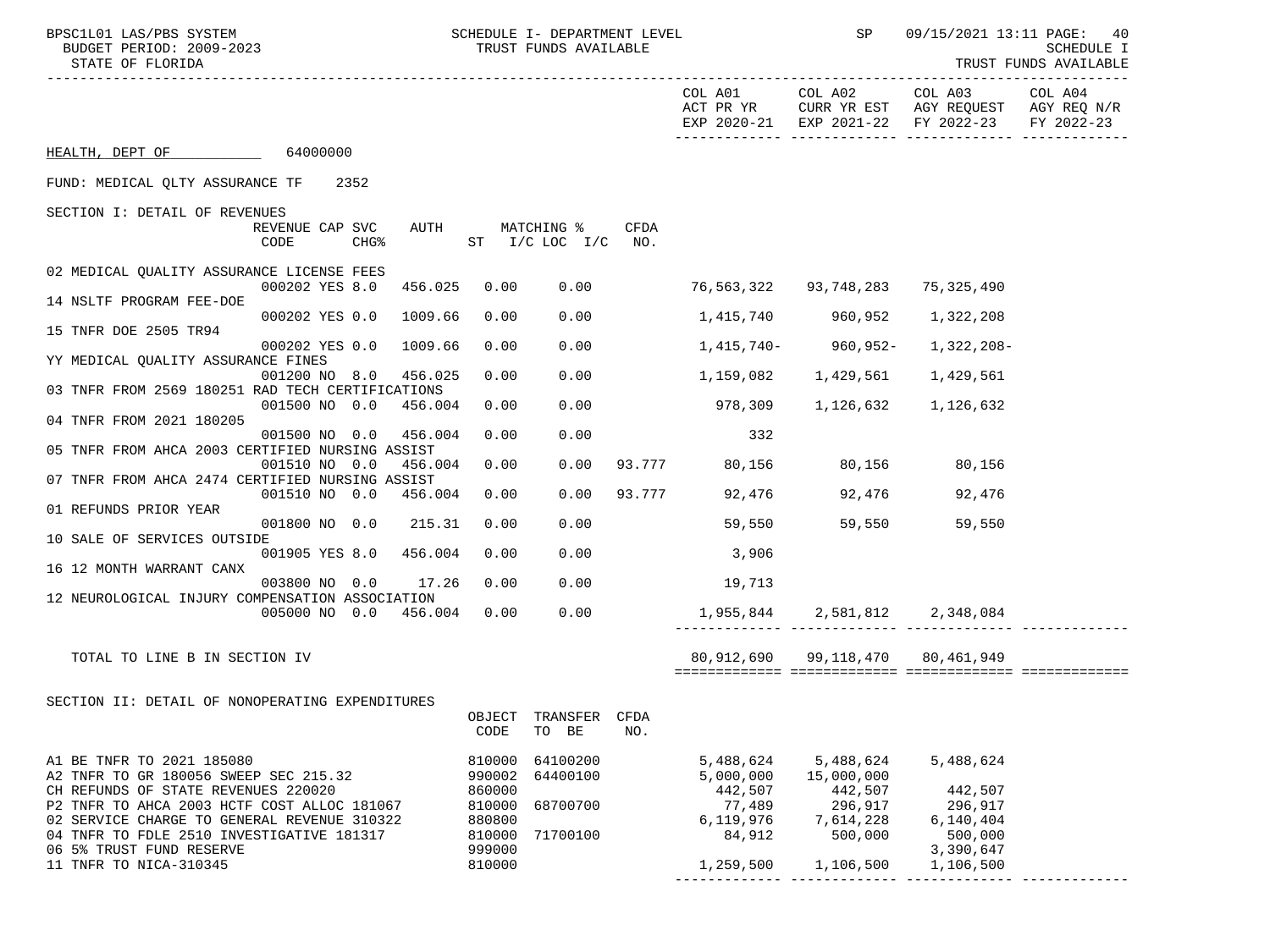| BPSC1L01 LAS/PBS SYSTEM<br>BUDGET PERIOD: 2009-2023<br>STATE OF FLORIDA                                                                                                                                                                                                                    | SCHEDULE I- DEPARTMENT LEVEL                              | TRUST FUNDS AVAILABLE         |     |                                                       | SP                                      | 09/15/2021 13:11 PAGE: 41                                                                                                                                 | <b>SCHEDULE I</b><br>TRUST FUNDS AVAILABLE |
|--------------------------------------------------------------------------------------------------------------------------------------------------------------------------------------------------------------------------------------------------------------------------------------------|-----------------------------------------------------------|-------------------------------|-----|-------------------------------------------------------|-----------------------------------------|-----------------------------------------------------------------------------------------------------------------------------------------------------------|--------------------------------------------|
|                                                                                                                                                                                                                                                                                            |                                                           |                               |     |                                                       |                                         | COL A01 COL A02 COL A03 COL A04<br>ACT PR YR CURR YR EST AGY REQUEST AGY REQ N/R<br>EXP 2020-21 EXP 2021-22 FY 2022-23                                    | FY 2022-23                                 |
| 64000000<br>HEALTH, DEPT OF                                                                                                                                                                                                                                                                |                                                           |                               |     |                                                       |                                         |                                                                                                                                                           |                                            |
| FUND: MEDICAL QLTY ASSURANCE TF<br>2352                                                                                                                                                                                                                                                    |                                                           |                               |     |                                                       |                                         |                                                                                                                                                           |                                            |
| SECTION II: DETAIL OF NONOPERATING EXPENDITURES                                                                                                                                                                                                                                            | CODE                                                      | OBJECT TRANSFER CFDA<br>TO BE | NO. |                                                       |                                         |                                                                                                                                                           |                                            |
| TOTAL TO LINE E IN SECTION IV                                                                                                                                                                                                                                                              |                                                           |                               |     |                                                       |                                         | 18,473,008 30,448,776 17,365,599                                                                                                                          |                                            |
| SECTION III: ADJUSTMENTS                                                                                                                                                                                                                                                                   | OBJECT<br>CODE                                            |                               |     |                                                       |                                         |                                                                                                                                                           |                                            |
| 01 CERTIFIED FORWARD REVERSIONS<br>07 PY ENCUMBRANCE NOT RESERVED FUND BALANCE<br>08 PRIOR YEAR A/P NOT CF- COMP ABSENCES<br>09 PRIOR YEAR A/P NOT CF- OPERATING CATEGORY<br>14 PRIOR YEAR ACCRUAL ADJUSTMENT                                                                              | 991000<br>991000<br>991000<br>991000<br>991000            |                               |     | 491,523<br>1,384,796-<br>937,056<br>363,226<br>$158-$ |                                         |                                                                                                                                                           |                                            |
| TOTAL TO LINE H IN SECTION IV                                                                                                                                                                                                                                                              |                                                           |                               |     | 406,851                                               |                                         |                                                                                                                                                           |                                            |
| SECTION IV: SUMMARY                                                                                                                                                                                                                                                                        |                                                           |                               |     |                                                       |                                         |                                                                                                                                                           |                                            |
| UNRESERVED FUND BALANCE - JULY 1<br>ADD: REVENUES (FROM SECTION I)<br>TOTAL FUNDS AVAILABLE (LINE A + LINE B)<br>LESS: OPERATING EXPENDITURES<br>LESS: NONOPERATING EXPENDITURES (SECTION II)<br>LESS: FIXED CAPITAL OUTLAY (TOTAL ONLY)<br>UNRESERVED FUND BALANCE - JUNE 30 - BEFORE ADJ | (A)<br>(B)<br>(C)<br>(D)<br>( E )<br>(F)<br>(G)           |                               |     | 117,050,734<br>18,473,008<br>35,811,951               | 135,337,272<br>30,448,776<br>34,374,986 | 36, 138, 044 36, 218, 802 34, 374, 986<br>80,912,690 99,118,470 80,461,949<br>114,836,935<br>62,765,775 70,513,510 69,927,746<br>17,365,599<br>27,543,590 | 1,960,381                                  |
| NET ADJUSTMENTS (FROM SECTION III)<br>ADJUSTED UNRESERVED FUND BALANCE - JUNE 30                                                                                                                                                                                                           | (H)<br>(T)                                                |                               |     | 406,851<br>36, 218, 802                               | 34,374,986                              | 27,543,590                                                                                                                                                |                                            |
| TOTAL UNRESERVED FUND BALANCE FROM STATEWIDE CFO FILE:                                                                                                                                                                                                                                     |                                                           |                               |     | 36, 138, 044                                          |                                         |                                                                                                                                                           |                                            |
|                                                                                                                                                                                                                                                                                            |                                                           |                               |     |                                                       |                                         |                                                                                                                                                           |                                            |
| SCHEDULE IB: DETAIL OF UNRESERVED FUND BALANCE                                                                                                                                                                                                                                             | FUNDING SOURCE<br>STATE(S)<br>NONSTATE(N) UNRESTRICTED(U) | RESTRICTED(R)                 |     |                                                       |                                         |                                                                                                                                                           |                                            |
| 01 MEDICAL ASSURANCE BOARDS 456 F.S.                                                                                                                                                                                                                                                       | S                                                         | U                             |     |                                                       |                                         | 36, 218, 802 34, 374, 986 27, 543, 590                                                                                                                    |                                            |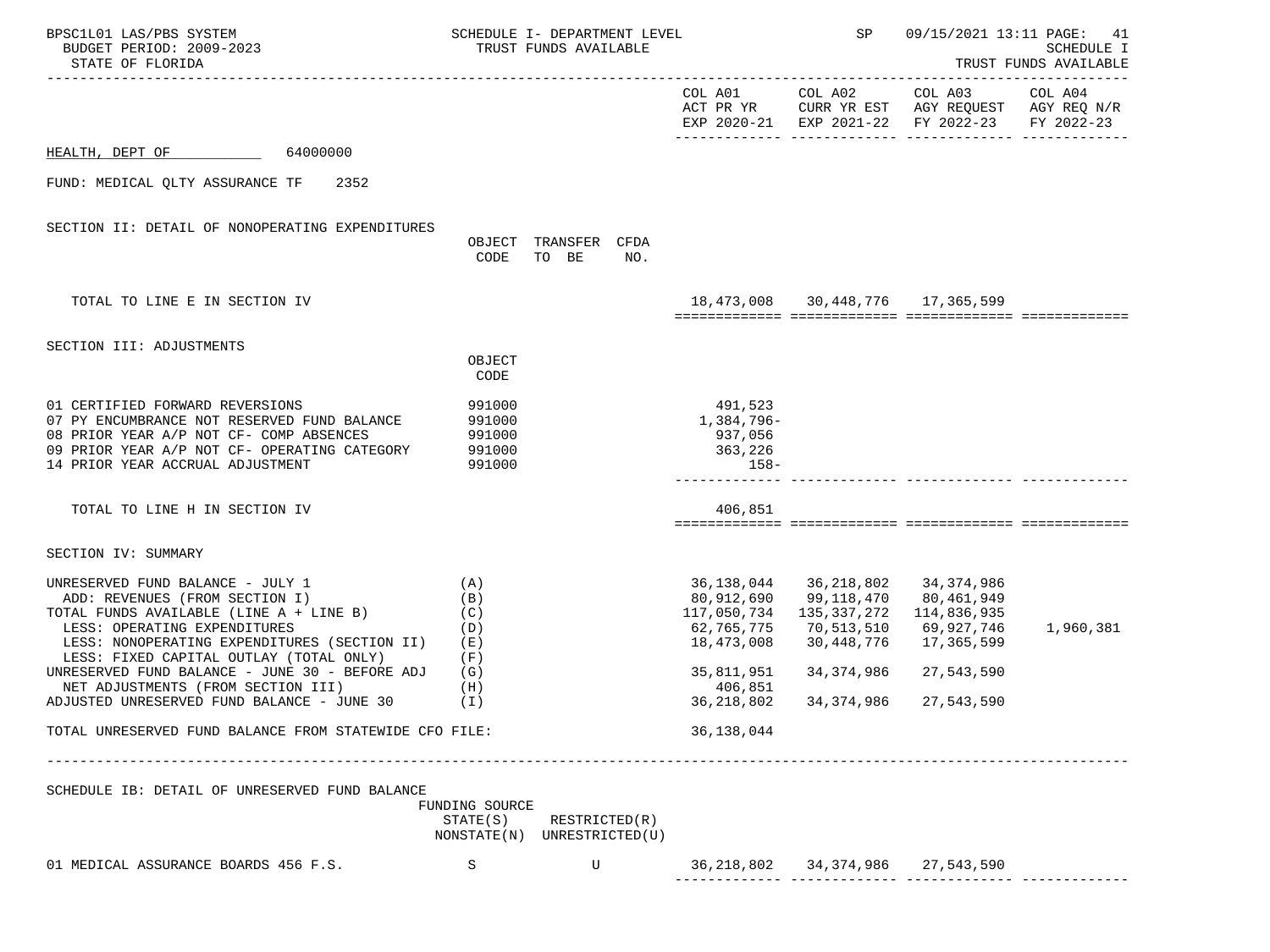HEALTH, DEPT OF 64000000

FUND: MEDICAL QLTY ASSURANCE TF 2352

SCHEDULE IB: DETAIL OF UNRESERVED FUND BALANCE

 FUNDING SOURCE STATE(S) RESTRICTED(R) NONSTATE(N) UNRESTRICTED(U)

ADJUSTED UNRESERVED FUND BALANCE - JUNE 30 36,218,802 34,374,986 27,543,590

============= ============= ============= =============

 EXP 2020-21 EXP 2021-22 FY 2022-23 FY 2022-23 ------------- ------------- ------------- -------------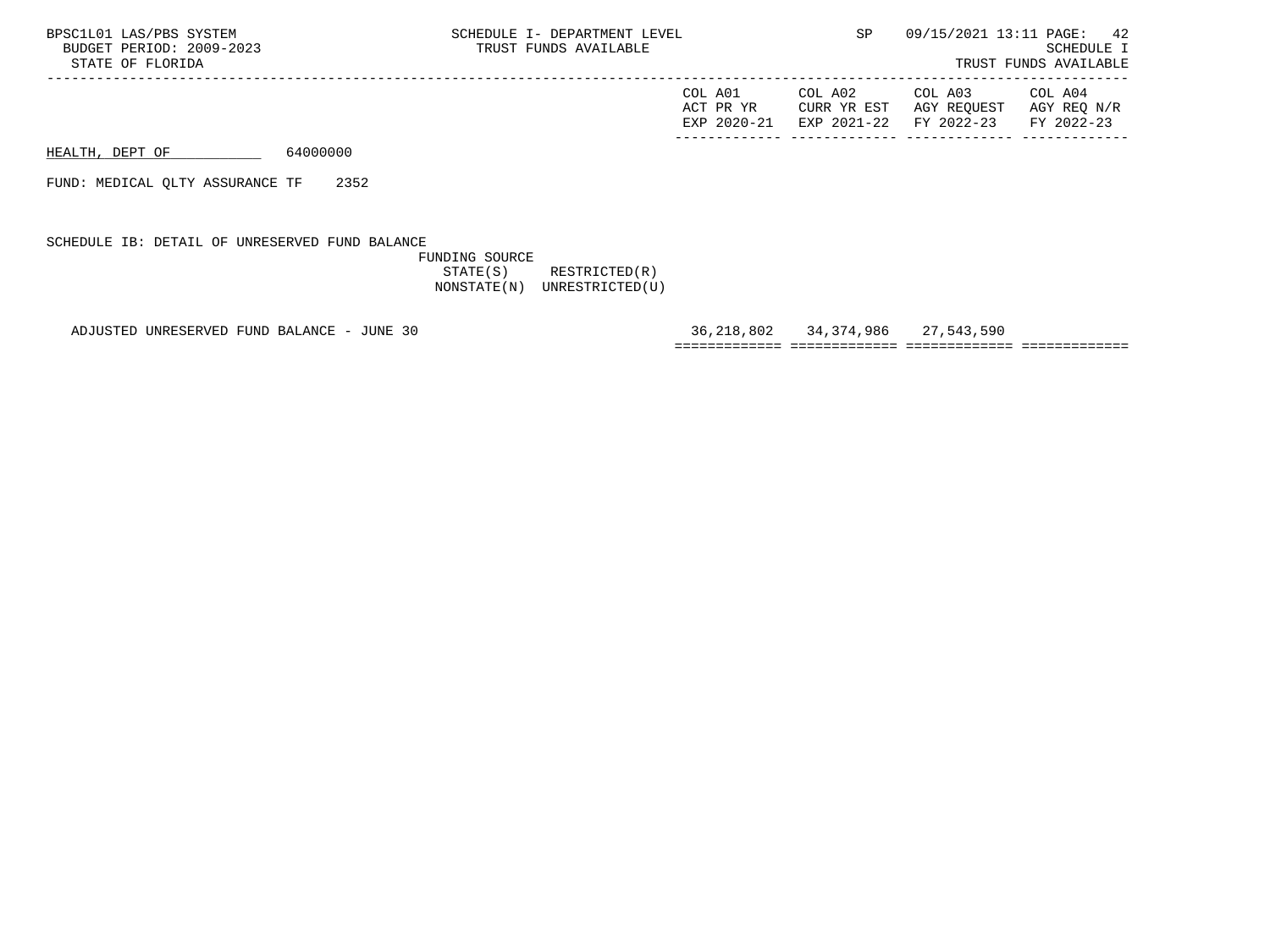| BPSC1L01 LAS/PBS SYSTEM<br>BUDGET PERIOD: 2009-2023<br>STATE OF FLORIDA                                                                                              |                         |                  |        |                                      | SCHEDULE I- DEPARTMENT LEVEL<br>TRUST FUNDS AVAILABLE |             |                                          | <b>SP</b> SP                  |                                                                                      | 09/15/2021 13:11 PAGE: 43<br><b>SCHEDULE I</b><br>TRUST FUNDS AVAILABLE |
|----------------------------------------------------------------------------------------------------------------------------------------------------------------------|-------------------------|------------------|--------|--------------------------------------|-------------------------------------------------------|-------------|------------------------------------------|-------------------------------|--------------------------------------------------------------------------------------|-------------------------------------------------------------------------|
|                                                                                                                                                                      |                         |                  |        |                                      |                                                       |             | COL A01<br>ACT PR YR                     | COL A02                       | COL A03<br>CURR YR EST AGY REQUEST AGY REQ N/R<br>EXP 2020-21 EXP 2021-22 FY 2022-23 | COL A04<br>FY 2022-23                                                   |
| HEALTH, DEPT OF 64000000                                                                                                                                             |                         |                  |        |                                      |                                                       |             |                                          |                               |                                                                                      |                                                                         |
| FUND: BRAIN & SPINAL CORD INJ/TF 2390                                                                                                                                |                         |                  |        |                                      |                                                       |             |                                          |                               |                                                                                      |                                                                         |
| SECTION I: DETAIL OF REVENUES                                                                                                                                        |                         |                  |        |                                      |                                                       |             |                                          |                               |                                                                                      |                                                                         |
|                                                                                                                                                                      | REVENUE CAP SVC<br>CODE | CHG <sup>8</sup> | AUTH   |                                      | MATCHING %<br>ST $I/C$ LOC $I/C$ NO.                  | CFDA        |                                          |                               |                                                                                      |                                                                         |
| 12 BRAIN & SPINAL INJURY PGM FINES ADULT MISC                                                                                                                        | 001100 NO 8.0           |                  | 381.79 | 0.00                                 | 0.00                                                  |             | 2,347 2,400 2,410                        |                               |                                                                                      |                                                                         |
| 01 BRAIN & SPINAL INJURY FINES BOATING VIOLATION                                                                                                                     | 001225 NO 8.0           |                  | 381.79 | 0.00                                 | 0.00                                                  |             | 992,254 1,041,777 1,093,866              |                               |                                                                                      |                                                                         |
| 02 BRAIN & SPINAL INJURY PGM FINES ADULT                                                                                                                             | 001225 NO 8.0           |                  | 381.79 | 0.00                                 | 0.00                                                  |             | 4,131,438                                | 4,800,000                     | 4,900,000                                                                            |                                                                         |
| 03 BRAIN & SPINAL INJURY PGM RED LIGHT TICKET                                                                                                                        | 001225 NO 8.0           |                  | 381.79 | 0.00                                 | 0.00                                                  |             | 2,146,190                                | 2,158,239                     | 2,266,151                                                                            |                                                                         |
| 04 TNFR FROM HSMV 2488 BRAIN & SPINAL INJURY PGM                                                                                                                     | 001520 NO 0.0           |                  | 381.79 | 0.00                                 | 0.00                                                  |             | 1,634,449                                |                               | 1,618,882 1,618,882                                                                  |                                                                         |
| 06 REFUNDS PRIOR YEAR                                                                                                                                                |                         |                  |        |                                      |                                                       |             |                                          |                               |                                                                                      |                                                                         |
| 17 BRAIN AND SPINAL CORD INJURY                                                                                                                                      | 001800 NO 0.0           |                  | 215.31 | 0.00                                 | 0.00                                                  |             | 117,179 117,179 117,179                  |                               |                                                                                      |                                                                         |
| 08 PRIOR YEAR WARRANT CANCELLATIONS                                                                                                                                  | 001903 NO 0.0           |                  | 381.79 | 0.00                                 | 0.00                                                  |             | 22                                       |                               |                                                                                      |                                                                         |
|                                                                                                                                                                      | 003700 NO 0.0           |                  | 215.31 | 0.00                                 | 0.00                                                  |             | 120                                      |                               |                                                                                      |                                                                         |
| TOTAL TO LINE B IN SECTION IV                                                                                                                                        |                         |                  |        |                                      |                                                       |             |                                          | 9,023,999 9,738,477 9,998,488 |                                                                                      |                                                                         |
| SECTION II: DETAIL OF NONOPERATING EXPENDITURES                                                                                                                      |                         |                  |        |                                      |                                                       |             |                                          |                               |                                                                                      |                                                                         |
|                                                                                                                                                                      |                         |                  |        | OBJECT<br>CODE                       | TRANSFER<br>TO BE                                     | CFDA<br>NO. |                                          |                               |                                                                                      |                                                                         |
| 02 SERVICE CHARGE TO GENERAL REVENUE 310322<br>03 5% TRUST FUND RESERVE                                                                                              |                         |                  |        | 880800<br>999000                     |                                                       |             |                                          | 721,222 769,677 790,505       | 361,637                                                                              |                                                                         |
| 04 ANTICIPATED BUDGET SURPLUS-WAIVER<br>08 UNFUNDED BUDGET                                                                                                           |                         |                  |        | 899000<br>899000                     |                                                       |             |                                          |                               | $2,505,111-2,505,111-$<br>$933,640-$                                                 |                                                                         |
| TOTAL TO LINE E IN SECTION IV                                                                                                                                        |                         |                  |        |                                      |                                                       |             | 721,222                                  | 1,735,434-                    | $2,286,609-$                                                                         |                                                                         |
| SECTION III: ADJUSTMENTS                                                                                                                                             |                         |                  |        |                                      |                                                       |             |                                          |                               |                                                                                      |                                                                         |
|                                                                                                                                                                      |                         |                  |        | OBJECT<br>CODE                       |                                                       |             |                                          |                               |                                                                                      |                                                                         |
| 01 CERTIFIED FORWARD REVERSIONS<br>02 SWFS ADJ - B6400306 RECEIVABLE<br>03 PY ENCUMBRANCES NOT RESERVED FUND BALANCE<br>04 PRIOR YEAR A/P NOT CF- OPERATING CATEGORY |                         |                  |        | 991000<br>991000<br>991000<br>991000 |                                                       |             | 736,904<br>64,143<br>$228,936-$<br>7,632 |                               |                                                                                      |                                                                         |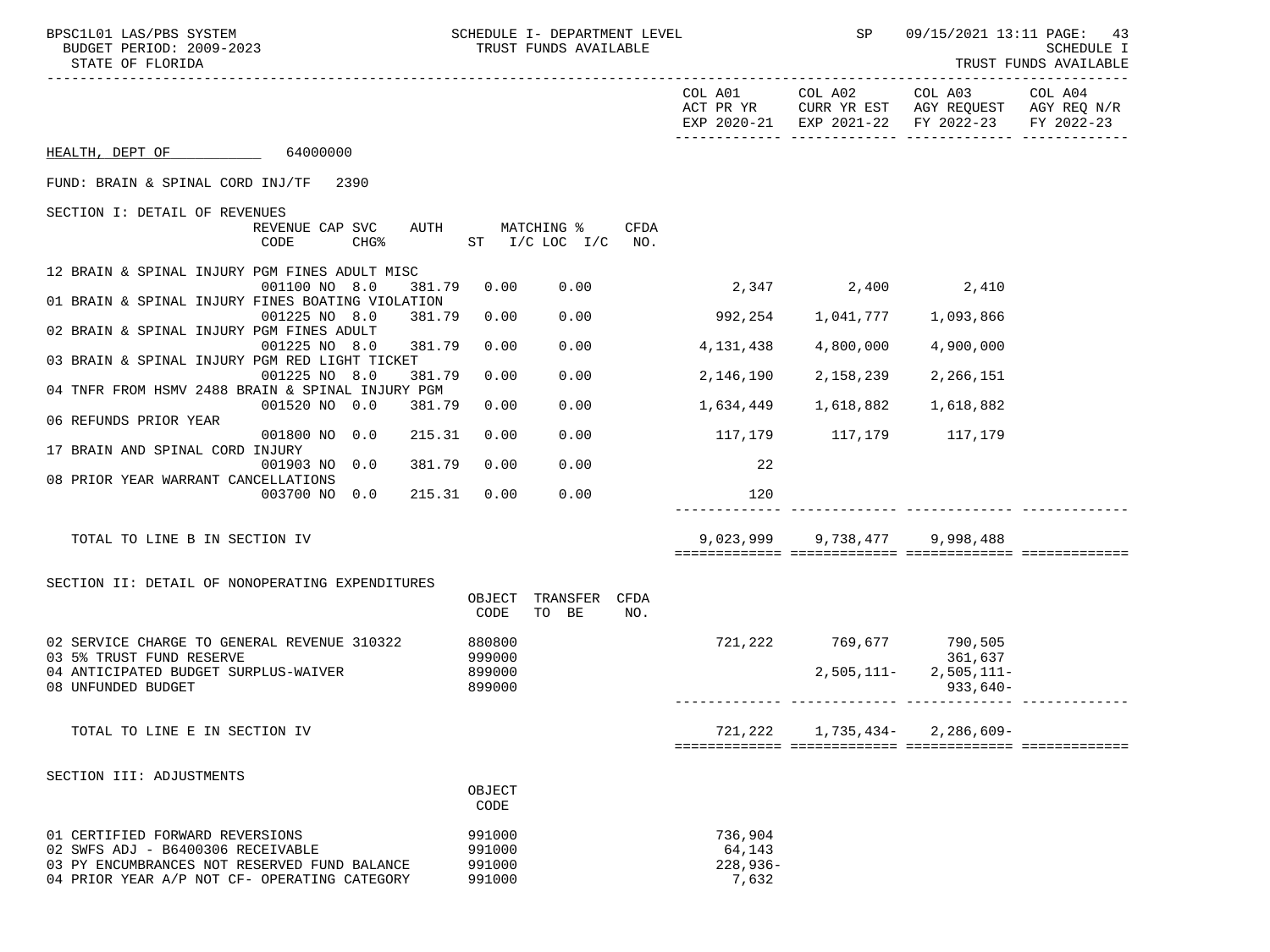| BPSC1L01 LAS/PBS SYSTEM<br>BUDGET PERIOD: 2009-2023<br>STATE OF FLORIDA                                                                                                                                                                                                                                                                                                                                                                            |                                               | SCHEDULE I- DEPARTMENT LEVEL<br>TRUST FUNDS AVAILABLE      |                                                                         | SP                                                                                                 | 09/15/2021 13:11 PAGE: 44                                                                                                                       | <b>SCHEDULE I</b><br>TRUST FUNDS AVAILABLE |
|----------------------------------------------------------------------------------------------------------------------------------------------------------------------------------------------------------------------------------------------------------------------------------------------------------------------------------------------------------------------------------------------------------------------------------------------------|-----------------------------------------------|------------------------------------------------------------|-------------------------------------------------------------------------|----------------------------------------------------------------------------------------------------|-------------------------------------------------------------------------------------------------------------------------------------------------|--------------------------------------------|
|                                                                                                                                                                                                                                                                                                                                                                                                                                                    |                                               |                                                            |                                                                         |                                                                                                    | COL A01 COL A02 COL A03 COL A04<br>ACT PR YR $\,$ CURR YR EST $\,$ AGY REQUEST $\,$ AGY REQ $\,$ N/R $\,$<br>EXP 2020-21 EXP 2021-22 FY 2022-23 | FY 2022-23                                 |
| HEALTH, DEPT OF 64000000                                                                                                                                                                                                                                                                                                                                                                                                                           |                                               |                                                            |                                                                         |                                                                                                    |                                                                                                                                                 |                                            |
| FUND: BRAIN & SPINAL CORD INJ/TF<br>2390                                                                                                                                                                                                                                                                                                                                                                                                           |                                               |                                                            |                                                                         |                                                                                                    |                                                                                                                                                 |                                            |
| SECTION III: ADJUSTMENTS                                                                                                                                                                                                                                                                                                                                                                                                                           |                                               |                                                            |                                                                         |                                                                                                    |                                                                                                                                                 |                                            |
|                                                                                                                                                                                                                                                                                                                                                                                                                                                    | OBJECT<br>CODE                                |                                                            |                                                                         |                                                                                                    |                                                                                                                                                 |                                            |
| 05 COMPENSATED ABSENCES LIABILITY<br>10 PRIOR YEAR ACCRUAL ADJUSTMENT                                                                                                                                                                                                                                                                                                                                                                              | 991000<br>991000                              |                                                            | 1,969<br>$22-$                                                          |                                                                                                    |                                                                                                                                                 |                                            |
| TOTAL TO LINE H IN SECTION IV                                                                                                                                                                                                                                                                                                                                                                                                                      |                                               |                                                            | 581,690                                                                 |                                                                                                    |                                                                                                                                                 |                                            |
| SECTION IV: SUMMARY                                                                                                                                                                                                                                                                                                                                                                                                                                |                                               |                                                            |                                                                         |                                                                                                    |                                                                                                                                                 |                                            |
| UNRESERVED FUND BALANCE - JULY 1<br>ADD: REVENUES (FROM SECTION I)<br>TOTAL FUNDS AVAILABLE (LINE A + LINE B)<br>LESS: OPERATING EXPENDITURES<br>LESS: NONOPERATING EXPENDITURES (SECTION II) (E)<br>LESS: FIXED CAPITAL OUTLAY (TOTAL ONLY)<br>UNRESERVED FUND BALANCE - JUNE 30 - BEFORE ADJ $(G)$<br>NET ADJUSTMENTS (FROM SECTION III)<br>ADJUSTED UNRESERVED FUND BALANCE - JUNE 30<br>TOTAL UNRESERVED FUND BALANCE FROM STATEWIDE CFO FILE: | (A)<br>(B)<br>(C)<br>(D)<br>(F)<br>(H)<br>(1) |                                                            | 10,894,204<br>7,911,218<br>721,222<br>581,690<br>2,843,454<br>1,870,205 | 1,870,205 2,843,454 1,016,134<br>9,023,999 9,738,477 9,998,488<br>2,261,764 1,016,134<br>1,016,134 | 1,735,434-2,286,609-                                                                                                                            |                                            |
|                                                                                                                                                                                                                                                                                                                                                                                                                                                    |                                               |                                                            |                                                                         |                                                                                                    |                                                                                                                                                 |                                            |
| SCHEDULE IB: DETAIL OF UNRESERVED FUND BALANCE                                                                                                                                                                                                                                                                                                                                                                                                     | FUNDING SOURCE                                | $STATE(S)$ RESTRICTED $(R)$<br>NONSTATE(N) UNRESTRICTED(U) |                                                                         |                                                                                                    |                                                                                                                                                 |                                            |
| 01 B&SCIP FINES 318.21, F.S.                                                                                                                                                                                                                                                                                                                                                                                                                       | S                                             | $\mathbf{U}$                                               |                                                                         | 2,843,454 1,016,134                                                                                |                                                                                                                                                 |                                            |
| ADJUSTED UNRESERVED FUND BALANCE - JUNE 30                                                                                                                                                                                                                                                                                                                                                                                                         |                                               |                                                            |                                                                         | 2,843,454 1,016,134                                                                                |                                                                                                                                                 |                                            |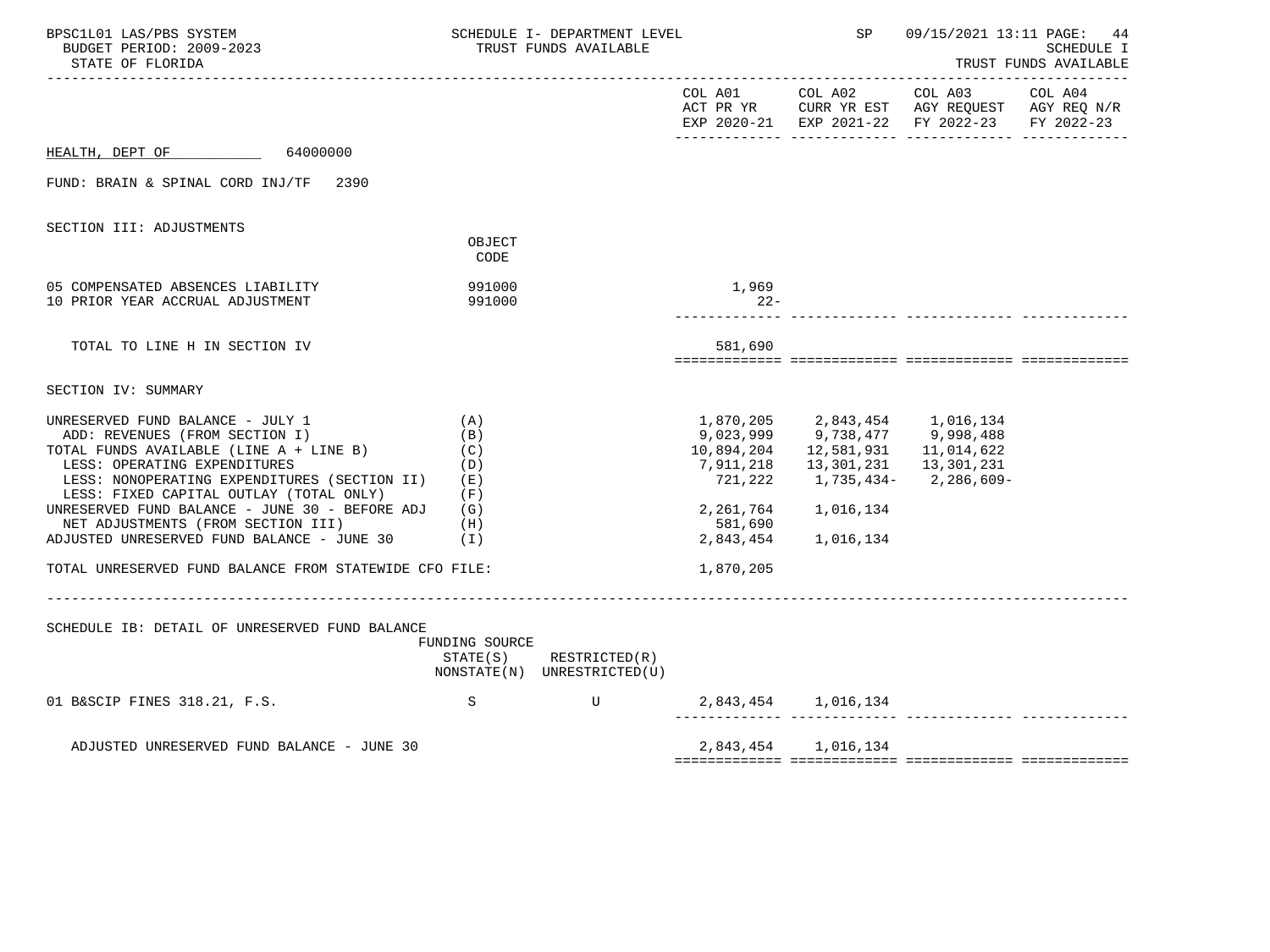| BPSC1L01 LAS/PBS SYSTEM<br>BUDGET PERIOD: 2009-2023<br>STATE OF FLORIDA                                                                                                                                                                                                                                                 |                         |                  |             |                                                                              | SCHEDULE I- DEPARTMENT LEVEL<br>TRUST FUNDS AVAILABLE |        |                                                                        | <b>SP</b>                                  | 09/15/2021 13:11 PAGE: 45                                                                                      | <b>SCHEDULE I</b><br>TRUST FUNDS AVAILABLE |
|-------------------------------------------------------------------------------------------------------------------------------------------------------------------------------------------------------------------------------------------------------------------------------------------------------------------------|-------------------------|------------------|-------------|------------------------------------------------------------------------------|-------------------------------------------------------|--------|------------------------------------------------------------------------|--------------------------------------------|----------------------------------------------------------------------------------------------------------------|--------------------------------------------|
|                                                                                                                                                                                                                                                                                                                         |                         |                  |             |                                                                              |                                                       |        |                                                                        |                                            | COL A01 COL A02 COL A03<br>ACT PR YR CURR YR EST AGY REQUEST AGY REQ N/R<br>EXP 2020-21 EXP 2021-22 FY 2022-23 | COL A04<br>FY 2022-23                      |
| HEALTH, DEPT OF 64000000                                                                                                                                                                                                                                                                                                |                         |                  |             |                                                                              |                                                       |        |                                                                        |                                            |                                                                                                                |                                            |
| FUND: MAT/CH HLTH BLOCK GRANT TF 2475                                                                                                                                                                                                                                                                                   |                         |                  |             |                                                                              |                                                       |        |                                                                        |                                            |                                                                                                                |                                            |
| SECTION I: DETAIL OF REVENUES                                                                                                                                                                                                                                                                                           | REVENUE CAP SVC<br>CODE | CHG <sup>8</sup> | <b>AUTH</b> |                                                                              | MATCHING %<br>ST I/C LOC I/C NO.                      | CFDA   |                                                                        |                                            |                                                                                                                |                                            |
| 05 CMS MCH BLOCK GRANT PROGRAMS                                                                                                                                                                                                                                                                                         |                         |                  |             |                                                                              |                                                       |        |                                                                        |                                            |                                                                                                                |                                            |
| 02 MCH BLOCK GRANT HEALTHY START                                                                                                                                                                                                                                                                                        | 000700 NO 0.0 381.0011  |                  |             | 0.00                                                                         | 0.00                                                  | 93.994 |                                                                        | 6,419,117 7,309,890                        | 7,309,890                                                                                                      |                                            |
| 06 FROM 2021 180205 LEAVE PAYOUTS                                                                                                                                                                                                                                                                                       | 000700 NO 0.0 383.011   |                  |             | 0.00                                                                         | 0.00                                                  | 93.994 |                                                                        | 7,646,710 8,934,309 8,934,309              |                                                                                                                |                                            |
| 03 REFUNDS PRIOR YEAR                                                                                                                                                                                                                                                                                                   | 001500 NO 0.0 381.0011  |                  |             | 0.00                                                                         | 0.00                                                  |        |                                                                        | 3,505 3,505 3,505                          |                                                                                                                |                                            |
| 07 REFUNDS PRIOR YEAR                                                                                                                                                                                                                                                                                                   | 001800 NO 0.0           |                  | 215.31      | 0.00                                                                         | 0.00                                                  |        | $112,261$ $112,261$ $112,261$                                          |                                            |                                                                                                                |                                            |
|                                                                                                                                                                                                                                                                                                                         | 001800 NO 0.0           |                  | 215.31      | 0.00                                                                         | 0.00                                                  |        | $68,696$ $68,696$ $68,696$                                             |                                            |                                                                                                                |                                            |
| 07 12 MONTH WARRANT CANX                                                                                                                                                                                                                                                                                                | 003800 NO 0.0 17.26     |                  |             | 0.00                                                                         | 0.00                                                  |        | 194                                                                    |                                            |                                                                                                                |                                            |
| TOTAL TO LINE B IN SECTION IV                                                                                                                                                                                                                                                                                           |                         |                  |             |                                                                              |                                                       |        |                                                                        | 14, 250, 483   16, 428, 661   16, 428, 661 |                                                                                                                |                                            |
| SECTION II: DETAIL OF NONOPERATING EXPENDITURES                                                                                                                                                                                                                                                                         |                         |                  |             | CODE                                                                         | OBJECT TRANSFER CFDA<br>TO BE                         | NO.    |                                                                        |                                            |                                                                                                                |                                            |
| 02 BE TNFR TO 2475<br>01 BE TNFR FROM 2475 64200100<br>03 RESERVE AUTHORITY FOR CHD<br>05 RESERVE AUTHORITY FOR CHD                                                                                                                                                                                                     |                         |                  |             | 810000<br>810000                                                             | 64300100<br>810000 64200700<br>810000 64200700        |        | 1,151,702<br>1,151,702-                                                |                                            | $2,813,178-2,813,178-$<br>$1, 116, 433 - 1, 534, 494 -$                                                        |                                            |
| TOTAL TO LINE E IN SECTION IV                                                                                                                                                                                                                                                                                           |                         |                  |             |                                                                              |                                                       |        |                                                                        | 3,929,611-                                 | 4,347,672-                                                                                                     |                                            |
| SECTION III: ADJUSTMENTS                                                                                                                                                                                                                                                                                                |                         |                  |             | OBJECT<br>CODE                                                               |                                                       |        |                                                                        |                                            |                                                                                                                |                                            |
| 01 ROUNDING<br>02 CERTIFIED FORWARD REVERSIONS<br>03 PY ENCUMBRANCE NOT RESERVED FUND BALANCE<br>04 PRIOR YEAR A/P NOT CF- OPERATING CATEGORY<br>02 CERTIFIED FORWARD REVERSIONS<br>03 PY ENCUMBRANCES NOT RESERVED FUND BALANCE<br>04 PRIOR YEAR A/P NOT CF- OPERATING CATEGORY<br>07 A/P NOT C/F COMPENSATED ABSENCES |                         |                  |             | 991000<br>991000<br>991000<br>991000<br>991000<br>991000<br>991000<br>991000 |                                                       |        | 6<br>379,670<br>$490,821 -$<br>35<br>77,841<br>$314,935-$<br>223<br>29 |                                            |                                                                                                                |                                            |

------------- ------------- ------------- -------------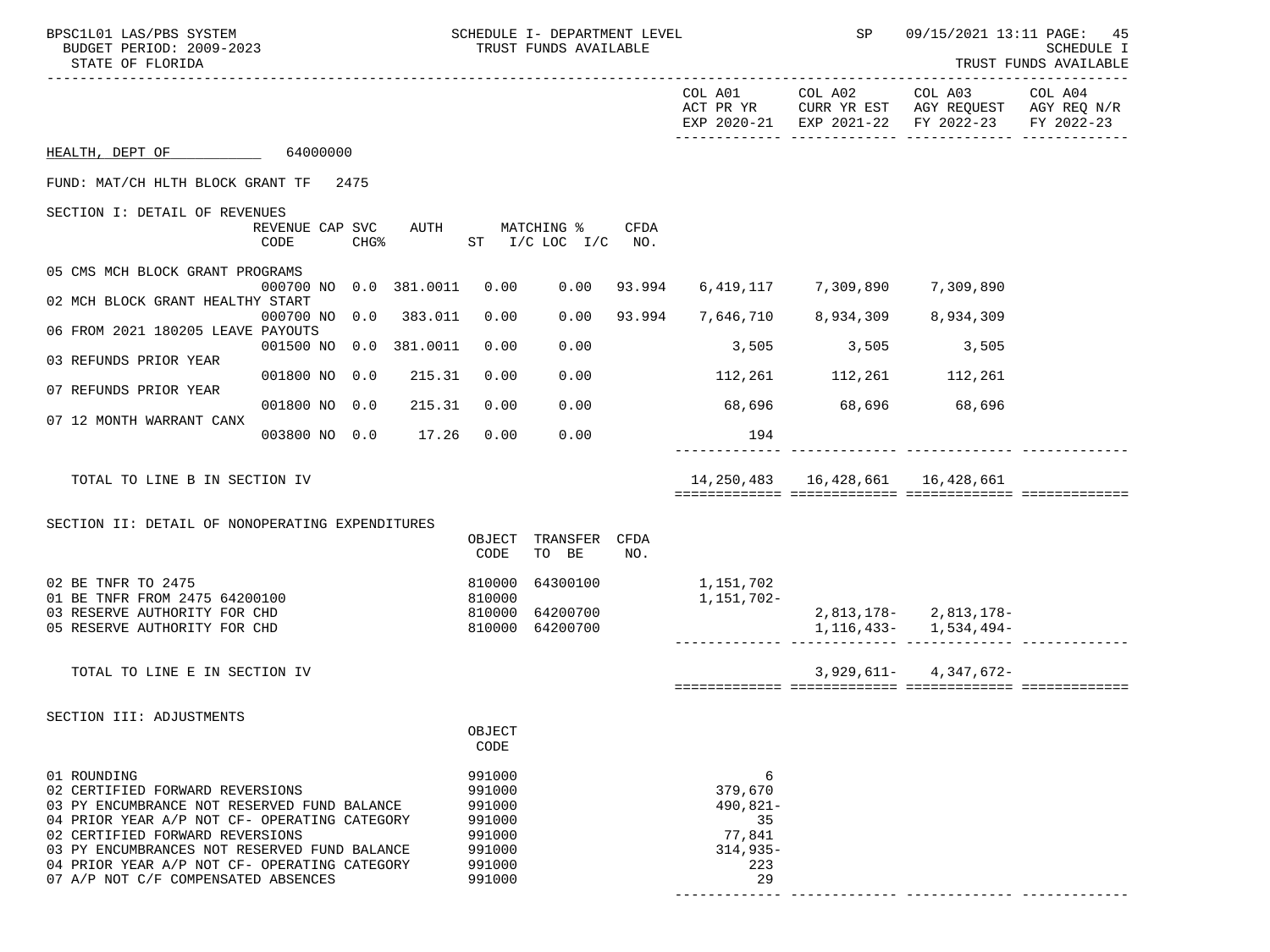| BPSC1L01 LAS/PBS SYSTEM<br>BUDGET PERIOD: 2009-2023<br>STATE OF FLORIDA                                                                                                                                                                                                                                                                                                                                                                  |                                                             | SCHEDULE I- DEPARTMENT LEVEL<br>TRUST FUNDS AVAILABLE |                                                                                       | SP                                                                     | 09/15/2021 13:11 PAGE: 46                                                                      | <b>SCHEDULE I</b><br>TRUST FUNDS AVAILABLE |
|------------------------------------------------------------------------------------------------------------------------------------------------------------------------------------------------------------------------------------------------------------------------------------------------------------------------------------------------------------------------------------------------------------------------------------------|-------------------------------------------------------------|-------------------------------------------------------|---------------------------------------------------------------------------------------|------------------------------------------------------------------------|------------------------------------------------------------------------------------------------|--------------------------------------------|
|                                                                                                                                                                                                                                                                                                                                                                                                                                          |                                                             |                                                       |                                                                                       | COL A01 COL A02                                                        | COL A03<br>ACT PR YR CURR YR EST AGY REQUEST AGY REQ N/R<br>EXP 2020-21 EXP 2021-22 FY 2022-23 | COL A04<br>FY 2022-23                      |
| HEALTH, DEPT OF 64000000                                                                                                                                                                                                                                                                                                                                                                                                                 |                                                             |                                                       |                                                                                       |                                                                        |                                                                                                |                                            |
| FUND: MAT/CH HLTH BLOCK GRANT TF 2475                                                                                                                                                                                                                                                                                                                                                                                                    |                                                             |                                                       |                                                                                       |                                                                        |                                                                                                |                                            |
| SECTION III: ADJUSTMENTS                                                                                                                                                                                                                                                                                                                                                                                                                 | OBJECT<br>CODE                                              |                                                       |                                                                                       |                                                                        |                                                                                                |                                            |
| TOTAL TO LINE H IN SECTION IV                                                                                                                                                                                                                                                                                                                                                                                                            |                                                             |                                                       | $347,952-$                                                                            |                                                                        |                                                                                                |                                            |
| SECTION IV: SUMMARY                                                                                                                                                                                                                                                                                                                                                                                                                      |                                                             |                                                       |                                                                                       |                                                                        |                                                                                                |                                            |
| UNRESERVED FUND BALANCE - JULY 1<br>ADD: REVENUES (FROM SECTION I)<br>TOTAL FUNDS AVAILABLE (LINE A + LINE B)<br>LESS: OPERATING EXPENDITURES<br>LESS: NONOPERATING EXPENDITURES (SECTION II)<br>LESS: FIXED CAPITAL OUTLAY (TOTAL ONLY)<br>UNRESERVED FUND BALANCE - JUNE 30 - BEFORE ADJ<br>NET ADJUSTMENTS (FROM SECTION III)<br>ADJUSTED UNRESERVED FUND BALANCE - JUNE 30<br>TOTAL UNRESERVED FUND BALANCE FROM STATEWIDE CFO FILE: | (A)<br>(B)<br>(C)<br>(D)<br>(E)<br>(F)<br>(G)<br>(H)<br>(1) |                                                       | 14,250,483<br>15,260,060<br>14,494,047<br>766,013<br>347,952-<br>418,061<br>1,009,577 | 1,009,577 418,061<br>16,428,661<br>16,846,722<br>20,776,333 20,776,333 | 16,428,661<br>16,428,661<br>3,929,611-4,347,672-                                               |                                            |
| SCHEDULE IB: DETAIL OF UNRESERVED FUND BALANCE                                                                                                                                                                                                                                                                                                                                                                                           | FUNDING SOURCE<br>STATE(S)                                  | RESTRICTED(R)<br>NONSTATE(N) UNRESTRICTED(U)          |                                                                                       |                                                                        |                                                                                                |                                            |
| 01 FEDERAL FUNDS - BLOCK GRANT                                                                                                                                                                                                                                                                                                                                                                                                           | $\mathbb N$                                                 | $\mathbb R$ and $\mathbb R$                           | 418,061                                                                               |                                                                        |                                                                                                |                                            |
| ADJUSTED UNRESERVED FUND BALANCE - JUNE 30                                                                                                                                                                                                                                                                                                                                                                                               |                                                             |                                                       | 418,061                                                                               |                                                                        |                                                                                                |                                            |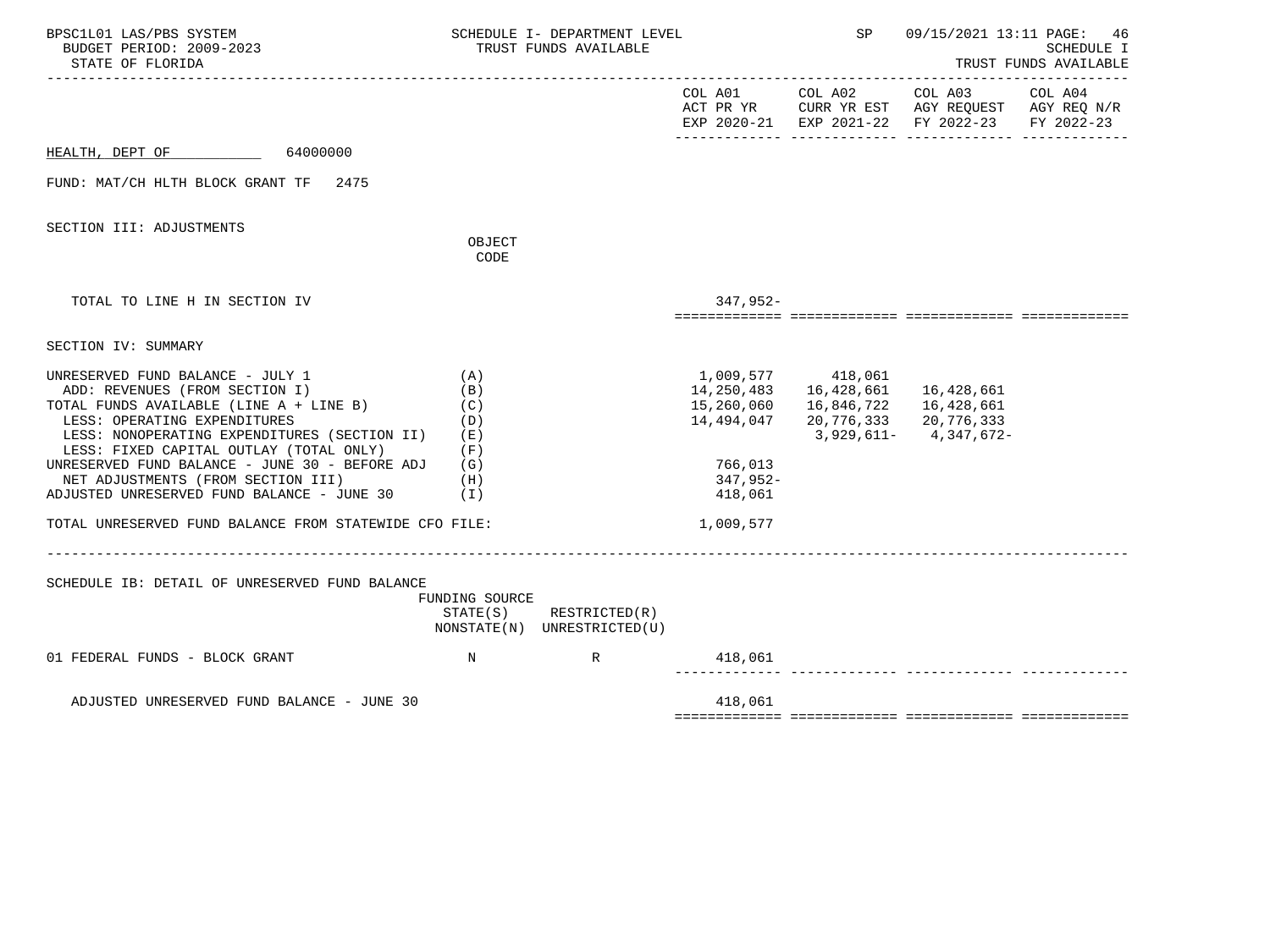TRUST FUNDS AVAILABLE

|                                          |                                             |          |                 |                |                         |                  | ACT PR YR CURR YR EST AGY REQUEST AGY REQ N/R<br>EXP 2020-21 EXP 2021-22 FY 2022-23 |           | FY 2022-23 |
|------------------------------------------|---------------------------------------------|----------|-----------------|----------------|-------------------------|------------------|-------------------------------------------------------------------------------------|-----------|------------|
| HEALTH, DEPT OF 64000000                 |                                             |          |                 |                |                         |                  |                                                                                     |           |            |
| FUND: PLANNING AND EVALUATION TF 2531    |                                             |          |                 |                |                         |                  |                                                                                     |           |            |
| SECTION I: DETAIL OF REVENUES            |                                             |          |                 |                |                         |                  |                                                                                     |           |            |
|                                          | REVENUE CAP SVC<br>CHG <sup>8</sup><br>CODE |          | AUTH MATCHING % | ST I/C LOC I/C | CFDA<br>NO <sub>z</sub> |                  |                                                                                     |           |            |
| AA COMMEMORATIVE CERTIFICATES            | 000100 YES 8.0 382.0255                     |          | 0.00            | 0.00           |                         |                  | 4,025 4,425 4,525                                                                   |           |            |
| AB BIRTH CERTIFICATE SURCHARGE           |                                             |          |                 |                |                         |                  |                                                                                     |           |            |
| AD VITAL STATISTICS CERTIFIED RECORDS    | 000100 YES 8.0 382.0255                     |          | 0.00            | 0.00           |                         |                  |                                                                                     |           |            |
|                                          | 000100 YES 8.0 382.0255                     |          | 0.00            | 0.00           |                         |                  | 4,591,135 4,998,239                                                                 | 5,186,440 |            |
| AE VITAL STATISTICS SPECIAL STUDIES FEE  |                                             |          |                 |                |                         |                  |                                                                                     |           |            |
|                                          | 000100 YES 8.0 382.0255                     |          | 0.00            | 0.00           |                         |                  | 117,106 117,691 118,280                                                             |           |            |
| AG CERTIFIED BIRTH RECORD SURCHARGE FEES | 000100 YES 8.0 382.0255                     |          | 0.00            | 0.00           |                         |                  | 833,439 983,242 994,074                                                             |           |            |
| 01 FLORIDA INFANT SCREENING PROGRAM      |                                             |          |                 |                |                         |                  |                                                                                     |           |            |
| 06 LABS CONTRACT BILLINGS                | 000100 YES 8.0                              | 383.14   | 0.00            | 0.00           |                         |                  | 7,078,915 7,432,861 7,581,518                                                       |           |            |
|                                          | 000100 YES 8.0                              | 381.02   | 0.00            | 0.00           |                         |                  | 152,697 150,000 150,000                                                             |           |            |
| 02 LABS CONTRACT BILLINGS                |                                             |          |                 |                |                         |                  |                                                                                     |           |            |
|                                          | 000109 NO 0.0                               | 381.02   | 0.00            | 0.00           |                         |                  | 283,396 278,494 282,867                                                             |           |            |
| 03 FLORIDA INFANT SCREENING PROGRAM      | 000109 NO 0.0                               | 383.14   | 0.00            | 0.00           |                         |                  | 19,543,520    22,957,167    25,866,186                                              |           |            |
| AH VITAL STATISTICS CERTIFIED RECORDS    |                                             |          |                 |                |                         |                  |                                                                                     |           |            |
|                                          | 000121 NO 8.0                               | 382.0255 | 0.00            | 0.00           |                         | 160              |                                                                                     |           |            |
| AK VITAL STATISTICS CERTIFIED RECORDS    |                                             |          |                 |                |                         |                  |                                                                                     |           |            |
|                                          | 000200 YES 8.0 382.0255                     |          | 0.00            | 0.00           |                         |                  | 616,667 691,278 698,779                                                             |           |            |
| 16 WOMEN, INFANTS AND CHILDREN (WIC)     |                                             |          |                 |                |                         |                  |                                                                                     |           |            |
|                                          | 000799 NO 0.0                               | 381      | 0.00            |                | 0.00 10.557             | 8,303,287        |                                                                                     |           |            |
| 15 COVID - PUBLIC HEALTH CRISIS RESPONSE | 000799 NO 0.0                               | 381      | 0.00            | 0.00           |                         | 93.354 1,169,332 |                                                                                     |           |            |
| AL VITAL STATISTICS FINES                |                                             |          |                 |                |                         |                  |                                                                                     |           |            |
|                                          | 001200 NO 8.0 382.0255                      |          | 0.00            | 0.00           |                         | 1,845            | 1,845 1,845                                                                         |           |            |
| 11 LABS CONTRACT BILLINGS                |                                             |          |                 |                |                         |                  |                                                                                     |           |            |
|                                          | 001200 NO 8.0 381.0011                      |          | 0.00            | 0.00           |                         | $\overline{30}$  |                                                                                     |           |            |
| 14 TNFR FROM 2339 - OMMU MEDICAL LAB     |                                             |          |                 |                |                         |                  |                                                                                     |           |            |
|                                          | 001500 NO 0.0 381.986 0.00                  |          |                 | 0.00           |                         |                  | 3,346,474                                                                           |           |            |
| 18 TRF FR 2021                           |                                             |          |                 |                |                         |                  |                                                                                     |           |            |
| 08 REFUNDS PRIOR YEAR                    | 001500 NO 0.0 381.0011 0.00 0.00            |          |                 |                |                         | 674              |                                                                                     |           |            |
|                                          | 001800 NO 0.0                               | 215.31   | 0.00            | 0.00           |                         | 8,011            | 8,011                                                                               | 8,011     |            |
| 12 REFUNDS PRIOR YEAR                    |                                             |          |                 |                |                         |                  |                                                                                     |           |            |
|                                          | 001800 NO 0.0                               | 215.31   | 0.00            | 0.00           |                         | 45               |                                                                                     |           |            |
| AM VITAL STATISTICS CERTIFIED RECORDS    |                                             |          |                 |                |                         |                  |                                                                                     |           |            |
|                                          | 001903 NO 0.0                               | 382.0255 | 0.00            | 0.00           |                         | 751              | 751                                                                                 | 751       |            |
| AX TNFR FROM DOR 2261                    | 001903 NO 0.0 382.0255                      |          | 0.00            | 0.00           |                         | 268,886          | 303,399                                                                             | 303,399   |            |
|                                          |                                             |          |                 |                |                         |                  |                                                                                     |           |            |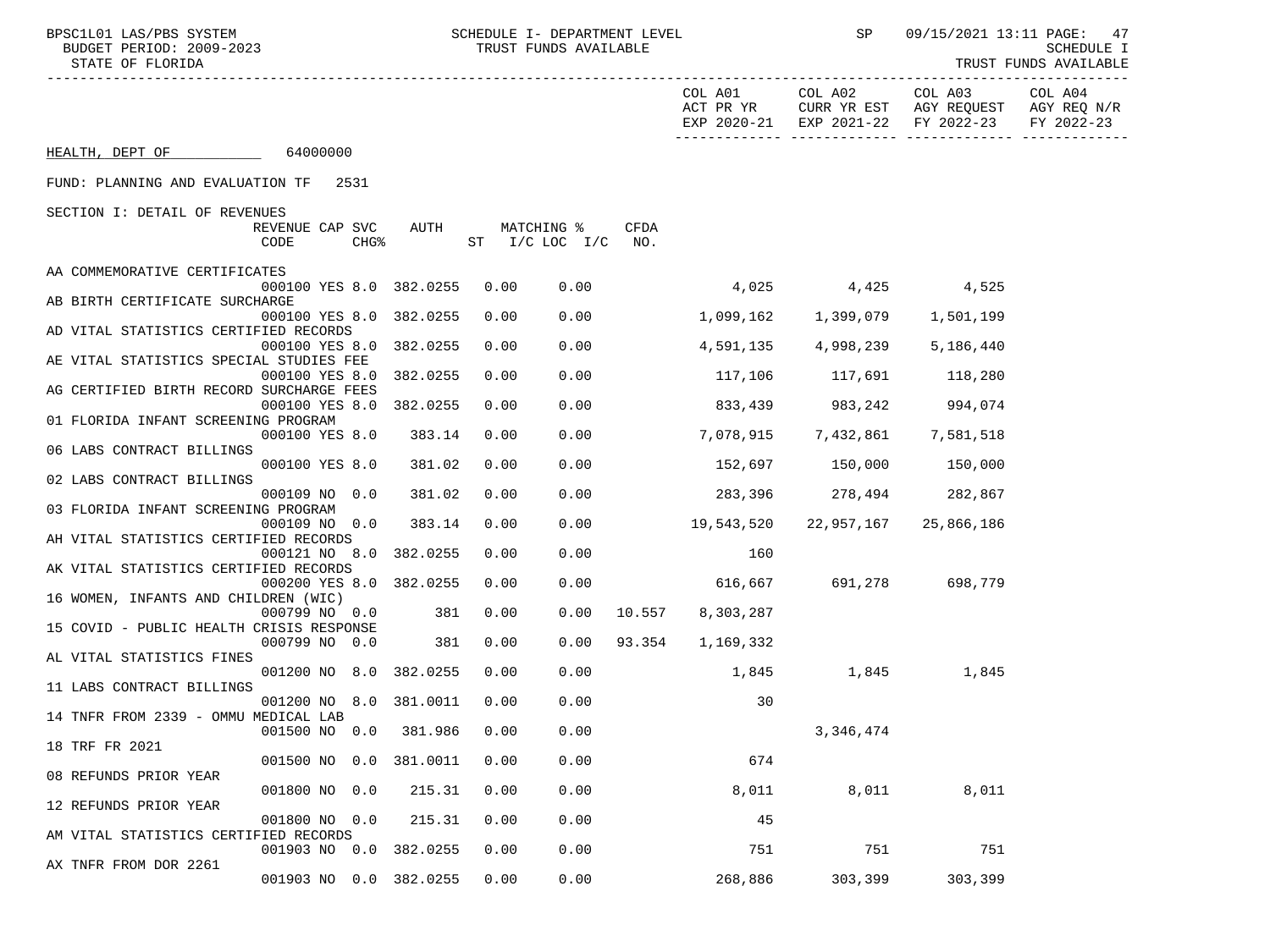| BPSC1L01 LAS/PBS SYSTEM<br>BUDGET PERIOD: 2009-2023<br>STATE OF FLORIDA                                                                                                    |                                      |      |         |                            | SCHEDULE I- DEPARTMENT LEVEL<br>TRUST FUNDS AVAILABLE      |      |                                      | SP                                   | 09/15/2021 13:11 PAGE: 48<br>SCHEDULE I<br>TRUST FUNDS AVAILABLE                                                                  |  |
|----------------------------------------------------------------------------------------------------------------------------------------------------------------------------|--------------------------------------|------|---------|----------------------------|------------------------------------------------------------|------|--------------------------------------|--------------------------------------|-----------------------------------------------------------------------------------------------------------------------------------|--|
|                                                                                                                                                                            |                                      |      |         |                            |                                                            |      |                                      |                                      | COL A01 COL A02 COL A03 COL A04<br>ACT PR YR CURR YR EST AGY REQUEST AGY REQ N/R<br>EXP 2020-21 EXP 2021-22 FY 2022-23 FY 2022-23 |  |
| HEALTH, DEPT OF 64000000                                                                                                                                                   |                                      |      |         |                            |                                                            |      |                                      |                                      |                                                                                                                                   |  |
| FUND: PLANNING AND EVALUATION TF 2531                                                                                                                                      |                                      |      |         |                            |                                                            |      |                                      |                                      |                                                                                                                                   |  |
| SECTION I: DETAIL OF REVENUES                                                                                                                                              | REVENUE CAP SVC<br>CODE              | CHG% |         |                            | AUTH MATCHING %<br>ST I/C LOC I/C NO.                      | CFDA |                                      |                                      |                                                                                                                                   |  |
| 04 LABS SALE OF STATE SERVICES                                                                                                                                             | 001903 NO 0.0                        |      | 383.14  | 0.00                       |                                                            |      | $0.00$ 1,749,922 1,914,767 1,934,305 |                                      |                                                                                                                                   |  |
| 12 LABS WATER CERTIFICATION PROGRAM<br>17 LABS CONTRACT BILLING                                                                                                            | 001903 NO 0.0                        |      | 403.863 | 0.00                       | 0.00                                                       |      |                                      | 651,350 680,000 685,000              |                                                                                                                                   |  |
| BI VITAL STATISTICS FEDERAL CONTRACTS                                                                                                                                      | 001904 NO 8.0                        |      | 381.02  | 0.00                       | 0.00                                                       |      | 2,754                                |                                      |                                                                                                                                   |  |
| 07 LABS CONTRACT FEDERAL FEE CONTRACT                                                                                                                                      | 001970 NO 0.0 382.0255               |      |         | 0.00                       | 0.00                                                       |      | 2,060,099 3,035,040 3,097,708        |                                      |                                                                                                                                   |  |
| 14 PY WARRANT CANX                                                                                                                                                         | 001970 NO 0.0                        |      | 383.14  | 0.00                       | 0.00                                                       |      |                                      | 155,298 155,298 155,298              |                                                                                                                                   |  |
| 15 12 MONTH WARRANT CANX                                                                                                                                                   | 003700 NO 0.0<br>003800 NO 0.0 17.26 |      | 215.31  | 0.00<br>0.00               | 0.00<br>0.00                                               |      | 9<br>3,001                           |                                      |                                                                                                                                   |  |
|                                                                                                                                                                            |                                      |      |         |                            |                                                            |      |                                      |                                      |                                                                                                                                   |  |
| TOTAL TO LINE B IN SECTION IV                                                                                                                                              |                                      |      |         |                            |                                                            |      |                                      | 48,695,516 48,458,061 48,570,185     |                                                                                                                                   |  |
| SECTION II: DETAIL OF NONOPERATING EXPENDITURES                                                                                                                            |                                      |      |         |                            |                                                            |      |                                      |                                      |                                                                                                                                   |  |
|                                                                                                                                                                            |                                      |      |         | OBJECT<br>CODE             | TRANSFER CFDA<br>TO BE                                     | NO.  |                                      |                                      |                                                                                                                                   |  |
| BA REFUNDS OF STATE REVENUES<br>RT TNFR TO DCF 2083 181169 BIRTH CERT<br>05 SERVICE CHARGE TO GENERAL REVENUE 310322 880800<br>06 5% TRUST FUND RESERVE<br>09 TNFR TO 2531 |                                      |      |         | 860000<br>810000<br>999000 | 60910310                                                   |      | 3, 155, 481                          |                                      | 347,264                                                                                                                           |  |
| 01 TNFR TO 2168 181181 INFANT SCREENING<br>02 TNFR TO AHCA 2474 INFANT SCREENING 181011<br>03 SERVICE CHARGE TO GENERAL REVENUE                                            |                                      |      |         | 880800                     | 810000 64200200<br>810000 64300100<br>1011 810000 68501400 |      | 7, 117, 220<br>8,403,747<br>594,148  | 8, 136, 622 8, 136, 622<br>606,629   | 618,521                                                                                                                           |  |
| 04 5% TRUST FUND RESERVE<br>05 BE TNFR FR 2531                                                                                                                             |                                      |      |         | 999000<br>810000           |                                                            |      | $3,155,481-$                         |                                      | 654,039<br>_________ ____________                                                                                                 |  |
| TOTAL TO LINE E IN SECTION IV                                                                                                                                              |                                      |      |         |                            |                                                            |      |                                      | 17,612,365   10,297,916   11,335,858 |                                                                                                                                   |  |
|                                                                                                                                                                            |                                      |      |         |                            |                                                            |      |                                      |                                      |                                                                                                                                   |  |

SECTION III: ADJUSTMENTS

 OBJECT **CODE**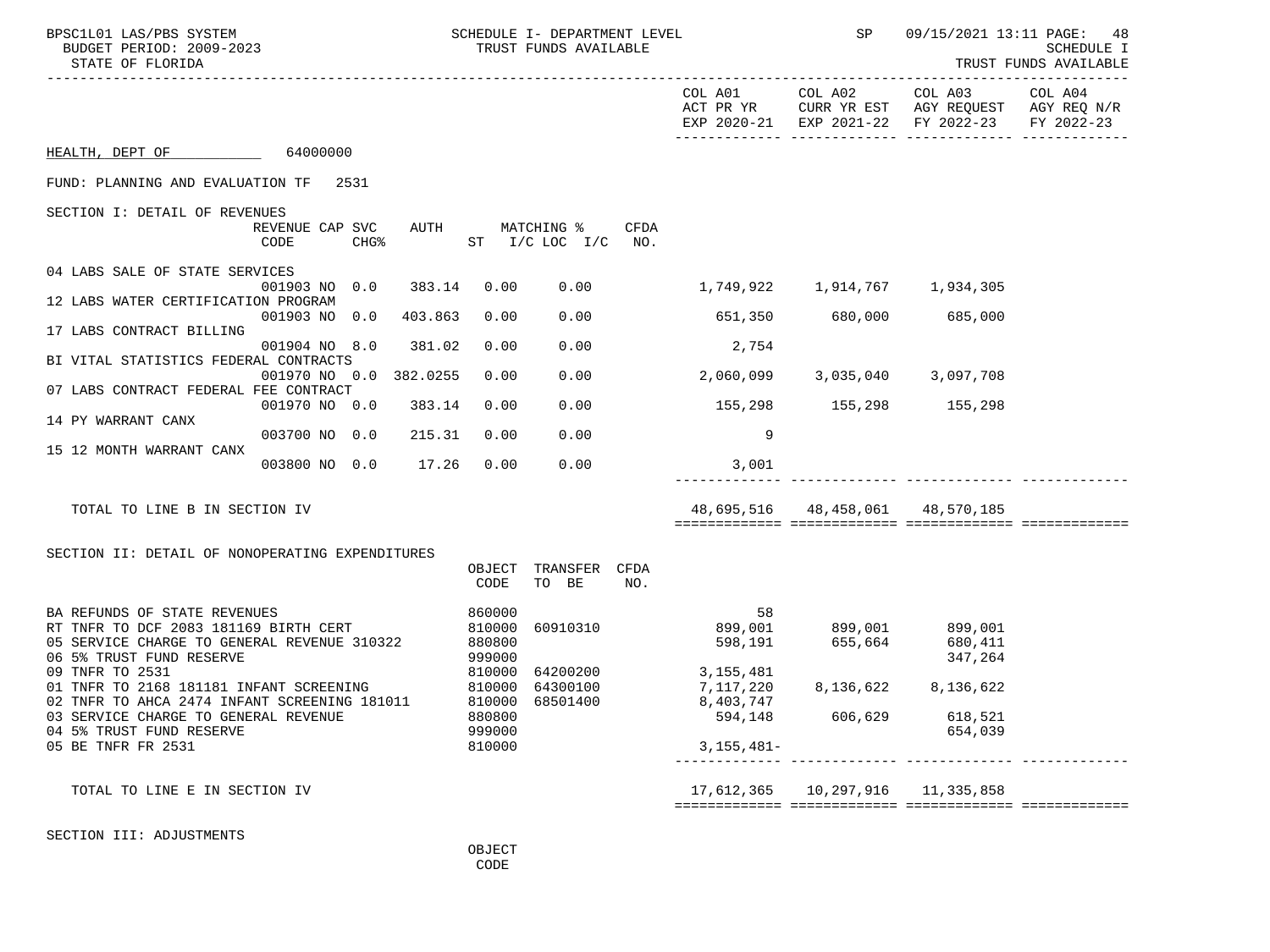| BPSC1L01 LAS/PBS SYSTEM<br>BUDGET PERIOD: 2009-2023<br>STATE OF FLORIDA                                                                                                                                                                                                                                                                                                                                                                                                                                                                                                                                                                                                                     | SCHEDULE I- DEPARTMENT LEVEL<br>TRUST FUNDS AVAILABLE                                                                                                                                                 |                                                                                                                                                                                               | SP SP                                                                 |                                                                                                                                   | 09/15/2021 13:11 PAGE: 49<br><b>SCHEDULE I</b><br>TRUST FUNDS AVAILABLE |
|---------------------------------------------------------------------------------------------------------------------------------------------------------------------------------------------------------------------------------------------------------------------------------------------------------------------------------------------------------------------------------------------------------------------------------------------------------------------------------------------------------------------------------------------------------------------------------------------------------------------------------------------------------------------------------------------|-------------------------------------------------------------------------------------------------------------------------------------------------------------------------------------------------------|-----------------------------------------------------------------------------------------------------------------------------------------------------------------------------------------------|-----------------------------------------------------------------------|-----------------------------------------------------------------------------------------------------------------------------------|-------------------------------------------------------------------------|
|                                                                                                                                                                                                                                                                                                                                                                                                                                                                                                                                                                                                                                                                                             |                                                                                                                                                                                                       |                                                                                                                                                                                               |                                                                       | COL A01 COL A02 COL A03 COL A04<br>ACT PR YR CURR YR EST AGY REQUEST AGY REQ N/R<br>EXP 2020-21 EXP 2021-22 FY 2022-23 FY 2022-23 |                                                                         |
| HEALTH, DEPT OF<br>64000000                                                                                                                                                                                                                                                                                                                                                                                                                                                                                                                                                                                                                                                                 |                                                                                                                                                                                                       |                                                                                                                                                                                               |                                                                       |                                                                                                                                   |                                                                         |
| FUND: PLANNING AND EVALUATION TF 2531                                                                                                                                                                                                                                                                                                                                                                                                                                                                                                                                                                                                                                                       |                                                                                                                                                                                                       |                                                                                                                                                                                               |                                                                       |                                                                                                                                   |                                                                         |
| SECTION III: ADJUSTMENTS                                                                                                                                                                                                                                                                                                                                                                                                                                                                                                                                                                                                                                                                    |                                                                                                                                                                                                       |                                                                                                                                                                                               |                                                                       |                                                                                                                                   |                                                                         |
|                                                                                                                                                                                                                                                                                                                                                                                                                                                                                                                                                                                                                                                                                             | OBJECT<br>CODE                                                                                                                                                                                        |                                                                                                                                                                                               |                                                                       |                                                                                                                                   |                                                                         |
| AD PRIOR YEAR ACCRUAL ADJUSTMENT<br>01 CERTIFIED FORWARD REVERSIONS<br>02 PY ENCUMBRANCE NOT RESERVED FUND BALANCE<br>03 PRIOR YEAR AP NOT CF- OPERATING CATEGORY<br>05 PRIOR YEAR AP NOT CF- COMP ABSENCES<br>09 FCO PY NOT RESERVED FUND BALANCE<br>02 PRIOR YEAR A/P NOT CF- OPERATING CATEGORY<br>03 PRIOR YEAR ACCRUAL ADJUSTMENT<br>04 ROUNDING<br>05 CERTIFIED FORWARD REVERSIONS<br>06 PY ENCUMBRANCES NOT RESERVED FUND BALANCE<br>07 PY FCO NOT RESERVED FUND BALANCE<br>08 SWFS ADJUSTMENT B6400315<br>10 FUND BALANCE RESERVED FCO<br>12 ROUNDING<br>11 SWFS ADJUSTMENT B6400330<br>12 SWFS ADJUSTMENT B6400337<br>13 SWFS ADJUSTMENT B6400352<br>TOTAL TO LINE H IN SECTION IV | 991000<br>991000<br>991000<br>991000<br>991000<br>991000<br>991000<br>991000<br>991000<br>991000<br>991000<br>991000<br>991000<br>991000<br>991000<br>991000<br>-------<br>991000<br>991000<br>991000 | 41<br>413,169<br>159,527-<br>17,655<br>25,864<br>195,101–<br>10,969<br>583<br>$\sim$ 1<br>546,826<br>730,187-<br>9,288,303-<br>28,385<br>1,428,421<br>$\sim$ 3<br>96,316<br>86,189<br>82,892- | 7,801,588- 1,428,421 1,428,421                                        | 1,428,421 1,428,421                                                                                                               |                                                                         |
|                                                                                                                                                                                                                                                                                                                                                                                                                                                                                                                                                                                                                                                                                             |                                                                                                                                                                                                       |                                                                                                                                                                                               |                                                                       |                                                                                                                                   |                                                                         |
| SECTION IV: SUMMARY                                                                                                                                                                                                                                                                                                                                                                                                                                                                                                                                                                                                                                                                         |                                                                                                                                                                                                       |                                                                                                                                                                                               |                                                                       |                                                                                                                                   |                                                                         |
| $\begin{array}{c} (A) \\ (B) \end{array}$<br>UNRESERVED FUND BALANCE - JULY 1<br>ADD: REVENUES (FROM SECTION I)<br>TOTAL FUNDS AVAILABLE (LINE A + LINE B) (C)<br>LESS: OPERATING EXPENDITURES (D)<br>LESS: OPERATING EXPENDITURES<br>LESS: NONOPERATING EXPENDITURES (SECTION II) (E)<br>LESS: FIXED CAPITAL OUTLAY (TOTAL ONLY)<br>UNRESERVED FUND BALANCE - JUNE 30 - BEFORE ADJ<br>NET ADJUSTMENTS (FROM SECTION III)<br>ADJUSTED UNRESERVED FUND BALANCE - JUNE 30 (I)                                                                                                                                                                                                                 | (B)<br>(D)<br>(F)<br>(G)<br>(H)                                                                                                                                                                       | 14,224,419<br>48,695,516<br>62,919,935<br>29,594,562<br>17,612,365<br>7,911,420                                                                                                               | 48,458,061 48,570,185<br>48,458,061<br>7,801,588- 1,428,421 1,428,421 | 48,570,185<br>39,588,566 37,317,773<br>1,344,975                                                                                  |                                                                         |
| TOTAL UNRESERVED FUND BALANCE FROM STATEWIDE CFO FILE:                                                                                                                                                                                                                                                                                                                                                                                                                                                                                                                                                                                                                                      |                                                                                                                                                                                                       | 14,224,419                                                                                                                                                                                    |                                                                       |                                                                                                                                   |                                                                         |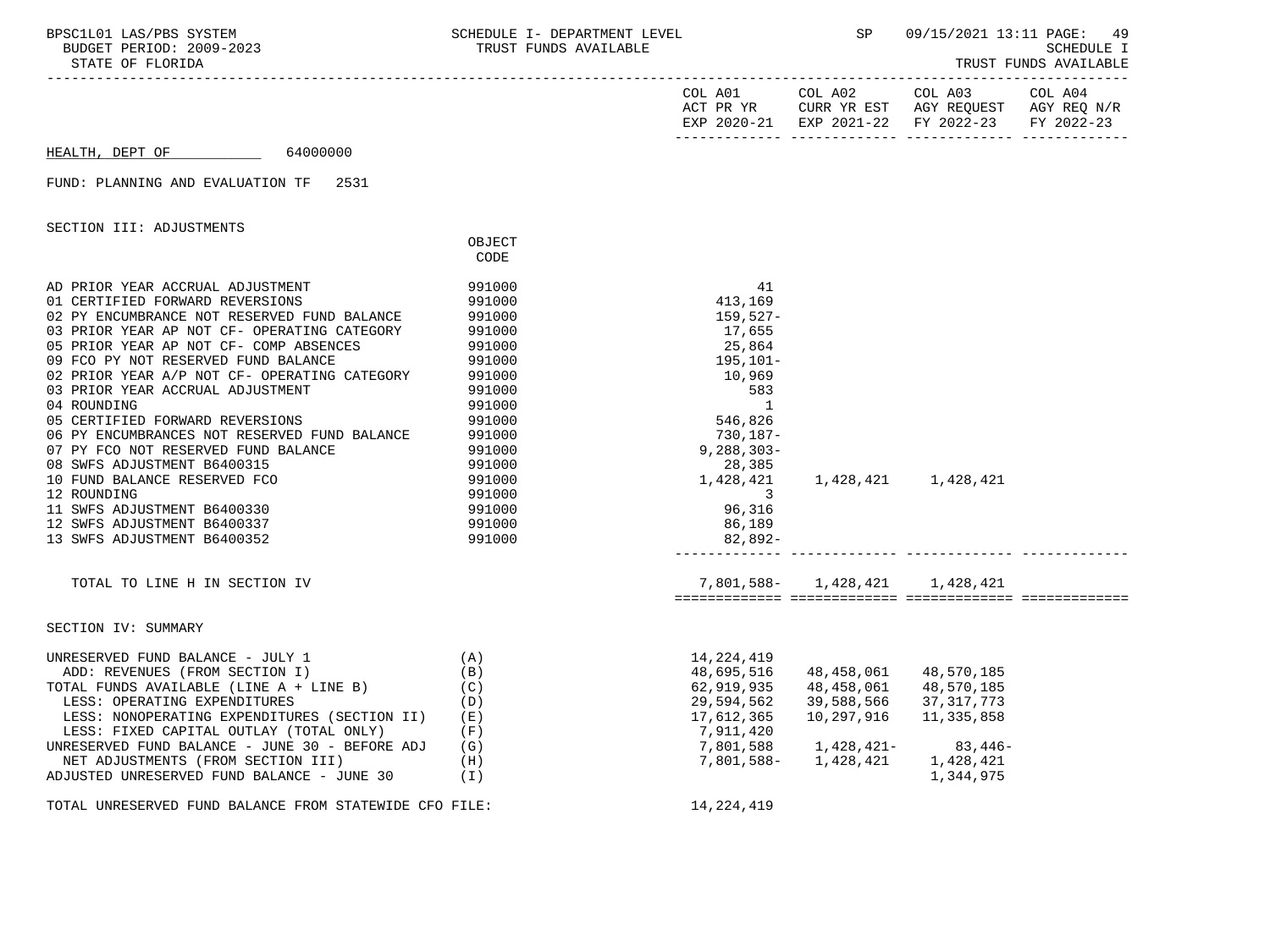| BPSC1L01 LAS/PBS SYSTEM<br>BUDGET PERIOD: 2009-2023<br>STATE OF FLORIDA |                                           | SCHEDULE I- DEPARTMENT LEVEL<br>TRUST FUNDS AVAILABLE |                      |                        | 50<br>09/15/2021 13:11 PAGE:<br><b>SCHEDULE I</b><br>TRUST FUNDS AVAILABLE |                                      |
|-------------------------------------------------------------------------|-------------------------------------------|-------------------------------------------------------|----------------------|------------------------|----------------------------------------------------------------------------|--------------------------------------|
|                                                                         |                                           |                                                       | COL A01<br>ACT PR YR | COL A02<br>CURR YR EST | COL A03<br>AGY REQUEST<br>EXP 2020-21 EXP 2021-22 FY 2022-23               | COL A04<br>AGY REQ N/R<br>FY 2022-23 |
| 64000000<br>HEALTH, DEPT OF                                             |                                           |                                                       |                      |                        |                                                                            |                                      |
| FUND: PLANNING AND EVALUATION TF<br>2531                                |                                           |                                                       |                      |                        |                                                                            |                                      |
|                                                                         |                                           |                                                       |                      |                        |                                                                            |                                      |
| SCHEDULE IB: DETAIL OF UNRESERVED FUND BALANCE                          |                                           |                                                       |                      |                        |                                                                            |                                      |
|                                                                         | FUNDING SOURCE<br>STATE(S)<br>NONSTATE(N) | RESTRICTED(R)<br>UNRESTRICTED(U)                      |                      |                        |                                                                            |                                      |
| 01 PUBLIC HEALTH LABORATORY 381.020., F.S.                              | S                                         | U                                                     |                      |                        | 1,344,975                                                                  |                                      |
| ADJUSTED UNRESERVED FUND BALANCE - JUNE 30                              |                                           |                                                       |                      |                        | 1,344,975                                                                  |                                      |

============= ============= ============= =============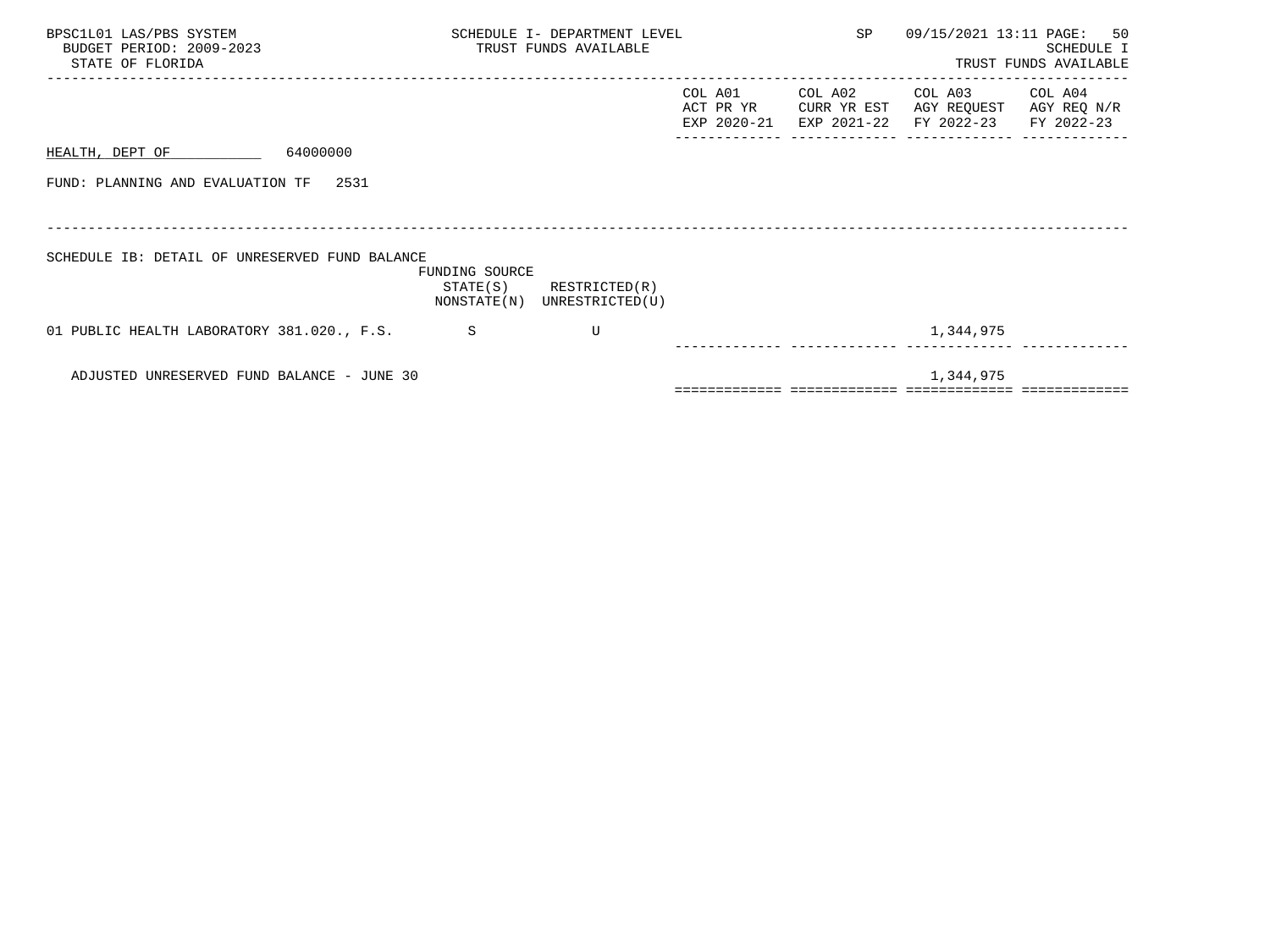| BPSC1L01 LAS/PBS SYSTEM<br>BUDGET PERIOD: 2009-2023<br>STATE OF FLORIDA                                                                                                                                                                                                                                                                                                        |                                            |                                                             | SCHEDULE I- DEPARTMENT LEVEL<br>TRUST FUNDS AVAILABLE |      |                                                                                 | SP                                                           | 09/15/2021 13:11 PAGE: 51                                                                                                 | SCHEDULE I<br>TRUST FUNDS AVAILABLE |
|--------------------------------------------------------------------------------------------------------------------------------------------------------------------------------------------------------------------------------------------------------------------------------------------------------------------------------------------------------------------------------|--------------------------------------------|-------------------------------------------------------------|-------------------------------------------------------|------|---------------------------------------------------------------------------------|--------------------------------------------------------------|---------------------------------------------------------------------------------------------------------------------------|-------------------------------------|
|                                                                                                                                                                                                                                                                                                                                                                                |                                            |                                                             |                                                       |      |                                                                                 |                                                              | COL A01 COL A02 COL A03<br>ACT PR YR CURR YR EST AGY REQUEST AGY REQ N/R<br>EXP 2020-21 EXP 2021-22 FY 2022-23 FY 2022-23 | COL A04                             |
| HEALTH, DEPT OF 64000000                                                                                                                                                                                                                                                                                                                                                       |                                            |                                                             |                                                       |      |                                                                                 |                                                              |                                                                                                                           |                                     |
| FUND: PREVENT HLTH SVCS BL GR TF 2539                                                                                                                                                                                                                                                                                                                                          |                                            |                                                             |                                                       |      |                                                                                 |                                                              |                                                                                                                           |                                     |
| SECTION I: DETAIL OF REVENUES<br>CODE                                                                                                                                                                                                                                                                                                                                          | REVENUE CAP SVC<br>CHG% ST I/C LOC I/C NO. |                                                             | AUTH MATCHING %                                       | CFDA |                                                                                 |                                                              |                                                                                                                           |                                     |
| 08 PREVENTIVE HEALTH SERVICES BLOCK GRANT                                                                                                                                                                                                                                                                                                                                      | 000700 NO 0.0                              |                                                             |                                                       |      | 381.005  0.00  0.00  93.991  1,593,596  1,593,596  1,593,596                    |                                                              |                                                                                                                           |                                     |
| 06 REFUNDS PRIOR YEAR                                                                                                                                                                                                                                                                                                                                                          | 001800 NO 0.0 215.31 0.00                  |                                                             | 0.00                                                  |      |                                                                                 | 15,001 15,001 15,001                                         |                                                                                                                           |                                     |
| TOTAL TO LINE B IN SECTION IV                                                                                                                                                                                                                                                                                                                                                  |                                            |                                                             |                                                       |      |                                                                                 | 1,608,597    1,608,597    1,608,597                          |                                                                                                                           |                                     |
| SECTION II: DETAIL OF NONOPERATING EXPENDITURES                                                                                                                                                                                                                                                                                                                                |                                            | OBJECT<br>CODE                                              | TRANSFER CFDA<br>TO BE                                | NO.  |                                                                                 |                                                              |                                                                                                                           |                                     |
| 05 RESERVE AUTHORITY FOR CHD                                                                                                                                                                                                                                                                                                                                                   |                                            |                                                             | 810000 64200700                                       |      |                                                                                 |                                                              | $155,895-365,410-$<br>____________ _______________ ______                                                                 |                                     |
| TOTAL TO LINE E IN SECTION IV                                                                                                                                                                                                                                                                                                                                                  |                                            |                                                             |                                                       |      |                                                                                 |                                                              | 155,895-365,410-                                                                                                          |                                     |
| SECTION III: ADJUSTMENTS                                                                                                                                                                                                                                                                                                                                                       |                                            |                                                             |                                                       |      |                                                                                 |                                                              |                                                                                                                           |                                     |
|                                                                                                                                                                                                                                                                                                                                                                                |                                            | OBJECT<br>CODE                                              |                                                       |      |                                                                                 |                                                              |                                                                                                                           |                                     |
| 01 CERTIFIED FORWARD REVERSIONS<br>02 PY ENCUMBRANCES NOT RESERVED FUND BALANCE<br>05 ROUNDING                                                                                                                                                                                                                                                                                 |                                            | 991000<br>991000<br>991000                                  |                                                       |      | 1,256<br>$13,377-$<br>$3-$                                                      |                                                              |                                                                                                                           |                                     |
| TOTAL TO LINE H IN SECTION IV                                                                                                                                                                                                                                                                                                                                                  |                                            |                                                             |                                                       |      | 12,124-                                                                         |                                                              |                                                                                                                           |                                     |
| SECTION IV: SUMMARY                                                                                                                                                                                                                                                                                                                                                            |                                            |                                                             |                                                       |      |                                                                                 |                                                              |                                                                                                                           |                                     |
| UNRESERVED FUND BALANCE - JULY 1<br>ADD: REVENUES (FROM SECTION I)<br>TOTAL FUNDS AVAILABLE (LINE A + LINE B)<br>LESS: OPERATING EXPENDITURES<br>LESS: NONOPERATING EXPENDITURES (SECTION II)<br>LESS: FIXED CAPITAL OUTLAY (TOTAL ONLY)<br>UNRESERVED FUND BALANCE - JUNE 30 - BEFORE ADJ<br>NET ADJUSTMENTS (FROM SECTION III)<br>ADJUSTED UNRESERVED FUND BALANCE - JUNE 30 |                                            | (A)<br>(B)<br>(C)<br>(D)<br>(E)<br>(F)<br>(G)<br>(H)<br>(I) |                                                       |      | 224,529<br>1,608,597<br>1,833,126<br>1,611,487<br>221,639<br>12,124-<br>209,515 | 209,515<br>1,608,597<br>1,818,112<br>1,974,007<br>$155,895-$ | 1,608,597<br>1,608,597<br>1,974,007<br>$365,410-$                                                                         |                                     |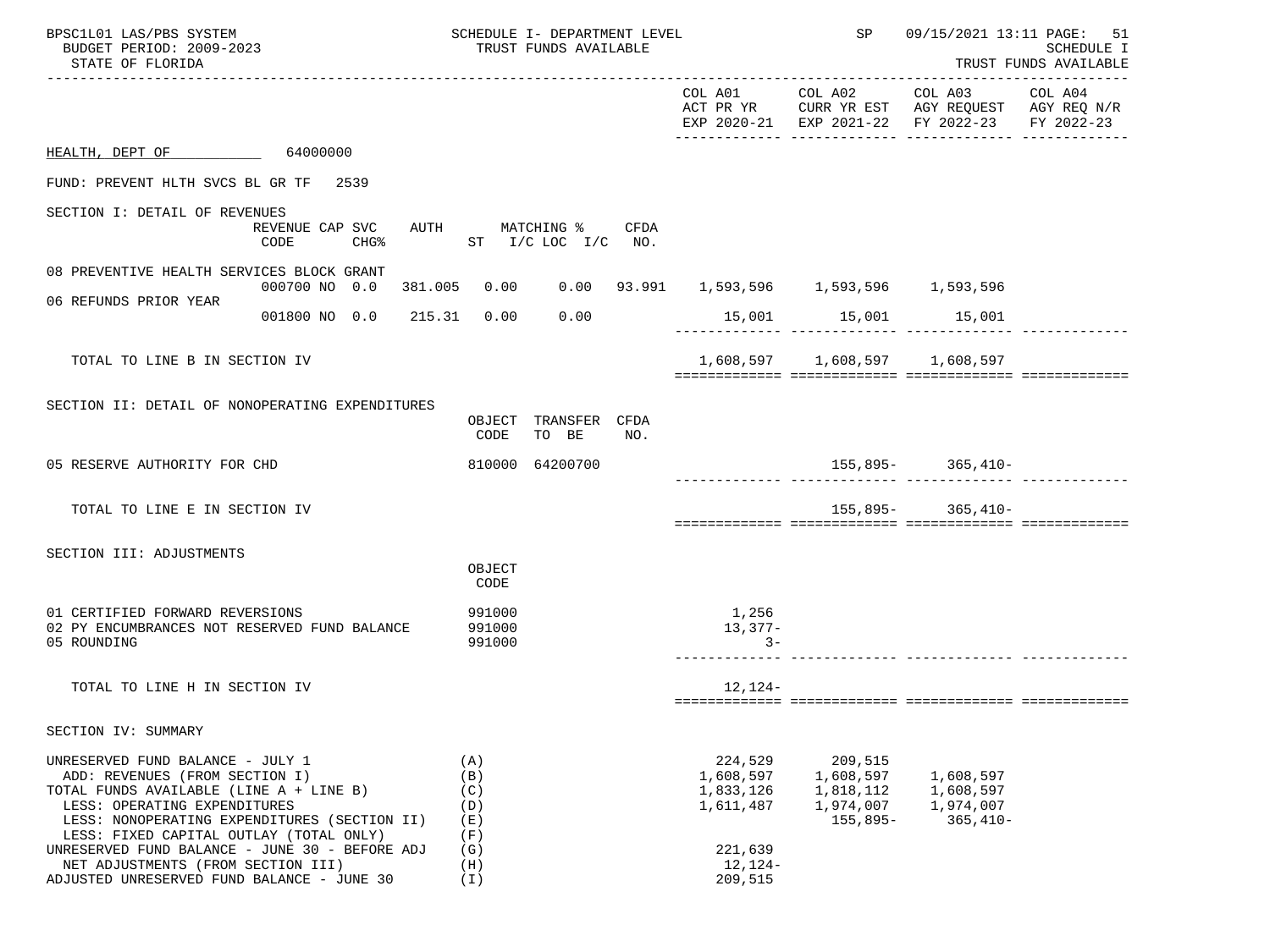| BPSC1L01 LAS/PBS SYSTEM<br>BUDGET PERIOD: 2009-2023<br>STATE OF FLORIDA | SCHEDULE I- DEPARTMENT LEVEL<br>TRUST FUNDS AVAILABLE |                                                            | SP 09/15/2021 13:11 PAGE: 52 | SCHEDULE I<br>TRUST FUNDS AVAILABLE                                                                                               |  |
|-------------------------------------------------------------------------|-------------------------------------------------------|------------------------------------------------------------|------------------------------|-----------------------------------------------------------------------------------------------------------------------------------|--|
|                                                                         |                                                       |                                                            |                              | COL A01 COL A02 COL A03 COL A04<br>ACT PR YR CURR YR EST AGY REQUEST AGY REQ N/R<br>EXP 2020-21 EXP 2021-22 FY 2022-23 FY 2022-23 |  |
| HEALTH, DEPT OF 64000000                                                |                                                       |                                                            |                              |                                                                                                                                   |  |
| FUND: PREVENT HLTH SVCS BL GR TF 2539                                   |                                                       |                                                            |                              |                                                                                                                                   |  |
| SECTION IV: SUMMARY                                                     |                                                       |                                                            |                              |                                                                                                                                   |  |
| TOTAL UNRESERVED FUND BALANCE FROM STATEWIDE CFO FILE:                  |                                                       |                                                            | 224,529                      |                                                                                                                                   |  |
| SCHEDULE IB: DETAIL OF UNRESERVED FUND BALANCE                          | FUNDING SOURCE                                        | $STATE(S)$ RESTRICTED $(R)$<br>NONSTATE(N) UNRESTRICTED(U) |                              |                                                                                                                                   |  |
| 01 FEDERAL FUNDS - BLOCK GRANT                                          | $\mathbf N$                                           | R 209,515                                                  |                              |                                                                                                                                   |  |
| ADJUSTED UNRESERVED FUND BALANCE - JUNE 30                              |                                                       |                                                            | 209,515                      |                                                                                                                                   |  |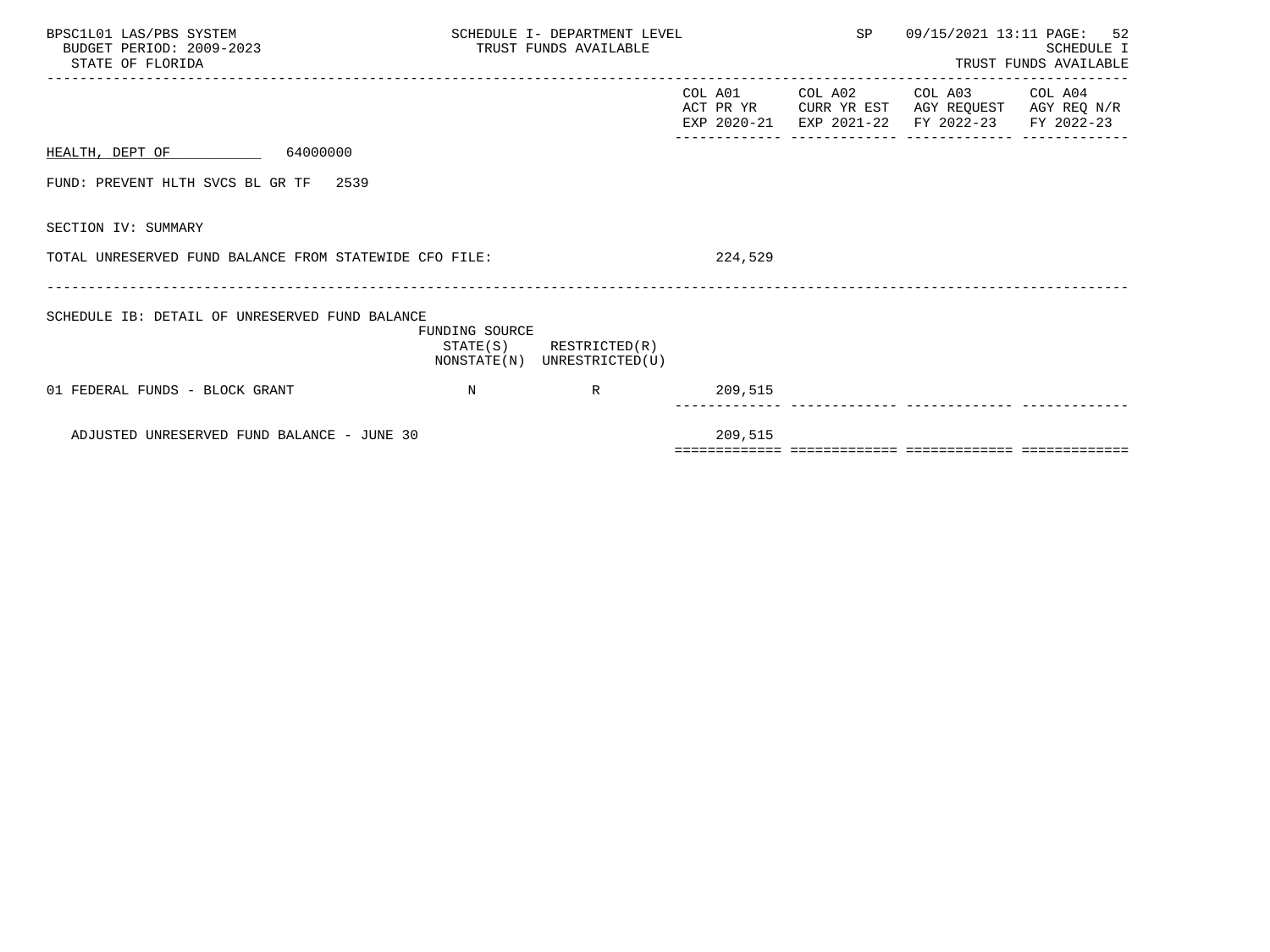BPSC1L01 LAS/PBS SYSTEM STER SALL SOMEDULE I- DEPARTMENT LEVEL SP 89/15/2021 13:11 PAGE: 53

------------- ------------- ------------- -------------

STATE OF FLORIDA TRUST FUNDS AVAILABLE

|                                                      |                                   | COL A01 COL A02 COL A03<br>ACT PR YR $\,$ CURR YR EST $\,$ AGY REQUEST $\,$ AGY REQ $\,$ N/R $\,$<br>EXP 2020-21 EXP 2021-22 FY 2022-23 |         | COL A04<br>FY 2022-23 |
|------------------------------------------------------|-----------------------------------|-----------------------------------------------------------------------------------------------------------------------------------------|---------|-----------------------|
| HEALTH, DEPT OF 64000000                             |                                   |                                                                                                                                         |         |                       |
| FUND: RADIATION PROTECTION TF 2569                   |                                   |                                                                                                                                         |         |                       |
| SECTION I: DETAIL OF REVENUES                        |                                   |                                                                                                                                         |         |                       |
| MATCHING %<br><b>CFDA</b><br>REVENUE CAP SVC<br>AUTH |                                   |                                                                                                                                         |         |                       |
| $ST$ $I/C$ $LOC$ $I/C$<br>CODE<br>$CHG\$<br>NO.      |                                   |                                                                                                                                         |         |                       |
| 01 ABANDONMENT OF RADIOACTIVE MATERIALS              |                                   |                                                                                                                                         |         |                       |
| 000100 YES 8.0<br>468.312<br>0.00<br>0.00            | 128,959 132,828 136,813           |                                                                                                                                         |         |                       |
| 02 X-RAY MACHINES REGISTRATION AND INSPECTION        |                                   |                                                                                                                                         |         |                       |
| 0.00<br>000100 YES 8.0<br>468.312<br>0.00            |                                   |                                                                                                                                         |         |                       |
| 03 TRANSPORTATION OF LOW LEVEL RADIOACTIVE WASTE     |                                   |                                                                                                                                         |         |                       |
| 0.00<br>0.00<br>000100 YES 8.0<br>468.312            |                                   | 138,075 142,217 146,483                                                                                                                 |         |                       |
| 04 RADIOACTIVE MATERIALS LICENSING                   |                                   |                                                                                                                                         |         |                       |
| 0.00<br>0.00<br>000100 YES 8.0<br>468.312            | 3,179,195   3,283,909   3,382,426 |                                                                                                                                         |         |                       |
| 05 RADIOLOGICAL ENVIRONMENTAL MONITORING             |                                   |                                                                                                                                         |         |                       |
| 0.00<br>0.00<br>000100 YES 8.0<br>468.312            |                                   | 210,981 217,838 224,373                                                                                                                 |         |                       |
| 07 RADIOLOGICAL ANALYSIS OF WATER - SDWA             |                                   |                                                                                                                                         |         |                       |
| 468.312<br>0.00<br>0.00<br>000100 YES 8.0            |                                   | 1,125 500                                                                                                                               | 500     |                       |
| 41 RADIOLOGICAL EMERGENCY PREPAREDNESS               |                                   |                                                                                                                                         |         |                       |
| 000100 YES 8.0<br>468.312<br>0.00<br>0.00            | $3,570$ $3,570$ $3,570$ $3,570$   |                                                                                                                                         |         |                       |
| 43 TECHNOLOGIST CERTIFICATION                        |                                   |                                                                                                                                         |         |                       |
| 468.312<br>0.00<br>0.00<br>000200 YES 8.0            |                                   |                                                                                                                                         |         |                       |
| 42 RADON CERTIFICATION                               |                                   |                                                                                                                                         |         |                       |
| 468.312<br>0.00<br>0.00<br>000200 YES 8.0            |                                   | 167,525 167,525 167,525                                                                                                                 |         |                       |
| 45 RADIOLOGICAL ENVIRONMENTAL SURVEILLANCE           |                                   |                                                                                                                                         |         |                       |
| 0.00<br>0.00<br>001110 NO 0.0<br>468.312             |                                   | 370,661 460,323 460,323                                                                                                                 |         |                       |
| 47 RADIOACTIVE MATERIALS LICENSING                   |                                   |                                                                                                                                         |         |                       |
| 468.312<br>0.00<br>0.00<br>001110 NO 0.0             |                                   | 3,320 3,400                                                                                                                             | 3,400   |                       |
| 56 RADIOLOGICAL EMERGENCY RESPONSE                   |                                   |                                                                                                                                         |         |                       |
| 468.312<br>0.00<br>0.00<br>001110 NO 0.0             | 318,764 460,323 460,323           |                                                                                                                                         |         |                       |
| 54 RADIATION CONTROL ADMINISTRATION                  |                                   |                                                                                                                                         |         |                       |
| 468.312<br>0.00<br>0.00<br>001110 NO 0.0             | 23,334 23,334 23,334              |                                                                                                                                         |         |                       |
| 46 RADIOLOGICAL TECHNOLOGIST FINES                   |                                   |                                                                                                                                         |         |                       |
| 001200 NO 8.0<br>468.312<br>0.00<br>0.00             | 13,500 13,500                     |                                                                                                                                         | 13,500  |                       |
| 47 TNFR FROM DBPR 2547 RADON                         |                                   |                                                                                                                                         |         |                       |
| 001500 NO 0.0<br>468.312<br>0.00<br>0.00             |                                   | 211,978 282,637 282,637                                                                                                                 |         |                       |
| 48 REFUNDS PRIOR YEAR                                |                                   |                                                                                                                                         |         |                       |
| 001800 NO 0.0<br>0.00<br>215.31<br>0.00              | 163                               | 163                                                                                                                                     | 163     |                       |
| 48 REFUNDS PRIOR YEAR                                |                                   |                                                                                                                                         |         |                       |
| 215.31<br>0.00<br>0.00<br>001800 NO 0.0              |                                   | 5,543<br>5,543                                                                                                                          | 5,543   |                       |
| 49 RADIOACTIVE MATERIALS LICENSING                   |                                   |                                                                                                                                         |         |                       |
| 0.00<br>0.00<br>001903 NO 0.0<br>468.312             | 7,821 7,900                       |                                                                                                                                         | 7,900   |                       |
| 53 X-RAYS MACHINE REGISTRATION AND INSPECTION        |                                   |                                                                                                                                         |         |                       |
| 468.312<br>0.00<br>0.00<br>001903 NO 0.0             | 13,553 13,600                     |                                                                                                                                         | 13,600  |                       |
| 52 INSPECTIONS OF MAMMOGRAPHY FACILITIES             |                                   |                                                                                                                                         |         |                       |
| 0.00<br>0.00<br>001970 NO 0.0<br>468.312             | 718,958                           | 718,958                                                                                                                                 | 718,958 |                       |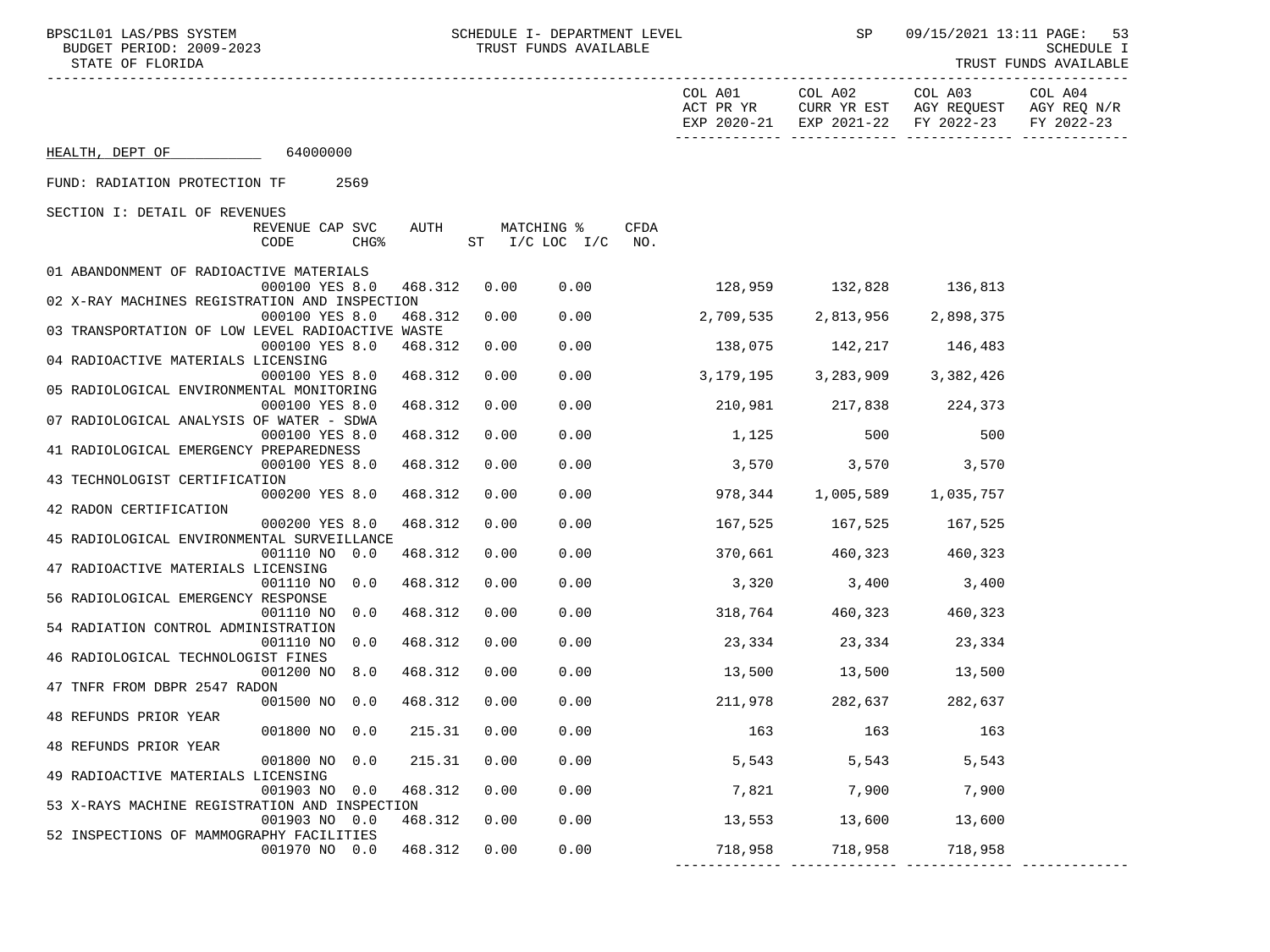| BPSC1L01 LAS/PBS SYSTEM<br>BUDGET PERIOD: 2009-2023<br>STATE OF FLORIDA                                                                                      | SCHEDULE I- DEPARTMENT LEVEL<br>TRUST FUNDS AVAILABLE |                                 | SP | 09/15/2021 13:11 PAGE: 54<br><b>SCHEDULE I</b><br>TRUST FUNDS AVAILABLE                                        |                       |  |
|--------------------------------------------------------------------------------------------------------------------------------------------------------------|-------------------------------------------------------|---------------------------------|----|----------------------------------------------------------------------------------------------------------------|-----------------------|--|
|                                                                                                                                                              |                                                       |                                 |    | COL A01 COL A02 COL A03<br>ACT PR YR CURR YR EST AGY REQUEST AGY REQ N/R<br>EXP 2020-21 EXP 2021-22 FY 2022-23 | COL A04<br>FY 2022-23 |  |
| HEALTH, DEPT OF 64000000                                                                                                                                     |                                                       |                                 |    |                                                                                                                |                       |  |
| FUND: RADIATION PROTECTION TF<br>2569                                                                                                                        |                                                       |                                 |    |                                                                                                                |                       |  |
| SECTION I: DETAIL OF REVENUES<br>REVENUE CAP SVC AUTH MATCHING %<br>CODE                                                                                     | <b>CFDA</b><br>CHG% ST I/C LOC I/C NO.                |                                 |    |                                                                                                                |                       |  |
| TOTAL TO LINE B IN SECTION IV                                                                                                                                |                                                       |                                 |    | 9,204,904 9,757,613 9,985,503                                                                                  |                       |  |
| SECTION II: DETAIL OF NONOPERATING EXPENDITURES                                                                                                              | OBJECT TRANSFER CFDA<br>CODE<br>TO BE<br>NO.          |                                 |    |                                                                                                                |                       |  |
| 01 SERVICE CHARGE TO GENERAL REVENUE 310322<br>02 TNFR TO 2352 180251 RAD TECH CERTIFICAT<br>05 REFUNDS OF STATE REVENUES 220020<br>08 5% TRUST FUND RESERVE | 880800<br>64400100<br>810000<br>860000<br>999000      | 1,217                           |    | 331,207                                                                                                        |                       |  |
| 01 SERVICE CHARGE TO GENERAL REVENUE 310322<br>03 5% TRUST FUND RESERVE                                                                                      | 880800<br>999000                                      |                                 |    | 21, 293 13, 402 13, 402<br>7,730                                                                               |                       |  |
| TOTAL TO LINE E IN SECTION IV                                                                                                                                |                                                       |                                 |    | 1,548,534 1,749,161 2,106,315                                                                                  |                       |  |
| SECTION III: ADJUSTMENTS                                                                                                                                     | OBJECT<br>CODE                                        |                                 |    |                                                                                                                |                       |  |
| 04 PRIOR YEAR A/P NOT CF-COMPENSATED ABSENCE<br>01 CERTIFIED FORWARD REVERSIONS<br>02 ROUNDING                                                               | 991000<br>991000<br>991000                            | 4,594-<br>27,686<br>1           |    |                                                                                                                |                       |  |
| 03 PY ENCUMBRANCES NOT RESERVED FUND BALANCE<br>04 PRIOR YEAR A/P NOT CF- OPERATING CATEGORY<br>05 PY ACCRUAL ADJUSTMENT                                     | 991000<br>991000<br>991000                            | $462,028-$<br>2,238<br>194      |    |                                                                                                                |                       |  |
| 06 PRIOR YEAR A/P NOT CF-COMPENSATED ABSENCE<br>07 FCO PY NOT RESERVED FUND BALANCE<br>09 SWFS ADJUSTMENT B6400344 RECEIVABLE                                | 991000<br>991000<br>991000                            | 10,306<br>$237,542-$<br>332,062 |    |                                                                                                                |                       |  |
| TOTAL TO LINE H IN SECTION IV                                                                                                                                |                                                       | $331,677-$                      |    |                                                                                                                |                       |  |

============= ============= ============= =============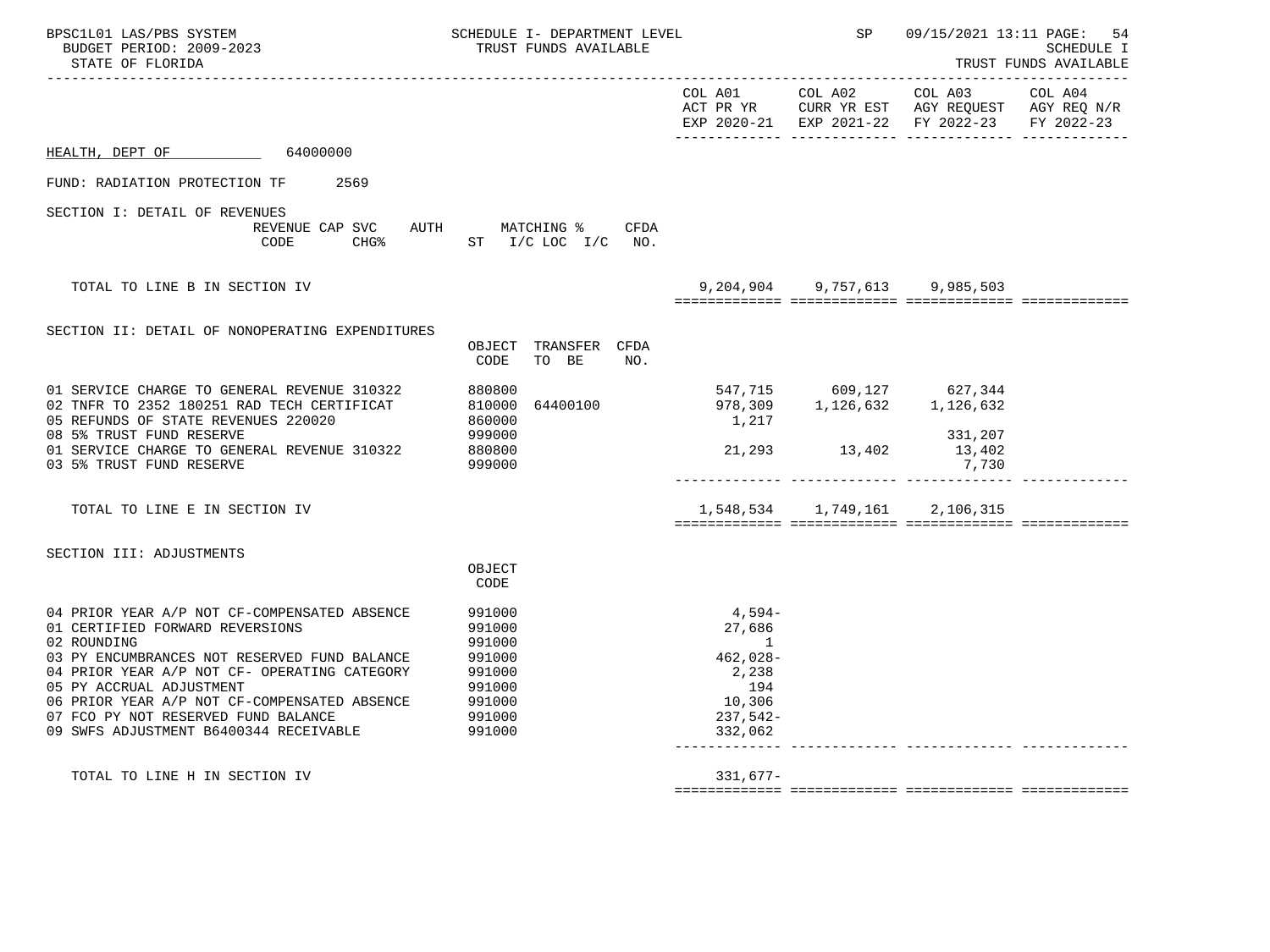| BPSC1L01 LAS/PBS SYSTEM<br>BUDGET PERIOD: 2009-2023<br>STATE OF FLORIDA                                                                                                                                                                                                                                                                                                                                                                                |                                        | SCHEDULE I- DEPARTMENT LEVEL<br>TRUST FUNDS AVAILABLE      |                                    | SP                                   | 09/15/2021 13:11 PAGE:<br>55<br>SCHEDULE I<br>TRUST FUNDS AVAILABLE                                                                                                                                       |            |
|--------------------------------------------------------------------------------------------------------------------------------------------------------------------------------------------------------------------------------------------------------------------------------------------------------------------------------------------------------------------------------------------------------------------------------------------------------|----------------------------------------|------------------------------------------------------------|------------------------------------|--------------------------------------|-----------------------------------------------------------------------------------------------------------------------------------------------------------------------------------------------------------|------------|
|                                                                                                                                                                                                                                                                                                                                                                                                                                                        |                                        |                                                            |                                    | COL A01 COL A02                      | COL A03 COL A04<br>ACT PR YR CURR YR EST AGY REQUEST AGY REQ N/R<br>EXP 2020-21 EXP 2021-22 FY 2022-23                                                                                                    | FY 2022-23 |
| HEALTH, DEPT OF 64000000                                                                                                                                                                                                                                                                                                                                                                                                                               |                                        |                                                            |                                    |                                      |                                                                                                                                                                                                           |            |
| FUND: RADIATION PROTECTION TF 2569                                                                                                                                                                                                                                                                                                                                                                                                                     |                                        |                                                            |                                    |                                      |                                                                                                                                                                                                           |            |
| SECTION IV: SUMMARY                                                                                                                                                                                                                                                                                                                                                                                                                                    |                                        |                                                            |                                    |                                      |                                                                                                                                                                                                           |            |
| UNRESERVED FUND BALANCE - JULY 1<br>ADD: REVENUES (FROM SECTION I)<br>TOTAL FUNDS AVAILABLE (LINE A + LINE B)<br>LESS: OPERATING EXPENDITURES<br>LESS: NONOPERATING EXPENDITURES (SECTION II) (E)<br>LESS: FIXED CAPITAL OUTLAY (TOTAL ONLY)<br>UNRESERVED FUND BALANCE - JUNE 30 - BEFORE ADJ $(G)$<br>NET ADJUSTMENTS (FROM SECTION III)<br>ADJUSTED UNRESERVED FUND BALANCE - JUNE 30 (I)<br>TOTAL UNRESERVED FUND BALANCE FROM STATEWIDE CFO FILE: | (A)<br>(B)<br>(C)<br>(D)<br>(F)<br>(H) |                                                            | 6,467,925<br>331,677-<br>6,587,095 | 4,750,455<br>6, 136, 248 4, 750, 455 | 9,204,904 9,757,613 9,985,503<br>15,791,999    15,893,861    14,735,958<br>7,775,540           9,394,245           9,394,245<br>1,548,534          1,749,161          2,106,315<br>3,235,398<br>3,235,398 |            |
| SCHEDULE IB: DETAIL OF UNRESERVED FUND BALANCE                                                                                                                                                                                                                                                                                                                                                                                                         | FUNDING SOURCE                         | $STATE(S)$ RESTRICTED $(R)$<br>NONSTATE(N) UNRESTRICTED(U) |                                    |                                      |                                                                                                                                                                                                           |            |
| 02 RADON CONTRACTOR CERTIFICATION                                                                                                                                                                                                                                                                                                                                                                                                                      | S                                      | $\mathbf U$                                                | 922,487 930,213 930,209            |                                      |                                                                                                                                                                                                           |            |
| ADJUSTED UNRESERVED FUND BALANCE - JUNE 30                                                                                                                                                                                                                                                                                                                                                                                                             |                                        |                                                            |                                    |                                      | 6, 136, 248 4, 750, 455 3, 235, 398                                                                                                                                                                       |            |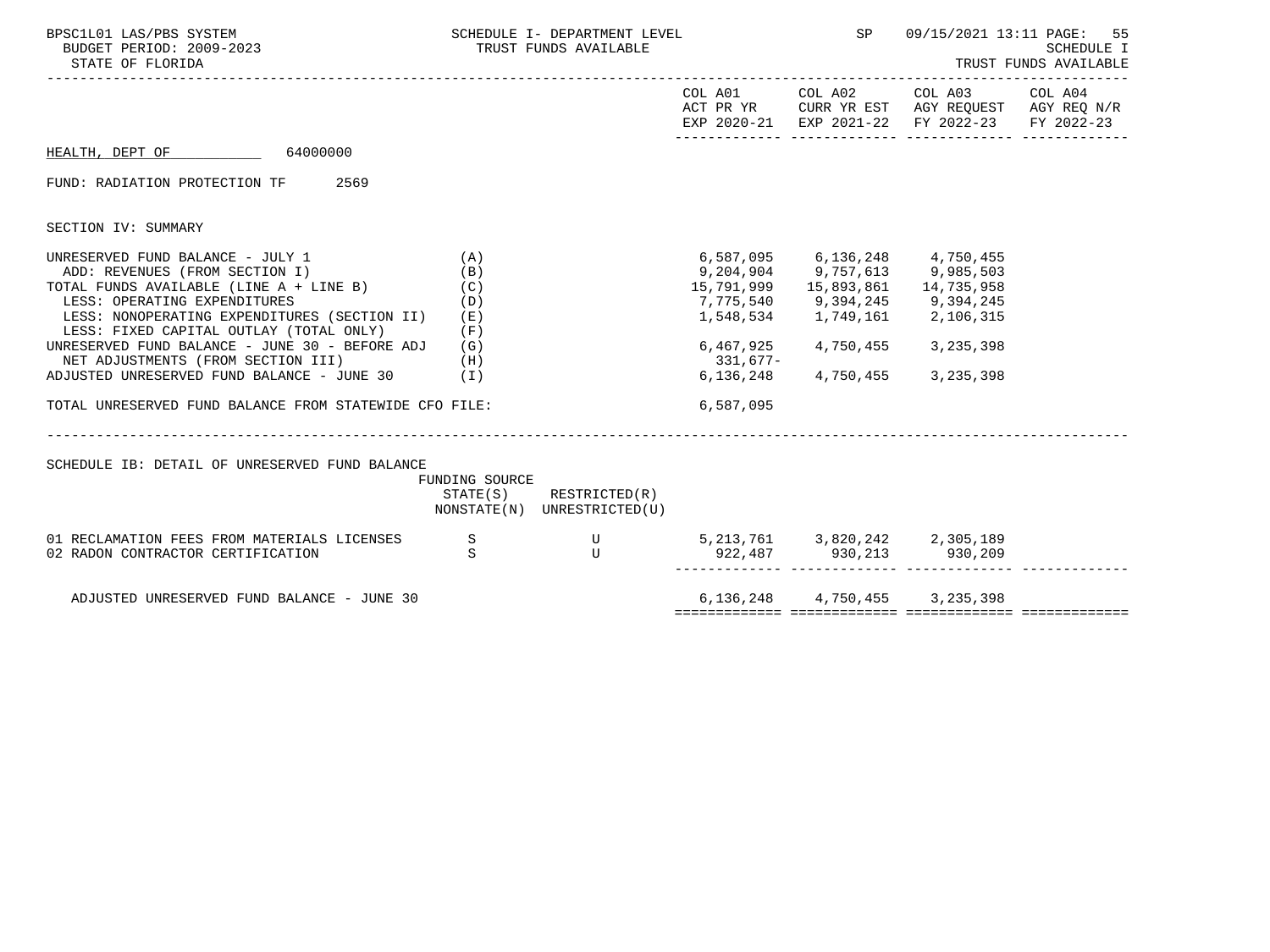| BPSC1L01 LAS/PBS SYSTEM<br>BUDGET PERIOD: 2009-2023<br>STATE OF FLORIDA                                                                                                                                                                                                                                                                                                        |                           |                                                             |                  | SCHEDULE I- DEPARTMENT LEVEL<br>TRUST FUNDS AVAILABLE |     |                                                                                        | SP                                                            | 09/15/2021 13:11 PAGE: 56                                                                                 | SCHEDULE I<br>TRUST FUNDS AVAILABLE |
|--------------------------------------------------------------------------------------------------------------------------------------------------------------------------------------------------------------------------------------------------------------------------------------------------------------------------------------------------------------------------------|---------------------------|-------------------------------------------------------------|------------------|-------------------------------------------------------|-----|----------------------------------------------------------------------------------------|---------------------------------------------------------------|-----------------------------------------------------------------------------------------------------------|-------------------------------------|
|                                                                                                                                                                                                                                                                                                                                                                                |                           |                                                             |                  |                                                       |     |                                                                                        | COL A01 COL A02                                               | COL A03<br>ACT PR YR CURR YR EST AGY REQUEST AGY REQ N/R<br>EXP 2020-21 EXP 2021-22 FY 2022-23 FY 2022-23 | COL A04                             |
| HEALTH, DEPT OF 64000000                                                                                                                                                                                                                                                                                                                                                       |                           |                                                             |                  |                                                       |     |                                                                                        |                                                               |                                                                                                           |                                     |
| FUND: SOCIAL SVCS BLK GRT TF 2639                                                                                                                                                                                                                                                                                                                                              |                           |                                                             |                  |                                                       |     |                                                                                        |                                                               |                                                                                                           |                                     |
| SECTION I: DETAIL OF REVENUES                                                                                                                                                                                                                                                                                                                                                  | REVENUE CAP SVC<br>CODE   |                                                             |                  | AUTH MATCHING % CFDA<br>CHG% ST I/C LOC I/C NO.       |     |                                                                                        |                                                               |                                                                                                           |                                     |
| 01 TNFR FROM DCF 2639 CHILD PROTECTION TEAMS-CMS                                                                                                                                                                                                                                                                                                                               |                           |                                                             |                  |                                                       |     |                                                                                        |                                                               |                                                                                                           |                                     |
| 05 REFUNDS PRIOR YEAR                                                                                                                                                                                                                                                                                                                                                          | 001510 NO 0.0 39.303 0.00 |                                                             |                  |                                                       |     | $0.00$ 93.667 7,145,969 7,145,969 7,145,969                                            |                                                               |                                                                                                           |                                     |
|                                                                                                                                                                                                                                                                                                                                                                                | 001800 NO 0.0 215.31      |                                                             | 0.00             | 0.00                                                  |     |                                                                                        | 34,430 34,430 34,430                                          |                                                                                                           |                                     |
| TOTAL TO LINE B IN SECTION IV                                                                                                                                                                                                                                                                                                                                                  |                           |                                                             |                  |                                                       |     |                                                                                        | 7,180,399 7,180,399 7,180,399                                 |                                                                                                           |                                     |
| SECTION II: DETAIL OF NONOPERATING EXPENDITURES                                                                                                                                                                                                                                                                                                                                |                           |                                                             | OBJECT<br>CODE   | TRANSFER CFDA<br>TO BE                                | NO. |                                                                                        |                                                               |                                                                                                           |                                     |
| 01 AMOUNT IN EXCESS OF AGREEMENT<br>03 TNFR TO DCF 2639                                                                                                                                                                                                                                                                                                                        |                           |                                                             | 899000           | 810000 60910310                                       |     |                                                                                        | 1,762,674                                                     | 196, 159 - 196, 159 -                                                                                     |                                     |
| TOTAL TO LINE E IN SECTION IV                                                                                                                                                                                                                                                                                                                                                  |                           |                                                             |                  |                                                       |     |                                                                                        |                                                               | 1,566,515 196,159-                                                                                        |                                     |
| SECTION III: ADJUSTMENTS                                                                                                                                                                                                                                                                                                                                                       |                           |                                                             | OBJECT<br>CODE   |                                                       |     |                                                                                        |                                                               |                                                                                                           |                                     |
| 02 CERTIFIED FORWARD REVERSIONS                                                                                                                                                                                                                                                                                                                                                |                           |                                                             | 991000           |                                                       |     | 15,646                                                                                 |                                                               |                                                                                                           |                                     |
| 03 ROUNDING<br>04 PY ENCUMBRANCE NOT RESERVED FUND BALANCE                                                                                                                                                                                                                                                                                                                     |                           |                                                             | 991000<br>991000 |                                                       |     | $1 -$<br>172,777-                                                                      |                                                               |                                                                                                           |                                     |
| TOTAL TO LINE H IN SECTION IV                                                                                                                                                                                                                                                                                                                                                  |                           |                                                             |                  |                                                       |     | 157, 132-                                                                              |                                                               |                                                                                                           |                                     |
| SECTION IV: SUMMARY                                                                                                                                                                                                                                                                                                                                                            |                           |                                                             |                  |                                                       |     |                                                                                        |                                                               |                                                                                                           |                                     |
| UNRESERVED FUND BALANCE - JULY 1<br>ADD: REVENUES (FROM SECTION I)<br>TOTAL FUNDS AVAILABLE (LINE A + LINE B)<br>LESS: OPERATING EXPENDITURES<br>LESS: NONOPERATING EXPENDITURES (SECTION II)<br>LESS: FIXED CAPITAL OUTLAY (TOTAL ONLY)<br>UNRESERVED FUND BALANCE - JUNE 30 - BEFORE ADJ<br>NET ADJUSTMENTS (FROM SECTION III)<br>ADJUSTED UNRESERVED FUND BALANCE - JUNE 30 |                           | (A)<br>(B)<br>(C)<br>(D)<br>(E)<br>(F)<br>(G)<br>(H)<br>(I) |                  |                                                       |     | 2,111,301<br>7,180,399<br>9,291,700<br>7,371,894<br>1,919,806<br>157,132-<br>1,762,674 | 1,762,674<br>7,180,399<br>8,943,073<br>7,376,558<br>1,566,515 | 7,180,399<br>7,180,399<br>7,376,558<br>196,159-                                                           |                                     |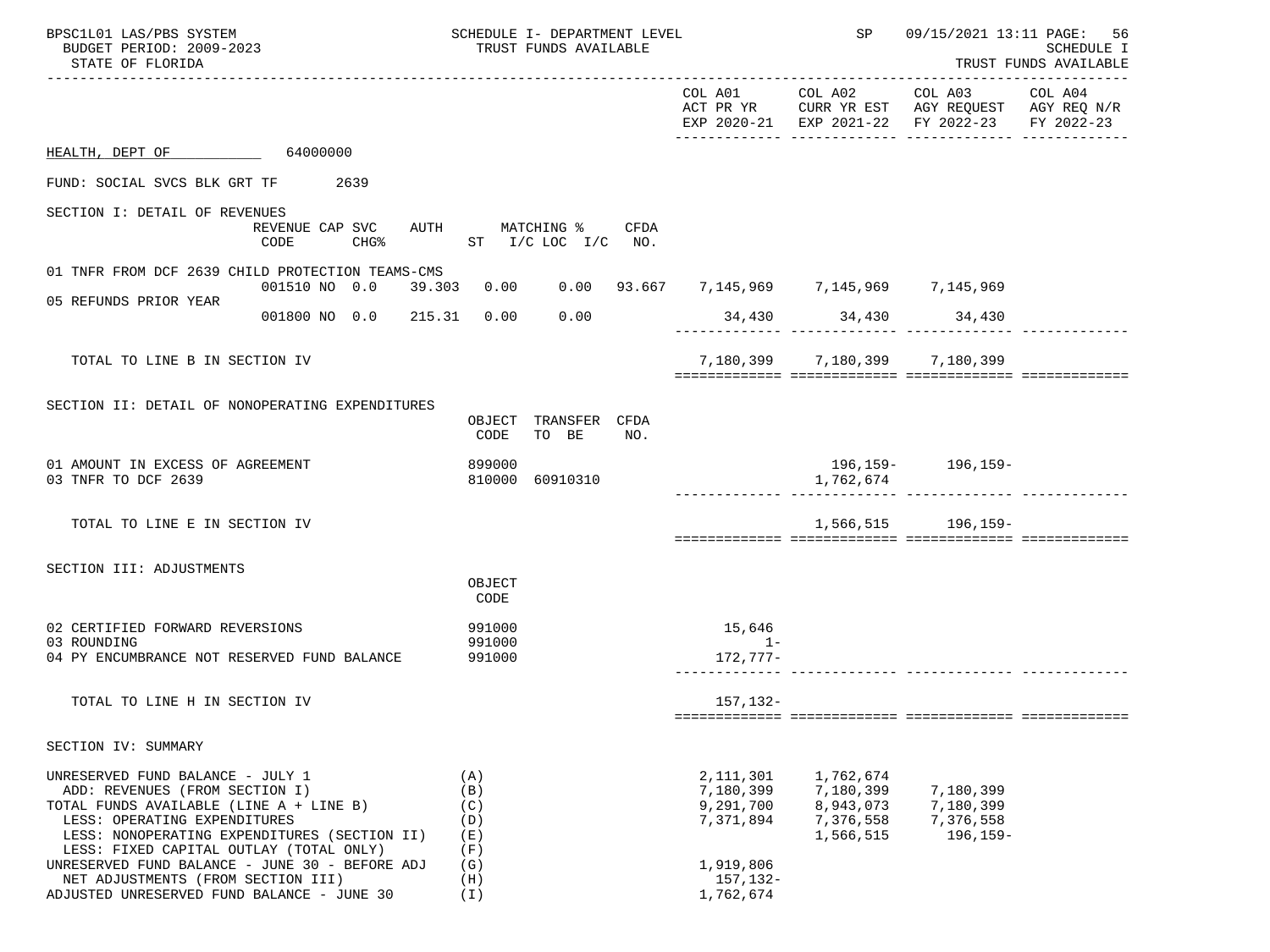| BPSC1L01 LAS/PBS SYSTEM<br>BUDGET PERIOD: 2009-2023<br>STATE OF FLORIDA |                | SCHEDULE I- DEPARTMENT LEVEL<br>TRUST FUNDS AVAILABLE      |           | SP                                       | 09/15/2021 13:11 PAGE: 57<br>-------------------------------------               | <b>SCHEDULE I</b><br>TRUST FUNDS AVAILABLE |
|-------------------------------------------------------------------------|----------------|------------------------------------------------------------|-----------|------------------------------------------|----------------------------------------------------------------------------------|--------------------------------------------|
|                                                                         |                |                                                            |           | COL A01 COL A02<br>ACT PR YR CURR YR EST | COL A03 COL A04<br>AGY REOUEST AGY REO N/R<br>EXP 2020-21 EXP 2021-22 FY 2022-23 | FY 2022-23                                 |
| HEALTH, DEPT OF 64000000                                                |                |                                                            |           |                                          |                                                                                  |                                            |
| FUND: SOCIAL SVCS BLK GRT TF<br>2639                                    |                |                                                            |           |                                          |                                                                                  |                                            |
| SECTION IV: SUMMARY                                                     |                |                                                            |           |                                          |                                                                                  |                                            |
| TOTAL UNRESERVED FUND BALANCE FROM STATEWIDE CFO FILE:                  |                |                                                            | 2,111,301 |                                          |                                                                                  |                                            |
| SCHEDULE IB: DETAIL OF UNRESERVED FUND BALANCE                          | FUNDING SOURCE | $STATE(S)$ RESTRICTED $(R)$<br>NONSTATE(N) UNRESTRICTED(U) |           |                                          |                                                                                  |                                            |
| 01 FEDERAL BLOCK GRANT                                                  | N              | $\mathbb{R}$                                               | 1,762,674 |                                          |                                                                                  |                                            |
| ADJUSTED UNRESERVED FUND BALANCE - JUNE 30                              |                |                                                            | 1,762,674 |                                          |                                                                                  |                                            |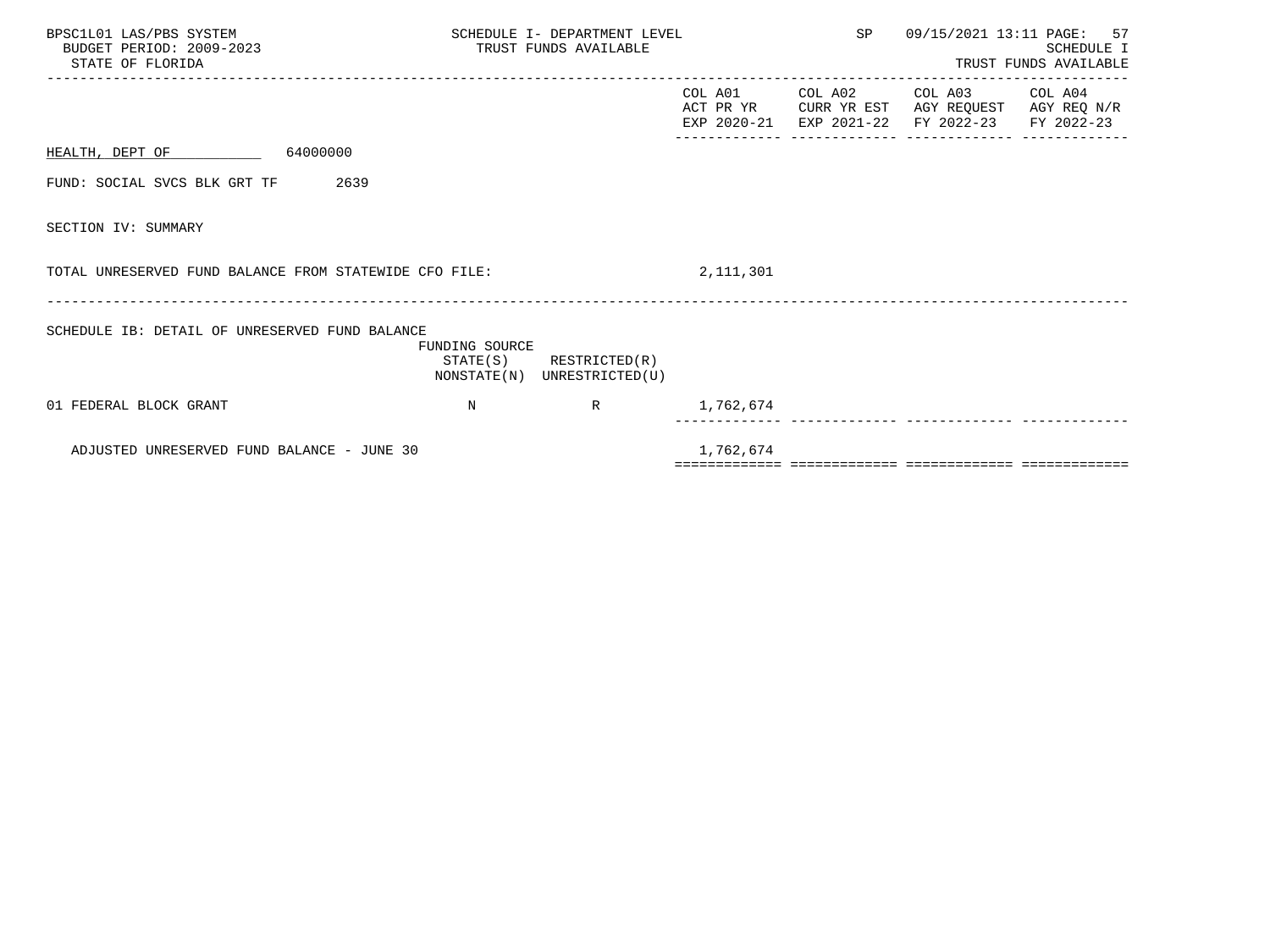| BPSC1L01 LAS/PBS SYSTEM<br>BUDGET PERIOD: 2009-2023<br>STATE OF FLORIDA                                                                                                                                                                                                                        |                                      |                         |                                                                              | SCHEDULE I- DEPARTMENT LEVEL<br>TRUST FUNDS AVAILABLE |     |                                                                                         | SP              | 09/15/2021 13:11 PAGE: 58<br><b>SCHEDULE I</b><br>TRUST FUNDS AVAILABLE                                                           |  |
|------------------------------------------------------------------------------------------------------------------------------------------------------------------------------------------------------------------------------------------------------------------------------------------------|--------------------------------------|-------------------------|------------------------------------------------------------------------------|-------------------------------------------------------|-----|-----------------------------------------------------------------------------------------|-----------------|-----------------------------------------------------------------------------------------------------------------------------------|--|
|                                                                                                                                                                                                                                                                                                |                                      |                         |                                                                              |                                                       |     |                                                                                         |                 | COL A01 COL A02 COL A03 COL A04<br>ACT PR YR CURR YR EST AGY REQUEST AGY REQ N/R<br>EXP 2020-21 EXP 2021-22 FY 2022-23 FY 2022-23 |  |
| HEALTH, DEPT OF 64000000                                                                                                                                                                                                                                                                       |                                      |                         |                                                                              |                                                       |     |                                                                                         |                 |                                                                                                                                   |  |
| FUND: U.S. TRUST FUND                                                                                                                                                                                                                                                                          | 2738                                 |                         |                                                                              |                                                       |     |                                                                                         |                 |                                                                                                                                   |  |
| SECTION I: DETAIL OF REVENUES                                                                                                                                                                                                                                                                  | REVENUE CAP SVC AUTH MATCHING % CFDA |                         |                                                                              |                                                       |     |                                                                                         |                 |                                                                                                                                   |  |
|                                                                                                                                                                                                                                                                                                | CODE                                 | CHG% ST I/C LOC I/C NO. |                                                                              |                                                       |     |                                                                                         |                 |                                                                                                                                   |  |
| 01 SOCIAL SECURITY ADMINISTRATION GRANT                                                                                                                                                                                                                                                        | 000700 NO 0.0 20.435 19 0.00 0.00    |                         |                                                                              |                                                       |     | 96.001 130,771,650 152,908,946 161,131,622                                              |                 |                                                                                                                                   |  |
| 05 TNFR FROM 2021 LEAVE PAYOUTS                                                                                                                                                                                                                                                                | 001500 NO 0.0 381.0011               |                         | 0.00                                                                         | 0.00                                                  |     | 244,209                                                                                 | 244,209 244,209 |                                                                                                                                   |  |
| 16 TNFR FR 2021 180205 NON ALLOWABLE GRANT EXP                                                                                                                                                                                                                                                 | 001500 NO 0.0 381.0011               |                         | 0.00                                                                         | 0.00                                                  |     | 242,031                                                                                 |                 |                                                                                                                                   |  |
| 03 REFUNDS PRIOR YEAR                                                                                                                                                                                                                                                                          | 001800 NO 0.0                        | 215.31                  | 0.00                                                                         | 0.00                                                  |     | 6,736 6,736 6,736                                                                       |                 |                                                                                                                                   |  |
| 10 PY WARRANT CANX                                                                                                                                                                                                                                                                             | 003700 NO 0.0                        | 251.31                  | 0.00                                                                         | 0.00                                                  |     | 1,226                                                                                   |                 |                                                                                                                                   |  |
| 07 12 MONTH WARRANT CANX                                                                                                                                                                                                                                                                       | 003800 NO 0.0 17.26                  |                         | 0.00                                                                         | 0.00                                                  |     | 151,304                                                                                 |                 |                                                                                                                                   |  |
| TOTAL TO LINE B IN SECTION IV                                                                                                                                                                                                                                                                  |                                      |                         |                                                                              |                                                       |     |                                                                                         |                 | 131, 417, 156 153, 159, 891 161, 382, 567                                                                                         |  |
| SECTION II: DETAIL OF NONOPERATING EXPENDITURES                                                                                                                                                                                                                                                |                                      |                         | OBJECT<br>CODE                                                               | TRANSFER CFDA<br>TO BE                                | NO. |                                                                                         |                 |                                                                                                                                   |  |
| 02 TNFR TO DFS 2261 181315                                                                                                                                                                                                                                                                     |                                      |                         |                                                                              | 810000 43500700                                       |     | 399,133 490,000 490,000                                                                 |                 |                                                                                                                                   |  |
| 06 REFUNDS OF NON STATE REVENUES 220030                                                                                                                                                                                                                                                        |                                      |                         | 860000                                                                       |                                                       |     |                                                                                         |                 | $1,619$ $25,000$ $25,000$                                                                                                         |  |
| TOTAL TO LINE E IN SECTION IV                                                                                                                                                                                                                                                                  |                                      |                         |                                                                              |                                                       |     | 400,752                                                                                 | 515,000         | 515,000                                                                                                                           |  |
| SECTION III: ADJUSTMENTS                                                                                                                                                                                                                                                                       |                                      |                         |                                                                              |                                                       |     |                                                                                         |                 |                                                                                                                                   |  |
|                                                                                                                                                                                                                                                                                                |                                      |                         | OBJECT<br>CODE                                                               |                                                       |     |                                                                                         |                 |                                                                                                                                   |  |
| 01 CERTIFIED FORWARD REVERSIONS<br>02 PRIOR YEAR A/P NOT CF- OPERATING CATEGORY<br>04 PY ENCUMBRANCES NOT RESERVED FUND BALANCE<br>05 ROUNDING<br>06 COMP ABSENSES LIABILITY<br>08 PY ACCRUAL ADJUSTMENTS<br>12 DIFFERENCE BETWEEN CF A ITEM & PAYABLES<br>14 SWFS ADJUSTMENT #6400308 PAYABLE |                                      |                         | 991000<br>991000<br>991000<br>991000<br>991000<br>991000<br>991000<br>991000 |                                                       |     | 4,242,679<br>30,436<br>$5,260,533-$<br>9<br>18,457<br>$562 -$<br>4,468,197<br>$35,902-$ |                 |                                                                                                                                   |  |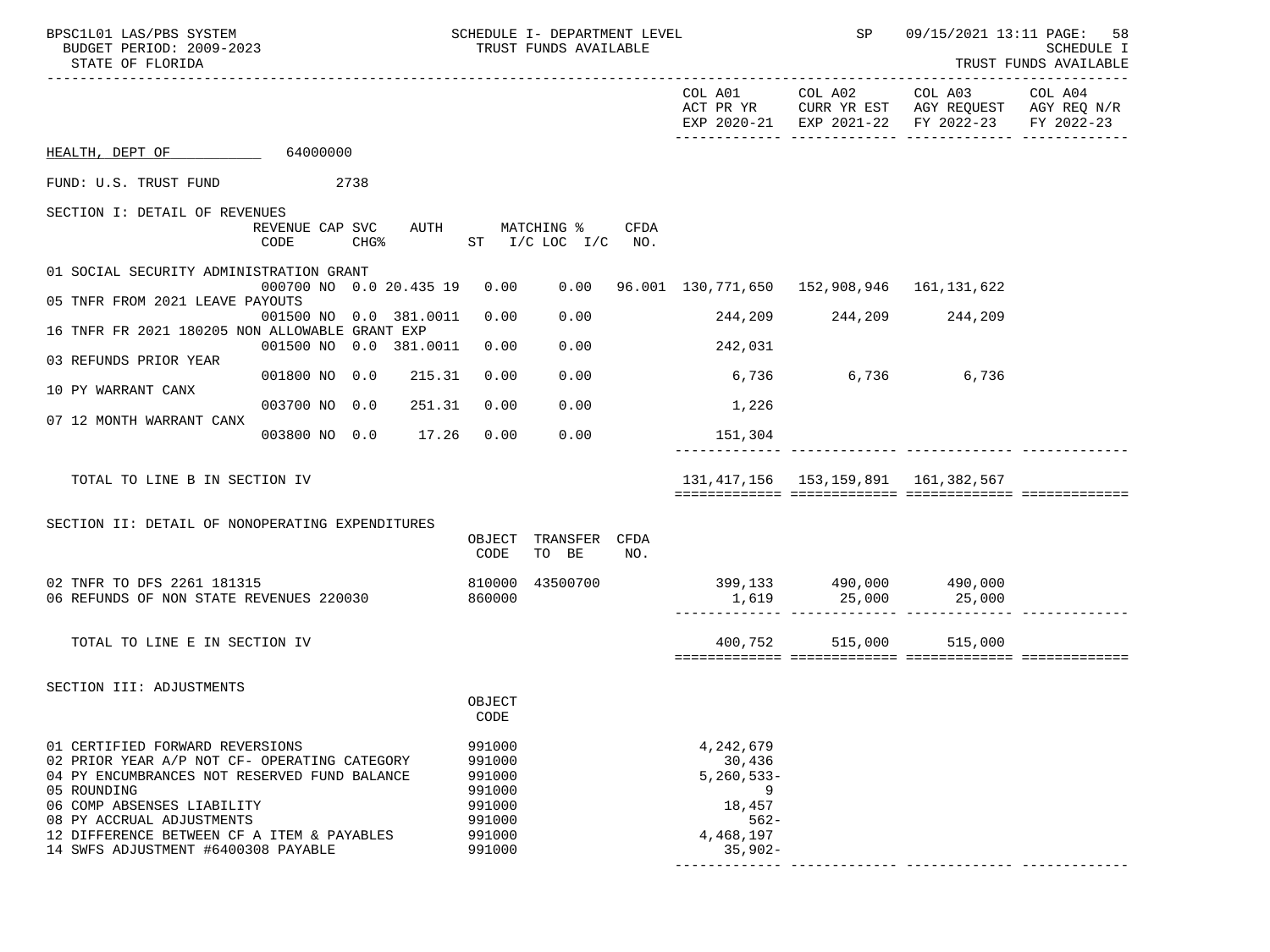| BPSC1L01 LAS/PBS SYSTEM<br>BUDGET PERIOD: 2009-2023<br>STATE OF FLORIDA                                                                                                                                                                                                                                                                                                                                                                  |                                                                         | SCHEDULE I- DEPARTMENT LEVEL<br>TRUST FUNDS AVAILABLE |                                                                            | SP and the set of the set of the set of the set of the set of the set of the set of the set of the set of the s           |                                       | 09/15/2021 13:11 PAGE: 59<br><b>SCHEDULE I</b><br>TRUST FUNDS AVAILABLE |
|------------------------------------------------------------------------------------------------------------------------------------------------------------------------------------------------------------------------------------------------------------------------------------------------------------------------------------------------------------------------------------------------------------------------------------------|-------------------------------------------------------------------------|-------------------------------------------------------|----------------------------------------------------------------------------|---------------------------------------------------------------------------------------------------------------------------|---------------------------------------|-------------------------------------------------------------------------|
|                                                                                                                                                                                                                                                                                                                                                                                                                                          |                                                                         |                                                       |                                                                            | COL A01 COL A02 COL A03<br>ACT PR YR CURR YR EST AGY REQUEST AGY REQ N/R<br>EXP 2020-21 EXP 2021-22 FY 2022-23            |                                       | COL A04<br>FY 2022-23                                                   |
| HEALTH, DEPT OF 64000000                                                                                                                                                                                                                                                                                                                                                                                                                 |                                                                         |                                                       |                                                                            |                                                                                                                           |                                       |                                                                         |
| 2738<br>FUND: U.S. TRUST FUND                                                                                                                                                                                                                                                                                                                                                                                                            |                                                                         |                                                       |                                                                            |                                                                                                                           |                                       |                                                                         |
| SECTION III: ADJUSTMENTS                                                                                                                                                                                                                                                                                                                                                                                                                 | OBJECT<br>CODE                                                          |                                                       |                                                                            |                                                                                                                           |                                       |                                                                         |
| TOTAL TO LINE H IN SECTION IV                                                                                                                                                                                                                                                                                                                                                                                                            |                                                                         |                                                       | 3,462,781                                                                  |                                                                                                                           |                                       |                                                                         |
| SECTION IV: SUMMARY                                                                                                                                                                                                                                                                                                                                                                                                                      |                                                                         |                                                       |                                                                            |                                                                                                                           |                                       |                                                                         |
| UNRESERVED FUND BALANCE - JULY 1<br>ADD: REVENUES (FROM SECTION I)<br>TOTAL FUNDS AVAILABLE (LINE A + LINE B)<br>LESS: OPERATING EXPENDITURES<br>LESS: NONOPERATING EXPENDITURES (SECTION II)<br>LESS: FIXED CAPITAL OUTLAY (TOTAL ONLY)<br>UNRESERVED FUND BALANCE - JUNE 30 - BEFORE ADJ<br>NET ADJUSTMENTS (FROM SECTION III)<br>ADJUSTED UNRESERVED FUND BALANCE - JUNE 30<br>TOTAL UNRESERVED FUND BALANCE FROM STATEWIDE CFO FILE: | (A)<br>(B)<br>(C)<br>(D)<br>( E )<br>(F)<br>(G)<br>(H)<br>$(\lrcorner)$ |                                                       | 132,726,728<br>400,752<br>4,759,895<br>3,462,781<br>8,222,676<br>6,470,219 | 6,470,219 8,222,676<br>131, 417, 156 153, 159, 891<br>137,887,375    161,382,567    161,382,567<br>160,867,567<br>515,000 | 161,382,567<br>160,867,567<br>515,000 |                                                                         |
| SCHEDULE IB: DETAIL OF UNRESERVED FUND BALANCE                                                                                                                                                                                                                                                                                                                                                                                           | FUNDING SOURCE<br>STATE(S)                                              | RESTRICTED(R)<br>NONSTATE(N) UNRESTRICTED(U)          |                                                                            |                                                                                                                           |                                       |                                                                         |
| 01 FEDERAL FUND - US TRUST FUND<br>$\mathbb N$                                                                                                                                                                                                                                                                                                                                                                                           |                                                                         | $\mathbb R$ and $\mathbb R$                           | 8,222,676                                                                  |                                                                                                                           |                                       |                                                                         |
| ADJUSTED UNRESERVED FUND BALANCE - JUNE 30                                                                                                                                                                                                                                                                                                                                                                                               |                                                                         |                                                       | 8,222,676                                                                  |                                                                                                                           |                                       |                                                                         |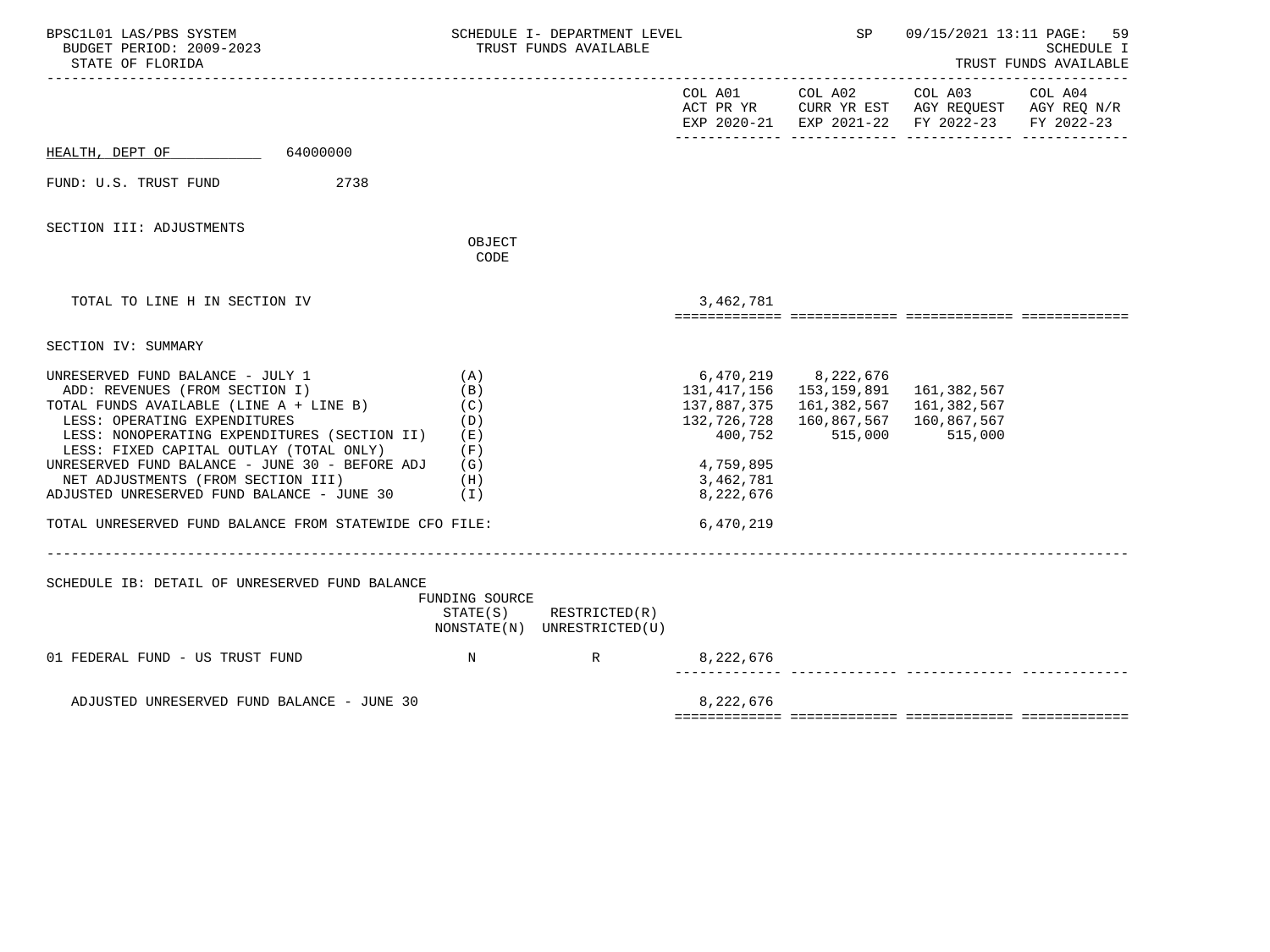

## BUDGET ENTITY LEVEL SCHEDULE I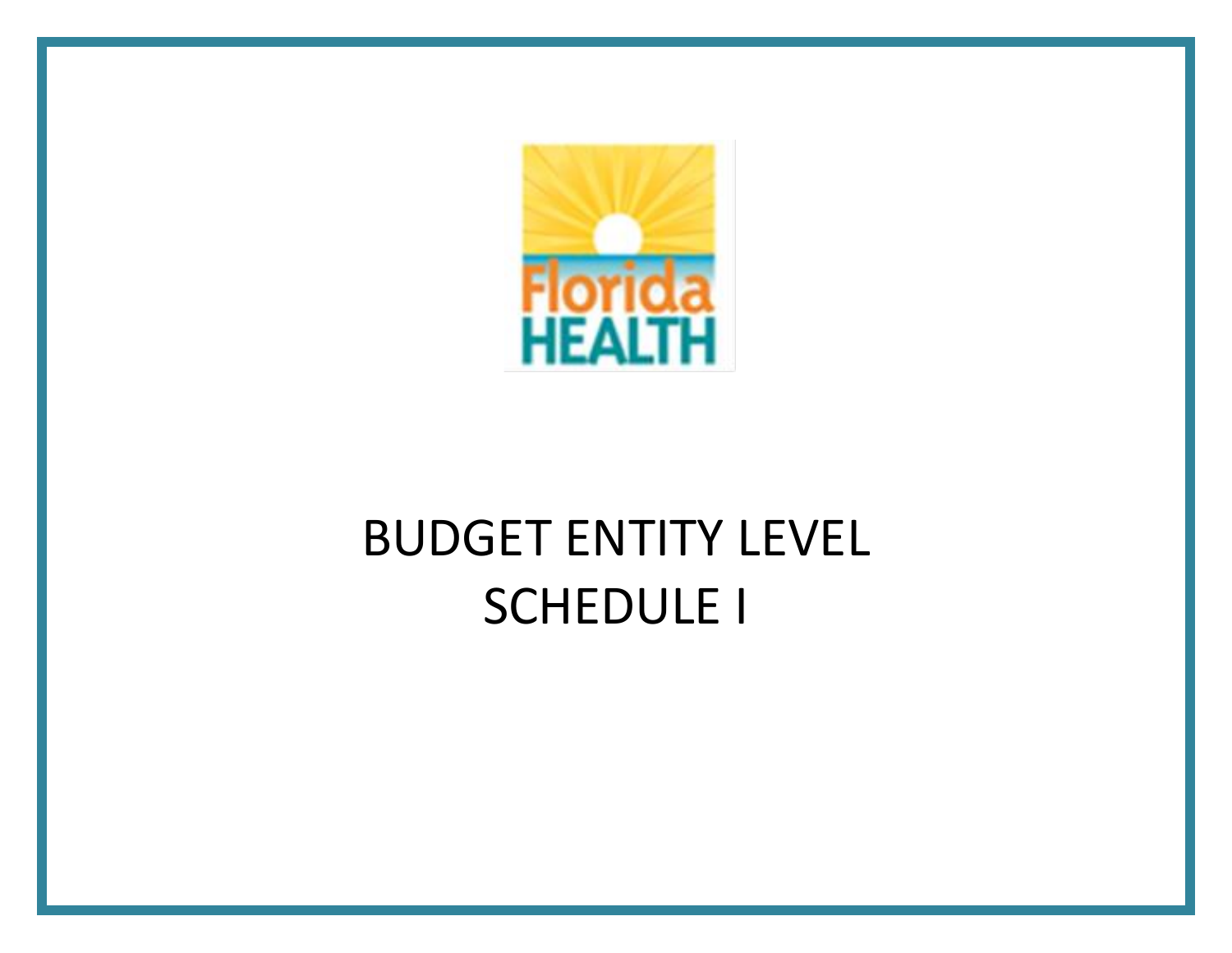| BPSC1L01 LAS/PBS SYSTEM  | SCHEDULE I - LBE      | 09/15/2021 13:11 PAGE:        |            |  |
|--------------------------|-----------------------|-------------------------------|------------|--|
| BUDGET PERIOD: 2009-2023 | TRUST FUNDS AVAILABLE |                               | SCHEDULE I |  |
| STATE OF FLORIDA         |                       | TRUST FUNDS AVAILABLE - AUDIT |            |  |
|                          |                       |                               |            |  |

\*\*\* NO DISCREPANCIES EXIST FOR THIS REPORT \*\*\*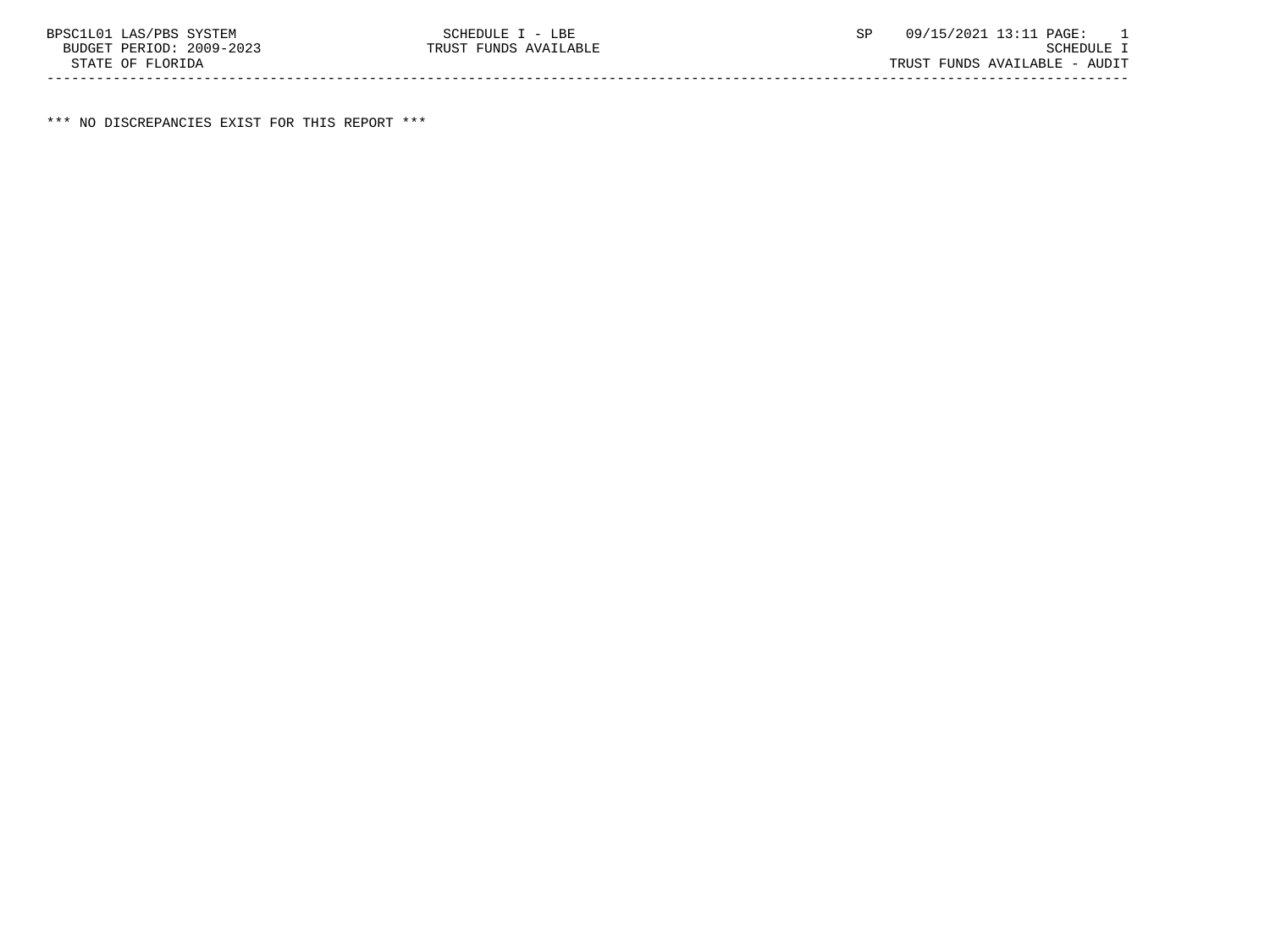| BPSC1L01 LAS/PBS SYSTEM<br>BUDGET PERIOD: 2009-2023<br>STATE OF FLORIDA                  |                                   |      | SCHEDULE I - LBE<br>TRUST FUNDS AVAILABLE |            |        |                                     | SP                                  |                                                                          | 09/15/2021 13:11 PAGE: 1<br>SCHEDULE I<br>TRUST FUNDS AVAILABLE |
|------------------------------------------------------------------------------------------|-----------------------------------|------|-------------------------------------------|------------|--------|-------------------------------------|-------------------------------------|--------------------------------------------------------------------------|-----------------------------------------------------------------|
|                                                                                          |                                   |      |                                           |            |        | COL A01<br>ACT PR YR<br>EXP 2020-21 | COL A02                             | COL A03<br>CURR YR EST AGY REQUEST AGY REQ N/R<br>EXP 2021-22 FY 2022-23 | COL A04<br>FY 2022-23                                           |
| HEALTH, DEPT OF 64000000<br>PGM: EXEC DIR AND SUPPORT 64100000<br>ADMINISTRATIVE SUPPORT | 64100200                          |      |                                           |            |        |                                     |                                     |                                                                          |                                                                 |
| FUND: ADMINISTRATIVE TRUST FUND                                                          | 2021                              |      |                                           |            |        |                                     |                                     |                                                                          |                                                                 |
| SECTION I: DETAIL OF REVENUES                                                            | REVENUE CAP SVC<br>CODE<br>$CHG\$ | AUTH | ST I/C LOC I/C NO.                        | MATCHING % | CFDA   |                                     |                                     |                                                                          |                                                                 |
| A7 FEES                                                                                  |                                   |      |                                           |            |        |                                     |                                     |                                                                          |                                                                 |
| R7 INTEREST                                                                              | 000100 YES 8.0 381.086            |      | 0.00                                      | 0.00       |        | 1,002                               |                                     |                                                                          |                                                                 |
| AZ COVID IMMUNIZATION PROGRAM                                                            | 000500 NO 0.0 381.0011            |      | 0.00                                      | 0.00       |        |                                     | 6,948 6,948 6,948                   |                                                                          |                                                                 |
|                                                                                          | 000799 NO 0.0                     |      | 0.00                                      | 0.00       | 93.268 | 6,242,933                           | 11,028,698                          | 11,028,698                                                               |                                                                 |
| A3 SPECIAL SUPPLEMENT FOOD PROGRAM                                                       | 000799 NO 0.0                     | 0.00 |                                           | 0.00       | 10.557 |                                     | 3,284,609 4,500,000 4,500,000       |                                                                          |                                                                 |
| A4 CHILD AND ADULT CARE FOOD PROGRAM AUDIT                                               |                                   |      |                                           |            |        |                                     |                                     |                                                                          |                                                                 |
| B2 BIRTH DEFECTS AND DEVELOPMENTAL DISABILITIES                                          | 000799 NO 0.0                     |      | 0.00                                      | 0.00       |        |                                     | 10.555 485,470 600,000 600,000      |                                                                          |                                                                 |
|                                                                                          | 000799 NO 0.0                     |      | 0.00                                      | 0.00       |        |                                     | 93.073 5,712 68,667 68,667          |                                                                          |                                                                 |
| B4 STATE INDOOR RADON GRANTS                                                             | 000799 NO 0.0                     |      | 0.00                                      | 0.00       | 66.032 |                                     | 24,708 21,523 21,523                |                                                                          |                                                                 |
| B5 SOCIAL SECURITY DISABILITY INSURANCE                                                  |                                   |      |                                           |            |        |                                     |                                     |                                                                          |                                                                 |
| B6 BEACH MONITORING AND NOTIFICATION PROGRAM                                             | 000799 NO 0.0                     |      | 0.00                                      | 0.00       | 96.001 |                                     | 6,466,029 6,466,029                 | 6,466,029                                                                |                                                                 |
|                                                                                          | 000799 NO 0.0                     |      | 0.00                                      | 0.00       |        |                                     | 66.472 53,837 63,574 63,574         |                                                                          |                                                                 |
| C3 PUBLIC HEALTH EMERGENCY PREPAREDNESS                                                  | 000799 NO 0.0                     |      | 0.00                                      | 0.00       | 93.069 |                                     | 4, 464, 691 5, 144, 211 5, 144, 211 |                                                                          |                                                                 |
| C6 ENVIRONMENTAL PUBLIC HEALTH EMERGENCY RESPONS                                         |                                   |      |                                           |            |        |                                     |                                     |                                                                          |                                                                 |
| C8 HOSPITAL PREPAREDNESS PROGRAM                                                         | 000799 NO 0.0                     |      | 0.00                                      | 0.00       | 93.070 |                                     | 265,350 126,084 126,084             |                                                                          |                                                                 |
|                                                                                          | 000799 NO 0.0                     |      | 0.00                                      | 0.00       |        | 93.074 422,643                      |                                     |                                                                          |                                                                 |
| C9 NATIONAL BIOTERRORISM HOSPITAL PREPAREDNESS                                           |                                   |      |                                           |            |        |                                     |                                     |                                                                          |                                                                 |
| D1 MATERNAL CHILD HEALTH FEDERAL PROGRAM                                                 | 000799 NO 0.0                     |      | 0.00                                      | 0.00       | 93.889 |                                     |                                     | 435,201 435,201                                                          |                                                                 |
|                                                                                          | 000799 NO 0.0                     |      | 0.00                                      | 0.00       | 93.110 |                                     | 9,953 15,213 15,213                 |                                                                          |                                                                 |
| D3 PROJECT GRANTS COOP AGREEMENTS TB PROGRAM                                             | 000799 NO 0.0                     |      | 0.00                                      | 0.00       | 93.116 | 972,050                             | 980,000                             | 980,000                                                                  |                                                                 |
| D5 PRIMARY CARE SERVICES PLANNING DEVELOPMENT                                            |                                   |      |                                           |            |        |                                     |                                     |                                                                          |                                                                 |
| D6 VIRGINIA GRAEME BAKER POOL AND SPA SAFETY                                             | 000799 NO 0.0                     |      | 0.00                                      | 0.00       | 93.130 | 59,538                              | 58,500                              | 58,500                                                                   |                                                                 |
|                                                                                          | 000799 NO 0.0                     |      | 0.00                                      | 0.00       | 87.002 | 992                                 | 25,000                              | 25,000                                                                   |                                                                 |
| D7 STATE ADMIN CHILD NUTRITION                                                           | 000799 NO 0.0                     |      | 0.00                                      | 0.00       | 10.560 | 6,654,938                           | 750,000                             | 750,000                                                                  |                                                                 |
| D9 INJURY PREVENTION & CONTROL RESEARCH PROJECT                                          |                                   |      |                                           |            |        |                                     |                                     |                                                                          |                                                                 |
| E1 DISABILITIES PREVENTION                                                               | 000799 NO 0.0                     |      | 0.00                                      | 0.00       | 93.136 | 547,309                             | 380,997                             | 380,997                                                                  |                                                                 |
|                                                                                          | 000799 NO 0.0                     |      | 0.00                                      | 0.00       | 93.184 | 21,500                              | 25,000                              | 25,000                                                                   |                                                                 |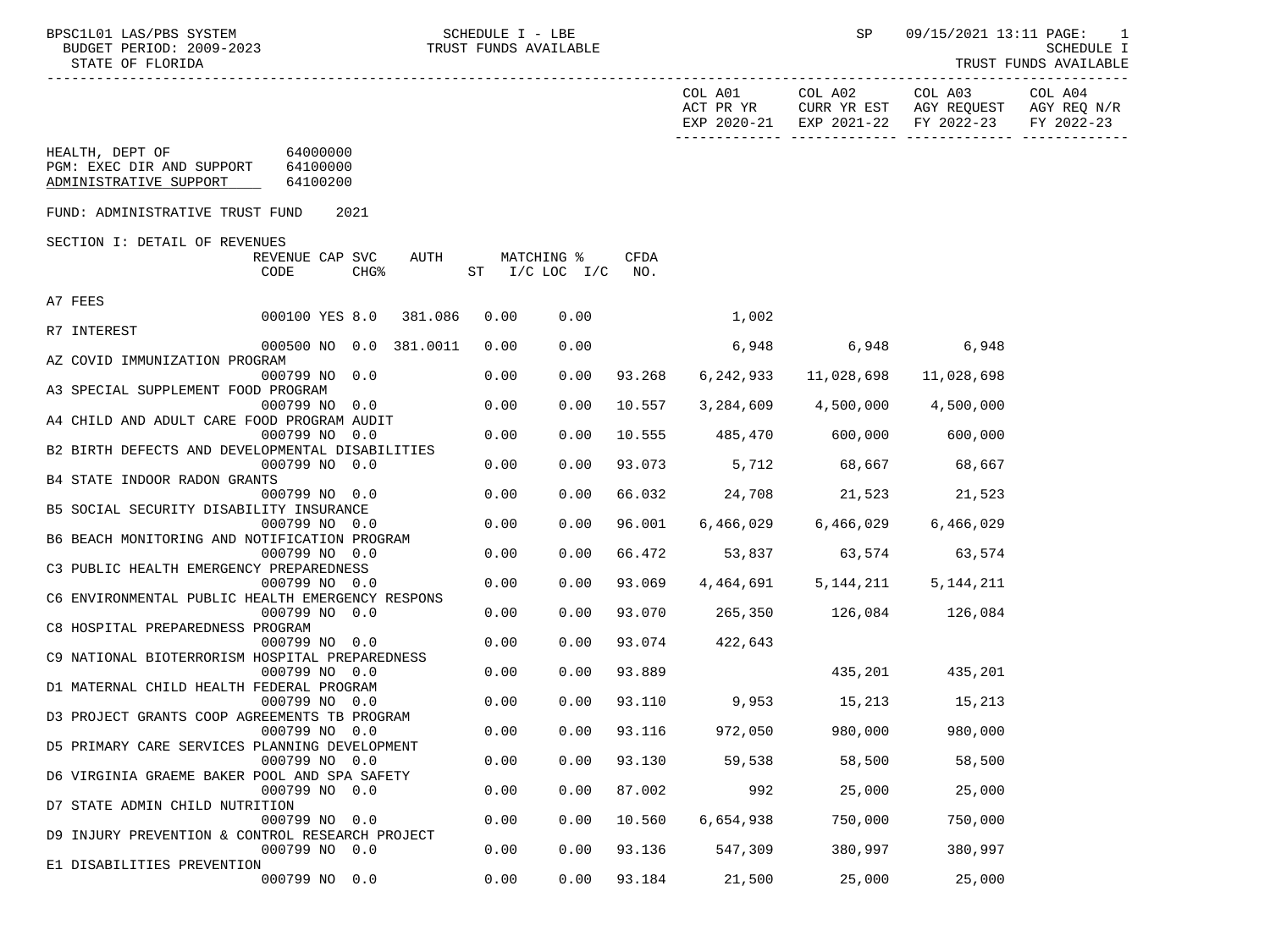|                                                |                                                                                                                                                                     |                                                                                                                                                                                                                                    |                                                                                 | SP                                                                                                                                      |                                                              | -2<br>SCHEDULE I<br>TRUST FUNDS AVAILABLE                                                                                                                                                                                                                                                                                                                                                                                                                    |
|------------------------------------------------|---------------------------------------------------------------------------------------------------------------------------------------------------------------------|------------------------------------------------------------------------------------------------------------------------------------------------------------------------------------------------------------------------------------|---------------------------------------------------------------------------------|-----------------------------------------------------------------------------------------------------------------------------------------|--------------------------------------------------------------|--------------------------------------------------------------------------------------------------------------------------------------------------------------------------------------------------------------------------------------------------------------------------------------------------------------------------------------------------------------------------------------------------------------------------------------------------------------|
|                                                |                                                                                                                                                                     |                                                                                                                                                                                                                                    |                                                                                 |                                                                                                                                         |                                                              | FY 2022-23                                                                                                                                                                                                                                                                                                                                                                                                                                                   |
|                                                |                                                                                                                                                                     |                                                                                                                                                                                                                                    |                                                                                 |                                                                                                                                         |                                                              |                                                                                                                                                                                                                                                                                                                                                                                                                                                              |
|                                                |                                                                                                                                                                     |                                                                                                                                                                                                                                    |                                                                                 |                                                                                                                                         |                                                              |                                                                                                                                                                                                                                                                                                                                                                                                                                                              |
| AUTH                                           |                                                                                                                                                                     | CFDA<br>NO.                                                                                                                                                                                                                        |                                                                                 |                                                                                                                                         |                                                              |                                                                                                                                                                                                                                                                                                                                                                                                                                                              |
|                                                | 0.00                                                                                                                                                                |                                                                                                                                                                                                                                    |                                                                                 |                                                                                                                                         |                                                              |                                                                                                                                                                                                                                                                                                                                                                                                                                                              |
|                                                |                                                                                                                                                                     |                                                                                                                                                                                                                                    |                                                                                 |                                                                                                                                         |                                                              |                                                                                                                                                                                                                                                                                                                                                                                                                                                              |
|                                                |                                                                                                                                                                     |                                                                                                                                                                                                                                    |                                                                                 |                                                                                                                                         |                                                              |                                                                                                                                                                                                                                                                                                                                                                                                                                                              |
|                                                |                                                                                                                                                                     |                                                                                                                                                                                                                                    |                                                                                 |                                                                                                                                         |                                                              |                                                                                                                                                                                                                                                                                                                                                                                                                                                              |
|                                                | 0.00                                                                                                                                                                |                                                                                                                                                                                                                                    |                                                                                 |                                                                                                                                         |                                                              |                                                                                                                                                                                                                                                                                                                                                                                                                                                              |
|                                                | 0.00                                                                                                                                                                |                                                                                                                                                                                                                                    |                                                                                 |                                                                                                                                         | 52,500                                                       |                                                                                                                                                                                                                                                                                                                                                                                                                                                              |
|                                                | 0.00                                                                                                                                                                |                                                                                                                                                                                                                                    |                                                                                 |                                                                                                                                         | 3,720                                                        |                                                                                                                                                                                                                                                                                                                                                                                                                                                              |
| F9 OCCUPATIONAL SAFETY HEALTH RESEARCH PROJECT |                                                                                                                                                                     |                                                                                                                                                                                                                                    |                                                                                 |                                                                                                                                         |                                                              |                                                                                                                                                                                                                                                                                                                                                                                                                                                              |
|                                                |                                                                                                                                                                     |                                                                                                                                                                                                                                    |                                                                                 |                                                                                                                                         |                                                              |                                                                                                                                                                                                                                                                                                                                                                                                                                                              |
| G4 ADULT VIRAL HEPATITIS PREVENTION & CONTROL  |                                                                                                                                                                     |                                                                                                                                                                                                                                    |                                                                                 |                                                                                                                                         |                                                              |                                                                                                                                                                                                                                                                                                                                                                                                                                                              |
|                                                | 0.00                                                                                                                                                                |                                                                                                                                                                                                                                    |                                                                                 |                                                                                                                                         | 63,814                                                       |                                                                                                                                                                                                                                                                                                                                                                                                                                                              |
|                                                | 0.00                                                                                                                                                                |                                                                                                                                                                                                                                    |                                                                                 |                                                                                                                                         |                                                              |                                                                                                                                                                                                                                                                                                                                                                                                                                                              |
|                                                |                                                                                                                                                                     |                                                                                                                                                                                                                                    |                                                                                 |                                                                                                                                         |                                                              |                                                                                                                                                                                                                                                                                                                                                                                                                                                              |
|                                                |                                                                                                                                                                     |                                                                                                                                                                                                                                    |                                                                                 |                                                                                                                                         |                                                              |                                                                                                                                                                                                                                                                                                                                                                                                                                                              |
|                                                |                                                                                                                                                                     |                                                                                                                                                                                                                                    |                                                                                 |                                                                                                                                         |                                                              |                                                                                                                                                                                                                                                                                                                                                                                                                                                              |
|                                                | 0.00                                                                                                                                                                | 93.118                                                                                                                                                                                                                             | 379                                                                             |                                                                                                                                         |                                                              |                                                                                                                                                                                                                                                                                                                                                                                                                                                              |
|                                                | 0.00                                                                                                                                                                | 93.436                                                                                                                                                                                                                             | 60,781                                                                          |                                                                                                                                         | 80,000                                                       |                                                                                                                                                                                                                                                                                                                                                                                                                                                              |
|                                                | 0.00                                                                                                                                                                | 93.336                                                                                                                                                                                                                             | 10,668                                                                          | 10,668                                                                                                                                  | 10,668                                                       |                                                                                                                                                                                                                                                                                                                                                                                                                                                              |
|                                                |                                                                                                                                                                     |                                                                                                                                                                                                                                    |                                                                                 |                                                                                                                                         |                                                              |                                                                                                                                                                                                                                                                                                                                                                                                                                                              |
|                                                |                                                                                                                                                                     |                                                                                                                                                                                                                                    |                                                                                 |                                                                                                                                         |                                                              |                                                                                                                                                                                                                                                                                                                                                                                                                                                              |
|                                                | 0.00                                                                                                                                                                |                                                                                                                                                                                                                                    |                                                                                 | 19,633                                                                                                                                  |                                                              |                                                                                                                                                                                                                                                                                                                                                                                                                                                              |
|                                                | 0.00                                                                                                                                                                | 93.366                                                                                                                                                                                                                             | 25,115                                                                          | 20,000                                                                                                                                  | 20,000                                                       |                                                                                                                                                                                                                                                                                                                                                                                                                                                              |
|                                                | 0.00                                                                                                                                                                | 93.426                                                                                                                                                                                                                             | 261,406                                                                         | 245,608                                                                                                                                 | 245,608                                                      |                                                                                                                                                                                                                                                                                                                                                                                                                                                              |
|                                                | 0.00                                                                                                                                                                |                                                                                                                                                                                                                                    | 5,361,806                                                                       | 4,106,763                                                                                                                               | 4,106,763                                                    |                                                                                                                                                                                                                                                                                                                                                                                                                                                              |
|                                                | 000799 NO 0.0<br>16 WELL-INTEGRATED SCREENING FOR WOMEN IN FL<br>J2 EVAL & EXPAND FLORIDAS PUBLIC DENTAL PROGRAM<br>J5 IMPROVING THE HEALTH OF AMERICANS PREVENTION | MATCHING %<br>0.00<br>0.00<br>0.00<br>0.00<br>0.00<br>0.00<br>0.00<br>0.00<br>0.00<br>0.00<br>0.00<br>0.00<br>0.00<br>0.00<br>0.00<br>0.00<br>0.00<br>0.00<br>0.00<br>0.00<br>0.00<br>0.00<br>0.00<br>0.00<br>0.00<br>0.00<br>0.00 | SCHEDULE I - LBE<br>TRUST FUNDS AVAILABLE<br>ST I/C LOC I/C<br>93.800<br>93.913 | 93.217<br>93.235<br>93.240<br>93.241<br>93.251<br>93.262<br>93.268<br>93.270<br>93.314<br>93.435<br>93.323<br>32,296<br>1,250<br>93.917 | COL A01<br>ACT PR YR<br>6,384<br>85,217<br>518,421<br>57,525 | 09/15/2021 13:11 PAGE:<br>COL A03 COL A04<br>COL A02<br>CURR YR EST AGY REQUEST AGY REQ N/R<br>EXP 2020-21 EXP 2021-22 FY 2022-23<br>93.197 39,707 94,185 94,185<br>1,767,364 2,046,530<br>2,046,530<br>302,726 327,487 327,487<br>16,904 95,691 95,691<br>52,500<br>5,588 3,720<br>17,884 39,925<br>39,925<br>1,876,787 2,200,000<br>2,200,000<br>74,951 63,814<br>8,875 19,403 19,403<br>76,483 76,483<br>513,094<br>513,094<br>80,000<br>57,525<br>19,633 |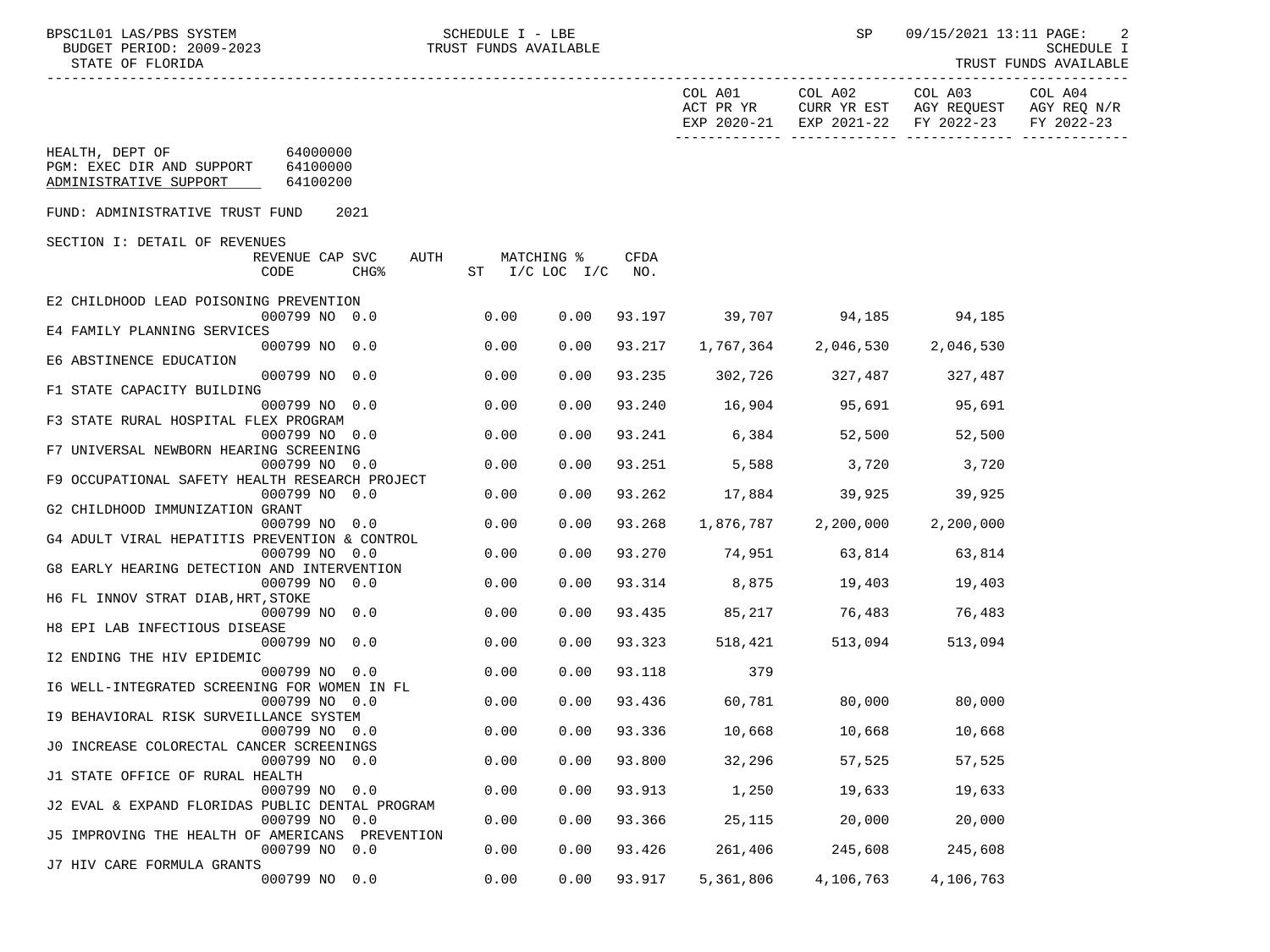| BPSC1L01 LAS/PBS SYSTEM<br>BUDGET PERIOD: 2009-2023<br>STATE OF FLORIDA                                 |                  | SCHEDULE I - LBE<br>TRUST FUNDS AVAILABLE |      |                              |             |                                | SP                             | 09/15/2021 13:11 PAGE:                                                                                                 | -3<br>SCHEDULE I<br>TRUST FUNDS AVAILABLE |
|---------------------------------------------------------------------------------------------------------|------------------|-------------------------------------------|------|------------------------------|-------------|--------------------------------|--------------------------------|------------------------------------------------------------------------------------------------------------------------|-------------------------------------------|
|                                                                                                         |                  |                                           |      |                              |             |                                |                                | COL A01 COL A02 COL A03 COL A04<br>ACT PR YR CURR YR EST AGY REQUEST AGY REQ N/R<br>EXP 2020-21 EXP 2021-22 FY 2022-23 | FY 2022-23                                |
| HEALTH, DEPT OF 64000000<br>PGM: EXEC DIR AND SUPPORT<br>64100000<br>ADMINISTRATIVE SUPPORT<br>64100200 |                  |                                           |      |                              |             |                                |                                |                                                                                                                        |                                           |
| FUND: ADMINISTRATIVE TRUST FUND                                                                         | 2021             |                                           |      |                              |             |                                |                                |                                                                                                                        |                                           |
| SECTION I: DETAIL OF REVENUES                                                                           |                  |                                           |      |                              |             |                                |                                |                                                                                                                        |                                           |
| REVENUE CAP SVC<br>CODE                                                                                 | CHG <sub>8</sub> | AUTH                                      |      | MATCHING %<br>ST I/C LOC I/C | CFDA<br>NO. |                                |                                |                                                                                                                        |                                           |
| J9 HIV PREVENTION ACTIVITIES HEALTH<br>000799 NO 0.0                                                    |                  |                                           | 0.00 | 0.00                         | 93.940      |                                | 3,997,163 4,010,562 19,719,658 |                                                                                                                        |                                           |
| K1 RURAL HEALTH SERVICES OUTREACH NETWORK                                                               |                  |                                           |      |                              |             |                                |                                |                                                                                                                        |                                           |
| 000799 NO 0.0<br>K3 TOBACCO CONTROL PROGRAM DRUG FREE COMM SUPP                                         |                  |                                           | 0.00 | 0.00                         |             | 93.912 30,918 30,918 30,918    |                                |                                                                                                                        |                                           |
| 000799 NO 0.0                                                                                           |                  |                                           | 0.00 | 0.00                         |             | 93.276 359,027 404,749 404,749 |                                |                                                                                                                        |                                           |
| K4 HIV GRANTS<br>000799 NO 0.0                                                                          |                  |                                           |      |                              |             | 93.944 63,318 32,637 32,637    |                                |                                                                                                                        |                                           |
| K6 FEDERAL COOPERATIVE AGREEMENTS                                                                       |                  |                                           | 0.00 | 0.00                         |             |                                |                                |                                                                                                                        |                                           |
| 000799 NO 0.0                                                                                           |                  |                                           | 0.00 | 0.00                         | 93.946      | 17,071                         |                                |                                                                                                                        |                                           |
| K8 PREVENTIVE HEALTH SERVICES STD CONTROL                                                               |                  |                                           |      |                              |             |                                |                                |                                                                                                                        |                                           |
| 000799 NO 0.0<br>L3 PREVENTIVE HEALTH SERVICES BLOCK GRANT                                              |                  |                                           | 0.00 | 0.00                         | 93.977      |                                | 1,012,521 1,561,643 1,561,643  |                                                                                                                        |                                           |
| 000799 NO 0.0                                                                                           |                  |                                           | 0.00 | 0.00                         |             | 93.991 427,855 415,660 415,661 |                                |                                                                                                                        |                                           |
| L5 MATERNAL CHILD HEALTH SERVICES BLOCK GRANT                                                           |                  |                                           |      |                              |             |                                |                                |                                                                                                                        |                                           |
| 000799 NO 0.0                                                                                           |                  |                                           | 0.00 | 0.00                         | 93.994      |                                | 142,500 190,000                | 190,000                                                                                                                |                                           |
| L9 CANCER PREVENTION & CONTROL PROGRAM<br>000799 NO 0.0                                                 |                  |                                           | 0.00 | 0.00                         | 93.898      |                                | 546,362 403,240                | 403,240                                                                                                                |                                           |
| ZA COVID - ELC INFECTIOUS DISEAS                                                                        |                  |                                           |      |                              |             |                                |                                |                                                                                                                        |                                           |
| 000799 NO 0.0                                                                                           |                  |                                           | 0.00 | 0.00                         | 93.323      |                                | 23,990,514 29,514,292          | 29,514,292                                                                                                             |                                           |
| ZB COVID-STATE, TRIBAL, LOCAL AND TERRITORIAL                                                           |                  |                                           |      |                              |             |                                |                                |                                                                                                                        |                                           |
| 000799 NO 0.0<br>ZC COVID-PUBLIC HEALTH CRISIS RESPONSE                                                 |                  |                                           | 0.00 | 0.00                         | 93.391      |                                | 2,106,945                      | 1,930,789                                                                                                              |                                           |
| 000799 NO 0.0                                                                                           |                  |                                           | 0.00 | 0.00                         |             | 93.354                         | 8,548,868                      |                                                                                                                        |                                           |
| 16 SEXUAL ASSAULT SERVICES PROGRAM                                                                      |                  |                                           |      |                              |             |                                |                                |                                                                                                                        |                                           |
|                                                                                                         |                  | 000799 NO 0.0                             | 0.00 | 0.00                         |             | 16.017 38,507 40,000 40,000    |                                |                                                                                                                        |                                           |
| 15 HOUSING OPPORTUNITIES (HOPWA)<br>000799 NO 0.0                                                       |                  |                                           | 0.00 | 0.00                         |             | 14.241 5,053 108,394 108,394   |                                |                                                                                                                        |                                           |
| M9 NON FEDERAL INDIRECTS                                                                                |                  |                                           |      |                              |             |                                |                                |                                                                                                                        |                                           |
| 001100 NO 8.0                                                                                           |                  | 215.32                                    | 0.00 | 0.00                         |             | 37,467                         |                                |                                                                                                                        |                                           |
| N2 NON FEDERAL INDIRECTS                                                                                |                  |                                           |      |                              |             |                                |                                |                                                                                                                        |                                           |
| 001110 NO<br>N3 ADMINSITRATIVE FINES                                                                    | 0.0              | 215.32                                    | 0.00 | 0.00                         |             | 85,171                         |                                |                                                                                                                        |                                           |
| 001200 NO                                                                                               | 8.0              | 381.0011                                  | 0.00 | 0.00                         |             | 2,942                          |                                |                                                                                                                        |                                           |
| B1 TNFR FROM 2352 ADMINISTRATIVE INDIRECT                                                               |                  |                                           |      |                              |             |                                |                                |                                                                                                                        |                                           |
| 001500 NO                                                                                               | 0.0              | 215.32                                    | 0.00 | 0.00                         |             | 5,488,624                      | 5,488,624                      | 5,488,624                                                                                                              |                                           |
| 88 TRANSFER FROM 2141<br>001500 NO                                                                      | 0.0              | 381.001                                   | 0.00 | 0.00                         |             | 3,239                          | 3,239                          | 3,239                                                                                                                  |                                           |
| N6 TNFR FROM AHCA 2474 ADMINISTRATIVE INDIRECT                                                          |                  |                                           |      |                              |             |                                |                                |                                                                                                                        |                                           |
| 001510 NO                                                                                               | 0.0              | 215.32                                    | 0.00 | 0.00                         | 93.778      | 240,706                        | 240,706                        | 240,706                                                                                                                |                                           |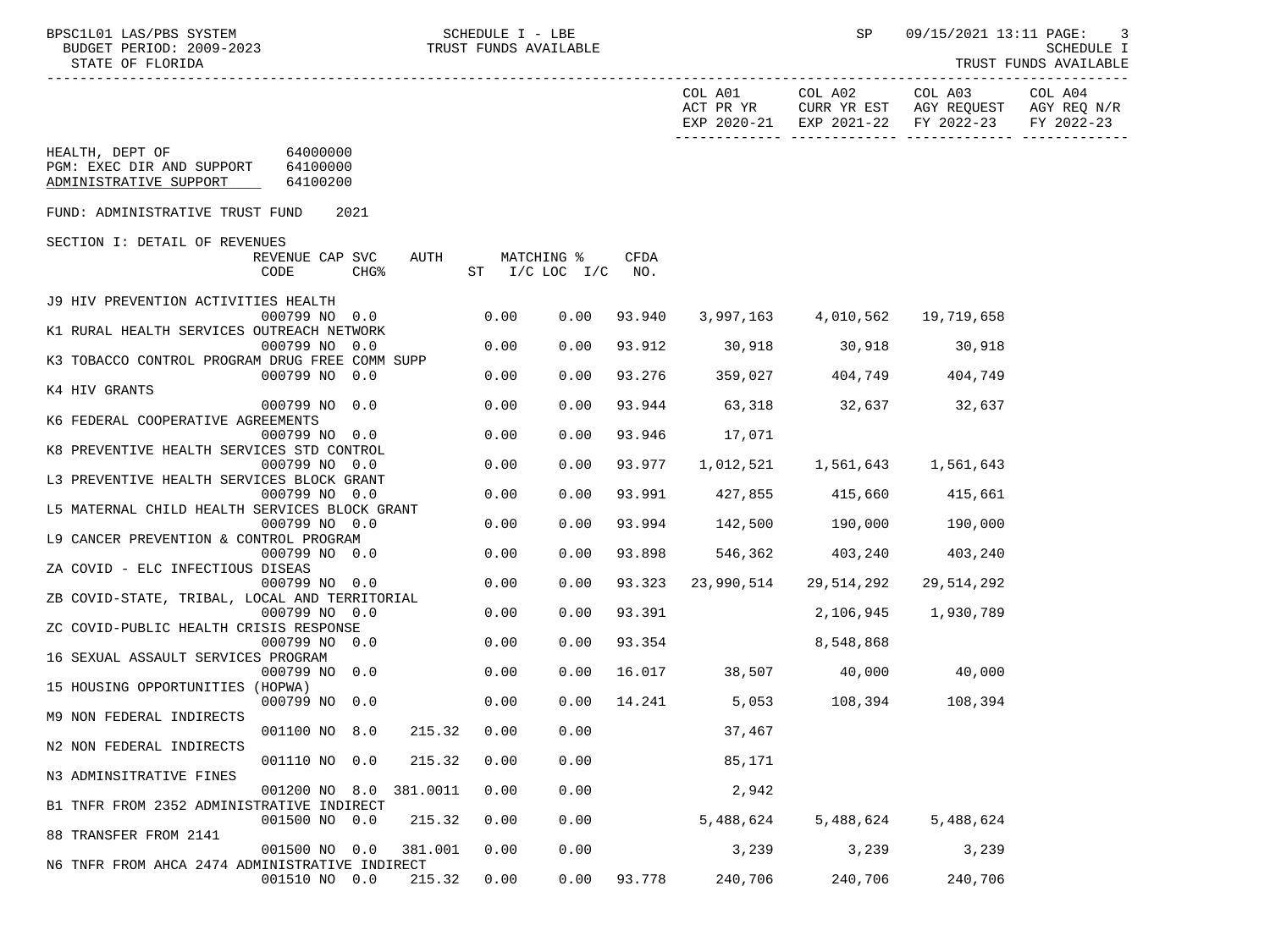| BPSC1L01 LAS/PBS SYSTEM<br>BUDGET PERIOD: 2009-2023<br>STATE OF FLORIDA                                              |                         |                  | SCHEDULE I - LBE |                            | TRUST FUNDS AVAILABLE            |             |                               | SP                                | 09/15/2021 13:11 PAGE:                                                                       | 4<br><b>SCHEDULE I</b><br>TRUST FUNDS AVAILABLE |
|----------------------------------------------------------------------------------------------------------------------|-------------------------|------------------|------------------|----------------------------|----------------------------------|-------------|-------------------------------|-----------------------------------|----------------------------------------------------------------------------------------------|-------------------------------------------------|
|                                                                                                                      |                         |                  |                  |                            |                                  |             | COL A01<br>ACT PR YR          | COL A02                           | COL A03 COL A04<br>CURR YR EST AGY REQUEST AGY REQ N/R<br>EXP 2020-21 EXP 2021-22 FY 2022-23 | FY 2022-23                                      |
| HEALTH, DEPT OF 64000000<br>PGM: EXEC DIR AND SUPPORT<br>ADMINISTRATIVE SUPPORT                                      | 64100000<br>64100200    |                  |                  |                            |                                  |             |                               |                                   |                                                                                              |                                                 |
| FUND: ADMINISTRATIVE TRUST FUND                                                                                      |                         | 2021             |                  |                            |                                  |             |                               |                                   |                                                                                              |                                                 |
| SECTION I: DETAIL OF REVENUES                                                                                        | REVENUE CAP SVC<br>CODE | CHG <sup>8</sup> | AUTH             |                            | MATCHING %<br>ST I/C LOC I/C     | CFDA<br>NO. |                               |                                   |                                                                                              |                                                 |
| O1 TNFR FROM AHCA 2003 ADMINISTRATIVE INDIRECT                                                                       | 001510 NO 0.0           |                  | 215.32           | 0.00                       | 0.00                             |             | 93.777 16,433 16,433 16,433   |                                   |                                                                                              |                                                 |
| 05 TNFR FROM DCF 2261 ADMINISTRATIVE INDIRECT                                                                        | 001510 NO 0.0           |                  | 215.32           | 0.00                       | 0.00                             | 10.561      | 542,511                       | 824,298                           | 824,298                                                                                      |                                                 |
| 02 REFUNDS PRIOR YEAR                                                                                                | 001800 NO 0.0           |                  | 215.31           | 0.00                       | 0.00                             |             |                               | 129,571 129,571 129,571           |                                                                                              |                                                 |
| Q3 SALE SERVICES STATE                                                                                               | 001903 NO 0.0           |                  | 215.32           | 0.00                       | 0.00                             |             | 7,084                         | 7,084                             | 7,084                                                                                        |                                                 |
| R4 SALE OF SERVICE FEDERAL                                                                                           | 001970 NO 0.0           |                  | 215.32           | 0.00                       | 0.00                             |             |                               | 129,389 129,389 129,389           |                                                                                              |                                                 |
| 12 SALE SURPLUS PROPERTY                                                                                             |                         |                  |                  |                            |                                  |             |                               |                                   |                                                                                              |                                                 |
| 03 12 MONTH WARRANT CANX                                                                                             | 002900 NO 8.0           |                  | 381.001          | 0.00                       | 0.00                             |             | 240                           |                                   |                                                                                              |                                                 |
| R3 TENANT BROKER                                                                                                     | 003800 NO 0.0 17.26     |                  |                  | 0.00                       | 0.00                             |             | 2                             |                                   |                                                                                              |                                                 |
| R9 TNFR FROM 1000 64200700                                                                                           | 004001 NO 0.0 381.0011  |                  |                  | 0.00                       | 0.00                             |             | 160,725                       |                                   |                                                                                              |                                                 |
|                                                                                                                      | 006000 NO 0.0 381.0011  |                  |                  | 0.00                       | 0.00                             |             | 6,542                         |                                   |                                                                                              |                                                 |
| TOTAL TO LINE B IN SECTION IV                                                                                        |                         |                  |                  |                            |                                  |             |                               | 77,946,176 94,975,926 101,959,999 |                                                                                              |                                                 |
| SECTION II: DETAIL OF NONOPERATING EXPENDITURES                                                                      |                         |                  |                  | OBJECT<br>CODE             | TRANSFER CFDA<br>TO BE           | NO.         |                               |                                   |                                                                                              |                                                 |
| A2 TNFR TO 2141 180110 CHDTF<br>A5 BUDGET AMEND B0038 COVID WAREHOUSES<br>A6 ANTICIPATED BUDGET AMENDMENT            |                         |                  |                  | 899000<br>899000           | 810000 64200700                  |             | 4,250,000                     | 2, 245, 873<br>10,000,000         | 21,750,000 21,750,000                                                                        |                                                 |
| BA TNFR TO GR 180200 SWCAP<br>PP TNFR TO 2168 180205 LEAVE PAYOUTS<br>RS TNFR TO 2261 180205 LEAVE PAYOUTS           |                         |                  |                  | 810000<br>810000<br>810000 | 64100200<br>64300100<br>64200100 |             | 2,450,887<br>29,075<br>68,443 | 2,944,041<br>29,075<br>68,443     | 2,944,041<br>29,075<br>68,443                                                                |                                                 |
| RT TNFR TO 2261 180205 LEAVE PAYOUTS<br>SW TNFR TO 2261 180205 LEAVE PAYOUTS                                         |                         |                  |                  | 810000<br>810000           | 64200200<br>64200800             |             | 109,078<br>30,529             | 1,090,078<br>30,529               | 1,090,078<br>30,529                                                                          |                                                 |
| Z1 TNFR TO 2261 180205 LEAVE PAYOUTS<br>Z2 TNFR TO 2261 180205 LEAVE PAYOUTS<br>Z3 TNFR TO 2738 180205 LEAVE PAYOUTS |                         |                  |                  | 810000<br>810000<br>810000 | 64300100<br>64500100<br>64500100 |             | 27,202<br>1,821<br>244,209    | 27,202<br>10,597<br>244,209       | 27,202<br>10,597<br>244,209                                                                  |                                                 |
| Z5 TNFR TO 2475 180205 LEAVE PAYOUTS<br>01 TNFR TO 2021 310405                                                       |                         |                  |                  | 810000<br>810000           | 64200100<br>64200100             |             | 3,505                         | 3,505<br>788,218                  | 3,505<br>788,218                                                                             |                                                 |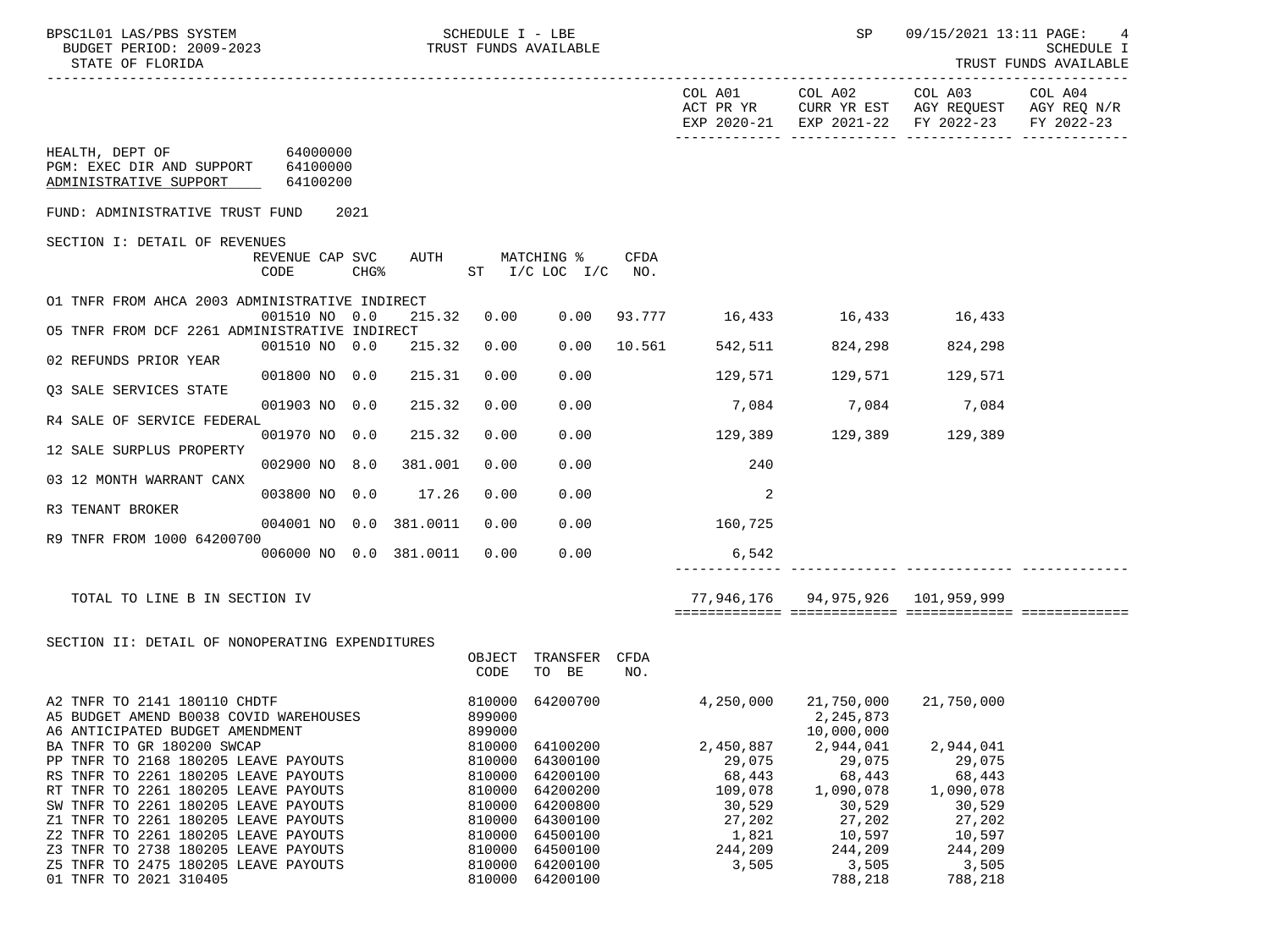| BPSC1L01 LAS/PBS SYSTEM<br>TRUST FUNDS AVAILABLE<br>BUDGET PERIOD: 2009-2023<br>STATE OF FLORIDA                                                                                                                                                                                                                                 | SCHEDULE I - LBE                                                                                  |                                                                                                |     |                                                                                                  | SP.                                                                                   | 09/15/2021 13:11 PAGE:                                                                                                                                                                                                                                        | 5<br><b>SCHEDULE I</b><br>TRUST FUNDS AVAILABLE |
|----------------------------------------------------------------------------------------------------------------------------------------------------------------------------------------------------------------------------------------------------------------------------------------------------------------------------------|---------------------------------------------------------------------------------------------------|------------------------------------------------------------------------------------------------|-----|--------------------------------------------------------------------------------------------------|---------------------------------------------------------------------------------------|---------------------------------------------------------------------------------------------------------------------------------------------------------------------------------------------------------------------------------------------------------------|-------------------------------------------------|
|                                                                                                                                                                                                                                                                                                                                  |                                                                                                   |                                                                                                |     |                                                                                                  |                                                                                       | $\begin{tabular}{lllllllllll} \multicolumn{2}{l}{{\text{COL A02}}} & \multicolumn{2}{c}{\text{COL A03}} & \multicolumn{2}{c}{\text{COL A04}} \end{tabular}$<br>ACT PR YR CURR YR EST AGY REQUEST AGY REQ N/R<br>EXP 2020-21 EXP 2021-22 FY 2022-23 FY 2022-23 |                                                 |
| HEALTH, DEPT OF 64000000<br>PGM: EXEC DIR AND SUPPORT 64100000<br>ADMINISTRATIVE SUPPORT<br>64100200                                                                                                                                                                                                                             |                                                                                                   |                                                                                                |     |                                                                                                  |                                                                                       |                                                                                                                                                                                                                                                               |                                                 |
| 2021<br>FUND: ADMINISTRATIVE TRUST FUND                                                                                                                                                                                                                                                                                          |                                                                                                   |                                                                                                |     |                                                                                                  |                                                                                       |                                                                                                                                                                                                                                                               |                                                 |
| SECTION II: DETAIL OF NONOPERATING EXPENDITURES                                                                                                                                                                                                                                                                                  | CODE                                                                                              | OBJECT TRANSFER CFDA<br>TO BE                                                                  | NO. |                                                                                                  |                                                                                       |                                                                                                                                                                                                                                                               |                                                 |
| 06 TNFR TO 2352 180205<br>07 TNFR TO 2192 180205<br>08 TNFR TO 2738 180205-NON ALLOW GRANT<br>09 REFUNDS OF STATE REVENUES 220020<br>02 TNFR TO 2021 310405<br>04 TNFR TO 2531 180205<br>10 SERVICE CHARGE TO GENERAL REVENUE 310322 880800<br>22 BE TNFR TO 2021<br>23 BE TNFR TO 2021                                          | 810000<br>$\begin{array}{cc}\n & 810000 \\ & 810000 \\ & 860000\n\end{array}$<br>810000<br>810000 | 64400100<br>64200800<br>64500100<br>64200800<br>64200800<br>810000 64200100<br>810000 64200800 |     | 332<br>245<br>242,031<br>1,720<br>674<br>2,893<br>663,533<br>747,637                             |                                                                                       | 2, 372, 522 2, 372, 522                                                                                                                                                                                                                                       |                                                 |
| TOTAL TO LINE E IN SECTION IV                                                                                                                                                                                                                                                                                                    |                                                                                                   |                                                                                                |     |                                                                                                  | 8,873,814 41,604,292 29,358,419                                                       |                                                                                                                                                                                                                                                               |                                                 |
| SECTION III: ADJUSTMENTS                                                                                                                                                                                                                                                                                                         | OBJECT<br>CODE                                                                                    |                                                                                                |     |                                                                                                  |                                                                                       |                                                                                                                                                                                                                                                               |                                                 |
| 01 CERTIFIED FORWARD REVERSIONS<br>02 PRIOR YEAR A/P NOT CF-OPERATING CATEGORY<br>03 PY ACCRUAL ADJUSTMENT-ATYPICAL REVENUE<br>04 PY ENCUMBRANCES NOT RESERVED FUND BALANCE<br>05 PRIOR YR A/P NOT CF-COMP ABSENCES<br>10 SWFS ADJ B6400346<br>21 PY ACCRUAL ADJUSTMENT                                                          | 991000<br>991000<br>991000<br>991000<br>991000<br>991000<br>991000                                |                                                                                                |     | 692,080<br>253,061<br>39,467-<br>1,108,323-<br>62,988<br>24,756<br>2,147                         |                                                                                       |                                                                                                                                                                                                                                                               |                                                 |
| TOTAL TO LINE H IN SECTION IV                                                                                                                                                                                                                                                                                                    |                                                                                                   |                                                                                                |     | $112,758-$                                                                                       |                                                                                       |                                                                                                                                                                                                                                                               |                                                 |
| SECTION IV: SUMMARY                                                                                                                                                                                                                                                                                                              |                                                                                                   |                                                                                                |     |                                                                                                  |                                                                                       |                                                                                                                                                                                                                                                               |                                                 |
| UNRESERVED FUND BALANCE - JULY 1<br>ADD: REVENUES (FROM SECTION I)<br>TOTAL FUNDS AVAILABLE (LINE A + LINE B)<br>LESS: OPERATING EXPENDITURES<br>LESS: NONOPERATING EXPENDITURES (SECTION II)<br>LESS: FIXED CAPITAL OUTLAY (TOTAL ONLY)<br>UNRESERVED FUND BALANCE - JUNE 30 - BEFORE ADJ<br>NET ADJUSTMENTS (FROM SECTION III) | (A)<br>(B)<br>(C)<br>(D)<br>(E)<br>(F)<br>(G)<br>(H)                                              |                                                                                                |     | 24,005,055<br>77,946,176<br>101,951,231<br>49,727,605<br>8,873,814<br>43, 349, 812<br>$112,758-$ | 43, 237, 054<br>94,975,926<br>138,212,980<br>54, 378, 488<br>41,604,292<br>42,230,200 | 42,230,200<br>101,959,999<br>144,190,199<br>57,003,368<br>29, 358, 419<br>57,828,412                                                                                                                                                                          | 1,521,519                                       |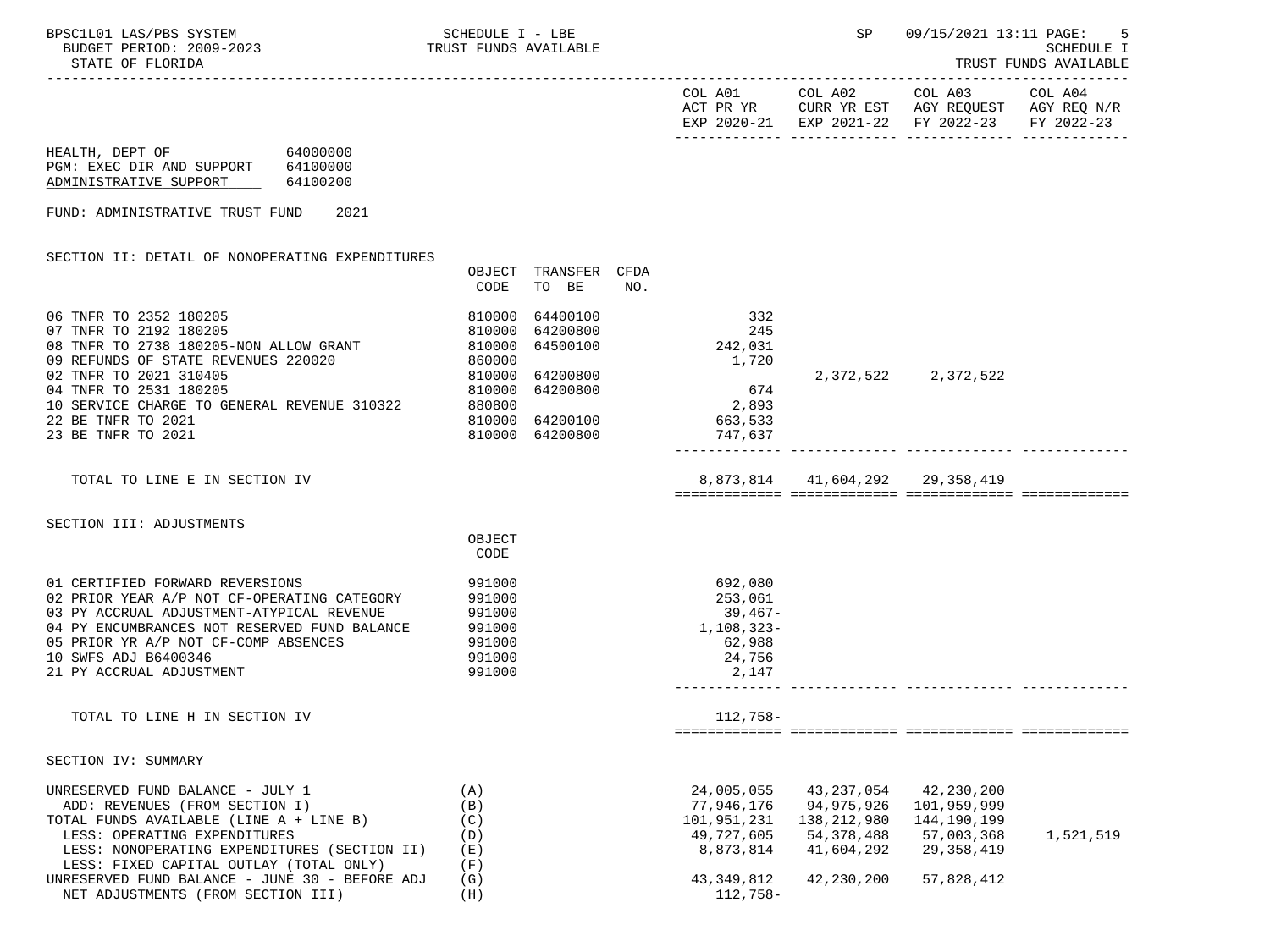| BPSC1L01 LAS/PBS SYSTEM<br>BUDGET PERIOD: 2009-2023 TRUST FUNDS AVAILABLE<br>STATE OF FLORIDA           | SCHEDULE I - LBE           |                                              |                                        | SP                             |                                                              | 09/15/2021 13:11 PAGE: 6<br>SCHEDULE I<br>TRUST FUNDS AVAILABLE |
|---------------------------------------------------------------------------------------------------------|----------------------------|----------------------------------------------|----------------------------------------|--------------------------------|--------------------------------------------------------------|-----------------------------------------------------------------|
|                                                                                                         |                            |                                              | ACT PR YR<br>EXP 2020-21               | COL A01 COL A02<br>EXP 2021-22 | COL A03<br>CURR YR EST AGY REQUEST AGY REQ N/R<br>FY 2022-23 | COL A04<br>FY 2022-23                                           |
| 64000000<br>HEALTH, DEPT OF<br>PGM: EXEC DIR AND SUPPORT 64100000<br>ADMINISTRATIVE SUPPORT<br>64100200 |                            |                                              |                                        |                                |                                                              |                                                                 |
| FUND: ADMINISTRATIVE TRUST FUND 2021                                                                    |                            |                                              |                                        |                                |                                                              |                                                                 |
| SECTION IV: SUMMARY                                                                                     |                            |                                              |                                        |                                |                                                              |                                                                 |
| ADJUSTED UNRESERVED FUND BALANCE - JUNE 30 (I)                                                          |                            |                                              | 43, 237, 054 42, 230, 200 57, 828, 412 |                                |                                                              |                                                                 |
| SCHEDULE IB: DETAIL OF UNRESERVED FUND BALANCE                                                          | FUNDING SOURCE<br>STATE(S) | RESTRICTED(R)<br>NONSTATE(N) UNRESTRICTED(U) |                                        |                                |                                                              |                                                                 |
| 01 GRANT INDIRECT EARNINGS                                                                              | -S                         | $\mathbf{U}$                                 |                                        |                                | 43, 237, 054 42, 230, 200 57, 828, 412                       |                                                                 |
| ADJUSTED UNRESERVED FUND BALANCE - JUNE 30                                                              |                            |                                              |                                        |                                | 43, 237, 054 42, 230, 200 57, 828, 412                       |                                                                 |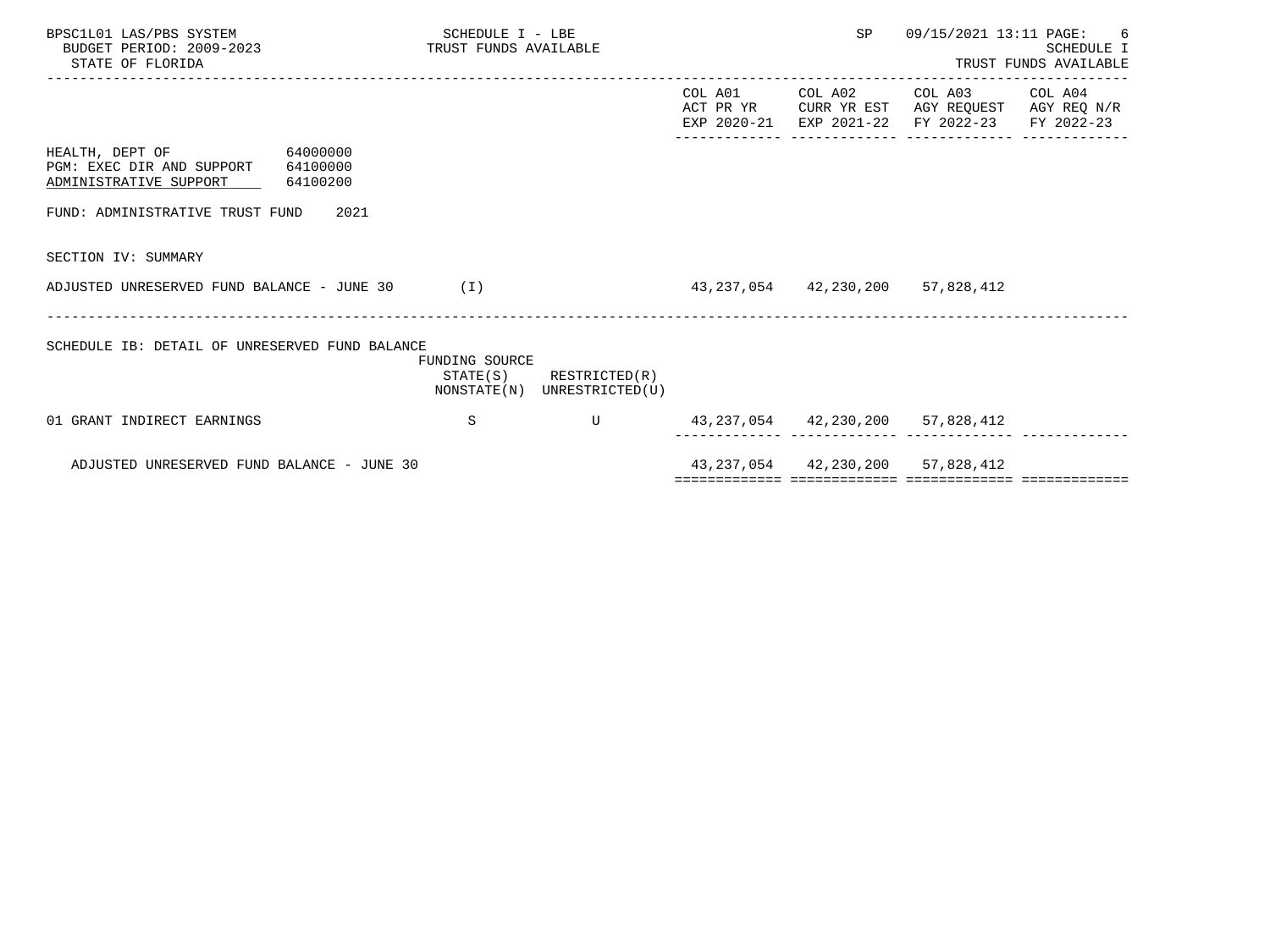| BPSC1L01 LAS/PBS SYSTEM<br>BUDGET PERIOD: 2009-2023<br>STATE OF FLORIDA                                                                                                                                                                                       | SCHEDULE I - LBE<br>TRUST FUNDS AVAILABLE |                                                        | SP         |  | 09/15/2021 13:11 PAGE: 7<br>SCHEDULE I<br>TRUST FUNDS AVAILABLE                                                        |            |
|---------------------------------------------------------------------------------------------------------------------------------------------------------------------------------------------------------------------------------------------------------------|-------------------------------------------|--------------------------------------------------------|------------|--|------------------------------------------------------------------------------------------------------------------------|------------|
|                                                                                                                                                                                                                                                               |                                           |                                                        |            |  | COL A01 COL A02 COL A03 COL A04<br>ACT PR YR CURR YR EST AGY REQUEST AGY REQ N/R<br>EXP 2020-21 EXP 2021-22 FY 2022-23 | FY 2022-23 |
| HEALTH, DEPT OF 64000000<br>PGM: EXEC DIR AND SUPPORT 64100000<br>ADMINISTRATIVE SUPPORT                                                                                                                                                                      | 64100200                                  |                                                        |            |  |                                                                                                                        |            |
| FUND: TOBACCO SETTLEMENT TF                                                                                                                                                                                                                                   | 2122                                      |                                                        |            |  |                                                                                                                        |            |
| SECTION I: DETAIL OF REVENUES                                                                                                                                                                                                                                 | REVENUE CAP SVC<br><b>AUTH</b><br>CODE    | MATCHING % CFDA<br>CHG <sup>%</sup> ST I/C LOC I/C NO. |            |  |                                                                                                                        |            |
|                                                                                                                                                                                                                                                               |                                           |                                                        |            |  |                                                                                                                        |            |
| TOTAL TO LINE B IN SECTION IV                                                                                                                                                                                                                                 |                                           |                                                        |            |  |                                                                                                                        |            |
| SECTION II: DETAIL OF NONOPERATING EXPENDITURES                                                                                                                                                                                                               |                                           | OBJECT TRANSFER CFDA<br>CODE<br>TO BE<br>NO.           |            |  |                                                                                                                        |            |
| 04 BE TNFR FROM 2122 64200100                                                                                                                                                                                                                                 |                                           | 810000                                                 | 167,918-   |  |                                                                                                                        |            |
| TOTAL TO LINE E IN SECTION IV                                                                                                                                                                                                                                 |                                           |                                                        | $167,918-$ |  |                                                                                                                        |            |
| SECTION III: ADJUSTMENTS                                                                                                                                                                                                                                      |                                           | OBJECT<br>CODE                                         |            |  |                                                                                                                        |            |
|                                                                                                                                                                                                                                                               |                                           |                                                        |            |  |                                                                                                                        |            |
| TOTAL TO LINE H IN SECTION IV                                                                                                                                                                                                                                 |                                           |                                                        |            |  |                                                                                                                        |            |
| SECTION IV: SUMMARY                                                                                                                                                                                                                                           |                                           |                                                        |            |  |                                                                                                                        |            |
| UNRESERVED FUND BALANCE - JULY 1                                                                                                                                                                                                                              |                                           | (A)                                                    | $167,918-$ |  |                                                                                                                        |            |
| ADD: REVENUES (FROM SECTION I)<br>TOTAL FUNDS AVAILABLE (LINE A + LINE B)                                                                                                                                                                                     |                                           | (B)<br>(C)                                             | 167,918-   |  |                                                                                                                        |            |
| LESS: OPERATING EXPENDITURES<br>LESS: NONOPERATING EXPENDITURES (SECTION II)<br>LESS: FIXED CAPITAL OUTLAY (TOTAL ONLY)<br>UNRESERVED FUND BALANCE - JUNE 30 - BEFORE ADJ<br>NET ADJUSTMENTS (FROM SECTION III)<br>ADJUSTED UNRESERVED FUND BALANCE - JUNE 30 |                                           | (D)<br>(E)<br>(F)<br>(G)<br>(H)<br>(I)                 | $167,918-$ |  |                                                                                                                        |            |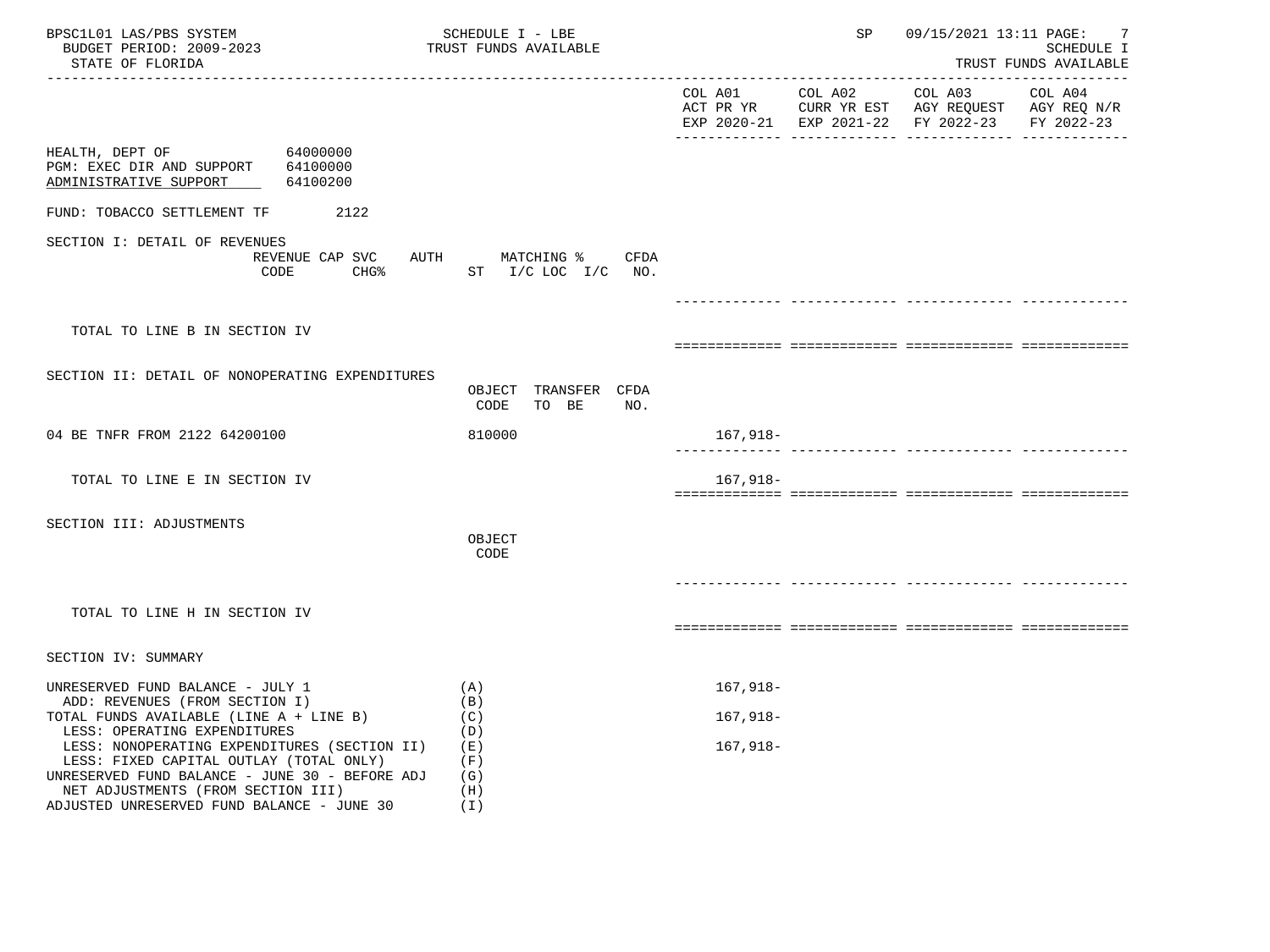| BPSC1L01 LAS/PBS SYSTEM<br>BUDGET PERIOD: 2009-2023<br>STATE OF FLORIDA                                                            | SCHEDULE I - LBE<br>TRUST FUNDS AVAILABLE         |                     | SP                                                                                 | 09/15/2021 13:11 PAGE: | 8<br><b>SCHEDULE I</b><br>TRUST FUNDS AVAILABLE |
|------------------------------------------------------------------------------------------------------------------------------------|---------------------------------------------------|---------------------|------------------------------------------------------------------------------------|------------------------|-------------------------------------------------|
|                                                                                                                                    |                                                   | COL A01             | COL A02<br>ACT PR YR CURR YR EST AGY REQUEST<br>EXP 2020-21 EXP 2021-22 FY 2022-23 | COL A03                | COL A04<br>AGY REQ N/R<br>FY 2022-23            |
| 64000000<br>HEALTH, DEPT OF<br>PGM: EXEC DIR AND SUPPORT 64100000<br>ADMINISTRATIVE SUPPORT<br>64100200                            |                                                   |                     |                                                                                    |                        |                                                 |
| FUND: FEDERAL GRANTS TRUST FUND<br>2261                                                                                            |                                                   |                     |                                                                                    |                        |                                                 |
| SECTION I: DETAIL OF REVENUES<br>REVENUE CAP SVC<br>CODE<br>CHG <sup>8</sup>                                                       | AUTH MATCHING %<br>CFDA<br>ST $I/C$ LOC $I/C$ NO. |                     |                                                                                    |                        |                                                 |
|                                                                                                                                    |                                                   |                     |                                                                                    |                        |                                                 |
| TOTAL TO LINE B IN SECTION IV                                                                                                      |                                                   |                     |                                                                                    |                        |                                                 |
| SECTION II: DETAIL OF NONOPERATING EXPENDITURES                                                                                    | OBJECT TRANSFER CFDA<br>CODE<br>TO BE<br>NO.      |                     |                                                                                    |                        |                                                 |
| 90 BE TNFR FROM 2261 64200800                                                                                                      | 810000                                            | 904,427-            |                                                                                    |                        |                                                 |
| TOTAL TO LINE E IN SECTION IV                                                                                                      |                                                   | $904,427-$          |                                                                                    |                        |                                                 |
| SECTION III: ADJUSTMENTS                                                                                                           | OBJECT<br>CODE                                    |                     |                                                                                    |                        |                                                 |
| 05 COMP ABSENSES LIABLILITY C/F                                                                                                    | 991000                                            | 30,172-             |                                                                                    |                        |                                                 |
| TOTAL TO LINE H IN SECTION IV                                                                                                      |                                                   | $30, 172 -$         |                                                                                    |                        |                                                 |
| SECTION IV: SUMMARY                                                                                                                |                                                   |                     |                                                                                    |                        |                                                 |
| UNRESERVED FUND BALANCE - JULY 1<br>ADD: REVENUES (FROM SECTION I)                                                                 | (A)<br>(B)                                        | $874, 255 -$        |                                                                                    |                        |                                                 |
| TOTAL FUNDS AVAILABLE (LINE A + LINE B)<br>LESS: OPERATING EXPENDITURES                                                            | (C)<br>(D)                                        | $874, 255 -$        |                                                                                    |                        |                                                 |
| LESS: NONOPERATING EXPENDITURES (SECTION II)<br>LESS: FIXED CAPITAL OUTLAY (TOTAL ONLY)                                            | (E)<br>(F)                                        | $904, 427 -$        |                                                                                    |                        |                                                 |
| UNRESERVED FUND BALANCE - JUNE 30 - BEFORE ADJ<br>NET ADJUSTMENTS (FROM SECTION III)<br>ADJUSTED UNRESERVED FUND BALANCE - JUNE 30 | (G)<br>(H)<br>(I)                                 | 30,172<br>$30,172-$ |                                                                                    |                        |                                                 |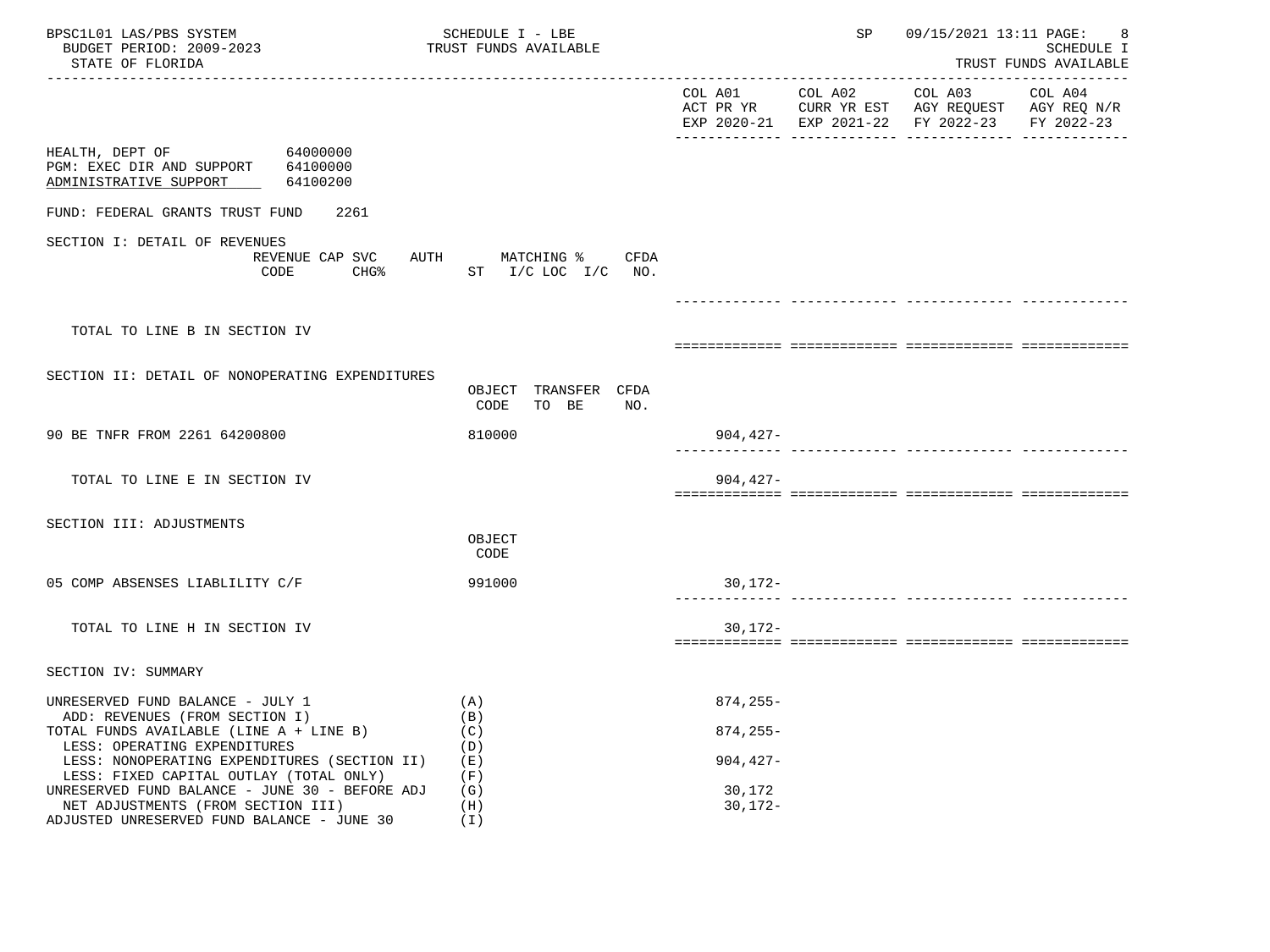| SCHEDULE I - LBE<br>TRUST FUNDS AVAILABLE              |                           | SP and the set of the set of the set of the set of the set of the set of the set of the set of the set of the set of the set of the set of the set of the set of the set of the set of the set of the set of the set of the se | 09/15/2021 13:11 PAGE: | -9<br>SCHEDULE I<br>TRUST FUNDS AVAILABLE                                                                                                                                                                |
|--------------------------------------------------------|---------------------------|--------------------------------------------------------------------------------------------------------------------------------------------------------------------------------------------------------------------------------|------------------------|----------------------------------------------------------------------------------------------------------------------------------------------------------------------------------------------------------|
|                                                        |                           |                                                                                                                                                                                                                                | COL A03                | COL A04<br>FY 2022-23                                                                                                                                                                                    |
|                                                        |                           |                                                                                                                                                                                                                                |                        |                                                                                                                                                                                                          |
|                                                        |                           |                                                                                                                                                                                                                                |                        |                                                                                                                                                                                                          |
| AUTH MATCHING %<br>CHG <sup>§</sup> ST I/C LOC I/C NO. |                           |                                                                                                                                                                                                                                |                        |                                                                                                                                                                                                          |
| 000100 YES 8.0 381.86 0.00 0.00                        |                           |                                                                                                                                                                                                                                |                        |                                                                                                                                                                                                          |
| $0.01800$ NO $0.0$ $381.011$ $0.00$ $0.00$             |                           |                                                                                                                                                                                                                                |                        |                                                                                                                                                                                                          |
|                                                        |                           |                                                                                                                                                                                                                                | 9,668                  |                                                                                                                                                                                                          |
| OBJECT TRANSFER CFDA<br>CODE<br>TO BE<br>NO.           |                           |                                                                                                                                                                                                                                |                        |                                                                                                                                                                                                          |
| 810000<br>810000<br>880800                             | 753                       |                                                                                                                                                                                                                                |                        |                                                                                                                                                                                                          |
|                                                        |                           |                                                                                                                                                                                                                                |                        |                                                                                                                                                                                                          |
| OBJECT<br>CODE                                         |                           |                                                                                                                                                                                                                                |                        |                                                                                                                                                                                                          |
| 991000<br>991000<br>991000                             | 3,887<br>111<br>$27,612-$ |                                                                                                                                                                                                                                |                        |                                                                                                                                                                                                          |
|                                                        | $23,614-$                 |                                                                                                                                                                                                                                |                        |                                                                                                                                                                                                          |
|                                                        |                           | CFDA                                                                                                                                                                                                                           | COL A01<br>$663,533-$  | COL A02<br>ACT PR YR CURR YR EST AGY REQUEST AGY REQ N/R<br>EXP 2020-21 EXP 2021-22 FY 2022-23<br>9,415 9,415 9,415<br>253 253 253<br>9,668 9,668<br>788, 218 - 788, 218 -<br>662,780- 788,218- 788,218- |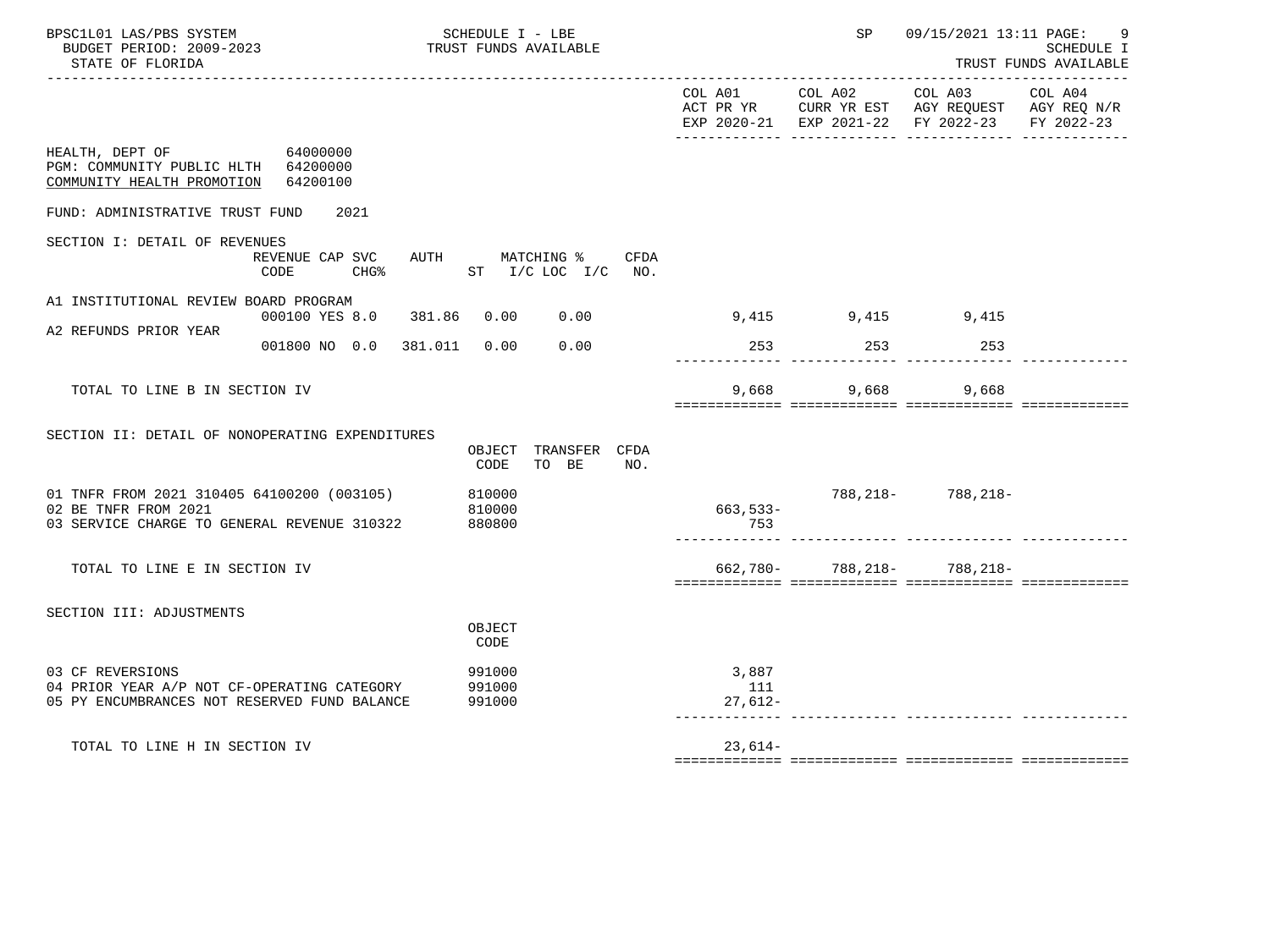| BPSC1L01 LAS/PBS SYSTEM<br>BUDGET PERIOD: 2009-2023 TRUST FUNDS AVAILABLE<br>STATE OF FLORIDA                | SCHEDULE I - LBE | SP                                  | 09/15/2021 13:11 PAGE: 10<br>SCHEDULE I<br>TRUST FUNDS AVAILABLE |                                                                             |             |
|--------------------------------------------------------------------------------------------------------------|------------------|-------------------------------------|------------------------------------------------------------------|-----------------------------------------------------------------------------|-------------|
|                                                                                                              |                  | COL A01<br>ACT PR YR<br>EXP 2020-21 | CURR YR EST                                                      | COL A02 COL A03 COL A04<br>AGY REOUEST<br>EXP 2021-22 FY 2022-23 FY 2022-23 | AGY REQ N/R |
| HEALTH, DEPT OF<br>64000000<br>PGM: COMMUNITY PUBLIC HLTH 64200000<br>COMMUNITY HEALTH PROMOTION<br>64200100 |                  |                                     |                                                                  |                                                                             |             |
| FUND: ADMINISTRATIVE TRUST FUND 2021                                                                         |                  |                                     |                                                                  |                                                                             |             |
| SECTION IV: SUMMARY                                                                                          |                  |                                     |                                                                  |                                                                             |             |
| UNRESERVED FUND BALANCE - JULY 1                                                                             | (A)              | $26,836-$                           |                                                                  |                                                                             |             |
| ADD: REVENUES (FROM SECTION I)                                                                               | (B)              |                                     | 9,668 9,668                                                      | 9,668                                                                       |             |
| TOTAL FUNDS AVAILABLE (LINE A + LINE B)                                                                      | (C)              |                                     | $17,168-$ 9,668                                                  | 9,668                                                                       |             |
| LESS: OPERATING EXPENDITURES                                                                                 | (D)              |                                     | 621,998 797,886                                                  | 797,886                                                                     |             |
| LESS: NONOPERATING EXPENDITURES (SECTION II)                                                                 | (E)              | 662,780-                            | 788,218-                                                         | 788,218-                                                                    |             |
| LESS: FIXED CAPITAL OUTLAY (TOTAL ONLY)                                                                      | (F)              |                                     |                                                                  |                                                                             |             |
| UNRESERVED FUND BALANCE - JUNE 30 - BEFORE ADJ                                                               | (G)              | 23,614                              |                                                                  |                                                                             |             |
| NET ADJUSTMENTS (FROM SECTION III)                                                                           | (H)              | $23,614-$                           |                                                                  |                                                                             |             |

ADJUSTED UNRESERVED FUND BALANCE - JUNE 30 (I)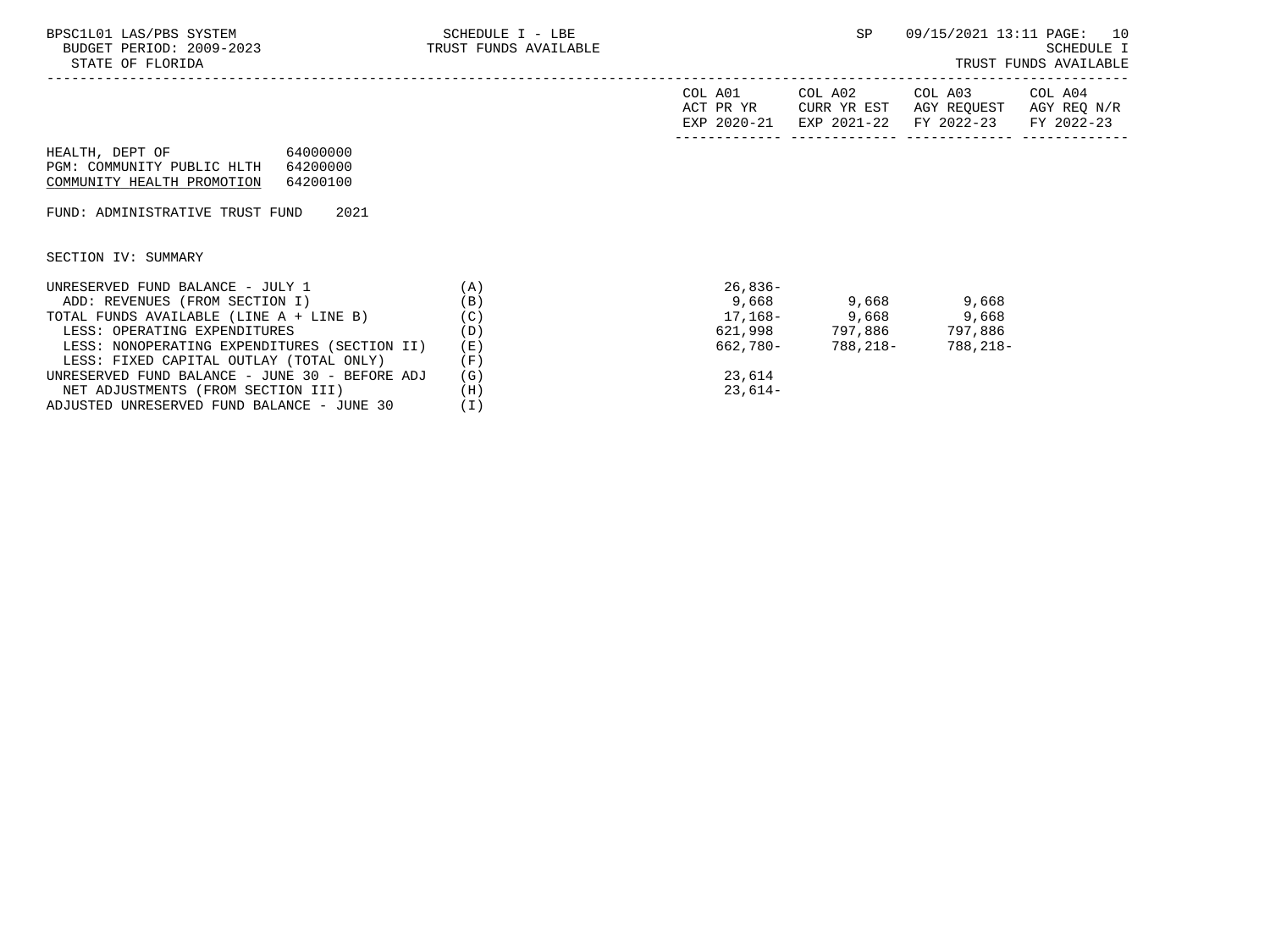| BPSC1L01 LAS/PBS SYSTEM<br>BUDGET PERIOD: 2009-2023<br>STATE OF FLORIDA                                                                                                                                                                                                                                                          | SCHEDULE I - LBE<br>TRUST FUNDS AVAILABLE            |                                                                                    | SP                                                                       |                                                                                                                                         | 09/15/2021 13:11 PAGE: 11<br><b>SCHEDULE I</b><br>TRUST FUNDS AVAILABLE |
|----------------------------------------------------------------------------------------------------------------------------------------------------------------------------------------------------------------------------------------------------------------------------------------------------------------------------------|------------------------------------------------------|------------------------------------------------------------------------------------|--------------------------------------------------------------------------|-----------------------------------------------------------------------------------------------------------------------------------------|-------------------------------------------------------------------------|
|                                                                                                                                                                                                                                                                                                                                  |                                                      |                                                                                    |                                                                          | COL A01 COL A02 COL A03<br>ACT PR YR $\,$ CURR YR EST $\,$ AGY REQUEST $\,$ AGY REQ $\,$ N/R $\,$<br>EXP 2020-21 EXP 2021-22 FY 2022-23 | COL A04<br>FY 2022-23                                                   |
| HEALTH, DEPT OF 64000000<br>PGM: COMMUNITY PUBLIC HLTH 64200000<br>COMMUNITY HEALTH PROMOTION 64200100                                                                                                                                                                                                                           |                                                      |                                                                                    |                                                                          |                                                                                                                                         |                                                                         |
| FUND: RAPE CRISIS PROGRAM TF<br>2089                                                                                                                                                                                                                                                                                             |                                                      |                                                                                    |                                                                          |                                                                                                                                         |                                                                         |
| SECTION I: DETAIL OF REVENUES<br>REVENUE CAP SVC<br>CODE<br>CHG <sup>8</sup>                                                                                                                                                                                                                                                     | AUTH MATCHING %<br>CFDA<br>ST I/C LOC I/C NO.        |                                                                                    |                                                                          |                                                                                                                                         |                                                                         |
| 02 RAPE CRISIS PREVENTION PROGRAM<br>001200 NO 8.0 794.056 0.00 0.00                                                                                                                                                                                                                                                             |                                                      |                                                                                    | 2, 292, 841 2, 335, 860 2, 382, 577                                      |                                                                                                                                         |                                                                         |
| TOTAL TO LINE B IN SECTION IV                                                                                                                                                                                                                                                                                                    |                                                      |                                                                                    | 2, 292, 841 2, 335, 860 2, 382, 577                                      |                                                                                                                                         |                                                                         |
| SECTION II: DETAIL OF NONOPERATING EXPENDITURES                                                                                                                                                                                                                                                                                  | TRANSFER CFDA<br>OBJECT<br>TO BE<br>CODE<br>NO.      |                                                                                    |                                                                          |                                                                                                                                         |                                                                         |
| 01 5% TRUST FUND RESERVE<br>03 SERVICE CHARGE TO GENERAL REVENUE 310322                                                                                                                                                                                                                                                          | 999000<br>880800                                     |                                                                                    |                                                                          | 107,450                                                                                                                                 |                                                                         |
| TOTAL TO LINE E IN SECTION IV                                                                                                                                                                                                                                                                                                    |                                                      |                                                                                    | 183,205 186,869 298,056                                                  |                                                                                                                                         |                                                                         |
| SECTION III: ADJUSTMENTS                                                                                                                                                                                                                                                                                                         | OBJECT<br>CODE                                       |                                                                                    |                                                                          |                                                                                                                                         |                                                                         |
| 01 CERTIFIED FORWARD REVERSIONS<br>03 ROUNDING                                                                                                                                                                                                                                                                                   | 991000<br>991000                                     | 40,593<br>$2 -$                                                                    |                                                                          |                                                                                                                                         |                                                                         |
| TOTAL TO LINE H IN SECTION IV                                                                                                                                                                                                                                                                                                    |                                                      | 40,591                                                                             |                                                                          |                                                                                                                                         |                                                                         |
| SECTION IV: SUMMARY                                                                                                                                                                                                                                                                                                              |                                                      |                                                                                    |                                                                          |                                                                                                                                         |                                                                         |
| UNRESERVED FUND BALANCE - JULY 1<br>ADD: REVENUES (FROM SECTION I)<br>TOTAL FUNDS AVAILABLE (LINE A + LINE B)<br>LESS: OPERATING EXPENDITURES<br>LESS: NONOPERATING EXPENDITURES (SECTION II)<br>LESS: FIXED CAPITAL OUTLAY (TOTAL ONLY)<br>UNRESERVED FUND BALANCE - JUNE 30 - BEFORE ADJ<br>NET ADJUSTMENTS (FROM SECTION III) | (A)<br>(B)<br>(C)<br>(D)<br>(E)<br>(F)<br>(G)<br>(H) | 870,492<br>2,292,841<br>3, 163, 333<br>1,660,771<br>183,205<br>1,319,357<br>40,591 | 1,359,948<br>2,335,860<br>3,695,808<br>1,737,138<br>186,869<br>1,771,801 | 1,771,801<br>2,382,577<br>4,154,378<br>1,737,138<br>298,056<br>2,119,184                                                                |                                                                         |
| ADJUSTED UNRESERVED FUND BALANCE - JUNE 30                                                                                                                                                                                                                                                                                       | (I)                                                  | 1,359,948                                                                          | 1,771,801                                                                | 2,119,184                                                                                                                               |                                                                         |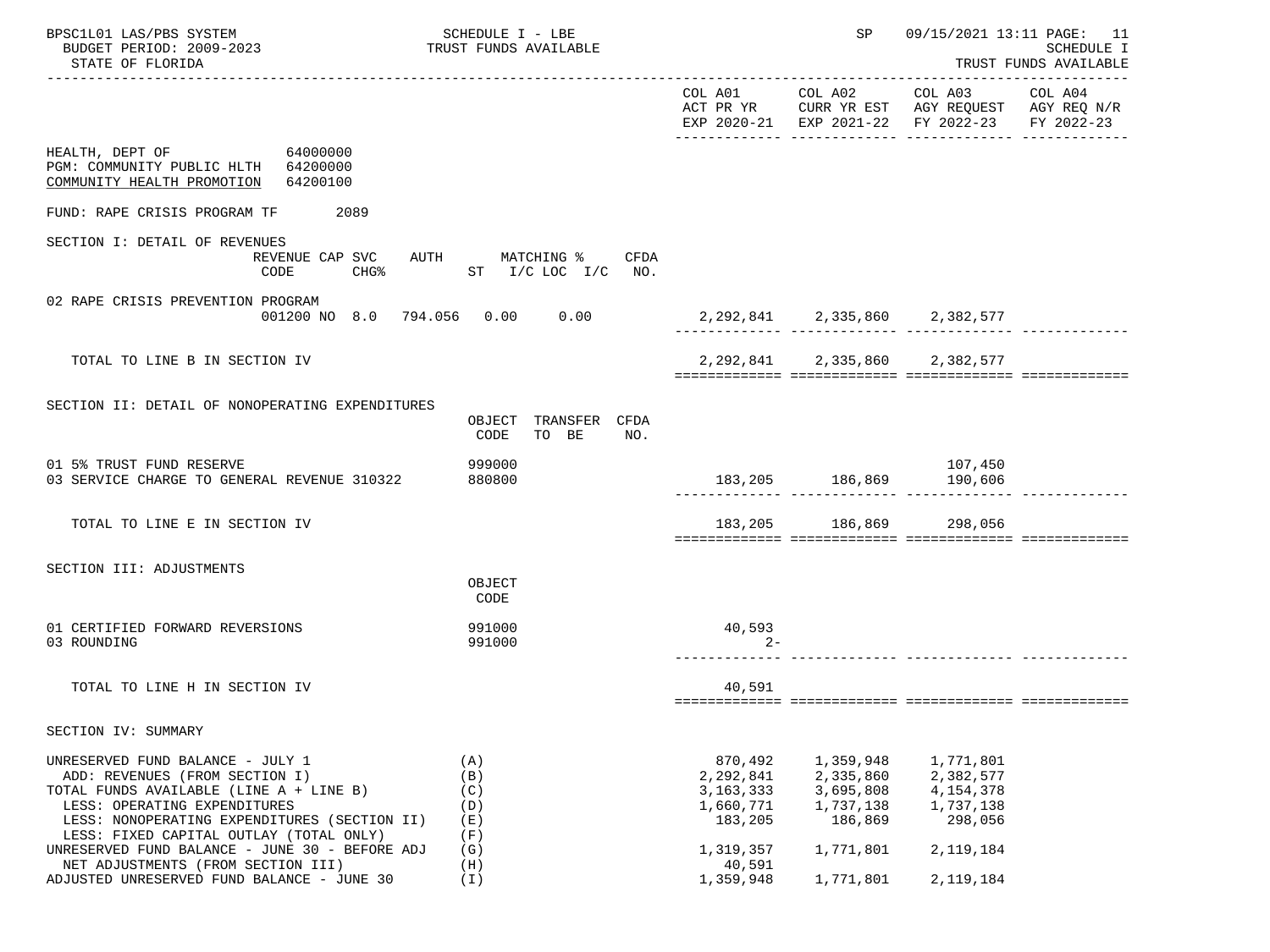| BPSC1L01 LAS/PBS SYSTEM<br>BUDGET PERIOD: 2009-2023<br>STATE OF FLORIDA                                | TRUST FUNDS AVAILABLE | SCHEDULE I - LBE |                                                            |                      | SP      | 09/15/2021 13:11 PAGE: 12                                                                       | SCHEDULE I<br>TRUST FUNDS AVAILABLE |
|--------------------------------------------------------------------------------------------------------|-----------------------|------------------|------------------------------------------------------------|----------------------|---------|-------------------------------------------------------------------------------------------------|-------------------------------------|
|                                                                                                        |                       |                  |                                                            | COL A01<br>ACT PR YR | COL A02 | COL A03<br>CURR YR EST AGY REQUEST AGY REQ N/R<br>EXP 2020-21 EXP 2021-22 FY 2022-23 FY 2022-23 | COL A04                             |
| HEALTH, DEPT OF 64000000<br>PGM: COMMUNITY PUBLIC HLTH 64200000<br>COMMUNITY HEALTH PROMOTION 64200100 |                       |                  |                                                            |                      |         |                                                                                                 |                                     |
| FUND: RAPE CRISIS PROGRAM TF                                                                           | 2089                  |                  |                                                            |                      |         |                                                                                                 |                                     |
| SCHEDULE IB: DETAIL OF UNRESERVED FUND BALANCE                                                         |                       | FUNDING SOURCE   | $STATE(S)$ RESTRICTED $(R)$<br>NONSTATE(N) UNRESTRICTED(U) |                      |         |                                                                                                 |                                     |
| 01 RAPE CRISIS FINES 794.056 F.S.                                                                      |                       | S                | U                                                          |                      |         | 1,359,948 1,771,801 2,119,184                                                                   |                                     |
| ADJUSTED UNRESERVED FUND BALANCE - JUNE 30                                                             |                       |                  |                                                            |                      |         | 1,359,948 1,771,801 2,119,184                                                                   |                                     |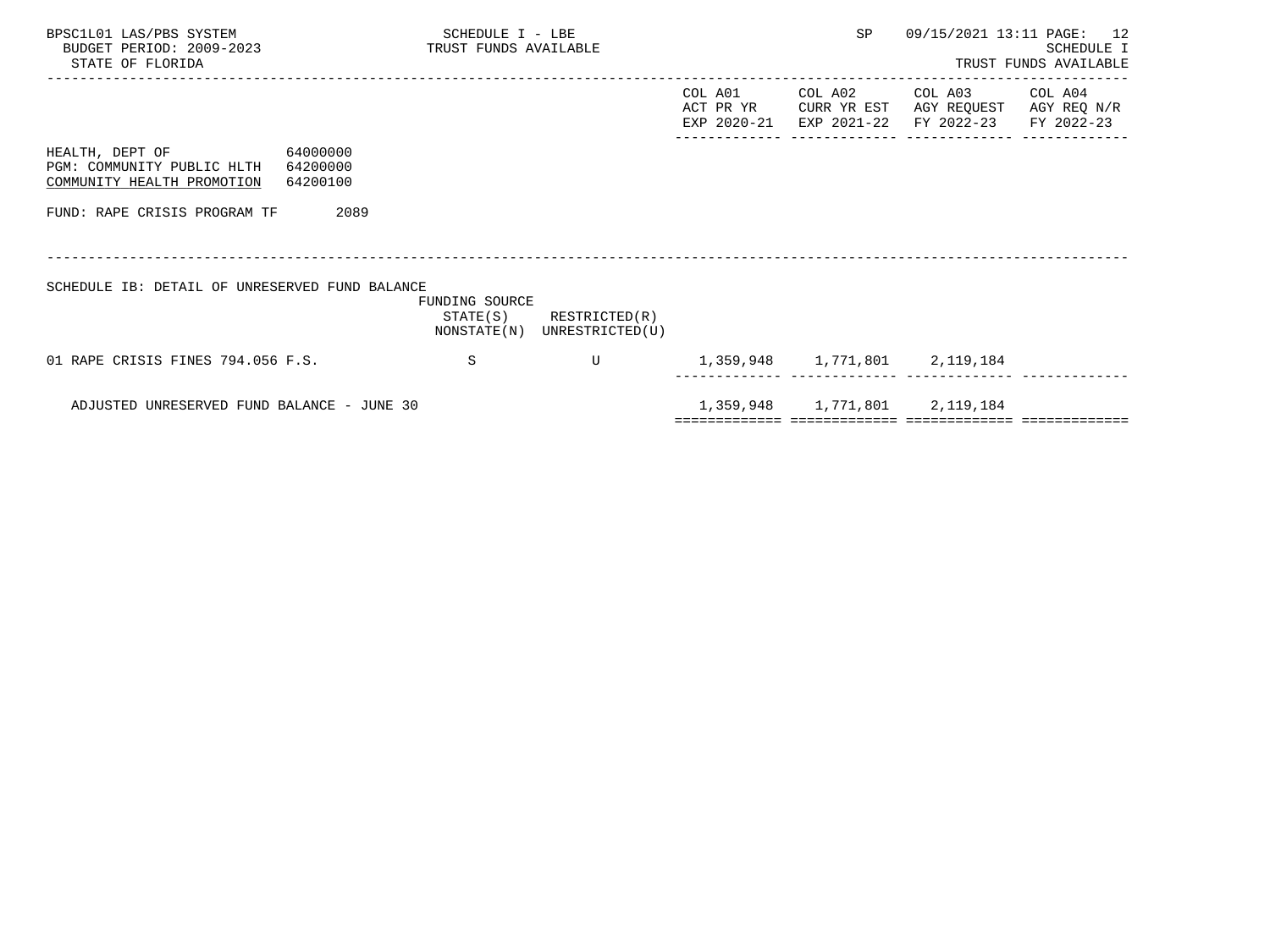| BPSC1L01 LAS/PBS SYSTEM<br>BUDGET PERIOD: 2009-2023<br>STATE OF FLORIDA                                                                                                           | SCHEDULE I - LBE<br>TRUST FUNDS AVAILABLE      |                                                       |     |                                             | SP                               | 09/15/2021 13:11 PAGE: 13<br><b>SCHEDULE I</b><br>TRUST FUNDS AVAILABLE                                                 |                       |  |
|-----------------------------------------------------------------------------------------------------------------------------------------------------------------------------------|------------------------------------------------|-------------------------------------------------------|-----|---------------------------------------------|----------------------------------|-------------------------------------------------------------------------------------------------------------------------|-----------------------|--|
|                                                                                                                                                                                   |                                                |                                                       |     | COL A01                                     | COL A02                          | COL A03<br>ACT PR YR $\,$ CURR YR EST $\,$ AGY REQUEST $\,$ AGY REQ $\,$ N/R $\,$<br>EXP 2020-21 EXP 2021-22 FY 2022-23 | COL A04<br>FY 2022-23 |  |
| HEALTH, DEPT OF 64000000<br>PGM: COMMUNITY PUBLIC HLTH 64200000<br>COMMUNITY HEALTH PROMOTION 64200100                                                                            |                                                |                                                       |     |                                             |                                  |                                                                                                                         |                       |  |
| FUND: TOBACCO SETTLEMENT TF 2122                                                                                                                                                  |                                                |                                                       |     |                                             |                                  |                                                                                                                         |                       |  |
| SECTION I: DETAIL OF REVENUES<br>REVENUE CAP SVC<br>CHG <sup>8</sup><br>CODE                                                                                                      | AUTH MATCHING % CFDA<br>ST $I/C$ LOC $I/C$ NO. |                                                       |     |                                             |                                  |                                                                                                                         |                       |  |
| 01 TNFR FROM DFS 2123 TO TOBACCO SERVICES<br>001500 NO 0.0                                                                                                                        | 381.84 0.00                                    | 0.00                                                  |     |                                             |                                  |                                                                                                                         |                       |  |
| 02 REFUNDS PRIOR YEAR<br>001800 NO 0.0                                                                                                                                            | 215.31 0.00                                    | 0.00                                                  |     | 48,393                                      |                                  |                                                                                                                         |                       |  |
|                                                                                                                                                                                   |                                                |                                                       |     |                                             |                                  |                                                                                                                         |                       |  |
| TOTAL TO LINE B IN SECTION IV                                                                                                                                                     |                                                |                                                       |     |                                             | 71,480,032 73,373,808 77,096,032 |                                                                                                                         |                       |  |
| SECTION II: DETAIL OF NONOPERATING EXPENDITURES                                                                                                                                   | OBJECT<br>CODE                                 | TRANSFER CFDA<br>TO BE                                | NO. |                                             |                                  |                                                                                                                         |                       |  |
| 01 BE TNFR TO 2122<br>02 BE TNFR TO 2122<br>03 BE TNFR TO 2122                                                                                                                    |                                                | 810000 64300100<br>810000 64100200<br>810000 64200700 |     | 131,486,924<br>167,918<br>11,155            |                                  |                                                                                                                         |                       |  |
| TOTAL TO LINE E IN SECTION IV                                                                                                                                                     |                                                |                                                       |     | 131,665,997                                 |                                  |                                                                                                                         |                       |  |
| SECTION III: ADJUSTMENTS                                                                                                                                                          | OBJECT<br>CODE                                 |                                                       |     |                                             |                                  |                                                                                                                         |                       |  |
| 01 ROUNDING<br>02 PRIOR YEAR A/P NOT CF- OPERATING CATEGORY<br>03 CERTIFIED FORWARD REVERSIONS<br>04 PY ENCUMBRANCE NOT RESERVED FUND BALANCE<br>07 PRIOR YEAR ACCRUAL ADJUSTMENT | 991000<br>991000<br>991000<br>991000<br>991000 |                                                       |     | 13<br>585<br>803,095<br>1,166,040-<br>4,899 |                                  |                                                                                                                         |                       |  |
| TOTAL TO LINE H IN SECTION IV                                                                                                                                                     |                                                |                                                       |     | $357,448-$                                  |                                  |                                                                                                                         |                       |  |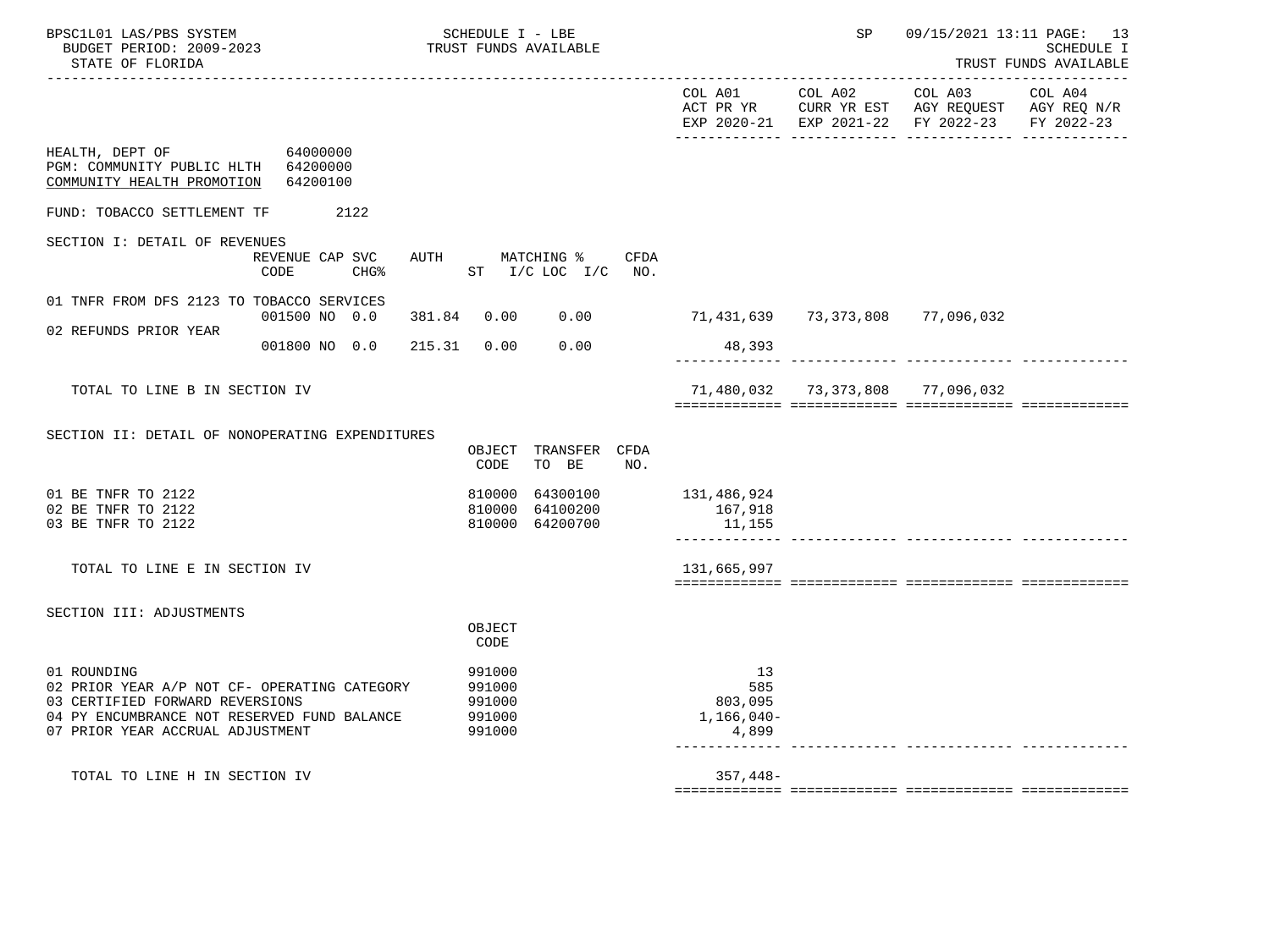| HEALTH, DEPT OF 64000000<br>PGM: COMMUNITY PUBLIC HLTH 64200000<br>COMMUNITY HEALTH PROMOTION 64200100<br>FUND: TOBACCO SETTLEMENT TF 2122                                                                                                                                                                                                                                                                                               |                                                                              |                                                                            | COL A01 COL A02 COL A03 COL A04<br>ACT PR YR CURR YR EST AGY REQUEST AGY REQ N/R<br>EXP 2020-21 EXP 2021-22 FY 2022-23 FY 2022-23 |  |
|------------------------------------------------------------------------------------------------------------------------------------------------------------------------------------------------------------------------------------------------------------------------------------------------------------------------------------------------------------------------------------------------------------------------------------------|------------------------------------------------------------------------------|----------------------------------------------------------------------------|-----------------------------------------------------------------------------------------------------------------------------------|--|
|                                                                                                                                                                                                                                                                                                                                                                                                                                          |                                                                              |                                                                            |                                                                                                                                   |  |
|                                                                                                                                                                                                                                                                                                                                                                                                                                          |                                                                              |                                                                            |                                                                                                                                   |  |
|                                                                                                                                                                                                                                                                                                                                                                                                                                          |                                                                              |                                                                            |                                                                                                                                   |  |
| SECTION IV: SUMMARY                                                                                                                                                                                                                                                                                                                                                                                                                      |                                                                              |                                                                            |                                                                                                                                   |  |
| UNRESERVED FUND BALANCE - JULY 1<br>(A)<br>ADD: REVENUES (FROM SECTION I)<br>(B)<br>TOTAL FUNDS AVAILABLE (LINE A + LINE B)<br>(C)<br>LESS: OPERATING EXPENDITURES<br>(D)<br>LESS: NONOPERATING EXPENDITURES (SECTION II) (E)<br>LESS: FIXED CAPITAL OUTLAY (TOTAL ONLY)<br>(F)<br>UNRESERVED FUND BALANCE - JUNE 30 - BEFORE ADJ $(G)$<br>NET ADJUSTMENTS (FROM SECTION III)<br>(H)<br>ADJUSTED UNRESERVED FUND BALANCE - JUNE 30 $(1)$ | 205,478,674<br>72,483,699<br>131,665,997<br>1,328,978<br>357,448-<br>971,530 | 133,998,642 971,530<br>71,480,032 73,373,808<br>74, 345, 338<br>74,345,338 | 77,096,032<br>77,096,032<br>77,096,032                                                                                            |  |
| SCHEDULE IB: DETAIL OF UNRESERVED FUND BALANCE<br>FUNDING SOURCE<br>$STATE(S)$ RESTRICTED $(R)$<br>NONSTATE(N) UNRESTRICTED(U)                                                                                                                                                                                                                                                                                                           |                                                                              |                                                                            |                                                                                                                                   |  |
| 01 TOBACCO SETTLEMENT-DUE DFS 216.351, F.S. S R R 971,530                                                                                                                                                                                                                                                                                                                                                                                |                                                                              |                                                                            |                                                                                                                                   |  |
| ADJUSTED UNRESERVED FUND BALANCE - JUNE 30                                                                                                                                                                                                                                                                                                                                                                                               | 971,530                                                                      |                                                                            |                                                                                                                                   |  |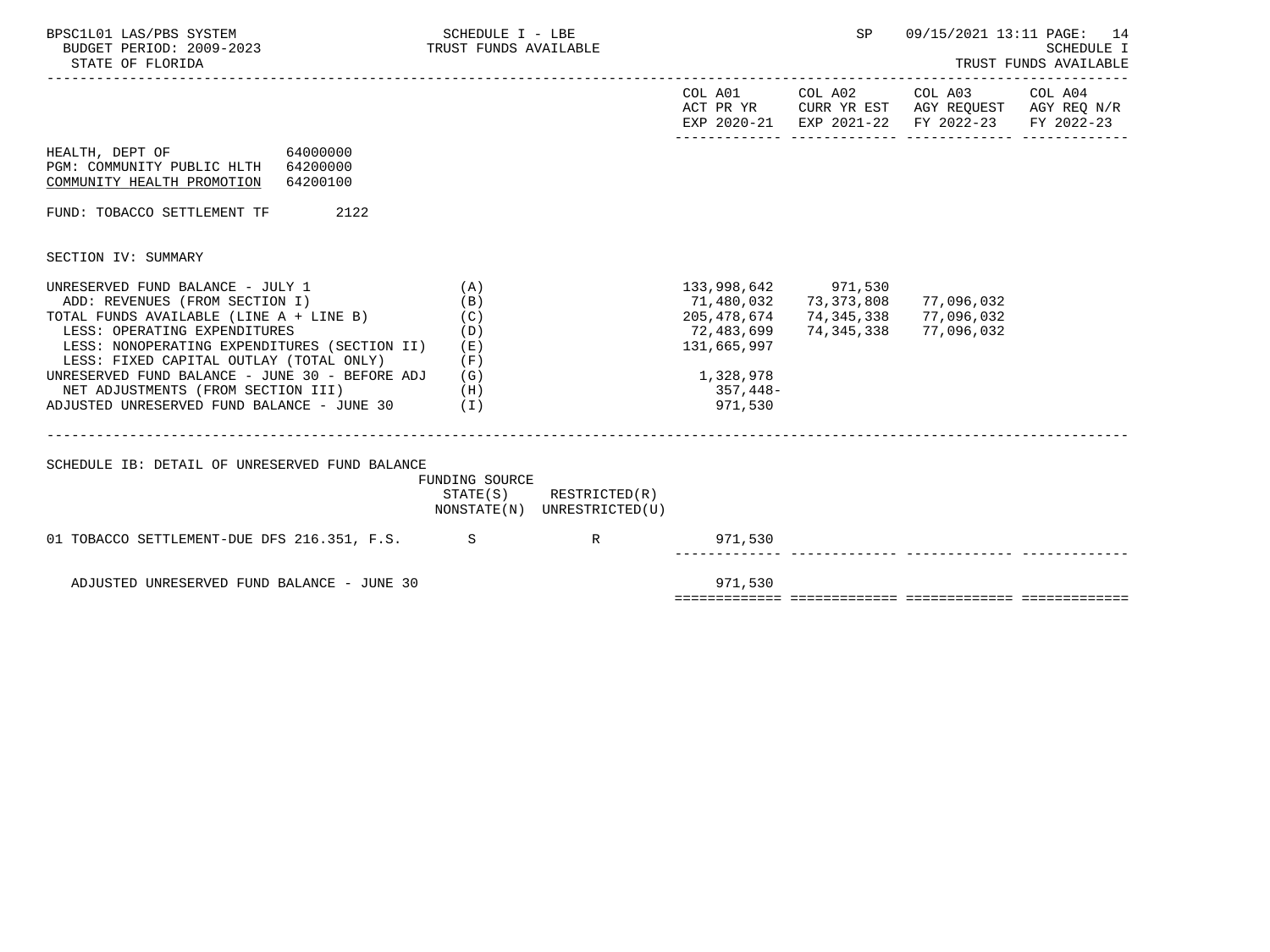| BPSC1L01 LAS/PBS SYSTEM<br>BUDGET PERIOD: 2009-2023<br>STATE OF FLORIDA                                                                                                                                                                                                                                                                                                        |                                     | SCHEDULE I - LBE                                            | TRUST FUNDS AVAILABLE         |      |                                                                                 | SP                                                   | 09/15/2021 13:11 PAGE: 15                                                                                                 | <b>SCHEDULE I</b><br>TRUST FUNDS AVAILABLE |
|--------------------------------------------------------------------------------------------------------------------------------------------------------------------------------------------------------------------------------------------------------------------------------------------------------------------------------------------------------------------------------|-------------------------------------|-------------------------------------------------------------|-------------------------------|------|---------------------------------------------------------------------------------|------------------------------------------------------|---------------------------------------------------------------------------------------------------------------------------|--------------------------------------------|
|                                                                                                                                                                                                                                                                                                                                                                                |                                     |                                                             |                               |      |                                                                                 |                                                      | COL A01 COL A02 COL A03<br>ACT PR YR CURR YR EST AGY REQUEST AGY REQ N/R<br>EXP 2020-21 EXP 2021-22 FY 2022-23 FY 2022-23 | COL A04                                    |
| HEALTH, DEPT OF 64000000<br>PGM: COMMUNITY PUBLIC HLTH 64200000<br>COMMUNITY HEALTH PROMOTION                                                                                                                                                                                                                                                                                  | 64200100                            |                                                             |                               |      |                                                                                 |                                                      |                                                                                                                           |                                            |
| FUND: EPILEPSY SERVICES TF                                                                                                                                                                                                                                                                                                                                                     | 2197                                |                                                             |                               |      |                                                                                 |                                                      |                                                                                                                           |                                            |
| SECTION I: DETAIL OF REVENUES<br>CODE                                                                                                                                                                                                                                                                                                                                          | REVENUE CAP SVC<br>CHG <sup>8</sup> | AUTH MATCHING %                                             | ST I/C LOC I/C NO.            | CFDA |                                                                                 |                                                      |                                                                                                                           |                                            |
| 01 EPILEPSY PREVENTION & EDUCATION PROGRAM                                                                                                                                                                                                                                                                                                                                     | 001200 NO 8.0 385.207 0.00 0.00     |                                                             |                               |      |                                                                                 | 260,836 350,000 350,000                              |                                                                                                                           |                                            |
| TOTAL TO LINE B IN SECTION IV                                                                                                                                                                                                                                                                                                                                                  |                                     |                                                             |                               |      |                                                                                 | 260,836 350,000 350,000                              |                                                                                                                           |                                            |
| SECTION II: DETAIL OF NONOPERATING EXPENDITURES                                                                                                                                                                                                                                                                                                                                |                                     | CODE                                                        | OBJECT TRANSFER CFDA<br>TO BE | NO.  |                                                                                 |                                                      |                                                                                                                           |                                            |
| 01 SERVICE CHARGE TO GENERAL REVENUE 310322<br>03 5% RESERVE<br>05 UNFUNDED BUDGET                                                                                                                                                                                                                                                                                             |                                     | 880800<br>999000<br>899000                                  |                               |      |                                                                                 | 20,854 28,000 28,000                                 | 16,100<br>$156,450-509,858-$                                                                                              |                                            |
| TOTAL TO LINE E IN SECTION IV                                                                                                                                                                                                                                                                                                                                                  |                                     |                                                             |                               |      |                                                                                 |                                                      | 20,854 128,450- 465,758-                                                                                                  |                                            |
| SECTION III: ADJUSTMENTS                                                                                                                                                                                                                                                                                                                                                       |                                     | OBJECT<br>CODE                                              |                               |      |                                                                                 |                                                      |                                                                                                                           |                                            |
| 01 ROUNDING<br>02 CERTIFIED FORWARD REVERSIONS                                                                                                                                                                                                                                                                                                                                 |                                     | 991000<br>991000                                            |                               |      | $\overline{\phantom{1}}$<br>528                                                 |                                                      |                                                                                                                           |                                            |
| TOTAL TO LINE H IN SECTION IV                                                                                                                                                                                                                                                                                                                                                  |                                     |                                                             |                               |      | 529                                                                             |                                                      |                                                                                                                           |                                            |
| SECTION IV: SUMMARY                                                                                                                                                                                                                                                                                                                                                            |                                     |                                                             |                               |      |                                                                                 |                                                      |                                                                                                                           |                                            |
| UNRESERVED FUND BALANCE - JULY 1<br>ADD: REVENUES (FROM SECTION I)<br>TOTAL FUNDS AVAILABLE (LINE A + LINE B)<br>LESS: OPERATING EXPENDITURES<br>LESS: NONOPERATING EXPENDITURES (SECTION II)<br>LESS: FIXED CAPITAL OUTLAY (TOTAL ONLY)<br>UNRESERVED FUND BALANCE - JUNE 30 - BEFORE ADJ<br>NET ADJUSTMENTS (FROM SECTION III)<br>ADJUSTED UNRESERVED FUND BALANCE - JUNE 30 |                                     | (A)<br>(B)<br>(C)<br>(D)<br>(E)<br>(F)<br>(G)<br>(H)<br>(I) |                               |      | 419,190<br>260,836<br>680,026<br>322,393<br>20,854<br>336,779<br>529<br>337,308 | 337,308<br>350,000<br>687,308<br>815,758<br>128,450- | 350,000<br>350,000<br>815,758<br>$465,758-$                                                                               |                                            |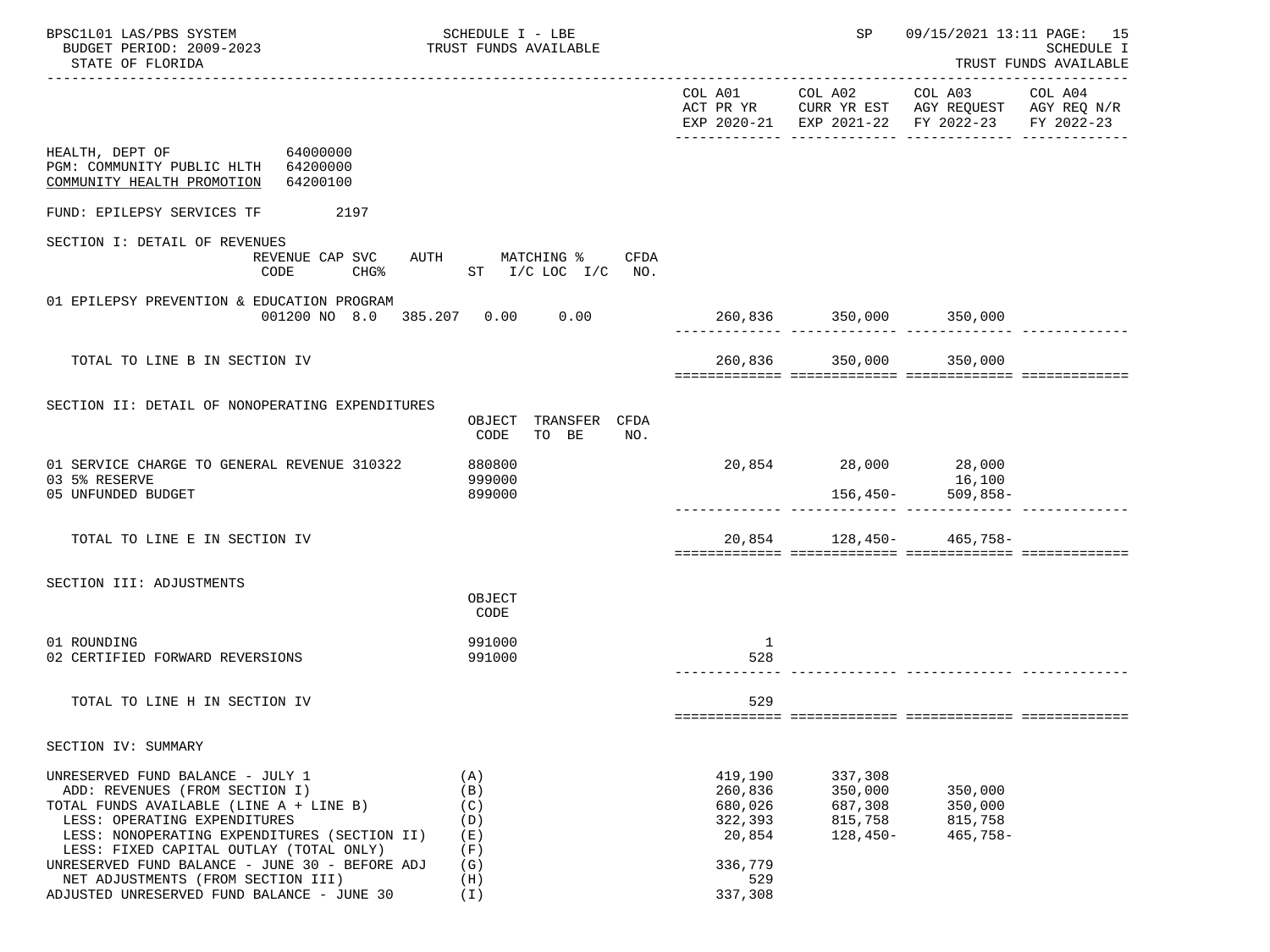| BPSC1L01 LAS/PBS SYSTEM<br>BUDGET PERIOD: 2009-2023 TRUST FUNDS AVAILABLE<br>STATE OF FLORIDA |          | SCHEDULE I - LBE |                                                            |                      | SP      | 09/15/2021 13:11 PAGE: 16                                                                       | SCHEDULE I<br>TRUST FUNDS AVAILABLE |
|-----------------------------------------------------------------------------------------------|----------|------------------|------------------------------------------------------------|----------------------|---------|-------------------------------------------------------------------------------------------------|-------------------------------------|
|                                                                                               |          |                  |                                                            | COL A01<br>ACT PR YR | COL A02 | COL A03<br>CURR YR EST AGY REQUEST AGY REQ N/R<br>EXP 2020-21 EXP 2021-22 FY 2022-23 FY 2022-23 | COL A04                             |
| HEALTH, DEPT OF 64000000<br>PGM: COMMUNITY PUBLIC HLTH 64200000<br>COMMUNITY HEALTH PROMOTION | 64200100 |                  |                                                            |                      |         |                                                                                                 |                                     |
| FUND: EPILEPSY SERVICES TF                                                                    | 2197     |                  |                                                            |                      |         |                                                                                                 |                                     |
| SCHEDULE IB: DETAIL OF UNRESERVED FUND BALANCE                                                |          | FUNDING SOURCE   | $STATE(S)$ RESTRICTED $(R)$<br>NONSTATE(N) UNRESTRICTED(U) |                      |         |                                                                                                 |                                     |
| 01 EPILEPSY FINES 385.207, F.S.                                                               |          | S                | U                                                          | 337,308              |         |                                                                                                 |                                     |
| ADJUSTED UNRESERVED FUND BALANCE - JUNE 30                                                    |          |                  |                                                            | 337,308              |         |                                                                                                 |                                     |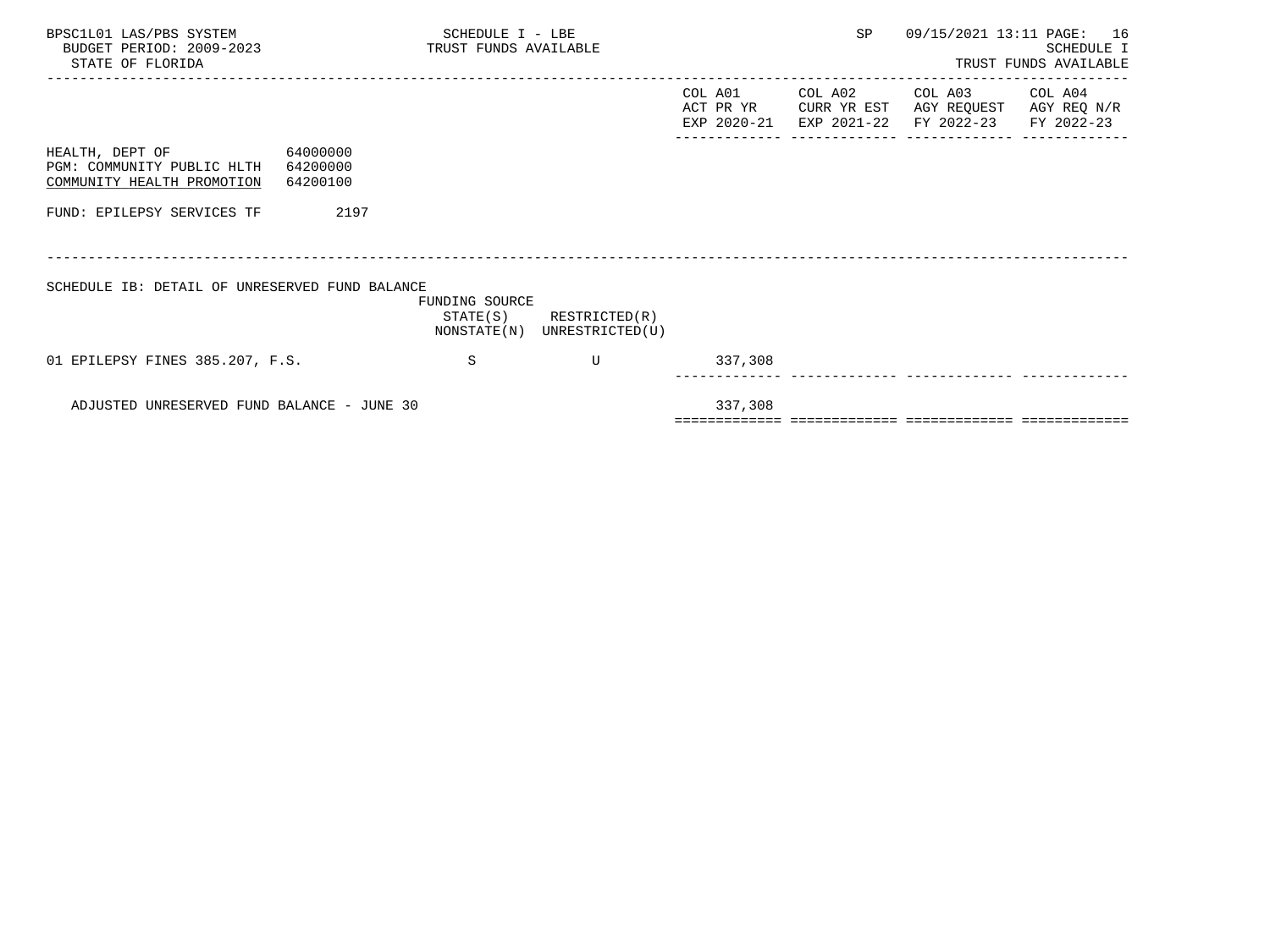| BPSC1L01 LAS/PBS SYSTEM<br>BUDGET PERIOD: 2009-2023<br>STATE OF FLORIDA                                                                                                                          |                         | SCHEDULE I - LBE<br>TRUST FUNDS AVAILABLE |          |                                                |                                  |             |                                                         | SP                               |                                                                                      | 09/15/2021 13:11 PAGE: 17<br><b>SCHEDULE I</b><br>TRUST FUNDS AVAILABLE |
|--------------------------------------------------------------------------------------------------------------------------------------------------------------------------------------------------|-------------------------|-------------------------------------------|----------|------------------------------------------------|----------------------------------|-------------|---------------------------------------------------------|----------------------------------|--------------------------------------------------------------------------------------|-------------------------------------------------------------------------|
|                                                                                                                                                                                                  |                         |                                           |          |                                                |                                  |             | COL A01<br>ACT PR YR                                    | COL A02                          | COL A03<br>CURR YR EST AGY REQUEST AGY REQ N/R<br>EXP 2020-21 EXP 2021-22 FY 2022-23 | COL A04<br>FY 2022-23                                                   |
| HEALTH, DEPT OF 64000000<br>PGM: COMMUNITY PUBLIC HLTH 64200000<br>COMMUNITY HEALTH PROMOTION 64200100                                                                                           |                         |                                           |          |                                                |                                  |             |                                                         |                                  |                                                                                      |                                                                         |
| FUND: BIOMEDICAL RESEARCH TF                                                                                                                                                                     | 2245                    |                                           |          |                                                |                                  |             |                                                         |                                  |                                                                                      |                                                                         |
| SECTION I: DETAIL OF REVENUES                                                                                                                                                                    | REVENUE CAP SVC<br>CODE | CHG <sup>8</sup>                          | AUTH     |                                                | MATCHING %<br>ST I/C LOC I/C NO. | CFDA        |                                                         |                                  |                                                                                      |                                                                         |
| 01 INTEREST - SCRIPPS                                                                                                                                                                            |                         |                                           |          |                                                |                                  |             |                                                         | 446,686 446,686 446,686          |                                                                                      |                                                                         |
| 02 TNFR AHCA 2003 PUBLIC HEALTH RESEARCH                                                                                                                                                         | 000500 NO 0.0 381.0011  |                                           |          | 0.00                                           | 0.00                             |             |                                                         |                                  |                                                                                      |                                                                         |
| 03 TNFR DBPR 2086                                                                                                                                                                                | 001500 NO 0.0           |                                           | 381.922  | 0.00                                           | 0.00                             |             | 25,000,000                                              | 25,000,000                       | 25,000,000                                                                           |                                                                         |
| 04 TNFR DFS 2123 LAWTON CHILES ENDOWMENT                                                                                                                                                         | 001500 NO 0.0           |                                           | 210.20   | 0.00                                           | 0.00                             |             | 2,043,231                                               | 2,100,000                        | 2,100,000                                                                            |                                                                         |
|                                                                                                                                                                                                  | 001500 NO 0.0           |                                           | 215.5601 | 0.00                                           | 0.00                             |             | 739,321                                                 |                                  |                                                                                      |                                                                         |
| 07 TNFR FROM GR FROM CATEGORY 101049                                                                                                                                                             | 001500 NO 0.0           |                                           | 381.922  | 0.00                                           | 0.00                             |             | 10,850,000                                              | 10,850,000                       | 10,850,000                                                                           |                                                                         |
| 06 REFUNDS PRIOR YEAR                                                                                                                                                                            | 001800 NO 0.0           |                                           | 215.31   | 0.00                                           | 0.00                             |             |                                                         | 18,700 18,700 18,700             |                                                                                      |                                                                         |
| 05 PY WARRANT CANX                                                                                                                                                                               |                         |                                           |          |                                                |                                  |             |                                                         |                                  |                                                                                      |                                                                         |
|                                                                                                                                                                                                  | 003700 NO 0.0           |                                           | 215.31   | 0.00                                           | 0.00                             |             | 100                                                     |                                  |                                                                                      |                                                                         |
| TOTAL TO LINE B IN SECTION IV                                                                                                                                                                    |                         |                                           |          |                                                |                                  |             |                                                         | 39,098,038 38,415,386 38,415,386 |                                                                                      |                                                                         |
| SECTION II: DETAIL OF NONOPERATING EXPENDITURES                                                                                                                                                  |                         |                                           |          |                                                |                                  |             |                                                         |                                  |                                                                                      |                                                                         |
|                                                                                                                                                                                                  |                         |                                           |          | OBJECT<br>CODE                                 | TRANSFER<br>TO BE                | CFDA<br>NO. |                                                         |                                  |                                                                                      |                                                                         |
| 01 BE TNFR FROM 2245 64200800<br>02 TNFR TO GR 180056 SWEEP SEC 215.32<br>03 UNFUNDED BUDGET-LAWTON CHILES                                                                                       |                         |                                           |          | 810000<br>990002<br>899000                     | 64200100                         |             | 19,411,308–                                             | 9,800,000<br>$2,150,000 -$       |                                                                                      |                                                                         |
| TOTAL TO LINE E IN SECTION IV                                                                                                                                                                    |                         |                                           |          |                                                |                                  |             | 19, 411, 308-                                           | 7,650,000                        |                                                                                      |                                                                         |
| SECTION III: ADJUSTMENTS                                                                                                                                                                         |                         |                                           |          |                                                |                                  |             |                                                         |                                  |                                                                                      |                                                                         |
|                                                                                                                                                                                                  |                         |                                           |          | OBJECT<br>CODE                                 |                                  |             |                                                         |                                  |                                                                                      |                                                                         |
| 01 PRIOR YEAR A/P NOT CF- OPERATING CATEGORY<br>02 PRIOR YEAR CARRY FORWARD REVERSIONS<br>03 PRIOR YEAR CARRY FORWARD NOT RESERVED<br>04 PY ENCUMBRANCE NOT RESERVED FUND BALANCE<br>06 ROUNDING |                         |                                           |          | 991000<br>991000<br>991000<br>991000<br>991000 |                                  |             | 69<br>434,489<br>$20,800,246 -$<br>42,039,346-<br>$2 -$ |                                  |                                                                                      |                                                                         |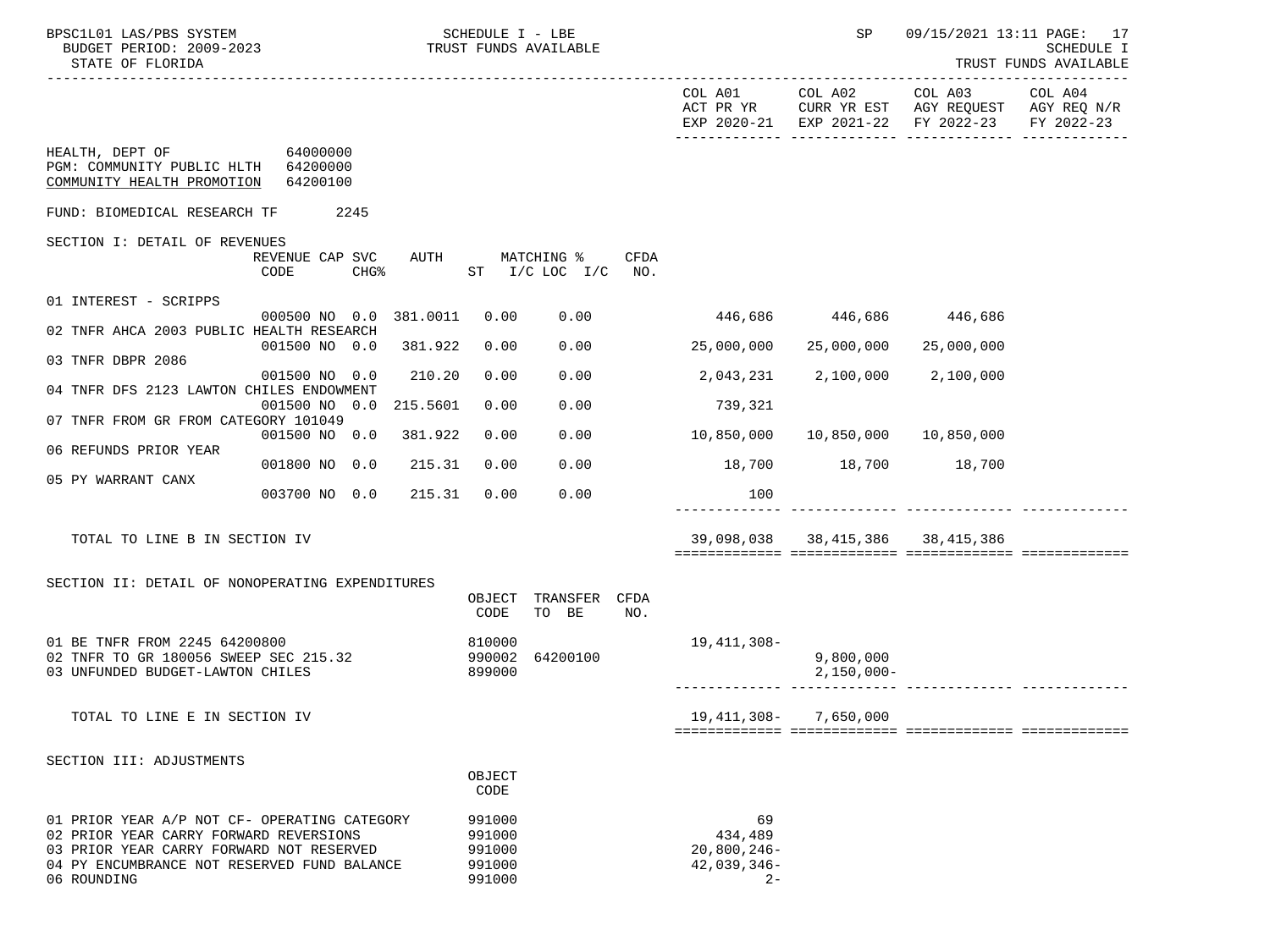| BPSC1L01 LAS/PBS SYSTEM<br>BUDGET PERIOD: 2009-2023<br>STATE OF FLORIDA                                                                                                                       | SCHEDULE I - LBE<br>TRUST FUNDS AVAILABLE |                                              |                                                      | 09/15/2021 13:11 PAGE: 18<br>SCHEDULE I<br>TRUST FUNDS AVAILABLE                        |                                                                                                        |                       |
|-----------------------------------------------------------------------------------------------------------------------------------------------------------------------------------------------|-------------------------------------------|----------------------------------------------|------------------------------------------------------|-----------------------------------------------------------------------------------------|--------------------------------------------------------------------------------------------------------|-----------------------|
|                                                                                                                                                                                               |                                           |                                              | COL A01                                              | ________________________                                                                | COL A02 COL A03<br>ACT PR YR CURR YR EST AGY REQUEST AGY REQ N/R<br>EXP 2020-21 EXP 2021-22 FY 2022-23 | COL A04<br>FY 2022-23 |
| HEALTH, DEPT OF 64000000<br>PGM: COMMUNITY PUBLIC HLTH 64200000<br>COMMUNITY HEALTH PROMOTION<br>64200100                                                                                     |                                           |                                              |                                                      |                                                                                         |                                                                                                        |                       |
| FUND: BIOMEDICAL RESEARCH TF 2245                                                                                                                                                             |                                           |                                              |                                                      |                                                                                         |                                                                                                        |                       |
| SECTION III: ADJUSTMENTS                                                                                                                                                                      | OBJECT<br>CODE                            |                                              |                                                      |                                                                                         |                                                                                                        |                       |
| 07 SWFS ADJUSTMENT-B6400310<br>08 PRIOR YEAR ACCRUAL ADJUSTMENT<br>11 SWFS ADJUSTMENT-B6400304<br>12 PY ACCRUAL ADJUSTMENTS - ADMIN FEES                                                      | 991000<br>991000<br>991000<br>991000      |                                              | 175,283<br>95,537<br>$2 -$<br>$24, 145 -$            |                                                                                         |                                                                                                        |                       |
| TOTAL TO LINE H IN SECTION IV                                                                                                                                                                 |                                           |                                              | $62, 158, 363 -$                                     |                                                                                         |                                                                                                        |                       |
| SECTION IV: SUMMARY                                                                                                                                                                           |                                           |                                              |                                                      |                                                                                         |                                                                                                        |                       |
| UNRESERVED FUND BALANCE - JULY 1<br>ADD: REVENUES (FROM SECTION I)<br>TOTAL FUNDS AVAILABLE (LINE A + LINE B)<br>LESS: OPERATING EXPENDITURES<br>LESS: NONOPERATING EXPENDITURES (SECTION II) | (A)<br>(B)<br>(C)<br>(D)<br>( E )         |                                              | 54,953,573<br>39,098,038<br>94,051,611<br>39,776,677 | 11,527,879 2,862,475<br>38,415,386<br>49,943,265<br>39,430,790<br>19,411,308- 7,650,000 | 38, 415, 386<br>41,277,861<br>37,280,790                                                               |                       |
| LESS: FIXED CAPITAL OUTLAY (TOTAL ONLY)<br>UNRESERVED FUND BALANCE - JUNE 30 - BEFORE ADJ<br>NET ADJUSTMENTS (FROM SECTION III)<br>ADJUSTED UNRESERVED FUND BALANCE - JUNE 30                 | (F)<br>(G)<br>(H)<br>(1)                  |                                              | 73,686,242<br>$62, 158, 363 -$<br>11,527,879         | 2,862,475                                                                               | 2,862,475 3,997,071<br>3,997,071                                                                       |                       |
| SCHEDULE IB: DETAIL OF UNRESERVED FUND BALANCE                                                                                                                                                | FUNDING SOURCE<br>STATE(S)                | RESTRICTED(R)<br>NONSTATE(N) UNRESTRICTED(U) |                                                      |                                                                                         |                                                                                                        |                       |
| 01 RESTRICTED BY 20.435 (8) (C)                                                                                                                                                               | $\mathbf S$                               | $\mathbf U$                                  | 11,527,879 2,862,475 3,997,071                       |                                                                                         |                                                                                                        |                       |
| ADJUSTED UNRESERVED FUND BALANCE - JUNE 30                                                                                                                                                    |                                           |                                              |                                                      | 11,527,879 2,862,475 3,997,071                                                          |                                                                                                        |                       |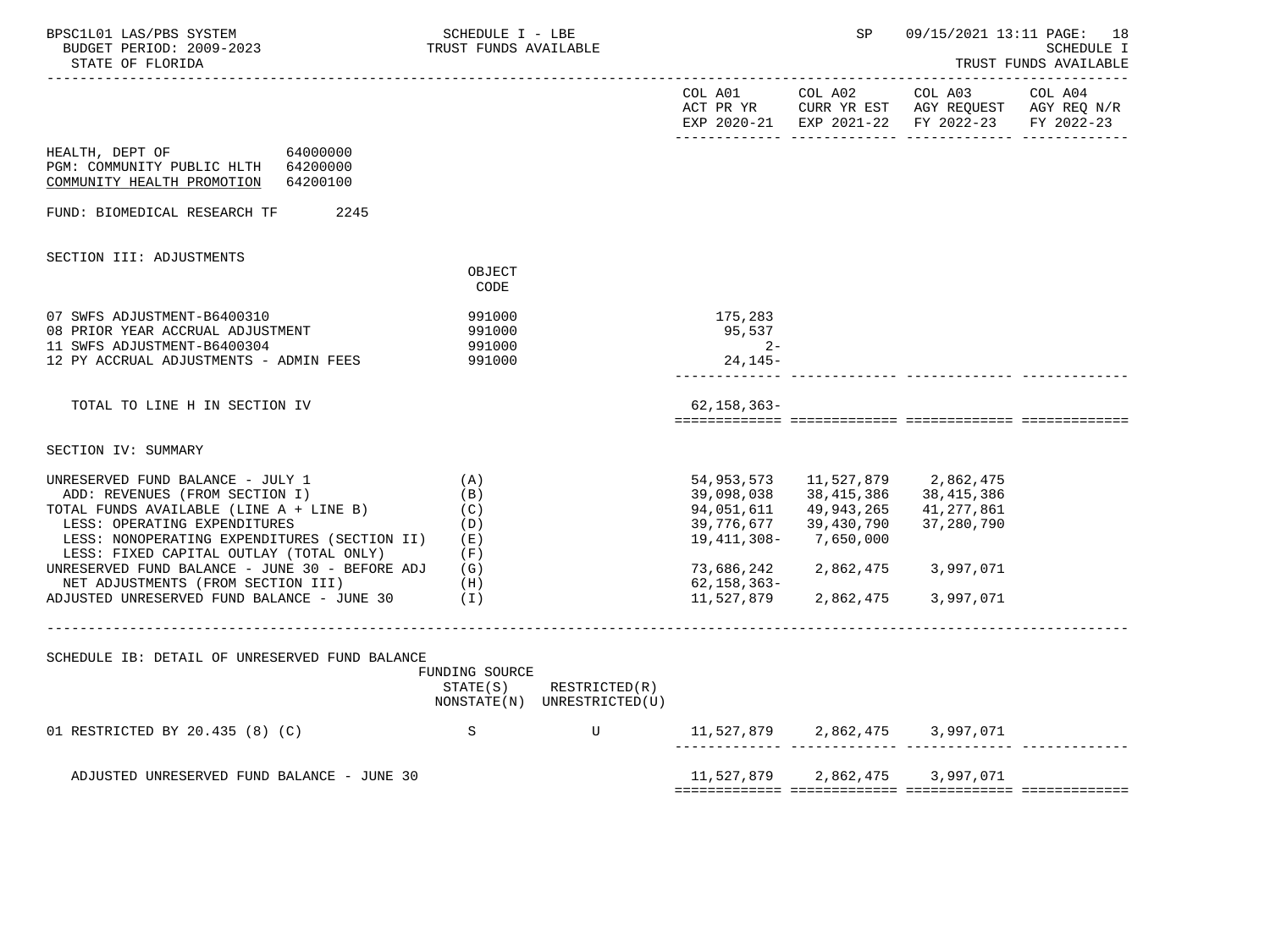| COL A01     | COL A02     | COL A03                | COL A04     |
|-------------|-------------|------------------------|-------------|
| ACT PR YR   | CURR YR EST | AGY REQUEST            | AGY REQ N/R |
| EXP 2020-21 |             | EXP 2021-22 FY 2022-23 | FY 2022-23  |
|             |             |                        |             |

| COMMUNITY HEALTH PROMOTION                                                                                                         | 64200100                |                  |          |      |                               |                    |           |           |           |
|------------------------------------------------------------------------------------------------------------------------------------|-------------------------|------------------|----------|------|-------------------------------|--------------------|-----------|-----------|-----------|
| FUND: FEDERAL GRANTS TRUST FUND                                                                                                    |                         | 2261             |          |      |                               |                    |           |           |           |
| SECTION I: DETAIL OF REVENUES                                                                                                      |                         |                  |          |      |                               |                    |           |           |           |
|                                                                                                                                    | REVENUE CAP SVC<br>CODE | CHG <sup>8</sup> | AUTH     | ST   | MATCHING %<br>$I/C$ LOC $I/C$ | <b>CFDA</b><br>NO. |           |           |           |
|                                                                                                                                    |                         |                  |          |      |                               |                    |           |           |           |
| A1 INTEREST                                                                                                                        |                         |                  |          |      |                               |                    |           |           |           |
|                                                                                                                                    | 000500 NO 0.0 381.0011  |                  |          | 0.00 | 0.00                          |                    | 155,988   | 155,988   | 155,988   |
| A2 VIRGINIA GRAEME BAKER POOL AND SPA SAFELY                                                                                       | 000700 NO 0.0 381.0011  |                  |          | 0.00 | 0.00                          | 87.002             | 112,082   | 225,000   | 200,000   |
| A3 CHILD NUTRITION                                                                                                                 |                         |                  |          |      |                               |                    |           |           |           |
|                                                                                                                                    | 000700 NO 0.0           |                  | 381.0011 | 0.00 | 0.00                          | 10.560             | 4,216,716 | 6,905,984 | 6,905,984 |
| A5 PHEP AND HPP COOPERATIVE AGREEMENT                                                                                              |                         |                  |          |      |                               |                    |           |           |           |
|                                                                                                                                    | 000700 NO 0.0 381.0011  |                  |          | 0.00 | 0.00                          | 93.074             | 333       |           |           |
| A6 NATIONAL VIOLENT DEATH REPORTING SYSTEM                                                                                         | 000700 NO 0.0 381.0011  |                  |          | 0.00 | 0.00                          | 93.136             | 304,085   | 180,000   | 180,000   |
| A7 FIREARM INJURY SURVEILLANCE-EMERGENCY ROOMS                                                                                     |                         |                  |          |      |                               |                    |           |           |           |
|                                                                                                                                    | 000700 NO 0.0 381.0011  |                  |          | 0.00 | 0.00                          | 93.136             | 41,003    | 533,724   | 533,724   |
| A8 OVERDOSE DATA TO ACTION GRANT                                                                                                   |                         |                  |          |      |                               |                    |           |           |           |
|                                                                                                                                    | 000700 NO               | 0.0              | 381.0011 | 0.00 | 0.00                          | 93.136             | 2,688,556 | 2,719,494 | 2,719,494 |
| A9 ASTHMA PROGRAM                                                                                                                  |                         |                  |          |      |                               |                    |           |           |           |
| AH RAPE PREVENTION & EDUCATION GRANT                                                                                               | 000700 NO               | 0.0              | 381.0011 | 0.00 | 0.00                          | 93.070             | 393,249   | 353,713   | 353,713   |
|                                                                                                                                    | 000700 NO 0.0 381.0011  |                  |          | 0.00 | 0.00                          | 93.136             | 1,653,877 | 1,772,232 | 1,772,232 |
| AI IMPROVING HEALTH OF PEOPLE WITH DISABILITIES                                                                                    |                         |                  |          |      |                               |                    |           |           |           |
|                                                                                                                                    | 000700 NO 0.0 381.0011  |                  |          | 0.00 | 0.00                          | 93.184             | 251,644   | 275,000   | 275,000   |
| AJ FAMILY PLANNING TITLE X                                                                                                         |                         |                  |          |      |                               |                    |           |           |           |
|                                                                                                                                    | 000700 NO 0.0 381.0011  |                  |          | 0.00 | 0.00                          | 93.217             | 652,361   | 1,096,867 | 1,096,867 |
| AK SEXUAL RISK AVOIDANCE EDUCATION PROGRAM                                                                                         |                         |                  |          |      |                               |                    |           |           |           |
| AL PERINATAL MENTAL HEALTH                                                                                                         | 000700 NO 0.0 381.0011  |                  |          | 0.00 | 0.00                          | 93.235             | 1,430,329 | 1,768,534 | 1,768,534 |
|                                                                                                                                    | 000700 NO 0.0           |                  | 381.0011 | 0.00 | 0.00                          | 93.110             | 534,499   | 826,000   | 826,000   |
| AM CANCER PREVENTION AND CONTROL PROGRAMS                                                                                          |                         |                  |          |      |                               |                    |           |           |           |
|                                                                                                                                    | 000700 NO 0.0 381.0011  |                  |          | 0.00 | 0.00                          | 93.898             | 2,782,895 | 8,288,359 | 8,288,359 |
| AN STATE ACTIONS TO IMPROVE ORAL HEALTH                                                                                            |                         |                  |          |      |                               |                    |           |           |           |
|                                                                                                                                    | 000700 NO 0.0           |                  | 381.0011 | 0.00 | 0.00                          | 93.366             | 136,689   | 350,000   | 350,000   |
| AO IMPROVING HEALTH OF AMERICANS                                                                                                   | 000700 NO 0.0           |                  | 381.0011 | 0.00 | 0.00                          | 93.426             | 1,608,799 | 2,006,492 | 2,006,492 |
| AP COLORECTAL CANCER SCREENING                                                                                                     |                         |                  |          |      |                               |                    |           |           |           |
|                                                                                                                                    | 000700 NO 0.0           |                  | 381.0011 | 0.00 | 0.00                          | 93.800             | 403,215   | 792,475   | 792,475   |
|                                                                                                                                    |                         |                  |          |      |                               |                    |           |           |           |
|                                                                                                                                    |                         |                  |          |      |                               |                    | 100,595   | 426,096   | 426,096   |
|                                                                                                                                    | 000700 NO 0.0 381.0011  |                  |          | 0.00 | 0.00                          | 93.336             |           |           |           |
|                                                                                                                                    |                         |                  |          |      |                               |                    |           |           |           |
| AO BEHAVIORAL RISK FACTOR SURVEILLANCE<br>AS FL INNOVATIVE STATE & LOCAL PUBLIC HLTH<br>AT WELL-INTEGRATED SCREEN & EVAL FOR WOMEN | 000700 NO 0.0 381.0011  |                  |          | 0.00 | 0.00                          | 93.435             | 494,678   | 627,919   | 627,919   |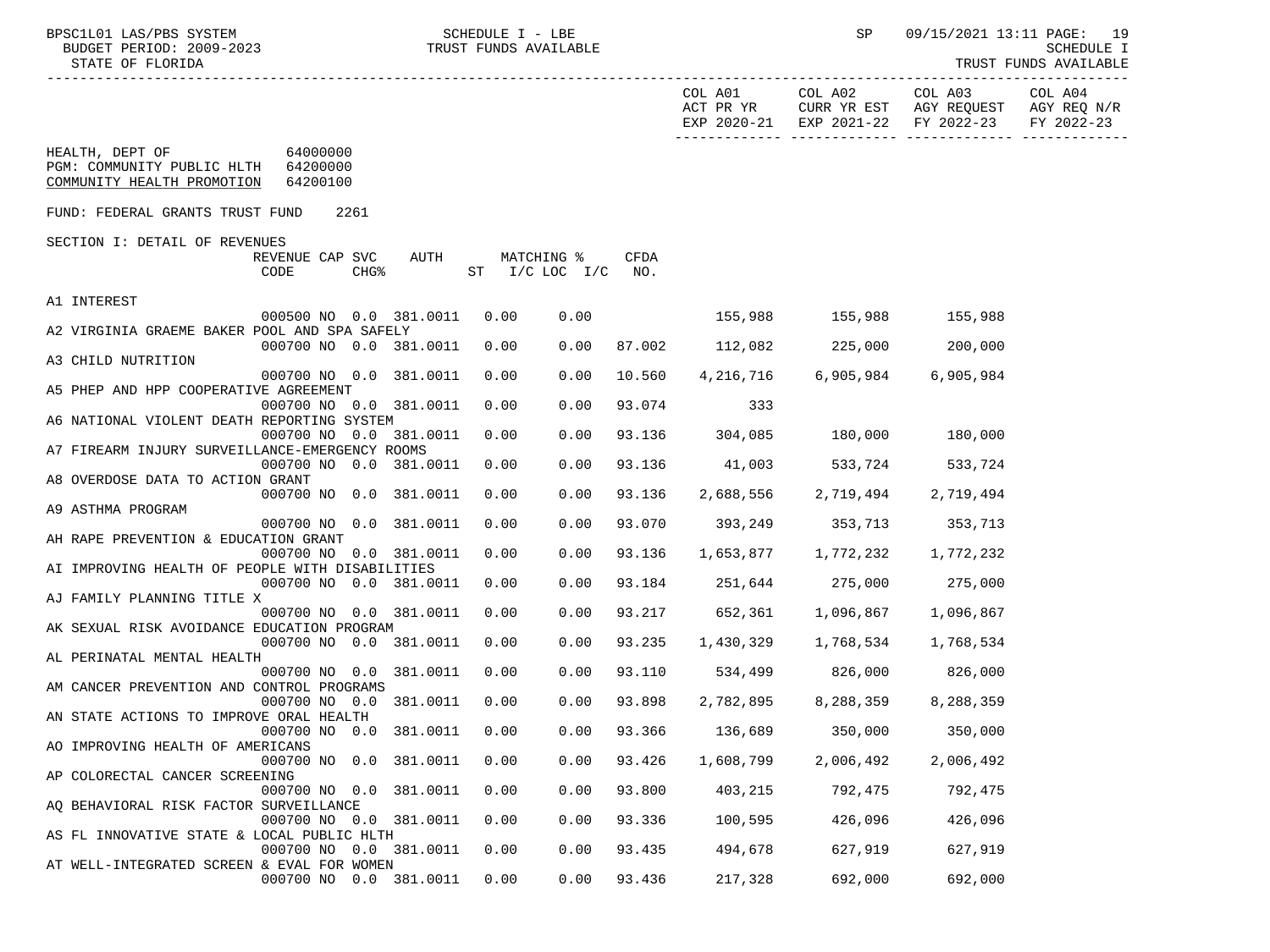| BPSC1L01 LAS/PBS SYSTEM<br>TRUST FUNDS AVAILABLE<br>BUDGET PERIOD: 2009-2023<br>STATE OF FLORIDA             | SCHEDULE I - LBE |      |                              |             |                                      | SP                      | 09/15/2021 13:11 PAGE:                                                                                 | -20<br>SCHEDULE I<br>TRUST FUNDS AVAILABLE |
|--------------------------------------------------------------------------------------------------------------|------------------|------|------------------------------|-------------|--------------------------------------|-------------------------|--------------------------------------------------------------------------------------------------------|--------------------------------------------|
|                                                                                                              |                  |      |                              |             | COL A01                              | COL A02                 | COL A03 COL A04<br>ACT PR YR CURR YR EST AGY REQUEST AGY REQ N/R<br>EXP 2020-21 EXP 2021-22 FY 2022-23 | FY 2022-23                                 |
| 64000000<br>HEALTH, DEPT OF<br>PGM: COMMUNITY PUBLIC HLTH 64200000<br>COMMUNITY HEALTH PROMOTION<br>64200100 |                  |      |                              |             |                                      |                         |                                                                                                        |                                            |
| FUND: FEDERAL GRANTS TRUST FUND<br>2261                                                                      |                  |      |                              |             |                                      |                         |                                                                                                        |                                            |
| SECTION I: DETAIL OF REVENUES<br>REVENUE CAP SVC<br>CHG <sup>8</sup><br>CODE                                 | AUTH             |      | MATCHING %<br>ST I/C LOC I/C | CFDA<br>NO. |                                      |                         |                                                                                                        |                                            |
| AU TOBACCO PREVENTION & CONTROL PROGRAM<br>000700 NO 0.0 381.0011                                            |                  | 0.00 | 0.00                         |             | 93.276 2,107,589 2,478,382 2,478,382 |                         |                                                                                                        |                                            |
| AW HEALTH PROGRAM FOR REFUGEES<br>000700 NO 0.0 381.0011                                                     |                  | 0.00 | 0.00                         |             | 93.576 5,728 108,000 108,000         |                         |                                                                                                        |                                            |
| AZ COASTAL BEACH MONITORING PROGRAM<br>000700 NO 0.0 381.0011                                                |                  | 0.00 | 0.00                         | 66.472      | 261                                  |                         |                                                                                                        |                                            |
| AA WIC FOOD PROGRAM<br>000700 NO 0.0 381.0011                                                                |                  | 0.00 | 0.00                         |             | 10.557 183,132,817                   |                         | 197,222,108 207,222,108                                                                                |                                            |
| AB CHILD CARE FOOD PROGRAM<br>000700 NO 0.0 381.0011                                                         |                  | 0.00 | 0.00                         | 10.558      | 16,774,799                           | 24,139,300              | 24,139,300                                                                                             |                                            |
| AD EXPANSION OF RAPE CRISIS CENTERS SERVICES                                                                 |                  |      |                              |             |                                      |                         |                                                                                                        |                                            |
| 000700 NO 0.0 381.0011<br>AE ENVIRONMENTAL AND HEALTH EFFECT TRACKING                                        |                  | 0.00 | 0.00                         |             | 16.017 820,657 675,016 675,016       |                         |                                                                                                        |                                            |
| 000700 NO 0.0 381.0011<br>AF HRSA GRANT SUPPRT ORAL HLTH WORKFORCE                                           |                  | 0.00 | 0.00                         | 93.070      | 14,708                               |                         |                                                                                                        |                                            |
| 000700 NO 0.0 381.0011<br>AG COVID-STATE, TRIBAL, LOCAL AND TERRITORIAL                                      |                  | 0.00 | 0.00                         | 93.236      |                                      | 321,051 398,429 398,429 |                                                                                                        |                                            |
| 000700 NO 0.0 381.0011<br>BA COVID - CHILD CARE FOOD                                                         |                  | 0.00 | 0.00                         | 93.391      |                                      | 7,316,415               | 6,488,241                                                                                              |                                            |
| 000700 NO 0.0 381.0011                                                                                       |                  | 0.00 | 0.00                         | 10.555      | 25,891,077                           | 6,004,624               |                                                                                                        |                                            |
| BB COVID - RAPE PREVENTION AND EDUCATION<br>000700 NO 0.0 381.0011                                           |                  | 0.00 | 0.00                         | 93.136      | 209,819                              |                         |                                                                                                        |                                            |
| BC TRAUMA RESPONSE SCHOOL MENTAL HEALTH SYSTEMS<br>000700 NO 0.0 381.0011                                    |                  | 0.00 | 0.00                         |             | 93.982 116,492 921,424 921,424       |                         |                                                                                                        |                                            |
| BG ADULT VIRAL HEPATITIS PREVENTION-SURVEILLANCE<br>000700 NO 0.0 381.0011                                   |                  | 0.00 | 0.00                         | 93.270      | 172                                  |                         |                                                                                                        |                                            |
| BH BIRTH DEFECTS AND DEVELOPMENTAL DISABILITIES<br>000700 NO 0.0 381.0011                                    |                  | 0.00 | 0.00                         | 93.073      |                                      |                         | 231,333 231,333                                                                                        |                                            |
| C8 CHILD CARE FOOD - AUDIT AND MEAL COSTS                                                                    |                  |      |                              |             |                                      |                         |                                                                                                        |                                            |
| 000700 NO 0.0 381.0011<br>D6 EPIDEMIOLOGY AND LABORATORY CAPACITY                                            |                  | 0.00 | 0.00                         |             | 10.555 262,562,983 321,109,884       |                         | 321,109,884                                                                                            |                                            |
| 000700 NO 0.0 381.0011<br>D7 PREGNANCY RISK ASSESSMENT OPIOID SUPPLEMENT                                     |                  | 0.00 | 0.00                         | 93.323      | 33,699                               | 85,000                  | 15,000                                                                                                 |                                            |
| 000700 NO 0.0 381.0011<br>D3 NATIONAL ASSOC CHRONIC DISEASE DIRECTOR                                         |                  | 0.00 | 0.00                         | 93.946      | 17,175                               | 24,243                  | 24,243                                                                                                 |                                            |
| 001110 NO 0.0 381.0011<br>B6 TNFR FROM 2021 LEAVE PAYOUTS                                                    |                  | 0.00 | 0.00                         | 93.261      | 10,879                               | 10,879                  | 10,879                                                                                                 |                                            |
| 001500 NO 0.0 381.0011<br>B7 TNFR FROM DCF 2261 REFUGEE HLTH CASE MANAGER                                    |                  | 0.00 | 0.00                         |             | 72,585                               | 72,585                  | 72,585                                                                                                 |                                            |
| 001510 NO 0.0 381.0011                                                                                       |                  | 0.00 | 0.00                         | 93.566      | 10,449                               | 10,449                  | 10,449                                                                                                 |                                            |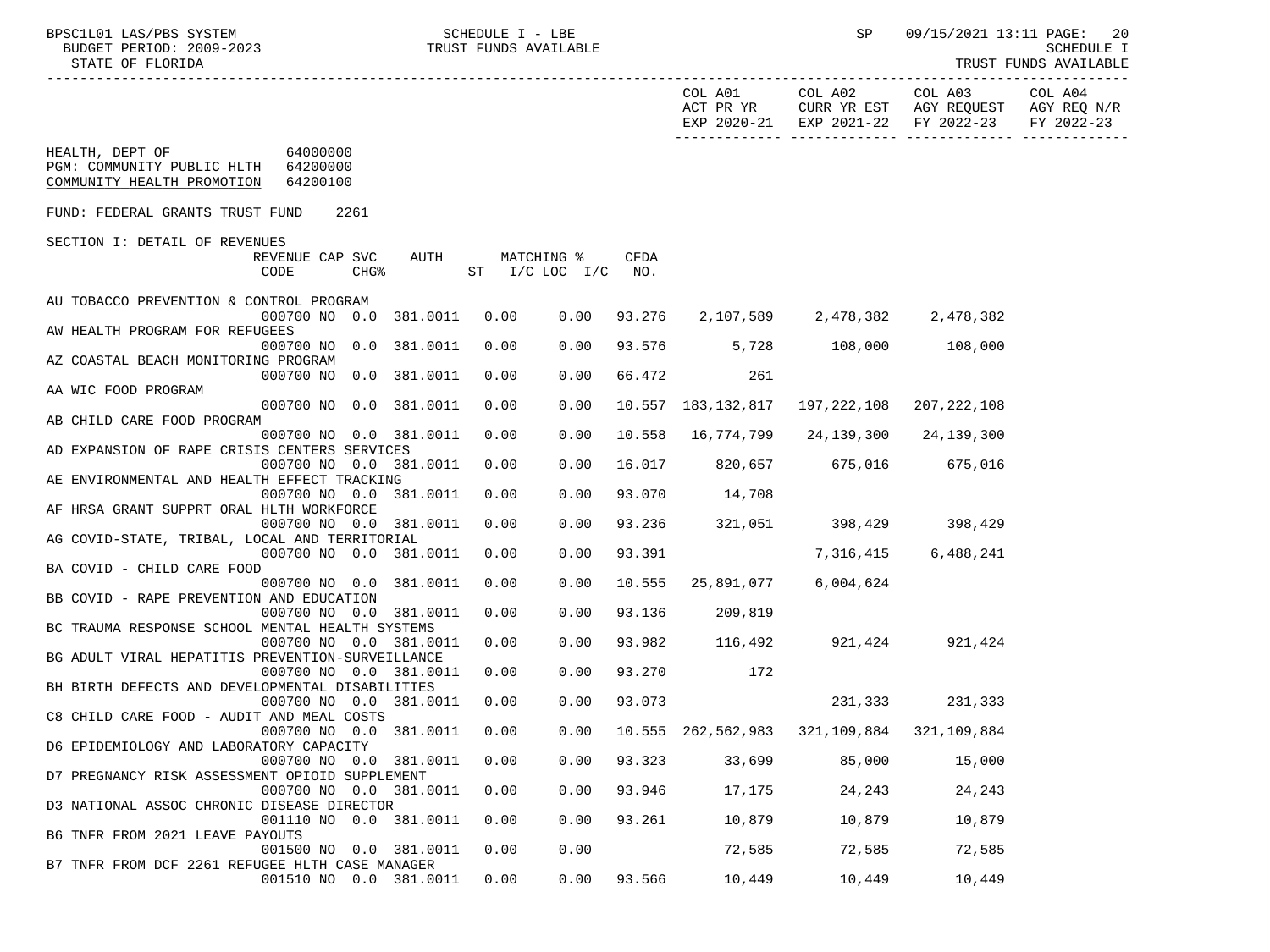| BPSC1L01 LAS/PBS SYSTEM<br>BUDGET PERIOD: 2009-2023<br>STATE OF FLORIDA                                                                                                                                                                                                          |                             |                  |        | SCHEDULE I - LBE                                                   | TRUST FUNDS AVAILABLE                |             |                                                                                         | SP |                                                                                                        | 09/15/2021 13:11 PAGE: 21<br><b>SCHEDULE I</b><br>TRUST FUNDS AVAILABLE |
|----------------------------------------------------------------------------------------------------------------------------------------------------------------------------------------------------------------------------------------------------------------------------------|-----------------------------|------------------|--------|--------------------------------------------------------------------|--------------------------------------|-------------|-----------------------------------------------------------------------------------------|----|--------------------------------------------------------------------------------------------------------|-------------------------------------------------------------------------|
|                                                                                                                                                                                                                                                                                  |                             |                  |        |                                                                    |                                      |             | COL A01                                                                                 |    | COL A02 COL A03<br>ACT PR YR CURR YR EST AGY REQUEST AGY REQ N/R<br>EXP 2020-21 EXP 2021-22 FY 2022-23 | COL A04<br>FY 2022-23                                                   |
| HEALTH, DEPT OF 64000000<br>PGM: COMMUNITY PUBLIC HLTH 64200000<br>COMMUNITY HEALTH PROMOTION                                                                                                                                                                                    | 64200100                    |                  |        |                                                                    |                                      |             |                                                                                         |    |                                                                                                        |                                                                         |
| FUND: FEDERAL GRANTS TRUST FUND                                                                                                                                                                                                                                                  |                             | 2261             |        |                                                                    |                                      |             |                                                                                         |    |                                                                                                        |                                                                         |
| SECTION I: DETAIL OF REVENUES                                                                                                                                                                                                                                                    |                             |                  |        |                                                                    |                                      |             |                                                                                         |    |                                                                                                        |                                                                         |
|                                                                                                                                                                                                                                                                                  | REVENUE CAP SVC<br>CODE     | CHG <sup>8</sup> | AUTH   |                                                                    | MATCHING %<br>ST $I/C$ LOC $I/C$ NO. | CFDA        |                                                                                         |    |                                                                                                        |                                                                         |
| B8 TNFR FROM DCF 2261 SNAP-ED                                                                                                                                                                                                                                                    | 001510 NO 0.0 381.0011 0.00 |                  |        |                                                                    | 0.00                                 |             | 10.561 161,841 1,516,491 1,516,491                                                      |    |                                                                                                        |                                                                         |
| B1 TNFR FROM AHCA 2474 MEDICAID ADMIN 50/50                                                                                                                                                                                                                                      |                             |                  |        |                                                                    |                                      |             |                                                                                         |    |                                                                                                        |                                                                         |
| B4 TNFR FROM DCF 2261 REFUGEE ENTRANT                                                                                                                                                                                                                                            | 001510 NO 0.0 381.0011      |                  |        | 0.00                                                               | 0.00                                 |             | 93.778 99,771 99,771 99,771                                                             |    |                                                                                                        |                                                                         |
|                                                                                                                                                                                                                                                                                  | 001510 NO 0.0 381.0011      |                  |        | 0.00                                                               | 0.00                                 | 93.566      | 310,693                                                                                 |    | 499,624 499,624                                                                                        |                                                                         |
| B5 TNFR FROM DCF 2261 STOPVIOLENCE AGAINST WOMEN                                                                                                                                                                                                                                 | 001510 NO 0.0 381.0011      |                  |        | 0.00                                                               | 0.00                                 |             | 16.588 1,636,672                                                                        |    |                                                                                                        |                                                                         |
| C2 REFUNDS PRIOR YEAR                                                                                                                                                                                                                                                            |                             |                  |        |                                                                    |                                      |             |                                                                                         |    |                                                                                                        |                                                                         |
| C3 PRIOR YR WARRNT CNX                                                                                                                                                                                                                                                           | 001800 NO 0.0               |                  | 215.31 | 0.00                                                               | 0.00                                 |             |                                                                                         |    | 491,424 491,424 491,424                                                                                |                                                                         |
|                                                                                                                                                                                                                                                                                  | 003700 NO 0.0               |                  | 215.31 | 0.00                                                               | 0.00                                 |             | 1,001,084                                                                               |    |                                                                                                        |                                                                         |
| C6 12 MONTH WARRANT CANCELLATION                                                                                                                                                                                                                                                 | 003800 NO 0.0 17.26         |                  |        | 0.00                                                               | 0.00                                 |             | 38,658                                                                                  |    |                                                                                                        |                                                                         |
|                                                                                                                                                                                                                                                                                  |                             |                  |        |                                                                    |                                      |             |                                                                                         |    |                                                                                                        |                                                                         |
| TOTAL TO LINE B IN SECTION IV                                                                                                                                                                                                                                                    |                             |                  |        |                                                                    |                                      |             |                                                                                         |    | 514,022,004 595,089,061 598,161,263                                                                    |                                                                         |
| SECTION II: DETAIL OF NONOPERATING EXPENDITURES                                                                                                                                                                                                                                  |                             |                  |        |                                                                    |                                      |             |                                                                                         |    |                                                                                                        |                                                                         |
|                                                                                                                                                                                                                                                                                  |                             |                  |        | OBJECT<br>CODE                                                     | TRANSFER<br>TO BE                    | CFDA<br>NO. |                                                                                         |    |                                                                                                        |                                                                         |
| 03 REFUNDS OF NON STATE REVENUES 220030                                                                                                                                                                                                                                          |                             |                  | 860000 |                                                                    |                                      |             | 236,293                                                                                 |    |                                                                                                        |                                                                         |
|                                                                                                                                                                                                                                                                                  |                             |                  |        |                                                                    |                                      |             |                                                                                         |    |                                                                                                        |                                                                         |
| TOTAL TO LINE E IN SECTION IV                                                                                                                                                                                                                                                    |                             |                  |        |                                                                    |                                      |             | 236,293                                                                                 |    |                                                                                                        |                                                                         |
|                                                                                                                                                                                                                                                                                  |                             |                  |        |                                                                    |                                      |             |                                                                                         |    |                                                                                                        |                                                                         |
| SECTION III: ADJUSTMENTS                                                                                                                                                                                                                                                         |                             |                  |        | OBJECT<br>CODE                                                     |                                      |             |                                                                                         |    |                                                                                                        |                                                                         |
| 02 CERTIFIED FORWARD REVERSIONS<br>03 PY ACCRUAL ADJUSTMENT-ATYPICAL REVENUE<br>04 PY ENCUMBRANCES NOT RESERVED FUND BALANCE<br>05 PRIOR YEAR A/P NOT CF- OPERATING CATEGORY<br>06 POST CLOSING BALANCE SHEET ADJUSTMENT<br>07 ADJUSTMENT FOR SPECIAL INVESTMENTS<br>08 ROUNDING |                             |                  |        | 991000<br>991000<br>991000<br>991000<br>991000<br>991000<br>991000 |                                      |             | 3,466,781<br>$16, 183 -$<br>$3,638,748-$<br>5,795<br>$12,559-$<br>$1,464,367-$<br>$5 -$ |    |                                                                                                        |                                                                         |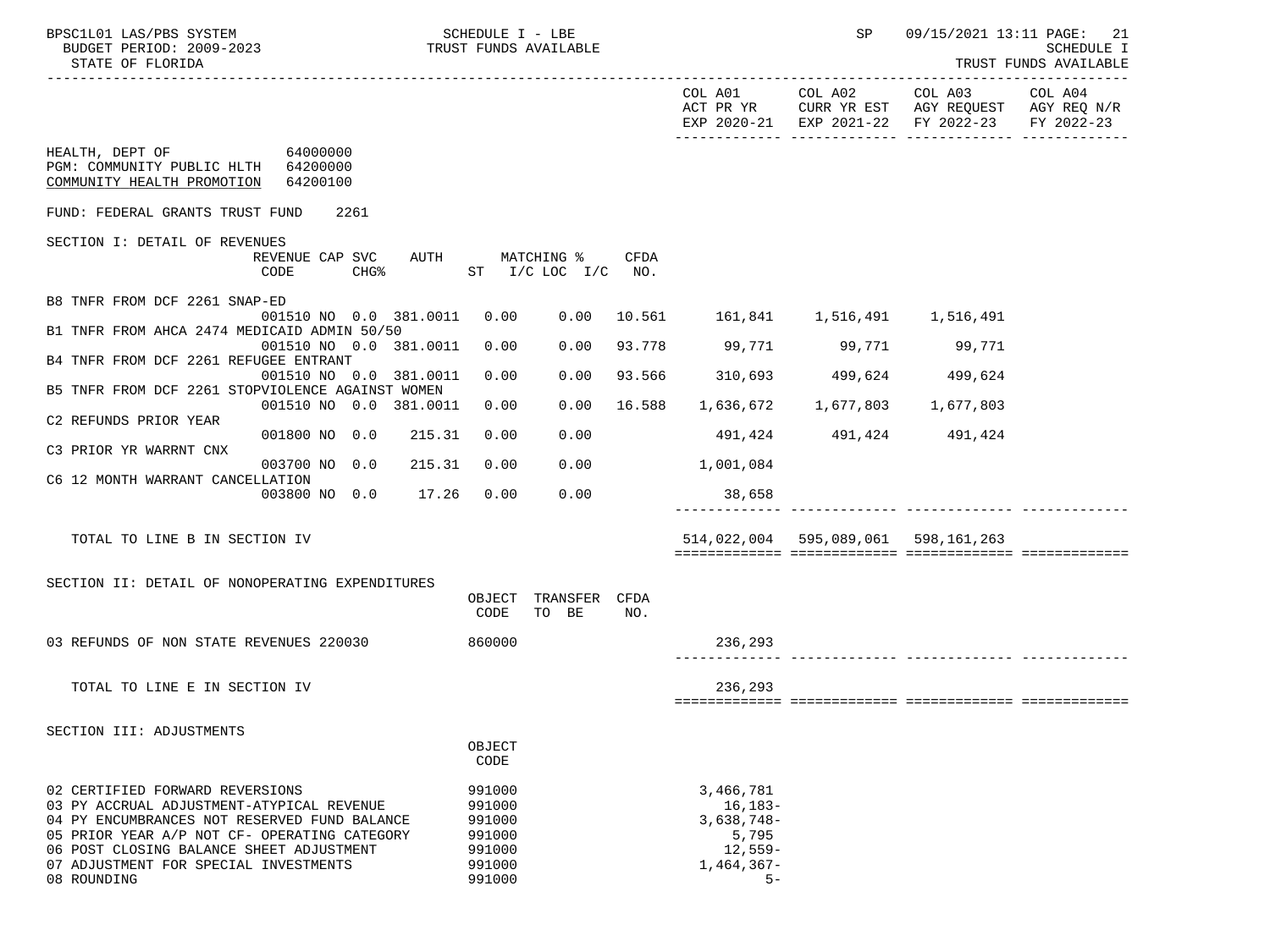| BPSC1L01 LAS/PBS SYSTEM<br>BUDGET PERIOD: 2009-2023<br>STATE OF FLORIDA                                                                                                                                                                  | SCHEDULE I - LBE<br>TRUST FUNDS AVAILABLE |                                              |                                                        | SP                                                                         | 09/15/2021 13:11 PAGE: 22<br>SCHEDULE I<br>TRUST FUNDS AVAILABLE                               |                       |  |
|------------------------------------------------------------------------------------------------------------------------------------------------------------------------------------------------------------------------------------------|-------------------------------------------|----------------------------------------------|--------------------------------------------------------|----------------------------------------------------------------------------|------------------------------------------------------------------------------------------------|-----------------------|--|
|                                                                                                                                                                                                                                          |                                           |                                              | COL A01                                                | COL A02                                                                    | COL A03<br>ACT PR YR CURR YR EST AGY REQUEST AGY REQ N/R<br>EXP 2020-21 EXP 2021-22 FY 2022-23 | COL A04<br>FY 2022-23 |  |
| HEALTH, DEPT OF 64000000<br>PGM: COMMUNITY PUBLIC HLTH 64200000<br>COMMUNITY HEALTH PROMOTION 64200100                                                                                                                                   |                                           |                                              |                                                        |                                                                            |                                                                                                |                       |  |
| FUND: FEDERAL GRANTS TRUST FUND<br>2261                                                                                                                                                                                                  |                                           |                                              |                                                        |                                                                            |                                                                                                |                       |  |
| SECTION III: ADJUSTMENTS                                                                                                                                                                                                                 | OBJECT<br>CODE                            |                                              |                                                        |                                                                            |                                                                                                |                       |  |
| 09 PRIOR YEAR A/P NOT CF-COMPENSATED ABSENCE<br>10 SWFS ADJUSTMENT - B6400324<br>11 SWFS ADJUSTMENT - B6400351<br>12 SWFS ADJUSTMENT - B6400354                                                                                          | 991000<br>991000<br>991000<br>991000      |                                              | 58,721<br>7,889<br>33,607<br>$49.412 -$                |                                                                            |                                                                                                |                       |  |
| TOTAL TO LINE H IN SECTION IV                                                                                                                                                                                                            |                                           |                                              | 1,608,481-                                             |                                                                            |                                                                                                |                       |  |
| SECTION IV: SUMMARY                                                                                                                                                                                                                      |                                           |                                              |                                                        |                                                                            |                                                                                                |                       |  |
| UNRESERVED FUND BALANCE - JULY 1<br>ADD: REVENUES (FROM SECTION I)<br>TOTAL FUNDS AVAILABLE (LINE A + LINE B)<br>LESS: OPERATING EXPENDITURES<br>LESS: NONOPERATING EXPENDITURES (SECTION II)<br>LESS: FIXED CAPITAL OUTLAY (TOTAL ONLY) | (A)<br>(B)<br>(C)<br>(D)<br>( E )<br>(F)  |                                              | 514,022,004<br>522,584,240<br>518, 315, 268<br>236,293 | 8,562,236 2,424,198 1,893,034<br>595,089,061<br>597,513,259<br>595,620,225 | 598,161,263<br>600,054,297<br>595,620,225                                                      |                       |  |
| UNRESERVED FUND BALANCE - JUNE 30 - BEFORE ADJ<br>NET ADJUSTMENTS (FROM SECTION III)<br>ADJUSTED UNRESERVED FUND BALANCE - JUNE 30                                                                                                       | (G)<br>(H)<br>$(\top)$                    |                                              | 4,032,679<br>1,608,481-                                | 1,893,034 4,434,072<br>2,424,198 1,893,034 4,434,072                       |                                                                                                |                       |  |
| SCHEDULE IB: DETAIL OF UNRESERVED FUND BALANCE                                                                                                                                                                                           | FUNDING SOURCE<br>STATE(S)                | RESTRICTED(R)<br>NONSTATE(N) UNRESTRICTED(U) |                                                        |                                                                            |                                                                                                |                       |  |
| 01 COMMUNITY HEALTH PROMOTION GRANTS                                                                                                                                                                                                     | $\mathbb N$                               | R                                            |                                                        | 2,424,198 1,893,034 4,434,072                                              |                                                                                                |                       |  |
| ADJUSTED UNRESERVED FUND BALANCE - JUNE 30                                                                                                                                                                                               |                                           |                                              |                                                        | 2,424,198 1,893,034 4,434,072                                              |                                                                                                |                       |  |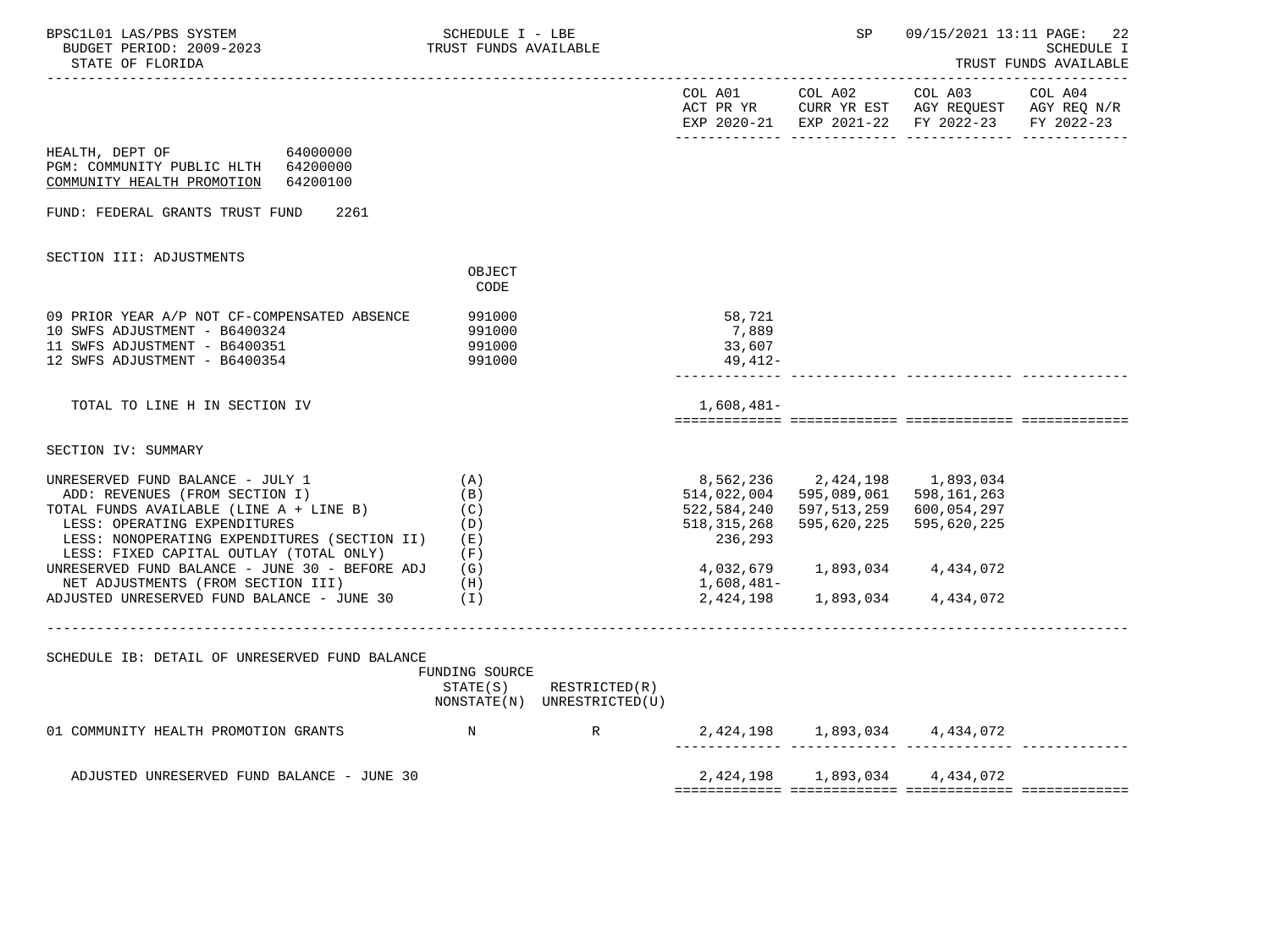| BPSC1L01 LAS/PBS SYSTEM<br>BUDGET PERIOD: 2009-2023<br>STATE OF FLORIDA                                                                                                                                                                                       |                                             | SCHEDULE I - LBE<br>TRUST FUNDS AVAILABLE                  |                      | SP               |                                                                                                | 09/15/2021 13:11 PAGE: 23<br><b>SCHEDULE I</b><br>TRUST FUNDS AVAILABLE |
|---------------------------------------------------------------------------------------------------------------------------------------------------------------------------------------------------------------------------------------------------------------|---------------------------------------------|------------------------------------------------------------|----------------------|------------------|------------------------------------------------------------------------------------------------|-------------------------------------------------------------------------|
|                                                                                                                                                                                                                                                               |                                             |                                                            | COL A01              | COL A02          | COL A03<br>ACT PR YR CURR YR EST AGY REQUEST AGY REQ N/R<br>EXP 2020-21 EXP 2021-22 FY 2022-23 | COL A04<br>FY 2022-23                                                   |
| HEALTH, DEPT OF 64000000<br>PGM: COMMUNITY PUBLIC HLTH 64200000<br>COMMUNITY HEALTH PROMOTION 64200100                                                                                                                                                        |                                             |                                                            |                      |                  |                                                                                                |                                                                         |
| FUND: GRANTS AND DONATIONS TF                                                                                                                                                                                                                                 | 2339                                        |                                                            |                      |                  |                                                                                                |                                                                         |
| SECTION I: DETAIL OF REVENUES                                                                                                                                                                                                                                 | REVENUE CAP SVC<br>CHG <sup>8</sup><br>CODE | AUTH MATCHING %<br>CFDA<br>ST I/C LOC I/C<br>NO.           |                      |                  |                                                                                                |                                                                         |
| 01 ANTICIPATED MARCH OF DIMES GRANT OR DONATIONS                                                                                                                                                                                                              | 001110 NO 0.0 381.0031 0.00                 | 0.00                                                       |                      |                  | 95,088 95,088                                                                                  |                                                                         |
| TOTAL TO LINE B IN SECTION IV                                                                                                                                                                                                                                 |                                             |                                                            |                      |                  | 95,088 95,088                                                                                  |                                                                         |
| SECTION II: DETAIL OF NONOPERATING EXPENDITURES                                                                                                                                                                                                               |                                             | OBJECT TRANSFER CFDA<br>CODE<br>TO BE<br>NO.               |                      |                  |                                                                                                |                                                                         |
| 03 BE TNFR FROM 2339 64200200                                                                                                                                                                                                                                 |                                             | 810000                                                     | 75,086-              |                  |                                                                                                |                                                                         |
| TOTAL TO LINE E IN SECTION IV                                                                                                                                                                                                                                 |                                             |                                                            | $75,086-$            |                  |                                                                                                |                                                                         |
| SECTION III: ADJUSTMENTS                                                                                                                                                                                                                                      |                                             | OBJECT<br>CODE                                             |                      |                  |                                                                                                |                                                                         |
|                                                                                                                                                                                                                                                               |                                             |                                                            |                      |                  |                                                                                                |                                                                         |
| TOTAL TO LINE H IN SECTION IV                                                                                                                                                                                                                                 |                                             |                                                            |                      |                  |                                                                                                |                                                                         |
| SECTION IV: SUMMARY                                                                                                                                                                                                                                           |                                             |                                                            |                      |                  |                                                                                                |                                                                         |
| UNRESERVED FUND BALANCE - JULY 1<br>ADD: REVENUES (FROM SECTION I)<br>TOTAL FUNDS AVAILABLE (LINE A + LINE B)                                                                                                                                                 |                                             | (A)<br>(B)<br>(C)                                          | 75,086-<br>$75,086-$ | 95,088<br>95,088 | 95,088<br>95,088                                                                               |                                                                         |
| LESS: OPERATING EXPENDITURES<br>LESS: NONOPERATING EXPENDITURES (SECTION II)<br>LESS: FIXED CAPITAL OUTLAY (TOTAL ONLY)<br>UNRESERVED FUND BALANCE - JUNE 30 - BEFORE ADJ<br>NET ADJUSTMENTS (FROM SECTION III)<br>ADJUSTED UNRESERVED FUND BALANCE - JUNE 30 |                                             | (D)<br>(E)<br>(F)<br>(G)<br>(H)<br>$(\lceil \cdot \rceil)$ | $75,086-$            | 95,088           | 95,088                                                                                         |                                                                         |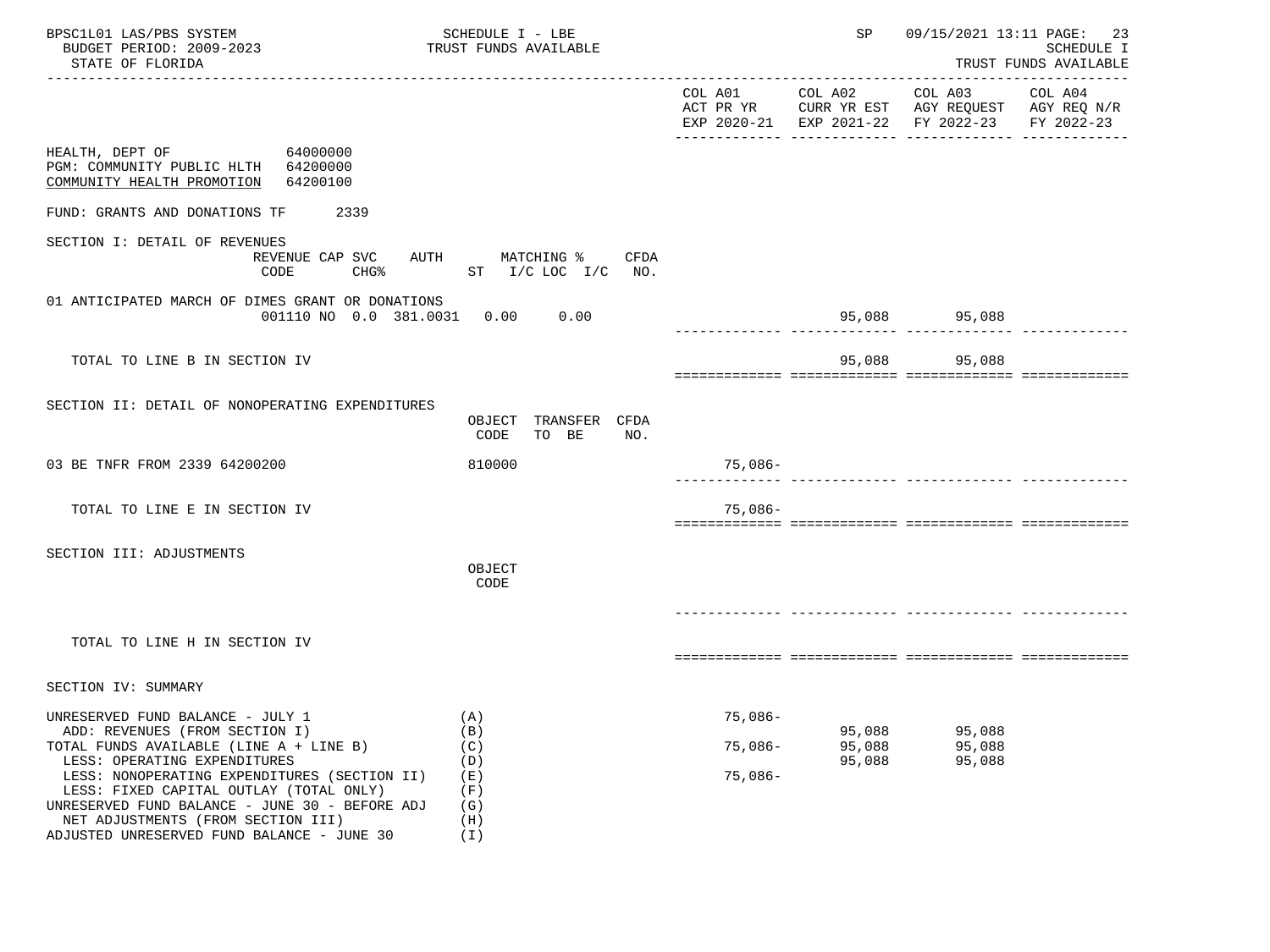| BPSC1L01 LAS/PBS SYSTEM<br>STATE OF FLORIDA                                                                                                                                           | TRUST FUNDS AVAILABLE<br>BUDGET PERIOD: 2009-2023 |      |  | SCHEDULE I - LBE                               |                                            |     |                                             | SP                  |                                                                                  | 09/15/2021 13:11 PAGE: 24<br><b>SCHEDULE I</b><br>TRUST FUNDS AVAILABLE |  |
|---------------------------------------------------------------------------------------------------------------------------------------------------------------------------------------|---------------------------------------------------|------|--|------------------------------------------------|--------------------------------------------|-----|---------------------------------------------|---------------------|----------------------------------------------------------------------------------|-------------------------------------------------------------------------|--|
|                                                                                                                                                                                       |                                                   |      |  |                                                |                                            |     |                                             |                     | COL A01 COL A02 COL A03 COL A04<br>EXP 2020-21 EXP 2021-22 FY 2022-23 FY 2022-23 | ACT PR YR CURR YR EST AGY REQUEST AGY REQ N/R                           |  |
| HEALTH, DEPT OF 64000000<br>PGM: COMMUNITY PUBLIC HLTH 64200000<br>COMMUNITY HEALTH PROMOTION 64200100                                                                                |                                                   |      |  |                                                |                                            |     |                                             |                     |                                                                                  |                                                                         |  |
| FUND: MAT/CH HLTH BLOCK GRANT TF 2475                                                                                                                                                 |                                                   |      |  |                                                |                                            |     |                                             |                     |                                                                                  |                                                                         |  |
| SECTION I: DETAIL OF REVENUES                                                                                                                                                         | REVENUE CAP SVC<br>CODE                           | CHG% |  |                                                | AUTH MATCHING % CFDA<br>ST I/C LOC I/C NO. |     |                                             |                     |                                                                                  |                                                                         |  |
| 02 MCH BLOCK GRANT HEALTHY START                                                                                                                                                      | 000700 NO 0.0 383.011 0.00                        |      |  |                                                |                                            |     | $0.00$ 93.994 7,646,710 8,934,309 8,934,309 |                     |                                                                                  |                                                                         |  |
| 06 FROM 2021 180205 LEAVE PAYOUTS                                                                                                                                                     |                                                   |      |  |                                                |                                            |     |                                             |                     |                                                                                  |                                                                         |  |
| 03 REFUNDS PRIOR YEAR                                                                                                                                                                 | 001500 NO 0.0 381.0011                            |      |  | 0.00                                           | 0.00                                       |     | $3,505$ $3,505$ $3,505$                     |                     |                                                                                  |                                                                         |  |
| 07 12 MONTH WARRANT CANX                                                                                                                                                              | 001800 NO 0.0 215.31                              |      |  | 0.00                                           |                                            |     | $0.00$ 112, 261 112, 261 112, 261           |                     |                                                                                  |                                                                         |  |
|                                                                                                                                                                                       | 003800 NO 0.0 17.26                               |      |  | 0.00                                           | 0.00                                       |     | 194<br>--------------                       |                     |                                                                                  |                                                                         |  |
| TOTAL TO LINE B IN SECTION IV                                                                                                                                                         |                                                   |      |  |                                                |                                            |     |                                             | 7,762,670 9,050,075 | 9,050,075                                                                        |                                                                         |  |
| SECTION II: DETAIL OF NONOPERATING EXPENDITURES                                                                                                                                       |                                                   |      |  |                                                |                                            |     |                                             |                     |                                                                                  |                                                                         |  |
|                                                                                                                                                                                       |                                                   |      |  | CODE                                           | OBJECT TRANSFER CFDA<br>TO BE              | NO. |                                             |                     |                                                                                  |                                                                         |  |
| 02 BE TNFR TO 2475<br>05 RESERVE AUTHORITY FOR CHD                                                                                                                                    |                                                   |      |  |                                                | 810000 64300100<br>810000 64200700         |     | 1,151,702                                   |                     | $1, 116, 433 - 1, 534, 494 -$                                                    |                                                                         |  |
| TOTAL TO LINE E IN SECTION IV                                                                                                                                                         |                                                   |      |  |                                                |                                            |     |                                             |                     | 1, 151, 702 1, 116, 433 - 1, 534, 494 -                                          |                                                                         |  |
| SECTION III: ADJUSTMENTS                                                                                                                                                              |                                                   |      |  |                                                |                                            |     |                                             |                     |                                                                                  |                                                                         |  |
|                                                                                                                                                                                       |                                                   |      |  | OBJECT<br>CODE                                 |                                            |     |                                             |                     |                                                                                  |                                                                         |  |
| 01 ROUNDING<br>02 CERTIFIED FORWARD REVERSIONS<br>03 PY ENCUMBRANCES NOT RESERVED FUND BALANCE<br>04 PRIOR YEAR A/P NOT CF- OPERATING CATEGORY<br>07 A/P NOT C/F COMPENSATED ABSENCES |                                                   |      |  | 991000<br>991000<br>991000<br>991000<br>991000 |                                            |     | 6<br>77,841<br>$314,935-$<br>223<br>29      |                     |                                                                                  |                                                                         |  |
| TOTAL TO LINE H IN SECTION IV                                                                                                                                                         |                                                   |      |  |                                                |                                            |     | $236,836-$                                  |                     |                                                                                  |                                                                         |  |

============= ============= ============= =============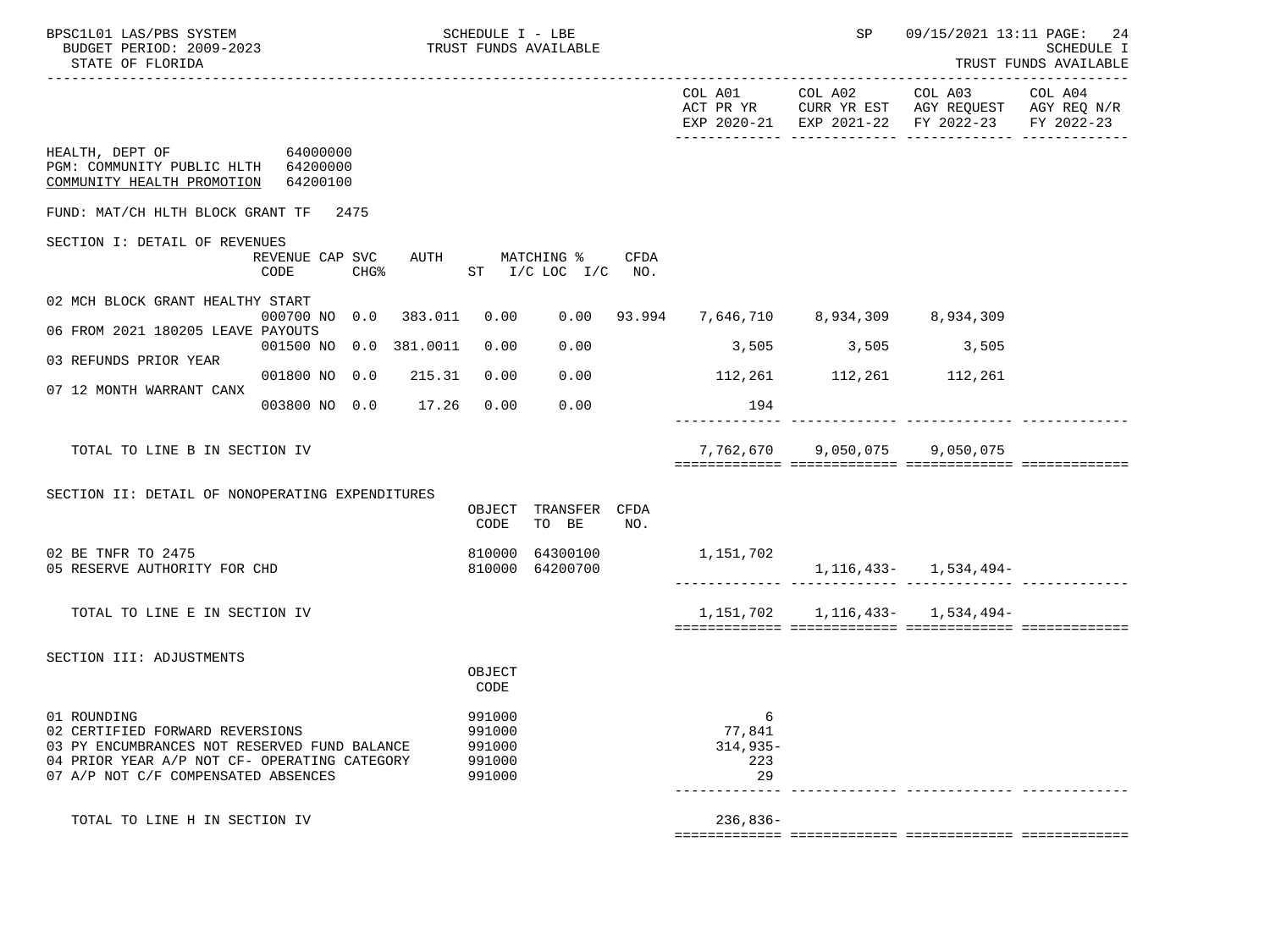| BPSC1L01 LAS/PBS SYSTEM<br>BUDGET PERIOD: 2009-2023 TRUST FUNDS AVAILABLE<br>STATE OF FLORIDA                                                                                                                                                                                                                                                                                                | SCHEDULE I - LBE                       |                                         |                                             | SP                                  | 09/15/2021 13:11 PAGE: 25<br><b>SCHEDULE I</b><br>TRUST FUNDS AVAILABLE                                                |            |  |
|----------------------------------------------------------------------------------------------------------------------------------------------------------------------------------------------------------------------------------------------------------------------------------------------------------------------------------------------------------------------------------------------|----------------------------------------|-----------------------------------------|---------------------------------------------|-------------------------------------|------------------------------------------------------------------------------------------------------------------------|------------|--|
|                                                                                                                                                                                                                                                                                                                                                                                              |                                        |                                         |                                             |                                     | COL A01 COL A02 COL A03 COL A04<br>ACT PR YR CURR YR EST AGY REQUEST AGY REQ N/R<br>EXP 2020-21 EXP 2021-22 FY 2022-23 | FY 2022-23 |  |
| HEALTH, DEPT OF 64000000<br>PGM: COMMUNITY PUBLIC HLTH 64200000<br>COMMUNITY HEALTH PROMOTION 64200100                                                                                                                                                                                                                                                                                       |                                        |                                         |                                             |                                     |                                                                                                                        |            |  |
| FUND: MAT/CH HLTH BLOCK GRANT TF 2475                                                                                                                                                                                                                                                                                                                                                        |                                        |                                         |                                             |                                     |                                                                                                                        |            |  |
| SECTION IV: SUMMARY                                                                                                                                                                                                                                                                                                                                                                          |                                        |                                         |                                             |                                     |                                                                                                                        |            |  |
| UNRESERVED FUND BALANCE - JULY 1<br>ADD: REVENUES (FROM SECTION I)<br>TOTAL FUNDS AVAILABLE (LINE A + LINE B)<br>LESS: OPERATING EXPENDITURES<br>LESS: NONOPERATING EXPENDITURES (SECTION II) (E)<br>LESS: FIXED CAPITAL OUTLAY (TOTAL ONLY)<br>UNRESERVED FUND BALANCE - JUNE 30 - BEFORE ADJ $(G)$<br>NET ADJUSTMENTS (FROM SECTION III)<br>ADJUSTED UNRESERVED FUND BALANCE - JUNE 30 (I) | (A)<br>(B)<br>(C)<br>(D)<br>(F)<br>(H) |                                         | 1,151,702<br>654,897<br>236,836-<br>418,061 | 7,589,377   10,584,569   10,584,569 | 1, 116, 433 - 1, 534, 494 -                                                                                            |            |  |
| SCHEDULE IB: DETAIL OF UNRESERVED FUND BALANCE                                                                                                                                                                                                                                                                                                                                               | FUNDING SOURCE                         | $STATE(S)$ RESTRICTED $(R)$             |                                             |                                     |                                                                                                                        |            |  |
| 01 FEDERAL FUNDS - BLOCK GRANT<br>$\mathbf N$                                                                                                                                                                                                                                                                                                                                                |                                        | NONSTATE(N) UNRESTRICTED(U)<br>$R \sim$ | 418,061                                     |                                     |                                                                                                                        |            |  |
| ADJUSTED UNRESERVED FUND BALANCE - JUNE 30                                                                                                                                                                                                                                                                                                                                                   |                                        |                                         | 418,061                                     |                                     |                                                                                                                        |            |  |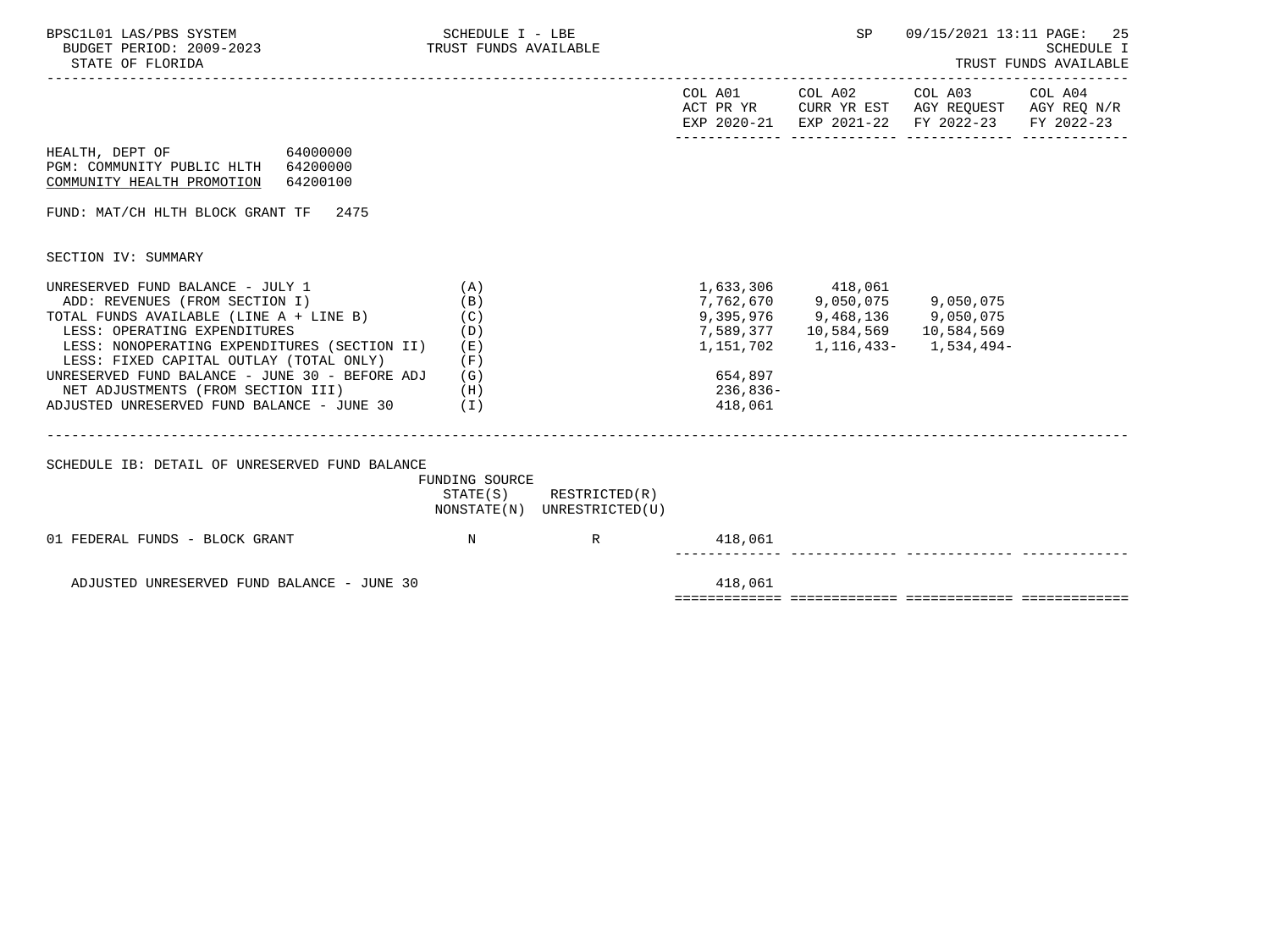| BPSC1L01 LAS/PBS SYSTEM<br>BUDGET PERIOD: 2009-2023<br>STATE OF FLORIDA                                                                                                                                                                                                                    |                                                                      | SCHEDULE I - LBE<br>TRUST FUNDS AVAILABLE     |                        |      |                                                           | SP                                                         | 09/15/2021 13:11 PAGE: 26                                                                                                         | SCHEDULE I<br>TRUST FUNDS AVAILABLE |
|--------------------------------------------------------------------------------------------------------------------------------------------------------------------------------------------------------------------------------------------------------------------------------------------|----------------------------------------------------------------------|-----------------------------------------------|------------------------|------|-----------------------------------------------------------|------------------------------------------------------------|-----------------------------------------------------------------------------------------------------------------------------------|-------------------------------------|
|                                                                                                                                                                                                                                                                                            |                                                                      |                                               |                        |      |                                                           |                                                            | COL A01 COL A02 COL A03 COL A04<br>ACT PR YR CURR YR EST AGY REQUEST AGY REQ N/R<br>EXP 2020-21 EXP 2021-22 FY 2022-23 FY 2022-23 |                                     |
| HEALTH, DEPT OF 64000000<br>PGM: COMMUNITY PUBLIC HLTH 64200000<br>COMMUNITY HEALTH PROMOTION 64200100                                                                                                                                                                                     |                                                                      |                                               |                        |      |                                                           |                                                            |                                                                                                                                   |                                     |
| FUND: PREVENT HLTH SVCS BL GR TF 2539                                                                                                                                                                                                                                                      |                                                                      |                                               |                        |      |                                                           |                                                            |                                                                                                                                   |                                     |
| SECTION I: DETAIL OF REVENUES                                                                                                                                                                                                                                                              | REVENUE CAP SVC<br>CODE<br>CHG%                                      | AUTH MATCHING %<br>ST I/C LOC I/C NO.         |                        | CFDA |                                                           |                                                            |                                                                                                                                   |                                     |
| 08 PREVENTIVE HEALTH SERVICES BLOCK GRANT                                                                                                                                                                                                                                                  | 000700 NO 0.0 381.005 0.00 0.00 93.991 1,593,596 1,593,596 1,593,596 |                                               |                        |      |                                                           |                                                            |                                                                                                                                   |                                     |
| 06 REFUNDS PRIOR YEAR                                                                                                                                                                                                                                                                      | 001800 NO 0.0 215.31 0.00                                            |                                               | 0.00                   |      |                                                           | $15,001$ $15,001$ $15,001$ $15,001$                        |                                                                                                                                   |                                     |
| TOTAL TO LINE B IN SECTION IV                                                                                                                                                                                                                                                              |                                                                      |                                               |                        |      |                                                           | 1,608,597   1,608,597   1,608,597                          |                                                                                                                                   |                                     |
| SECTION II: DETAIL OF NONOPERATING EXPENDITURES                                                                                                                                                                                                                                            |                                                                      | OBJECT<br>CODE                                | TRANSFER CFDA<br>TO BE | NO.  |                                                           |                                                            |                                                                                                                                   |                                     |
| 05 RESERVE AUTHORITY FOR CHD                                                                                                                                                                                                                                                               |                                                                      |                                               | 810000 64200700        |      |                                                           |                                                            |                                                                                                                                   |                                     |
| TOTAL TO LINE E IN SECTION IV                                                                                                                                                                                                                                                              |                                                                      |                                               |                        |      |                                                           |                                                            | $155,895-365,410-$                                                                                                                |                                     |
| SECTION III: ADJUSTMENTS                                                                                                                                                                                                                                                                   |                                                                      | OBJECT<br>CODE                                |                        |      |                                                           |                                                            |                                                                                                                                   |                                     |
| 01 CERTIFIED FORWARD REVERSIONS<br>02 PY ENCUMBRANCES NOT RESERVED FUND BALANCE<br>05 ROUNDING                                                                                                                                                                                             |                                                                      | 991000<br>991000<br>991000                    |                        |      | 1,256<br>$13,377-$<br>$3 -$                               |                                                            |                                                                                                                                   |                                     |
| TOTAL TO LINE H IN SECTION IV                                                                                                                                                                                                                                                              |                                                                      |                                               |                        |      | $12, 124-$                                                |                                                            |                                                                                                                                   |                                     |
| SECTION IV: SUMMARY                                                                                                                                                                                                                                                                        |                                                                      |                                               |                        |      |                                                           |                                                            |                                                                                                                                   |                                     |
| UNRESERVED FUND BALANCE - JULY 1<br>ADD: REVENUES (FROM SECTION I)<br>TOTAL FUNDS AVAILABLE (LINE A + LINE B)<br>LESS: OPERATING EXPENDITURES<br>LESS: NONOPERATING EXPENDITURES (SECTION II)<br>LESS: FIXED CAPITAL OUTLAY (TOTAL ONLY)<br>UNRESERVED FUND BALANCE - JUNE 30 - BEFORE ADJ |                                                                      | (A)<br>(B)<br>(C)<br>(D)<br>(E)<br>(F)<br>(G) |                        |      | 224,529<br>1,608,597<br>1,833,126<br>1,611,487<br>221,639 | 209,515<br>1,608,597<br>1,818,112<br>1,974,007<br>155,895- | 1,608,597<br>1,608,597<br>1,974,007<br>$365,410-$                                                                                 |                                     |
| NET ADJUSTMENTS (FROM SECTION III)                                                                                                                                                                                                                                                         |                                                                      | (H)                                           |                        |      | 12,124-                                                   |                                                            |                                                                                                                                   |                                     |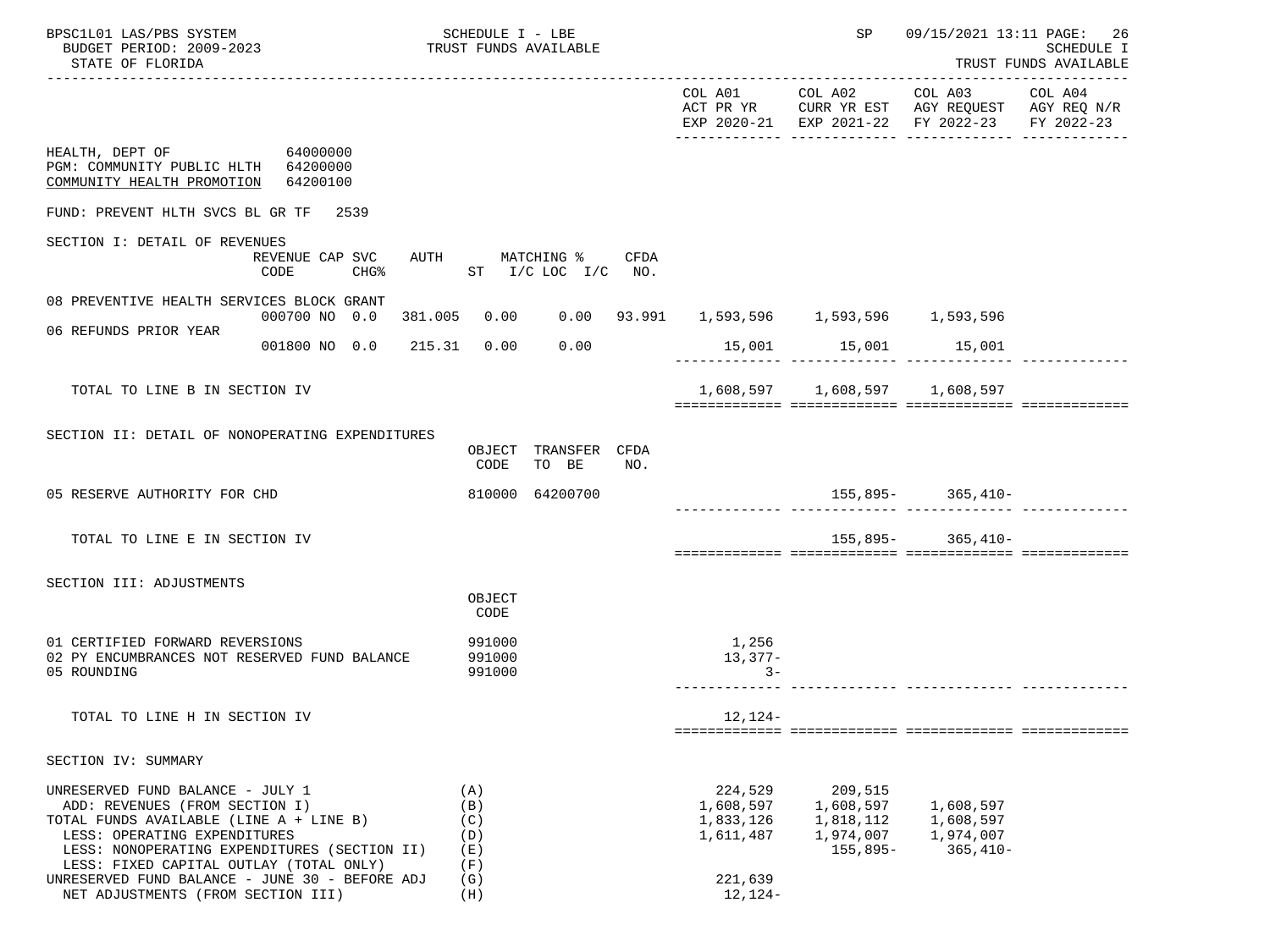| BPSC1L01 LAS/PBS SYSTEM<br>BUDGET PERIOD: 2009-2023 TRUST FUNDS AVAILABLE<br>STATE OF FLORIDA                | SCHEDULE I - LBE           |                                              |                                     | SP                     | 09/15/2021 13:11 PAGE: 27<br>SCHEDULE I<br>TRUST FUNDS AVAILABLE |                       |  |  |
|--------------------------------------------------------------------------------------------------------------|----------------------------|----------------------------------------------|-------------------------------------|------------------------|------------------------------------------------------------------|-----------------------|--|--|
|                                                                                                              |                            |                                              | COL A01<br>ACT PR YR<br>EXP 2020-21 | COL A02<br>EXP 2021-22 | COL A03<br>CURR YR EST AGY REQUEST AGY REQ N/R<br>FY 2022-23     | COL A04<br>FY 2022-23 |  |  |
| 64000000<br>HEALTH, DEPT OF<br>PGM: COMMUNITY PUBLIC HLTH 64200000<br>COMMUNITY HEALTH PROMOTION<br>64200100 |                            |                                              |                                     |                        |                                                                  |                       |  |  |
| FUND: PREVENT HLTH SVCS BL GR TF 2539                                                                        |                            |                                              |                                     |                        |                                                                  |                       |  |  |
| SECTION IV: SUMMARY                                                                                          |                            |                                              |                                     |                        |                                                                  |                       |  |  |
| ADJUSTED UNRESERVED FUND BALANCE - JUNE 30 (I)                                                               |                            |                                              | 209,515                             |                        |                                                                  |                       |  |  |
| SCHEDULE IB: DETAIL OF UNRESERVED FUND BALANCE                                                               | FUNDING SOURCE<br>STATE(S) | RESTRICTED(R)<br>NONSTATE(N) UNRESTRICTED(U) |                                     |                        |                                                                  |                       |  |  |
| 01 FEDERAL FUNDS - BLOCK GRANT                                                                               | $_{\rm N}$                 | $\mathbb{R}$                                 | 209,515                             |                        |                                                                  |                       |  |  |
| ADJUSTED UNRESERVED FUND BALANCE - JUNE 30                                                                   |                            |                                              | 209,515                             |                        |                                                                  |                       |  |  |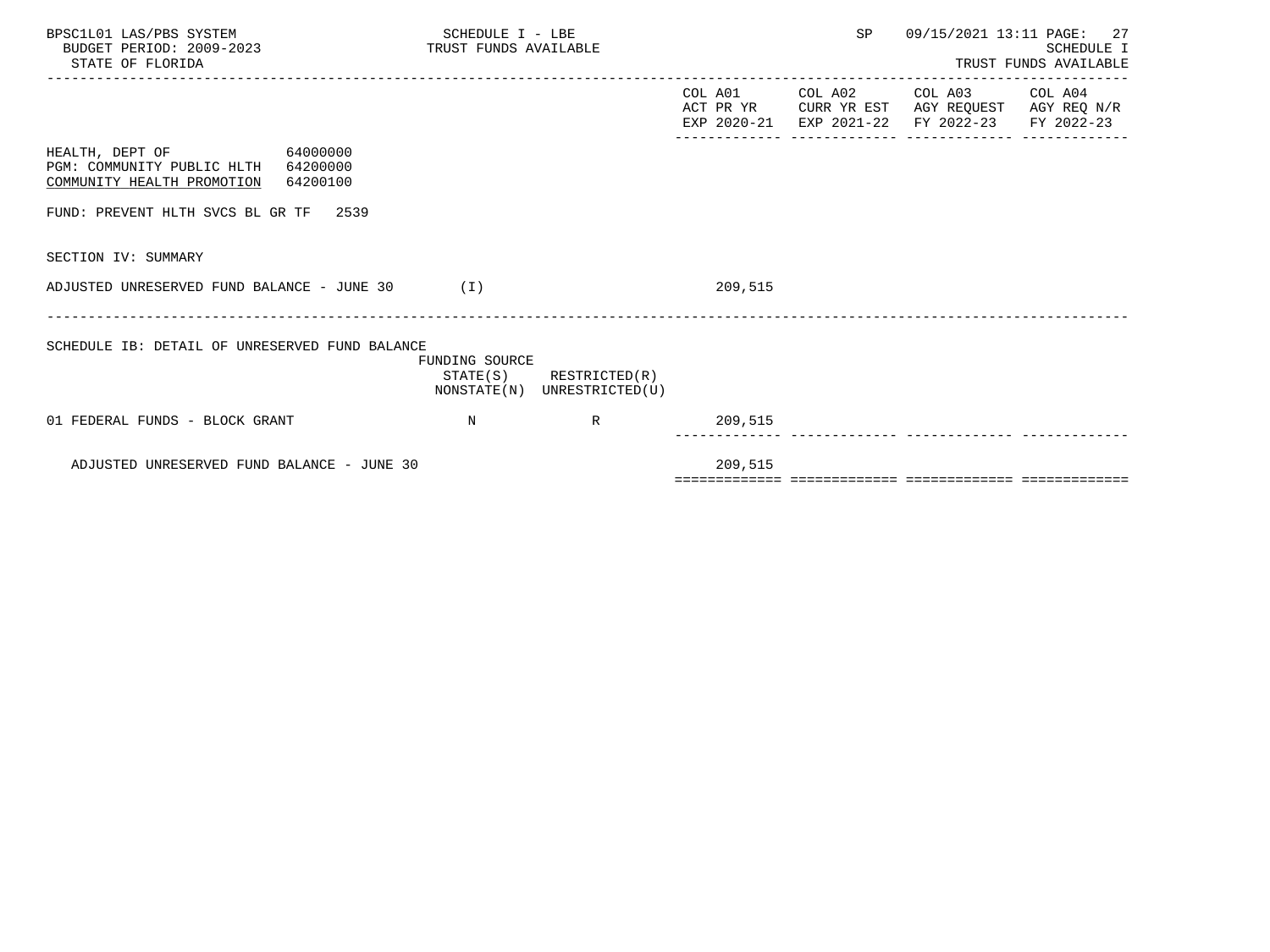| BPSC1L01 LAS/PBS SYSTEM<br>BUDGET PERIOD: 2009-2023<br>STATE OF FLORIDA                                                                                     | SCHEDULE I - LBE                     | TRUST FUNDS AVAILABLE         |      |                                   | SP                                  |                                                                                                                                                       | 09/15/2021 13:11 PAGE: 28<br><b>SCHEDULE I</b><br>TRUST FUNDS AVAILABLE |  |
|-------------------------------------------------------------------------------------------------------------------------------------------------------------|--------------------------------------|-------------------------------|------|-----------------------------------|-------------------------------------|-------------------------------------------------------------------------------------------------------------------------------------------------------|-------------------------------------------------------------------------|--|
|                                                                                                                                                             |                                      |                               |      | COL A01 COL A02                   |                                     | COL A03<br>ACT PR YR CURR YR EST AGY REQUEST AGY REQ N/R<br>EXP 2020-21 EXP 2021-22 FY 2022-23<br>.cooperate arabertariaren profesoriaren arabertzare | COL A04<br>FY 2022-23                                                   |  |
| HEALTH, DEPT OF 64000000<br>PGM: COMMUNITY PUBLIC HLTH 64200000<br>DISEASE CNTRL/HLTH PROTECT 64200200                                                      |                                      |                               |      |                                   |                                     |                                                                                                                                                       |                                                                         |  |
| FUND: ADMINISTRATIVE TRUST FUND<br>2021                                                                                                                     |                                      |                               |      |                                   |                                     |                                                                                                                                                       |                                                                         |  |
| SECTION I: DETAIL OF REVENUES<br>REVENUE CAP SVC<br>CHG <sup>&amp;</sup> ST I/C LOC I/C NO.<br>CODE                                                         |                                      | AUTH MATCHING %               | CFDA |                                   |                                     |                                                                                                                                                       |                                                                         |  |
| A7 TNFR FROM 2141 LEAD POISONING PREVENTION<br>001500 NO 0.0 381.006                                                                                        | 0.00                                 | 0.00                          |      |                                   | 65,500 65,500 65,500                |                                                                                                                                                       |                                                                         |  |
| B1 TNFR FROM 2141 ENVIRONMENTAL HEALTH FEE                                                                                                                  |                                      |                               |      |                                   |                                     |                                                                                                                                                       |                                                                         |  |
| 001500 NO 0.0 381.006<br>C4 TNFR FROM DFS 2078                                                                                                              | 0.00                                 | 0.00                          |      |                                   | 3, 315, 117 3, 315, 117 3, 315, 117 |                                                                                                                                                       |                                                                         |  |
| 001500 NO 0.0 381.006                                                                                                                                       | 0.00                                 | 0.00                          |      | 4,380                             |                                     |                                                                                                                                                       |                                                                         |  |
| C8 REFUNDS PRIOR YEAR<br>001800 NO 0.0<br>215.31                                                                                                            | 0.00                                 | 0.00                          |      | 671                               | 671                                 | 671                                                                                                                                                   |                                                                         |  |
| TOTAL TO LINE B IN SECTION IV                                                                                                                               |                                      |                               |      |                                   | 3,385,668 3,381,288 3,381,288       |                                                                                                                                                       |                                                                         |  |
| SECTION II: DETAIL OF NONOPERATING EXPENDITURES                                                                                                             | CODE                                 | OBJECT TRANSFER CFDA<br>TO BE | NO.  |                                   |                                     |                                                                                                                                                       |                                                                         |  |
| 08 TNFR TO DEP XXXX 181254                                                                                                                                  | 810000                               |                               |      | 1,211,513                         |                                     |                                                                                                                                                       |                                                                         |  |
| TOTAL TO LINE E IN SECTION IV                                                                                                                               |                                      |                               |      | 1,211,513                         |                                     |                                                                                                                                                       |                                                                         |  |
|                                                                                                                                                             |                                      |                               |      |                                   |                                     |                                                                                                                                                       |                                                                         |  |
| SECTION III: ADJUSTMENTS                                                                                                                                    | OBJECT<br>CODE                       |                               |      |                                   |                                     |                                                                                                                                                       |                                                                         |  |
| 02 CERTIFIED FORWARD REVERSIONS<br>03 PY ENCUMBRANCES NOT RESERVED FUND BALANCE<br>04 PRIOR YEAR A/P NOT CF- OPERATING CATEGORY<br>06 PY ACCURAL ADJUSTMENT | 991000<br>991000<br>991000<br>991000 |                               |      | 59,781<br>$72,218-$<br>877<br>398 |                                     |                                                                                                                                                       |                                                                         |  |
| TOTAL TO LINE H IN SECTION IV                                                                                                                               |                                      |                               |      | 11,162-                           |                                     |                                                                                                                                                       |                                                                         |  |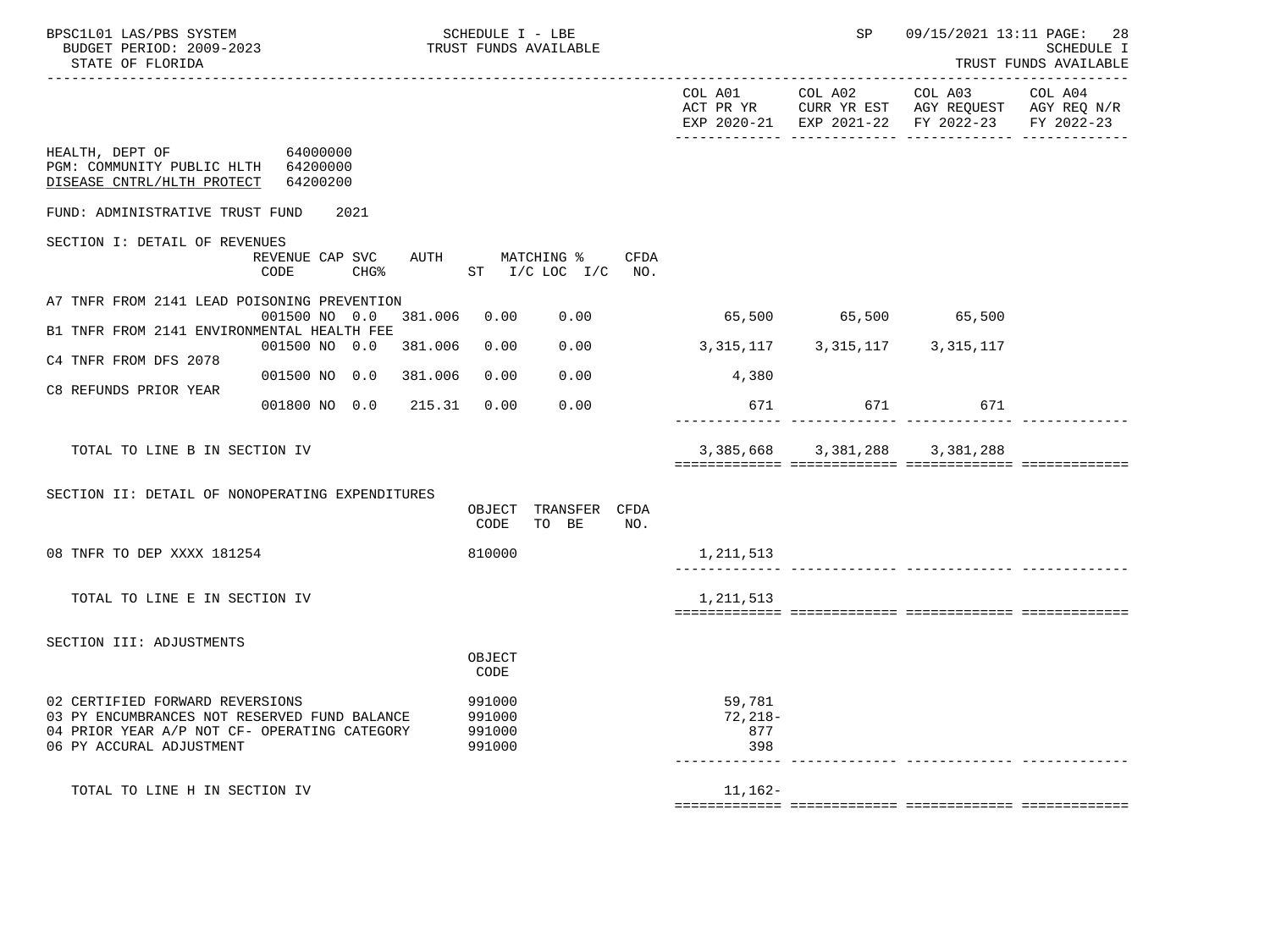| BPSC1L01 LAS/PBS SYSTEM<br>BUDGET PERIOD: 2009-2023 TRUST FUNDS AVAILABLE<br>STATE OF FLORIDA                                                                                                                                                | SCHEDULE I - LBE                |                                                            |                                                                               | SP                                                                                                                                           | 09/15/2021 13:11 PAGE: 29<br><b>SCHEDULE I</b><br>TRUST FUNDS AVAILABLE                                                           |  |  |
|----------------------------------------------------------------------------------------------------------------------------------------------------------------------------------------------------------------------------------------------|---------------------------------|------------------------------------------------------------|-------------------------------------------------------------------------------|----------------------------------------------------------------------------------------------------------------------------------------------|-----------------------------------------------------------------------------------------------------------------------------------|--|--|
|                                                                                                                                                                                                                                              |                                 |                                                            |                                                                               |                                                                                                                                              | COL A01 COL A02 COL A03 COL A04<br>ACT PR YR CURR YR EST AGY REQUEST AGY REQ N/R<br>EXP 2020-21 EXP 2021-22 FY 2022-23 FY 2022-23 |  |  |
| HEALTH, DEPT OF 64000000<br>PGM: COMMUNITY PUBLIC HLTH 64200000<br>DISEASE CNTRL/HLTH PROTECT 64200200                                                                                                                                       |                                 |                                                            |                                                                               |                                                                                                                                              |                                                                                                                                   |  |  |
| FUND: ADMINISTRATIVE TRUST FUND<br>2021                                                                                                                                                                                                      |                                 |                                                            |                                                                               |                                                                                                                                              |                                                                                                                                   |  |  |
| SECTION IV: SUMMARY                                                                                                                                                                                                                          |                                 |                                                            |                                                                               |                                                                                                                                              |                                                                                                                                   |  |  |
| UNRESERVED FUND BALANCE - JULY 1<br>ADD: REVENUES (FROM SECTION I)<br>TOTAL FUNDS AVAILABLE (LINE A + LINE B)<br>LESS: OPERATING EXPENDITURES<br>LESS: NONOPERATING EXPENDITURES (SECTION II) (E)<br>LESS: FIXED CAPITAL OUTLAY (TOTAL ONLY) | (A)<br>(B)<br>(C)<br>(D)<br>(F) |                                                            | 1,211,513                                                                     | 2, 109, 140 1, 816, 975 2, 266, 540<br>3, 385, 668 3, 381, 288 3, 381, 288<br>5,494,808 5,198,263 5,647,828<br>2,455,158 2,931,723 2,931,723 |                                                                                                                                   |  |  |
| UNRESERVED FUND BALANCE - JUNE 30 - BEFORE ADJ $(G)$<br>NET ADJUSTMENTS (FROM SECTION III)<br>(H)<br>ADJUSTED UNRESERVED FUND BALANCE - JUNE 30 $(1)$                                                                                        |                                 |                                                            | 1,828,137   2,266,540   2,716,105<br>11,162-<br>1,816,975 2,266,540 2,716,105 |                                                                                                                                              |                                                                                                                                   |  |  |
| SCHEDULE IB: DETAIL OF UNRESERVED FUND BALANCE                                                                                                                                                                                               | FUNDING SOURCE                  | $STATE(S)$ RESTRICTED $(R)$<br>NONSTATE(N) UNRESTRICTED(U) |                                                                               |                                                                                                                                              |                                                                                                                                   |  |  |
|                                                                                                                                                                                                                                              |                                 |                                                            | 1,816,975 2,266,540 2,716,105                                                 |                                                                                                                                              |                                                                                                                                   |  |  |
| ADJUSTED UNRESERVED FUND BALANCE - JUNE 30                                                                                                                                                                                                   |                                 |                                                            |                                                                               | 1,816,975 2,266,540 2,716,105                                                                                                                |                                                                                                                                   |  |  |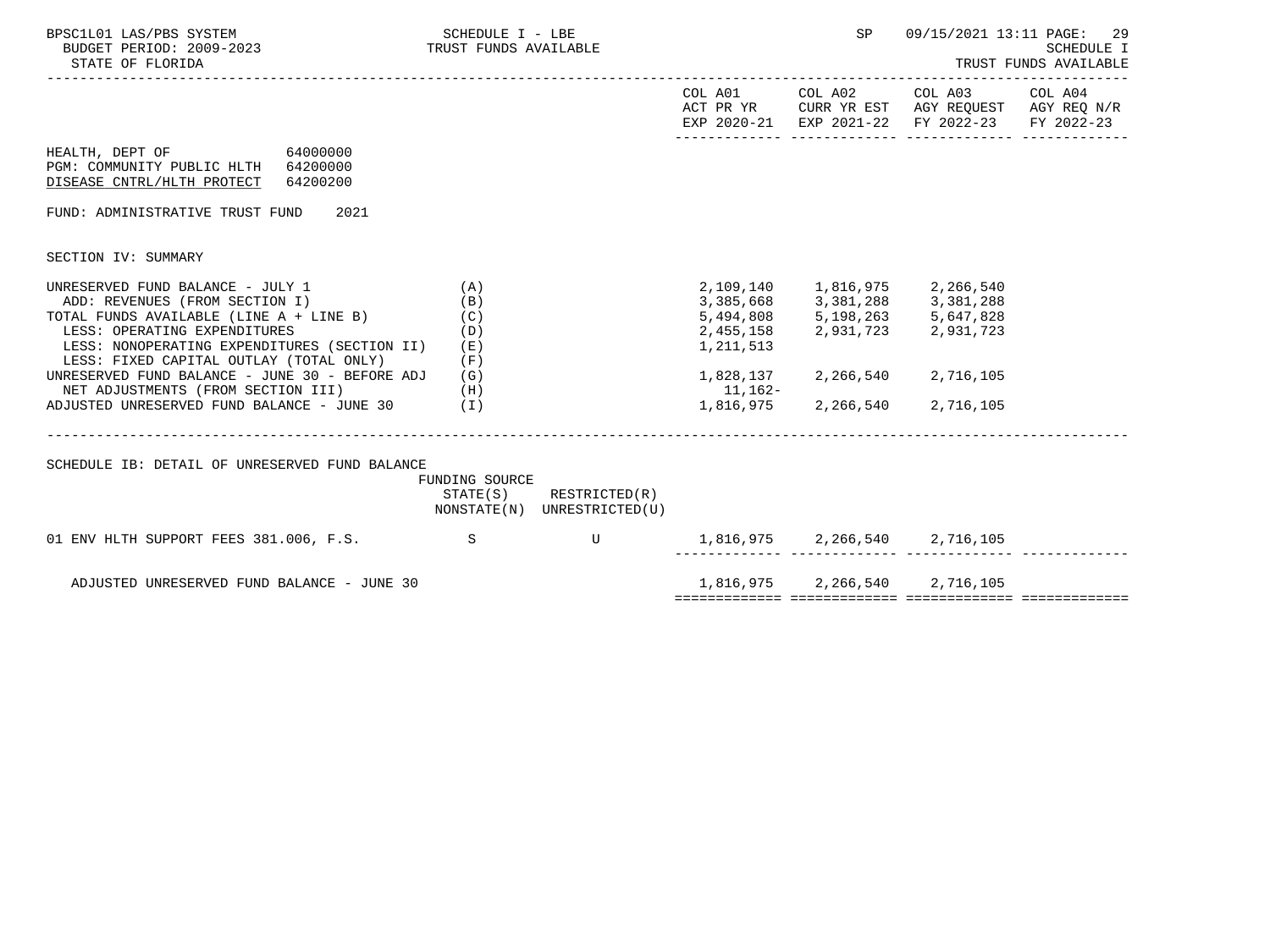| BPSC1L01 LAS/PBS SYSTEM<br>BUDGET PERIOD: 2009-2023<br>STATE OF FLORIDA                          |                         |                  | SCHEDULE I - LBE       |      | TRUST FUNDS AVAILABLE        |             |                      | SP                      |                                                                                              | 09/15/2021 13:11 PAGE: 30<br>SCHEDULE I<br>TRUST FUNDS AVAILABLE |
|--------------------------------------------------------------------------------------------------|-------------------------|------------------|------------------------|------|------------------------------|-------------|----------------------|-------------------------|----------------------------------------------------------------------------------------------|------------------------------------------------------------------|
|                                                                                                  |                         |                  |                        |      |                              |             | COL A01<br>ACT PR YR | COL A02                 | COL A03 COL A04<br>CURR YR EST AGY REQUEST AGY REQ N/R<br>EXP 2020-21 EXP 2021-22 FY 2022-23 | FY 2022-23                                                       |
| 64000000<br>HEALTH, DEPT OF<br>PGM: COMMUNITY PUBLIC HLTH 64200000<br>DISEASE CNTRL/HLTH PROTECT | 64200200                |                  |                        |      |                              |             |                      |                         |                                                                                              |                                                                  |
| FUND: FEDERAL GRANTS TRUST FUND                                                                  |                         | 2261             |                        |      |                              |             |                      |                         |                                                                                              |                                                                  |
| SECTION I: DETAIL OF REVENUES                                                                    | REVENUE CAP SVC<br>CODE | CHG <sup>8</sup> | AUTH                   |      | MATCHING %<br>ST I/C LOC I/C | CFDA<br>NO. |                      |                         |                                                                                              |                                                                  |
| DA TB MEDICAL AND HOSPITAL SERVICES                                                              |                         |                  | 000109 NO 0.0 381.0031 | 0.00 | 0.00                         |             | 1,248,986            |                         |                                                                                              |                                                                  |
| AA HOUSING OPPPRTUNITIES FOR PERSONS WITH AIDS                                                   |                         |                  | 000700 NO 0.0 381.0011 | 0.00 | 0.00                         | 14.241      | 4,840,021            |                         |                                                                                              |                                                                  |
| AB COVID-HOUSING OPPORTUNITY PERSONS WITH AIDS                                                   |                         |                  | 000700 NO 0.0 381.0011 | 0.00 | 0.00                         | 14.241      | 137,541              |                         |                                                                                              |                                                                  |
| AC RADON INDOOR AIR EPA FUNDING ASSISTANCE                                                       |                         |                  | 000700 NO 0.0 381.0011 | 0.00 | 0.00                         | 66.032      |                      | 124,611 150,924 150,924 |                                                                                              |                                                                  |
| AD COASTAL BEACH WATER QUAILITY MONITORING                                                       |                         |                  | 000700 NO 0.0 381.0011 | 0.00 | 0.00                         | 66.472      |                      | 84, 207 87, 133 87, 133 |                                                                                              |                                                                  |
| AE STRENGTHING ENVIRONMENTAL HEALTH CAPACITY                                                     |                         |                  | 000700 NO 0.0 381.0011 | 0.00 | 0.00                         | 93.070      |                      | 55,444 120,203 120,203  |                                                                                              |                                                                  |
| AG COVID-ATSDR REDUCE ENVIRONMENTAL EXPOSURE                                                     |                         |                  | 000700 NO 0.0 381.0011 | 0.00 | 0.00                         | 93.136      | 77,915               |                         |                                                                                              |                                                                  |
| AI COVID-IMMUNIZATION PROGRAM                                                                    |                         |                  | 000700 NO 0.0 381.0011 | 0.00 | 0.00                         | 93.268      | 8,062,016            | 50,458,115              | 29,110,450                                                                                   |                                                                  |
| AJ TUBERCULOSIS CONTROL PROJECT                                                                  |                         |                  | 000700 NO 0.0 381.0011 | 0.00 | 0.00                         | 93.116      | 2,096,247            |                         | 1,864,396 1,864,396                                                                          |                                                                  |
| AL COVID-RYAN WHITE PART B                                                                       |                         |                  |                        |      |                              |             |                      |                         |                                                                                              |                                                                  |
| AM ATSDR PARTNERSHIP-REDUCE ENVRN EXPOSURE                                                       |                         |                  | 000700 NO 0.0 381.0011 | 0.00 | 0.00                         | 93.917      | 1,370,000            |                         |                                                                                              |                                                                  |
|                                                                                                  |                         |                  | 000700 NO 0.0 381.0011 | 0.00 | 0.00                         | 93.240      |                      | 58,526 372,947 372,947  |                                                                                              |                                                                  |
| AN FAMILY PLANNING TITLE X_CHLAMYDIA                                                             |                         |                  |                        |      |                              |             |                      |                         |                                                                                              |                                                                  |
|                                                                                                  |                         |                  | 000700 NO 0.0 381.0011 | 0.00 | 0.00                         | 93.217      |                      | 57,905 57,000           | 57,000                                                                                       |                                                                  |
| AO CHILDHOOD LEAD POISONING PREVENTION                                                           |                         |                  | 000700 NO 0.0 381.0011 | 0.00 | 0.00                         | 93.197      | 120,233              | 165,774                 | 165,774                                                                                      |                                                                  |
| AP STATE BASED OCCUPATIONAL HEALTH & SAFETY                                                      |                         |                  |                        |      |                              |             |                      |                         |                                                                                              |                                                                  |
|                                                                                                  |                         |                  | 000700 NO 0.0 381.0011 | 0.00 | 0.00                         | 93.262      | 150,463              | 120,075                 | 120,075                                                                                      |                                                                  |
| AQ OVERDOSE DATA TO ACTION GRANT                                                                 |                         |                  |                        |      |                              |             |                      |                         |                                                                                              |                                                                  |
| AR IMMUNIZATION PROGRAM                                                                          | 000700 NO               |                  | $0.0$ 381.0011         | 0.00 | 0.00                         | 93.136      | 348,567              | 805,834                 | 805,834                                                                                      |                                                                  |
|                                                                                                  | 000700 NO               | 0.0              | 381.0011               | 0.00 | 0.00                         | 93.268      | 8,826,005            | 7,300,876               | 7,300,876                                                                                    |                                                                  |
| AS ADULT VIRAL HEPATITIS PREVENTION                                                              |                         |                  |                        |      |                              |             |                      |                         |                                                                                              |                                                                  |
|                                                                                                  | 000700 NO               | 0.0              | 381.0011               | 0.00 | 0.00                         | 93.270      | 352,739              | 335,313                 | 335,313                                                                                      |                                                                  |
| BE PUBLIC HEALTH CRISIS RESPONSE                                                                 | 000700 NO               | 0.0              | 381.0011               | 0.00 | 0.00                         | 93.354      | 3,423,863            | 3,423,863               | 3,423,863                                                                                    |                                                                  |
| BG COVID-PUBLIC HEALTH CRISIS RESPONSE                                                           |                         |                  |                        |      |                              |             |                      |                         |                                                                                              |                                                                  |
|                                                                                                  |                         |                  | 000700 NO 0.0 381.0011 | 0.00 | 0.00                         | 93.354      | 8,548,868            | 31,653,750              | 86, 412, 382                                                                                 |                                                                  |
| BI COVID-ELC INFECTIOUS DISEASES                                                                 |                         |                  | 000700 NO 0.0 381.0011 | 0.00 | 0.00                         | 93.323      | 636,245,767          | 820,714,542             | 45, 462, 627                                                                                 |                                                                  |
|                                                                                                  |                         |                  |                        |      |                              |             |                      |                         |                                                                                              |                                                                  |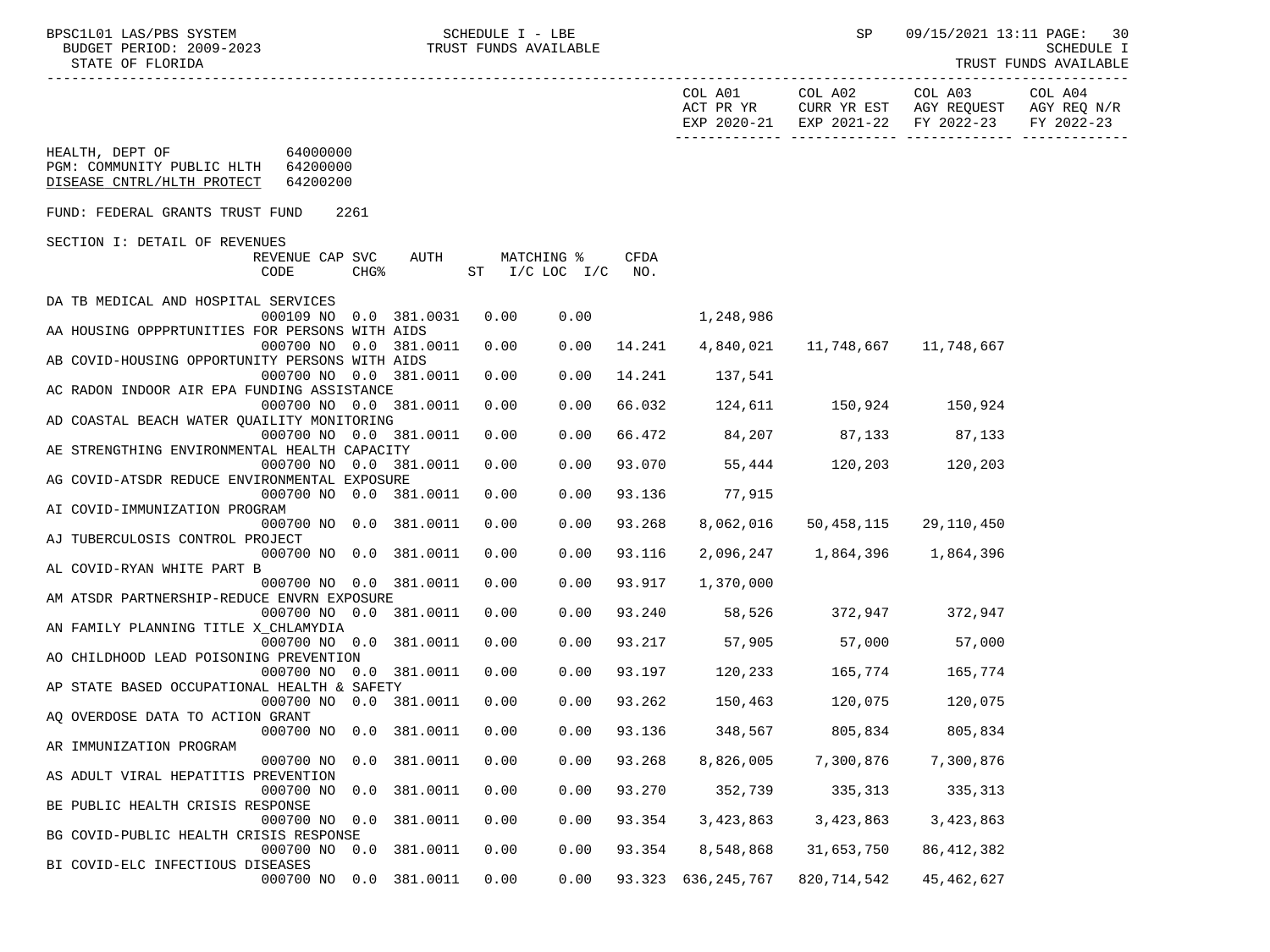| BPSC1L01 LAS/PBS SYSTEM<br>BUDGET PERIOD: 2009-2023<br>STATE OF FLORIDA              |                      | SCHEDULE I - LBE<br>TRUST FUNDS AVAILABLE |      |                              |             |                      | SP                      |                                                                                              | 09/15/2021 13:11 PAGE: 31<br>SCHEDULE I<br>TRUST FUNDS AVAILABLE |
|--------------------------------------------------------------------------------------|----------------------|-------------------------------------------|------|------------------------------|-------------|----------------------|-------------------------|----------------------------------------------------------------------------------------------|------------------------------------------------------------------|
| -----------------                                                                    |                      |                                           |      |                              |             | COL A01<br>ACT PR YR | COL A02                 | COL A03 COL A04<br>CURR YR EST AGY REQUEST AGY REQ N/R<br>EXP 2020-21 EXP 2021-22 FY 2022-23 | FY 2022-23                                                       |
| HEALTH, DEPT OF<br>PGM: COMMUNITY PUBLIC HLTH 64200000<br>DISEASE CNTRL/HLTH PROTECT | 64000000<br>64200200 |                                           |      |                              |             |                      |                         |                                                                                              |                                                                  |
| FUND: FEDERAL GRANTS TRUST FUND                                                      | 2261                 |                                           |      |                              |             |                      |                         |                                                                                              |                                                                  |
| SECTION I: DETAIL OF REVENUES                                                        |                      |                                           |      |                              |             |                      |                         |                                                                                              |                                                                  |
| REVENUE CAP SVC<br>CODE                                                              | CHG <sup>8</sup>     | AUTH                                      |      | MATCHING %<br>ST I/C LOC I/C | CFDA<br>NO. |                      |                         |                                                                                              |                                                                  |
| BJ ATSDR PARTNERSHIP - REDUCE ENVIRON EXPOSURE                                       |                      | 000700 NO 0.0 381.0011                    | 0.00 | 0.00                         | 93.136      | 260,563              |                         |                                                                                              |                                                                  |
| BK SPECIAL PROJ NATIONAL SIGNIFICANCE GEORGETOWN                                     |                      | 000700 NO 0.0 381.0011                    | 0.00 | 0.00                         | 93.928      | 91,840               |                         |                                                                                              |                                                                  |
| BU BEHAVIORAL SURVEILLANCE PROJECT                                                   |                      | 000700 NO 0.0 381.0011                    | 0.00 | 0.00                         | 93.944      | 342,958              | 210,675 210,675         |                                                                                              |                                                                  |
| BV RYAN WHITE                                                                        |                      |                                           |      |                              |             |                      |                         |                                                                                              |                                                                  |
| BZ HIV PREVENTION AND SURVEILLANCE                                                   |                      | 000700 NO 0.0 381.0011                    | 0.00 | 0.00                         | 93.917      | 18,217,587           | 56,114,359              | 56,114,359                                                                                   |                                                                  |
| CB MORBIDITY & RISK BEHAVIORAL SURVEILLANCE                                          |                      | 000700 NO 0.0 381.0011                    | 0.00 | 0.00                         | 93.940      | 19,045,299           | 17,405,853              | 17,405,853                                                                                   |                                                                  |
|                                                                                      |                      | 000700 NO 0.0 381.0011                    | 0.00 | 0.00                         | 93.944      | 700,036              | 811,201                 | 811,201                                                                                      |                                                                  |
| CC PREGNANCY RISK ASSESSMENT                                                         |                      | 000700 NO 0.0 381.0011                    | 0.00 | 0.00                         | 93.946      |                      | 130,417 135,777         | 135,777                                                                                      |                                                                  |
| CD FLORIDA STD SURVEILLANCE NETWORK                                                  |                      | 000700 NO 0.0 381.0011                    | 0.00 | 0.00                         | 93.977      |                      | 171,556 156,334 156,334 |                                                                                              |                                                                  |
| CE IMPROVING STD PROGRAMS                                                            |                      |                                           |      |                              |             |                      |                         |                                                                                              |                                                                  |
| CG EPI LAB CAPACITY INFECTIOUS DISEASE                                               |                      | 000700 NO 0.0 381.0011                    | 0.00 | 0.00                         | 93.977      | 1,250,786            | 1,279,262 1,279,262     |                                                                                              |                                                                  |
| CK CANCER PREVENTION & CONTROL PROGRAM                                               |                      | 000700 NO 0.0 381.0011                    | 0.00 | 0.00                         | 93.323      | 4,219,850            |                         | 4, 346, 464 395, 134                                                                         |                                                                  |
|                                                                                      |                      | 000700 NO 0.0 381.0011                    | 0.00 | 0.00                         | 93.898      | 2,201,408            |                         |                                                                                              |                                                                  |
| CM SCHOOL HEALTH PROG YOUTH RISK BEHAVIOR SURV                                       |                      | 000700 NO 0.0 381.0011                    | 0.00 | 0.00                         | 93.079      |                      | 12,165 72,000 72,000    |                                                                                              |                                                                  |
| 03 ENVIRONMENTAL AND HEALTH EFFECT TRACKING                                          |                      | 000700 NO 0.0 381.0011                    | 0.00 | 0.00                         | 93.070      |                      | 629,990 820,482 820,482 |                                                                                              |                                                                  |
| 10 ADAP SHORTFALL RELIEF                                                             |                      |                                           |      |                              |             |                      |                         |                                                                                              |                                                                  |
| 17 EPA MULTIPURPOSE NITROGEN REDUCTION                                               |                      | 000700 NO 0.0 381.0011                    | 0.00 | 0.00                         | 93.917      |                      | 3,524,078 2,200,000     | 2,200,000                                                                                    |                                                                  |
| 26 INTEGRATED PRG ENDING HIV EPIDEMIC                                                |                      | 000700 NO 0.0 381.0011                    | 0.00 | 0.00                         | 66.204      | 4,401                | 30,463                  | 30,463                                                                                       |                                                                  |
|                                                                                      |                      | 000700 NO 0.0 381.0011                    | 0.00 | 0.00                         | 93.940      | 1,351,997            | 2,128,330               | 2,128,330                                                                                    |                                                                  |
| 65 TNFR FROM 2021 LEAVE PAYOUTS                                                      |                      | 001500 NO 0.0 381.0011                    | 0.00 | 0.00                         |             | 109,078              | 109,078                 | 109,078                                                                                      |                                                                  |
| 66 TNFR FROM DOE 2261 YOUTH RISK BEHAVIOR SURVEY                                     |                      | 001510 NO 0.0 381.0011                    | 0.00 | 0.00                         | 93.079      | 13,205               | 13,205                  | 13,205                                                                                       |                                                                  |
| 89 TNFR FROM AHCA 2003 ARR ACT HEALTH INFO                                           |                      |                                           |      |                              |             |                      |                         |                                                                                              |                                                                  |
| 27 REFUNDS PRIOR YEAR                                                                |                      | 001510 NO 0.0 381.0011                    | 0.00 | 0.00                         | 93.729      | 843,012              |                         |                                                                                              |                                                                  |
|                                                                                      | 001800 NO 0.0        | 215.31                                    | 0.00 | 0.00                         |             | 181,759              | 181,759                 | 181,759                                                                                      |                                                                  |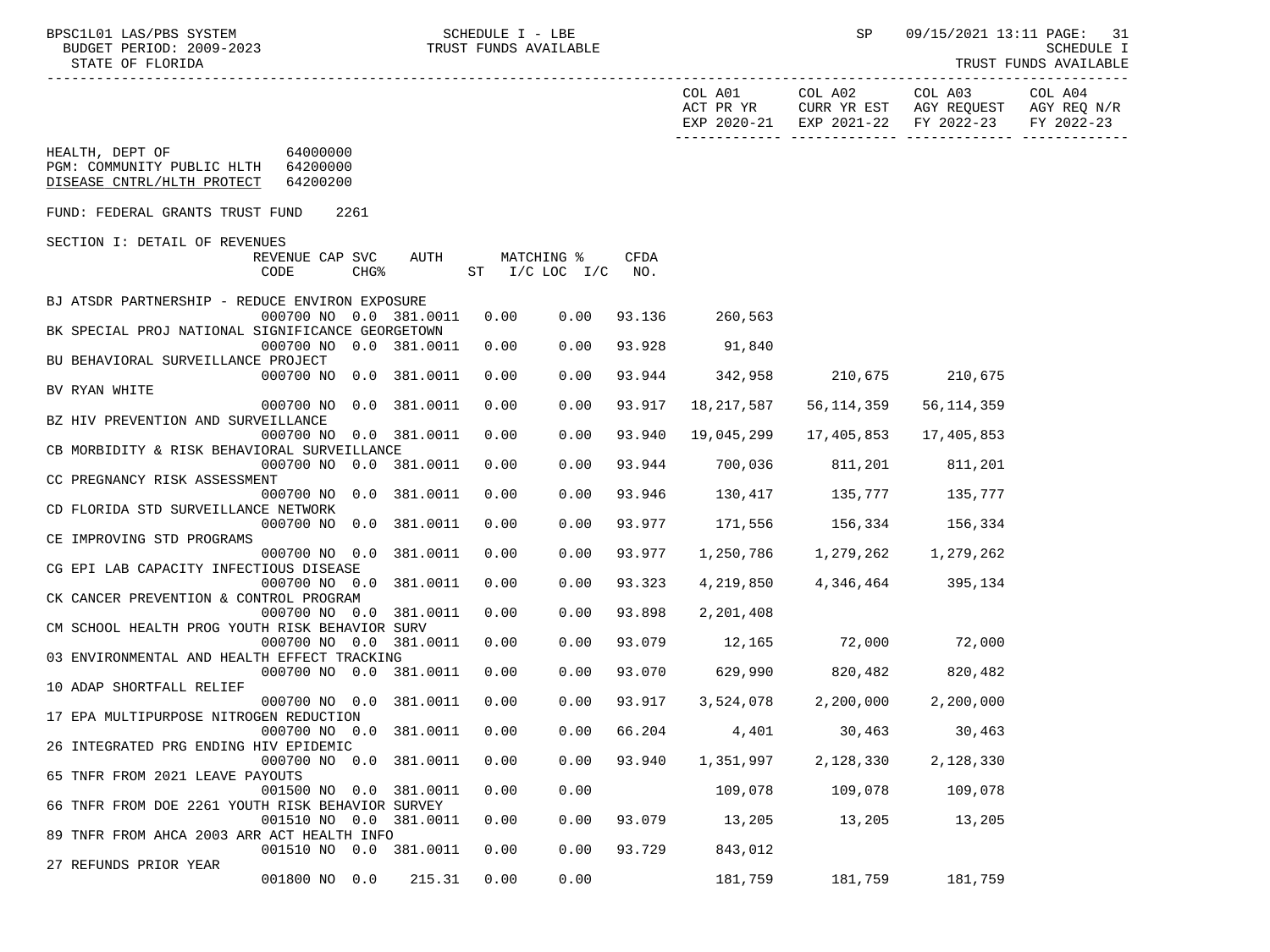| BPSC1L01 LAS/PBS SYSTEM<br>BUDGET PERIOD: 2009-2023<br>STATE OF FLORIDA                                                                                                                                                                                                  |                                                                    | SCHEDULE I - LBE<br>TRUST FUNDS AVAILABLE        |      |                                                                                                          | SP                                          |                                                                                                | 09/15/2021 13:11 PAGE: 32<br><b>SCHEDULE I</b><br>TRUST FUNDS AVAILABLE |
|--------------------------------------------------------------------------------------------------------------------------------------------------------------------------------------------------------------------------------------------------------------------------|--------------------------------------------------------------------|--------------------------------------------------|------|----------------------------------------------------------------------------------------------------------|---------------------------------------------|------------------------------------------------------------------------------------------------|-------------------------------------------------------------------------|
|                                                                                                                                                                                                                                                                          |                                                                    |                                                  |      | COL A01                                                                                                  | COL A02                                     | COL A03<br>ACT PR YR CURR YR EST AGY REQUEST AGY REQ N/R<br>EXP 2020-21 EXP 2021-22 FY 2022-23 | COL A04<br>FY 2022-23                                                   |
| 64000000<br>HEALTH, DEPT OF<br>PGM: COMMUNITY PUBLIC HLTH 64200000<br>DISEASE CNTRL/HLTH PROTECT 64200200                                                                                                                                                                |                                                                    |                                                  |      |                                                                                                          |                                             |                                                                                                |                                                                         |
| FUND: FEDERAL GRANTS TRUST FUND<br>2261                                                                                                                                                                                                                                  |                                                                    |                                                  |      |                                                                                                          |                                             |                                                                                                |                                                                         |
| SECTION I: DETAIL OF REVENUES<br>REVENUE CAP SVC<br>CODE<br>$CHG\$                                                                                                                                                                                                       |                                                                    | AUTH MATCHING %<br>$ST$ $I/C$ $LOC$ $I/C$ $NO$ . | CFDA |                                                                                                          |                                             |                                                                                                |                                                                         |
| 32 REFUNDS PRIOR YEAR ADAP REBATES<br>001800 NO 0.0<br>33 PR YR WARRANT CANCELLATIONS                                                                                                                                                                                    | 215.31<br>0.00                                                     | 0.00                                             |      | 82                                                                                                       | 52,000,000                                  | 52,000,000                                                                                     |                                                                         |
| 003700 NO 0.0<br>34 12 MO WARRANT CALCELLATIONS                                                                                                                                                                                                                          | 215.31<br>0.00                                                     | 0.00                                             |      | 2,405                                                                                                    |                                             |                                                                                                |                                                                         |
| 003800 NO 0.0 17.26                                                                                                                                                                                                                                                      | 0.00                                                               | 0.00                                             |      | 316                                                                                                      |                                             |                                                                                                |                                                                         |
| TOTAL TO LINE B IN SECTION IV                                                                                                                                                                                                                                            |                                                                    |                                                  |      |                                                                                                          | 729, 534, 712 1067, 394, 654 321, 602, 376  |                                                                                                |                                                                         |
| SECTION II: DETAIL OF NONOPERATING EXPENDITURES                                                                                                                                                                                                                          | CODE                                                               | OBJECT TRANSFER CFDA<br>TO BE                    | NO.  |                                                                                                          |                                             |                                                                                                |                                                                         |
| AA FY 21-22 BOB SECTION 75 COVID REV-REAPPR<br>AB FY 21-22 BA B0118 COVID<br>AC FY 21-22 BA B0119 COVID<br>OW ANTICIPATED BUDGET AMENDMENTS<br>01 BE TNFR FR 2261 64200800                                                                                               | 899000<br>899000<br>899000<br>899000<br>810000                     | 64200700                                         |      | 166,657,721-                                                                                             | 491,464,799<br>263,446,197-<br>383,904,000  | 290, 903, 805 160, 985, 459                                                                    |                                                                         |
| TOTAL TO LINE E IN SECTION IV                                                                                                                                                                                                                                            |                                                                    |                                                  |      |                                                                                                          | 166, 657, 721 - 902, 826, 407 160, 985, 459 |                                                                                                |                                                                         |
| SECTION III: ADJUSTMENTS                                                                                                                                                                                                                                                 | OBJECT<br>CODE                                                     |                                                  |      |                                                                                                          |                                             |                                                                                                |                                                                         |
| 02 CERTIFIED FORWARD REVERSIONS<br>03 PY ENCUMBRANCES NOT RESERVED FUND BALANCE<br>04 PRIOR YEAR A/P NOT CF- OPERATING CATEGORY<br>05 PY ACCRUAL ADJUSTMENT<br>06 PY ACCRUAL ADJUSTMENT - ATYPICAL REVENUE<br>09 SWFS ADJUSTMENT B6400351<br>10 SWFS ADJUSTMENT B6400354 | 991000<br>991000<br>991000<br>991000<br>991000<br>991000<br>991000 |                                                  |      | 27,098,079<br>26,533,282-<br>4,410<br>84,305<br>1,347,709-<br>$146, 495 -$<br>$146, 495 -$<br>. <u>.</u> |                                             |                                                                                                |                                                                         |
| TOTAL TO LINE H IN SECTION IV                                                                                                                                                                                                                                            |                                                                    |                                                  |      | $987,187-$                                                                                               |                                             |                                                                                                |                                                                         |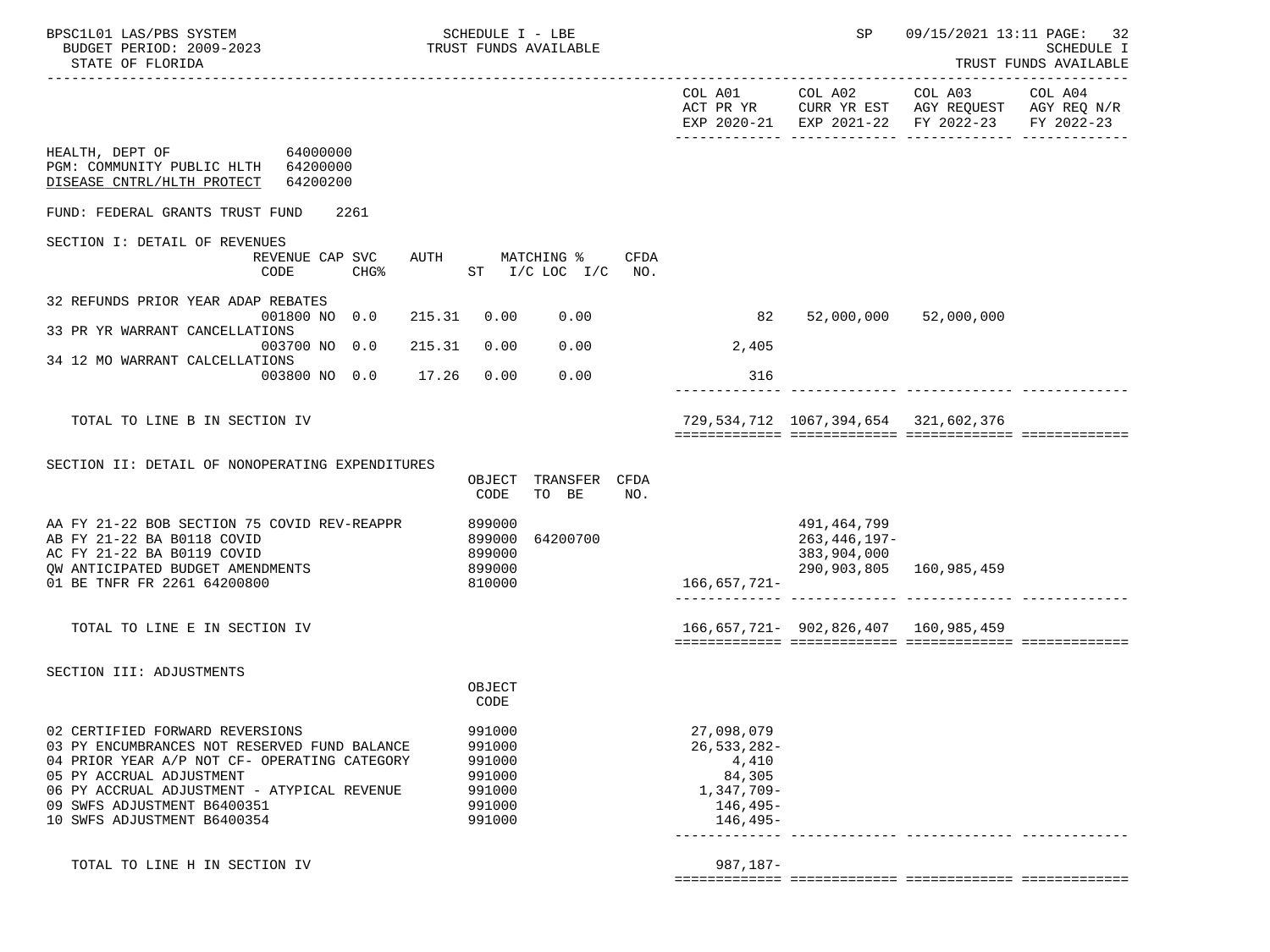| ACT PR YR CURR YR EST AGY REQUEST AGY REQ N/R<br>EXP 2020-21 EXP 2021-22 FY 2022-23<br>HEALTH, DEPT OF 64000000<br>PGM: COMMUNITY PUBLIC HLTH 64200000<br>DISEASE CNTRL/HLTH PROTECT 64200200<br>FUND: FEDERAL GRANTS TRUST FUND<br>2261<br>SECTION IV: SUMMARY<br>52,922,783- 4,315,160<br>UNRESERVED FUND BALANCE - JULY 1<br>(A)<br>729,534,712 1067,394,654 321,602,376<br>ADD: REVENUES (FROM SECTION I)<br>(B)<br>(C)<br>TOTAL FUNDS AVAILABLE (LINE A + LINE B)<br>676,611,929 1067,394,654 325,917,536<br>LESS: OPERATING EXPENDITURES<br>842, 282, 463 160, 253, 087 160, 253, 087<br>(D)<br>LESS: NONOPERATING EXPENDITURES (SECTION II) (E)<br>166,657,721-902,826,407<br>160,985,459<br>LESS: FIXED CAPITAL OUTLAY (TOTAL ONLY)<br>(F)<br>987,187 4,315,160 4,678,990<br>UNRESERVED FUND BALANCE - JUNE 30 - BEFORE ADJ $(G)$<br>NET ADJUSTMENTS (FROM SECTION III)<br>987,187-<br>(H)<br>ADJUSTED UNRESERVED FUND BALANCE - JUNE 30 (I)<br>4, 315, 160 4, 678, 990<br>SCHEDULE IB: DETAIL OF UNRESERVED FUND BALANCE<br>FUNDING SOURCE<br>STATE(S)<br>RESTRICTED(R)<br>NONSTATE(N) UNRESTRICTED(U)<br>01 FEDERAL GRANT FUND BALANCE<br>$\mathbb N$<br>4,315,160 4,678,990<br>R<br>4, 315, 160 4, 678, 990 | BPSC1L01 LAS/PBS SYSTEM<br>BUDGET PERIOD: 2009-2023 TRUST FUNDS AVAILABLE<br>STATE OF FLORIDA | SCHEDULE I - LBE |  | SP | TRUST FUNDS AVAILABLE | 09/15/2021 13:11 PAGE: 33<br>SCHEDULE I |
|------------------------------------------------------------------------------------------------------------------------------------------------------------------------------------------------------------------------------------------------------------------------------------------------------------------------------------------------------------------------------------------------------------------------------------------------------------------------------------------------------------------------------------------------------------------------------------------------------------------------------------------------------------------------------------------------------------------------------------------------------------------------------------------------------------------------------------------------------------------------------------------------------------------------------------------------------------------------------------------------------------------------------------------------------------------------------------------------------------------------------------------------------------------------------------------------------------------------|-----------------------------------------------------------------------------------------------|------------------|--|----|-----------------------|-----------------------------------------|
|                                                                                                                                                                                                                                                                                                                                                                                                                                                                                                                                                                                                                                                                                                                                                                                                                                                                                                                                                                                                                                                                                                                                                                                                                        |                                                                                               |                  |  |    |                       | FY 2022-23                              |
|                                                                                                                                                                                                                                                                                                                                                                                                                                                                                                                                                                                                                                                                                                                                                                                                                                                                                                                                                                                                                                                                                                                                                                                                                        |                                                                                               |                  |  |    |                       |                                         |
|                                                                                                                                                                                                                                                                                                                                                                                                                                                                                                                                                                                                                                                                                                                                                                                                                                                                                                                                                                                                                                                                                                                                                                                                                        |                                                                                               |                  |  |    |                       |                                         |
|                                                                                                                                                                                                                                                                                                                                                                                                                                                                                                                                                                                                                                                                                                                                                                                                                                                                                                                                                                                                                                                                                                                                                                                                                        |                                                                                               |                  |  |    |                       |                                         |
|                                                                                                                                                                                                                                                                                                                                                                                                                                                                                                                                                                                                                                                                                                                                                                                                                                                                                                                                                                                                                                                                                                                                                                                                                        |                                                                                               |                  |  |    |                       |                                         |
|                                                                                                                                                                                                                                                                                                                                                                                                                                                                                                                                                                                                                                                                                                                                                                                                                                                                                                                                                                                                                                                                                                                                                                                                                        |                                                                                               |                  |  |    |                       |                                         |
|                                                                                                                                                                                                                                                                                                                                                                                                                                                                                                                                                                                                                                                                                                                                                                                                                                                                                                                                                                                                                                                                                                                                                                                                                        |                                                                                               |                  |  |    |                       |                                         |
|                                                                                                                                                                                                                                                                                                                                                                                                                                                                                                                                                                                                                                                                                                                                                                                                                                                                                                                                                                                                                                                                                                                                                                                                                        |                                                                                               |                  |  |    |                       |                                         |
|                                                                                                                                                                                                                                                                                                                                                                                                                                                                                                                                                                                                                                                                                                                                                                                                                                                                                                                                                                                                                                                                                                                                                                                                                        |                                                                                               |                  |  |    |                       |                                         |
|                                                                                                                                                                                                                                                                                                                                                                                                                                                                                                                                                                                                                                                                                                                                                                                                                                                                                                                                                                                                                                                                                                                                                                                                                        |                                                                                               |                  |  |    |                       |                                         |
|                                                                                                                                                                                                                                                                                                                                                                                                                                                                                                                                                                                                                                                                                                                                                                                                                                                                                                                                                                                                                                                                                                                                                                                                                        |                                                                                               |                  |  |    |                       |                                         |
|                                                                                                                                                                                                                                                                                                                                                                                                                                                                                                                                                                                                                                                                                                                                                                                                                                                                                                                                                                                                                                                                                                                                                                                                                        |                                                                                               |                  |  |    |                       |                                         |
|                                                                                                                                                                                                                                                                                                                                                                                                                                                                                                                                                                                                                                                                                                                                                                                                                                                                                                                                                                                                                                                                                                                                                                                                                        |                                                                                               |                  |  |    |                       |                                         |
|                                                                                                                                                                                                                                                                                                                                                                                                                                                                                                                                                                                                                                                                                                                                                                                                                                                                                                                                                                                                                                                                                                                                                                                                                        | ADJUSTED UNRESERVED FUND BALANCE - JUNE 30                                                    |                  |  |    |                       |                                         |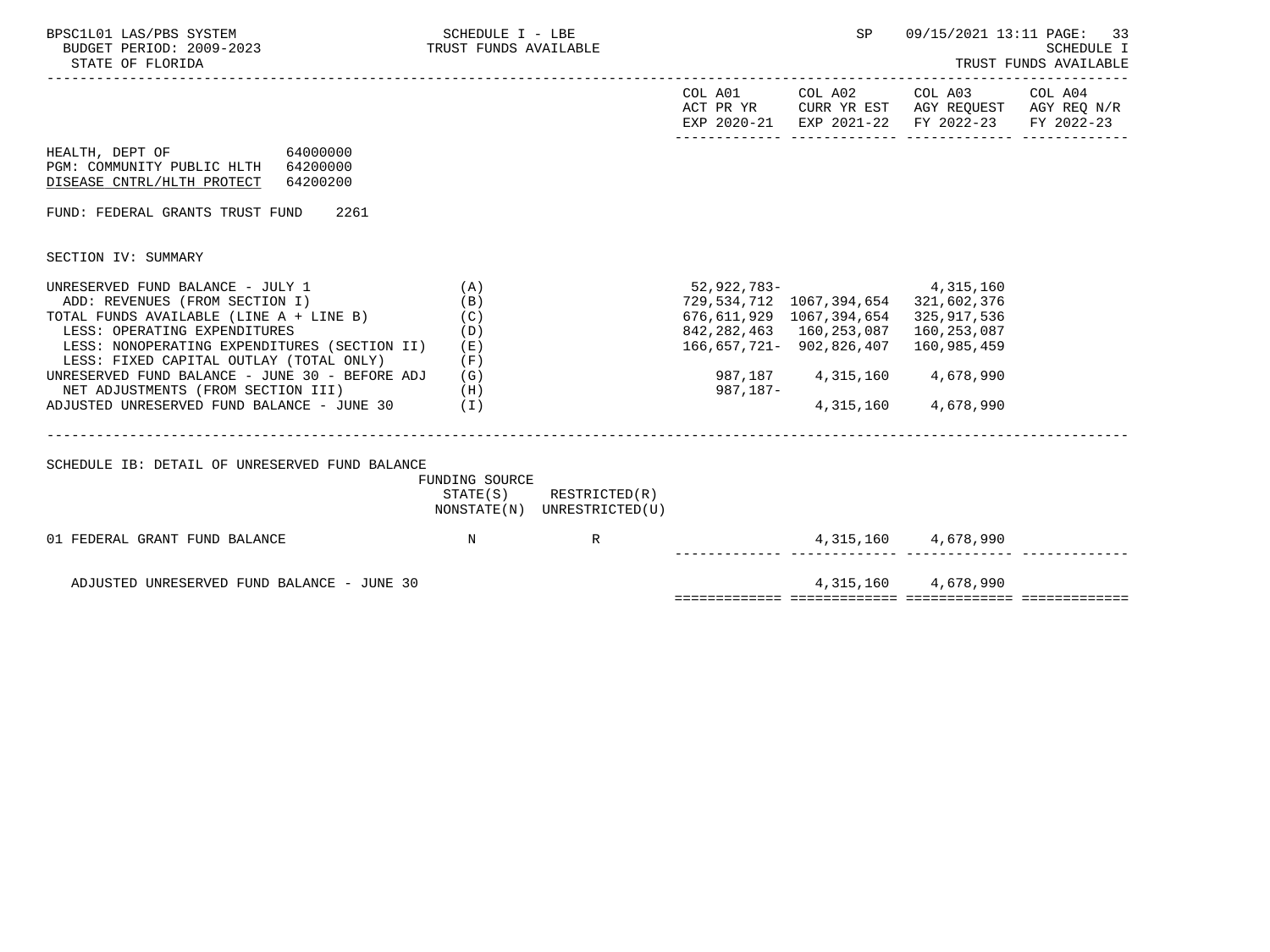| BPSC1L01 LAS/PBS SYSTEM<br>BUDGET PERIOD: 2009-2023<br>STATE OF FLORIDA              |                                                     |      | SCHEDULE I - LBE<br>TRUST FUNDS AVAILABLE |             |            | SP                |                                                                                                        | 09/15/2021 13:11 PAGE: 34<br><b>SCHEDULE I</b><br>TRUST FUNDS AVAILABLE |
|--------------------------------------------------------------------------------------|-----------------------------------------------------|------|-------------------------------------------|-------------|------------|-------------------|--------------------------------------------------------------------------------------------------------|-------------------------------------------------------------------------|
|                                                                                      |                                                     |      |                                           |             | COL A01    |                   | COL A02 COL A03<br>ACT PR YR CURR YR EST AGY REQUEST AGY REQ N/R<br>EXP 2020-21 EXP 2021-22 FY 2022-23 | COL A04<br>FY 2022-23                                                   |
| HEALTH, DEPT OF<br>PGM: COMMUNITY PUBLIC HLTH 64200000<br>DISEASE CNTRL/HLTH PROTECT | 64000000<br>64200200                                |      |                                           |             |            |                   |                                                                                                        |                                                                         |
| FUND: GRANTS AND DONATIONS TF                                                        | 2339                                                |      |                                           |             |            |                   |                                                                                                        |                                                                         |
| SECTION I: DETAIL OF REVENUES                                                        |                                                     |      |                                           |             |            |                   |                                                                                                        |                                                                         |
|                                                                                      | REVENUE CAP SVC<br>AUTH<br>CODE<br>CHG <sup>8</sup> |      | MATCHING %<br>ST $I/C$ LOC $I/C$          | CFDA<br>NO. |            |                   |                                                                                                        |                                                                         |
| A1 ENVIRONMENTAL HLTH PROFESSIONAL CERTIFICATION                                     | 000100 YES 8.0<br>381.006                           | 0.00 | 0.00                                      |             |            | 1,389 1,389 1,389 |                                                                                                        |                                                                         |
| A2 ENVIRONMENTAL HLTH SEPTIC TANK CONTRACTOR REG                                     | 000100 YES 8.0<br>381.006                           | 0.00 | 0.00                                      |             | 198,150    |                   |                                                                                                        |                                                                         |
| A5 MEDICAL MARIJUANA MMTC RENEWAL FEES                                               | 000100 YES 8.0<br>381.986                           | 0.00 | 0.00                                      |             | 600,630    |                   | 600,630 660,693                                                                                        |                                                                         |
| 22 MEDICAL MARIJUANA MMTC APPLICATION FEES                                           | 000100 YES 8.0<br>381.986                           | 0.00 | 0.00                                      |             |            | 18,018,900        |                                                                                                        |                                                                         |
| 23 SWIMMING POOL PERMITS                                                             | 000100 YES 8.0 381.0006                             | 0.00 | 0.00                                      |             | 53,700     |                   |                                                                                                        |                                                                         |
| 25 MEDICAL MARIJUANA CMTL APPLICATION FEES                                           | 000100 YES 8.0<br>381.986                           | 0.00 | 0.00                                      |             | 251,781    |                   | 440,617 251,781                                                                                        |                                                                         |
| 26 OFFICE OF MEDICAL MARIJUANA LICENSE FEE                                           | 000100 YES 8.0<br>381.986                           | 0.00 | 0.00                                      |             | 45,636,320 | 58,117,296        | 71,281,752                                                                                             |                                                                         |
| 28 OFFICE OF MEDICAL MARIJUANA                                                       | 001100 NO 8.0<br>381.986                            | 0.00 | 0.00                                      |             | 149,237    |                   |                                                                                                        |                                                                         |
| 27 MEDICAL MARIJUANA FINES                                                           |                                                     | 0.00 | 0.00                                      |             | 763,063    | 208,500           |                                                                                                        |                                                                         |
| A6 TNFR FROM DACS 2321 EPIDEMIOLOGICAL FOODBORNE                                     | 001200 NO 8.0<br>381.986                            |      |                                           |             |            |                   | 220,500                                                                                                |                                                                         |
| A7 TNFR FROM DEP 2780 SAFE DRINKING WATER ACT                                        | 001500 NO 0.0<br>381.006                            | 0.00 | 0.00                                      |             | 445,915    | 450,000           | 450,000                                                                                                |                                                                         |
| A8 TNFR FROM DEP 2644 BIOMEDICAL WASTE PROGRAM                                       | 001500 NO 0.0<br>381.006                            | 0.00 | 0.00                                      |             | 800,000    | 800,000           | 800,000                                                                                                |                                                                         |
| A9 TNFR FROM DBPR 2375 EPIDEMIOLOGICAL FOODBORNE                                     | 001500 NO 0.0<br>381.006                            | 0.00 | 0.00                                      |             | 880,000    | 880,000           | 880,000                                                                                                |                                                                         |
| D1 TNFR FROM DEP 2261 OSTDS                                                          | 001500 NO 0.0<br>381.006                            | 0.00 | 0.00                                      |             | 607,149    | 607,149           | 607,149                                                                                                |                                                                         |
| 17 REFUNDS                                                                           | 001510 NO 0.0 381.006                               | 0.00 |                                           | 0.00 66.608 | 27,038     |                   |                                                                                                        |                                                                         |
| D3 MIGRANT LABOR HOUSING INSPECTION H2-A PROGRAM                                     | 001800 NO 0.0<br>215.31                             | 0.00 | 0.00                                      |             | 12,797     | 12,797            | 12,797                                                                                                 |                                                                         |
| 18 TNFR FROM DEP 2212 WELL WATER SAMPLING                                            | 001903 NO 0.0<br>381.006                            | 0.00 | 0.00                                      |             | 28,836     | 28,836            | 28,836                                                                                                 |                                                                         |
| 19 BIOMEDICAL WASTE PROGRAM                                                          | 001903 NO 0.0<br>381.006                            | 0.00 | 0.00                                      |             | 584,130    |                   |                                                                                                        |                                                                         |
|                                                                                      | 001904 NO 8.0<br>381.006                            | 0.00 | 0.00                                      |             | 1,361      |                   |                                                                                                        |                                                                         |

TOTAL TO LINE B IN SECTION IV 61 A 196 10 10 11 A 196 10 11 A 196 10 11 A 196 10 11 A 196 10 11 A 196 10 11 A 1

============= ============= ============= =============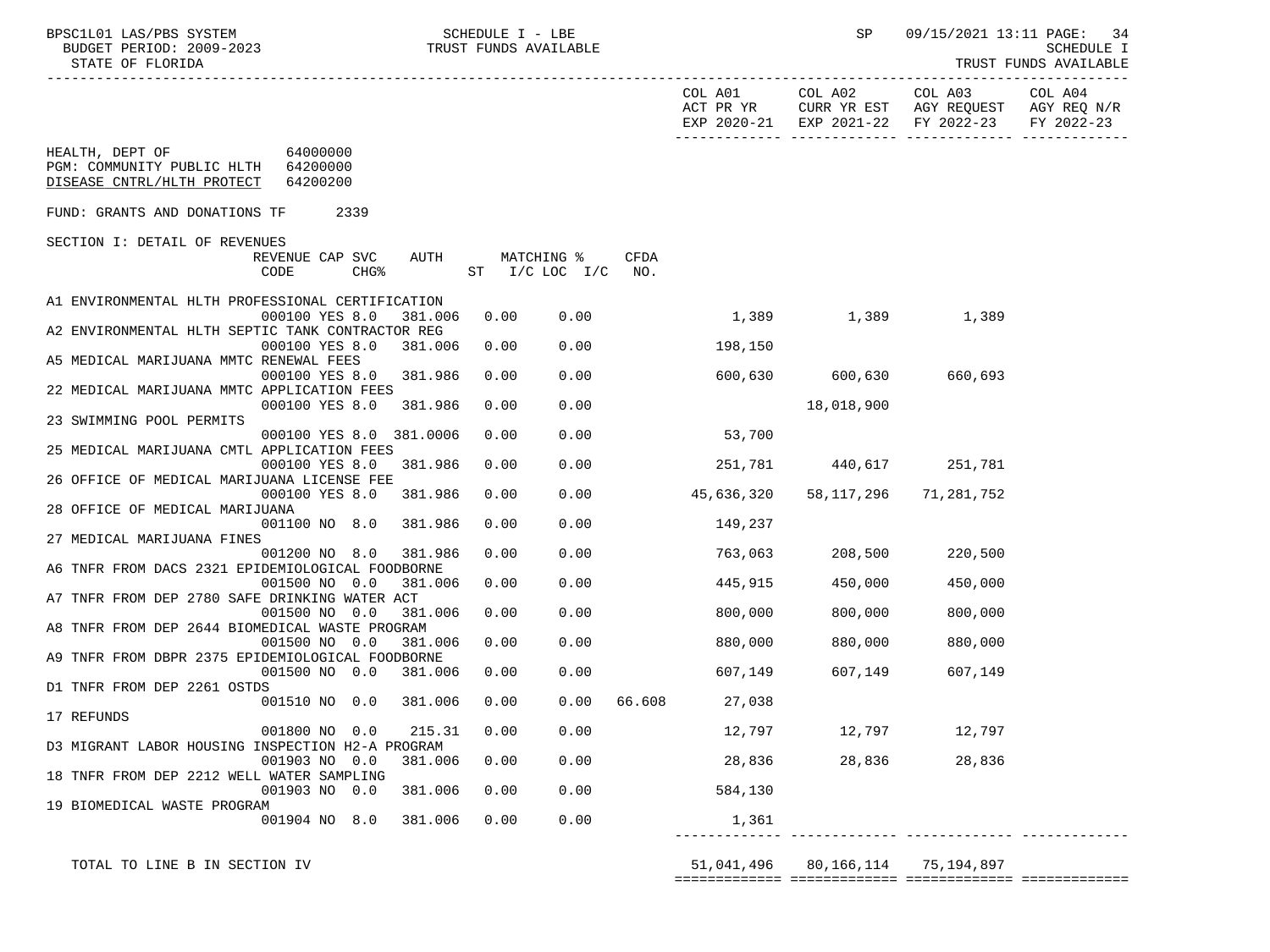| BPSC1L01 LAS/PBS SYSTEM<br>BUDGET PERIOD: 2009-2023<br>STATE OF FLORIDA                                                                                                                                                                  | SCHEDULE I - LBE<br>TRUST FUNDS AVAILABLE    |                                                                       | SP                                                                  | 09/15/2021 13:11 PAGE: 35<br>SCHEDULE I<br>TRUST FUNDS AVAILABLE                                                                  |           |  |
|------------------------------------------------------------------------------------------------------------------------------------------------------------------------------------------------------------------------------------------|----------------------------------------------|-----------------------------------------------------------------------|---------------------------------------------------------------------|-----------------------------------------------------------------------------------------------------------------------------------|-----------|--|
|                                                                                                                                                                                                                                          |                                              |                                                                       |                                                                     | COL A01 COL A02 COL A03 COL A04<br>ACT PR YR CURR YR EST AGY REQUEST AGY REQ N/R<br>EXP 2020-21 EXP 2021-22 FY 2022-23 FY 2022-23 |           |  |
| HEALTH, DEPT OF<br>64000000<br>PGM: COMMUNITY PUBLIC HLTH 64200000<br>DISEASE CNTRL/HLTH PROTECT<br>64200200                                                                                                                             |                                              |                                                                       |                                                                     |                                                                                                                                   |           |  |
| FUND: GRANTS AND DONATIONS TF<br>2339                                                                                                                                                                                                    |                                              |                                                                       |                                                                     |                                                                                                                                   |           |  |
| SECTION II: DETAIL OF NONOPERATING EXPENDITURES                                                                                                                                                                                          |                                              |                                                                       |                                                                     |                                                                                                                                   |           |  |
|                                                                                                                                                                                                                                          | OBJECT TRANSFER CFDA<br>CODE<br>TO BE<br>NO. |                                                                       |                                                                     |                                                                                                                                   |           |  |
| AD TNFR TO GR 180056 SWEEP (215.32)<br>01 BE TNFR TO 2339                                                                                                                                                                                | 990002 64200200<br>810000 64400100           | 108,779                                                               | 20,000,000                                                          |                                                                                                                                   |           |  |
| 03 BE TNFR TO 2339<br>04 5% TRUST FUND RESERVE<br>05 BE TNFR TO 2339<br>06 REFUNDS OF STATE REVENUES                                                                                                                                     | 810000 64200100<br>999000<br>810000 64300100 | 75,086<br>825,250                                                     |                                                                     | 3,562,064                                                                                                                         |           |  |
| 02 SERVICE CHARGE TO GENERAL REVENUE 310322<br>12 TNFR TO 2531 180205 - OMMU MEDICAL LAB                                                                                                                                                 | 860000<br>880800<br>810000 64200200          | 9,210<br>3,816,273                                                    | 3,346,474                                                           | 6,187,675 5,793,178                                                                                                               |           |  |
| 13 TNFR TO DEP 2526 181254 OSTDS FEES                                                                                                                                                                                                    | 810000                                       | 306,711                                                               |                                                                     |                                                                                                                                   |           |  |
| TOTAL TO LINE E IN SECTION IV                                                                                                                                                                                                            |                                              |                                                                       | 5, 141, 309 29, 534, 149 9, 355, 242                                |                                                                                                                                   |           |  |
| SECTION III: ADJUSTMENTS                                                                                                                                                                                                                 |                                              |                                                                       |                                                                     |                                                                                                                                   |           |  |
|                                                                                                                                                                                                                                          | OBJECT<br>CODE                               |                                                                       |                                                                     |                                                                                                                                   |           |  |
| 01 CERTIFIED FORWARD REVERSIONS<br>02 PY A/P NOT C/F - OPERATING CATEGORIES<br>03 PY ENCUMBRANCES NOT RESERVED FUND BALANCE<br>05 FINANCIAL STATEMENT ADJ B6400342                                                                       | 991000<br>991000<br>991000<br>991000         | 994,718<br>5,689<br>$2,396,832-$<br>7,388                             |                                                                     |                                                                                                                                   |           |  |
| TOTAL TO LINE H IN SECTION IV                                                                                                                                                                                                            |                                              | 1,389,037-                                                            |                                                                     |                                                                                                                                   |           |  |
| SECTION IV: SUMMARY                                                                                                                                                                                                                      |                                              |                                                                       |                                                                     |                                                                                                                                   |           |  |
| UNRESERVED FUND BALANCE - JULY 1<br>ADD: REVENUES (FROM SECTION I)<br>TOTAL FUNDS AVAILABLE (LINE A + LINE B)<br>LESS: OPERATING EXPENDITURES<br>LESS: NONOPERATING EXPENDITURES (SECTION II)<br>LESS: FIXED CAPITAL OUTLAY (TOTAL ONLY) | (A)<br>(B)<br>(C)<br>(D)<br>(E)<br>(F)       | 29,200,697<br>51,041,496<br>80, 242, 193<br>26, 152, 363<br>5,141,309 | 47,559,484<br>80,166,114<br>127,725,598<br>40,024,239<br>29,534,149 | 58,167,210<br>75,194,897<br>133,362,107<br>57,803,289<br>9,355,242                                                                | 4,147,856 |  |
| UNRESERVED FUND BALANCE - JUNE 30 - BEFORE ADJ<br>NET ADJUSTMENTS (FROM SECTION III)                                                                                                                                                     | (G)<br>(H)                                   | 48,948,521<br>$1,389,037-$                                            | 58, 167, 210                                                        | 66, 203, 576                                                                                                                      |           |  |
| ADJUSTED UNRESERVED FUND BALANCE - JUNE 30                                                                                                                                                                                               | (T)                                          | 47,559,484                                                            | 58,167,210                                                          | 66, 203, 576                                                                                                                      |           |  |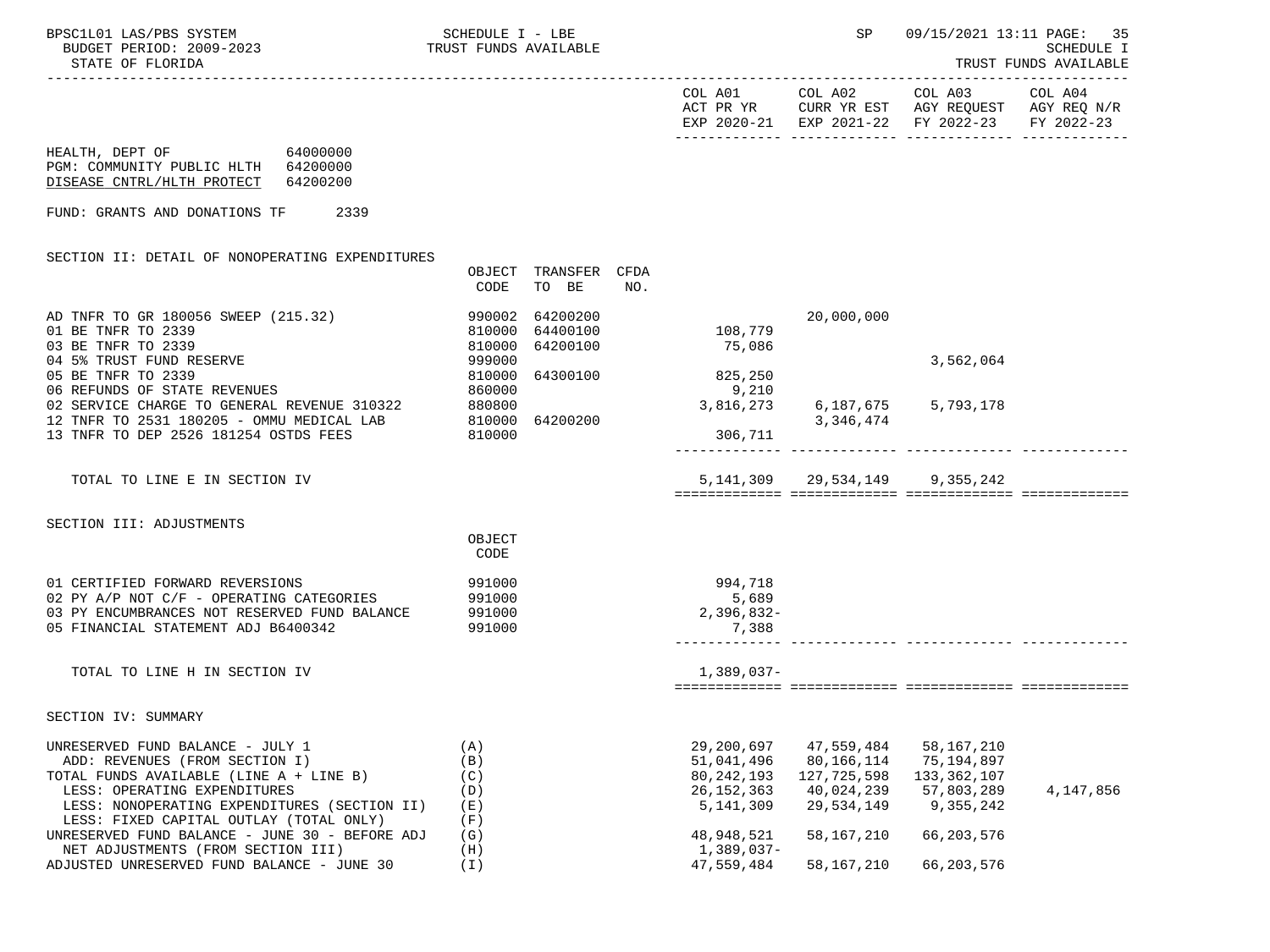| BPSC1L01 LAS/PBS SYSTEM<br>BUDGET PERIOD: 2009-2023<br>STATE OF FLORIDA                                | TRUST FUNDS AVAILABLE | SCHEDULE I - LBE |                                                            |                      | SP                               | 09/15/2021 13:11 PAGE: 36                                                                       | SCHEDULE I<br>TRUST FUNDS AVAILABLE |
|--------------------------------------------------------------------------------------------------------|-----------------------|------------------|------------------------------------------------------------|----------------------|----------------------------------|-------------------------------------------------------------------------------------------------|-------------------------------------|
|                                                                                                        |                       |                  |                                                            | COL A01<br>ACT PR YR | COL A02                          | COL A03<br>CURR YR EST AGY REQUEST AGY REQ N/R<br>EXP 2020-21 EXP 2021-22 FY 2022-23 FY 2022-23 | COL A04                             |
| HEALTH, DEPT OF 64000000<br>PGM: COMMUNITY PUBLIC HLTH 64200000<br>DISEASE CNTRL/HLTH PROTECT 64200200 |                       |                  |                                                            |                      |                                  |                                                                                                 |                                     |
| FUND: GRANTS AND DONATIONS TF                                                                          | 2339                  |                  |                                                            |                      |                                  |                                                                                                 |                                     |
| SCHEDULE IB: DETAIL OF UNRESERVED FUND BALANCE                                                         |                       | FUNDING SOURCE   | $STATE(S)$ RESTRICTED $(R)$<br>NONSTATE(N) UNRESTRICTED(U) |                      |                                  |                                                                                                 |                                     |
| 02 OFFICE OF MEDICAL MARIJUANA USE                                                                     |                       | S                | U                                                          |                      | 47,559,484 58,167,210 66,203,576 |                                                                                                 |                                     |
| ADJUSTED UNRESERVED FUND BALANCE - JUNE 30                                                             |                       |                  |                                                            |                      | 47,559,484 58,167,210 66,203,576 |                                                                                                 |                                     |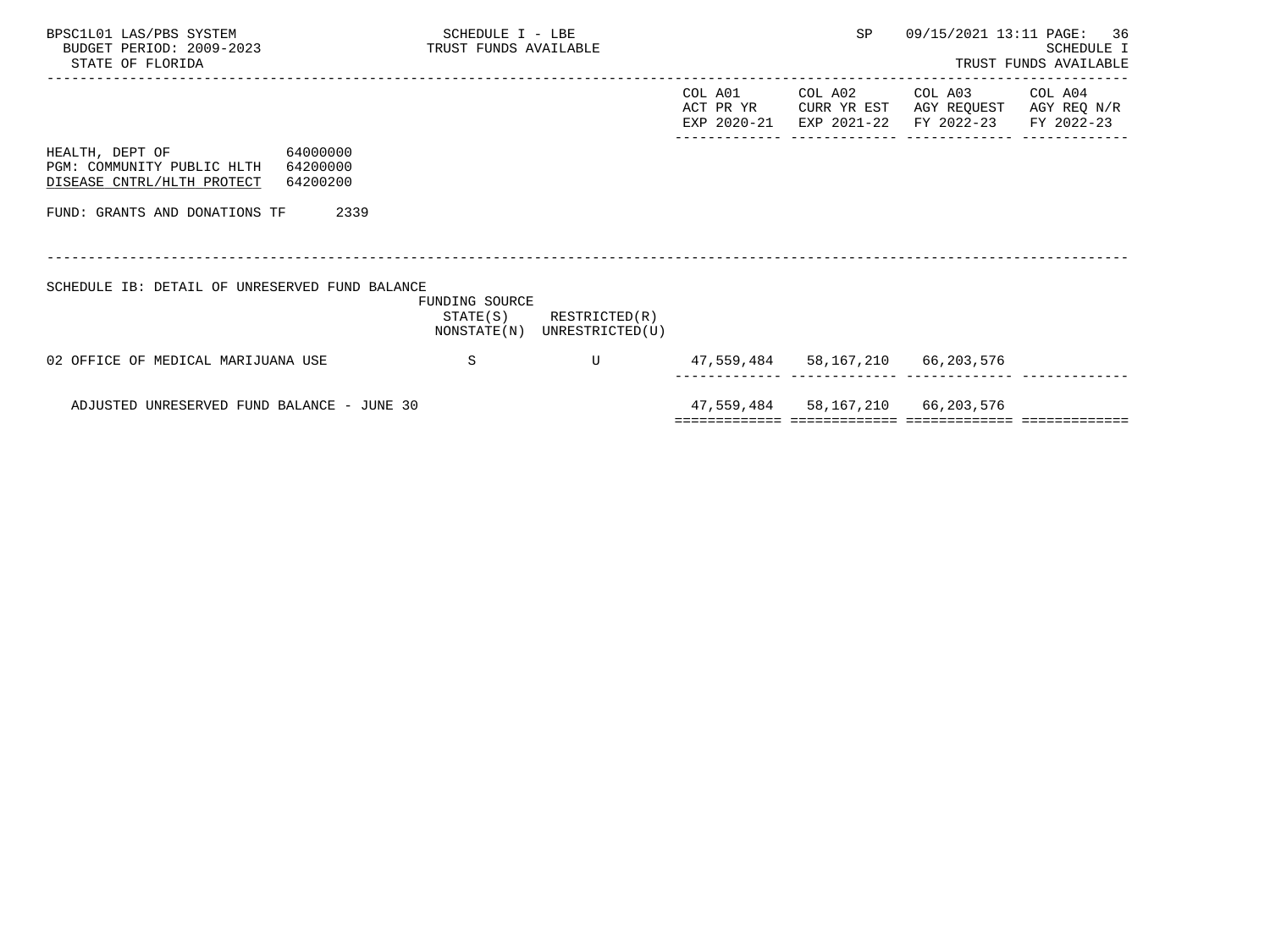| BPSC1L01 LAS/PBS SYSTEM<br>TRUST FUNDS AVAILABLE<br>BUDGET PERIOD: 2009-2023<br>STATE OF FLORIDA       | SCHEDULE I - LBE |                        |        |                               | SP                               |                                                                                              | 09/15/2021 13:11 PAGE: 37<br>SCHEDULE I<br>TRUST FUNDS AVAILABLE<br>----------- |
|--------------------------------------------------------------------------------------------------------|------------------|------------------------|--------|-------------------------------|----------------------------------|----------------------------------------------------------------------------------------------|---------------------------------------------------------------------------------|
|                                                                                                        |                  |                        |        | COL A01<br>ACT PR YR          | COL A02                          | COL A03 COL A04<br>CURR YR EST AGY REQUEST AGY REQ N/R<br>EXP 2020-21 EXP 2021-22 FY 2022-23 | FY 2022-23                                                                      |
| HEALTH, DEPT OF 64000000<br>PGM: COMMUNITY PUBLIC HLTH 64200000<br>DISEASE CNTRL/HLTH PROTECT 64200200 |                  |                        |        |                               |                                  |                                                                                              |                                                                                 |
| FUND: PLANNING AND EVALUATION TF 2531                                                                  |                  |                        |        |                               |                                  |                                                                                              |                                                                                 |
| SECTION I: DETAIL OF REVENUES<br>REVENUE CAP SVC<br>CODE<br>CHG <sup>8</sup>                           | AUTH MATCHING %  | ST I/C LOC I/C NO.     | CFDA   |                               |                                  |                                                                                              |                                                                                 |
| 01 FLORIDA INFANT SCREENING PROGRAM<br>000100 YES 8.0                                                  | 383.14<br>0.00   | 0.00                   |        | 7,078,915 7,432,861 7,581,518 |                                  |                                                                                              |                                                                                 |
| 06 LABS CONTRACT BILLINGS<br>000100 YES 8.0                                                            | 0.00<br>381.02   | 0.00                   |        | 152,697 150,000 150,000       |                                  |                                                                                              |                                                                                 |
| 02 LABS CONTRACT BILLINGS<br>000109 NO 0.0                                                             | 381.02<br>0.00   | 0.00                   |        |                               | 283,396 278,494 282,867          |                                                                                              |                                                                                 |
| 03 FLORIDA INFANT SCREENING PROGRAM                                                                    | 0.00             |                        |        | 19,543,520                    | 22,957,167 25,866,186            |                                                                                              |                                                                                 |
| 000109 NO 0.0<br>16 WOMEN, INFANTS AND CHILDREN (WIC)                                                  | 383.14           | 0.00                   |        |                               |                                  |                                                                                              |                                                                                 |
| 000799 NO 0.0<br>15 COVID - PUBLIC HEALTH CRISIS RESPONSE                                              | 381<br>0.00      | 0.00                   | 10.557 | 8,303,287                     |                                  |                                                                                              |                                                                                 |
| 000799 NO 0.0<br>11 LABS CONTRACT BILLINGS                                                             | 0.00<br>381      | 0.00                   |        | 93.354 1,169,332              |                                  |                                                                                              |                                                                                 |
| 001200 NO 8.0<br>14 TNFR FROM 2339 - OMMU MEDICAL LAB                                                  | 381.0011<br>0.00 | 0.00                   |        | 30                            |                                  |                                                                                              |                                                                                 |
| 001500 NO 0.0<br>08 REFUNDS PRIOR YEAR                                                                 | 381.986<br>0.00  | 0.00                   |        |                               | 3,346,474                        |                                                                                              |                                                                                 |
| 001800 NO 0.0<br>04 LABS SALE OF STATE SERVICES                                                        | 215.31<br>0.00   | 0.00                   |        | 8,011 8,011 8,011             |                                  |                                                                                              |                                                                                 |
| 001903 NO 0.0                                                                                          | 383.14<br>0.00   | 0.00                   |        |                               |                                  |                                                                                              |                                                                                 |
| 12 LABS WATER CERTIFICATION PROGRAM<br>001903 NO 0.0                                                   | 0.00<br>403.863  | 0.00                   |        |                               | 651,350 680,000 685,000          |                                                                                              |                                                                                 |
| 17 LABS CONTRACT BILLING<br>001904 NO 8.0                                                              | 381.02<br>0.00   | 0.00                   |        | 2,754                         |                                  |                                                                                              |                                                                                 |
| 07 LABS CONTRACT FEDERAL FEE CONTRACT<br>001970 NO 0.0                                                 | 0.00<br>383.14   | 0.00                   |        | 155, 298 155, 298 155, 298    |                                  |                                                                                              |                                                                                 |
| TOTAL TO LINE B IN SECTION IV                                                                          |                  |                        |        |                               | 39,098,512 36,923,072 36,663,185 |                                                                                              |                                                                                 |
| SECTION II: DETAIL OF NONOPERATING EXPENDITURES                                                        | OBJECT<br>CODE   | TRANSFER CFDA<br>TO BE | NO.    |                               |                                  |                                                                                              |                                                                                 |
| 01 TNFR TO 2168 181181 INFANT SCREENING<br>02 TNFR TO AHCA 2474 INFANT SCREENING 181011                | 810000<br>810000 | 64300100<br>68501400   |        | 7,117,220<br>8,403,747        | 8,136,622                        | 8,136,622                                                                                    |                                                                                 |
| 03 SERVICE CHARGE TO GENERAL REVENUE<br>04 5% TRUST FUND RESERVE                                       | 880800<br>999000 |                        |        | 594,148                       | 606,629                          | 618,521<br>654,039                                                                           |                                                                                 |
| 05 BE TNFR FR 2531                                                                                     | 810000           |                        |        | $3, 155, 481 -$               |                                  |                                                                                              |                                                                                 |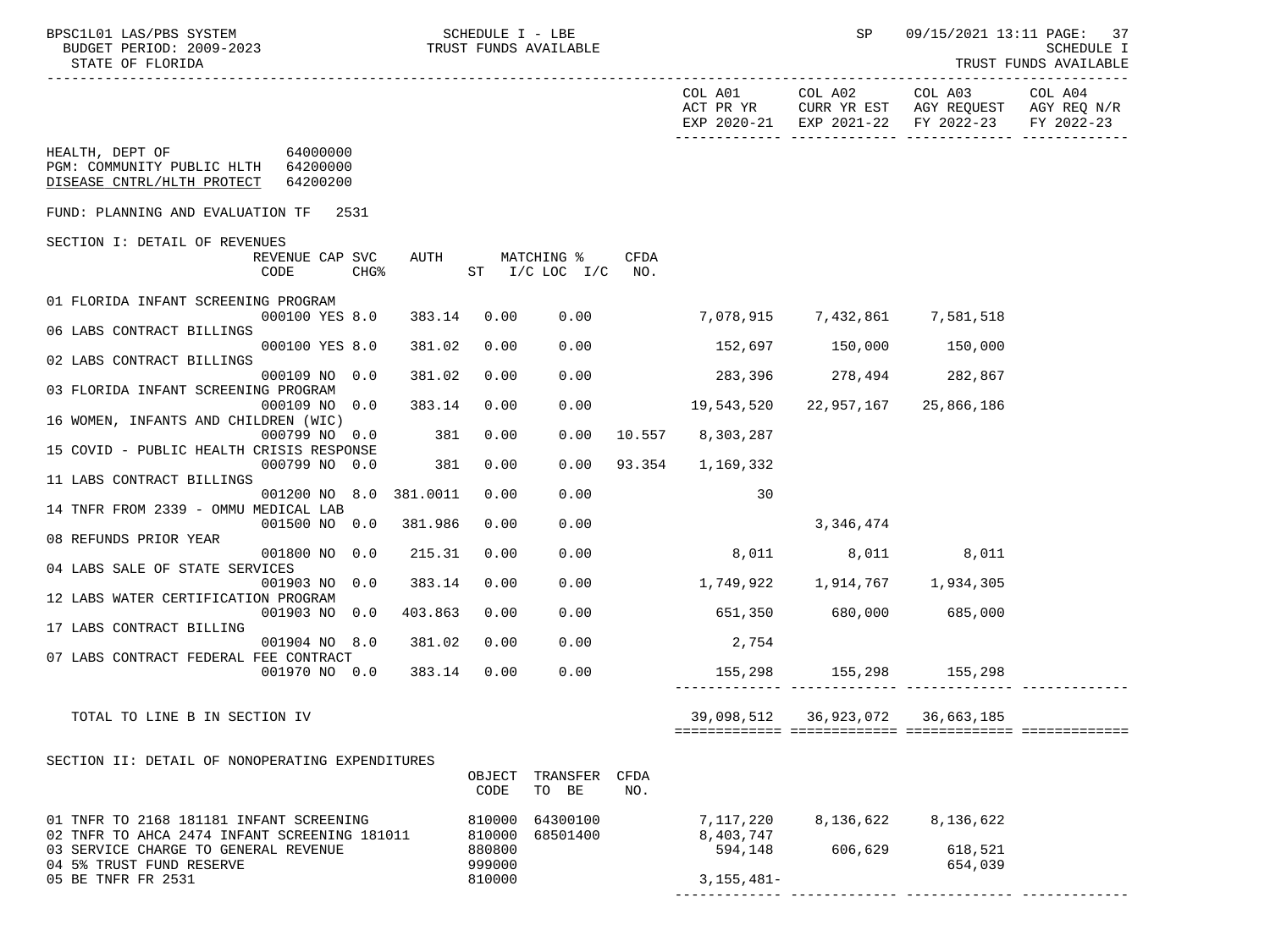| BPSC1L01 LAS/PBS SYSTEM<br>BUDGET PERIOD: 2009-2023<br>STATE OF FLORIDA                                                                                                                                                                                                                                                                                                        | SCHEDULE I - LBE<br>TRUST FUNDS AVAILABLE                                              |                                                                                                                   | SP                                                                               |                                                                                                                | 09/15/2021 13:11 PAGE: 38<br>SCHEDULE I<br>TRUST FUNDS AVAILABLE |
|--------------------------------------------------------------------------------------------------------------------------------------------------------------------------------------------------------------------------------------------------------------------------------------------------------------------------------------------------------------------------------|----------------------------------------------------------------------------------------|-------------------------------------------------------------------------------------------------------------------|----------------------------------------------------------------------------------|----------------------------------------------------------------------------------------------------------------|------------------------------------------------------------------|
|                                                                                                                                                                                                                                                                                                                                                                                |                                                                                        |                                                                                                                   |                                                                                  | COL A01 COL A02 COL A03<br>ACT PR YR CURR YR EST AGY REQUEST AGY REQ N/R<br>EXP 2020-21 EXP 2021-22 FY 2022-23 | COL A04<br>FY 2022-23                                            |
| HEALTH, DEPT OF 64000000<br>PGM: COMMUNITY PUBLIC HLTH 64200000<br>DISEASE CNTRL/HLTH PROTECT 64200200                                                                                                                                                                                                                                                                         |                                                                                        |                                                                                                                   |                                                                                  |                                                                                                                |                                                                  |
| FUND: PLANNING AND EVALUATION TF 2531                                                                                                                                                                                                                                                                                                                                          |                                                                                        |                                                                                                                   |                                                                                  |                                                                                                                |                                                                  |
| SECTION II: DETAIL OF NONOPERATING EXPENDITURES                                                                                                                                                                                                                                                                                                                                | TRANSFER CFDA<br>OBJECT<br>CODE<br>TO BE<br>NO.                                        |                                                                                                                   |                                                                                  |                                                                                                                |                                                                  |
| TOTAL TO LINE E IN SECTION IV                                                                                                                                                                                                                                                                                                                                                  |                                                                                        |                                                                                                                   | 12,959,634 8,743,251 9,409,182                                                   |                                                                                                                |                                                                  |
| SECTION III: ADJUSTMENTS                                                                                                                                                                                                                                                                                                                                                       | OBJECT<br>CODE                                                                         |                                                                                                                   |                                                                                  |                                                                                                                |                                                                  |
| 02 PRIOR YEAR A/P NOT CF- OPERATING CATEGORY<br>03 PRIOR YEAR ACCRUAL ADJUSTMENT<br>04 ROUNDING<br>05 CERTIFIED FORWARD REVERSIONS<br>06 PY ENCUMBRANCES NOT RESERVED FUND BALANCE<br>07 PY FCO NOT RESERVED FUND BALANCE<br>08 SWFS ADJUSTMENT B6400315<br>10 FUND BALANCE RESERVED FCO<br>11 SWFS ADJUSTMENT B6400330                                                        | 991000<br>991000<br>991000<br>991000<br>991000<br>991000<br>991000<br>991000<br>991000 | 10,969<br>583<br>$\overline{\phantom{0}}$<br>546,826<br>730,187-<br>$9,288,303-$<br>28,385<br>1,428,421<br>96,316 |                                                                                  | 1,428,421 1,428,421                                                                                            |                                                                  |
| 12 SWFS ADJUSTMENT B6400337<br>13 SWFS ADJUSTMENT B6400352                                                                                                                                                                                                                                                                                                                     | 991000<br>991000                                                                       | 86,189<br>82,892-                                                                                                 |                                                                                  |                                                                                                                |                                                                  |
| TOTAL TO LINE H IN SECTION IV                                                                                                                                                                                                                                                                                                                                                  |                                                                                        |                                                                                                                   | 7,903,692- 1,428,421 1,428,421                                                   |                                                                                                                |                                                                  |
| SECTION IV: SUMMARY                                                                                                                                                                                                                                                                                                                                                            |                                                                                        |                                                                                                                   |                                                                                  |                                                                                                                |                                                                  |
| UNRESERVED FUND BALANCE - JULY 1<br>ADD: REVENUES (FROM SECTION I)<br>TOTAL FUNDS AVAILABLE (LINE A + LINE B)<br>LESS: OPERATING EXPENDITURES<br>LESS: NONOPERATING EXPENDITURES (SECTION II)<br>LESS: FIXED CAPITAL OUTLAY (TOTAL ONLY)<br>UNRESERVED FUND BALANCE - JUNE 30 - BEFORE ADJ<br>NET ADJUSTMENTS (FROM SECTION III)<br>ADJUSTED UNRESERVED FUND BALANCE - JUNE 30 | (A)<br>(B)<br>(C)<br>(D)<br>(E)<br>(F)<br>(G)<br>(H)<br>(T)                            | 10,307,297<br>39,098,512<br>49,405,809<br>21, 141, 063<br>12,959,634<br>7,401,420<br>7,903,692<br>$7,903,692 -$   | 36,923,072<br>36,923,072<br>29,608,242<br>8,743,251<br>$1,428,421-$<br>1,428,421 | 36,663,185<br>36,663,185<br>27, 337, 449<br>9,409,182<br>$83,446-$<br>1,428,421<br>1,344,975                   |                                                                  |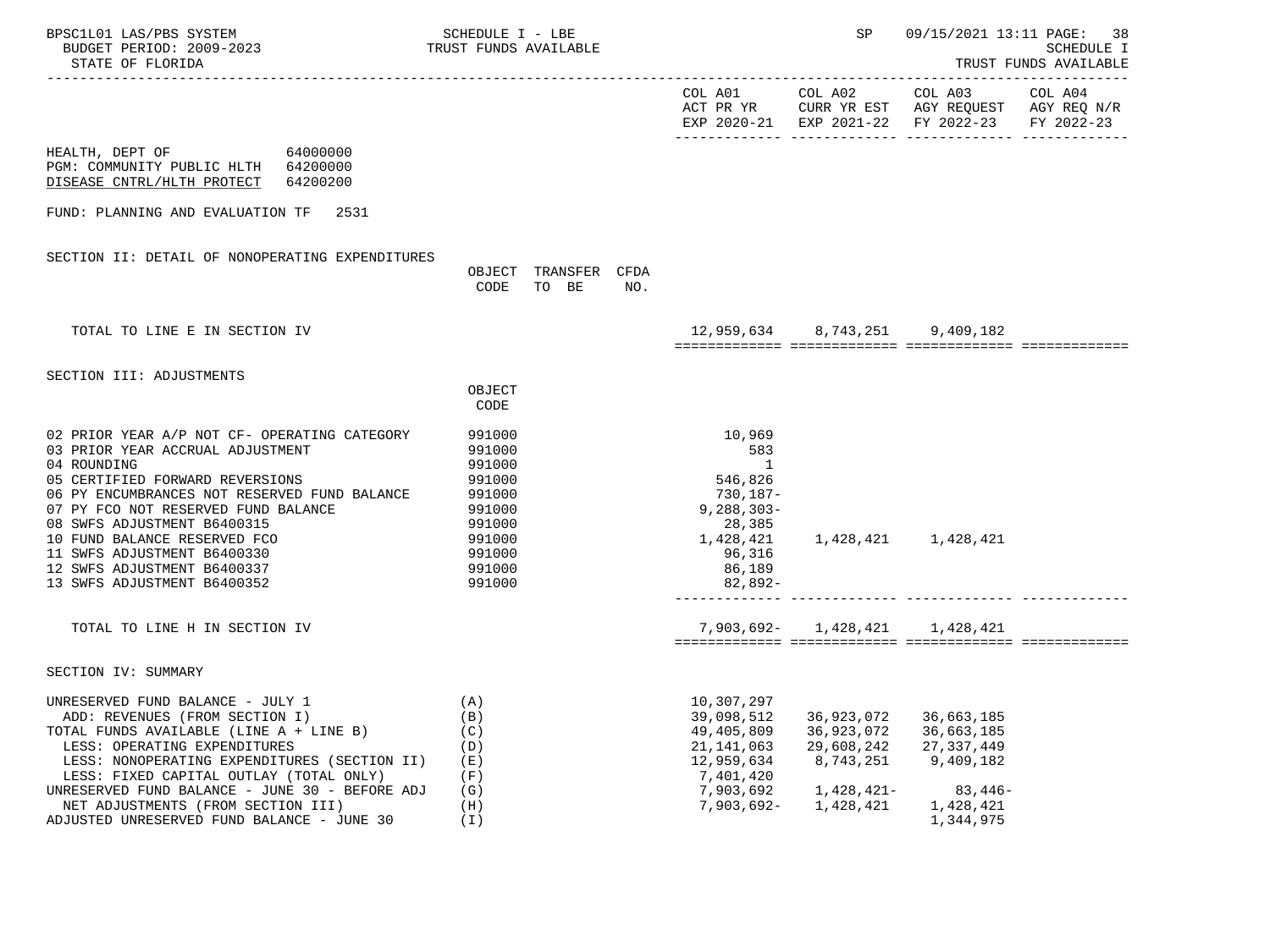| BPSC1L01 LAS/PBS SYSTEM<br>BUDGET PERIOD: 2009-2023 TRUST FUNDS AVAILABLE<br>STATE OF FLORIDA    |          | SCHEDULE I - LBE |                                                            |                      | SP                     |                                                                                 | 09/15/2021 13:11 PAGE: 39<br>SCHEDULE I<br>TRUST FUNDS AVAILABLE |
|--------------------------------------------------------------------------------------------------|----------|------------------|------------------------------------------------------------|----------------------|------------------------|---------------------------------------------------------------------------------|------------------------------------------------------------------|
|                                                                                                  |          |                  |                                                            | COL A01<br>ACT PR YR | COL A02<br>CURR YR EST | COL A03 COL A04<br>AGY REQUEST<br>EXP 2020-21 EXP 2021-22 FY 2022-23 FY 2022-23 | AGY REQ N/R                                                      |
| 64000000<br>HEALTH, DEPT OF<br>PGM: COMMUNITY PUBLIC HLTH 64200000<br>DISEASE CNTRL/HLTH PROTECT | 64200200 |                  |                                                            |                      |                        |                                                                                 |                                                                  |
| FUND: PLANNING AND EVALUATION TF 2531                                                            |          |                  |                                                            |                      |                        |                                                                                 |                                                                  |
| SCHEDULE IB: DETAIL OF UNRESERVED FUND BALANCE                                                   |          | FUNDING SOURCE   | $STATE(S)$ RESTRICTED $(R)$<br>NONSTATE(N) UNRESTRICTED(U) |                      |                        |                                                                                 |                                                                  |
| 01 PUBLIC HEALTH LABORATORY 381.020., F.S. S                                                     |          |                  | U                                                          |                      |                        | 1,344,975                                                                       |                                                                  |
| ADJUSTED UNRESERVED FUND BALANCE - JUNE 30                                                       |          |                  |                                                            |                      |                        | 1,344,975                                                                       |                                                                  |

============= ============= ============= =============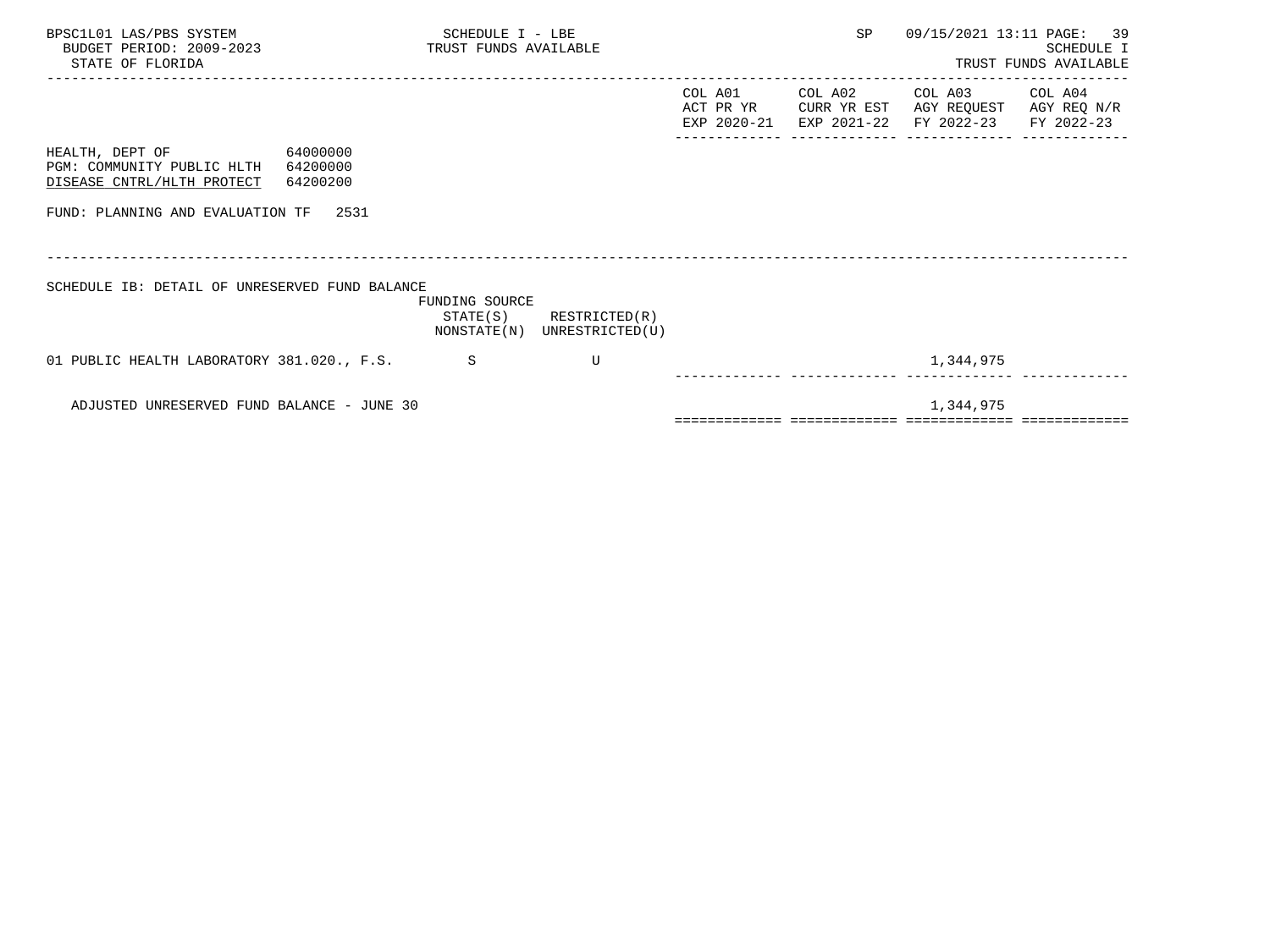| BPSC1L01 LAS/PBS SYSTEM<br>BUDGET PERIOD: 2009-2023<br>STATE OF FLORIDA                                | SCHEDULE I - LBE<br>TRUST FUNDS AVAILABLE |                  |  |                  |                                            |     | SP       |                         | 09/15/2021 13:11 PAGE: 40<br>SCHEDULE I<br>TRUST FUNDS AVAILABLE |                                                                        |
|--------------------------------------------------------------------------------------------------------|-------------------------------------------|------------------|--|------------------|--------------------------------------------|-----|----------|-------------------------|------------------------------------------------------------------|------------------------------------------------------------------------|
|                                                                                                        |                                           |                  |  |                  |                                            |     | COL A01  | COL A02                 | COL A03<br>EXP 2020-21 EXP 2021-22 FY 2022-23                    | COL A04<br>ACT PR YR CURR YR EST AGY REQUEST AGY REQ N/R<br>FY 2022-23 |
| HEALTH, DEPT OF 64000000<br>PGM: COMMUNITY PUBLIC HLTH 64200000<br>DISEASE CNTRL/HLTH PROTECT 64200200 |                                           |                  |  |                  |                                            |     |          |                         |                                                                  |                                                                        |
| FUND: RADIATION PROTECTION TF 2569                                                                     |                                           |                  |  |                  |                                            |     |          |                         |                                                                  |                                                                        |
| SECTION I: DETAIL OF REVENUES                                                                          | REVENUE CAP SVC<br>CODE                   | CHG <sup>8</sup> |  |                  | AUTH MATCHING % CFDA<br>ST I/C LOC I/C NO. |     |          |                         |                                                                  |                                                                        |
| 42 RADON CERTIFICATION                                                                                 |                                           |                  |  |                  |                                            |     |          |                         |                                                                  |                                                                        |
| 47 TNFR FROM DBPR 2547 RADON                                                                           | 000200 YES 8.0 468.312                    |                  |  | 0.00             | 0.00                                       |     |          | 167,525 167,525 167,525 |                                                                  |                                                                        |
| 48 REFUNDS PRIOR YEAR                                                                                  | 001500 NO 0.0 468.312                     |                  |  | 0.00             | 0.00                                       |     |          | 211,978 282,637 282,637 |                                                                  |                                                                        |
|                                                                                                        | 001800 NO 0.0 215.31 0.00                 |                  |  |                  | 0.00                                       |     | 163      | 163                     | 163                                                              |                                                                        |
| TOTAL TO LINE B IN SECTION IV                                                                          |                                           |                  |  |                  |                                            |     |          | 379,666 450,325 450,325 |                                                                  |                                                                        |
| SECTION II: DETAIL OF NONOPERATING EXPENDITURES                                                        |                                           |                  |  | CODE             | OBJECT TRANSFER CFDA<br>TO BE              | NO. |          |                         |                                                                  |                                                                        |
| 01 SERVICE CHARGE TO GENERAL REVENUE 310322<br>03 5% TRUST FUND RESERVE                                |                                           |                  |  | 880800<br>999000 |                                            |     |          | 21, 293 13, 402 13, 402 | 7,730                                                            |                                                                        |
| TOTAL TO LINE E IN SECTION IV                                                                          |                                           |                  |  |                  |                                            |     |          | 21, 293 13, 402 21, 132 |                                                                  |                                                                        |
| SECTION III: ADJUSTMENTS                                                                               |                                           |                  |  | OBJECT<br>CODE   |                                            |     |          |                         |                                                                  |                                                                        |
| 04 PRIOR YEAR A/P NOT CF-COMPENSATED ABSENCE                                                           |                                           |                  |  | 991000           |                                            |     | $4,594-$ |                         |                                                                  |                                                                        |
| TOTAL TO LINE H IN SECTION IV                                                                          |                                           |                  |  |                  |                                            |     | $4,594-$ |                         |                                                                  |                                                                        |
|                                                                                                        |                                           |                  |  |                  |                                            |     |          |                         |                                                                  |                                                                        |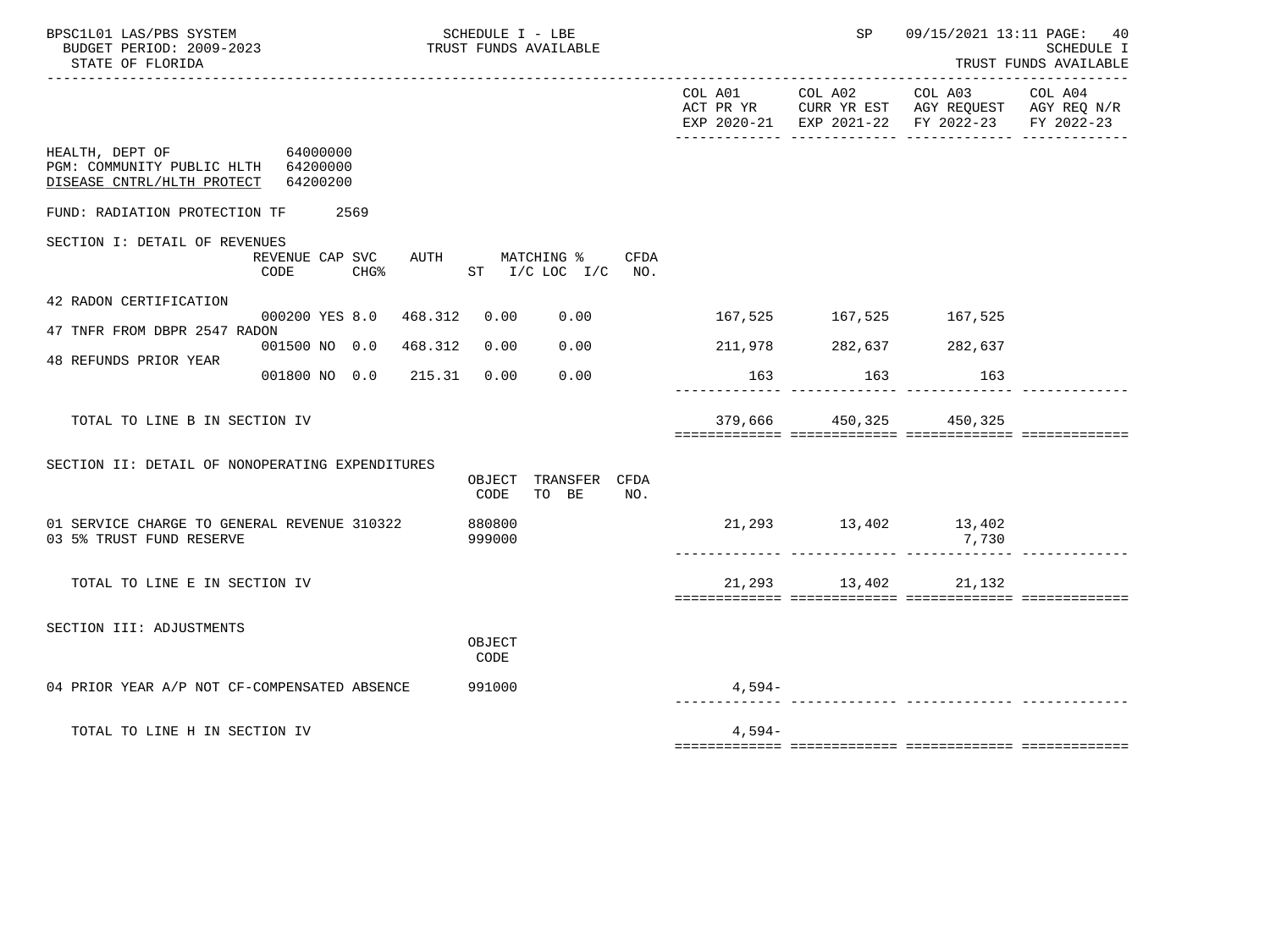| BPSC1L01 LAS/PBS SYSTEM<br>BUDGET PERIOD: 2009-2023 TRUST FUNDS AVAILABLE<br>STATE OF FLORIDA                               | SCHEDULE I - LBE  |                                                            |                                                                                                                                                               | SP                      | 09/15/2021 13:11 PAGE: 41<br>TRUST FUNDS AVAILABLE                                                                                | <b>SCHEDULE I</b> |
|-----------------------------------------------------------------------------------------------------------------------------|-------------------|------------------------------------------------------------|---------------------------------------------------------------------------------------------------------------------------------------------------------------|-------------------------|-----------------------------------------------------------------------------------------------------------------------------------|-------------------|
|                                                                                                                             |                   |                                                            |                                                                                                                                                               |                         | COL A01 COL A02 COL A03 COL A04<br>ACT PR YR CURR YR EST AGY REQUEST AGY REQ N/R<br>EXP 2020-21 EXP 2021-22 FY 2022-23 FY 2022-23 |                   |
| HEALTH, DEPT OF 64000000<br>PGM: COMMUNITY PUBLIC HLTH 64200000<br>DISEASE CNTRL/HLTH PROTECT 64200200                      |                   |                                                            |                                                                                                                                                               |                         |                                                                                                                                   |                   |
| FUND: RADIATION PROTECTION TF<br>2569                                                                                       |                   |                                                            |                                                                                                                                                               |                         |                                                                                                                                   |                   |
| SECTION IV: SUMMARY                                                                                                         |                   |                                                            |                                                                                                                                                               |                         |                                                                                                                                   |                   |
| UNRESERVED FUND BALANCE - JULY 1<br>ADD: REVENUES (FROM SECTION I)<br>TOTAL FUNDS AVAILABLE (LINE A + LINE B)               | (A)<br>(B)<br>(C) |                                                            |                                                                                                                                                               | 962,389 922,487 930,213 |                                                                                                                                   |                   |
| LESS: OPERATING EXPENDITURES<br>LESS: NONOPERATING EXPENDITURES (SECTION II) (E)<br>LESS: FIXED CAPITAL OUTLAY (TOTAL ONLY) | (D)<br>(F)        |                                                            | $\begin{array}{cccc} 379,666 & 450,325 & 450,325 \\ 1,342,055 & 1,372,812 & 1,380,538 \\ 393,681 & 429,197 & 429,197 \\ 21,293 & 13,402 & 21,132 \end{array}$ |                         |                                                                                                                                   |                   |
| UNRESERVED FUND BALANCE - JUNE 30 - BEFORE ADJ (G)<br>NET ADJUSTMENTS (FROM SECTION III) (H)                                |                   |                                                            | 927,081 930,213 930,209<br>$4,594-$                                                                                                                           |                         |                                                                                                                                   |                   |
| ADJUSTED UNRESERVED FUND BALANCE - JUNE 30 $(1)$                                                                            |                   |                                                            |                                                                                                                                                               | 922,487 930,213         | 930,209                                                                                                                           |                   |
| SCHEDULE IB: DETAIL OF UNRESERVED FUND BALANCE                                                                              | FUNDING SOURCE    | $STATE(S)$ RESTRICTED $(R)$<br>NONSTATE(N) UNRESTRICTED(U) |                                                                                                                                                               |                         |                                                                                                                                   |                   |
| S<br>02 RADON CONTRACTOR CERTIFICATION                                                                                      |                   | U 322,487 930,213 930,209                                  |                                                                                                                                                               |                         |                                                                                                                                   |                   |
| ADJUSTED UNRESERVED FUND BALANCE - JUNE 30                                                                                  |                   |                                                            |                                                                                                                                                               | 922,487 930,213 930,209 |                                                                                                                                   |                   |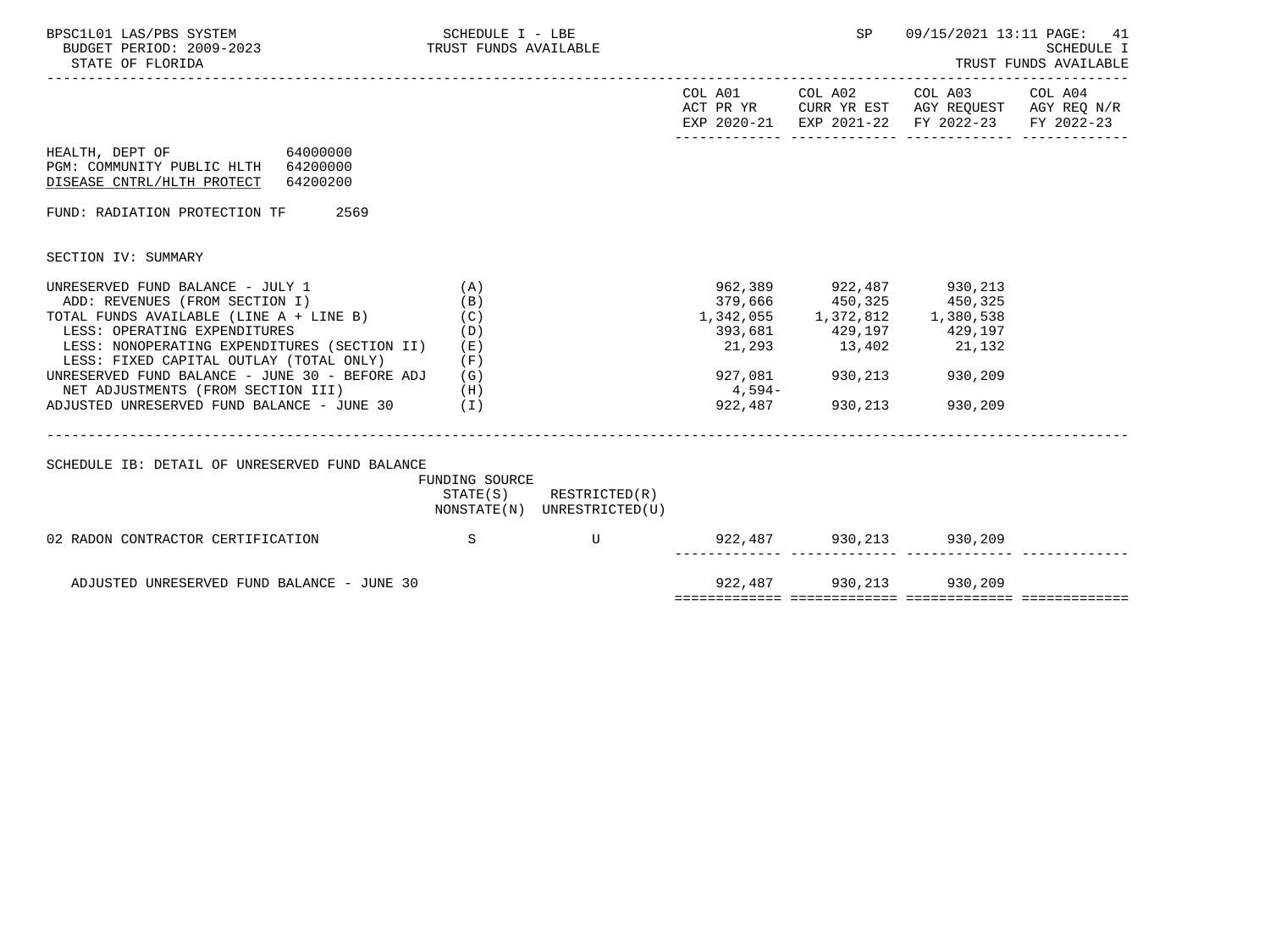| BPSC1L01 LAS/PBS SYSTEM<br>BUDGET PERIOD: 2009-2023<br>STATE OF FLORIDA                                                                                                                                                                                       |                 | SCHEDULE I - LBE<br>TRUST FUNDS AVAILABLE                            |             | SP |                                                                                                                        | 09/15/2021 13:11 PAGE: 42<br>SCHEDULE I<br>TRUST FUNDS AVAILABLE |
|---------------------------------------------------------------------------------------------------------------------------------------------------------------------------------------------------------------------------------------------------------------|-----------------|----------------------------------------------------------------------|-------------|----|------------------------------------------------------------------------------------------------------------------------|------------------------------------------------------------------|
|                                                                                                                                                                                                                                                               |                 |                                                                      |             |    | COL A01 COL A02 COL A03 COL A04<br>ACT PR YR CURR YR EST AGY REQUEST AGY REQ N/R<br>EXP 2020-21 EXP 2021-22 FY 2022-23 | FY 2022-23                                                       |
| HEALTH, DEPT OF 64000000<br>PGM: COMMUNITY PUBLIC HLTH 64200000<br>CTY HLTH LOC HLTH NEED                                                                                                                                                                     | 64200700        |                                                                      |             |    |                                                                                                                        |                                                                  |
| FUND: TOBACCO SETTLEMENT TF                                                                                                                                                                                                                                   | 2122            |                                                                      |             |    |                                                                                                                        |                                                                  |
| SECTION I: DETAIL OF REVENUES                                                                                                                                                                                                                                 | REVENUE CAP SVC | AUTH MATCHING % CFDA<br>CODE CHG <sup>&amp;</sup> ST I/C LOC I/C NO. |             |    |                                                                                                                        |                                                                  |
| TOTAL TO LINE B IN SECTION IV                                                                                                                                                                                                                                 |                 |                                                                      |             |    |                                                                                                                        |                                                                  |
| SECTION II: DETAIL OF NONOPERATING EXPENDITURES                                                                                                                                                                                                               |                 | OBJECT TRANSFER CFDA<br>CODE<br>TO BE<br>NO.                         |             |    |                                                                                                                        |                                                                  |
| 01 BE TNFR FROM 2122 64200100                                                                                                                                                                                                                                 |                 | 810000                                                               | 11,155–     |    |                                                                                                                        |                                                                  |
| TOTAL TO LINE E IN SECTION IV                                                                                                                                                                                                                                 |                 |                                                                      | $11, 155 -$ |    |                                                                                                                        |                                                                  |
| SECTION III: ADJUSTMENTS                                                                                                                                                                                                                                      |                 | OBJECT<br>CODE                                                       |             |    |                                                                                                                        |                                                                  |
| TOTAL TO LINE H IN SECTION IV                                                                                                                                                                                                                                 |                 |                                                                      |             |    |                                                                                                                        |                                                                  |
| SECTION IV: SUMMARY                                                                                                                                                                                                                                           |                 |                                                                      |             |    |                                                                                                                        |                                                                  |
| UNRESERVED FUND BALANCE - JULY 1                                                                                                                                                                                                                              |                 | (A)                                                                  | $11, 155 -$ |    |                                                                                                                        |                                                                  |
| ADD: REVENUES (FROM SECTION I)<br>TOTAL FUNDS AVAILABLE (LINE A + LINE B)                                                                                                                                                                                     |                 | (B)<br>(C)                                                           | 11,155-     |    |                                                                                                                        |                                                                  |
| LESS: OPERATING EXPENDITURES<br>LESS: NONOPERATING EXPENDITURES (SECTION II)<br>LESS: FIXED CAPITAL OUTLAY (TOTAL ONLY)<br>UNRESERVED FUND BALANCE - JUNE 30 - BEFORE ADJ<br>NET ADJUSTMENTS (FROM SECTION III)<br>ADJUSTED UNRESERVED FUND BALANCE - JUNE 30 |                 | (D)<br>( E )<br>(F)<br>(G)<br>(H)<br>(I)                             | $11, 155 -$ |    |                                                                                                                        |                                                                  |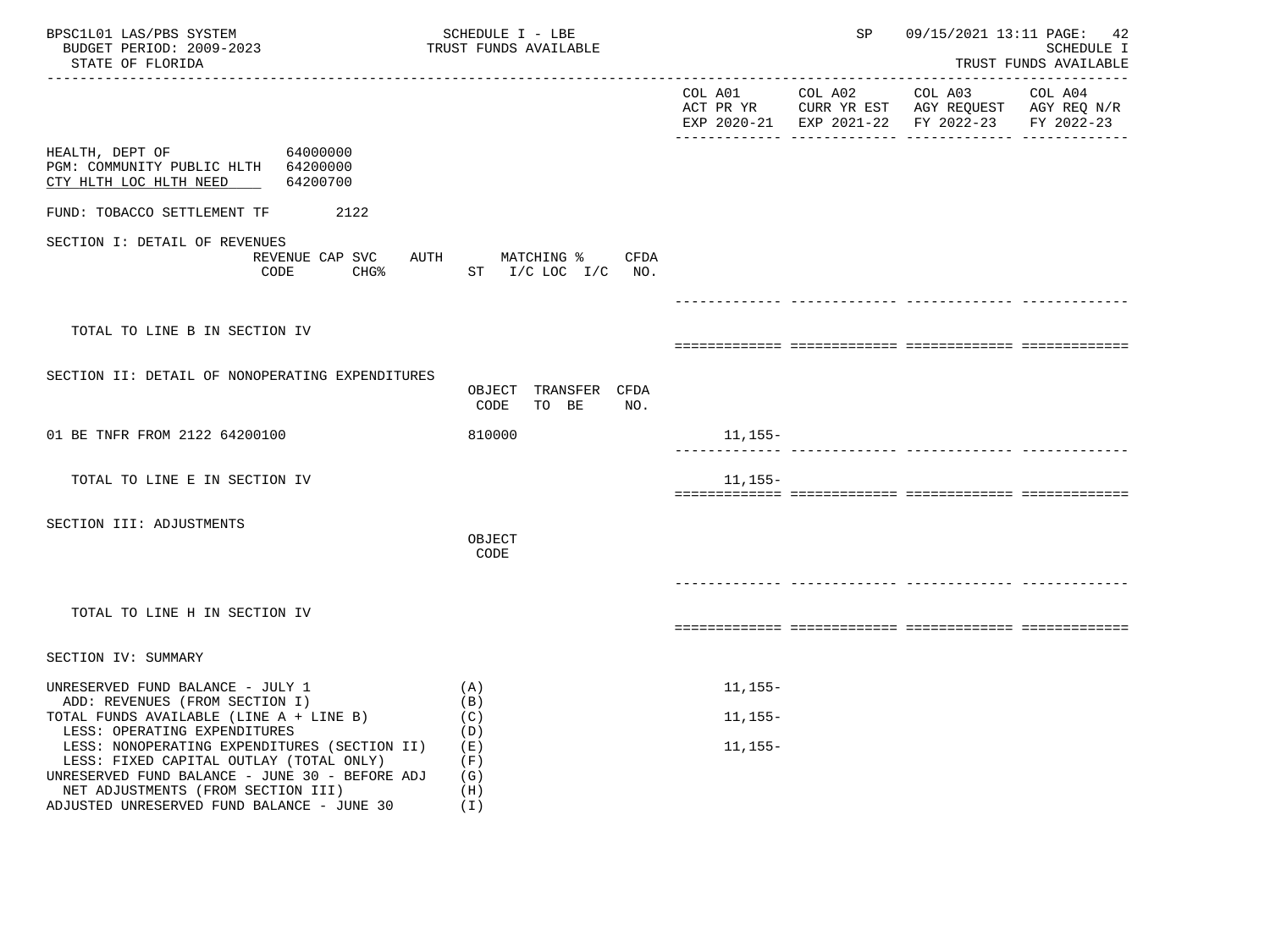| SCHEDULE I - LBE<br>BPSC1L01 LAS/PBS SYSTEM<br>BUDGET PERIOD: 2009-2023<br>TRUST FUNDS AVAILABLE<br>STATE OF FLORIDA |         |      |                              |             |                      | SP                                  | -----------                                                                                          | 09/15/2021 13:11 PAGE: 43<br>SCHEDULE I<br>TRUST FUNDS AVAILABLE |
|----------------------------------------------------------------------------------------------------------------------|---------|------|------------------------------|-------------|----------------------|-------------------------------------|------------------------------------------------------------------------------------------------------|------------------------------------------------------------------|
|                                                                                                                      |         |      |                              |             | COL A01<br>ACT PR YR |                                     | COL A02 COL A03 COL A04<br>CURR YR EST AGY REQUEST AGY REQ N/R<br>EXP 2020-21 EXP 2021-22 FY 2022-23 | FY 2022-23                                                       |
| HEALTH, DEPT OF 64000000<br>PGM: COMMUNITY PUBLIC HLTH 64200000<br>64200700<br>CTY HLTH LOC HLTH NEED                |         |      |                              |             |                      |                                     |                                                                                                      |                                                                  |
| FUND: COUNTY HEALTH DEPT TF<br>2141                                                                                  |         |      |                              |             |                      |                                     |                                                                                                      |                                                                  |
| SECTION I: DETAIL OF REVENUES                                                                                        |         |      |                              |             |                      |                                     |                                                                                                      |                                                                  |
| REVENUE CAP SVC<br>CODE<br>CHG <sup>8</sup>                                                                          | AUTH    |      | MATCHING %<br>ST I/C LOC I/C | CFDA<br>NO. |                      |                                     |                                                                                                      |                                                                  |
| AB CHD CLINIC FEES                                                                                                   |         |      |                              |             |                      |                                     |                                                                                                      |                                                                  |
| 000100 YES 0.0<br>AC HEALTHY START MEDICAID WAIVER                                                                   | 154.06  | 0.00 | 0.00                         |             | 734,803              |                                     |                                                                                                      |                                                                  |
| 000109 NO 0.0<br>A3 COUNTY FEES                                                                                      | 154.06  | 0.00 | 0.00                         |             | 44,515               |                                     |                                                                                                      |                                                                  |
| 000121 NO 0.0<br>A5 INTEREST                                                                                         | 154.06  | 0.00 | 0.00                         |             |                      |                                     |                                                                                                      |                                                                  |
| 000500 NO 0.0<br>A9 NATIONAL COMPREHENSIVE CANCER PROGRAM                                                            | 154.02  | 0.00 | 0.00                         |             |                      | 3,912 3,912 3,912                   |                                                                                                      |                                                                  |
| 000700 NO 0.0<br>CJ WIC PROGRAM                                                                                      | 154.011 | 0.00 | 0.00                         | 93.898      |                      | 2,697,595 2,618,734 2,618,734       |                                                                                                      |                                                                  |
| 000700 NO 0.0                                                                                                        | 154.011 | 0.00 | 0.00                         | 10.557      | 82,497,383           | 91,283,852                          | 97,584,352                                                                                           |                                                                  |
| CK HOUSING FOR PERSONS WITH AIDS (HOPWA)<br>000700 NO 0.0                                                            | 154.011 | 0.00 | 0.00                         | 14.241      |                      | 1,286,991 2,917,809 2,917,809       |                                                                                                      |                                                                  |
| CL COASTAL BEACH WATER QUALITY MONITORING<br>000700 NO 0.0                                                           | 154.011 | 0.00 | 0.00                         | 66.472      |                      | 248,285 305,340 305,340             |                                                                                                      |                                                                  |
| CM STATE INDOOR RADON GRANTS<br>000700 NO 0.0                                                                        | 154.011 | 0.00 | 0.00                         | 66.032      |                      | 44,689 44,900 44,900                |                                                                                                      |                                                                  |
| CN STATEWIDE ASTHMA PROGRAM/ENVIRON HLTH TRACK<br>000700 NO 0.0                                                      | 154.011 | 0.00 | 0.00                         | 93.070      |                      | 265,488 315,000 315,000             |                                                                                                      |                                                                  |
| CO HPP AND PHEP COOPERATIVE AGREEMENT<br>000700 NO 0.0                                                               | 154.011 | 0.00 | 0.00                         |             | 93.074 496,238       |                                     |                                                                                                      |                                                                  |
| CR TB CONTROL PROJECT<br>000700 NO 0.0                                                                               | 154.011 | 0.00 | 0.00                         | 93.116      |                      | 1,824,147    1,900,036    1,900,036 |                                                                                                      |                                                                  |
| CS OVERDOSE DATA TO ACTION GRANT                                                                                     |         | 0.00 |                              | 93.136      |                      |                                     |                                                                                                      |                                                                  |
| 000700 NO 0.0<br>CT RAPE PREVENTION & EDUCATION GRANT                                                                | 154.011 |      | 0.00                         |             |                      | 2,719,426 138,828 369,617           |                                                                                                      |                                                                  |
| 000700 NO 0.0<br>CU FAMILY PLANNING                                                                                  | 154.011 | 0.00 | 0.00                         | 93.136      | 25,654               |                                     |                                                                                                      |                                                                  |
| 000700 NO 0.0<br>CV SEXUAL RISK AVOIDANCE EDUCATION PROGRAM                                                          | 154.011 | 0.00 | 0.00                         | 93.217      | 7,596,483            | 8,156,602                           | 8,156,602                                                                                            |                                                                  |
| 000700 NO 0.0<br>C2 CHILDHOOD LEAD POISONING PREVENTION                                                              | 154.011 | 0.00 | 0.00                         | 93.235      | 1,151,752            | 1,892,190                           | 1,892,190                                                                                            |                                                                  |
| 000700 NO 0.0<br>C3 IMMUNIZATION                                                                                     | 154.011 | 0.00 | 0.00                         | 93.197      | 134,245              | 240,000                             | 240,000                                                                                              |                                                                  |
| 000700 NO<br>0.0<br>C4 ADULT VIRAL HEPATITIS PREVENTION                                                              | 154.011 | 0.00 | 0.00                         | 93.268      | 3,852,958            | 4,925,000                           | 4,925,000                                                                                            |                                                                  |
| 000700 NO 0.0                                                                                                        | 154.011 | 0.00 | 0.00                         | 93.270      | 123,289              | 115,858                             | 115,858                                                                                              |                                                                  |
| C6 NATIONAL BIOTERRORISM HOSPITAL PREPAREDNESS<br>000700 NO 0.0                                                      | 154.011 | 0.00 | 0.00                         | 93.889      | 976                  |                                     |                                                                                                      |                                                                  |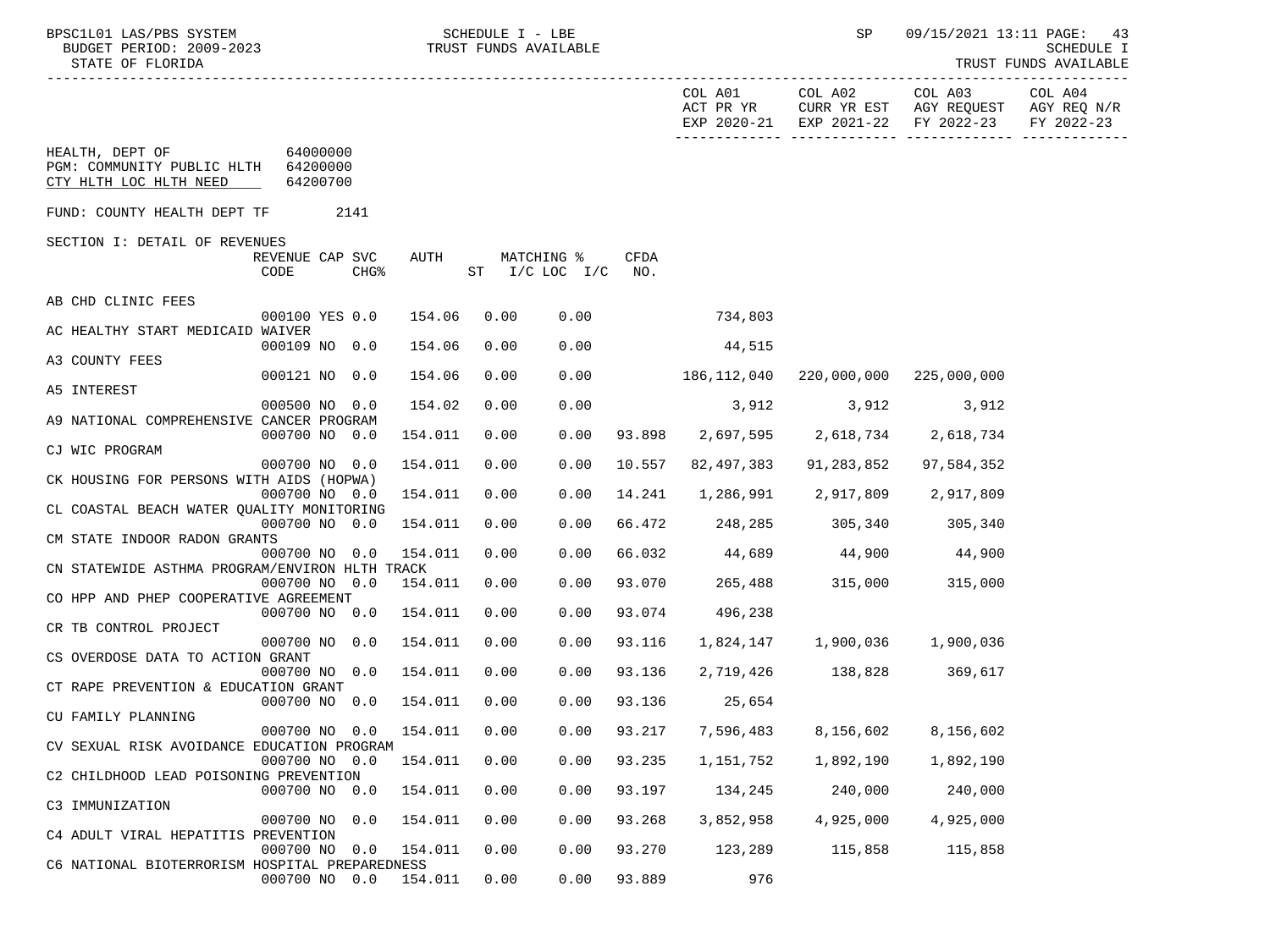| SCHEDULE I - LBE<br>BPSC1L01 LAS/PBS SYSTEM<br>TRUST FUNDS AVAILABLE<br>BUDGET PERIOD: 2009-2023<br>STATE OF FLORIDA |         |      |                              |             |                      | SP                                  | 09/15/2021 13:11 PAGE:                                                                       | 44<br>SCHEDULE I<br>TRUST FUNDS AVAILABLE |
|----------------------------------------------------------------------------------------------------------------------|---------|------|------------------------------|-------------|----------------------|-------------------------------------|----------------------------------------------------------------------------------------------|-------------------------------------------|
|                                                                                                                      |         |      |                              |             | COL A01<br>ACT PR YR | COL A02                             | COL A03 COL A04<br>CURR YR EST AGY REQUEST AGY REQ N/R<br>EXP 2020-21 EXP 2021-22 FY 2022-23 | FY 2022-23                                |
| 64000000<br>HEALTH, DEPT OF<br>PGM: COMMUNITY PUBLIC HLTH 64200000<br>CTY HLTH LOC HLTH NEED<br>64200700             |         |      |                              |             |                      |                                     |                                                                                              |                                           |
| FUND: COUNTY HEALTH DEPT TF 2141                                                                                     |         |      |                              |             |                      |                                     |                                                                                              |                                           |
| SECTION I: DETAIL OF REVENUES                                                                                        |         |      |                              |             |                      |                                     |                                                                                              |                                           |
| REVENUE CAP SVC<br>CODE<br>CHG <sup>8</sup>                                                                          | AUTH    |      | MATCHING %<br>ST I/C LOC I/C | CFDA<br>NO. |                      |                                     |                                                                                              |                                           |
| C7 PREVENTIVE HEALTH SERVICES BLOCK GRANT<br>000700 NO 0.0                                                           | 154.011 | 0.00 | 0.00                         | 93.991      |                      | 2, 313, 234 2, 601, 973 2, 601, 973 |                                                                                              |                                           |
| DA IMPROV THE HLTH OF FLORIDIANS - PREVENT & MGT<br>000700 NO 0.0                                                    | 154.011 | 0.00 | 0.00                         | 93.426      |                      | 294,504 448,677 448,677             |                                                                                              |                                           |
| DT STD PREVENTION                                                                                                    |         |      |                              |             |                      |                                     |                                                                                              |                                           |
| 000700 NO 0.0<br>DU INNOVATIVE STATE AND LOCAL PUBLIC HEALTH                                                         | 154.011 | 0.00 | 0.00                         | 93.977      |                      | 2,856,882 6,650,137 6,650,137       |                                                                                              |                                           |
| 000700 NO 0.0                                                                                                        | 154.011 | 0.00 | 0.00                         | 93.435      |                      | 131,936 145,598 145,598             |                                                                                              |                                           |
| DV ENDING THE HIV EPIDEMIC<br>000700 NO 0.0                                                                          | 154.011 | 0.00 | 0.00                         | 93.118      | 198,618              |                                     |                                                                                              |                                           |
| DW MCH BLOCK GRANT SPECIAL PROJECTS                                                                                  |         |      |                              |             |                      |                                     |                                                                                              |                                           |
| 000700 NO 0.0<br>D1 RYAN WHITE TITLE III                                                                             | 154.011 | 0.00 | 0.00                         | 93.994      | 3,666,538            | 4,245,962 4,245,962                 |                                                                                              |                                           |
| 000700 NO 0.0                                                                                                        | 154.011 | 0.00 | 0.00                         | 93.918      | 39,984               |                                     |                                                                                              |                                           |
| D2 COVID - HEALTH CENTERS<br>000700 NO 0.0                                                                           | 154.011 | 0.00 | 0.00                         | 93.224      | 216,491              |                                     |                                                                                              |                                           |
| DB WELL-INTEGRATED SCREEN & EVAL FOR WOMEN                                                                           |         |      |                              |             |                      |                                     |                                                                                              |                                           |
| 000700 NO 0.0<br>DF EPI LAB CAP INFECTIOUS DISEASE                                                                   | 154.011 | 0.00 | 0.00                         | 93.436      |                      | 375,384 28,000 28,000               |                                                                                              |                                           |
| 000700 NO 0.0                                                                                                        | 154.011 | 0.00 | 0.00                         | 93.323      |                      | 376,225 445,000                     | 56,000                                                                                       |                                           |
| DG HURRICANE CRISIS COAG<br>000700 NO 0.0                                                                            | 154.011 | 0.00 | 0.00                         | 93.354      | 869,647              |                                     |                                                                                              |                                           |
| DK RYAN WHITE TITLE II CARE GRANT                                                                                    |         |      |                              |             |                      |                                     |                                                                                              |                                           |
| 000700 NO 0.0<br>DN INTEGRATED PROGRAM ENDING HIV EPIDEMIC                                                           | 154.011 | 0.00 | 0.00                         | 93.917      | 21,093,884           |                                     |                                                                                              |                                           |
| 000700 NO 0.0                                                                                                        | 154.011 | 0.00 | 0.00                         | 93.940      | 2,971,469            | 2,971,468 2,971,468                 |                                                                                              |                                           |
| DO AIDS PREVENTION AND SURVEILANCE<br>000700 NO 0.0 154.011                                                          |         | 0.00 | 0.00                         | 93.940      |                      | 13,698,321  16,877,461  16,877,461  |                                                                                              |                                           |
| DQ MORBIDITY AND RISK BEHAVIOR SURVEILLANCE                                                                          |         |      |                              |             |                      |                                     |                                                                                              |                                           |
| 000700 NO 0.0<br>11 PUBLIC HEALTH PREPAREDNESS                                                                       | 154.011 | 0.00 | 0.00                         | 93.944      | 2,369                |                                     |                                                                                              |                                           |
| 000700 NO 0.0                                                                                                        | 154.011 | 0.00 | 0.00                         | 93.069      | 11,884,110           | 17,308,458                          | 17,308,458                                                                                   |                                           |
| 12 COVID-ELC INFECTIOUS DISEASES<br>000700 NO<br>0.0                                                                 | 154.011 | 0.00 | 0.00                         | 93.323      | 77,900,541           | 166,411,362                         | 136,387,880                                                                                  |                                           |
| 1W WIC REGIONAL INFRASTRUCTURE                                                                                       |         |      |                              |             |                      |                                     |                                                                                              |                                           |
| 000700 NO 0.0<br>1Z COVID-IMMUNIZATION PROGRAM                                                                       | 154.011 | 0.00 | 0.00                         | 10.578      | 132,815              | 215,865                             | 215,865                                                                                      |                                           |
| 000700 NO 0.0                                                                                                        | 154.011 | 0.00 | 0.00                         | 93.268      | 24,008,806           | 111,540,735                         | 164,959,222                                                                                  |                                           |
| 2G COVID-STATE, TRIBAL, LOCAL AND TERRITORIAL<br>000700 NO 0.0                                                       | 154.011 | 0.00 | 0.00                         | 93.391      |                      | 9,113,374                           | 8,019,343                                                                                    |                                           |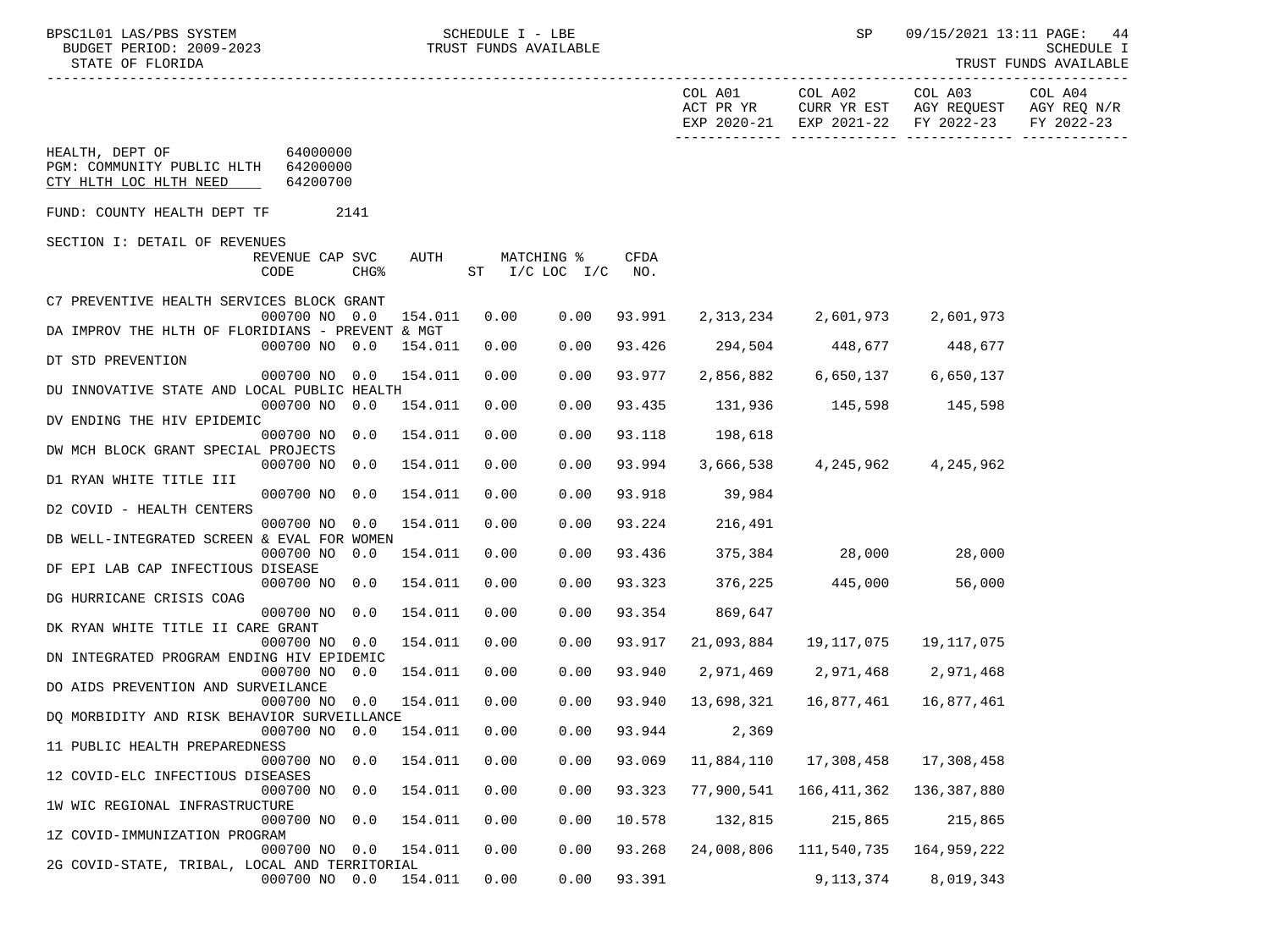| BPSC1L01 LAS/PBS SYSTEM<br>BUDGET PERIOD: 2009-2023<br>STATE OF FLORIDA                               |         | SCHEDULE I - LBE<br>TRUST FUNDS AVAILABLE |                              |             |                                | SP                            | 09/15/2021 13:11 PAGE:<br>45<br>SCHEDULE I<br>TRUST FUNDS AVAILABLE                                          |            |
|-------------------------------------------------------------------------------------------------------|---------|-------------------------------------------|------------------------------|-------------|--------------------------------|-------------------------------|--------------------------------------------------------------------------------------------------------------|------------|
|                                                                                                       |         |                                           |                              |             | ACT PR YR                      |                               | COL A01 COL A02 COL A03 COL A04<br>CURR YR EST AGY REQUEST AGY REQ N/R<br>EXP 2020-21 EXP 2021-22 FY 2022-23 | FY 2022-23 |
| HEALTH, DEPT OF 64000000<br>PGM: COMMUNITY PUBLIC HLTH 64200000<br>CTY HLTH LOC HLTH NEED<br>64200700 |         |                                           |                              |             |                                |                               |                                                                                                              |            |
| FUND: COUNTY HEALTH DEPT TF 2141                                                                      |         |                                           |                              |             |                                |                               |                                                                                                              |            |
| SECTION I: DETAIL OF REVENUES                                                                         |         |                                           |                              |             |                                |                               |                                                                                                              |            |
| REVENUE CAP SVC<br>CHG <sup>8</sup><br>CODE                                                           | AUTH    |                                           | MATCHING %<br>ST I/C LOC I/C | CFDA<br>NO. |                                |                               |                                                                                                              |            |
| C8 OVERDOSE DATA TO ACTION CHD DIRECT<br>000710 NO 0.0                                                | 154.011 | 0.00                                      | 0.00                         |             | 93.136  4,892,135  11,123,058  |                               | 11,123,058                                                                                                   |            |
| D3 FEDERAL AIR POLLUTION EPA 105                                                                      |         |                                           |                              |             |                                |                               |                                                                                                              |            |
| 000710 NO 0.0<br>D4 EPA SECTION 103 AIR MONITORING                                                    | 154.011 | 0.00                                      | 0.00                         |             | 66.001 82,487 90,000 90,000    |                               |                                                                                                              |            |
| 000710 NO 0.0<br>D6 COVID - HEALTH CENTERS                                                            | 154.011 | 0.00                                      | 0.00                         |             | 66.034 41,984 50,000           |                               | 50,000                                                                                                       |            |
| 000710 NO 0.0                                                                                         | 154.011 | 0.00                                      | 0.00                         | 93.224      |                                | 1,420,354 3,848,014 3,848,014 |                                                                                                              |            |
| D7 FQHC OUTREACH ASSISTANCE<br>000710 NO 0.0                                                          | 154.011 | 0.00                                      | 0.00                         | 93.224      |                                | 42,813 42,813                 | 42,813                                                                                                       |            |
| D8 HEALTH CENTER CLUSTER GRANT                                                                        |         |                                           |                              |             |                                |                               |                                                                                                              |            |
| 000710 NO 0.0                                                                                         | 154.011 | 0.00                                      | 0.00                         | 93.224      |                                | 2,385,338 2,385,338 2,385,338 |                                                                                                              |            |
| D9 DRUG FREE COMMUNIIES SUPPORT PROGRAM<br>000710 NO 0.0                                              | 154.011 | 0.00                                      | 0.00                         | 93.276      |                                | 9,781 9,781 9,781             |                                                                                                              |            |
| EB COVID - RYAN WHITE PART D                                                                          |         |                                           |                              |             |                                |                               |                                                                                                              |            |
| 000710 NO 0.0<br>EC RYAN WHITE PART D                                                                 | 154.011 | 0.00                                      | 0.00                         | 93.153      |                                | 58,197 58,197 58,197          |                                                                                                              |            |
| 000710 NO 0.0                                                                                         | 154.011 | 0.00                                      | 0.00                         | 93.153      |                                | 174,661 174,661 174,661       |                                                                                                              |            |
| ED COVID - RYAN WHITE PART C                                                                          |         |                                           |                              |             |                                |                               |                                                                                                              |            |
| 000710 NO 0.0<br>EE RYAN WHITE TITLE III                                                              | 154.011 | 0.00                                      | 0.00                         | 93.918      |                                | 488,031 488,031 488,031       |                                                                                                              |            |
| 000710 NO 0.0                                                                                         | 154.011 | 0.00                                      | 0.00                         | 93.918      |                                | 3,448,829 3,448,829 3,448,829 |                                                                                                              |            |
| EF HEALTHY START DIRECT TO CHD                                                                        |         |                                           |                              |             |                                |                               |                                                                                                              |            |
| 000710 NO 0.0<br>10 COVID-HEALTH DISPARITIES                                                          | 154.011 | 0.00                                      | 0.00                         |             | 93.926 516,792 516,792 516,792 |                               |                                                                                                              |            |
| 000710 NO 0.0                                                                                         | 154.011 | 0.00                                      | 0.00                         | 93.391      |                                | 17,278,178                    | 17,278,179                                                                                                   |            |
| EK CHD FEDERAL AND LOCAL INDIRECT EARNINGS                                                            |         |                                           |                              |             |                                |                               |                                                                                                              |            |
| 000799 NO 0.0 154.011<br>E2 CHD FEDERAL AND LOCAL INDIRECT EARNING                                    |         | 0.00                                      | 0.00                         |             | 93.224 520,525 521,000         |                               | 521,000                                                                                                      |            |
| 000799 NO 0.0                                                                                         | 154.011 | 0.00                                      | 0.00                         | 10.557      | 4,856,856                      | 5,000,000                     | 5,000,000                                                                                                    |            |
| E3 CHD FEDERAL AND LOCAL INDIRECT EARNING                                                             |         |                                           |                              |             |                                |                               |                                                                                                              |            |
| 000799 NO 0.0<br>E4 CHD FEDERAL AND LOCAL INDIRECT EARNINGED                                          | 154.011 | 0.00                                      | 0.00                         | 93.918      | 44,197                         | 45,000                        | 45,000                                                                                                       |            |
| 000799 NO 0.0                                                                                         | 154.011 | 0.00                                      | 0.00                         | 93.276      | 2,111                          | 3,000                         | 3,000                                                                                                        |            |
| E5 CHD FEDERAL AND LOCAL INDIRECT EARNING                                                             |         |                                           |                              |             |                                |                               |                                                                                                              |            |
| 000799 NO 0.0<br>E6 CHD FEDERAL AND LOCAL INDIRECT EARNING                                            | 154.011 | 0.00                                      | 0.00                         | 93.926      | 104,371                        | 110,000                       | 110,000                                                                                                      |            |
| 000799 NO 0.0                                                                                         | 154.011 | 0.00                                      | 0.00                         | 93.153      | 16,244                         | 20,000                        | 20,000                                                                                                       |            |
| E7 CHD FEDERAL AND LOCAL INDIRECT EARNINGV                                                            |         |                                           |                              |             |                                |                               |                                                                                                              |            |
| 000799 NO 0.0                                                                                         | 154.011 | 0.00                                      | 0.00                         | 66.001      | 76,188                         | 80,000                        | 80,000                                                                                                       |            |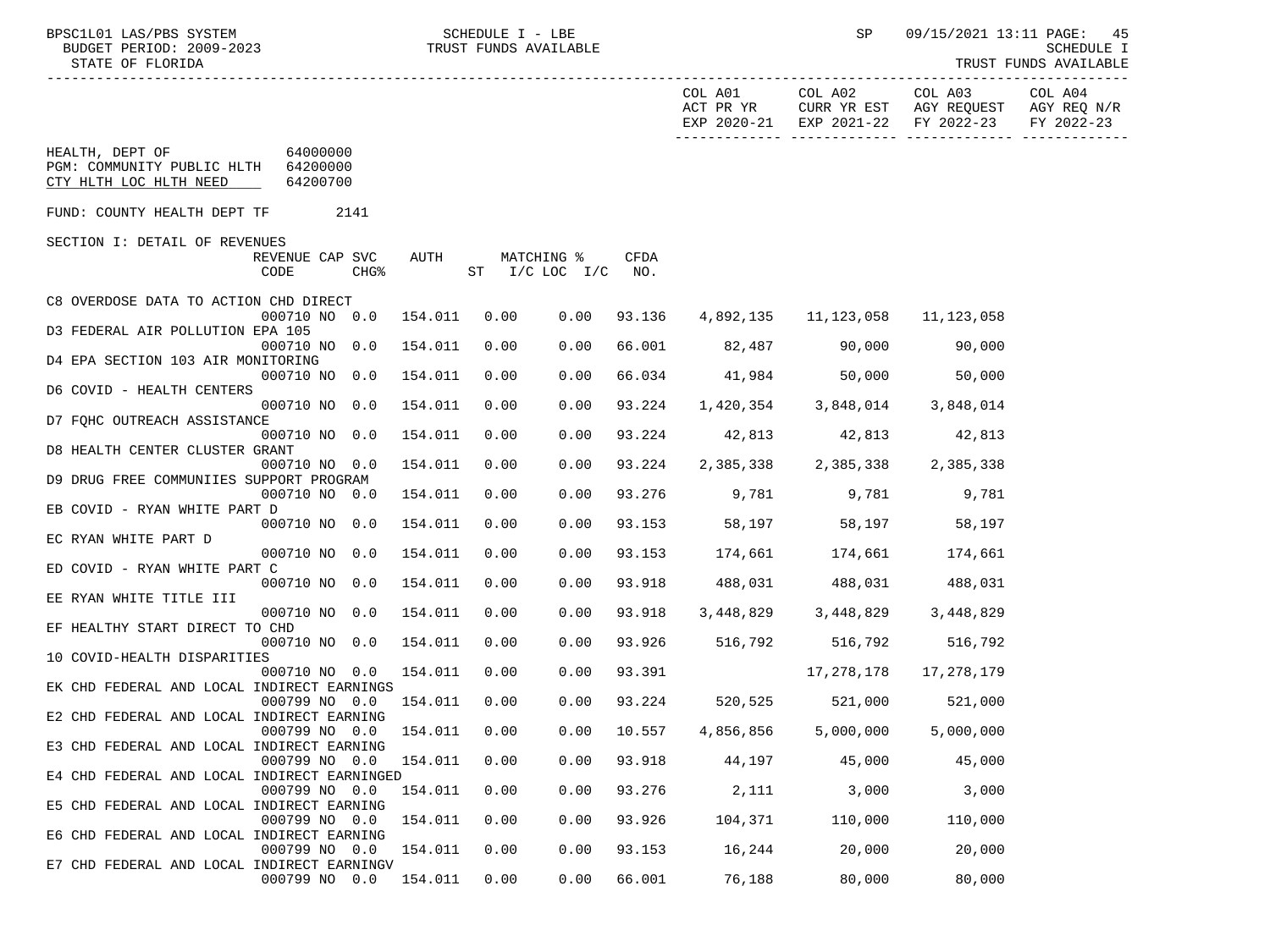| BPSC1L01 LAS/PBS SYSTEM<br>BUDGET PERIOD: 2009-2023<br>STATE OF FLORIDA                      | TRUST FUNDS AVAILABLE               | SCHEDULE I - LBE |      |                              |             |                                     | SP         | 09/15/2021 13:11 PAGE:                                                           | 46<br>SCHEDULE I<br>TRUST FUNDS AVAILABLE |
|----------------------------------------------------------------------------------------------|-------------------------------------|------------------|------|------------------------------|-------------|-------------------------------------|------------|----------------------------------------------------------------------------------|-------------------------------------------|
|                                                                                              |                                     |                  |      |                              |             | COL A01<br>ACT PR YR<br>EXP 2020-21 | COL A02    | COL A03 COL A04<br>CURR YR EST AGY REQUEST AGY REQ N/R<br>EXP 2021-22 FY 2022-23 | FY 2022-23                                |
| 64000000<br>HEALTH, DEPT OF<br>PGM: COMMUNITY PUBLIC HLTH 64200000<br>CTY HLTH LOC HLTH NEED | 64200700                            |                  |      |                              |             |                                     |            |                                                                                  |                                           |
| FUND: COUNTY HEALTH DEPT TF                                                                  | 2141                                |                  |      |                              |             |                                     |            |                                                                                  |                                           |
| SECTION I: DETAIL OF REVENUES                                                                |                                     |                  |      |                              |             |                                     |            |                                                                                  |                                           |
| CODE                                                                                         | REVENUE CAP SVC<br>CHG <sup>8</sup> | AUTH             |      | MATCHING %<br>ST I/C LOC I/C | CFDA<br>NO. |                                     |            |                                                                                  |                                           |
| E8 CHD FEDERAL AND LOCAL INDIRECT EARNING                                                    | 000799 NO 0.0                       | 154.011          | 0.00 | 0.00                         |             | 93.136 138,701 140,000 140,000      |            |                                                                                  |                                           |
| E9 CHD FEDERAL AND LOCAL INDIRECT EARNING                                                    | 000799 NO 0.0                       | 154.011          | 0.00 | 0.00                         |             | 66.034 10,643                       | 11,000     | 11,000                                                                           |                                           |
| EQ CITY OR COUNTY GRANTS                                                                     |                                     |                  |      |                              |             |                                     |            |                                                                                  |                                           |
| E1 COVID-BOARD COUNTY COMMISSIONERS                                                          | 000810 NO 0.0                       | 154.05           | 0.00 | 0.00                         |             | 81,653,708                          | 95,000,000 | 98,000,000                                                                       |                                           |
| GN CHD LOCAL GRANTS                                                                          | 000810 NO 0.0                       | 154.05           | 0.00 | 0.00                         |             | 32,897,823                          | 35,796,728 | 15,000,000                                                                       |                                           |
|                                                                                              | 001110 NO 0.0                       | 154.001          | 0.00 | 0.00                         |             | 38,232,731                          | 42,000,000 | 45,000,000                                                                       |                                           |
| GO IMMUNIZATION IN KIND CONTRIBUTION                                                         | 001110 NO 0.0                       | 154.001          | 0.00 | 0.00                         |             | 284,104,645                         |            |                                                                                  |                                           |
| HM CHD CLINIC FINES                                                                          |                                     |                  |      |                              |             |                                     |            |                                                                                  |                                           |
| H1 TNFR FROM 2021 180110 ADMINISTRATIVE INDIRECT                                             | 001200 NO 0.0                       | 154.06           | 0.00 | 0.00                         |             | 204,369                             | 205,000    | 205,000                                                                          |                                           |
|                                                                                              | 001500 NO 0.0                       | 154.001          | 0.00 | 0.00                         |             | 4,188,145                           | 21,750,000 | 21,750,000                                                                       |                                           |
| H4 TNFR FROM 2261 64200800                                                                   | 001500 NO 0.0                       | 154.001          | 0.00 | 0.00                         |             |                                     | 4,000,000  | 4,000,000                                                                        |                                           |
| H6 TNFR FROM 2122 64200100                                                                   |                                     |                  |      |                              |             |                                     |            |                                                                                  |                                           |
| H7 TNFR FROM 2339 64200200                                                                   | 001500 NO 0.0                       | 154.001          | 0.00 | 0.00                         |             | 8,144,617                           | 6,253,718  | 6,253,718                                                                        |                                           |
|                                                                                              | 001500 NO 0.0                       | 154.001          | 0.00 | 0.00                         |             | 1,096,264                           | 1,018,374  | 1,018,374                                                                        |                                           |
| J9 TNFR FROM DCF 1000 CHILD DAY CARE LICENSE                                                 | 001500 NO 0.0                       | 154.001          | 0.00 | 0.00                         |             | 17,851                              |            |                                                                                  |                                           |
| KW TNFR FROM DCF 2261 CHILD DAY CARE LICENSE                                                 |                                     |                  |      | 0.00                         |             |                                     |            |                                                                                  |                                           |
| K3 TNFR FROM 2141 COUNTY HLTH DEPT CLINIC FEES                                               | 001500 NO 0.0                       | 154.001          | 0.00 |                              |             | 216,044 190,817 190,817             |            |                                                                                  |                                           |
| KX TNFR FROM DEP 2212 PETROLEUM STORAGE CLEANUP                                              | 001500 NO 0.0 154.001               |                  | 0.00 | 0.00                         |             | 1,815                               |            |                                                                                  |                                           |
|                                                                                              | 001500 NO 0.0                       | 154.001          | 0.00 | 0.00                         |             | 2,121,297                           | 2,242,464  | 2,242,464                                                                        |                                           |
| KY TNFR FROM DCF 2639 CHILD DAY CARE LICENSE                                                 | 001500 NO 0.0                       | 154.001          | 0.00 | 0.00                         |             | 32,018                              | 32,018     | 32,018                                                                           |                                           |
| J1 TNFR FROM DEM 2750 IRMA                                                                   |                                     |                  |      |                              |             |                                     |            |                                                                                  |                                           |
|                                                                                              | 001510 NO 0.0                       | 154.001          | 0.00 | 0.00                         | 93.283      | 487,765                             |            |                                                                                  |                                           |
| J4 TNFR FROM DEM 2750 DORIAN                                                                 | 001510 NO 0.0                       | 154.001          | 0.00 | 0.00                         | 93.283      | 1,991,897                           |            |                                                                                  |                                           |
| J5 TNFR FROM DEP 2261                                                                        |                                     |                  |      |                              |             |                                     |            |                                                                                  |                                           |
| K8 TNFR FROM 2021 WIC                                                                        | 001510 NO 0.0                       | 154.001          | 0.00 | 0.00                         | 66.460      | 121,167                             |            |                                                                                  |                                           |
|                                                                                              | 001510 NO 0.0                       | 154.001          | 0.00 | 0.00                         | 10.555      | 61,855                              |            |                                                                                  |                                           |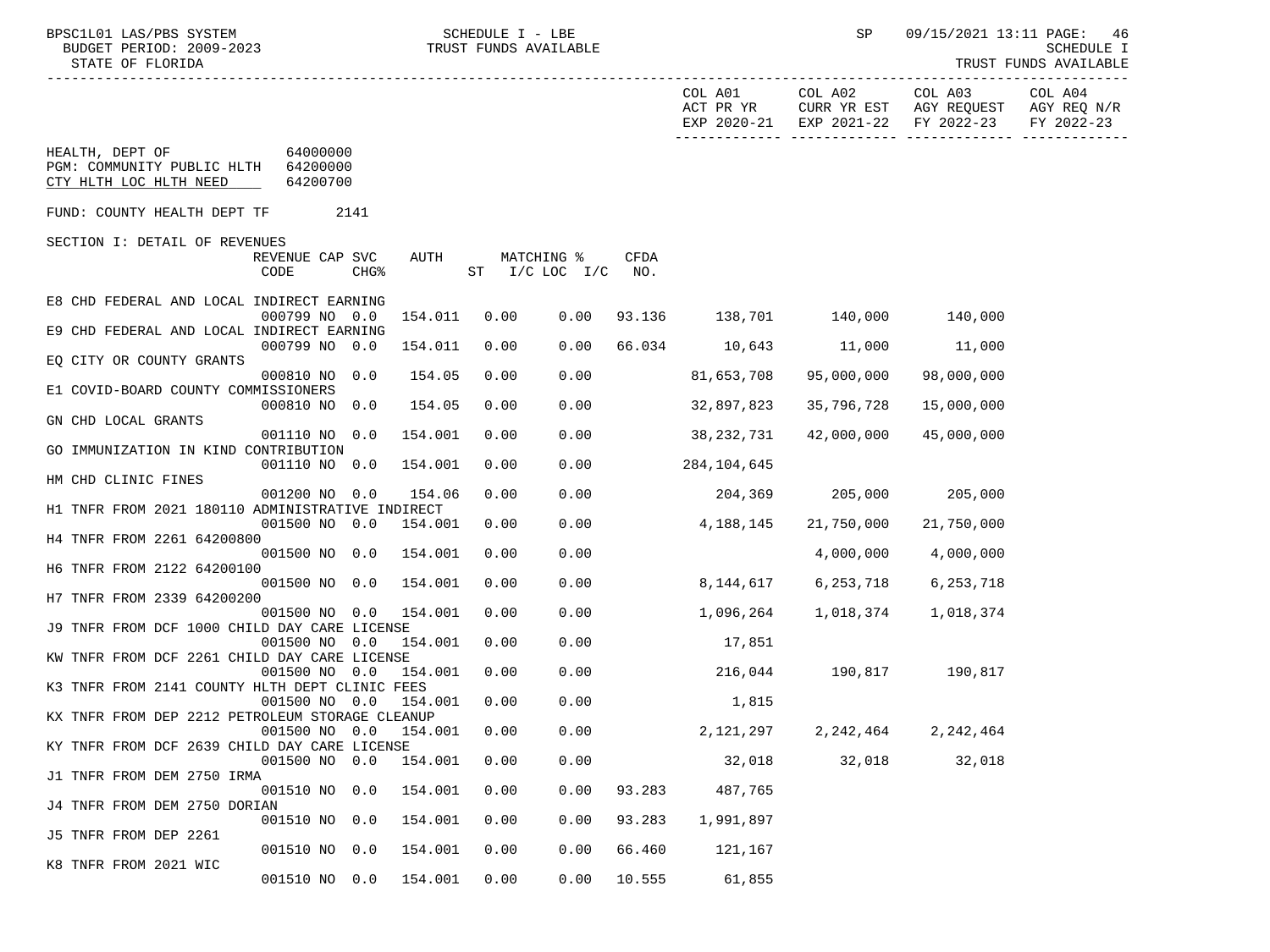| BPSC1L01 LAS/PBS SYSTEM<br>BUDGET PERIOD: 2009-2023<br>STATE OF FLORIDA          |                         |                  |         |      | SCHEDULE I - LBE<br>TRUST FUNDS AVAILABLE |        |                                     | SP                            |                                                              | 09/15/2021 13:11 PAGE: 47<br>SCHEDULE I<br>TRUST FUNDS AVAILABLE |
|----------------------------------------------------------------------------------|-------------------------|------------------|---------|------|-------------------------------------------|--------|-------------------------------------|-------------------------------|--------------------------------------------------------------|------------------------------------------------------------------|
|                                                                                  |                         |                  |         |      |                                           |        | COL A01<br>ACT PR YR<br>EXP 2020-21 | COL A02<br>EXP 2021-22        | COL A03<br>CURR YR EST AGY REQUEST AGY REQ N/R<br>FY 2022-23 | COL A04<br>FY 2022-23                                            |
| HEALTH, DEPT OF<br>PGM: COMMUNITY PUBLIC HLTH 64200000<br>CTY HLTH LOC HLTH NEED | 64000000<br>64200700    |                  |         |      |                                           |        |                                     |                               |                                                              |                                                                  |
| FUND: COUNTY HEALTH DEPT TF                                                      |                         | 2141             |         |      |                                           |        |                                     |                               |                                                              |                                                                  |
| SECTION I: DETAIL OF REVENUES                                                    | REVENUE CAP SVC<br>CODE | CHG <sup>8</sup> | AUTH    |      | MATCHING %<br>ST I/C LOC I/C NO.          | CFDA   |                                     |                               |                                                              |                                                                  |
| M5 TNFR FROM DCF 2261 SNAP-ED AGREEMENT                                          |                         |                  |         |      |                                           |        |                                     |                               |                                                              |                                                                  |
| MR TNFR FROM ACHA 2003 ARR ACT HEALTH INFO                                       | 001510 NO 0.0           |                  | 154.05  | 0.00 | 0.00                                      | 10.561 |                                     | 2, 103, 132 3, 549, 895       | 3,549,895                                                    |                                                                  |
| MS TNFR FROM DLA 2261 VICTIMS OF CRIME ACT FL                                    | 001510 NO 0.0           |                  | 154.05  | 0.00 | 0.00                                      | 93.729 | 1,050,219                           | 1,050,219                     | 1,050,219                                                    |                                                                  |
| MT TNFR FROM DCF 2261 REFUGEE HLTH SCREENING                                     | 001510 NO 0.0           |                  | 154.05  | 0.00 | 0.00                                      | 16.575 | 160,174                             | 259,618                       | 259,618                                                      |                                                                  |
|                                                                                  | 001510 NO 0.0           |                  | 154.05  | 0.00 | 0.00                                      | 93.566 |                                     | 3,805,514 7,782,900 7,782,900 |                                                              |                                                                  |
| MU TNFR FROM DCF 2261 REFUGEE HLTH CHD CASE MGMT                                 | 001510 NO               | 0.0              | 154.05  | 0.00 | 0.00                                      | 93.566 | 119,450                             | 222,673 222,673               |                                                              |                                                                  |
| MV TNFR FROM ACHA 2474 SUPPLEMENTAL SCHOOL HLTH                                  | 001510 NO 0.0           |                  | 154.05  | 0.00 | 0.00                                      | 93.767 | 10,567,043                          | 11,579,899                    | 11,579,899                                                   |                                                                  |
| MZ TNFR FROM DMS 2510                                                            | 001520 NO 0.0           |                  | 215.32  | 0.00 | 0.00                                      |        | 117,012                             |                               |                                                              |                                                                  |
| LA PRIOR YEAR REFUNDS                                                            |                         |                  |         |      |                                           |        |                                     |                               |                                                              |                                                                  |
| LB RYAN WHITE REBATES (AIDS)                                                     | 001800 NO 0.0           |                  | 154.02  | 0.00 | 0.00                                      |        | 3,260,741                           | 3,260,741                     | 3,260,741                                                    |                                                                  |
| LR SALE OF SERVICES                                                              | 001800 NO 0.0           |                  | 154.01  | 0.00 | 0.00                                      |        | 2,975,767                           | 2,975,767                     | 2,975,767                                                    |                                                                  |
| L3 SALE OF SERVICES                                                              | 001903 NO 0.0           |                  | 154.011 | 0.00 | 0.00                                      |        | 7,305,510                           | 7,305,510                     | 7,305,510                                                    |                                                                  |
| MA SALE OF SERVICES                                                              | 001904 NO 0.0           |                  | 154.011 | 0.00 | 0.00                                      |        | 427,380                             | 500,000                       | 500,000                                                      |                                                                  |
|                                                                                  | 001905 YES 0.0          |                  | 154.011 | 0.00 | 0.00                                      |        | 1,802,379                           | 1,802,379                     | 1,802,379                                                    |                                                                  |
| TP FED FEE FOR SERVICE                                                           | 001970 NO 0.0           |                  | 154.03  | 0.00 | 0.00                                      |        | 367,845                             | 400,000                       | 400,000                                                      |                                                                  |
| MN INSURANCE RECOVERIES - OTHER                                                  | 002801 NO 0.0           |                  | 154.01  | 0.00 | 0.00                                      |        | 35,516                              |                               |                                                              |                                                                  |
| 02 SUPLUS PROPERTY                                                               | 002900 NO 0.0           |                  | 154.02  | 0.00 | 0.00                                      |        | 1,615                               |                               |                                                              |                                                                  |
| 04 PY WARRANT CANX                                                               |                         |                  |         |      |                                           |        |                                     |                               |                                                              |                                                                  |
| 05 12 MONTH WARRANT CANX                                                         | 003700 NO 0.0           |                  | 154.02  | 0.00 | 0.00                                      |        | 2,356                               |                               |                                                              |                                                                  |
| AH COVID-CARES RELIEF ACT                                                        | 003800 NO 0.0           |                  | 17.26   | 0.00 | 0.00                                      |        | 44,222                              |                               |                                                              |                                                                  |
| MO AID TO LOCAL GOVERNMENT GENERAL REVENUE                                       | 006000 NO               | 0.0              | 154.06  | 0.00 | 0.00                                      |        | 90, 371, 965                        |                               |                                                              |                                                                  |
|                                                                                  | 006000 NO 0.0           |                  | 154.05  | 0.00 | 0.00                                      |        | 219,241,664                         | 218,180,237                   | 218,180,237                                                  |                                                                  |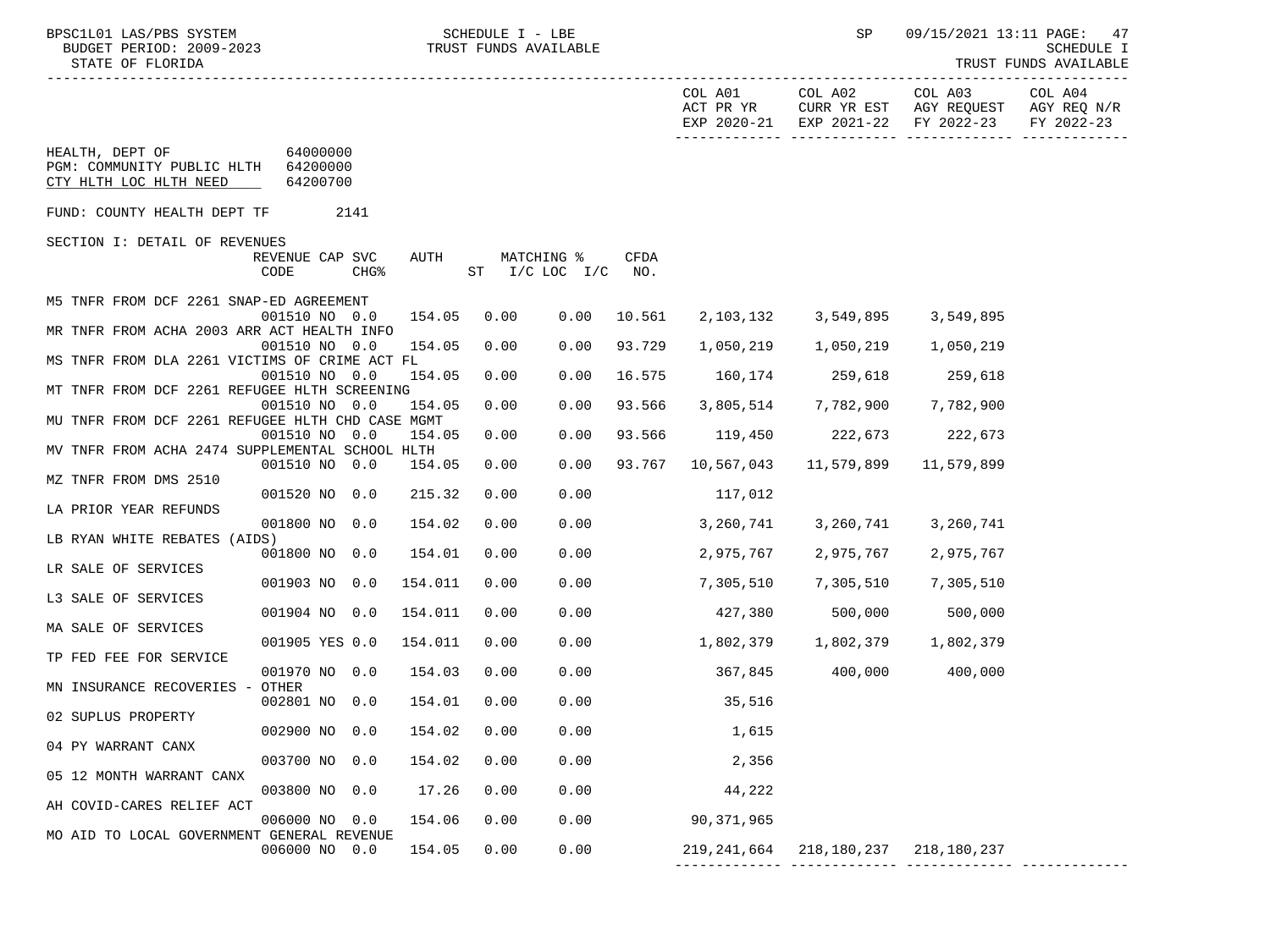| BPSC1L01 LAS/PBS SYSTEM<br>BUDGET PERIOD: 2009-2023<br>STATE OF FLORIDA                                                                                                                                                                                                                                                                                                                                                                                                                                                                                                                                  | SCHEDULE I - LBE<br>TRUST FUNDS AVAILABLE                                                                                                                                                                                                  |                                                                                                                                                    | SP                        |                                                                                                  | 09/15/2021 13:11 PAGE: 48<br><b>SCHEDULE I</b><br>TRUST FUNDS AVAILABLE |
|----------------------------------------------------------------------------------------------------------------------------------------------------------------------------------------------------------------------------------------------------------------------------------------------------------------------------------------------------------------------------------------------------------------------------------------------------------------------------------------------------------------------------------------------------------------------------------------------------------|--------------------------------------------------------------------------------------------------------------------------------------------------------------------------------------------------------------------------------------------|----------------------------------------------------------------------------------------------------------------------------------------------------|---------------------------|--------------------------------------------------------------------------------------------------|-------------------------------------------------------------------------|
|                                                                                                                                                                                                                                                                                                                                                                                                                                                                                                                                                                                                          |                                                                                                                                                                                                                                            | COL A01<br>ACT PR YR CURR YR EST AGY REQUEST AGY REQ N/R<br>EXP 2020-21 EXP 2021-22 FY 2022-23                                                     |                           | COL A02 COL A03                                                                                  | COL A04<br>FY 2022-23                                                   |
| HEALTH, DEPT OF 64000000<br>PGM: COMMUNITY PUBLIC HLTH 64200000<br>CTY HLTH LOC HLTH NEED<br>64200700                                                                                                                                                                                                                                                                                                                                                                                                                                                                                                    |                                                                                                                                                                                                                                            |                                                                                                                                                    |                           |                                                                                                  |                                                                         |
| FUND: COUNTY HEALTH DEPT TF<br>2141                                                                                                                                                                                                                                                                                                                                                                                                                                                                                                                                                                      |                                                                                                                                                                                                                                            |                                                                                                                                                    |                           |                                                                                                  |                                                                         |
| SECTION I: DETAIL OF REVENUES<br>REVENUE CAP SVC<br>CHG <sup>8</sup><br>CODE                                                                                                                                                                                                                                                                                                                                                                                                                                                                                                                             | <b>AUTH</b><br>MATCHING %<br>CFDA<br>ST I/C LOC I/C NO.                                                                                                                                                                                    |                                                                                                                                                    |                           |                                                                                                  |                                                                         |
| TOTAL TO LINE B IN SECTION IV                                                                                                                                                                                                                                                                                                                                                                                                                                                                                                                                                                            |                                                                                                                                                                                                                                            | 1273, 557, 380 1205, 781, 855 1224, 428, 391                                                                                                       |                           |                                                                                                  |                                                                         |
| SECTION II: DETAIL OF NONOPERATING EXPENDITURES                                                                                                                                                                                                                                                                                                                                                                                                                                                                                                                                                          | TRANSFER CFDA<br>OBJECT<br>CODE<br>TO BE<br>NO.                                                                                                                                                                                            |                                                                                                                                                    |                           |                                                                                                  |                                                                         |
| AA FY 21-22 BA B0118 COVID<br>AB FY 21-22 BA B0119 COVID<br>AC FY 21-22 ANTICIPATED COVID AMENDMENT<br>A1 TNFR TO 2021 185080 ADMIN INDIRECT<br>A2 TNFR TO 2021 185080 LEAD POISONING<br>BA BE TNFR 2141<br>RT REFUNDS OF STATE REVENUES 220020<br>TF TNFR TO 2339 AHCA MEDICAID BUYBACK 180001<br>TR TNFR TO 2339 AHCA 180001 SETTLEMENT<br>02 TNFR TO 2021 185084 ENVIRON HEALTH FEE<br>03 8.5% RESERVE/REQ'RD BY 154 F.S.<br>08 TNFR TO 2526 DEP<br>09 TRF BETWEEN CHD'S 2141 310405<br>10 TRF FROM 2141 003105<br>11 TRF BETWEEN GF 2141 310400<br>210000<br>210000<br>12 TFR BETWEEN GF 2141 003100 | 899000<br>899000<br>899000<br>64100200<br>810000<br>64200200<br>810000<br>64200800<br>810000<br>860000<br>68501400<br>810000<br>810000<br>68501400<br>810000<br>64200200<br>999000<br>37350400<br>810000<br>64200700<br>64200700<br>810000 | 3, 239 3, 239 3, 239<br>65,500<br>555,000<br>255,069<br>$67,166$<br>231,518<br>3,315,117<br>5, 313, 712<br>5,310,637-<br>6,007,270<br>$6,007,297-$ | 263,446,197<br>96,096,000 | 309,366,445<br>$65,500$ $65,500$<br>3, 315, 117 3, 315, 117<br>74,556,449<br>1,000,000 1,529,866 |                                                                         |
| TOTAL TO LINE E IN SECTION IV                                                                                                                                                                                                                                                                                                                                                                                                                                                                                                                                                                            |                                                                                                                                                                                                                                            | 4,495,657 363,926,053 388,836,616                                                                                                                  |                           |                                                                                                  |                                                                         |
| SECTION III: ADJUSTMENTS                                                                                                                                                                                                                                                                                                                                                                                                                                                                                                                                                                                 | OBJECT<br>CODE                                                                                                                                                                                                                             |                                                                                                                                                    |                           |                                                                                                  |                                                                         |
| AD PY ENCUMBRANCES NOT RESERVED FUND BALANCE<br>AJ A/P NOT CF-OPERATING CATEGORIES<br>01 CERTIFIED FORWARD REVERSIONS<br>02 PY FCO NOT RESERVED FUND BALANCE<br>04 A/P NOT CF-FCO CATEGORIES<br>05 ROUNDING                                                                                                                                                                                                                                                                                                                                                                                              | 991000<br>991000<br>991000<br>991000<br>991000<br>991000                                                                                                                                                                                   | $17,494,170-$<br>2,555,507<br>13, 233, 862<br>$20,980,881-$<br>56,886<br>9                                                                         |                           |                                                                                                  |                                                                         |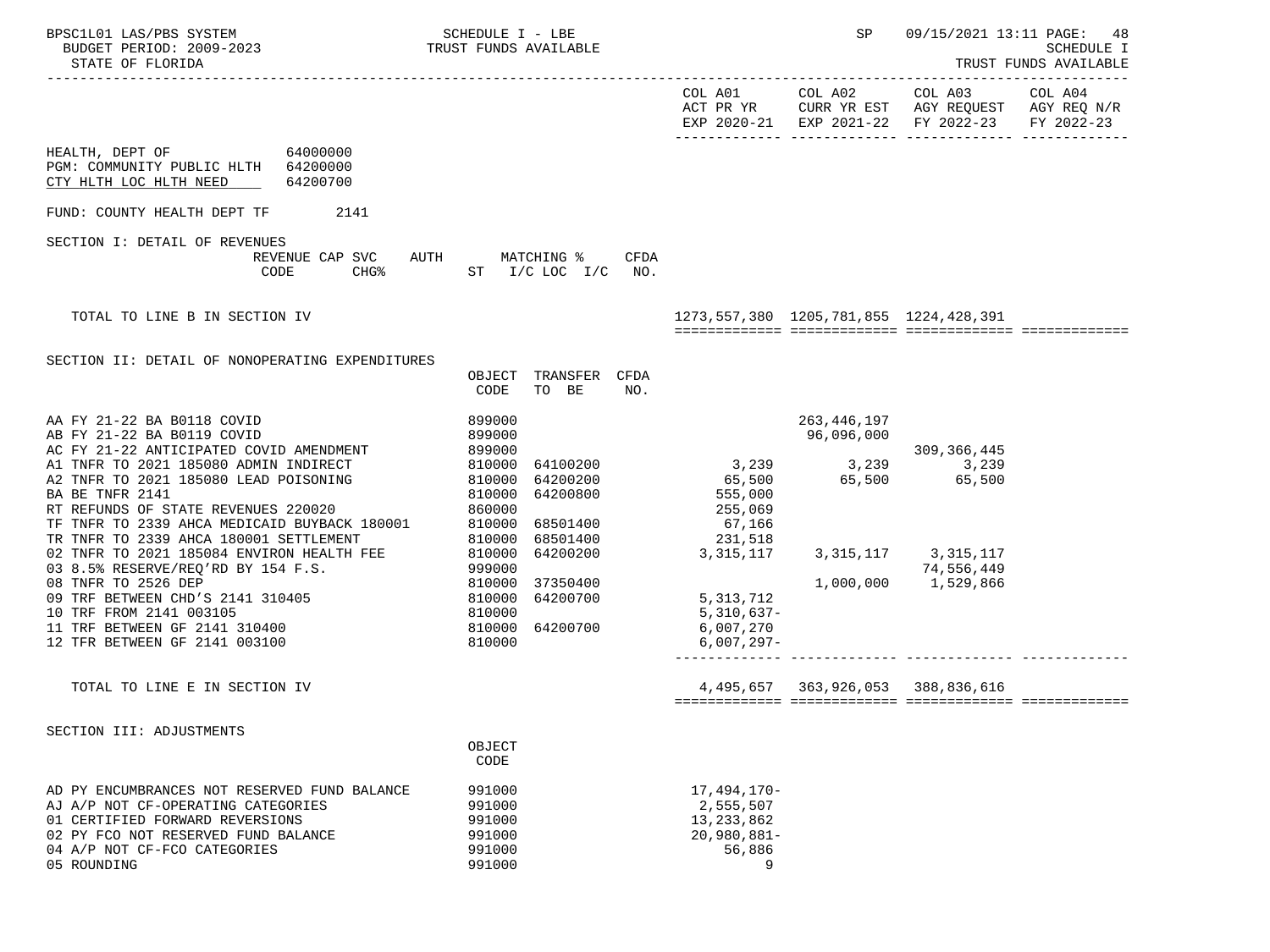| BPSC1L01 LAS/PBS SYSTEM<br>BUDGET PERIOD: 2009-2023 TRUST FUNDS AVAILABLE<br>STATE OF FLORIDA                                                                                                                                                                                                                                                                                  | SCHEDULE I - LBE                                                                                 |                                              |                                                                                                                                                                                                      | SP                                                                                                      |                                                                                                                                   | 09/15/2021 13:11 PAGE: 49<br><b>SCHEDULE I</b><br>TRUST FUNDS AVAILABLE |
|--------------------------------------------------------------------------------------------------------------------------------------------------------------------------------------------------------------------------------------------------------------------------------------------------------------------------------------------------------------------------------|--------------------------------------------------------------------------------------------------|----------------------------------------------|------------------------------------------------------------------------------------------------------------------------------------------------------------------------------------------------------|---------------------------------------------------------------------------------------------------------|-----------------------------------------------------------------------------------------------------------------------------------|-------------------------------------------------------------------------|
|                                                                                                                                                                                                                                                                                                                                                                                |                                                                                                  |                                              |                                                                                                                                                                                                      |                                                                                                         | COL A01 COL A02 COL A03 COL A04<br>ACT PR YR CURR YR EST AGY REQUEST AGY REQ N/R<br>EXP 2020-21 EXP 2021-22 FY 2022-23 FY 2022-23 |                                                                         |
| HEALTH, DEPT OF 64000000<br>PGM: COMMUNITY PUBLIC HLTH 64200000<br>CTY HLTH LOC HLTH NEED<br>64200700                                                                                                                                                                                                                                                                          |                                                                                                  |                                              |                                                                                                                                                                                                      |                                                                                                         |                                                                                                                                   |                                                                         |
| FUND: COUNTY HEALTH DEPT TF 2141                                                                                                                                                                                                                                                                                                                                               |                                                                                                  |                                              |                                                                                                                                                                                                      |                                                                                                         |                                                                                                                                   |                                                                         |
| SECTION III: ADJUSTMENTS                                                                                                                                                                                                                                                                                                                                                       |                                                                                                  |                                              |                                                                                                                                                                                                      |                                                                                                         |                                                                                                                                   |                                                                         |
|                                                                                                                                                                                                                                                                                                                                                                                | OBJECT<br>CODE                                                                                   |                                              |                                                                                                                                                                                                      |                                                                                                         |                                                                                                                                   |                                                                         |
| 08 A/P NOT CF-COMPENSATED ABSENCES LIABILITY<br>09 PY ACCRUAL ADJUSTMENT-ATYPICAL REVENUE<br>15 PY ACCRUAL ADJUST - IN KIND CONTRIBUTION<br>17 PY ACCRUAL ADJUSTMENT<br>18 SWFS ADJUSTMENT B6400302<br>19 SWFS ADJUSTMENT B6400317<br>20 SWFS ADJUSTMENT B6400326<br>21 SWFS ADJUSTMENT B6400340<br>22 SWFS ADJUSTMENT B6400356<br>23 SWFS ADJUSTMENT B6400357                 | 991000<br>991000<br>991000<br>991000<br>991000<br>991000<br>991000<br>991000<br>991000<br>991000 |                                              | 178,308<br>428,824-<br>284,104,645-<br>$676-$<br>55,310<br>497,016<br>$3,398,947-$<br>111,026<br>90,012-<br>23,510                                                                                   |                                                                                                         |                                                                                                                                   |                                                                         |
| TOTAL TO LINE H IN SECTION IV                                                                                                                                                                                                                                                                                                                                                  |                                                                                                  |                                              | 309,786,721-                                                                                                                                                                                         |                                                                                                         |                                                                                                                                   |                                                                         |
| SECTION IV: SUMMARY                                                                                                                                                                                                                                                                                                                                                            |                                                                                                  |                                              |                                                                                                                                                                                                      |                                                                                                         |                                                                                                                                   |                                                                         |
| UNRESERVED FUND BALANCE - JULY 1<br>ADD: REVENUES (FROM SECTION I)<br>TOTAL FUNDS AVAILABLE (LINE A + LINE B)<br>LESS: OPERATING EXPENDITURES<br>LESS: NONOPERATING EXPENDITURES (SECTION II)<br>LESS: FIXED CAPITAL OUTLAY (TOTAL ONLY)<br>UNRESERVED FUND BALANCE - JUNE 30 - BEFORE ADJ<br>NET ADJUSTMENTS (FROM SECTION III)<br>ADJUSTED UNRESERVED FUND BALANCE - JUNE 30 | (A)<br>(B)<br>(C)<br>(D)<br>(E)<br>(F)<br>(G)<br>(H)<br>$(\lrcorner)$                            |                                              | 1273,557,380 1205,781,855 1224,428,391<br>1350, 172, 705 1283, 017, 234 1266, 275, 704<br>956,729,895 877,243,868 877,134,698<br>4,495,657<br>1,925,053<br>387,022,100<br>309,786,721-<br>77,235,379 | 76,615,325 77,235,379 41,847,313<br>363,926,053 388,836,616<br>41,847,313 304,390<br>41,847,313 304,390 |                                                                                                                                   |                                                                         |
| SCHEDULE IB: DETAIL OF UNRESERVED FUND BALANCE                                                                                                                                                                                                                                                                                                                                 | FUNDING SOURCE<br>STATE(S)                                                                       | RESTRICTED(R)<br>NONSTATE(N) UNRESTRICTED(U) |                                                                                                                                                                                                      |                                                                                                         |                                                                                                                                   |                                                                         |
| 04 COUNTY SHARE 76.60%<br>05 STATE SHARE 23.40%                                                                                                                                                                                                                                                                                                                                | N<br>S                                                                                           | R<br>U                                       |                                                                                                                                                                                                      | 59, 162, 300 32, 055, 042 233, 163<br>18,073,079 9,792,271                                              | 71,227                                                                                                                            |                                                                         |
| ADJUSTED UNRESERVED FUND BALANCE - JUNE 30                                                                                                                                                                                                                                                                                                                                     |                                                                                                  |                                              | 77,235,379                                                                                                                                                                                           | 41,847,313                                                                                              | 304,390                                                                                                                           |                                                                         |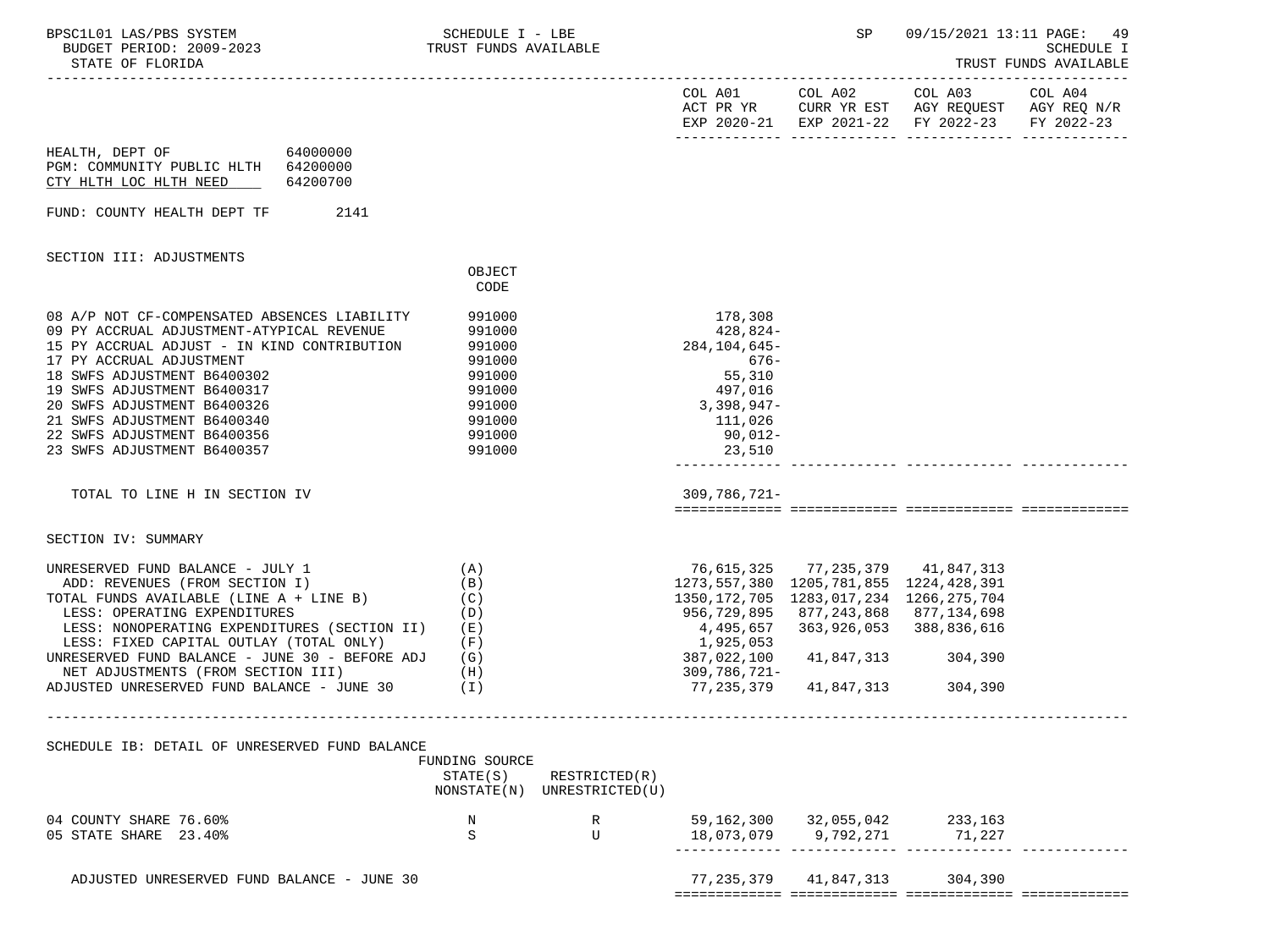| BPSC1L01 LAS/PBS SYSTEM<br>BUDGET PERIOD: 2009-2023<br>STATE OF FLORIDA                                       | SCHEDULE I - LBE<br>TRUST FUNDS AVAILABLE         |                      | SP                      |                                                                                                | 09/15/2021 13:11 PAGE: 50<br>SCHEDULE I<br>TRUST FUNDS AVAILABLE |
|---------------------------------------------------------------------------------------------------------------|---------------------------------------------------|----------------------|-------------------------|------------------------------------------------------------------------------------------------|------------------------------------------------------------------|
|                                                                                                               |                                                   |                      | COL A01 COL A02 COL A03 | ACT PR YR CURR YR EST AGY REQUEST AGY REQ N/R<br>EXP 2020-21 EXP 2021-22 FY 2022-23 FY 2022-23 | COL A04                                                          |
| HEALTH, DEPT OF 64000000<br>PGM: COMMUNITY PUBLIC HLTH 64200000<br>SW PUBLIC HLTH SUPPORT SVC 64200800        |                                                   |                      |                         |                                                                                                |                                                                  |
| FUND: ADMINISTRATIVE TRUST FUND<br>2021                                                                       |                                                   |                      |                         |                                                                                                |                                                                  |
| SECTION I: DETAIL OF REVENUES<br>REVENUE CAP SVC<br>CODE<br>$CHG\$                                            | AUTH MATCHING %<br>CFDA<br>ST $I/C$ LOC $I/C$ NO. |                      |                         |                                                                                                |                                                                  |
| TOTAL TO LINE B IN SECTION IV                                                                                 |                                                   |                      |                         |                                                                                                |                                                                  |
| SECTION II: DETAIL OF NONOPERATING EXPENDITURES                                                               | OBJECT TRANSFER CFDA<br>CODE TO BE<br>NO.         |                      |                         |                                                                                                |                                                                  |
| 02 TNFR FROM 2021 310405 64100200 (003105)<br>03 BE TNFR FROM 2021 64100200                                   | 810000<br>810000                                  | 747,637–             |                         | $2,372,522-2,372,522-$                                                                         |                                                                  |
| TOTAL TO LINE E IN SECTION IV                                                                                 |                                                   |                      |                         | $747,637 - 2,372,522 - 2,372,522 -$                                                            |                                                                  |
| SECTION III: ADJUSTMENTS                                                                                      |                                                   |                      |                         |                                                                                                |                                                                  |
|                                                                                                               | OBJECT<br>CODE                                    |                      |                         |                                                                                                |                                                                  |
| 01 CERTIFIED FORWARD REVERSION                                                                                | 991000                                            | 177,548              |                         |                                                                                                |                                                                  |
| 02 ROUNDING<br>08 PY ENCUMBRANCES NOT RESERVED FUND BALANCE                                                   | 991000<br>991000                                  | 1<br>$2,914-$        |                         |                                                                                                |                                                                  |
| TOTAL TO LINE H IN SECTION IV                                                                                 |                                                   | 174,635              |                         |                                                                                                |                                                                  |
| SECTION IV: SUMMARY                                                                                           |                                                   |                      |                         |                                                                                                |                                                                  |
| UNRESERVED FUND BALANCE - JULY 1<br>ADD: REVENUES (FROM SECTION I)<br>TOTAL FUNDS AVAILABLE (LINE A + LINE B) | (A)<br>(B)<br>(C)                                 | 449,110-<br>449,110- |                         |                                                                                                |                                                                  |
| LESS: OPERATING EXPENDITURES                                                                                  | (D)                                               | 473,162              | 2,372,522               | 2,372,522                                                                                      |                                                                  |
| LESS: NONOPERATING EXPENDITURES (SECTION II)<br>LESS: FIXED CAPITAL OUTLAY (TOTAL ONLY)                       | (E)<br>(F)                                        | 747,637–             | $2,372,522-$            | $2,372,522-$                                                                                   |                                                                  |
| UNRESERVED FUND BALANCE - JUNE 30 - BEFORE ADJ                                                                | (G)                                               | $174,635-$           |                         |                                                                                                |                                                                  |
| NET ADJUSTMENTS (FROM SECTION III)<br>ADJUSTED UNRESERVED FUND BALANCE - JUNE 30                              | (H)<br>(I)                                        | 174,635              |                         |                                                                                                |                                                                  |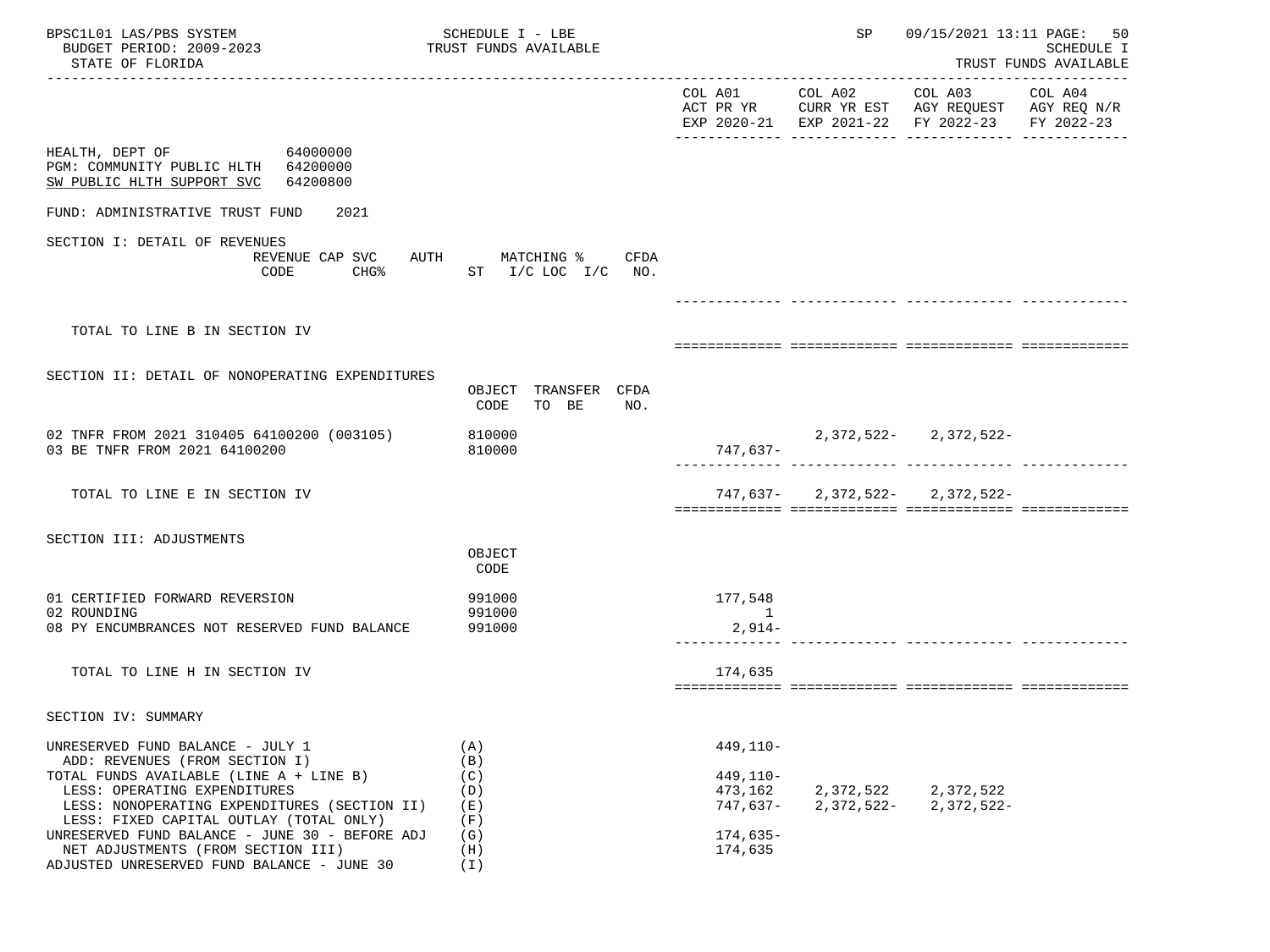| BPSC1L01 LAS/PBS SYSTEM<br>BUDGET PERIOD: 2009-2023<br>STATE OF FLORIDA                                                                                                                                                                                                                                                                                                        | SCHEDULE I - LBE<br>TRUST FUNDS AVAILABLE                     |                       | SP |                                                                                                                        | 09/15/2021 13:11 PAGE: 51<br><b>SCHEDULE I</b><br>TRUST FUNDS AVAILABLE |
|--------------------------------------------------------------------------------------------------------------------------------------------------------------------------------------------------------------------------------------------------------------------------------------------------------------------------------------------------------------------------------|---------------------------------------------------------------|-----------------------|----|------------------------------------------------------------------------------------------------------------------------|-------------------------------------------------------------------------|
|                                                                                                                                                                                                                                                                                                                                                                                |                                                               |                       |    | COL A01 COL A02 COL A03 COL A04<br>ACT PR YR CURR YR EST AGY REQUEST AGY REQ N/R<br>EXP 2020-21 EXP 2021-22 FY 2022-23 | FY 2022-23                                                              |
| HEALTH, DEPT OF 64000000<br>PGM: COMMUNITY PUBLIC HLTH 64200000<br>SW PUBLIC HLTH SUPPORT SVC 64200800                                                                                                                                                                                                                                                                         |                                                               |                       |    |                                                                                                                        |                                                                         |
| FUND: COUNTY HEALTH DEPT TF<br>2141                                                                                                                                                                                                                                                                                                                                            |                                                               |                       |    |                                                                                                                        |                                                                         |
| SECTION I: DETAIL OF REVENUES<br>REVENUE CAP SVC<br>CODE                                                                                                                                                                                                                                                                                                                       | AUTH MATCHING % CFDA<br>CHG% ST I/C LOC I/C NO.               |                       |    |                                                                                                                        |                                                                         |
|                                                                                                                                                                                                                                                                                                                                                                                |                                                               |                       |    |                                                                                                                        |                                                                         |
| TOTAL TO LINE B IN SECTION IV                                                                                                                                                                                                                                                                                                                                                  |                                                               |                       |    |                                                                                                                        |                                                                         |
| SECTION II: DETAIL OF NONOPERATING EXPENDITURES                                                                                                                                                                                                                                                                                                                                | OBJECT TRANSFER CFDA<br>CODE<br>TO BE<br>NO.                  |                       |    |                                                                                                                        |                                                                         |
| 01 BE TNFR 2141 - 64200700                                                                                                                                                                                                                                                                                                                                                     | 810000                                                        | $555,000-$            |    |                                                                                                                        |                                                                         |
| TOTAL TO LINE E IN SECTION IV                                                                                                                                                                                                                                                                                                                                                  |                                                               | $555,000-$            |    |                                                                                                                        |                                                                         |
| SECTION III: ADJUSTMENTS                                                                                                                                                                                                                                                                                                                                                       | OBJECT<br>CODE                                                |                       |    |                                                                                                                        |                                                                         |
|                                                                                                                                                                                                                                                                                                                                                                                |                                                               |                       |    |                                                                                                                        |                                                                         |
| TOTAL TO LINE H IN SECTION IV                                                                                                                                                                                                                                                                                                                                                  |                                                               |                       |    |                                                                                                                        |                                                                         |
| SECTION IV: SUMMARY                                                                                                                                                                                                                                                                                                                                                            |                                                               |                       |    |                                                                                                                        |                                                                         |
| UNRESERVED FUND BALANCE - JULY 1<br>ADD: REVENUES (FROM SECTION I)<br>TOTAL FUNDS AVAILABLE (LINE A + LINE B)<br>LESS: OPERATING EXPENDITURES<br>LESS: NONOPERATING EXPENDITURES (SECTION II)<br>LESS: FIXED CAPITAL OUTLAY (TOTAL ONLY)<br>UNRESERVED FUND BALANCE - JUNE 30 - BEFORE ADJ<br>NET ADJUSTMENTS (FROM SECTION III)<br>ADJUSTED UNRESERVED FUND BALANCE - JUNE 30 | (A)<br>(B)<br>(C)<br>(D)<br>( E )<br>(F)<br>(G)<br>(H)<br>(T) | $555,000-$<br>555,000 |    |                                                                                                                        |                                                                         |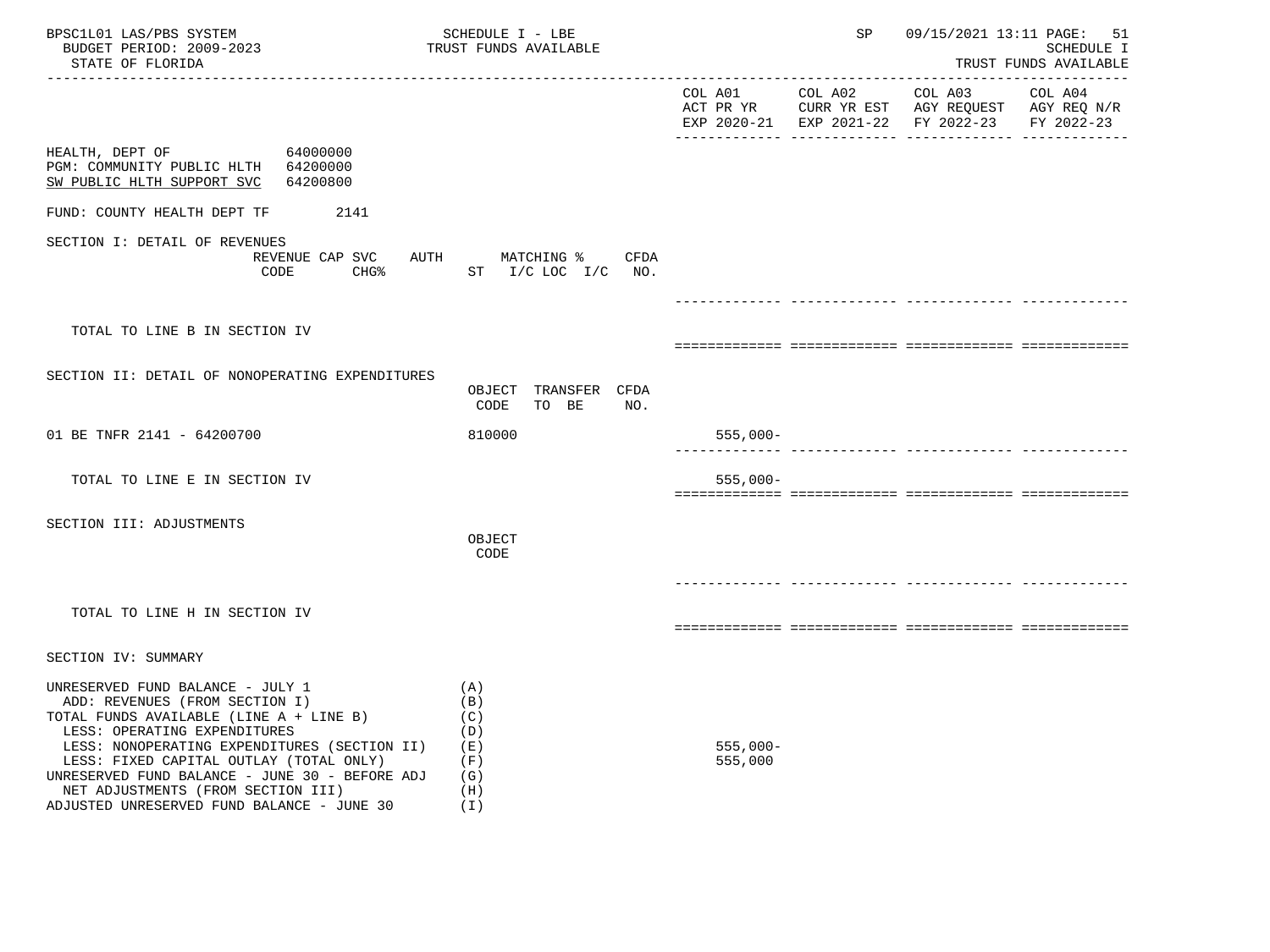| BPSC1L01 LAS/PBS SYSTEM<br>BUDGET PERIOD: 2009-2023<br>STATE OF FLORIDA                                            |                         |             | SCHEDULE I - LBE       | TRUST FUNDS AVAILABLE      |                                   |             | SP                            | 09/15/2021 13:11 PAGE: 52<br>SCHEDULE I<br>TRUST FUNDS AVAILABLE                    |                                                                                                |                       |
|--------------------------------------------------------------------------------------------------------------------|-------------------------|-------------|------------------------|----------------------------|-----------------------------------|-------------|-------------------------------|-------------------------------------------------------------------------------------|------------------------------------------------------------------------------------------------|-----------------------|
|                                                                                                                    |                         |             |                        |                            |                                   |             | COL A01                       | COL A02                                                                             | COL A03<br>ACT PR YR CURR YR EST AGY REQUEST AGY REQ N/R<br>EXP 2020-21 EXP 2021-22 FY 2022-23 | COL A04<br>FY 2022-23 |
| 64000000<br>HEALTH, DEPT OF<br>PGM: COMMUNITY PUBLIC HLTH 64200000<br>SW PUBLIC HLTH SUPPORT SVC 64200800          |                         |             |                        |                            |                                   |             |                               |                                                                                     |                                                                                                |                       |
| FUND: EMERGENCY MED SVC TF                                                                                         | 2192                    |             |                        |                            |                                   |             |                               |                                                                                     |                                                                                                |                       |
| SECTION I: DETAIL OF REVENUES                                                                                      | REVENUE CAP SVC<br>CODE | <b>CHG%</b> |                        |                            | AUTH MATCHING %<br>ST I/C LOC I/C | CFDA<br>NO. |                               |                                                                                     |                                                                                                |                       |
| 01 DISPATCH CERTIFICATION                                                                                          |                         |             |                        |                            |                                   |             |                               |                                                                                     |                                                                                                |                       |
| 02 EMS LICENSURE-LICENSES                                                                                          | 000200 YES 8.0          |             | 401.34                 | 0.00                       | 0.00                              |             | 365,030                       | 75,000                                                                              | 400,000                                                                                        |                       |
| 13 EMS LIC-FINES                                                                                                   | 000200 YES 8.0          |             | 401.34                 | 0.00                       | 0.00                              |             | 378,777                       | 350,000                                                                             | 350,000                                                                                        |                       |
| 04 TRAUMA CENTER FINES                                                                                             | 001200 NO 8.0           |             | 318.21                 | 0.00                       | 0.00                              |             | 5,750                         |                                                                                     |                                                                                                |                       |
|                                                                                                                    | 001225 NO 8.0           |             | 318.21                 | 0.00                       | 0.00                              |             | 2,267,189                     | 2,593,211                                                                           | 2,879,762                                                                                      |                       |
| 05 EMS TRAFFIC VIOLATION FINES                                                                                     | 001225 NO 8.0           |             | 318.21                 | 0.00                       | 0.00                              |             | 4,231,776                     | 4,200,000                                                                           | 4,300,000                                                                                      |                       |
| 07 RED LIGHT TICKET CAMERA                                                                                         | 001225 NO 8.0           |             | 318.21                 | 0.00                       | 0.00                              |             | 6,759,786                     | 7,552,793                                                                           | 7,302,462                                                                                      |                       |
| RD TNFR FROM 2021 64100200                                                                                         |                         |             |                        |                            |                                   |             |                               |                                                                                     |                                                                                                |                       |
| 08 TNFR FROM HSMV 2488 TRAUMA                                                                                      |                         |             | 001500 NO 0.0 381.0011 | 0.00                       | 0.00                              |             | 245                           |                                                                                     |                                                                                                |                       |
| 10 REFUNDS PRIOR YEAR                                                                                              |                         |             | 001520 NO 0.0 381.0205 | 0.00                       | 0.00                              |             | 2,419,915 2,605,096 2,631,687 |                                                                                     |                                                                                                |                       |
|                                                                                                                    |                         |             | 001800 NO 0.0 215.31   | 0.00                       | 0.00                              |             |                               | 202,673 28,564 28,564                                                               |                                                                                                |                       |
| TOTAL TO LINE B IN SECTION IV                                                                                      |                         |             |                        |                            |                                   |             |                               | 16,631,141   17,404,664   17,892,475                                                |                                                                                                |                       |
| SECTION II: DETAIL OF NONOPERATING EXPENDITURES                                                                    |                         |             |                        | OBJECT<br>CODE             | TRANSFER CFDA<br>TO BE            | NO.         |                               |                                                                                     |                                                                                                |                       |
| PP SERVICE CHARGE GR (<45% FOR FINES) 310322<br>RD UNFUNDED BUDGET (EMS/TRAUMA GRANTS)<br>02 5% TRUST FUND RESERVE |                         |             |                        | 880800<br>899000<br>999000 |                                   |             |                               | 1,170,342 1,030,480 1,063,778<br>$3,968,353-$<br>______________ ___________________ | $6,443,184-$<br>586,394                                                                        |                       |
| TOTAL TO LINE E IN SECTION IV                                                                                      |                         |             |                        |                            |                                   |             |                               |                                                                                     | 1, 170, 342 2, 937, 873 - 4, 793, 012 -                                                        |                       |
| SECTION III: ADJUSTMENTS                                                                                           |                         |             |                        | OBJECT<br>CODE             |                                   |             |                               |                                                                                     |                                                                                                |                       |
| AJ PRIOR YEAR A/P NOT CF- OPERATING CATEGORY                                                                       |                         |             |                        | 991000                     |                                   |             | 1,019                         |                                                                                     |                                                                                                |                       |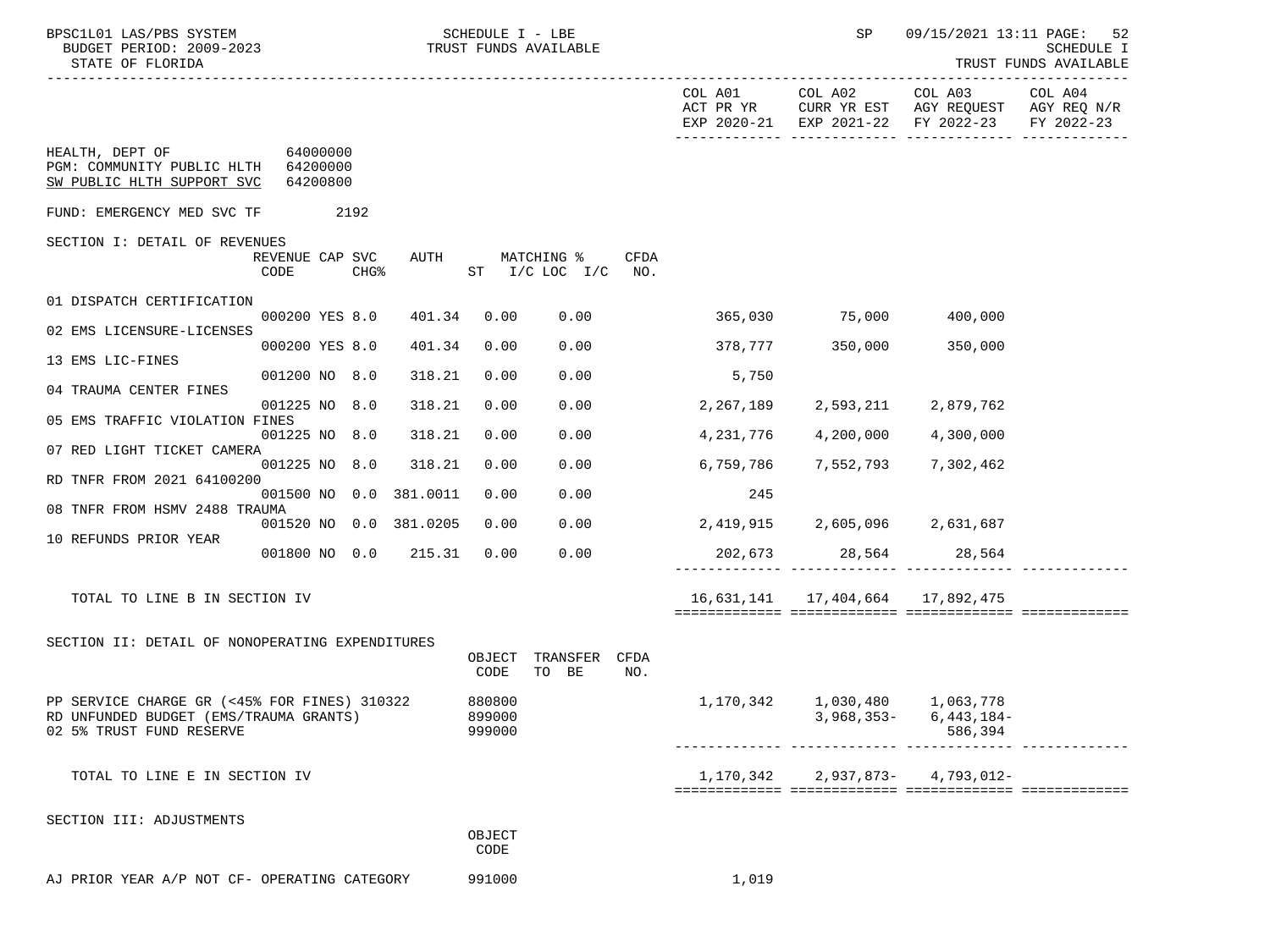| BPSC1L01 LAS/PBS SYSTEM<br>BUDGET PERIOD: 2009-2023<br>STATE OF FLORIDA                                                                                                                                                                                                                                                                                                            | SCHEDULE I - LBE<br>TRUST FUNDS AVAILABLE            |                                              |                                                                                         | SP                                                                                     | 09/15/2021 13:11 PAGE:<br>53<br>SCHEDULE I<br>TRUST FUNDS AVAILABLE |            |  |
|------------------------------------------------------------------------------------------------------------------------------------------------------------------------------------------------------------------------------------------------------------------------------------------------------------------------------------------------------------------------------------|------------------------------------------------------|----------------------------------------------|-----------------------------------------------------------------------------------------|----------------------------------------------------------------------------------------|---------------------------------------------------------------------|------------|--|
|                                                                                                                                                                                                                                                                                                                                                                                    |                                                      |                                              |                                                                                         |                                                                                        | EXP 2020-21 EXP 2021-22 FY 2022-23                                  | FY 2022-23 |  |
| HEALTH, DEPT OF 64000000<br>PGM: COMMUNITY PUBLIC HLTH 64200000<br>SW PUBLIC HLTH SUPPORT SVC<br>64200800                                                                                                                                                                                                                                                                          |                                                      |                                              |                                                                                         |                                                                                        |                                                                     |            |  |
| 2192<br>FUND: EMERGENCY MED SVC TF                                                                                                                                                                                                                                                                                                                                                 |                                                      |                                              |                                                                                         |                                                                                        |                                                                     |            |  |
| SECTION III: ADJUSTMENTS                                                                                                                                                                                                                                                                                                                                                           | OBJECT<br>CODE                                       |                                              |                                                                                         |                                                                                        |                                                                     |            |  |
| 01 PY ENCUMBRANCES NOT RESERVED FUND BALANCE<br>03 SWFS ADJUSTMENT B6400303<br>04 CERTIFIED FORWARD REVERSIONS<br>11 ROUNDING                                                                                                                                                                                                                                                      | 991000<br>991000<br>991000<br>991000                 |                                              | 39,681-<br>111,483<br>23,802<br>3                                                       |                                                                                        |                                                                     |            |  |
| TOTAL TO LINE H IN SECTION IV                                                                                                                                                                                                                                                                                                                                                      |                                                      |                                              | 96,626                                                                                  |                                                                                        |                                                                     |            |  |
| SECTION IV: SUMMARY                                                                                                                                                                                                                                                                                                                                                                |                                                      |                                              |                                                                                         |                                                                                        |                                                                     |            |  |
| UNRESERVED FUND BALANCE - JULY 1<br>ADD: REVENUES (FROM SECTION I)<br>TOTAL FUNDS AVAILABLE (LINE A + LINE B)<br>LESS: OPERATING EXPENDITURES<br>LESS: NONOPERATING EXPENDITURES (SECTION II)<br>LESS: FIXED CAPITAL OUTLAY (TOTAL ONLY)<br>UNRESERVED FUND BALANCE - JUNE 30 - BEFORE ADJ<br>NET ADJUSTMENTS (FROM SECTION III)<br>ADJUSTED UNRESERVED FUND BALANCE - JUNE 30 (I) | (A)<br>(B)<br>(C)<br>(D)<br>(E)<br>(F)<br>(G)<br>(H) |                                              | 16,631,141<br>23,026,788<br>19,610,122<br>1,170,342<br>2,246,324<br>96,626<br>2,342,950 | 6,395,647 2,342,950<br>17,404,664<br>19,747,614<br>22,685,487 22,685,487<br>2,937,873- | 17,892,475<br>17,892,475<br>4,793,012-                              |            |  |
| SCHEDULE IB: DETAIL OF UNRESERVED FUND BALANCE                                                                                                                                                                                                                                                                                                                                     |                                                      |                                              |                                                                                         |                                                                                        |                                                                     |            |  |
|                                                                                                                                                                                                                                                                                                                                                                                    | FUNDING SOURCE<br>STATE(S)                           | RESTRICTED(R)<br>NONSTATE(N) UNRESTRICTED(U) |                                                                                         |                                                                                        |                                                                     |            |  |
| 01 EMS LIC AND FINES 318.21, F.S.<br>02 TRAUMA FINES<br>381.21, F.S.<br>318.21, F.S.<br>03 REDLIGHT TICKET                                                                                                                                                                                                                                                                         | S<br>S<br>S                                          | U<br>$\mathbb R$<br>R                        | 726,315<br>398,302<br>1,218,333                                                         |                                                                                        |                                                                     |            |  |
| ADJUSTED UNRESERVED FUND BALANCE - JUNE 30                                                                                                                                                                                                                                                                                                                                         |                                                      |                                              | 2,342,950                                                                               |                                                                                        |                                                                     |            |  |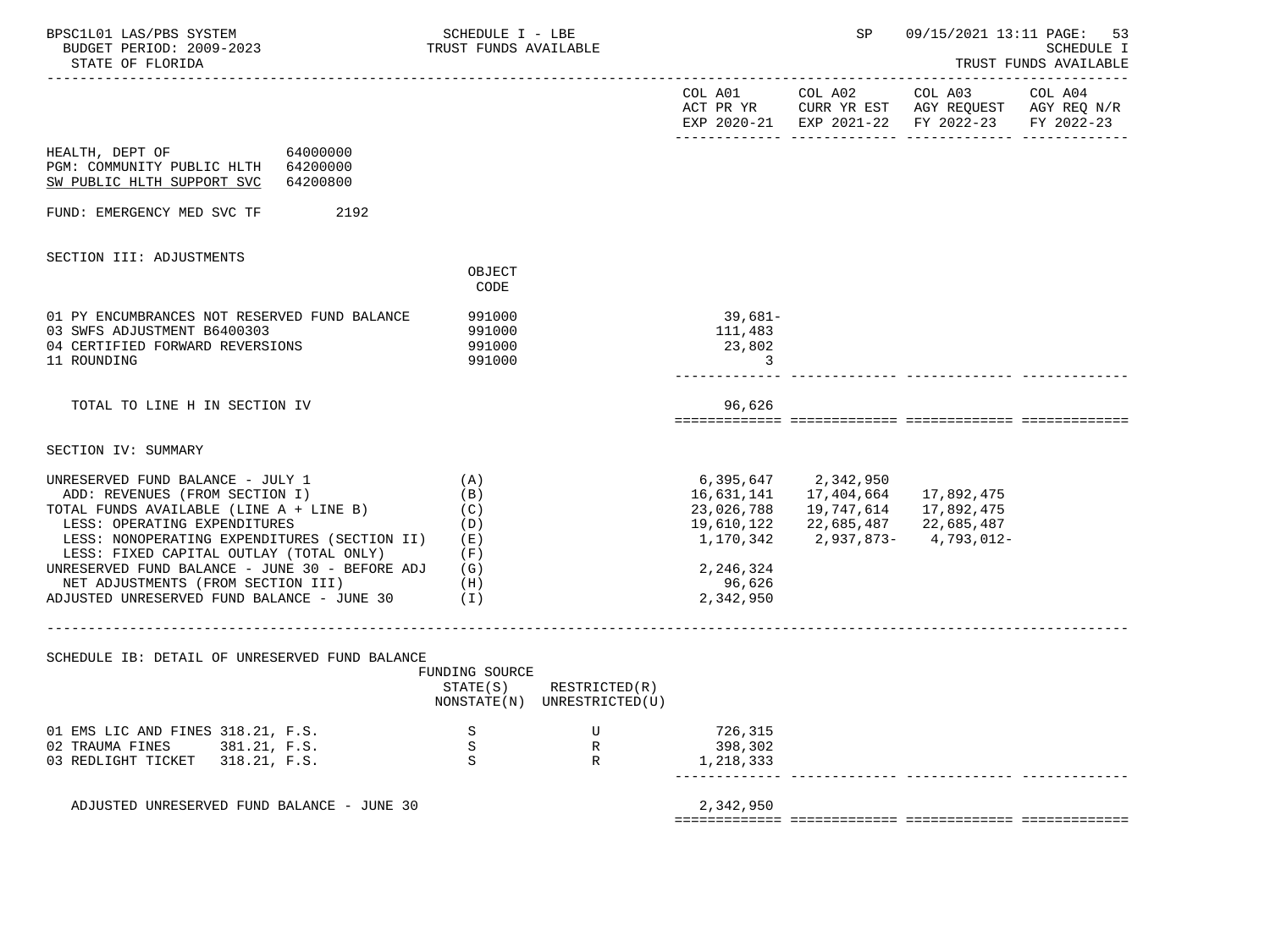| BPSC1L01 LAS/PBS SYSTEM<br>BUDGET PERIOD: 2009-2023<br>STATE OF FLORIDA                                                                                                                                                                                       | SCHEDULE I - LBE<br>TRUST FUNDS AVAILABLE                       |                 | SP | 09/15/2021 13:11 PAGE: 54                                                                              | SCHEDULE I<br>TRUST FUNDS AVAILABLE |
|---------------------------------------------------------------------------------------------------------------------------------------------------------------------------------------------------------------------------------------------------------------|-----------------------------------------------------------------|-----------------|----|--------------------------------------------------------------------------------------------------------|-------------------------------------|
|                                                                                                                                                                                                                                                               |                                                                 | COL A01 COL A02 |    | COL A03 COL A04<br>ACT PR YR CURR YR EST AGY REQUEST AGY REQ N/R<br>EXP 2020-21 EXP 2021-22 FY 2022-23 | FY 2022-23                          |
| 64000000<br>HEALTH, DEPT OF<br>PGM: COMMUNITY PUBLIC HLTH 64200000<br>SW PUBLIC HLTH SUPPORT SVC 64200800                                                                                                                                                     |                                                                 |                 |    |                                                                                                        |                                     |
| FUND: BIOMEDICAL RESEARCH TF 2245                                                                                                                                                                                                                             |                                                                 |                 |    |                                                                                                        |                                     |
| SECTION I: DETAIL OF REVENUES<br>REVENUE CAP SVC<br>CODE                                                                                                                                                                                                      | AUTH MATCHING % CFDA<br>CHG <sup>&amp;</sup> ST I/C LOC I/C NO. |                 |    |                                                                                                        |                                     |
| TOTAL TO LINE B IN SECTION IV                                                                                                                                                                                                                                 |                                                                 |                 |    |                                                                                                        |                                     |
| SECTION II: DETAIL OF NONOPERATING EXPENDITURES                                                                                                                                                                                                               | OBJECT TRANSFER CFDA<br>CODE<br>TO BE<br>NO.                    |                 |    |                                                                                                        |                                     |
| 50 BE TNFR 2245                                                                                                                                                                                                                                               | 810000 64200100                                                 | 19,411,308      |    |                                                                                                        |                                     |
| TOTAL TO LINE E IN SECTION IV                                                                                                                                                                                                                                 |                                                                 | 19,411,308      |    |                                                                                                        |                                     |
| SECTION III: ADJUSTMENTS                                                                                                                                                                                                                                      | OBJECT<br>CODE                                                  |                 |    |                                                                                                        |                                     |
| TOTAL TO LINE H IN SECTION IV                                                                                                                                                                                                                                 |                                                                 |                 |    |                                                                                                        |                                     |
| SECTION IV: SUMMARY                                                                                                                                                                                                                                           |                                                                 |                 |    |                                                                                                        |                                     |
| UNRESERVED FUND BALANCE - JULY 1                                                                                                                                                                                                                              | (A)                                                             | 19, 411, 308    |    |                                                                                                        |                                     |
| ADD: REVENUES (FROM SECTION I)<br>TOTAL FUNDS AVAILABLE (LINE A + LINE B)                                                                                                                                                                                     | (B)<br>(C)                                                      | 19, 411, 308    |    |                                                                                                        |                                     |
| LESS: OPERATING EXPENDITURES<br>LESS: NONOPERATING EXPENDITURES (SECTION II)<br>LESS: FIXED CAPITAL OUTLAY (TOTAL ONLY)<br>UNRESERVED FUND BALANCE - JUNE 30 - BEFORE ADJ<br>NET ADJUSTMENTS (FROM SECTION III)<br>ADJUSTED UNRESERVED FUND BALANCE - JUNE 30 | (D)<br>( E )<br>(F)<br>(G)<br>(H)<br>(T)                        | 19, 411, 308    |    |                                                                                                        |                                     |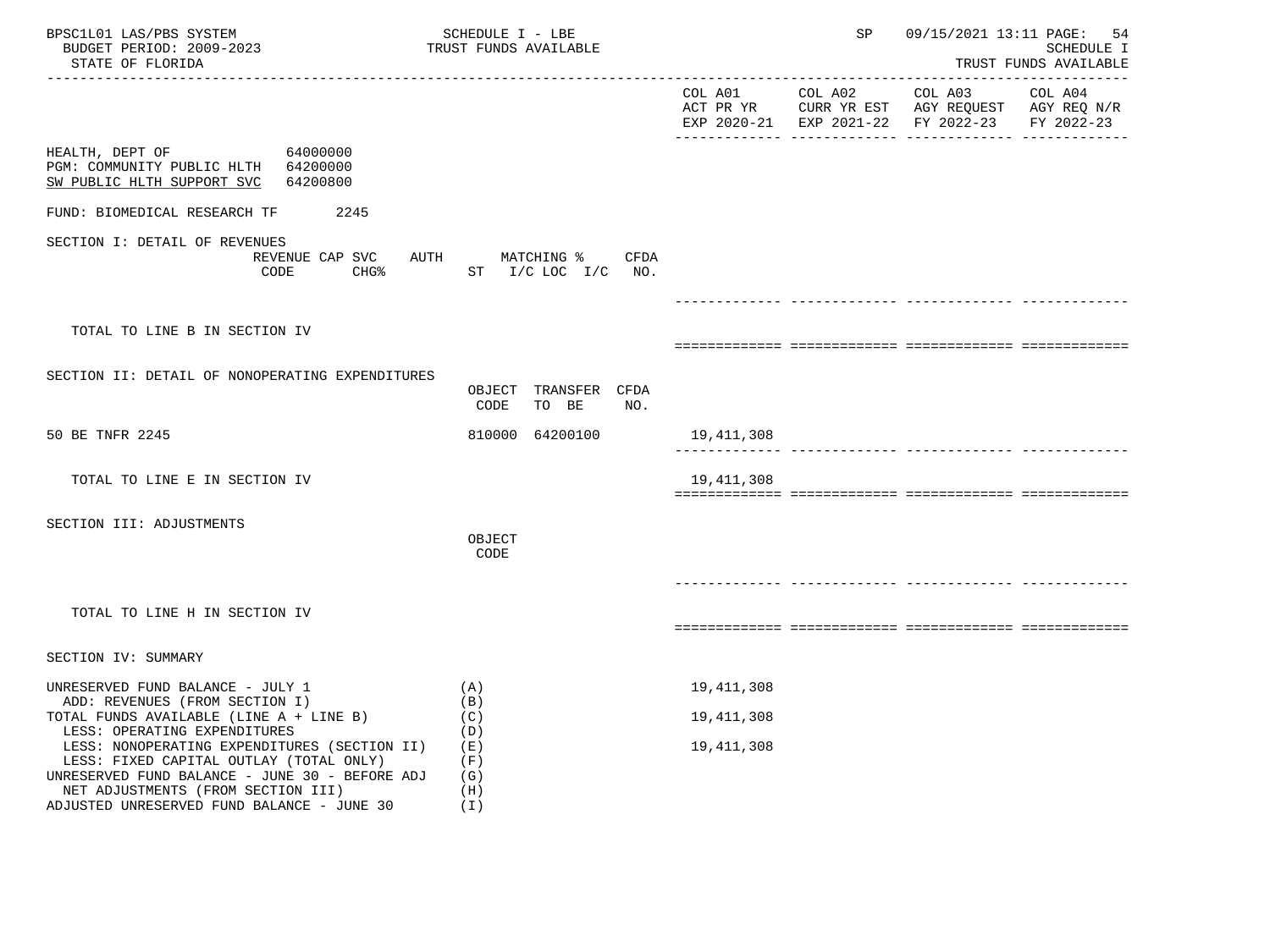| BPSC1L01 LAS/PBS SYSTEM<br>BUDGET PERIOD: 2009-2023<br>TRUST FUNDS AVAILABLE<br>STATE OF FLORIDA          | SCHEDULE I - LBE |      |                              |             |                                   | SP                                     | 09/15/2021 13:11 PAGE:<br>-55<br>SCHEDULE I<br>TRUST FUNDS AVAILABLE                                   |            |  |
|-----------------------------------------------------------------------------------------------------------|------------------|------|------------------------------|-------------|-----------------------------------|----------------------------------------|--------------------------------------------------------------------------------------------------------|------------|--|
|                                                                                                           |                  |      |                              |             | COL A01                           | COL A02                                | COL A03 COL A04<br>ACT PR YR CURR YR EST AGY REQUEST AGY REQ N/R<br>EXP 2020-21 EXP 2021-22 FY 2022-23 | FY 2022-23 |  |
| HEALTH, DEPT OF 64000000<br>PGM: COMMUNITY PUBLIC HLTH 64200000<br>SW PUBLIC HLTH SUPPORT SVC<br>64200800 |                  |      |                              |             |                                   |                                        |                                                                                                        |            |  |
| FUND: FEDERAL GRANTS TRUST FUND<br>2261                                                                   |                  |      |                              |             |                                   |                                        |                                                                                                        |            |  |
| SECTION I: DETAIL OF REVENUES<br>REVENUE CAP SVC<br>CHG <sup>8</sup><br>CODE                              | AUTH             |      | MATCHING %<br>ST I/C LOC I/C | CFDA<br>NO. |                                   |                                        |                                                                                                        |            |  |
|                                                                                                           |                  |      |                              |             |                                   |                                        |                                                                                                        |            |  |
| AA OVERDOSE DATA TO ACTION<br>000700 NO 0.0 381.0011 0.00                                                 |                  |      | 0.00                         |             | 93.136  401,125  861,257  861,257 |                                        |                                                                                                        |            |  |
| AB PHEP AND HPP COOPERATIVE AGREEMENT<br>000700 NO 0.0 381.0011                                           |                  | 0.00 | 0.00                         | 93.069      |                                   | 8,909,524 9,056,405                    | 9,056,405                                                                                              |            |  |
| AC HOSPITAL PREPAREDNESS PROGRAM<br>000700 NO 0.0 381.0011                                                |                  | 0.00 | 0.00                         | 93.074      | 9,793,072                         |                                        |                                                                                                        |            |  |
| AD TB CONTROL PROJECT<br>000700 NO 0.0 381.0011                                                           |                  | 0.00 | 0.00                         | 93.116      |                                   | 47,486 47,345 47,345                   |                                                                                                        |            |  |
| AE EMERGENCY MEDICAL SERVICES FOR CHILDREN<br>000700 NO 0.0 381.0011                                      |                  | 0.00 | 0.00                         | 93.127      | 90,526                            | 130,000                                | 130,000                                                                                                |            |  |
| AF PRIMARY CARE SVCS & MANPOWER PLACEMENT<br>000700 NO 0.0 381.0011                                       |                  | 0.00 | 0.00                         | 93.130      |                                   | 229,459 230,867                        | 230,867                                                                                                |            |  |
| AH RURAL HOSPITAL FLEXABILITY PROGRAM<br>000700 NO 0.0 381.0011                                           |                  | 0.00 | 0.00                         | 93.912      | 410,447                           | 410,447                                | 410,447                                                                                                |            |  |
| AI RURAL HOSPITAL FLEXABILITY PROGRAM<br>000700 NO 0.0 381.0011                                           |                  | 0.00 | 0.00                         | 93.241      | 488,135                           | 708,789                                | 708,789                                                                                                |            |  |
| AK SMALL RURAL HOSPITAL IMPROVEMENT GRANT PRGM<br>000700 NO 0.0 381.0011                                  |                  | 0.00 | 0.00                         | 93.301      | 83,514                            | 130,405                                | 130,405                                                                                                |            |  |
| AL HPP EBOLA HEALTH CARE SYSTEM PREPAREDNESS                                                              |                  |      |                              | 93.817      |                                   |                                        |                                                                                                        |            |  |
| 000700 NO 0.0 381.0011<br>AN SMALL RURAL HOSPITAL IMPROVEMENT GRANT COVID                                 |                  | 0.00 | 0.00                         |             | 254,478                           |                                        |                                                                                                        |            |  |
| 000700 NO 0.0 381.0011<br>AP COVID-HOSPITAL PREPAREDNESS AND RESPONSE                                     |                  | 0.00 | 0.00                         | 93.301      |                                   | 1,268,371 3,617,264                    |                                                                                                        |            |  |
| 000700 NO 0.0 381.0011<br>AT STATE OFFICE OF RURAL HEALTH                                                 |                  | 0.00 | 0.00                         | 93.889      | 90,599                            |                                        |                                                                                                        |            |  |
| 000700 NO 0.0 381.0011<br>AU AIDS DRUG ASSISTANCE PROGRAM                                                 |                  | 0.00 | 0.00                         |             | 93.913 167,107 203,777 203,777    |                                        |                                                                                                        |            |  |
| 000700 NO 0.0 381.0011<br>AV RYAN WHITE SUPPLEMENTAL                                                      |                  | 0.00 | 0.00                         | 93.917      |                                   | 54, 217, 528 57, 365, 019 57, 365, 019 |                                                                                                        |            |  |
| 000700 NO 0.0 381.0011<br>AW ADAP SHORTFALL RELIEF                                                        |                  | 0.00 | 0.00                         | 93.917      | 1,575,645                         | 1,061,677                              | 1,061,677                                                                                              |            |  |
| 000700 NO 0.0 381.0011<br>AX RYAN WHITE TITLE II CARE GRANT                                               |                  | 0.00 | 0.00                         | 93.917      | 4,342,834                         | 3,011,950                              | 3,011,950                                                                                              |            |  |
| 000700 NO 0.0 381.0011<br>A2 NATIONAL BIOTERRORISM HOSPITAL PREPAREDNESS                                  |                  | 0.00 | 0.00                         | 93.917      | 950,808                           |                                        |                                                                                                        |            |  |
| 000700 NO 0.0 381.0011<br>C5 TNFR FROM 2021 180205 LEAVE PAYOUT                                           |                  | 0.00 | 0.00                         | 93.889      |                                   | 11,364,897                             | 11,364,897                                                                                             |            |  |
| 001500 NO 0.0                                                                                             | 381.001          | 0.00 | 0.00                         |             | 30,529                            | 30,529                                 | 30,529                                                                                                 |            |  |
| B1 TNFR FROM DOT 2540 FIELD DATA COLLECT NEMSIS<br>001510 NO 0.0 381.0011                                 |                  | 0.00 | 0.00                         | 20.616      | 375,581                           |                                        |                                                                                                        |            |  |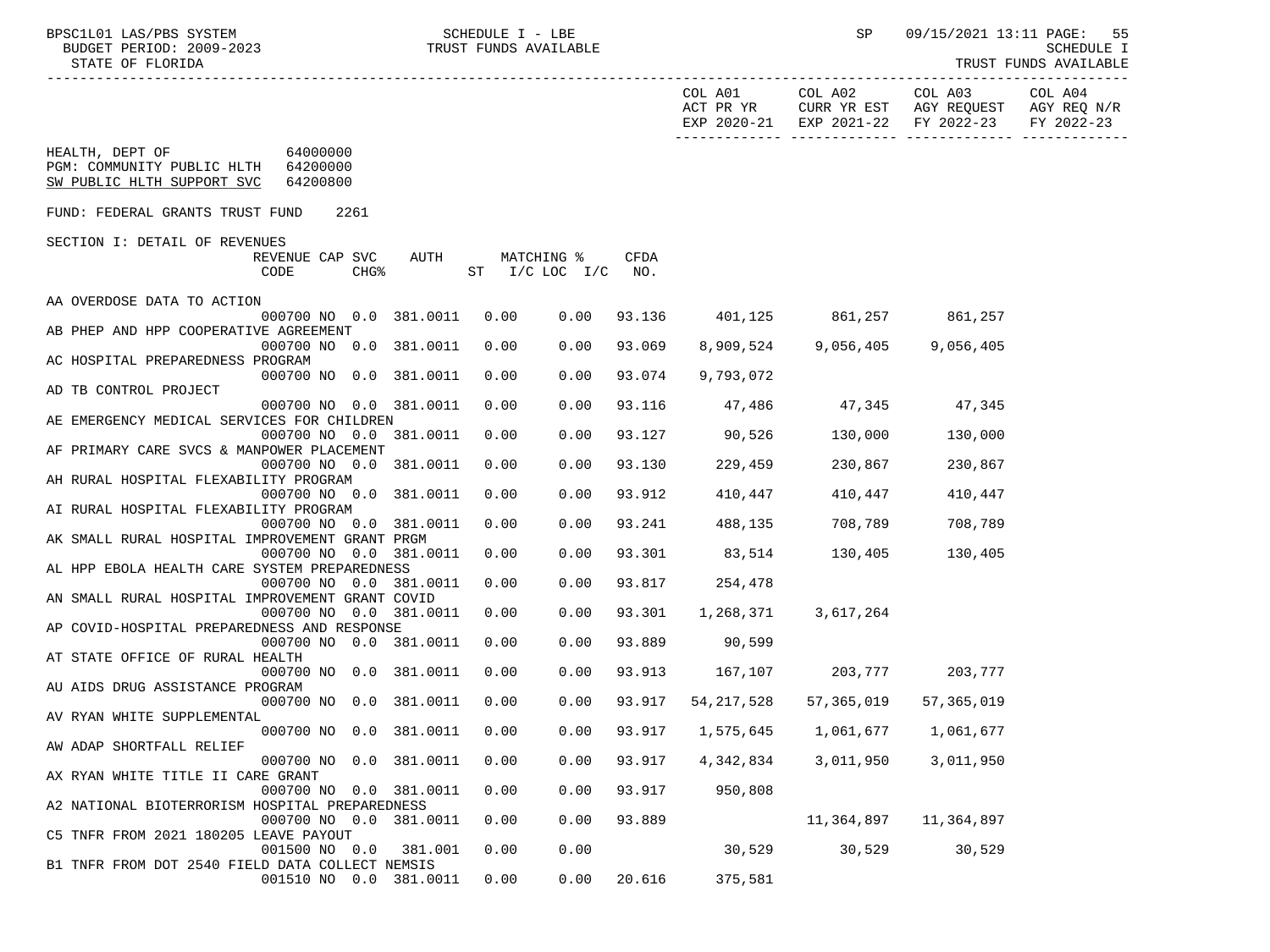| BPSC1L01 LAS/PBS SYSTEM<br>BUDGET PERIOD: 2009-2023<br>STATE OF FLORIDA                                                                                                                                                                                                                       |                         |                  | SCHEDULE I - LBE | TRUST FUNDS AVAILABLE                                              |                                                                 | SP   | 09/15/2021 13:11 PAGE: 56<br>SCHEDULE I<br>TRUST FUNDS AVAILABLE                |                                         |                                                              |                       |
|-----------------------------------------------------------------------------------------------------------------------------------------------------------------------------------------------------------------------------------------------------------------------------------------------|-------------------------|------------------|------------------|--------------------------------------------------------------------|-----------------------------------------------------------------|------|---------------------------------------------------------------------------------|-----------------------------------------|--------------------------------------------------------------|-----------------------|
|                                                                                                                                                                                                                                                                                               |                         |                  |                  |                                                                    |                                                                 |      | COL A01<br>ACT PR YR                                                            | COL A02<br>EXP 2020-21 EXP 2021-22      | COL A03<br>CURR YR EST AGY REQUEST AGY REQ N/R<br>FY 2022-23 | COL A04<br>FY 2022-23 |
| HEALTH, DEPT OF<br>PGM: COMMUNITY PUBLIC HLTH 64200000<br>SW PUBLIC HLTH SUPPORT SVC                                                                                                                                                                                                          | 64000000<br>64200800    |                  |                  |                                                                    |                                                                 |      |                                                                                 |                                         |                                                              |                       |
| FUND: FEDERAL GRANTS TRUST FUND                                                                                                                                                                                                                                                               |                         | 2261             |                  |                                                                    |                                                                 |      |                                                                                 |                                         |                                                              |                       |
| SECTION I: DETAIL OF REVENUES                                                                                                                                                                                                                                                                 | REVENUE CAP SVC<br>CODE | CHG <sup>8</sup> | AUTH             |                                                                    | MATCHING %<br>ST I/C LOC I/C NO.                                | CFDA |                                                                                 |                                         |                                                              |                       |
| 37 REFUNDS PRIOR YEAR                                                                                                                                                                                                                                                                         |                         |                  |                  |                                                                    |                                                                 |      |                                                                                 | 725,240 725,240 725,240                 |                                                              |                       |
| 38 REFUNDS DRUG REBATES                                                                                                                                                                                                                                                                       | 001800 NO 0.0           |                  | 215.31           | 0.00                                                               | 0.00                                                            |      |                                                                                 |                                         |                                                              |                       |
| 87 REFUNDS OF FED FUND EXP                                                                                                                                                                                                                                                                    | 001800 NO 0.0           |                  | 381              | 0.00                                                               | 0.00                                                            |      | 105,058,351                                                                     |                                         |                                                              |                       |
| 32 PY WARRANT CANX                                                                                                                                                                                                                                                                            | 001870 NO 0.0 381.0011  |                  |                  | 0.00                                                               | 0.00                                                            |      |                                                                                 | 150,301 150,301 150,301                 |                                                              |                       |
|                                                                                                                                                                                                                                                                                               | 003700 NO 0.0 215.31    |                  |                  | 0.00                                                               | 0.00                                                            |      | 589                                                                             |                                         |                                                              |                       |
| TOTAL TO LINE B IN SECTION IV                                                                                                                                                                                                                                                                 |                         |                  |                  |                                                                    |                                                                 |      |                                                                                 | 189,661,249   162,164,520   158,547,256 |                                                              |                       |
| SECTION II: DETAIL OF NONOPERATING EXPENDITURES                                                                                                                                                                                                                                               |                         |                  |                  | OBJECT<br>CODE                                                     | TRANSFER CFDA<br>TO BE                                          | NO.  |                                                                                 |                                         |                                                              |                       |
| AB FY 21-22 ANTICIPATED BA SMALL RURAL HOS<br>03 TRANSFER TO 2141<br>05 BE TNFR TO 2261<br>06 BE TNFR TO 2261<br>07 BE TNFR TO 2261<br>20 BE TNFR TO 2261                                                                                                                                     |                         |                  |                  | 899000<br>810000<br>810000<br>810000<br>810000                     | 64200700<br>64500100<br>64400100<br>64100200<br>810000 64200200 |      | 126,587<br>42,159<br>904,427<br>166, 657, 721                                   | 3,617,264                               | 4,000,000 4,000,000                                          |                       |
| TOTAL TO LINE E IN SECTION IV                                                                                                                                                                                                                                                                 |                         |                  |                  |                                                                    |                                                                 |      | 167,730,894                                                                     | 7,617,264                               | 4,000,000                                                    |                       |
| SECTION III: ADJUSTMENTS                                                                                                                                                                                                                                                                      |                         |                  |                  | OBJECT<br>CODE                                                     |                                                                 |      |                                                                                 |                                         |                                                              |                       |
| 01 CERTIFIED FORWARD REVERSIONS<br>02 PY ENCUMBRANCES NOT RESERVED FUND BALANCE<br>03 PRIOR YEAR A/P NOT CF- OPERATING CATEGORY<br>06 PRIOR YEAR ACCRUAL ADJUSTMENT<br>11 PY ACCRUAL ADJUSTMENT-ATYPICAL REVENUE<br>12 ADJUSTMENT FOR 65900GLC EXPENDITURE CAT<br>13 SWFS ADJUSTMENT B6400305 |                         |                  |                  | 991000<br>991000<br>991000<br>991000<br>991000<br>991000<br>991000 |                                                                 |      | 4,691,864<br>$6,027,062-$<br>7,738<br>47,670<br>$780, 716 -$<br>7,055<br>80,108 |                                         |                                                              |                       |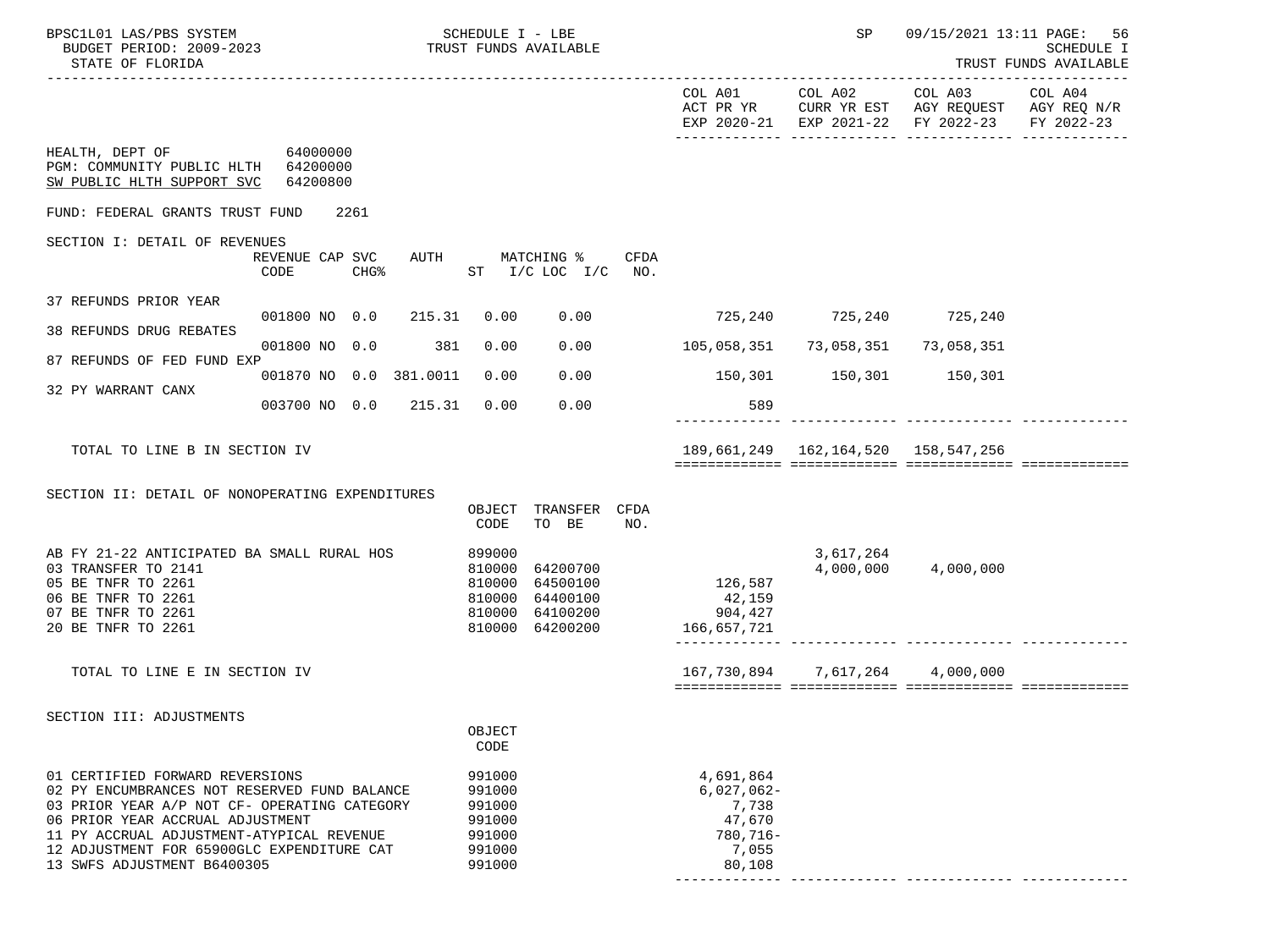| BPSC1L01 LAS/PBS SYSTEM<br>BUDGET PERIOD: 2009-2023<br>STATE OF FLORIDA                                                                                                                                                                                                                                                                                                                                                                     | SCHEDULE I - LBE<br>TRUST FUNDS AVAILABLE   |                                                            |                                      | SP                                                                                                                                                                                                                    | 09/15/2021 13:11 PAGE: 57                                                                                 | <b>SCHEDULE I</b><br>TRUST FUNDS AVAILABLE |
|---------------------------------------------------------------------------------------------------------------------------------------------------------------------------------------------------------------------------------------------------------------------------------------------------------------------------------------------------------------------------------------------------------------------------------------------|---------------------------------------------|------------------------------------------------------------|--------------------------------------|-----------------------------------------------------------------------------------------------------------------------------------------------------------------------------------------------------------------------|-----------------------------------------------------------------------------------------------------------|--------------------------------------------|
|                                                                                                                                                                                                                                                                                                                                                                                                                                             |                                             |                                                            | COL A01                              | COL A02                                                                                                                                                                                                               | COL A03<br>ACT PR YR CURR YR EST AGY REQUEST AGY REQ N/R<br>EXP 2020-21 EXP 2021-22 FY 2022-23 FY 2022-23 | COL A04                                    |
| HEALTH, DEPT OF 64000000<br>PGM: COMMUNITY PUBLIC HLTH 64200000<br>SW PUBLIC HLTH SUPPORT SVC 64200800                                                                                                                                                                                                                                                                                                                                      |                                             |                                                            |                                      |                                                                                                                                                                                                                       |                                                                                                           |                                            |
| FUND: FEDERAL GRANTS TRUST FUND<br>2261                                                                                                                                                                                                                                                                                                                                                                                                     |                                             |                                                            |                                      |                                                                                                                                                                                                                       |                                                                                                           |                                            |
| SECTION III: ADJUSTMENTS                                                                                                                                                                                                                                                                                                                                                                                                                    | OBJECT<br>CODE                              |                                                            |                                      |                                                                                                                                                                                                                       |                                                                                                           |                                            |
| TOTAL TO LINE H IN SECTION IV                                                                                                                                                                                                                                                                                                                                                                                                               |                                             |                                                            | 1,973,343-                           |                                                                                                                                                                                                                       |                                                                                                           |                                            |
| SECTION IV: SUMMARY                                                                                                                                                                                                                                                                                                                                                                                                                         |                                             |                                                            |                                      |                                                                                                                                                                                                                       |                                                                                                           |                                            |
| UNRESERVED FUND BALANCE - JULY 1<br>ADD: REVENUES (FROM SECTION I)<br>TOTAL FUNDS AVAILABLE (LINE A + LINE B)<br>LESS: OPERATING EXPENDITURES<br>LESS: NONOPERATING EXPENDITURES (SECTION II) (E)<br>LESS: FIXED CAPITAL OUTLAY (TOTAL ONLY)<br>UNRESERVED FUND BALANCE - JUNE 30 - BEFORE ADJ (G)<br>NET ADJUSTMENTS (FROM SECTION III) (H)<br>DJUSTED UNRESERVED FUND BALANCE - JUNE 30 (I)<br>ADJUSTED UNRESERVED FUND BALANCE - JUNE 30 | (A)<br>(B)<br>(C)<br>(D)<br>(F)<br>$(\top)$ |                                                            | 315,631,822<br>1,973,343-<br>764,132 | 125,970,573 764,132 631,064<br>189,661,249  162,164,520  158,547,256<br>162,928,652<br>145, 163, 453  154, 680, 324  154, 680, 324<br>167,730,894 7,617,264 4,000,000<br>2,737,475 631,064 497,996<br>631,064 497,996 | 159,178,320                                                                                               |                                            |
| SCHEDULE IB: DETAIL OF UNRESERVED FUND BALANCE                                                                                                                                                                                                                                                                                                                                                                                              | FUNDING SOURCE                              | $STATE(S)$ RESTRICTED $(R)$<br>NONSTATE(N) UNRESTRICTED(U) |                                      |                                                                                                                                                                                                                       |                                                                                                           |                                            |
| 01 STATEWIDE SUPPORT FEDERAL GRANTS N                                                                                                                                                                                                                                                                                                                                                                                                       |                                             | R                                                          |                                      | 764,132 631,064 497,996<br>.________ _______________ ________                                                                                                                                                         |                                                                                                           |                                            |
| ADJUSTED UNRESERVED FUND BALANCE - JUNE 30                                                                                                                                                                                                                                                                                                                                                                                                  |                                             |                                                            |                                      | 764,132 631,064 497,996                                                                                                                                                                                               |                                                                                                           |                                            |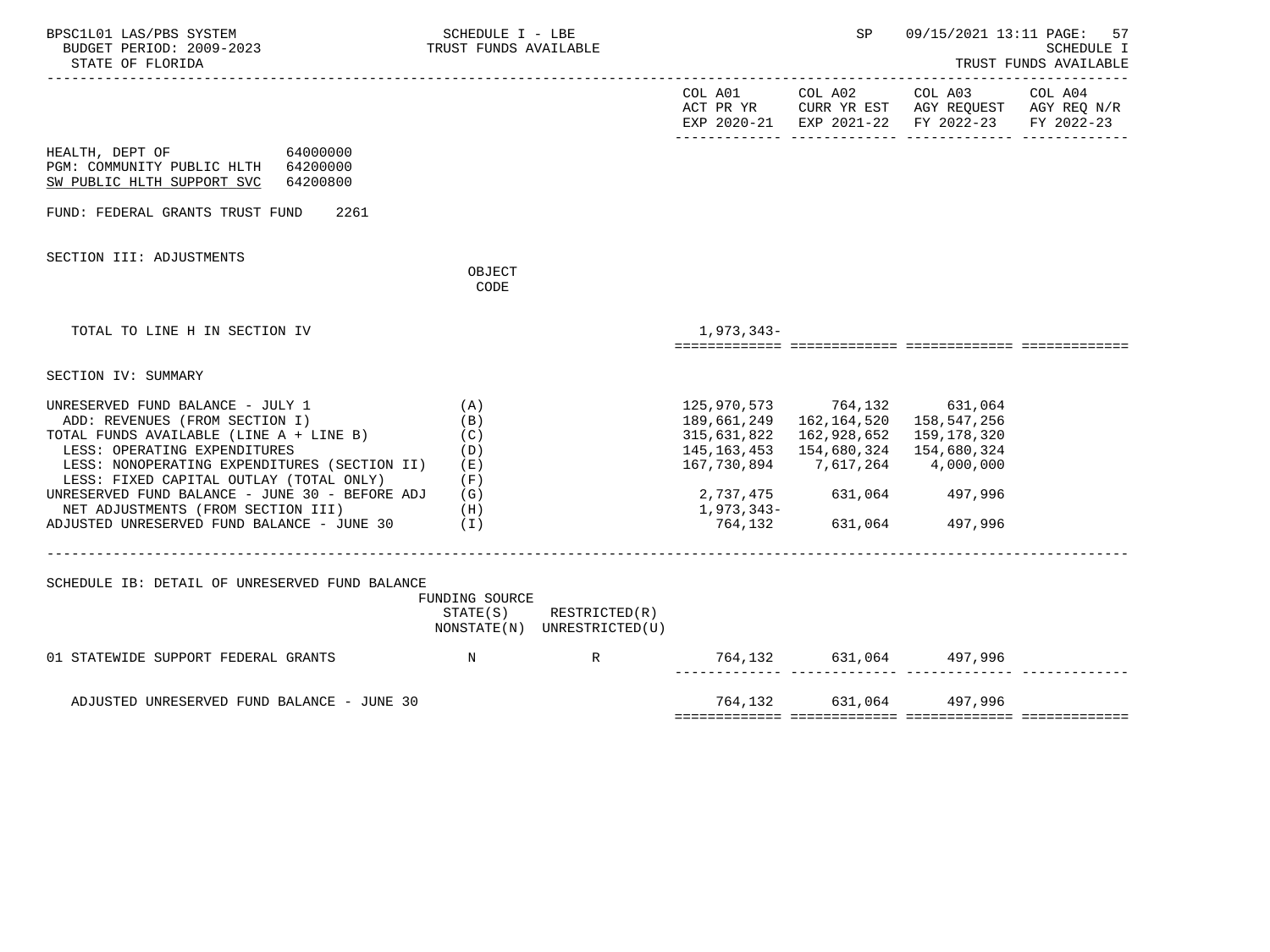| BPSC1L01 LAS/PBS SYSTEM<br>BUDGET PERIOD: 2009-2023 TRUST FUNDS AVAILABLE<br>STATE OF FLORIDA          | SCHEDULE I - LBE           |                                       |      |                           |                                  | SP 09/15/2021 13:11 PAGE: 58                                                                           | SCHEDULE I<br>TRUST FUNDS AVAILABLE |
|--------------------------------------------------------------------------------------------------------|----------------------------|---------------------------------------|------|---------------------------|----------------------------------|--------------------------------------------------------------------------------------------------------|-------------------------------------|
|                                                                                                        |                            |                                       |      | COL A01                   |                                  | COL A02 COL A03<br>ACT PR YR CURR YR EST AGY REQUEST AGY REQ N/R<br>EXP 2020-21 EXP 2021-22 FY 2022-23 | COL A04<br>FY 2022-23               |
| HEALTH, DEPT OF 64000000<br>PGM: COMMUNITY PUBLIC HLTH 64200000<br>SW PUBLIC HLTH SUPPORT SVC 64200800 |                            |                                       |      |                           |                                  |                                                                                                        |                                     |
| FUND: GRANTS AND DONATIONS TF<br>2339                                                                  |                            |                                       |      |                           |                                  |                                                                                                        |                                     |
| SECTION I: DETAIL OF REVENUES<br>REVENUE CAP SVC<br>CHG%<br>CODE                                       |                            | AUTH MATCHING %<br>ST I/C LOC I/C NO. | CFDA |                           |                                  |                                                                                                        |                                     |
| 01 CENTRAL PHARMACY FAMILY PLANNING DRUGS<br>000100 YES 0.0 381.0203 0.00                              |                            | 0.00                                  |      | 3                         |                                  |                                                                                                        |                                     |
| 02 CENTRAL PHARMACY FAMILY PLANNING DRUGS<br>000109 NO 0.0 381.0203                                    | 0.00                       | 0.00                                  |      |                           | 412,775 413,000 413,000          |                                                                                                        |                                     |
| 03 CENTRAL PHARMACY MEDICAID DSIPENSING FEE<br>000109 NO 0.0 381.0203                                  | 0.00                       | 0.00                                  |      | 70                        |                                  |                                                                                                        |                                     |
| 17 FLORIDA CENTER FOR NURSING<br>001101 NO 0.0 464.0195                                                | 0.00                       | 0.00                                  |      | 6,072                     |                                  |                                                                                                        |                                     |
| 06 TNFR FROM AHCA 2003 LOCAL HEALTH COUNCILS<br>001500 NO 0.0 408.033                                  | 0.00                       | 0.00                                  |      | 1,051,406                 | 1,513,640 1,513,640              |                                                                                                        |                                     |
| 08 REFUNDS PRIOR YEAR<br>001800 NO 0.0 215.31                                                          | 0.00                       | 0.00                                  |      |                           | 5,919 5,919                      | 5,919                                                                                                  |                                     |
| 09 DOC INTERAGENCY AGREEMENT REPACKAGING SVCS                                                          |                            |                                       |      |                           |                                  |                                                                                                        |                                     |
| 001903 NO 0.0 381.0203<br>07 DOC PHARMACY INTERAGENCY AGREEMENT                                        | 0.00                       | 0.00                                  |      |                           |                                  |                                                                                                        |                                     |
| 001903 NO 0.0 381.0203                                                                                 | 0.00                       | 0.00                                  |      |                           | 26,830,502 35,178,593 40,404,971 |                                                                                                        |                                     |
| TOTAL TO LINE B IN SECTION IV                                                                          |                            |                                       |      |                           | 29,011,994 38,458,092 43,684,470 |                                                                                                        |                                     |
| SECTION II: DETAIL OF NONOPERATING EXPENDITURES                                                        | OBJECT<br>CODE             | TRANSFER CFDA<br>TO BE                | NO.  |                           |                                  |                                                                                                        |                                     |
| 03 5% TRUST FUND RESERVE                                                                               | 999000                     |                                       |      |                           |                                  | 1,846,927                                                                                              |                                     |
| TOTAL TO LINE E IN SECTION IV                                                                          |                            |                                       |      |                           |                                  | 1,846,927                                                                                              |                                     |
| SECTION III: ADJUSTMENTS                                                                               | OBJECT<br>CODE             |                                       |      |                           |                                  |                                                                                                        |                                     |
| AD PY ACCRUAL ADJUSTMENT<br>AJ PY ENCUMBRANCES NOT RESERVED FUND BALANCE<br>01 ROUNDING                | 991000<br>991000<br>991000 |                                       |      | 245<br>$109,403-$<br>$6-$ |                                  |                                                                                                        |                                     |
| 02 CERTIFIED FORWARD REVERSIONS<br>03 PRIOR YEAR A/P NOT CF- OPERATING CATEGORY                        | 991000<br>991000           |                                       |      | 67,955<br>866             |                                  |                                                                                                        |                                     |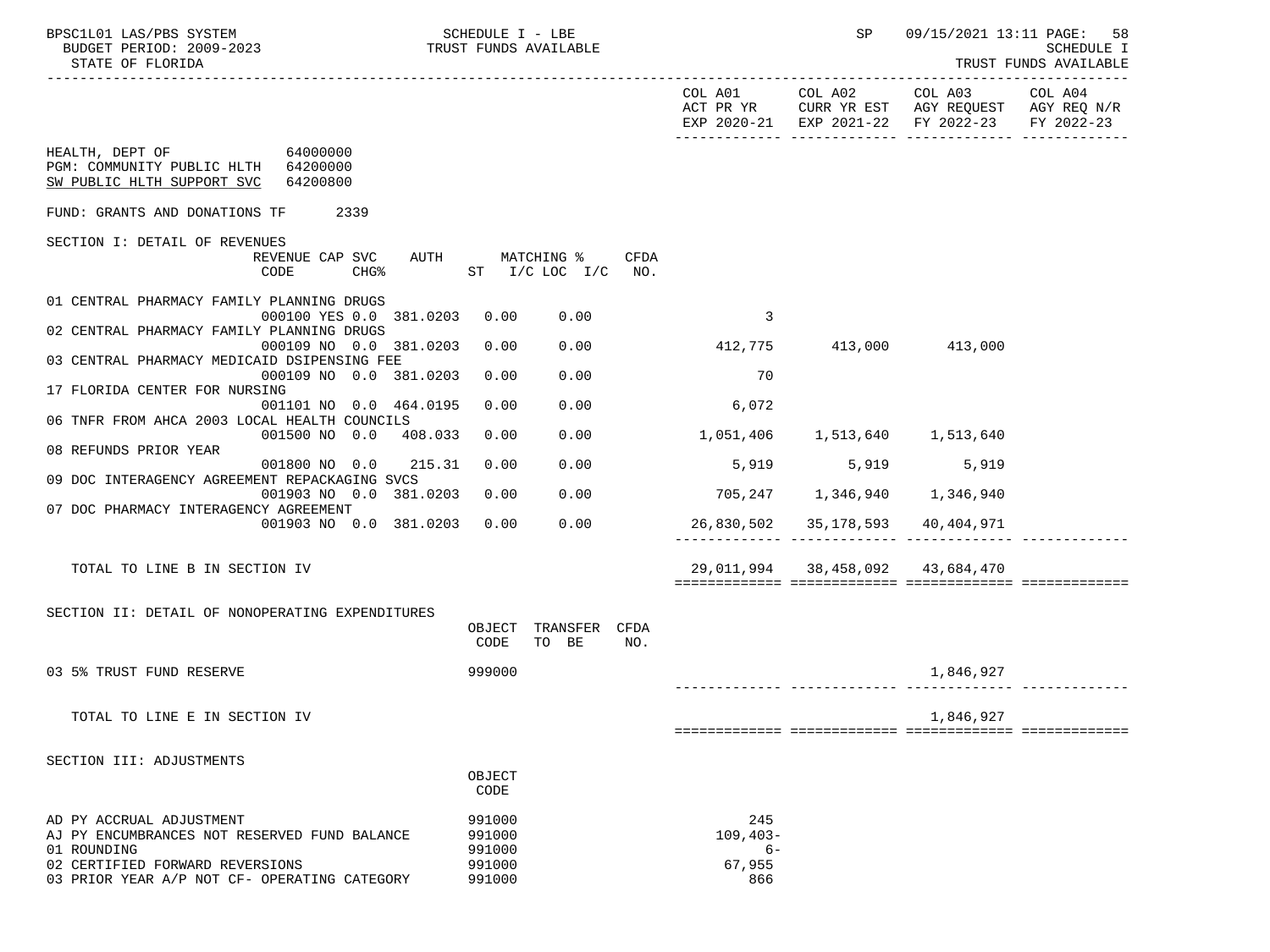| BPSC1L01 LAS/PBS SYSTEM<br>BUDGET PERIOD: 2009-2023<br>STATE OF FLORIDA                                                                                                                                                                                                                                                                                                                         | SCHEDULE I - LBE<br>TRUST FUNDS AVAILABLE                                                                             |                                              |                                                                                 | SP                                                                      | ---------------------                                                                                                                                    | 09/15/2021 13:11 PAGE: 59<br><b>SCHEDULE I</b><br>TRUST FUNDS AVAILABLE |
|-------------------------------------------------------------------------------------------------------------------------------------------------------------------------------------------------------------------------------------------------------------------------------------------------------------------------------------------------------------------------------------------------|-----------------------------------------------------------------------------------------------------------------------|----------------------------------------------|---------------------------------------------------------------------------------|-------------------------------------------------------------------------|----------------------------------------------------------------------------------------------------------------------------------------------------------|-------------------------------------------------------------------------|
|                                                                                                                                                                                                                                                                                                                                                                                                 |                                                                                                                       |                                              | COL A01                                                                         | COL A02<br>-------------- --------------                                | COL A03<br>ACT PR YR $\,$ CURR YR EST $\,$ AGY REQUEST $\,$ AGY REQ $\,$ N/R $\,$<br>EXP 2020-21 EXP 2021-22 FY 2022-23<br><u>. Le de de de de de de</u> | COL A04<br>FY 2022-23                                                   |
| HEALTH, DEPT OF 64000000<br>PGM: COMMUNITY PUBLIC HLTH 64200000<br>SW PUBLIC HLTH SUPPORT SVC 64200800                                                                                                                                                                                                                                                                                          |                                                                                                                       |                                              |                                                                                 |                                                                         |                                                                                                                                                          |                                                                         |
| FUND: GRANTS AND DONATIONS TF 2339                                                                                                                                                                                                                                                                                                                                                              |                                                                                                                       |                                              |                                                                                 |                                                                         |                                                                                                                                                          |                                                                         |
| SECTION III: ADJUSTMENTS                                                                                                                                                                                                                                                                                                                                                                        | OBJECT<br>CODE                                                                                                        |                                              |                                                                                 |                                                                         |                                                                                                                                                          |                                                                         |
| 05 SWFS ADJUSTMENT B6400325                                                                                                                                                                                                                                                                                                                                                                     | 991000                                                                                                                |                                              | 8,109,690                                                                       |                                                                         |                                                                                                                                                          |                                                                         |
| TOTAL TO LINE H IN SECTION IV                                                                                                                                                                                                                                                                                                                                                                   |                                                                                                                       |                                              | 8,069,347                                                                       |                                                                         |                                                                                                                                                          |                                                                         |
| SECTION IV: SUMMARY                                                                                                                                                                                                                                                                                                                                                                             |                                                                                                                       |                                              |                                                                                 |                                                                         |                                                                                                                                                          |                                                                         |
| UNRESERVED FUND BALANCE - JULY 1<br>ADD: REVENUES (FROM SECTION I)<br>TOTAL FUNDS AVAILABLE (LINE A + LINE B)<br>LESS: OPERATING EXPENDITURES<br>LESS: NONOPERATING EXPENDITURES (SECTION II)<br>LESS: FIXED CAPITAL OUTLAY (TOTAL ONLY)<br>UNRESERVED FUND BALANCE - JUNE 30 - BEFORE ADJ $(G)$<br>(H)<br>NET ADJUSTMENTS (FROM SECTION III)<br>ADJUSTED UNRESERVED FUND BALANCE - JUNE 30 (I) | (A)<br>(B)<br>(C)<br>(D)<br>(E)<br>(F)                                                                                |                                              | 18,627,873<br>29,011,994<br>47,639,867<br>41,149,886<br>8,069,347<br>14,559,328 | 38,458,092<br>53,017,420<br>47,970,153<br>6,489,981 5,047,267 1,248,934 | 14,559,328 5,047,267<br>43,684,470<br>48,731,737<br>45,635,876<br>1,846,927<br>5,047,267 1,248,934                                                       |                                                                         |
| SCHEDULE IB: DETAIL OF UNRESERVED FUND BALANCE                                                                                                                                                                                                                                                                                                                                                  | FUNDING SOURCE<br>STATE(S)                                                                                            | RESTRICTED(R)<br>NONSTATE(N) UNRESTRICTED(U) |                                                                                 |                                                                         |                                                                                                                                                          |                                                                         |
| 02 PHARMACY SERVICES<br>03 FDOC AGREEMENT<br>04 LOCAL HEALTH COUNCILS<br>05 REPACKAGING SERVICES<br>06 REVERSE DRUG DISTRIBUTION                                                                                                                                                                                                                                                                | $\begin{array}{ccccc} & S & & & R \\ & S & & & U \\ & S & & & U \\ & S & & & U \\ & S & & & U \\ & & & & \end{array}$ |                                              | 597,544 1,551,674<br>5,371,123<br>3,495,593 3,495,593<br>3,430,027<br>1,665,041 | 3,495,593 1,248,934                                                     |                                                                                                                                                          |                                                                         |
| ADJUSTED UNRESERVED FUND BALANCE - JUNE 30                                                                                                                                                                                                                                                                                                                                                      |                                                                                                                       |                                              | 14,559,328                                                                      |                                                                         | 5,047,267 1,248,934                                                                                                                                      |                                                                         |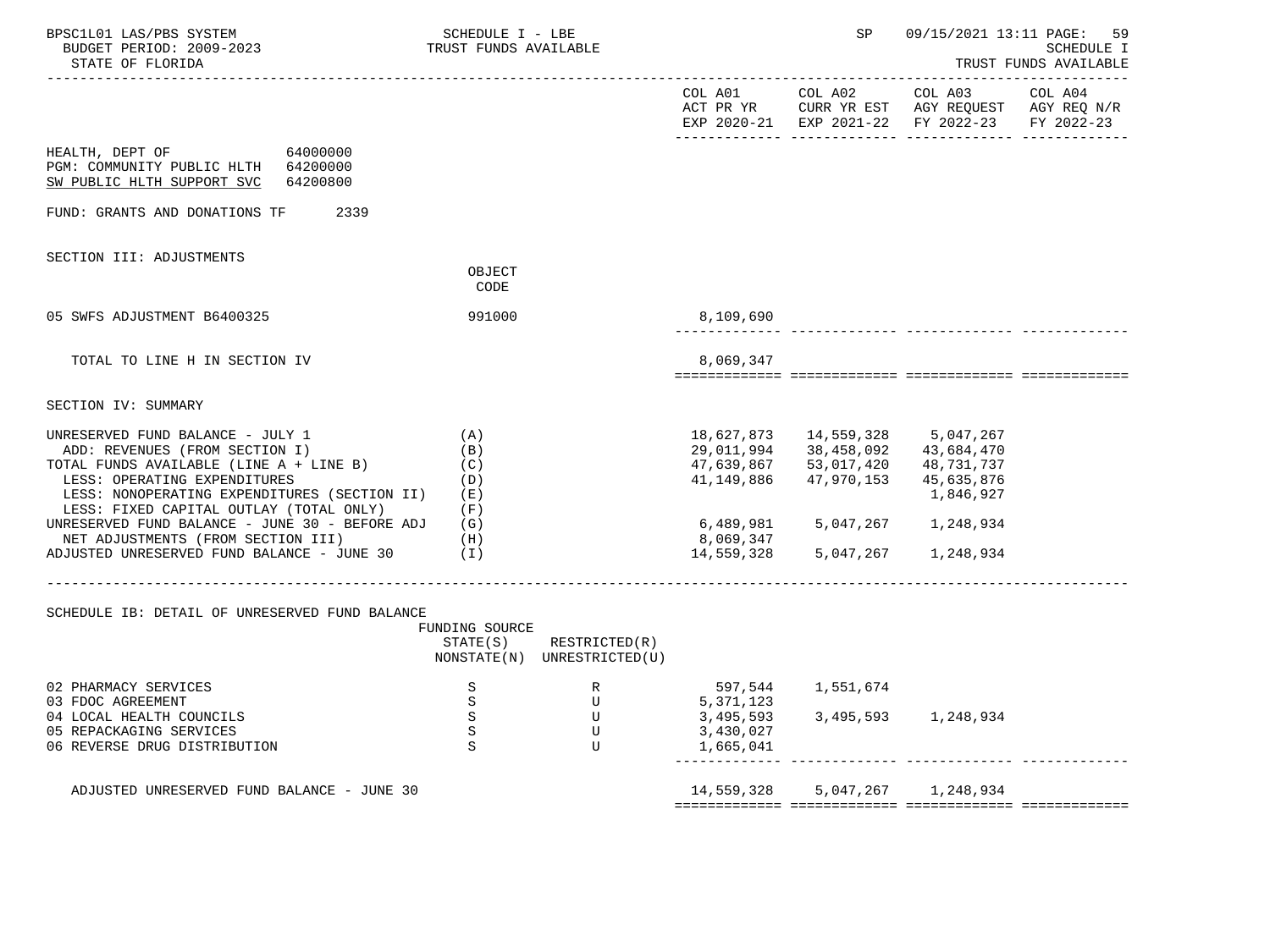| BPSC1L01 LAS/PBS SYSTEM<br>TRUST FUNDS AVAILABLE<br>BUDGET PERIOD: 2009-2023<br>STATE OF FLORIDA             | SCHEDULE I - LBE |                                      |      |                      | SP                      |                                                                                      | 09/15/2021 13:11 PAGE: 60<br>SCHEDULE I<br>TRUST FUNDS AVAILABLE |
|--------------------------------------------------------------------------------------------------------------|------------------|--------------------------------------|------|----------------------|-------------------------|--------------------------------------------------------------------------------------|------------------------------------------------------------------|
|                                                                                                              |                  |                                      |      | COL A01<br>ACT PR YR | COL A02                 | COL A03<br>CURR YR EST AGY REQUEST AGY REQ N/R<br>EXP 2020-21 EXP 2021-22 FY 2022-23 | COL A04<br>FY 2022-23                                            |
| 64000000<br>HEALTH, DEPT OF<br>PGM: COMMUNITY PUBLIC HLTH 64200000<br>SW PUBLIC HLTH SUPPORT SVC<br>64200800 |                  |                                      |      |                      |                         |                                                                                      |                                                                  |
| FUND: BRAIN & SPINAL CORD INJ/TF<br>2390                                                                     |                  |                                      |      |                      |                         |                                                                                      |                                                                  |
| SECTION I: DETAIL OF REVENUES                                                                                |                  |                                      |      |                      |                         |                                                                                      |                                                                  |
| AUTH<br>REVENUE CAP SVC<br>CHG <sup>8</sup><br>CODE                                                          |                  | MATCHING %<br>ST $I/C$ LOC $I/C$ NO. | CFDA |                      |                         |                                                                                      |                                                                  |
| 12 BRAIN & SPINAL INJURY PGM FINES ADULT MISC<br>001100 NO 8.0<br>381.79                                     | 0.00             | 0.00                                 |      | 2,347 2,400 2,410    |                         |                                                                                      |                                                                  |
| 01 BRAIN & SPINAL INJURY FINES BOATING VIOLATION<br>001225 NO 8.0<br>381.79                                  | 0.00             | 0.00                                 |      | 992,254              |                         | 1,041,777 1,093,866                                                                  |                                                                  |
| 02 BRAIN & SPINAL INJURY PGM FINES ADULT<br>001225 NO 8.0<br>381.79                                          | 0.00             | 0.00                                 |      | 4,131,438            | 4,800,000               | 4,900,000                                                                            |                                                                  |
| 03 BRAIN & SPINAL INJURY PGM RED LIGHT TICKET<br>001225 NO 8.0<br>381.79                                     | 0.00             | 0.00                                 |      | 2,146,190            | 2,158,239               | 2,266,151                                                                            |                                                                  |
| 04 TNFR FROM HSMV 2488 BRAIN & SPINAL INJURY PGM                                                             |                  |                                      |      |                      |                         |                                                                                      |                                                                  |
| 001520 NO 0.0<br>381.79<br>06 REFUNDS PRIOR YEAR                                                             | 0.00             | 0.00                                 |      | 1,634,449            | 1,618,882               | 1,618,882                                                                            |                                                                  |
| 001800 NO 0.0<br>215.31                                                                                      | 0.00             | 0.00                                 |      |                      | 117,179 117,179 117,179 |                                                                                      |                                                                  |
| 17 BRAIN AND SPINAL CORD INJURY<br>001903 NO 0.0<br>381.79                                                   | 0.00             | 0.00                                 |      | 22                   |                         |                                                                                      |                                                                  |
| 08 PRIOR YEAR WARRANT CANCELLATIONS<br>003700 NO 0.0<br>215.31                                               | 0.00             | 0.00                                 |      | 120                  |                         |                                                                                      |                                                                  |
|                                                                                                              |                  |                                      |      |                      |                         |                                                                                      |                                                                  |
| TOTAL TO LINE B IN SECTION IV                                                                                |                  |                                      |      | 9,023,999            |                         | 9,738,477 9,998,488                                                                  |                                                                  |
| SECTION II: DETAIL OF NONOPERATING EXPENDITURES                                                              |                  |                                      |      |                      |                         |                                                                                      |                                                                  |
|                                                                                                              | OBJECT<br>CODE   | TRANSFER CFDA<br>TO BE               | NO.  |                      |                         |                                                                                      |                                                                  |
| 02 SERVICE CHARGE TO GENERAL REVENUE 310322<br>03 5% TRUST FUND RESERVE                                      | 880800<br>999000 |                                      |      |                      | 721,222 769,677 790,505 | 361,637                                                                              |                                                                  |
| 04 ANTICIPATED BUDGET SURPLUS-WAIVER<br>08 UNFUNDED BUDGET                                                   | 899000<br>899000 |                                      |      |                      | $2,505,111-$            | $2,505,111-$<br>933,640-                                                             |                                                                  |
| TOTAL TO LINE E IN SECTION IV                                                                                |                  |                                      |      | 721,222              |                         | 1,735,434-2,286,609-                                                                 |                                                                  |
| SECTION III: ADJUSTMENTS                                                                                     |                  |                                      |      |                      |                         |                                                                                      |                                                                  |
|                                                                                                              | OBJECT<br>CODE   |                                      |      |                      |                         |                                                                                      |                                                                  |
| 01 CERTIFIED FORWARD REVERSIONS<br>02 SWFS ADJ - B6400306 RECEIVABLE                                         | 991000<br>991000 |                                      |      | 736,904<br>64,143    |                         |                                                                                      |                                                                  |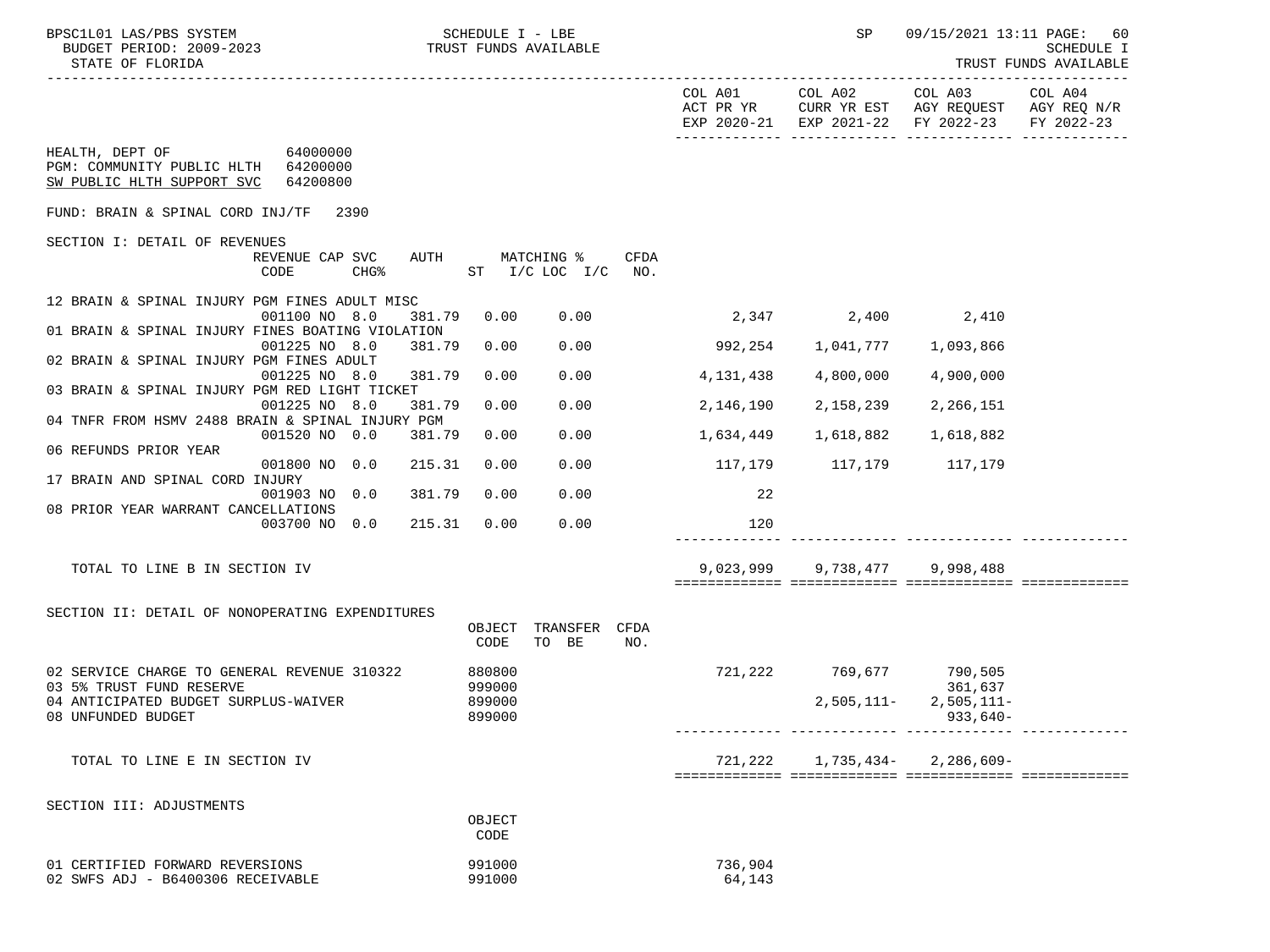| BPSC1L01 LAS/PBS SYSTEM<br>BUDGET PERIOD: 2009-2023<br>STATE OF FLORIDA                                                                                                                                                                                                                                                                                                        | SCHEDULE I - LBE<br>TRUST FUNDS AVAILABLE                        |                                              |                                                                                                   | SP<br>-----------------------                                                                                                | 09/15/2021 13:11 PAGE: 61<br>___________________________                                       | <b>SCHEDULE I</b><br>TRUST FUNDS AVAILABLE |
|--------------------------------------------------------------------------------------------------------------------------------------------------------------------------------------------------------------------------------------------------------------------------------------------------------------------------------------------------------------------------------|------------------------------------------------------------------|----------------------------------------------|---------------------------------------------------------------------------------------------------|------------------------------------------------------------------------------------------------------------------------------|------------------------------------------------------------------------------------------------|--------------------------------------------|
|                                                                                                                                                                                                                                                                                                                                                                                |                                                                  |                                              | COL A01                                                                                           | COL A02                                                                                                                      | COL A03<br>ACT PR YR CURR YR EST AGY REQUEST AGY REQ N/R<br>EXP 2020-21 EXP 2021-22 FY 2022-23 | COL A04<br>FY 2022-23                      |
| HEALTH, DEPT OF 64000000<br>PGM: COMMUNITY PUBLIC HLTH 64200000<br>SW PUBLIC HLTH SUPPORT SVC<br>64200800                                                                                                                                                                                                                                                                      |                                                                  |                                              |                                                                                                   |                                                                                                                              |                                                                                                |                                            |
| FUND: BRAIN & SPINAL CORD INJ/TF 2390                                                                                                                                                                                                                                                                                                                                          |                                                                  |                                              |                                                                                                   |                                                                                                                              |                                                                                                |                                            |
| SECTION III: ADJUSTMENTS                                                                                                                                                                                                                                                                                                                                                       | OBJECT<br>CODE                                                   |                                              |                                                                                                   |                                                                                                                              |                                                                                                |                                            |
| 03 PY ENCUMBRANCES NOT RESERVED FUND BALANCE<br>04 PRIOR YEAR A/P NOT CF- OPERATING CATEGORY<br>05 COMPENSATED ABSENCES LIABILITY<br>10 PRIOR YEAR ACCRUAL ADJUSTMENT                                                                                                                                                                                                          | 991000<br>991000<br>991000<br>991000                             |                                              | 228,936-<br>7,632<br>1,969<br>$22 -$                                                              |                                                                                                                              |                                                                                                |                                            |
| TOTAL TO LINE H IN SECTION IV                                                                                                                                                                                                                                                                                                                                                  |                                                                  |                                              | 581,690                                                                                           |                                                                                                                              |                                                                                                |                                            |
| SECTION IV: SUMMARY                                                                                                                                                                                                                                                                                                                                                            |                                                                  |                                              |                                                                                                   |                                                                                                                              |                                                                                                |                                            |
| UNRESERVED FUND BALANCE - JULY 1<br>ADD: REVENUES (FROM SECTION I)<br>TOTAL FUNDS AVAILABLE (LINE A + LINE B)<br>LESS: OPERATING EXPENDITURES<br>LESS: NONOPERATING EXPENDITURES (SECTION II)<br>LESS: FIXED CAPITAL OUTLAY (TOTAL ONLY)<br>UNRESERVED FUND BALANCE - JUNE 30 - BEFORE ADJ<br>NET ADJUSTMENTS (FROM SECTION III)<br>ADJUSTED UNRESERVED FUND BALANCE - JUNE 30 | (A)<br>(B)<br>(C)<br>(D)<br>(E)<br>(F)<br>(G)<br>(H)<br>$(\top)$ |                                              | 1,870,205<br>9,023,999<br>10,894,204<br>7,911,218<br>721,222<br>2,261,764<br>581,690<br>2,843,454 | 2,843,454        1,016,134<br>9,738,477        9,998,488<br>12,581,931<br>13,301,231<br>1,735,434-<br>1,016,134<br>1,016,134 | 11,014,622<br>13,301,231<br>2,286,609-                                                         |                                            |
| SCHEDULE IB: DETAIL OF UNRESERVED FUND BALANCE                                                                                                                                                                                                                                                                                                                                 | FUNDING SOURCE                                                   |                                              |                                                                                                   |                                                                                                                              |                                                                                                |                                            |
|                                                                                                                                                                                                                                                                                                                                                                                | STATE(S)                                                         | RESTRICTED(R)<br>NONSTATE(N) UNRESTRICTED(U) |                                                                                                   |                                                                                                                              |                                                                                                |                                            |
| 01 B&SCIP FINES 318.21, F.S.                                                                                                                                                                                                                                                                                                                                                   | S                                                                | U                                            |                                                                                                   | 2,843,454 1,016,134                                                                                                          |                                                                                                |                                            |
| ADJUSTED UNRESERVED FUND BALANCE - JUNE 30                                                                                                                                                                                                                                                                                                                                     |                                                                  |                                              |                                                                                                   | 2,843,454 1,016,134                                                                                                          |                                                                                                |                                            |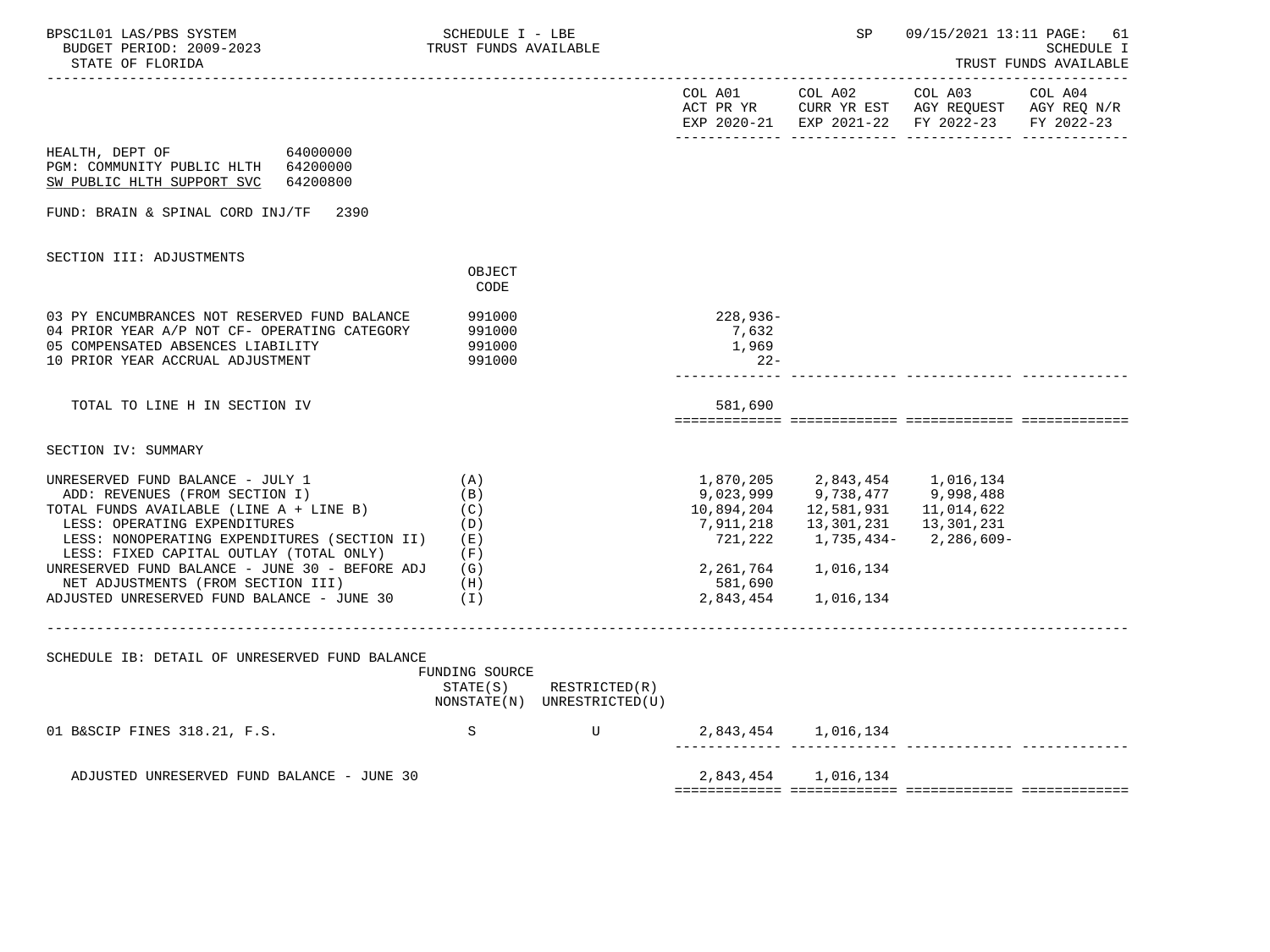| BPSC1L01 LAS/PBS SYSTEM<br>BUDGET PERIOD: 2009-2023<br>STATE OF FLORIDA                       | ------------------------ |             |        | SCHEDULE I - LBE | TRUST FUNDS AVAILABLE             |             |                         | SP                                  |                                                                                                                   | 09/15/2021 13:11 PAGE: 62<br>SCHEDULE I<br>TRUST FUNDS AVAILABLE |
|-----------------------------------------------------------------------------------------------|--------------------------|-------------|--------|------------------|-----------------------------------|-------------|-------------------------|-------------------------------------|-------------------------------------------------------------------------------------------------------------------|------------------------------------------------------------------|
|                                                                                               |                          |             |        |                  |                                   |             |                         | COL A01 COL A02                     | COL A03 COL A04<br>ACT PR YR CURR YR EST AGY REQUEST AGY REQ N/R<br>EXP 2020-21 EXP 2021-22 FY 2022-23 FY 2022-23 |                                                                  |
| HEALTH, DEPT OF 64000000<br>PGM: COMMUNITY PUBLIC HLTH 64200000<br>SW PUBLIC HLTH SUPPORT SVC | 64200800                 |             |        |                  |                                   |             |                         |                                     |                                                                                                                   |                                                                  |
| FUND: PLANNING AND EVALUATION TF 2531                                                         |                          |             |        |                  |                                   |             |                         |                                     |                                                                                                                   |                                                                  |
| SECTION I: DETAIL OF REVENUES                                                                 | REVENUE CAP SVC<br>CODE  | <b>CHG%</b> |        |                  | AUTH MATCHING %<br>ST I/C LOC I/C | CFDA<br>NO. |                         |                                     |                                                                                                                   |                                                                  |
| AA COMMEMORATIVE CERTIFICATES                                                                 | 000100 YES 8.0 382.0255  |             |        | 0.00             | 0.00                              |             |                         | $4,025$ $4,425$ $4,525$             |                                                                                                                   |                                                                  |
| AB BIRTH CERTIFICATE SURCHARGE                                                                |                          |             |        |                  |                                   |             |                         |                                     |                                                                                                                   |                                                                  |
| AD VITAL STATISTICS CERTIFIED RECORDS                                                         | 000100 YES 8.0 382.0255  |             |        | 0.00             | 0.00                              |             |                         |                                     |                                                                                                                   |                                                                  |
|                                                                                               | 000100 YES 8.0 382.0255  |             |        | 0.00             | 0.00                              |             |                         | 4,591,135 4,998,239 5,186,440       |                                                                                                                   |                                                                  |
| AE VITAL STATISTICS SPECIAL STUDIES FEE                                                       | 000100 YES 8.0 382.0255  |             |        | 0.00             | 0.00                              |             |                         | 117,106 117,691 118,280             |                                                                                                                   |                                                                  |
| AG CERTIFIED BIRTH RECORD SURCHARGE FEES                                                      |                          |             |        |                  |                                   |             |                         |                                     |                                                                                                                   |                                                                  |
| AH VITAL STATISTICS CERTIFIED RECORDS                                                         | 000100 YES 8.0 382.0255  |             |        | 0.00             | 0.00                              |             | 833,439 983,242 994,074 |                                     |                                                                                                                   |                                                                  |
|                                                                                               | 000121 NO 8.0 382.0255   |             |        | 0.00             | 0.00                              |             | 160                     |                                     |                                                                                                                   |                                                                  |
| AK VITAL STATISTICS CERTIFIED RECORDS                                                         | 000200 YES 8.0 382.0255  |             |        | 0.00             | 0.00                              |             | 616,667 691,278 698,779 |                                     |                                                                                                                   |                                                                  |
| AL VITAL STATISTICS FINES                                                                     |                          |             |        |                  |                                   |             |                         |                                     |                                                                                                                   |                                                                  |
| 18 TRF FR 2021                                                                                | 001200 NO 8.0 382.0255   |             |        | 0.00             | 0.00                              |             |                         | 1,845 1,845 1,845                   |                                                                                                                   |                                                                  |
|                                                                                               | 001500 NO 0.0 381.0011   |             |        | 0.00             | 0.00                              |             | 674                     |                                     |                                                                                                                   |                                                                  |
| 12 REFUNDS PRIOR YEAR                                                                         |                          |             |        |                  |                                   |             |                         |                                     |                                                                                                                   |                                                                  |
| AM VITAL STATISTICS CERTIFIED RECORDS                                                         | 001800 NO 0.0            |             | 215.31 | 0.00             | 0.00                              |             | 45                      |                                     |                                                                                                                   |                                                                  |
|                                                                                               | 001903 NO 0.0 382.0255   |             |        | 0.00             | 0.00                              |             | 751                     |                                     | 751 751                                                                                                           |                                                                  |
| AX TNFR FROM DOR 2261                                                                         | 001903 NO 0.0 382.0255   |             |        | 0.00             | 0.00                              |             |                         | 268,886 303,399 303,399             |                                                                                                                   |                                                                  |
| BI VITAL STATISTICS FEDERAL CONTRACTS                                                         |                          |             |        |                  |                                   |             |                         |                                     |                                                                                                                   |                                                                  |
| 14 PY WARRANT CANX                                                                            | 001970 NO 0.0 382.0255   |             |        | 0.00             | 0.00                              |             | 2,060,099               |                                     | 3,035,040 3,097,708                                                                                               |                                                                  |
|                                                                                               | 003700 NO 0.0 215.31     |             |        | 0.00             | 0.00                              |             | 9                       |                                     |                                                                                                                   |                                                                  |
| 15 12 MONTH WARRANT CANX                                                                      | 003800 NO 0.0 17.26      |             |        | 0.00             | 0.00                              |             | 3,001                   |                                     |                                                                                                                   |                                                                  |
|                                                                                               |                          |             |        |                  |                                   |             |                         |                                     |                                                                                                                   |                                                                  |
| TOTAL TO LINE B IN SECTION IV                                                                 |                          |             |        |                  |                                   |             |                         | 9,597,004   11,534,989   11,907,000 |                                                                                                                   |                                                                  |
| SECTION II: DETAIL OF NONODERATING EXPENDITURES                                               |                          |             |        |                  |                                   |             |                         |                                     |                                                                                                                   |                                                                  |

SECTION II: DETAIL OF NONOPERATING EXPENDITURES

 OBJECT TRANSFER CFDA CODE TO BE NO.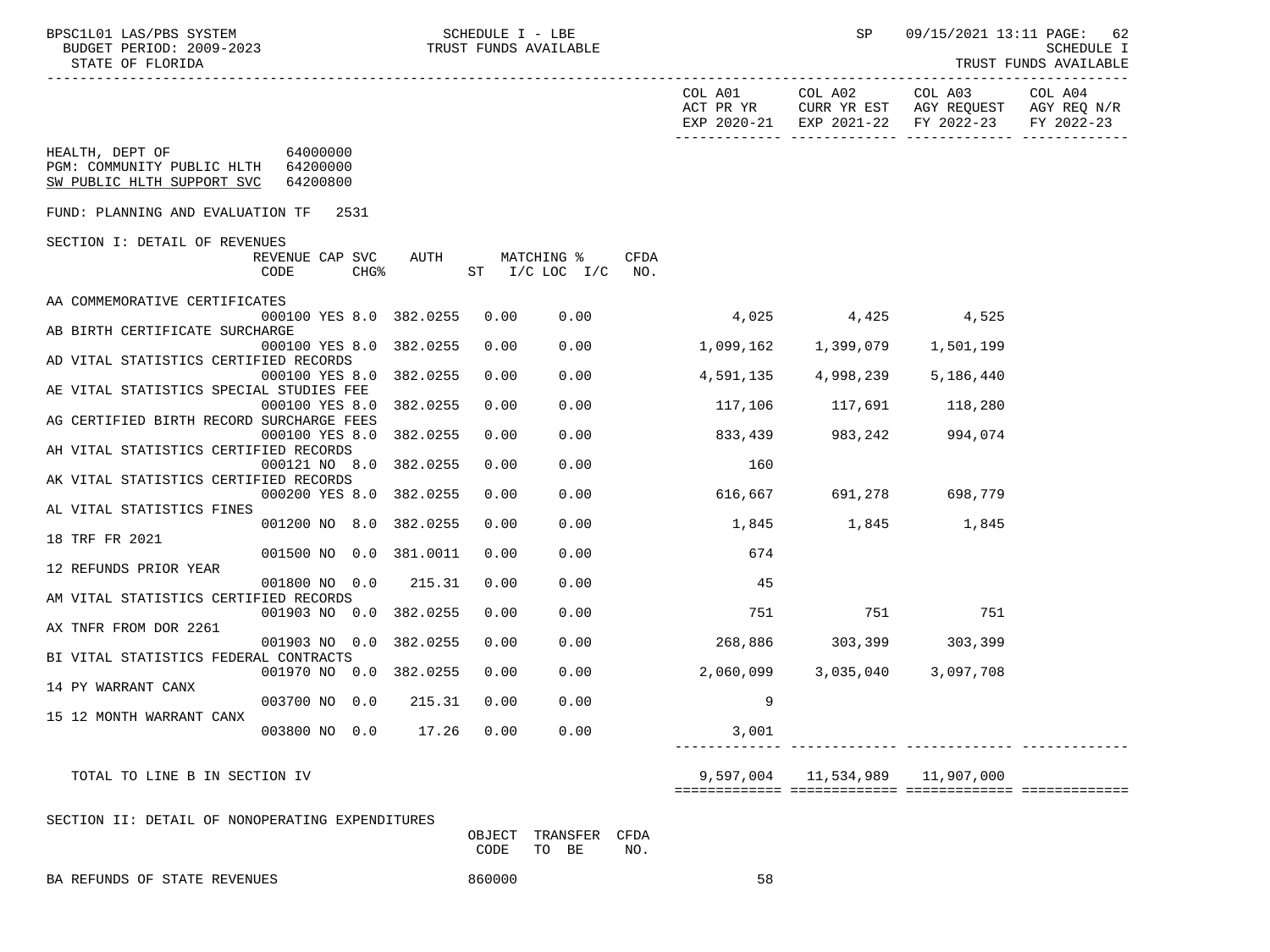| BPSC1L01 LAS/PBS SYSTEM<br>BUDGET PERIOD: 2009-2023<br>STATE OF FLORIDA                                                                                                                                                                                                                                                                                                        | SCHEDULE I - LBE<br>TRUST FUNDS AVAILABLE                          |                                                                                                      | SP                                                 |                                                                                                                           | 09/15/2021 13:11 PAGE: 63<br><b>SCHEDULE I</b><br>TRUST FUNDS AVAILABLE |
|--------------------------------------------------------------------------------------------------------------------------------------------------------------------------------------------------------------------------------------------------------------------------------------------------------------------------------------------------------------------------------|--------------------------------------------------------------------|------------------------------------------------------------------------------------------------------|----------------------------------------------------|---------------------------------------------------------------------------------------------------------------------------|-------------------------------------------------------------------------|
|                                                                                                                                                                                                                                                                                                                                                                                |                                                                    |                                                                                                      |                                                    | COL A01 COL A02 COL A03<br>ACT PR YR CURR YR EST AGY REQUEST AGY REQ N/R<br>EXP 2020-21 EXP 2021-22 FY 2022-23 FY 2022-23 | COL A04                                                                 |
| HEALTH, DEPT OF 64000000<br>PGM: COMMUNITY PUBLIC HLTH 64200000<br>SW PUBLIC HLTH SUPPORT SVC 64200800                                                                                                                                                                                                                                                                         |                                                                    |                                                                                                      |                                                    |                                                                                                                           |                                                                         |
| FUND: PLANNING AND EVALUATION TF 2531                                                                                                                                                                                                                                                                                                                                          |                                                                    |                                                                                                      |                                                    |                                                                                                                           |                                                                         |
| SECTION II: DETAIL OF NONOPERATING EXPENDITURES                                                                                                                                                                                                                                                                                                                                | OBJECT TRANSFER CFDA<br>CODE<br>TO BE<br>NO.                       |                                                                                                      |                                                    |                                                                                                                           |                                                                         |
| RT TNFR TO DCF 2083 181169 BIRTH CERT<br>05 SERVICE CHARGE TO GENERAL REVENUE 310322 880800<br>06 5% TRUST FUND RESERVE<br>09 TNFR TO 2531                                                                                                                                                                                                                                     | 810000<br>60910310<br>999000<br>810000 64200200                    | 3, 155, 481                                                                                          |                                                    | 899,001 899,001 899,001<br>598,191 655,664 680,411<br>347,264                                                             |                                                                         |
|                                                                                                                                                                                                                                                                                                                                                                                |                                                                    |                                                                                                      |                                                    |                                                                                                                           |                                                                         |
| TOTAL TO LINE E IN SECTION IV                                                                                                                                                                                                                                                                                                                                                  |                                                                    |                                                                                                      |                                                    | 4,652,731 1,554,665 1,926,676                                                                                             |                                                                         |
| SECTION III: ADJUSTMENTS                                                                                                                                                                                                                                                                                                                                                       | OBJECT                                                             |                                                                                                      |                                                    |                                                                                                                           |                                                                         |
|                                                                                                                                                                                                                                                                                                                                                                                | CODE                                                               |                                                                                                      |                                                    |                                                                                                                           |                                                                         |
| AD PRIOR YEAR ACCRUAL ADJUSTMENT<br>01 CERTIFIED FORWARD REVERSIONS<br>02 PY ENCUMBRANCE NOT RESERVED FUND BALANCE<br>03 PRIOR YEAR AP NOT CF- OPERATING CATEGORY<br>05 PRIOR YEAR AP NOT CF- COMP ABSENCES<br>09 FCO PY NOT RESERVED FUND BALANCE<br>12 ROUNDING                                                                                                              | 991000<br>991000<br>991000<br>991000<br>991000<br>991000<br>991000 | 41<br>413,169<br>159,527-<br>17,655<br>25,864<br>195,101-<br>3                                       |                                                    |                                                                                                                           |                                                                         |
| TOTAL TO LINE H IN SECTION IV                                                                                                                                                                                                                                                                                                                                                  |                                                                    | 102,104                                                                                              |                                                    |                                                                                                                           |                                                                         |
| SECTION IV: SUMMARY                                                                                                                                                                                                                                                                                                                                                            |                                                                    |                                                                                                      |                                                    |                                                                                                                           |                                                                         |
| UNRESERVED FUND BALANCE - JULY 1<br>ADD: REVENUES (FROM SECTION I)<br>TOTAL FUNDS AVAILABLE (LINE A + LINE B)<br>LESS: OPERATING EXPENDITURES<br>LESS: NONOPERATING EXPENDITURES (SECTION II)<br>LESS: FIXED CAPITAL OUTLAY (TOTAL ONLY)<br>UNRESERVED FUND BALANCE - JUNE 30 - BEFORE ADJ<br>NET ADJUSTMENTS (FROM SECTION III)<br>ADJUSTED UNRESERVED FUND BALANCE - JUNE 30 | (A)<br>(B)<br>(C)<br>(D)<br>(E)<br>(F)<br>(G)<br>(H)<br>(I)        | 3,917,122<br>9,597,004<br>13,514,126<br>8,453,499<br>4,652,731<br>510,000<br>$102, 104 -$<br>102,104 | 11,534,989<br>11,534,989<br>9,980,324<br>1,554,665 | 11,907,000<br>11,907,000<br>9,980,324<br>1,926,676                                                                        |                                                                         |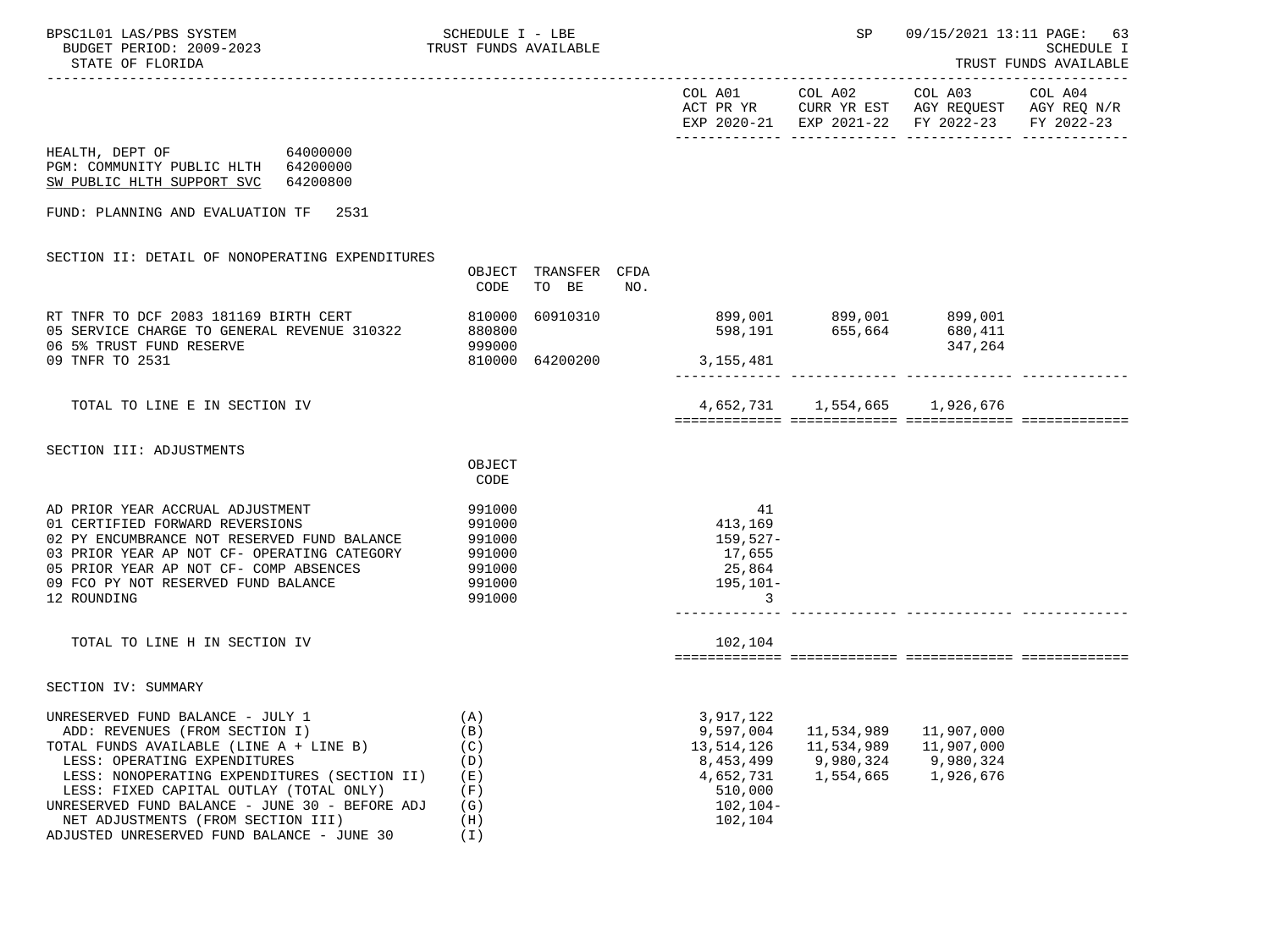| BPSC1L01 LAS/PBS SYSTEM<br>BUDGET PERIOD: 2009-2023<br>STATE OF FLORIDA<br><u> de de de de de de de de de de .</u> |                                  |      |         | SCHEDULE I - LBE | TRUST FUNDS AVAILABLE        |                    |                            | SP                                  |                                                                                      | 09/15/2021 13:11 PAGE: 64<br><b>SCHEDULE I</b><br>TRUST FUNDS AVAILABLE |
|--------------------------------------------------------------------------------------------------------------------|----------------------------------|------|---------|------------------|------------------------------|--------------------|----------------------------|-------------------------------------|--------------------------------------------------------------------------------------|-------------------------------------------------------------------------|
|                                                                                                                    |                                  |      |         |                  |                              |                    | ACT PR YR                  | COL A01 COL A02                     | COL A03<br>CURR YR EST AGY REQUEST AGY REQ N/R<br>EXP 2020-21 EXP 2021-22 FY 2022-23 | COL A04<br>FY 2022-23                                                   |
| HEALTH, DEPT OF<br>PGM: COMMUNITY PUBLIC HLTH<br>SW PUBLIC HLTH SUPPORT SVC                                        | 64000000<br>64200000<br>64200800 |      |         |                  |                              |                    |                            |                                     |                                                                                      |                                                                         |
| FUND: RADIATION PROTECTION TF                                                                                      |                                  | 2569 |         |                  |                              |                    |                            |                                     |                                                                                      |                                                                         |
| SECTION I: DETAIL OF REVENUES                                                                                      | REVENUE CAP SVC<br>CODE          | CHG% | AUTH    |                  | MATCHING %<br>ST I/C LOC I/C | <b>CFDA</b><br>NO. |                            |                                     |                                                                                      |                                                                         |
| 01 ABANDONMENT OF RADIOACTIVE MATERIALS                                                                            | 000100 YES 8.0                   |      | 468.312 | 0.00             | 0.00                         |                    |                            | 128,959 132,828 136,813             |                                                                                      |                                                                         |
| 02 X-RAY MACHINES REGISTRATION AND INSPECTION                                                                      |                                  |      |         |                  |                              |                    |                            |                                     |                                                                                      |                                                                         |
|                                                                                                                    | 000100 YES 8.0                   |      | 468.312 | 0.00             | 0.00                         |                    | 2,709,535                  |                                     | 2,813,956 2,898,375                                                                  |                                                                         |
| 03 TRANSPORTATION OF LOW LEVEL RADIOACTIVE WASTE                                                                   | 000100 YES 8.0                   |      | 468.312 | 0.00             | 0.00                         |                    |                            | 138,075 142,217 146,483             |                                                                                      |                                                                         |
| 04 RADIOACTIVE MATERIALS LICENSING                                                                                 |                                  |      |         |                  |                              |                    |                            |                                     |                                                                                      |                                                                         |
|                                                                                                                    | 000100 YES 8.0                   |      | 468.312 | 0.00             | 0.00                         |                    |                            | 3, 179, 195 3, 283, 909 3, 382, 426 |                                                                                      |                                                                         |
| 05 RADIOLOGICAL ENVIRONMENTAL MONITORING                                                                           |                                  |      |         |                  |                              |                    |                            |                                     |                                                                                      |                                                                         |
| 07 RADIOLOGICAL ANALYSIS OF WATER - SDWA                                                                           | 000100 YES 8.0                   |      | 468.312 | 0.00             | 0.00                         |                    | 210,981 217,838 224,373    |                                     |                                                                                      |                                                                         |
|                                                                                                                    | 000100 YES 8.0                   |      | 468.312 | 0.00             | 0.00                         |                    | 1,125                      | 500                                 | 500                                                                                  |                                                                         |
| 41 RADIOLOGICAL EMERGENCY PREPAREDNESS                                                                             |                                  |      |         |                  |                              |                    |                            |                                     |                                                                                      |                                                                         |
|                                                                                                                    | 000100 YES 8.0                   |      | 468.312 | 0.00             | 0.00                         |                    | 3,570                      | 3,570                               | 3,570                                                                                |                                                                         |
| 43 TECHNOLOGIST CERTIFICATION                                                                                      |                                  |      |         |                  |                              |                    |                            |                                     |                                                                                      |                                                                         |
| 45 RADIOLOGICAL ENVIRONMENTAL SURVEILLANCE                                                                         | 000200 YES 8.0                   |      | 468.312 | 0.00             | 0.00                         |                    | 978,344                    |                                     | 1,005,589 1,035,757                                                                  |                                                                         |
|                                                                                                                    | 001110 NO 0.0                    |      | 468.312 | 0.00             | 0.00                         |                    |                            | 370,661 460,323 460,323             |                                                                                      |                                                                         |
| 47 RADIOACTIVE MATERIALS LICENSING                                                                                 |                                  |      |         |                  |                              |                    |                            |                                     |                                                                                      |                                                                         |
|                                                                                                                    | 001110 NO 0.0                    |      | 468.312 | 0.00             | 0.00                         |                    |                            | 3,320 3,400 3,400                   |                                                                                      |                                                                         |
| 56 RADIOLOGICAL EMERGENCY RESPONSE                                                                                 |                                  |      |         |                  |                              |                    |                            |                                     |                                                                                      |                                                                         |
| 54 RADIATION CONTROL ADMINISTRATION                                                                                | 001110 NO 0.0                    |      | 468.312 | 0.00             | 0.00                         |                    |                            | 318,764 460,323 460,323             |                                                                                      |                                                                         |
|                                                                                                                    | 001110 NO 0.0                    |      | 468.312 | 0.00             | 0.00                         |                    |                            | 23, 334 23, 334 23, 334             |                                                                                      |                                                                         |
| 46 RADIOLOGICAL TECHNOLOGIST FINES                                                                                 |                                  |      |         |                  |                              |                    |                            |                                     |                                                                                      |                                                                         |
|                                                                                                                    | 001200 NO 8.0                    |      | 468.312 | 0.00             | 0.00                         |                    |                            | 13,500 13,500 13,500                |                                                                                      |                                                                         |
| 48 REFUNDS PRIOR YEAR                                                                                              |                                  |      |         |                  |                              |                    |                            |                                     |                                                                                      |                                                                         |
| 49 RADIOACTIVE MATERIALS LICENSING                                                                                 | 001800 NO                        | 0.0  | 215.31  | 0.00             | 0.00                         |                    |                            | 5,543 5,543 5,543                   |                                                                                      |                                                                         |
|                                                                                                                    | 001903 NO 0.0                    |      | 468.312 | 0.00             | 0.00                         |                    | $7,821$ $7,900$ $7,900$    |                                     |                                                                                      |                                                                         |
| 53 X-RAYS MACHINE REGISTRATION AND INSPECTION                                                                      |                                  |      |         |                  |                              |                    |                            |                                     |                                                                                      |                                                                         |
|                                                                                                                    | 001903 NO 0.0                    |      | 468.312 | 0.00             | 0.00                         |                    | $13,553$ $13,600$ $13,600$ |                                     |                                                                                      |                                                                         |
| 52 INSPECTIONS OF MAMMOGRAPHY FACILITIES                                                                           | 001970 NO 0.0                    |      | 468.312 | 0.00             | 0.00                         |                    |                            | 718,958 718,958 718,958             |                                                                                      |                                                                         |
|                                                                                                                    |                                  |      |         |                  |                              |                    |                            |                                     |                                                                                      |                                                                         |

TOTAL TO LINE B IN SECTION IV 8,825,238 9,307,288 9,535,178

============= ============= ============= =============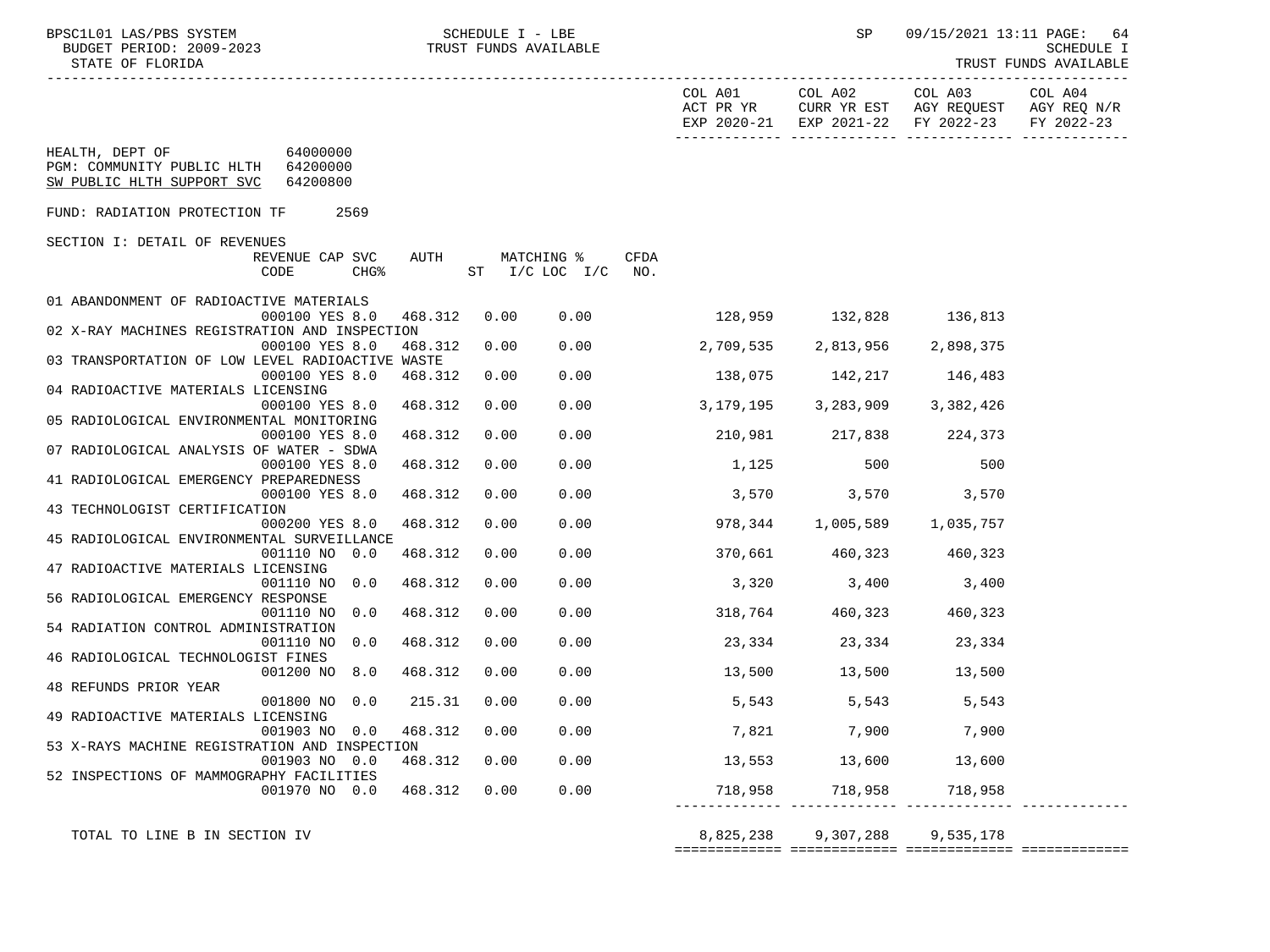| BPSC1L01 LAS/PBS SYSTEM<br>BUDGET PERIOD: 2009-2023<br>STATE OF FLORIDA                                                                                                                       | SCHEDULE I - LBE<br>TRUST FUNDS AVAILABLE    |                                                                | SP                                                               |                                                                                                                           | 09/15/2021 13:11 PAGE: 65<br><b>SCHEDULE I</b><br>TRUST FUNDS AVAILABLE |
|-----------------------------------------------------------------------------------------------------------------------------------------------------------------------------------------------|----------------------------------------------|----------------------------------------------------------------|------------------------------------------------------------------|---------------------------------------------------------------------------------------------------------------------------|-------------------------------------------------------------------------|
|                                                                                                                                                                                               |                                              |                                                                |                                                                  | COL A01 COL A02 COL A03<br>ACT PR YR CURR YR EST AGY REQUEST AGY REQ N/R<br>EXP 2020-21 EXP 2021-22 FY 2022-23 FY 2022-23 | COL A04                                                                 |
| HEALTH, DEPT OF 64000000<br>PGM: COMMUNITY PUBLIC HLTH 64200000<br>SW PUBLIC HLTH SUPPORT SVC 64200800                                                                                        |                                              |                                                                |                                                                  |                                                                                                                           |                                                                         |
| FUND: RADIATION PROTECTION TF 2569                                                                                                                                                            |                                              |                                                                |                                                                  |                                                                                                                           |                                                                         |
| SECTION II: DETAIL OF NONOPERATING EXPENDITURES                                                                                                                                               | OBJECT TRANSFER CFDA<br>CODE<br>TO BE<br>NO. |                                                                |                                                                  |                                                                                                                           |                                                                         |
| 01 SERVICE CHARGE TO GENERAL REVENUE 310322<br>02 TNFR TO 2352 180251 RAD TECH CERTIFICAT<br>05 REFUNDS OF STATE REVENUES 220020                                                              | 880800<br>810000 64400100<br>860000          | 1,217                                                          |                                                                  |                                                                                                                           |                                                                         |
| 08 5% TRUST FUND RESERVE                                                                                                                                                                      | 999000                                       |                                                                |                                                                  | 331,207                                                                                                                   |                                                                         |
| TOTAL TO LINE E IN SECTION IV                                                                                                                                                                 |                                              |                                                                | 1,527,241 1,735,759                                              | 2,085,183                                                                                                                 |                                                                         |
| SECTION III: ADJUSTMENTS                                                                                                                                                                      |                                              |                                                                |                                                                  |                                                                                                                           |                                                                         |
|                                                                                                                                                                                               | OBJECT<br>CODE                               |                                                                |                                                                  |                                                                                                                           |                                                                         |
| 01 CERTIFIED FORWARD REVERSIONS<br>02 ROUNDING                                                                                                                                                | 991000<br>991000                             | 27,686<br>$\sim$ $\sim$ 1                                      |                                                                  |                                                                                                                           |                                                                         |
| 03 PY ENCUMBRANCES NOT RESERVED FUND BALANCE<br>04 PRIOR YEAR A/P NOT CF- OPERATING CATEGORY                                                                                                  | 991000<br>991000                             | $462,028-$<br>2,238                                            |                                                                  |                                                                                                                           |                                                                         |
| 05 PY ACCRUAL ADJUSTMENT<br>06 PRIOR YEAR A/P NOT CF-COMPENSATED ABSENCE                                                                                                                      | 991000<br>991000                             | 194<br>10,306                                                  |                                                                  |                                                                                                                           |                                                                         |
| 07 FCO PY NOT RESERVED FUND BALANCE<br>09 SWFS ADJUSTMENT B6400344 RECEIVABLE                                                                                                                 | 991000<br>991000                             | 237,542-<br>332,062                                            |                                                                  |                                                                                                                           |                                                                         |
| TOTAL TO LINE H IN SECTION IV                                                                                                                                                                 |                                              | $327,083-$                                                     |                                                                  |                                                                                                                           |                                                                         |
|                                                                                                                                                                                               |                                              |                                                                |                                                                  |                                                                                                                           |                                                                         |
| SECTION IV: SUMMARY                                                                                                                                                                           |                                              |                                                                |                                                                  |                                                                                                                           |                                                                         |
| UNRESERVED FUND BALANCE - JULY 1<br>ADD: REVENUES (FROM SECTION I)<br>TOTAL FUNDS AVAILABLE (LINE A + LINE B)<br>LESS: OPERATING EXPENDITURES<br>LESS: NONOPERATING EXPENDITURES (SECTION II) | (A)<br>(B)<br>(C)<br>(D)<br>(E)              | 5,624,706<br>8,825,238<br>14,449,944<br>7,381,859<br>1,527,241 | 5, 213, 761<br>9,307,288<br>14,521,049<br>8,965,048<br>1,735,759 | 3,820,242<br>9,535,178<br>13,355,420<br>8,965,048<br>2,085,183                                                            |                                                                         |
| LESS: FIXED CAPITAL OUTLAY (TOTAL ONLY)<br>UNRESERVED FUND BALANCE - JUNE 30 - BEFORE ADJ<br>NET ADJUSTMENTS (FROM SECTION III)                                                               | (F)<br>(G)<br>(H)                            | 5,540,844<br>$327,083-$                                        | 3,820,242                                                        | 2,305,189                                                                                                                 |                                                                         |
| ADJUSTED UNRESERVED FUND BALANCE - JUNE 30                                                                                                                                                    | $(\top)$                                     | 5, 213, 761                                                    | 3,820,242                                                        | 2,305,189                                                                                                                 |                                                                         |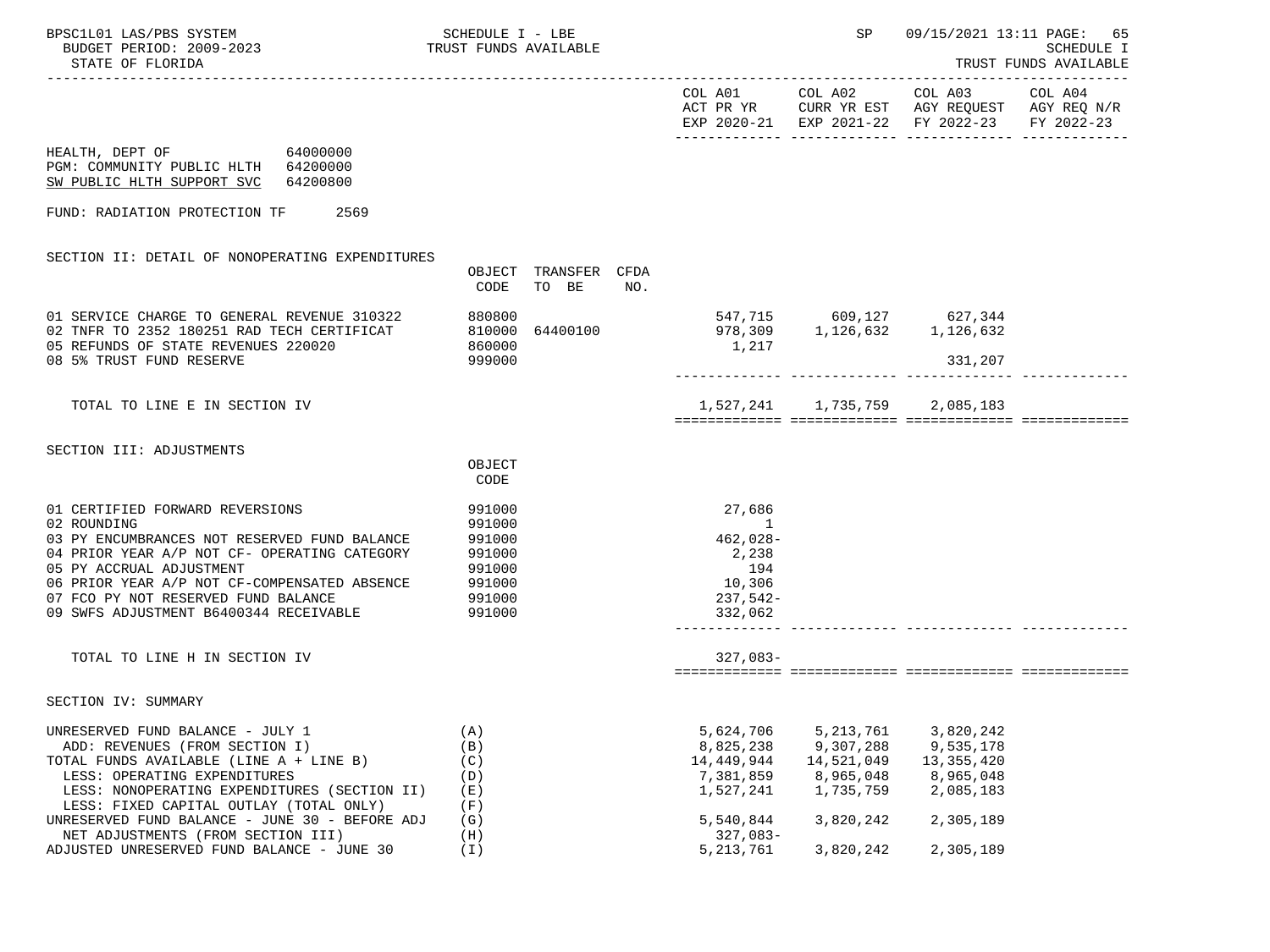| BPSC1L01 LAS/PBS SYSTEM<br>BUDGET PERIOD: 2009-2023<br>STATE OF FLORIDA                                   | TRUST FUNDS AVAILABLE | SCHEDULE I - LBE |                                                            |                      | SP                                  | 09/15/2021 13:11 PAGE: 66                                                | <b>SCHEDULE I</b><br>TRUST FUNDS AVAILABLE |
|-----------------------------------------------------------------------------------------------------------|-----------------------|------------------|------------------------------------------------------------|----------------------|-------------------------------------|--------------------------------------------------------------------------|--------------------------------------------|
|                                                                                                           |                       |                  |                                                            | COL A01<br>ACT PR YR | COL A02<br>CURR YR EST              | COL A03<br>AGY REQUEST AGY REQ N/R<br>EXP 2020-21 EXP 2021-22 FY 2022-23 | COL A04<br>FY 2022-23                      |
| HEALTH, DEPT OF<br>64000000<br>PGM: COMMUNITY PUBLIC HLTH 64200000<br>SW PUBLIC HLTH SUPPORT SVC 64200800 |                       |                  |                                                            |                      |                                     |                                                                          |                                            |
| FUND: RADIATION PROTECTION TF                                                                             | 2569                  |                  |                                                            |                      |                                     |                                                                          |                                            |
| SCHEDULE IB: DETAIL OF UNRESERVED FUND BALANCE                                                            |                       | FUNDING SOURCE   | $STATE(S)$ RESTRICTED $(R)$<br>NONSTATE(N) UNRESTRICTED(U) |                      |                                     |                                                                          |                                            |
| 01 RECLAMATION FEES FROM MATERIALS LICENSES                                                               |                       | $\mathbf S$      | $\mathbf{U}$                                               |                      |                                     | 5, 213, 761 3, 820, 242 2, 305, 189                                      |                                            |
| ADJUSTED UNRESERVED FUND BALANCE - JUNE 30                                                                |                       |                  |                                                            |                      | 5, 213, 761 3, 820, 242 2, 305, 189 |                                                                          |                                            |

============= ============= ============= =============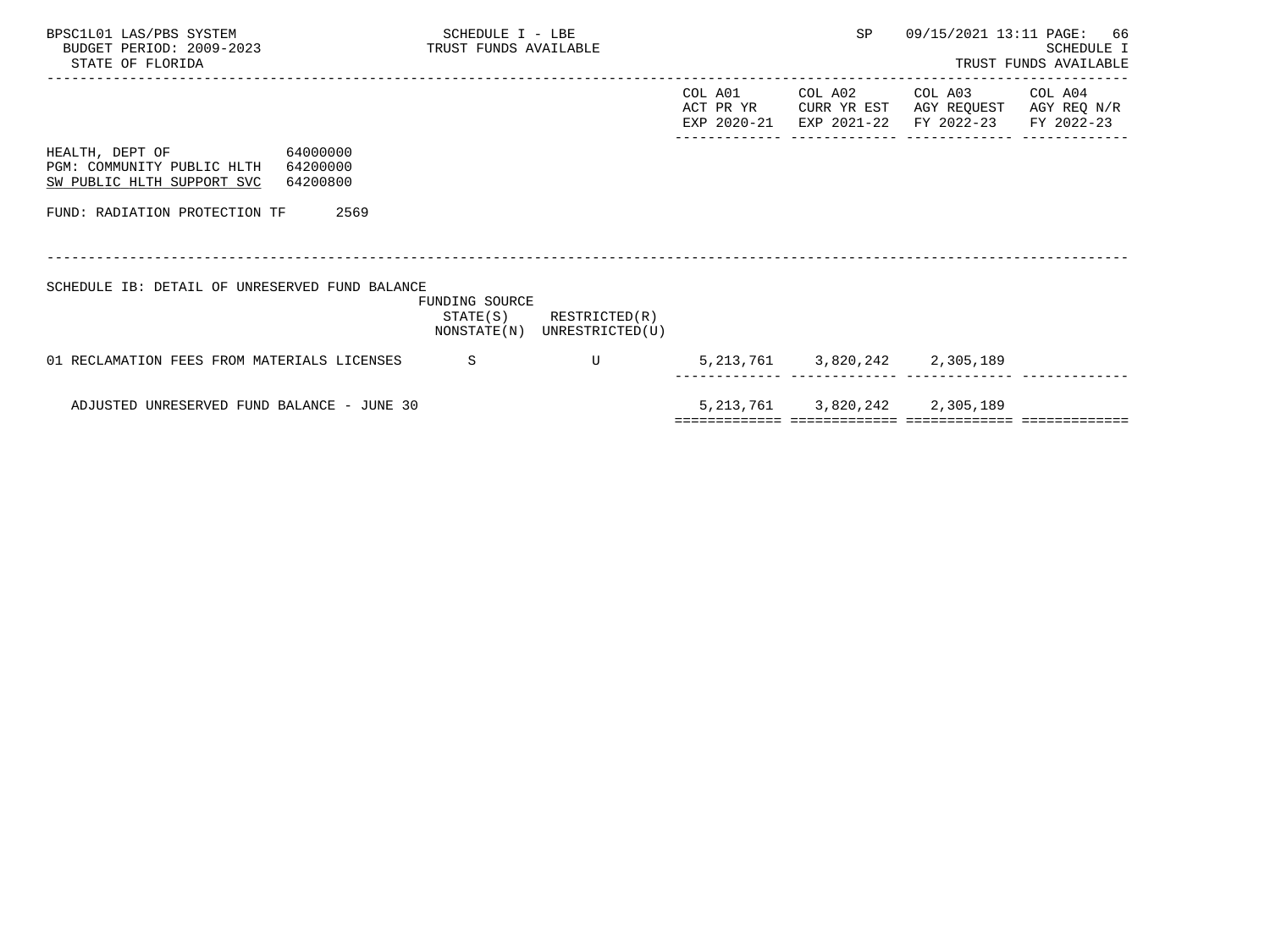| BPSC1L01 LAS/PBS SYSTEM<br>BUDGET PERIOD: 2009-2023<br>STATE OF FLORIDA                                                                                                                                                       | SCHEDULE I - LBE<br>TRUST FUNDS AVAILABLE         |              | SP              |                                                                                                        | 09/15/2021 13:11 PAGE: 67<br><b>SCHEDULE I</b><br>TRUST FUNDS AVAILABLE |
|-------------------------------------------------------------------------------------------------------------------------------------------------------------------------------------------------------------------------------|---------------------------------------------------|--------------|-----------------|--------------------------------------------------------------------------------------------------------|-------------------------------------------------------------------------|
|                                                                                                                                                                                                                               |                                                   |              | COL A01 COL A02 | COL A03 COL A04<br>ACT PR YR CURR YR EST AGY REQUEST AGY REQ N/R<br>EXP 2020-21 EXP 2021-22 FY 2022-23 | FY 2022-23                                                              |
| HEALTH, DEPT OF 64000000<br>PGM: CHILDREN'S MED SVCS 64300000<br>CHILD SPECL HLTH CARE<br>64300100                                                                                                                            |                                                   |              |                 |                                                                                                        |                                                                         |
| FUND: TOBACCO SETTLEMENT TF<br>2122                                                                                                                                                                                           |                                                   |              |                 |                                                                                                        |                                                                         |
| SECTION I: DETAIL OF REVENUES<br>REVENUE CAP SVC<br>CODE                                                                                                                                                                      | AUTH MATCHING % CFDA<br>CHG% $ST$ I/C LOC I/C NO. |              |                 |                                                                                                        |                                                                         |
| TOTAL TO LINE B IN SECTION IV                                                                                                                                                                                                 |                                                   |              |                 |                                                                                                        |                                                                         |
| SECTION II: DETAIL OF NONOPERATING EXPENDITURES                                                                                                                                                                               | OBJECT TRANSFER CFDA<br>CODE<br>TO BE<br>NO.      |              |                 |                                                                                                        |                                                                         |
| 01 BE TNFR FROM 2122 64200100                                                                                                                                                                                                 | 810000                                            | 131,486,924- |                 |                                                                                                        |                                                                         |
| TOTAL TO LINE E IN SECTION IV                                                                                                                                                                                                 |                                                   | 131,486,924- |                 |                                                                                                        |                                                                         |
| SECTION III: ADJUSTMENTS                                                                                                                                                                                                      | OBJECT<br>CODE                                    |              |                 |                                                                                                        |                                                                         |
| TOTAL TO LINE H IN SECTION IV                                                                                                                                                                                                 |                                                   |              |                 |                                                                                                        |                                                                         |
| SECTION IV: SUMMARY                                                                                                                                                                                                           |                                                   |              |                 |                                                                                                        |                                                                         |
| UNRESERVED FUND BALANCE - JULY 1                                                                                                                                                                                              | (A)                                               | 131,486,924- |                 |                                                                                                        |                                                                         |
| ADD: REVENUES (FROM SECTION I)<br>TOTAL FUNDS AVAILABLE (LINE A + LINE B)<br>LESS: OPERATING EXPENDITURES                                                                                                                     | (B)<br>(C)<br>(D)                                 | 131,486,924- |                 |                                                                                                        |                                                                         |
| LESS: NONOPERATING EXPENDITURES (SECTION II)<br>LESS: FIXED CAPITAL OUTLAY (TOTAL ONLY)<br>UNRESERVED FUND BALANCE - JUNE 30 - BEFORE ADJ<br>NET ADJUSTMENTS (FROM SECTION III)<br>ADJUSTED UNRESERVED FUND BALANCE - JUNE 30 | ( E )<br>(F)<br>(G)<br>(H)<br>(T)                 | 131,486,924- |                 |                                                                                                        |                                                                         |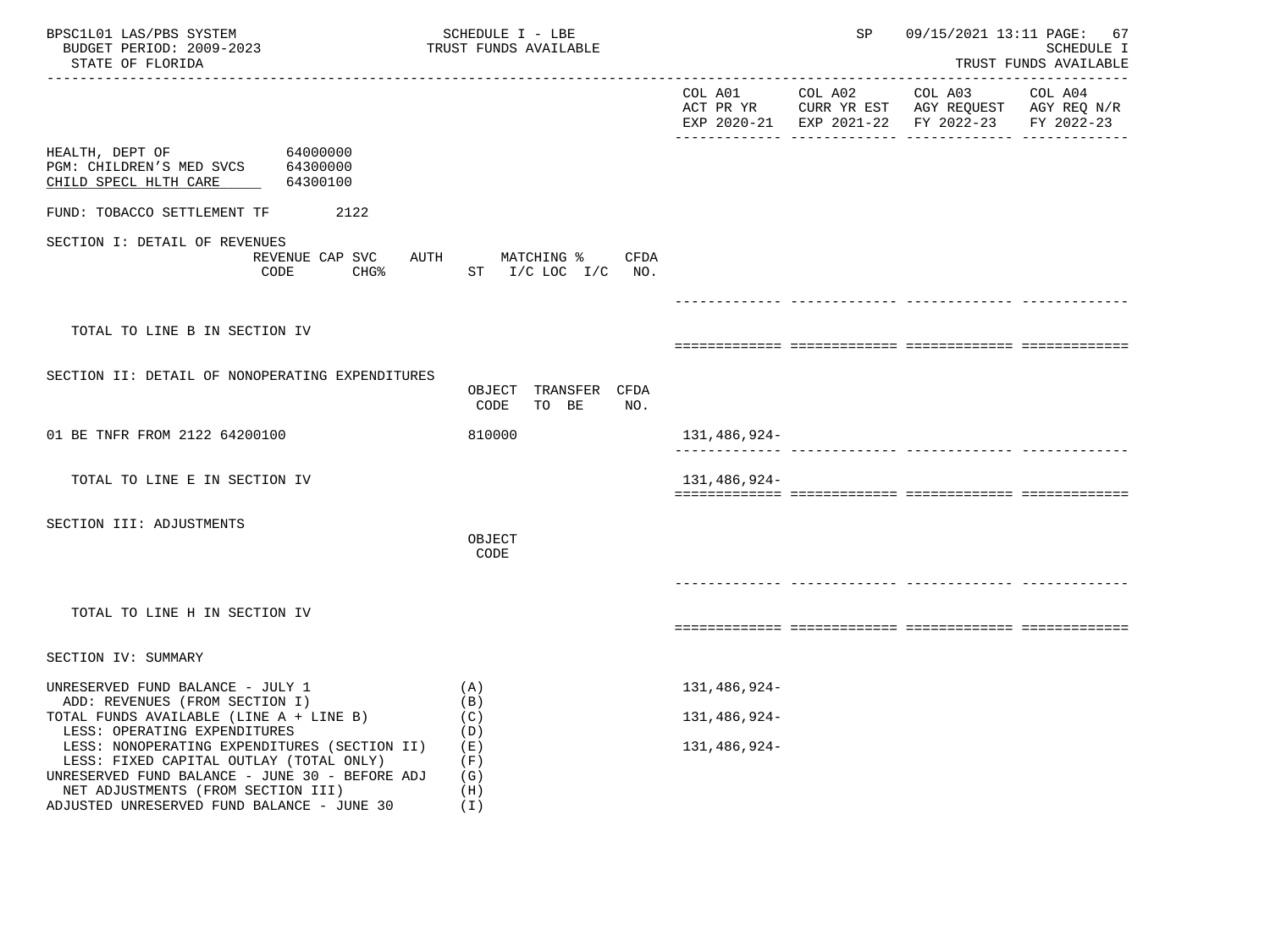| BPSC1L01 LAS/PBS SYSTEM<br>BUDGET PERIOD: 2009-2023 TRUST FUNDS AVAILABLE<br>STATE OF FLORIDA |                        |      |             |      | SCHEDULE I - LBE       |        |                  | SP                                           | 09/15/2021 13:11 PAGE: 68<br><b>SCHEDULE I</b><br>TRUST FUNDS AVAILABLE                        |
|-----------------------------------------------------------------------------------------------|------------------------|------|-------------|------|------------------------|--------|------------------|----------------------------------------------|------------------------------------------------------------------------------------------------|
|                                                                                               |                        |      |             |      |                        |        |                  | COL A01 COL A02 COL A03 COL A04              | ACT PR YR CURR YR EST AGY REQUEST AGY REQ N/R<br>EXP 2020-21 EXP 2021-22 FY 2022-23 FY 2022-23 |
| HEALTH, DEPT OF 64000000                                                                      |                        |      |             |      |                        |        |                  |                                              |                                                                                                |
| PGM: CHILDREN'S MED SVCS 64300000                                                             |                        |      |             |      |                        |        |                  |                                              |                                                                                                |
| CHILD SPECL HLTH CARE 64300100                                                                |                        |      |             |      |                        |        |                  |                                              |                                                                                                |
| FUND: DONATIONS TRUST FUND 2168                                                               |                        |      |             |      |                        |        |                  |                                              |                                                                                                |
| SECTION I: DETAIL OF REVENUES                                                                 |                        |      |             |      |                        |        |                  |                                              |                                                                                                |
|                                                                                               | REVENUE CAP SVC        |      | <b>AUTH</b> |      | MATCHING %             | CFDA   |                  |                                              |                                                                                                |
|                                                                                               | CODE                   | CHG% |             |      | $ST$ $I/C$ $LOC$ $I/C$ | NO.    |                  |                                              |                                                                                                |
| A1 COMMEMORATIVE CERTIFICATES PERINATAL CARE                                                  |                        |      |             |      |                        |        |                  |                                              |                                                                                                |
|                                                                                               | 000100 YES 8.0 382.025 |      |             | 0.00 | 0.00                   |        |                  | 1,116 1,116 1,116                            |                                                                                                |
| A5 3 PART REIMBURSEMENT                                                                       |                        |      |             |      |                        |        |                  |                                              |                                                                                                |
| 04 BEHAVIORAL HEALTH NETWORK DCF CONTRACT                                                     | 000109 NO 0.0          |      | 391.045     | 0.00 | 0.00                   |        |                  | 7,517 7,517 7,517                            |                                                                                                |
|                                                                                               | 000109 NO 0.0 394.9082 |      |             | 0.00 | 0.00                   |        |                  | 137,763 319,647 319,647                      |                                                                                                |
| A8 TNFR FROM AHCA 1000 TITLE XXI - MEDICAL PMPM                                               |                        |      |             |      |                        |        |                  |                                              |                                                                                                |
| 05 TNFR FROM AHCA 2339 TITLE XXI FAMILY PREMIUM                                               | 001500 NO 0.0          |      | 391.045     | 0.00 | 0.00                   |        | 25, 943, 788     | 34,888,156 53,376,156                        |                                                                                                |
|                                                                                               | 001500 NO 0.0          |      | 391.045     | 0.00 | 0.00                   |        | 1,318,790        | 1,455,547 1,946,288                          |                                                                                                |
| 06 TNFR FROM AHCA 2339 TITLE XIX (TXIXM)                                                      |                        |      |             |      |                        |        |                  |                                              |                                                                                                |
|                                                                                               | 001500 NO 0.0          |      | 391.045     | 0.00 | 0.00                   |        | 4,012,475        |                                              |                                                                                                |
| 14 TRF FR 2021 64100200 LEAVE PAYOUT                                                          | 001500 NO 0.0          |      | 391.011     | 0.00 | 0.00                   |        |                  | $29,075$ $29,075$ $29,075$ $29,075$          |                                                                                                |
| 33 TNFR FROM 2531 INFANT SCREENING                                                            |                        |      |             |      |                        |        |                  |                                              |                                                                                                |
|                                                                                               | 001500 NO 0.0          |      | 391.026     | 0.00 | 0.00                   |        |                  | 7,117,220 8,136,622 8,136,622                |                                                                                                |
| B2 TNFR FROM AHCA 1000 TITLE XXI MEDICAL PMPM                                                 |                        |      |             |      |                        |        |                  |                                              |                                                                                                |
| B3 TNFR FROM AHCA 2474 TITLE XXI MEDICAL PMPM                                                 | 001510 NO 0.0          |      | 391.045     | 0.00 | 0.00                   | 93.767 | 53,432,437       |                                              |                                                                                                |
|                                                                                               | 001510 NO 0.0          |      | 391.045     | 0.00 | 0.00                   | 93.767 | 76,590,450       | 104, 192, 293 141, 263, 275                  |                                                                                                |
| B4 TNFR FROM AHCA 2339 KIDCARE TITLE XXI-FEDERAL                                              |                        |      |             |      |                        |        |                  |                                              |                                                                                                |
|                                                                                               | 001510 NO 0.0          |      | 391.045     | 0.00 | 0.00                   |        | 93.767 207,565   |                                              |                                                                                                |
| B5 TNFR FROM AHCA 2474 MEDICAL FOSTER CARE                                                    | 001510 NO 0.0          |      | 391.045     | 0.00 | 0.00                   | 93.778 |                  | 2,455,068 2,088,125 2,088,125                |                                                                                                |
| B6 TNFR FROM AHCA 2339 TITLE XIX (TXIXM)                                                      |                        |      |             |      |                        |        |                  |                                              |                                                                                                |
|                                                                                               | 001510 NO 0.0          |      | 391.045     | 0.00 | 0.00                   | 93.767 | 86,121,751       |                                              |                                                                                                |
| 01 TNFR FROM AHCA 2474 MULTI-DISCIPLINARY CMAT                                                |                        |      |             |      |                        |        |                  |                                              |                                                                                                |
|                                                                                               | 001510 NO 0.0          |      | 391.045     | 0.00 | 0.00                   |        | 93.778 1,437,183 |                                              |                                                                                                |
| 03 TNFR FROM AHCA 2474 TITLE XIX (TXIXM)                                                      | 001510 NO 0.0          |      | 391.045     | 0.00 | 0.00                   |        |                  | 93.778 988,549,495 1078,364,365 1151,009,420 |                                                                                                |
| 21 REFUNDS PRIOR YEAR                                                                         |                        |      |             |      |                        |        |                  |                                              |                                                                                                |
|                                                                                               | 001800 NO 0.0          |      | 215.31      | 0.00 | 0.00                   |        |                  | $4,479,215$ $4,479,215$ $4,479,215$          |                                                                                                |
| 23 12 MONTH WARRANT CANX                                                                      | 003800 NO 0.0          |      | 17.26       | 0.00 | 0.00                   |        | 126              |                                              |                                                                                                |
|                                                                                               |                        |      |             |      |                        |        |                  |                                              |                                                                                                |
|                                                                                               |                        |      |             |      |                        |        |                  |                                              |                                                                                                |

 TOTAL TO LINE B IN SECTION IV 1251,841,034 1233,961,678 1362,656,456 ============= ============= ============= =============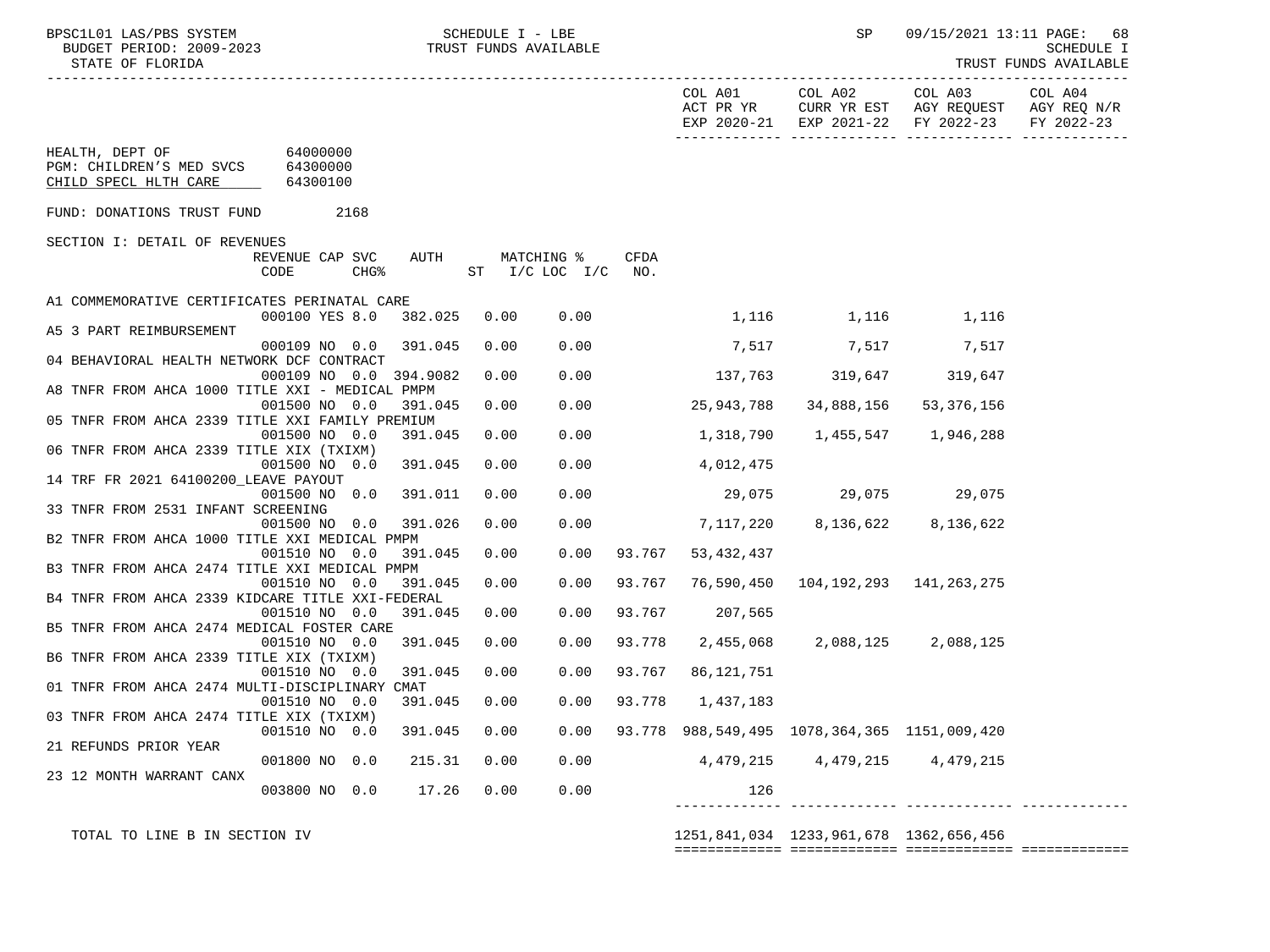| BPSC1L01 LAS/PBS SYSTEM<br>BUDGET PERIOD: 2009-2023<br>STATE OF FLORIDA                                                                                                                                                                                                                                                                                                        | SCHEDULE I - LBE<br>TRUST FUNDS AVAILABLE                                    |                                                                                                            | SP and the set of the set of the set of the set of the set of the set of the set of the set of the set of the set of the set of the set of the set of the set of the set of the set of the set of the set of the set of the se |                                                                                                                        | 09/15/2021 13:11 PAGE: 69<br>SCHEDULE I<br>TRUST FUNDS AVAILABLE |
|--------------------------------------------------------------------------------------------------------------------------------------------------------------------------------------------------------------------------------------------------------------------------------------------------------------------------------------------------------------------------------|------------------------------------------------------------------------------|------------------------------------------------------------------------------------------------------------|--------------------------------------------------------------------------------------------------------------------------------------------------------------------------------------------------------------------------------|------------------------------------------------------------------------------------------------------------------------|------------------------------------------------------------------|
|                                                                                                                                                                                                                                                                                                                                                                                |                                                                              |                                                                                                            |                                                                                                                                                                                                                                | COL A01 COL A02 COL A03<br>ACT PR YR CURR YR EST AGY REQUEST AGY REQ N/R<br>EXP 2020-21 EXP 2021-22 FY 2022-23         | COL A04<br>FY 2022-23                                            |
| HEALTH, DEPT OF 64000000<br>PGM: CHILDREN'S MED SVCS 64300000<br>CHILD SPECL HLTH CARE<br>64300100                                                                                                                                                                                                                                                                             |                                                                              |                                                                                                            |                                                                                                                                                                                                                                |                                                                                                                        |                                                                  |
| FUND: DONATIONS TRUST FUND<br>2168                                                                                                                                                                                                                                                                                                                                             |                                                                              |                                                                                                            |                                                                                                                                                                                                                                |                                                                                                                        |                                                                  |
| SECTION II: DETAIL OF NONOPERATING EXPENDITURES                                                                                                                                                                                                                                                                                                                                | OBJECT TRANSFER CFDA<br>CODE<br>TO BE<br>NO.                                 |                                                                                                            |                                                                                                                                                                                                                                |                                                                                                                        |                                                                  |
| RT B0025 BUDGET AMEND FROM AHCA<br>TF ANTICIPATED BUDGET AMENDMENT FROM AHCA<br>02 SERVICE CHARGE TO GENERAL REVENUE 310322<br>04 5% TRUST FUND RESERVE<br>07 ANTICIPATED EXCESS TITLE XXI BUDGET                                                                                                                                                                              | 899000<br>899000<br>880800<br>999000<br>899000                               |                                                                                                            | 269,936,111<br>160 89 89<br>43,889,183-                                                                                                                                                                                        | 808, 428, 254 1151, 009, 420<br>16,410                                                                                 |                                                                  |
| TOTAL TO LINE E IN SECTION IV                                                                                                                                                                                                                                                                                                                                                  |                                                                              |                                                                                                            | 160 1034, 475, 271 1151, 025, 919                                                                                                                                                                                              |                                                                                                                        |                                                                  |
| SECTION III: ADJUSTMENTS                                                                                                                                                                                                                                                                                                                                                       | OBJECT<br>CODE                                                               |                                                                                                            |                                                                                                                                                                                                                                |                                                                                                                        |                                                                  |
| AD PY ENCUMBRANCES NOT RESERVED FUND BALANCE<br>01 CERTIFIED FORWARD REVERSIONS<br>02 PRIOR YEAR A/P NOT CF- OPERATING CATEGORY<br>03 PRIOR YEAR A/P NOT CF- COMPSATED ABSENCES<br>04 PY ACCRUAL ADJUSTMENT<br>07 ROUNDING<br>12 SWFS ADJUSTMENT B6400333 RECEIVABLE<br>13 SWFS ADJUSTMENT B6400353 REVERSE REC                                                                | 991000<br>991000<br>991000<br>991000<br>991000<br>991000<br>991000<br>991000 | $543,733-$<br>901,416<br>481<br>35<br>3,687<br>6<br>297,081<br>297,081-                                    |                                                                                                                                                                                                                                |                                                                                                                        |                                                                  |
| TOTAL TO LINE H IN SECTION IV                                                                                                                                                                                                                                                                                                                                                  |                                                                              | 361,892                                                                                                    |                                                                                                                                                                                                                                |                                                                                                                        |                                                                  |
| SECTION IV: SUMMARY                                                                                                                                                                                                                                                                                                                                                            |                                                                              |                                                                                                            |                                                                                                                                                                                                                                |                                                                                                                        |                                                                  |
| UNRESERVED FUND BALANCE - JULY 1<br>ADD: REVENUES (FROM SECTION I)<br>TOTAL FUNDS AVAILABLE (LINE A + LINE B)<br>LESS: OPERATING EXPENDITURES<br>LESS: NONOPERATING EXPENDITURES (SECTION II)<br>LESS: FIXED CAPITAL OUTLAY (TOTAL ONLY)<br>UNRESERVED FUND BALANCE - JUNE 30 - BEFORE ADJ<br>NET ADJUSTMENTS (FROM SECTION III)<br>ADJUSTED UNRESERVED FUND BALANCE - JUNE 30 | (A)<br>(B)<br>(C)<br>(D)<br>(E)<br>(F)<br>(G)<br>(H)<br>(I)                  | 24, 123, 595<br>1251,841,034<br>1275,964,629<br>1256,369,447<br>160<br>19,595,022<br>361,892<br>19,956,914 | 19,956,914<br>1233,961,678<br>1253,918,592<br>206,108,911<br>13,334,410<br>13,334,410                                                                                                                                          | 13,334,410<br>1362,656,456<br>1375,990,866<br>206,396,411<br>1034, 475, 271 1151, 025, 919<br>18,568,536<br>18,568,536 | 25,000                                                           |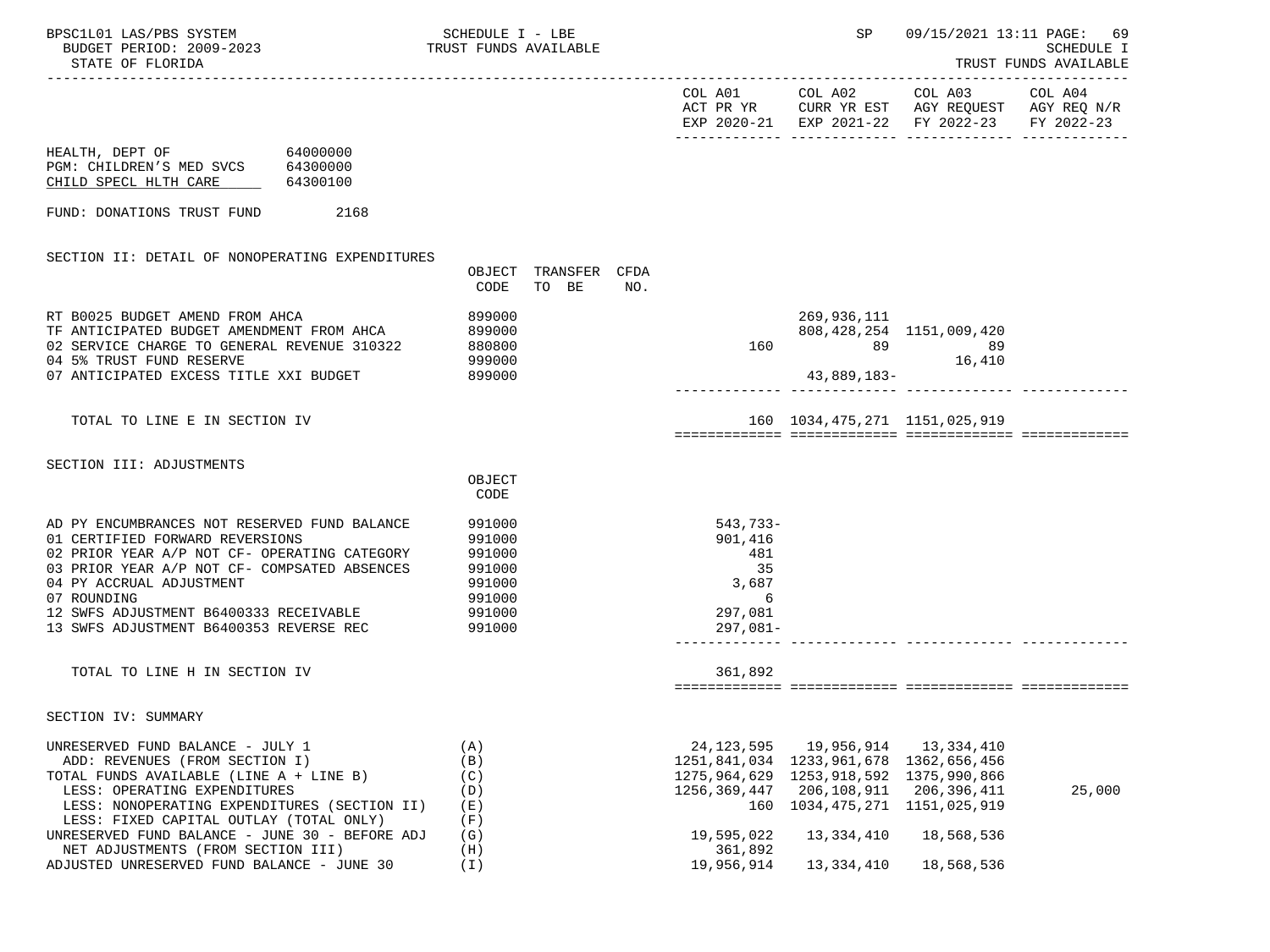| BPSC1L01 LAS/PBS SYSTEM<br>BUDGET PERIOD: 2009-2023 TRUST FUNDS AVAILABLE<br>STATE OF FLORIDA |          | SCHEDULE I - LBE |                                                            |                                     | SP                                   | 09/15/2021 13:11 PAGE: 70                                                           | SCHEDULE I<br>TRUST FUNDS AVAILABLE |
|-----------------------------------------------------------------------------------------------|----------|------------------|------------------------------------------------------------|-------------------------------------|--------------------------------------|-------------------------------------------------------------------------------------|-------------------------------------|
|                                                                                               |          |                  |                                                            | COL A01<br>ACT PR YR<br>EXP 2020-21 | COL A02                              | COL A03<br>CURR YR EST AGY REQUEST AGY REQ N/R<br>EXP 2021-22 FY 2022-23 FY 2022-23 | COL A04                             |
| HEALTH, DEPT OF<br>64000000<br>PGM: CHILDREN'S MED SVCS 64300000<br>CHILD SPECL HLTH CARE     | 64300100 |                  |                                                            |                                     |                                      |                                                                                     |                                     |
| FUND: DONATIONS TRUST FUND                                                                    | 2168     |                  |                                                            |                                     |                                      |                                                                                     |                                     |
| SCHEDULE IB: DETAIL OF UNRESERVED FUND BALANCE                                                |          | FUNDING SOURCE   | $STATE(S)$ RESTRICTED $(R)$<br>NONSTATE(N) UNRESTRICTED(U) |                                     |                                      |                                                                                     |                                     |
| 02 KIDCARE 409.818 F.S.                                                                       |          | $_{\rm N}$       | R                                                          |                                     | 19,956,914   13,334,410   18,568,536 |                                                                                     |                                     |
| ADJUSTED UNRESERVED FUND BALANCE - JUNE 30                                                    |          |                  |                                                            |                                     | 19,956,914   13,334,410   18,568,536 |                                                                                     |                                     |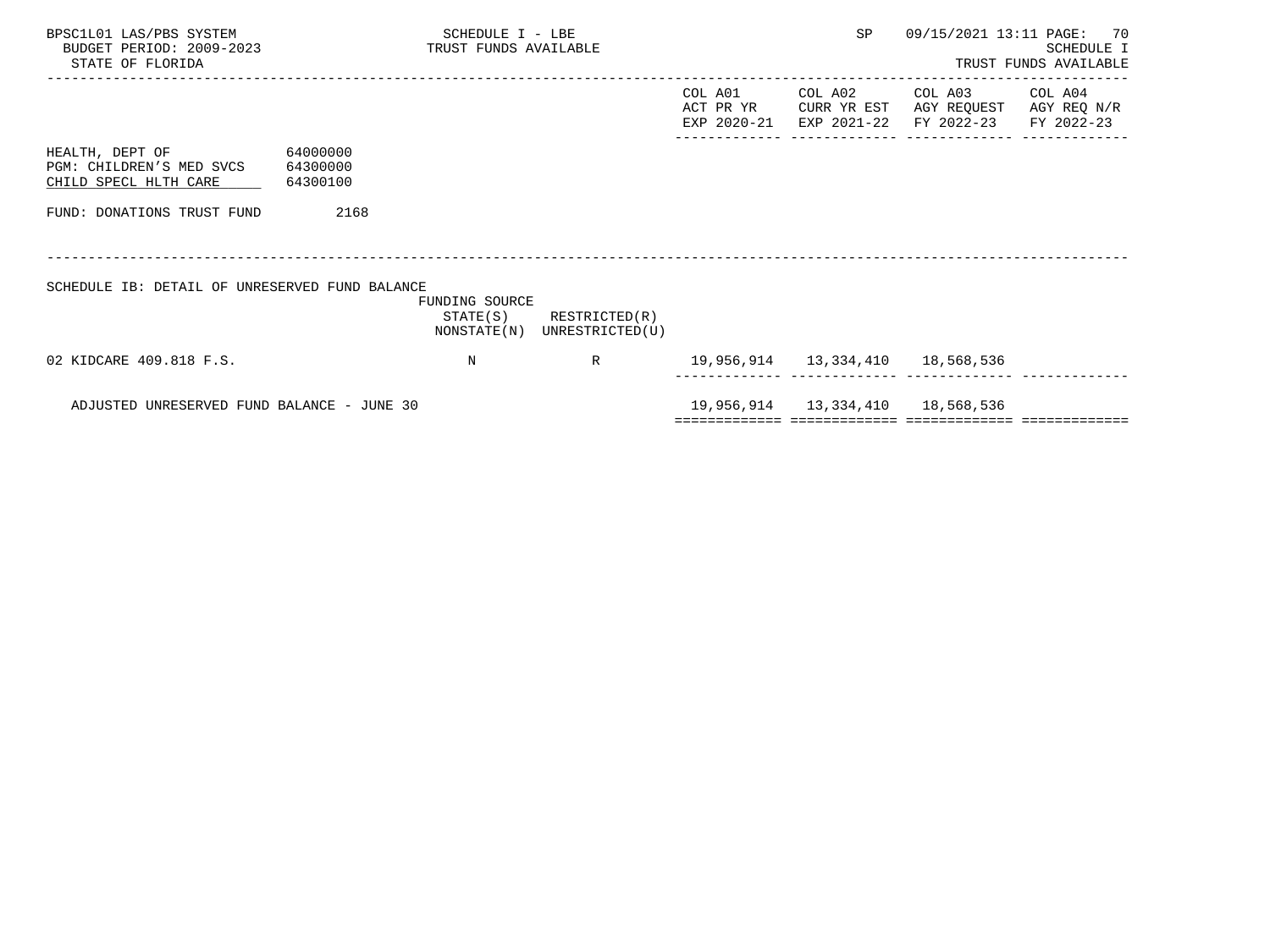| BPSC1L01 LAS/PBS SYSTEM<br>BUDGET PERIOD: 2009-2023<br>STATE OF FLORIDA                                                                                                                                                          |                         |                  |         | SCHEDULE I - LBE                                         | TRUST FUNDS AVAILABLE            |             |                                                              | SP                               |                                                                                      | 09/15/2021 13:11 PAGE: 71<br>SCHEDULE I<br>TRUST FUNDS AVAILABLE |
|----------------------------------------------------------------------------------------------------------------------------------------------------------------------------------------------------------------------------------|-------------------------|------------------|---------|----------------------------------------------------------|----------------------------------|-------------|--------------------------------------------------------------|----------------------------------|--------------------------------------------------------------------------------------|------------------------------------------------------------------|
|                                                                                                                                                                                                                                  |                         |                  |         |                                                          |                                  |             | COL A01<br>ACT PR YR                                         | COL A02                          | COL A03<br>CURR YR EST AGY REQUEST AGY REQ N/R<br>EXP 2020-21 EXP 2021-22 FY 2022-23 | COL A04<br>FY 2022-23                                            |
| HEALTH, DEPT OF 64000000<br>PGM: CHILDREN'S MED SVCS 64300000<br>CHILD SPECL HLTH CARE                                                                                                                                           | 64300100                |                  |         |                                                          |                                  |             |                                                              |                                  |                                                                                      |                                                                  |
| FUND: FEDERAL GRANTS TRUST FUND                                                                                                                                                                                                  |                         | 2261             |         |                                                          |                                  |             |                                                              |                                  |                                                                                      |                                                                  |
| SECTION I: DETAIL OF REVENUES                                                                                                                                                                                                    | REVENUE CAP SVC<br>CODE | CHG <sup>8</sup> | AUTH    |                                                          | MATCHING %<br>ST I/C LOC I/C NO. | <b>CFDA</b> |                                                              |                                  |                                                                                      |                                                                  |
| A1 IDEA PART C EARLY STEPS                                                                                                                                                                                                       |                         |                  |         |                                                          |                                  |             |                                                              |                                  |                                                                                      |                                                                  |
| A2 FL SYSTEMS DEVELOPMENT INITIATIVE                                                                                                                                                                                             | 000700 NO 0.0           |                  | 391.026 | 0.00                                                     |                                  |             | $0.00$ 84.181 19,112,422 26,088,064 26,589,400               |                                  |                                                                                      |                                                                  |
| A3 EARLY HEARING                                                                                                                                                                                                                 | 000700 NO 0.0 391.026   |                  |         | 0.00                                                     | 0.00                             |             | 93.110 91,126 84,787 84,787                                  |                                  |                                                                                      |                                                                  |
| A5 UNIVERSAL NEWBORN HEARING SCREENING                                                                                                                                                                                           | 000700 NO 0.0           |                  | 391.026 | 0.00                                                     | 0.00                             |             | 93.314 64,376                                                | 140,597                          | 140,597                                                                              |                                                                  |
|                                                                                                                                                                                                                                  | 000700 NO 0.0           |                  | 391.026 | 0.00                                                     | 0.00                             | 93.251      | 200,627                                                      | 239,358                          | 239,358                                                                              |                                                                  |
| A6 COVID - EARLY STEPS RESCUE PLAN ACT 2021                                                                                                                                                                                      | 000700 NO 0.0           |                  | 391.026 | 0.00                                                     | 0.00                             | 84.181      |                                                              |                                  | 11,509,642                                                                           |                                                                  |
| 07 TNFR FROM 2021 LEAVE PAYOUTS                                                                                                                                                                                                  | 001500 NO 0.0 381.0011  |                  |         | 0.00                                                     | 0.00                             |             |                                                              | 27,202 27,202 27,202             |                                                                                      |                                                                  |
| 27 REFUNDS PRIOR YEAR                                                                                                                                                                                                            | 001800 NO 0.0 215.31    |                  |         | 0.00                                                     | 0.00                             |             | 2,755,213                                                    |                                  |                                                                                      |                                                                  |
| TOTAL TO LINE B IN SECTION IV                                                                                                                                                                                                    |                         |                  |         |                                                          |                                  |             |                                                              | 22,250,966 26,580,008 38,590,986 |                                                                                      |                                                                  |
| SECTION II: DETAIL OF NONOPERATING EXPENDITURES                                                                                                                                                                                  |                         |                  |         |                                                          |                                  |             |                                                              |                                  |                                                                                      |                                                                  |
|                                                                                                                                                                                                                                  |                         |                  |         | CODE                                                     | OBJECT TRANSFER CFDA<br>TO BE    | NO.         |                                                              |                                  |                                                                                      |                                                                  |
|                                                                                                                                                                                                                                  |                         |                  |         |                                                          |                                  |             |                                                              |                                  |                                                                                      |                                                                  |
| TOTAL TO LINE E IN SECTION IV                                                                                                                                                                                                    |                         |                  |         |                                                          |                                  |             |                                                              |                                  |                                                                                      |                                                                  |
| SECTION III: ADJUSTMENTS                                                                                                                                                                                                         |                         |                  |         | OBJECT                                                   |                                  |             |                                                              |                                  |                                                                                      |                                                                  |
|                                                                                                                                                                                                                                  |                         |                  |         | CODE                                                     |                                  |             |                                                              |                                  |                                                                                      |                                                                  |
| 01 CERTIFIED FORWARD REVERSIONS<br>02 PRIOR YEAR A/P NOT CF- OPERATING CATEGORY<br>03 PY ACCRUAL ADJUSTMENT - ATYPICAL REVENUE<br>04 PY ENCUMBRANCE NOT RESERVED FUND BALANCE<br>08 PRIOR YEAR ACCRUAL ADJUSTMENT<br>09 ROUNDING |                         |                  |         | 991000<br>991000<br>991000<br>991000<br>991000<br>991000 |                                  |             | 3,718,421<br>1,164<br>$5,603-$<br>$127,054-$<br>113,821<br>3 |                                  |                                                                                      |                                                                  |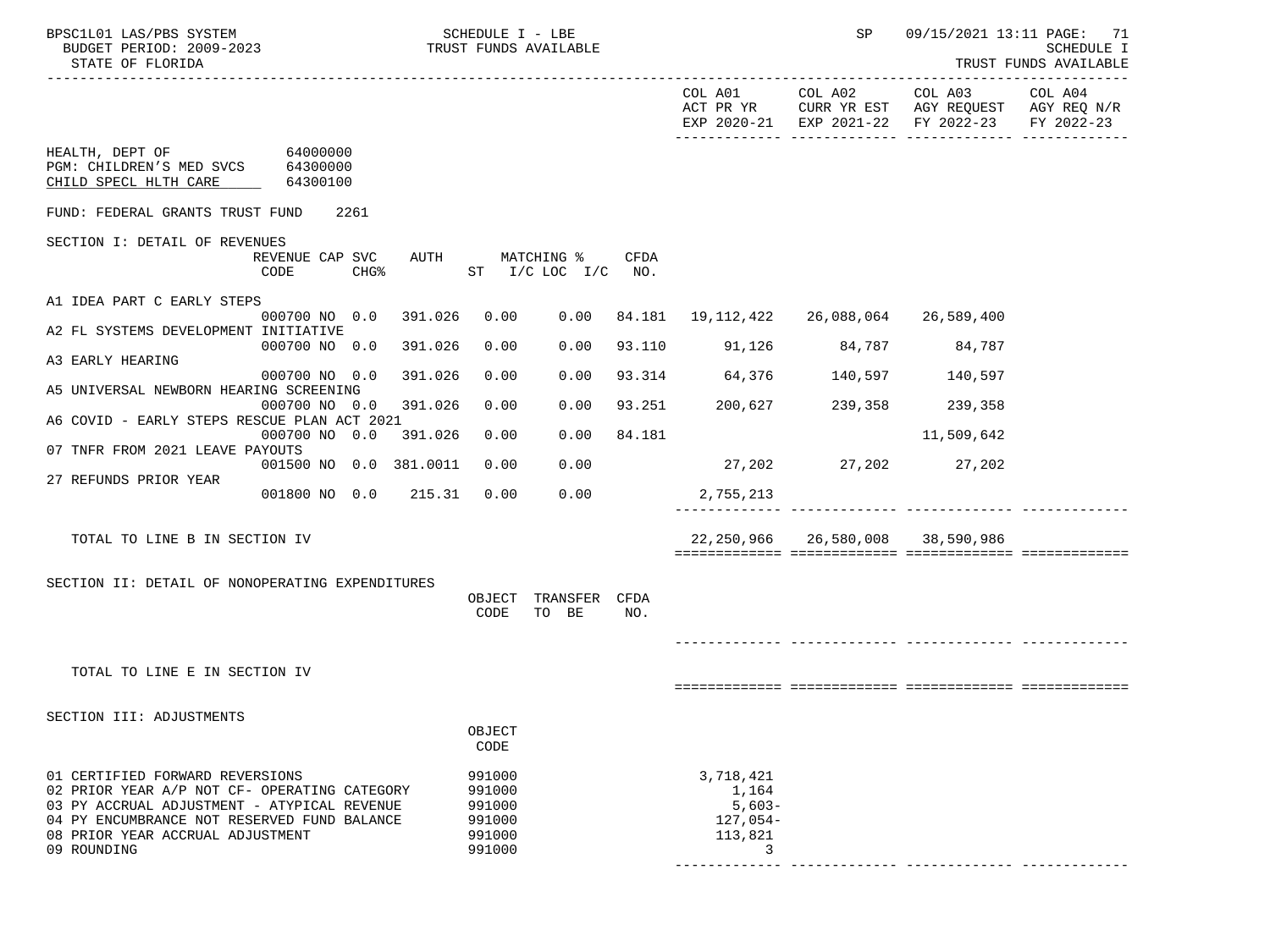| BPSC1L01 LAS/PBS SYSTEM<br>BUDGET PERIOD: 2009-2023<br>STATE OF FLORIDA                                                                                                                                                                  | SCHEDULE I - LBE<br>TRUST FUNDS AVAILABLE |                                              |                                                     | SP                                                            |                                                                                                        | 09/15/2021 13:11 PAGE: 72<br><b>SCHEDULE I</b><br>TRUST FUNDS AVAILABLE |
|------------------------------------------------------------------------------------------------------------------------------------------------------------------------------------------------------------------------------------------|-------------------------------------------|----------------------------------------------|-----------------------------------------------------|---------------------------------------------------------------|--------------------------------------------------------------------------------------------------------|-------------------------------------------------------------------------|
|                                                                                                                                                                                                                                          |                                           |                                              | COL A01                                             |                                                               | COL A02 COL A03<br>ACT PR YR CURR YR EST AGY REQUEST AGY REQ N/R<br>EXP 2020-21 EXP 2021-22 FY 2022-23 | COL A04<br>FY 2022-23                                                   |
| 64000000<br>HEALTH, DEPT OF<br>PGM: CHILDREN'S MED SVCS 64300000<br>CHILD SPECL HLTH CARE<br>64300100                                                                                                                                    |                                           |                                              |                                                     |                                                               |                                                                                                        |                                                                         |
| FUND: FEDERAL GRANTS TRUST FUND<br>2261                                                                                                                                                                                                  |                                           |                                              |                                                     |                                                               |                                                                                                        |                                                                         |
| SECTION III: ADJUSTMENTS                                                                                                                                                                                                                 | OBJECT<br>CODE                            |                                              |                                                     |                                                               |                                                                                                        |                                                                         |
| TOTAL TO LINE H IN SECTION IV                                                                                                                                                                                                            |                                           |                                              | 3,700,752                                           |                                                               |                                                                                                        |                                                                         |
| SECTION IV: SUMMARY                                                                                                                                                                                                                      |                                           |                                              |                                                     |                                                               |                                                                                                        |                                                                         |
| UNRESERVED FUND BALANCE - JULY 1<br>ADD: REVENUES (FROM SECTION I)<br>TOTAL FUNDS AVAILABLE (LINE A + LINE B)<br>LESS: OPERATING EXPENDITURES<br>LESS: NONOPERATING EXPENDITURES (SECTION II)<br>LESS: FIXED CAPITAL OUTLAY (TOTAL ONLY) | (A)<br>(B)<br>(C)<br>(D)<br>( E )<br>(F)  |                                              | 7,229,315<br>22,250,966<br>29,480,281<br>25,569,261 | 7,611,772 1,152,706<br>26,580,008<br>34,191,780<br>33,039,074 | 38,590,986<br>39,743,692<br>36,801,138                                                                 | 3, 453, 416                                                             |
| UNRESERVED FUND BALANCE - JUNE 30 - BEFORE ADJ<br>NET ADJUSTMENTS (FROM SECTION III)<br>ADJUSTED UNRESERVED FUND BALANCE - JUNE 30                                                                                                       | (G)<br>(H)<br>(1)                         |                                              | 3,911,020<br>3,700,752<br>7,611,772                 | 1, 152, 706 2, 942, 554<br>1,152,706                          | 2,942,554                                                                                              |                                                                         |
| SCHEDULE IB: DETAIL OF UNRESERVED FUND BALANCE                                                                                                                                                                                           | FUNDING SOURCE<br>STATE(S)                | RESTRICTED(R)<br>NONSTATE(N) UNRESTRICTED(U) |                                                     |                                                               |                                                                                                        |                                                                         |
| 01 CMS FEDERAL GRANTS                                                                                                                                                                                                                    | $\mathbf N$                               | R                                            |                                                     |                                                               | 7,611,772 1,152,706 2,942,554                                                                          |                                                                         |
| ADJUSTED UNRESERVED FUND BALANCE - JUNE 30                                                                                                                                                                                               |                                           |                                              |                                                     | 7,611,772 1,152,706 2,942,554                                 |                                                                                                        |                                                                         |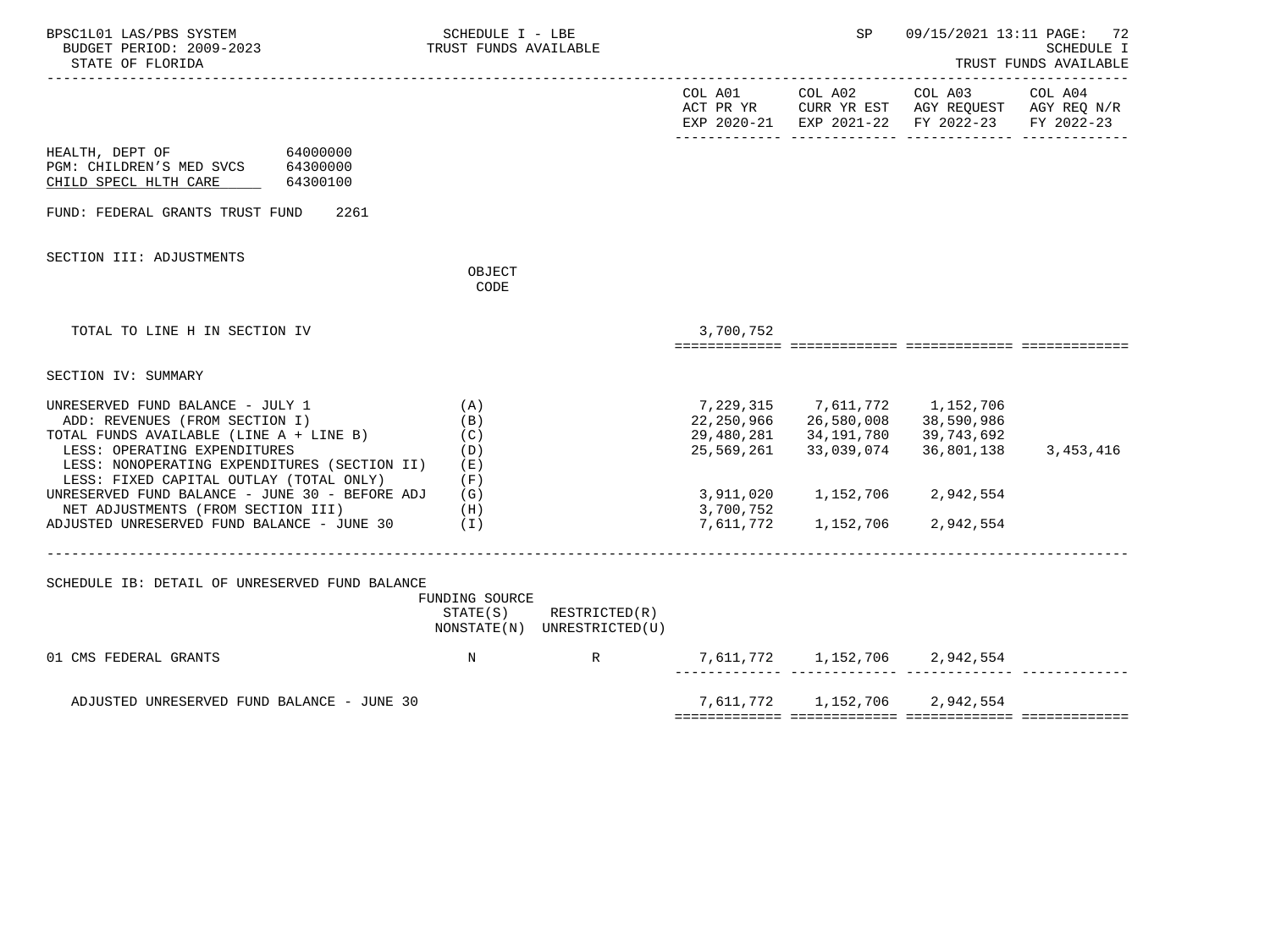| BPSC1L01 LAS/PBS SYSTEM<br>BUDGET PERIOD: 2009-2023<br>STATE OF FLORIDA<br>. <u>_ _ _ _ _ _ _ _ _ _ _ _ _ _ _ _</u> _ _ _ _                                                                                                                                   | SCHEDULE I - LBE<br>TRUST FUNDS AVAILABLE        |              | SP                                 | __________________________                                                                     | 09/15/2021 13:11 PAGE: 73<br>SCHEDULE I<br>TRUST FUNDS AVAILABLE |
|---------------------------------------------------------------------------------------------------------------------------------------------------------------------------------------------------------------------------------------------------------------|--------------------------------------------------|--------------|------------------------------------|------------------------------------------------------------------------------------------------|------------------------------------------------------------------|
|                                                                                                                                                                                                                                                               |                                                  |              | COL A01 COL A02                    | COL A03<br>ACT PR YR CURR YR EST AGY REQUEST AGY REQ N/R<br>EXP 2020-21 EXP 2021-22 FY 2022-23 | COL A04<br>FY 2022-23                                            |
| HEALTH, DEPT OF<br>64000000<br>PGM: CHILDREN'S MED SVCS 64300000<br>CHILD SPECL HLTH CARE<br>64300100                                                                                                                                                         |                                                  |              |                                    |                                                                                                |                                                                  |
| FUND: GRANTS AND DONATIONS TF<br>2339                                                                                                                                                                                                                         |                                                  |              |                                    |                                                                                                |                                                                  |
| SECTION I: DETAIL OF REVENUES<br>REVENUE CAP SVC<br>CHG <sup>8</sup><br>CODE                                                                                                                                                                                  | CFDA<br>AUTH<br>MATCHING %<br>ST I/C LOC I/C NO. |              |                                    |                                                                                                |                                                                  |
|                                                                                                                                                                                                                                                               |                                                  |              |                                    |                                                                                                |                                                                  |
| TOTAL TO LINE B IN SECTION IV                                                                                                                                                                                                                                 |                                                  |              |                                    |                                                                                                |                                                                  |
| SECTION II: DETAIL OF NONOPERATING EXPENDITURES                                                                                                                                                                                                               | OBJECT TRANSFER CFDA<br>TO BE<br>CODE<br>NO.     |              |                                    |                                                                                                |                                                                  |
| 01 BE TNFR FROM 2339 64200200                                                                                                                                                                                                                                 | 810000                                           | 825,250-     | __________ ______________ ________ |                                                                                                |                                                                  |
| TOTAL TO LINE E IN SECTION IV                                                                                                                                                                                                                                 |                                                  | $825, 250 -$ |                                    |                                                                                                |                                                                  |
| SECTION III: ADJUSTMENTS                                                                                                                                                                                                                                      | OBJECT<br>CODE                                   |              |                                    |                                                                                                |                                                                  |
|                                                                                                                                                                                                                                                               |                                                  |              |                                    |                                                                                                |                                                                  |
| TOTAL TO LINE H IN SECTION IV                                                                                                                                                                                                                                 |                                                  |              |                                    |                                                                                                |                                                                  |
| SECTION IV: SUMMARY                                                                                                                                                                                                                                           |                                                  |              |                                    |                                                                                                |                                                                  |
| UNRESERVED FUND BALANCE - JULY 1                                                                                                                                                                                                                              | (A)                                              | $825, 250 -$ |                                    |                                                                                                |                                                                  |
| ADD: REVENUES (FROM SECTION I)<br>TOTAL FUNDS AVAILABLE (LINE A + LINE B)                                                                                                                                                                                     | (B)<br>(C)                                       | $825, 250 -$ |                                    |                                                                                                |                                                                  |
| LESS: OPERATING EXPENDITURES<br>LESS: NONOPERATING EXPENDITURES (SECTION II)<br>LESS: FIXED CAPITAL OUTLAY (TOTAL ONLY)<br>UNRESERVED FUND BALANCE - JUNE 30 - BEFORE ADJ<br>NET ADJUSTMENTS (FROM SECTION III)<br>ADJUSTED UNRESERVED FUND BALANCE - JUNE 30 | (D)<br>( E )<br>(F)<br>(G)<br>(H)<br>(T)         | $825, 250 -$ |                                    |                                                                                                |                                                                  |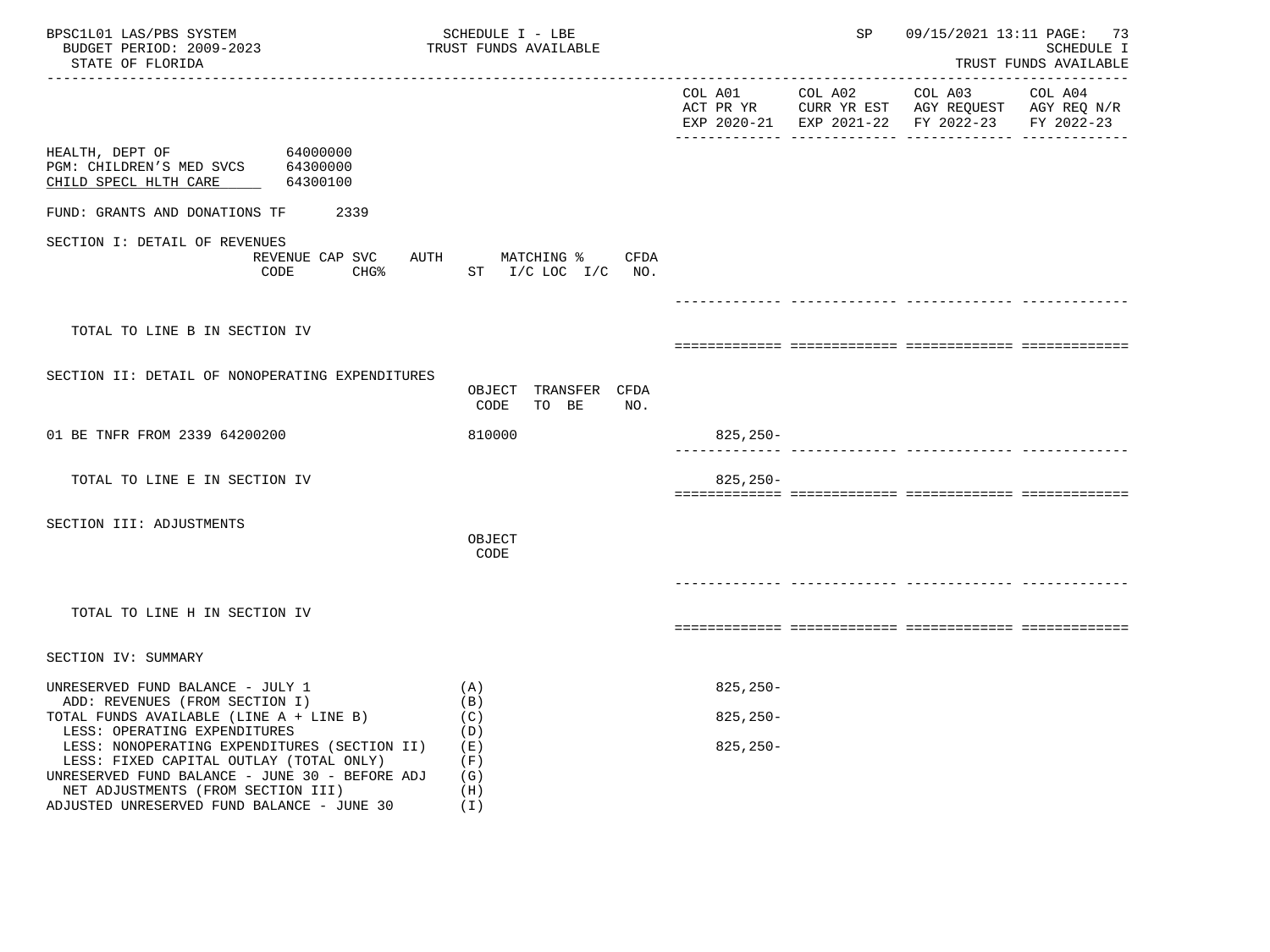| -----------------------------------<br>COL A03<br>COL A02<br>COL A01<br>COL A04<br>ACT PR YR CURR YR EST AGY REQUEST AGY REQ N/R<br>EXP 2020-21 EXP 2021-22 FY 2022-23<br>FY 2022-23<br>64000000<br>HEALTH, DEPT OF<br>PGM: CHILDREN'S MED SVCS 64300000<br>CHILD SPECL HLTH CARE<br>64300100<br>FUND: MAT/CH HLTH BLOCK GRANT TF<br>2475<br>SECTION I: DETAIL OF REVENUES<br>REVENUE CAP SVC<br>AUTH MATCHING %<br>CFDA<br>ST I/C LOC I/C NO.<br>CHG <sup>8</sup><br>CODE<br>05 CMS MCH BLOCK GRANT PROGRAMS<br>000700 NO 0.0 381.0011 0.00 0.00 93.994 6,419,117 7,309,890 7,309,890<br>07 REFUNDS PRIOR YEAR<br>001800 NO 0.0 215.31 0.00<br>0.00<br>68,696 68,696 68,696<br>6,487,813 7,378,586 7,378,586<br>TOTAL TO LINE B IN SECTION IV<br>SECTION II: DETAIL OF NONOPERATING EXPENDITURES<br>OBJECT TRANSFER CFDA<br>CODE<br>TO BE<br>NO.<br>01 BE TNFR FROM 2475 64200100<br>810000<br>1,151,702-<br>$2,813,178-2,813,178-$<br>03 RESERVE AUTHORITY FOR CHD<br>810000 64200700<br>TOTAL TO LINE E IN SECTION IV<br>1, 151, 702 - 2, 813, 178 - 2, 813, 178 -<br>SECTION III: ADJUSTMENTS<br>OBJECT<br>CODE<br>379,670<br>02 CERTIFIED FORWARD REVERSIONS<br>991000<br>$490,821 -$<br>03 PY ENCUMBRANCE NOT RESERVED FUND BALANCE<br>991000<br>04 PRIOR YEAR A/P NOT CF- OPERATING CATEGORY<br>991000<br>35<br>$111, 116 -$<br>TOTAL TO LINE H IN SECTION IV | BPSC1L01 LAS/PBS SYSTEM<br>BUDGET PERIOD: 2009-2023<br>STATE OF FLORIDA |  | SCHEDULE I - LBE | TRUST FUNDS AVAILABLE |  | SP | 09/15/2021 13:11 PAGE: 74<br>SCHEDULE I<br>TRUST FUNDS AVAILABLE |  |
|----------------------------------------------------------------------------------------------------------------------------------------------------------------------------------------------------------------------------------------------------------------------------------------------------------------------------------------------------------------------------------------------------------------------------------------------------------------------------------------------------------------------------------------------------------------------------------------------------------------------------------------------------------------------------------------------------------------------------------------------------------------------------------------------------------------------------------------------------------------------------------------------------------------------------------------------------------------------------------------------------------------------------------------------------------------------------------------------------------------------------------------------------------------------------------------------------------------------------------------------------------------------------------------------------------------------------------------------------------------------|-------------------------------------------------------------------------|--|------------------|-----------------------|--|----|------------------------------------------------------------------|--|
|                                                                                                                                                                                                                                                                                                                                                                                                                                                                                                                                                                                                                                                                                                                                                                                                                                                                                                                                                                                                                                                                                                                                                                                                                                                                                                                                                                      |                                                                         |  |                  |                       |  |    |                                                                  |  |
|                                                                                                                                                                                                                                                                                                                                                                                                                                                                                                                                                                                                                                                                                                                                                                                                                                                                                                                                                                                                                                                                                                                                                                                                                                                                                                                                                                      |                                                                         |  |                  |                       |  |    |                                                                  |  |
|                                                                                                                                                                                                                                                                                                                                                                                                                                                                                                                                                                                                                                                                                                                                                                                                                                                                                                                                                                                                                                                                                                                                                                                                                                                                                                                                                                      |                                                                         |  |                  |                       |  |    |                                                                  |  |
|                                                                                                                                                                                                                                                                                                                                                                                                                                                                                                                                                                                                                                                                                                                                                                                                                                                                                                                                                                                                                                                                                                                                                                                                                                                                                                                                                                      |                                                                         |  |                  |                       |  |    |                                                                  |  |
|                                                                                                                                                                                                                                                                                                                                                                                                                                                                                                                                                                                                                                                                                                                                                                                                                                                                                                                                                                                                                                                                                                                                                                                                                                                                                                                                                                      |                                                                         |  |                  |                       |  |    |                                                                  |  |
|                                                                                                                                                                                                                                                                                                                                                                                                                                                                                                                                                                                                                                                                                                                                                                                                                                                                                                                                                                                                                                                                                                                                                                                                                                                                                                                                                                      |                                                                         |  |                  |                       |  |    |                                                                  |  |
|                                                                                                                                                                                                                                                                                                                                                                                                                                                                                                                                                                                                                                                                                                                                                                                                                                                                                                                                                                                                                                                                                                                                                                                                                                                                                                                                                                      |                                                                         |  |                  |                       |  |    |                                                                  |  |
|                                                                                                                                                                                                                                                                                                                                                                                                                                                                                                                                                                                                                                                                                                                                                                                                                                                                                                                                                                                                                                                                                                                                                                                                                                                                                                                                                                      |                                                                         |  |                  |                       |  |    |                                                                  |  |
|                                                                                                                                                                                                                                                                                                                                                                                                                                                                                                                                                                                                                                                                                                                                                                                                                                                                                                                                                                                                                                                                                                                                                                                                                                                                                                                                                                      |                                                                         |  |                  |                       |  |    |                                                                  |  |
|                                                                                                                                                                                                                                                                                                                                                                                                                                                                                                                                                                                                                                                                                                                                                                                                                                                                                                                                                                                                                                                                                                                                                                                                                                                                                                                                                                      |                                                                         |  |                  |                       |  |    |                                                                  |  |
|                                                                                                                                                                                                                                                                                                                                                                                                                                                                                                                                                                                                                                                                                                                                                                                                                                                                                                                                                                                                                                                                                                                                                                                                                                                                                                                                                                      |                                                                         |  |                  |                       |  |    |                                                                  |  |
|                                                                                                                                                                                                                                                                                                                                                                                                                                                                                                                                                                                                                                                                                                                                                                                                                                                                                                                                                                                                                                                                                                                                                                                                                                                                                                                                                                      |                                                                         |  |                  |                       |  |    |                                                                  |  |
|                                                                                                                                                                                                                                                                                                                                                                                                                                                                                                                                                                                                                                                                                                                                                                                                                                                                                                                                                                                                                                                                                                                                                                                                                                                                                                                                                                      |                                                                         |  |                  |                       |  |    |                                                                  |  |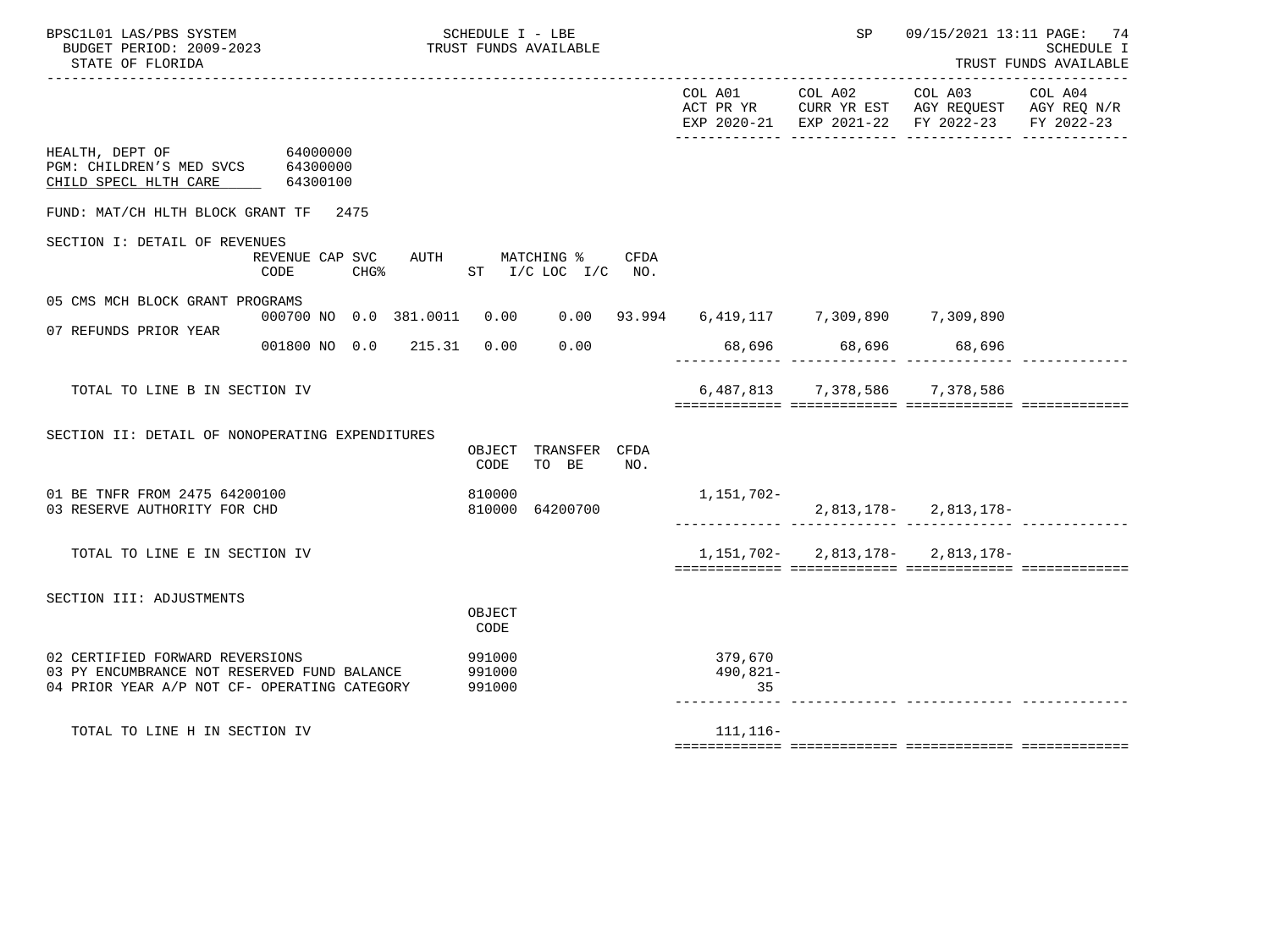| BPSC1L01 LAS/PBS SYSTEM<br>BUDGET PERIOD: 2009-2023<br>STATE OF FLORIDA                                       |                                  | SCHEDULE I - LBE<br>TRUST FUNDS AVAILABLE |                                     | SP.                                   | 09/15/2021 13:11 PAGE:                | -75<br>SCHEDULE I<br>TRUST FUNDS AVAILABLE |
|---------------------------------------------------------------------------------------------------------------|----------------------------------|-------------------------------------------|-------------------------------------|---------------------------------------|---------------------------------------|--------------------------------------------|
|                                                                                                               |                                  |                                           | COL A01<br>ACT PR YR<br>EXP 2020-21 | COL A02<br>CURR YR EST<br>EXP 2021-22 | COL A03<br>AGY REQUEST<br>FY 2022-23  | COL A04<br>AGY REQ N/R<br>FY 2022-23       |
| HEALTH, DEPT OF<br>PGM: CHILDREN'S MED SVCS<br>CHILD SPECL HLTH CARE<br>FUND: MAT/CH HLTH BLOCK GRANT TF 2475 | 64000000<br>64300000<br>64300100 |                                           |                                     |                                       |                                       |                                            |
| SECTION IV: SUMMARY                                                                                           |                                  |                                           |                                     |                                       |                                       |                                            |
| UNRESERVED FUND BALANCE - JULY 1                                                                              |                                  | (A)                                       | 623,729-                            |                                       |                                       |                                            |
| ADD: REVENUES (FROM SECTION I)                                                                                |                                  | (B)                                       |                                     | 6,487,813 7,378,586 7,378,586         |                                       |                                            |
| TOTAL FUNDS AVAILABLE (LINE A + LINE B)                                                                       |                                  | (C)                                       |                                     | 5,864,084 7,378,586 7,378,586         |                                       |                                            |
| LESS: OPERATING EXPENDITURES                                                                                  |                                  | (D)                                       |                                     | 6,904,670    10,191,764    10,191,764 |                                       |                                            |
| LESS: NONOPERATING EXPENDITURES (SECTION II)                                                                  |                                  | (E)                                       |                                     |                                       | $1,151,702 - 2,813,178 - 2,813,178 -$ |                                            |

LESS: FIXED CAPITAL OUTLAY (TOTAL ONLY) (F)<br>NRESERVED FUND BALANCE - JUNE 30 - BEFORE ADJ (G)

NET ADJUSTMENTS (FROM SECTION III) (H)<br>DJUSTED UNRESERVED FUND BALANCE - JUNE 30 (I)

ADJUSTED UNRESERVED FUND BALANCE - JUNE 30 (I)

UNRESERVED FUND BALANCE - JUNE 30 - BEFORE ADJ (G) 111,116<br>NET ADJUSTMENTS (FROM SECTION III) (H) (H) 115,116-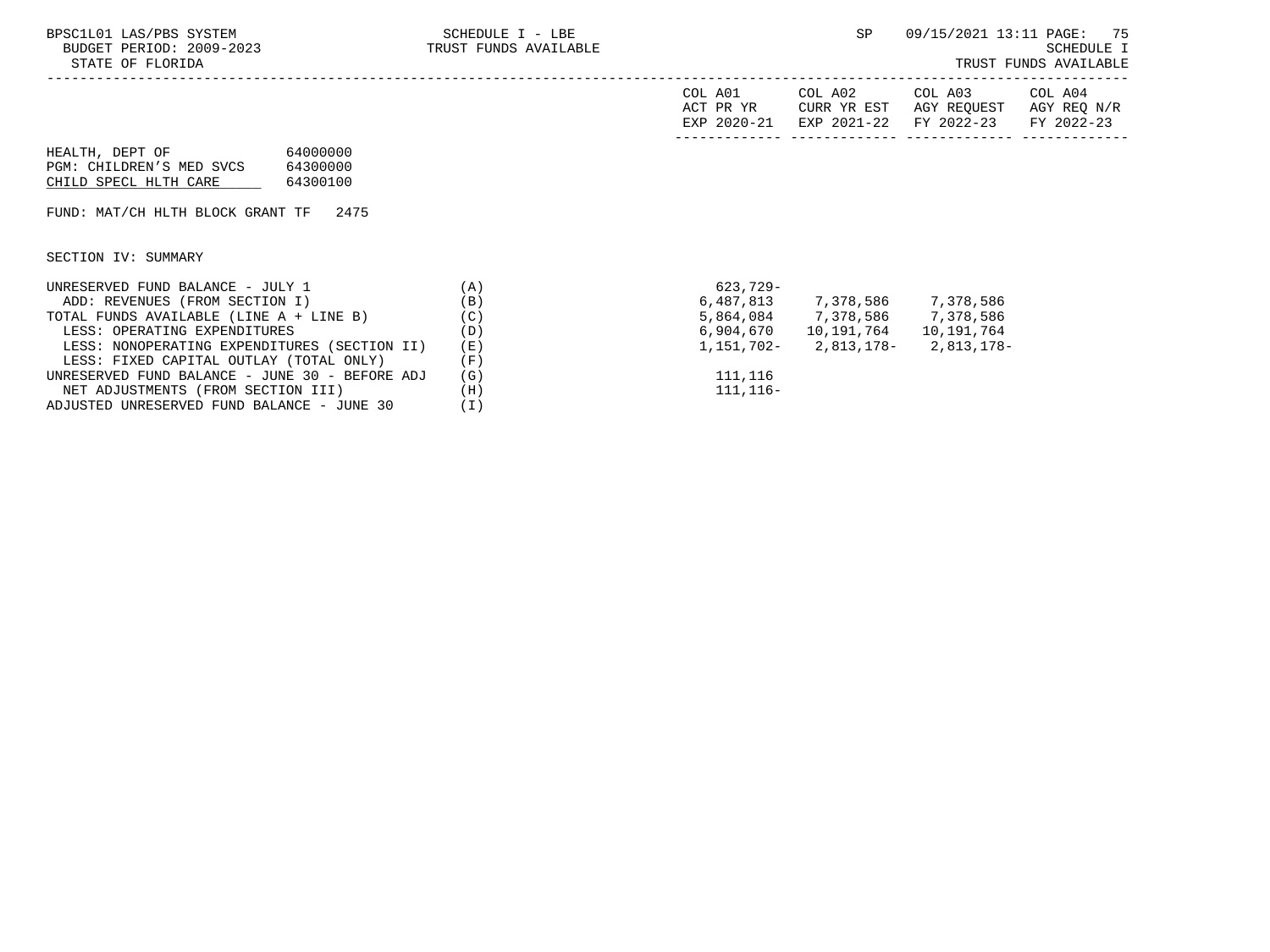| BPSC1L01 LAS/PBS SYSTEM<br>BUDGET PERIOD: 2009-2023<br>STATE OF FLORIDA                         |                                                                                                                         | SCHEDULE I - LBE<br>TRUST FUNDS AVAILABLE                       |                 | SP                            | 09/15/2021 13:11 PAGE: 76<br><b>SCHEDULE I</b><br>TRUST FUNDS AVAILABLE                        |                       |  |
|-------------------------------------------------------------------------------------------------|-------------------------------------------------------------------------------------------------------------------------|-----------------------------------------------------------------|-----------------|-------------------------------|------------------------------------------------------------------------------------------------|-----------------------|--|
|                                                                                                 |                                                                                                                         |                                                                 |                 | COL A01 COL A02               | COL A03<br>ACT PR YR CURR YR EST AGY REQUEST AGY REQ N/R<br>EXP 2020-21 EXP 2021-22 FY 2022-23 | COL A04<br>FY 2022-23 |  |
| HEALTH, DEPT OF 64000000<br>PGM: CHILDREN'S MED SVCS 64300000<br>CHILD SPECL HLTH CARE 64300100 |                                                                                                                         |                                                                 |                 |                               |                                                                                                |                       |  |
| FUND: SOCIAL SVCS BLK GRT TF 2639                                                               |                                                                                                                         |                                                                 |                 |                               |                                                                                                |                       |  |
| SECTION I: DETAIL OF REVENUES                                                                   | REVENUE CAP SVC<br>CODE                                                                                                 | AUTH MATCHING % CFDA<br>CHG <sup>&amp;</sup> ST I/C LOC I/C NO. |                 |                               |                                                                                                |                       |  |
|                                                                                                 | 01 TNFR FROM DCF 2639 CHILD PROTECTION TEAMS-CMS<br>001510 NO 0.0 39.303 0.00 0.00 93.667 7,145,969 7,145,969 7,145,969 |                                                                 |                 |                               |                                                                                                |                       |  |
| 05 REFUNDS PRIOR YEAR                                                                           | 001800 NO 0.0 215.31 0.00                                                                                               | 0.00                                                            |                 | 34,430 34,430 34,430          |                                                                                                |                       |  |
| TOTAL TO LINE B IN SECTION IV                                                                   |                                                                                                                         |                                                                 |                 | 7,180,399 7,180,399 7,180,399 |                                                                                                |                       |  |
| SECTION II: DETAIL OF NONOPERATING EXPENDITURES                                                 |                                                                                                                         | OBJECT TRANSFER CFDA<br>CODE<br>TO BE                           | NO.             |                               |                                                                                                |                       |  |
| 01 AMOUNT IN EXCESS OF AGREEMENT<br>03 TNFR TO DCF 2639                                         |                                                                                                                         | 899000<br>810000 60910310                                       |                 | 1,762,674                     | 196, 159 - 196, 159 -                                                                          |                       |  |
| TOTAL TO LINE E IN SECTION IV                                                                   |                                                                                                                         |                                                                 |                 |                               | 1,566,515 196,159-                                                                             |                       |  |
| SECTION III: ADJUSTMENTS                                                                        |                                                                                                                         | OBJECT<br>CODE                                                  |                 |                               |                                                                                                |                       |  |
| 02 CERTIFIED FORWARD REVERSIONS<br>03 ROUNDING                                                  |                                                                                                                         | 991000<br>991000                                                | 15,646<br>$1 -$ |                               |                                                                                                |                       |  |
| 04 PY ENCUMBRANCE NOT RESERVED FUND BALANCE                                                     |                                                                                                                         | 991000                                                          | 172,777-        |                               |                                                                                                |                       |  |
| TOTAL TO LINE H IN SECTION IV                                                                   |                                                                                                                         |                                                                 | 157,132-        |                               |                                                                                                |                       |  |

============= ============= ============= =============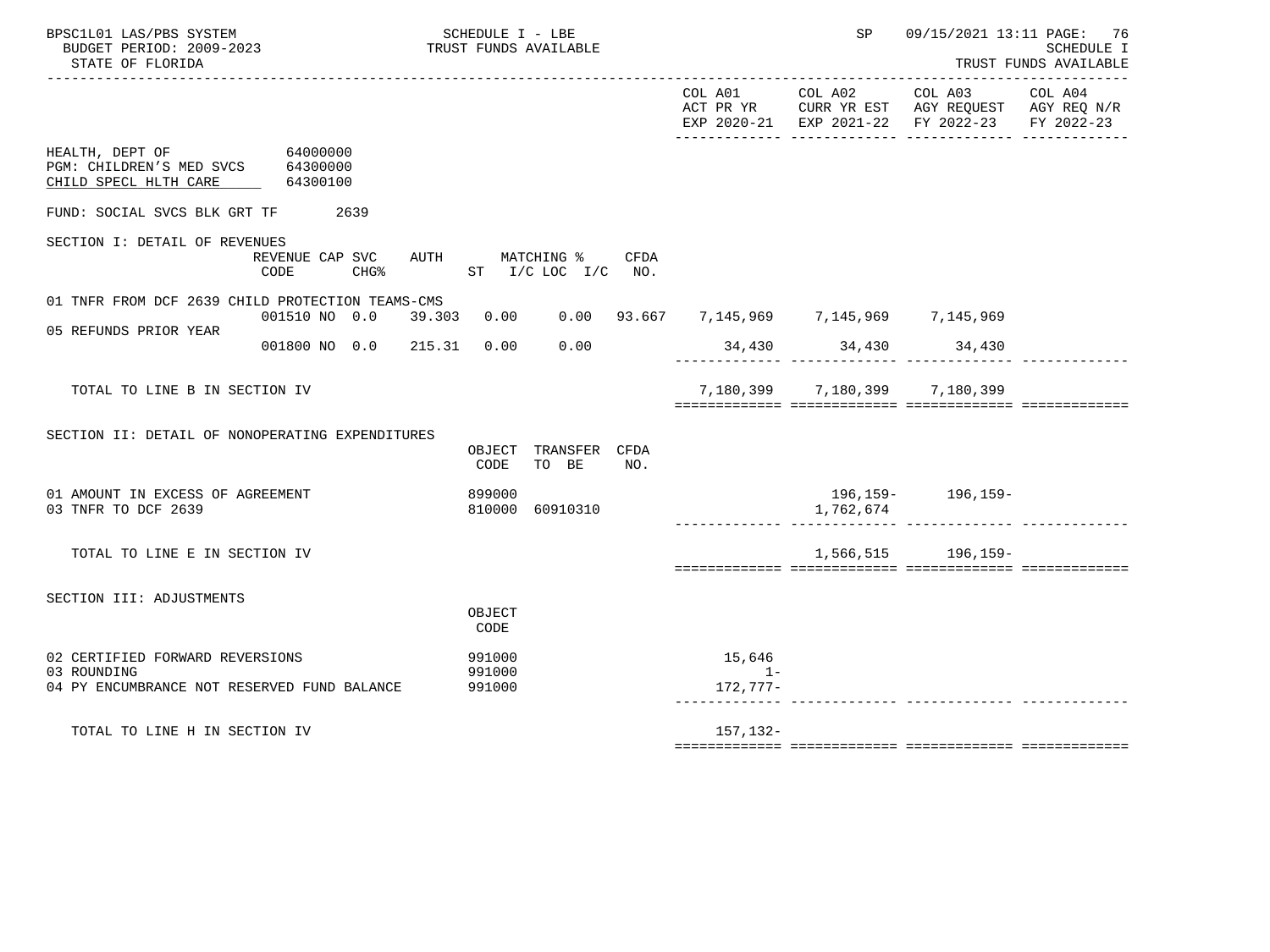| BPSC1L01 LAS/PBS SYSTEM<br>BUDGET PERIOD: 2009-2023 TRUST FUNDS AVAILABLE<br>STATE OF FLORIDA                                                                                                                                                                                                                                                                                                  | SCHEDULE I - LBE                       |                                                            |                                    | SP                      | 09/15/2021 13:11 PAGE: 77<br>TRUST FUNDS AVAILABLE                                                                                | <b>SCHEDULE I</b> |
|------------------------------------------------------------------------------------------------------------------------------------------------------------------------------------------------------------------------------------------------------------------------------------------------------------------------------------------------------------------------------------------------|----------------------------------------|------------------------------------------------------------|------------------------------------|-------------------------|-----------------------------------------------------------------------------------------------------------------------------------|-------------------|
|                                                                                                                                                                                                                                                                                                                                                                                                |                                        |                                                            |                                    |                         | COL A01 COL A02 COL A03 COL A04<br>ACT PR YR CURR YR EST AGY REQUEST AGY REQ N/R<br>EXP 2020-21 EXP 2021-22 FY 2022-23 FY 2022-23 |                   |
| HEALTH, DEPT OF 64000000<br>PGM: CHILDREN'S MED SVCS 64300000<br>CHILD SPECL HLTH CARE 64300100                                                                                                                                                                                                                                                                                                |                                        |                                                            |                                    |                         |                                                                                                                                   |                   |
| FUND: SOCIAL SVCS BLK GRT TF 2639                                                                                                                                                                                                                                                                                                                                                              |                                        |                                                            |                                    |                         |                                                                                                                                   |                   |
| SECTION IV: SUMMARY                                                                                                                                                                                                                                                                                                                                                                            |                                        |                                                            |                                    |                         |                                                                                                                                   |                   |
| UNRESERVED FUND BALANCE - JULY 1<br>ADD: REVENUES (FROM SECTION I)<br>TOTAL FUNDS AVAILABLE (LINE A + LINE B)<br>LESS: OPERATING EXPENDITURES<br>LESS: NONOPERATING EXPENDITURES (SECTION II) (E)<br>LESS: FIXED CAPITAL OUTLAY (TOTAL ONLY)<br>UNRESERVED FUND BALANCE - JUNE 30 - BEFORE ADJ $(G)$<br>NET ADJUSTMENTS (FROM SECTION III)<br>ADJUSTED UNRESERVED FUND BALANCE - JUNE 30 $(1)$ | (A)<br>(B)<br>(C)<br>(D)<br>(F)<br>(H) |                                                            | 1,919,806<br>157,132-<br>1,762,674 | 2, 111, 301 1, 762, 674 | 7,180,399<br>9,291,700<br>7,371,894<br>7,376,558<br>7,376,558<br>7,376,558<br>1,566,515<br>196,159-                               |                   |
| SCHEDULE IB: DETAIL OF UNRESERVED FUND BALANCE                                                                                                                                                                                                                                                                                                                                                 | FUNDING SOURCE                         | $STATE(S)$ RESTRICTED $(R)$<br>NONSTATE(N) UNRESTRICTED(U) |                                    |                         |                                                                                                                                   |                   |
| 01 FEDERAL BLOCK GRANT                                                                                                                                                                                                                                                                                                                                                                         | $\mathbf N$                            | R                                                          | 1,762,674                          |                         |                                                                                                                                   |                   |
| ADJUSTED UNRESERVED FUND BALANCE - JUNE 30                                                                                                                                                                                                                                                                                                                                                     |                                        |                                                            | 1,762,674                          |                         |                                                                                                                                   |                   |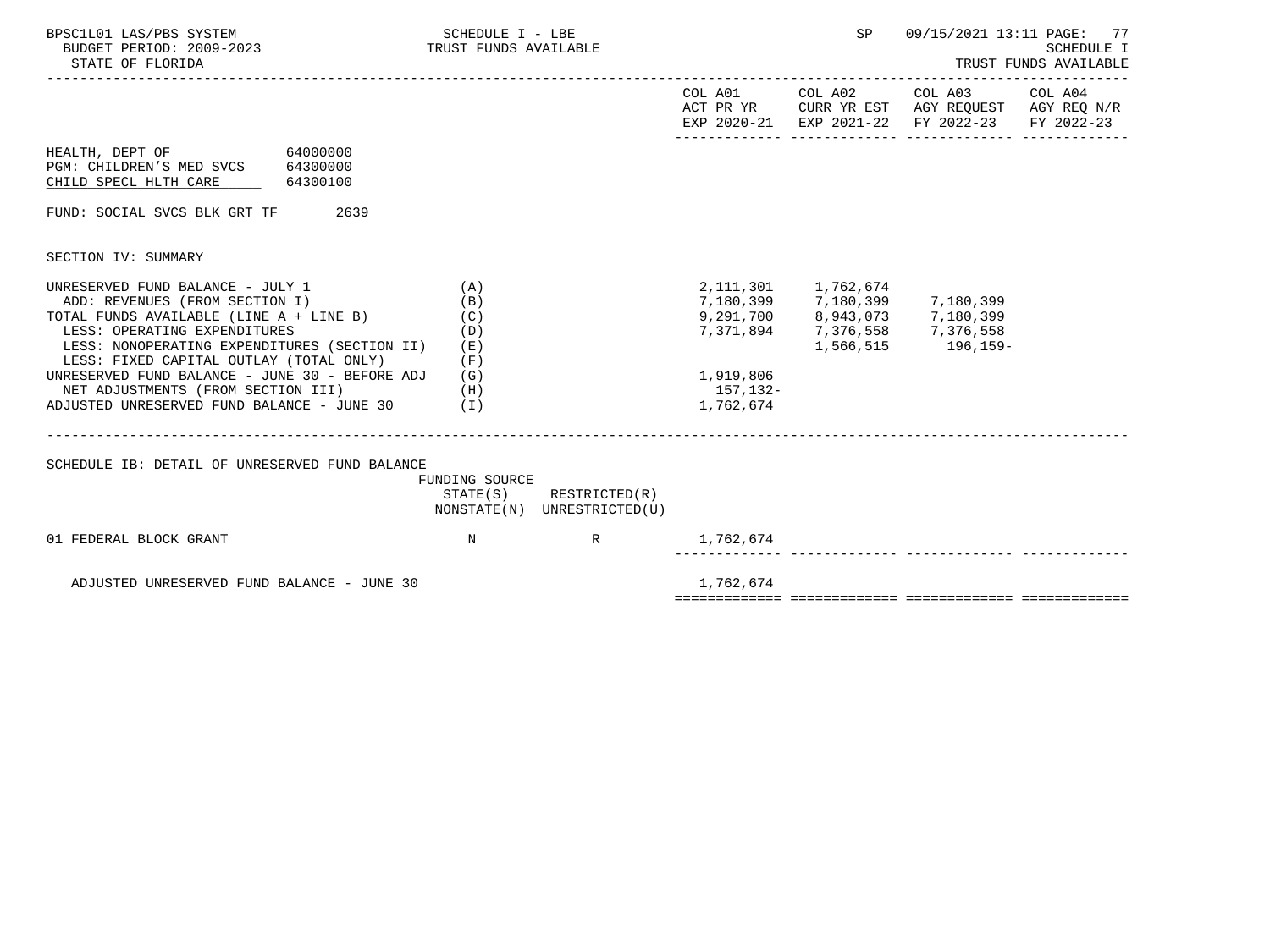| BPSC1L01 LAS/PBS SYSTEM<br>BUDGET PERIOD: 2009-2023<br>STATE OF FLORIDA                                                                                                                                                                  |                            | SCHEDULE I - LBE                       | TRUST FUNDS AVAILABLE         |      |                                                            | SP                                          | 09/15/2021 13:11 PAGE: 78                                                                      | SCHEDULE I<br>TRUST FUNDS AVAILABLE |
|------------------------------------------------------------------------------------------------------------------------------------------------------------------------------------------------------------------------------------------|----------------------------|----------------------------------------|-------------------------------|------|------------------------------------------------------------|---------------------------------------------|------------------------------------------------------------------------------------------------|-------------------------------------|
|                                                                                                                                                                                                                                          |                            |                                        |                               |      | COL A01                                                    | COL A02 COL A03                             | ACT PR YR CURR YR EST AGY REQUEST AGY REQ N/R<br>EXP 2020-21 EXP 2021-22 FY 2022-23 FY 2022-23 | COL A04                             |
| HEALTH, DEPT OF 64000000<br>PGM: HLTH CARE PRAC/ACCESS 64400000<br>MEDICAL QUALITY ASSURANCE 64400100                                                                                                                                    |                            |                                        |                               |      |                                                            |                                             |                                                                                                |                                     |
| FUND: FEDERAL GRANTS TRUST FUND<br>2261                                                                                                                                                                                                  |                            |                                        |                               |      |                                                            |                                             |                                                                                                |                                     |
| SECTION I: DETAIL OF REVENUES<br>REVENUE CAP SVC                                                                                                                                                                                         |                            |                                        | AUTH MATCHING %               | CFDA |                                                            |                                             |                                                                                                |                                     |
| CODE                                                                                                                                                                                                                                     | CHG $%$ ST I/C LOC I/C NO. |                                        |                               |      |                                                            |                                             |                                                                                                |                                     |
| AA HAROLD ROGERS PRESCRIPTION DRUG MONITORING<br>000700 NO 0.0 893.055 0.00 0.00 16.754 267,040 321,241 268,807                                                                                                                          |                            |                                        |                               |      |                                                            |                                             |                                                                                                |                                     |
| 04 OVERDOSE DATA TO ACTION GRANT<br>000700 NO 0.0 381.001 0.00 0.00 93.136 549,993 562,613                                                                                                                                               |                            |                                        |                               |      |                                                            |                                             | 112,523                                                                                        |                                     |
| TOTAL TO LINE B IN SECTION IV                                                                                                                                                                                                            |                            |                                        |                               |      |                                                            | 817,033 883,854 381,330                     |                                                                                                |                                     |
| SECTION II: DETAIL OF NONOPERATING EXPENDITURES                                                                                                                                                                                          |                            | CODE                                   | OBJECT TRANSFER CFDA<br>TO BE | NO.  |                                                            |                                             |                                                                                                |                                     |
| 01 BE TNFR FROM 2261 64200800<br>02 UNFUNDED BUDGET                                                                                                                                                                                      |                            | 810000<br>899000                       |                               |      | 42,159-                                                    |                                             | $188,326 - 690,850 -$                                                                          |                                     |
| TOTAL TO LINE E IN SECTION IV                                                                                                                                                                                                            |                            |                                        |                               |      |                                                            |                                             | $42,159-188,326-690,850-$                                                                      |                                     |
| SECTION III: ADJUSTMENTS                                                                                                                                                                                                                 |                            |                                        |                               |      |                                                            |                                             |                                                                                                |                                     |
|                                                                                                                                                                                                                                          |                            | OBJECT<br>CODE                         |                               |      |                                                            |                                             |                                                                                                |                                     |
| 02 PY ENCUMBRANCES NOT RESERVED FUND BALANCE<br>03 ROUNDING                                                                                                                                                                              |                            | 991000<br>991000                       |                               |      | $12,633-$<br>$2 -$                                         |                                             |                                                                                                |                                     |
| TOTAL TO LINE H IN SECTION IV                                                                                                                                                                                                            |                            |                                        |                               |      | $12,635-$                                                  |                                             |                                                                                                |                                     |
| SECTION IV: SUMMARY                                                                                                                                                                                                                      |                            |                                        |                               |      |                                                            |                                             |                                                                                                |                                     |
| UNRESERVED FUND BALANCE - JULY 1<br>ADD: REVENUES (FROM SECTION I)<br>TOTAL FUNDS AVAILABLE (LINE A + LINE B)<br>LESS: OPERATING EXPENDITURES<br>LESS: NONOPERATING EXPENDITURES (SECTION II)<br>LESS: FIXED CAPITAL OUTLAY (TOTAL ONLY) |                            | (A)<br>(B)<br>(C)<br>(D)<br>(E)<br>(F) |                               |      | $109, 359 -$<br>817,033<br>707,674<br>737,198<br>$42,159-$ | 883,854<br>883,854<br>1,072,180<br>188,326- | 381,330<br>381,330<br>1,072,180<br>$690, 850 -$                                                |                                     |
| UNRESERVED FUND BALANCE - JUNE 30 - BEFORE ADJ<br>NET ADJUSTMENTS (FROM SECTION III)                                                                                                                                                     |                            | (G)<br>(H)                             |                               |      | 12,635<br>$12,635-$                                        |                                             |                                                                                                |                                     |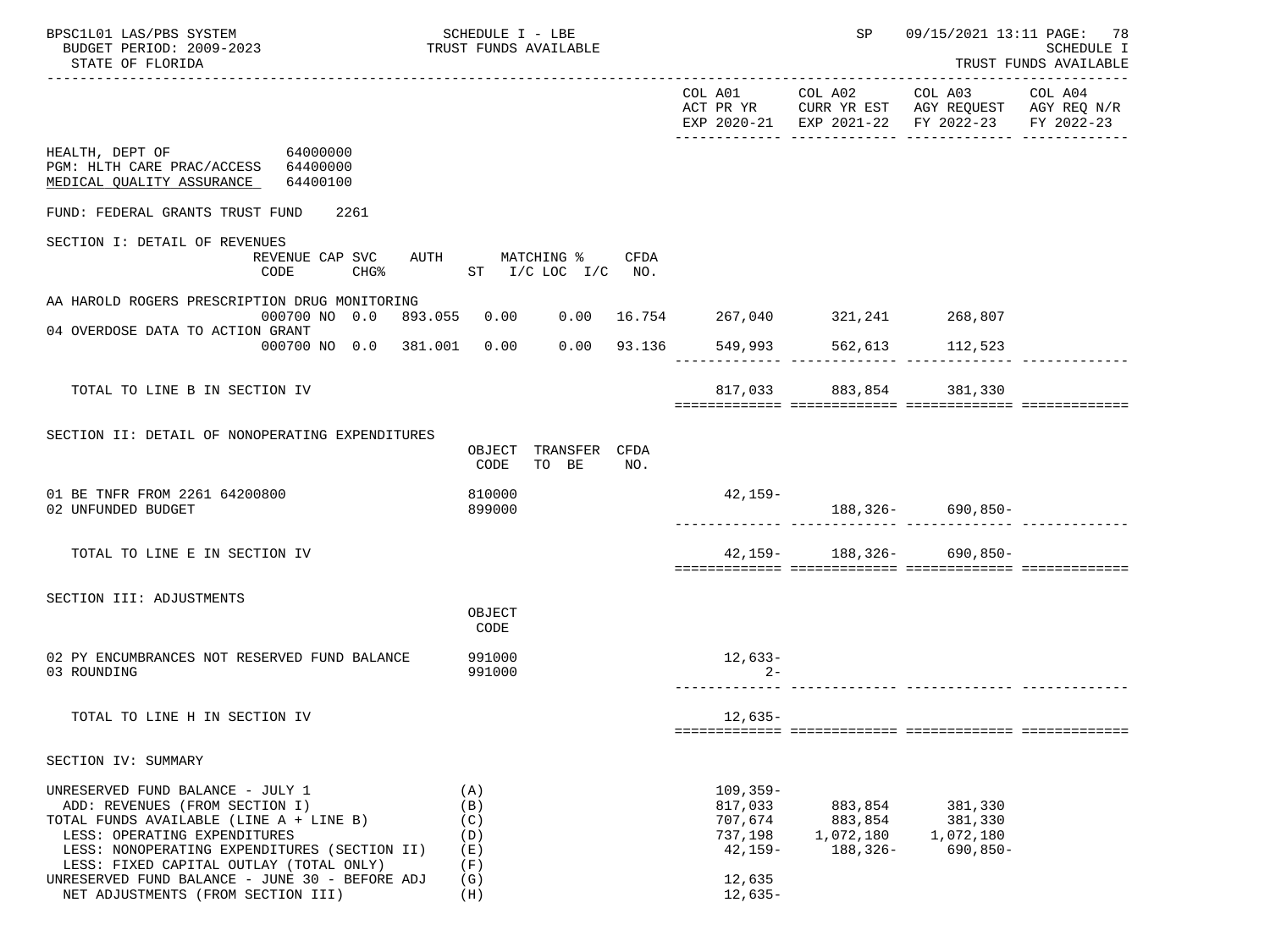| BPSC1L01 LAS/PBS SYSTEM<br>BUDGET PERIOD: 2009-2023<br>STATE OF FLORIDA    |                                  | SCHEDULE I - LBE<br>TRUST FUNDS AVAILABLE |                                     | SP                                    |                                      | 09/15/2021 13:11 PAGE: 79<br>SCHEDULE I<br>TRUST FUNDS AVAILABLE |
|----------------------------------------------------------------------------|----------------------------------|-------------------------------------------|-------------------------------------|---------------------------------------|--------------------------------------|------------------------------------------------------------------|
|                                                                            |                                  |                                           | COL A01<br>ACT PR YR<br>EXP 2020-21 | COL A02<br>CURR YR EST<br>EXP 2021-22 | COL A03<br>AGY REOUEST<br>FY 2022-23 | COL A04<br>AGY REO N/R<br>FY 2022-23                             |
| HEALTH, DEPT OF<br>PGM: HLTH CARE PRAC/ACCESS<br>MEDICAL OUALITY ASSURANCE | 64000000<br>64400000<br>64400100 |                                           |                                     |                                       |                                      |                                                                  |
| FUND: FEDERAL GRANTS TRUST FUND                                            | 2261                             |                                           |                                     |                                       |                                      |                                                                  |

SECTION IV: SUMMARY

ADJUSTED UNRESERVED FUND BALANCE - JUNE 30 (I)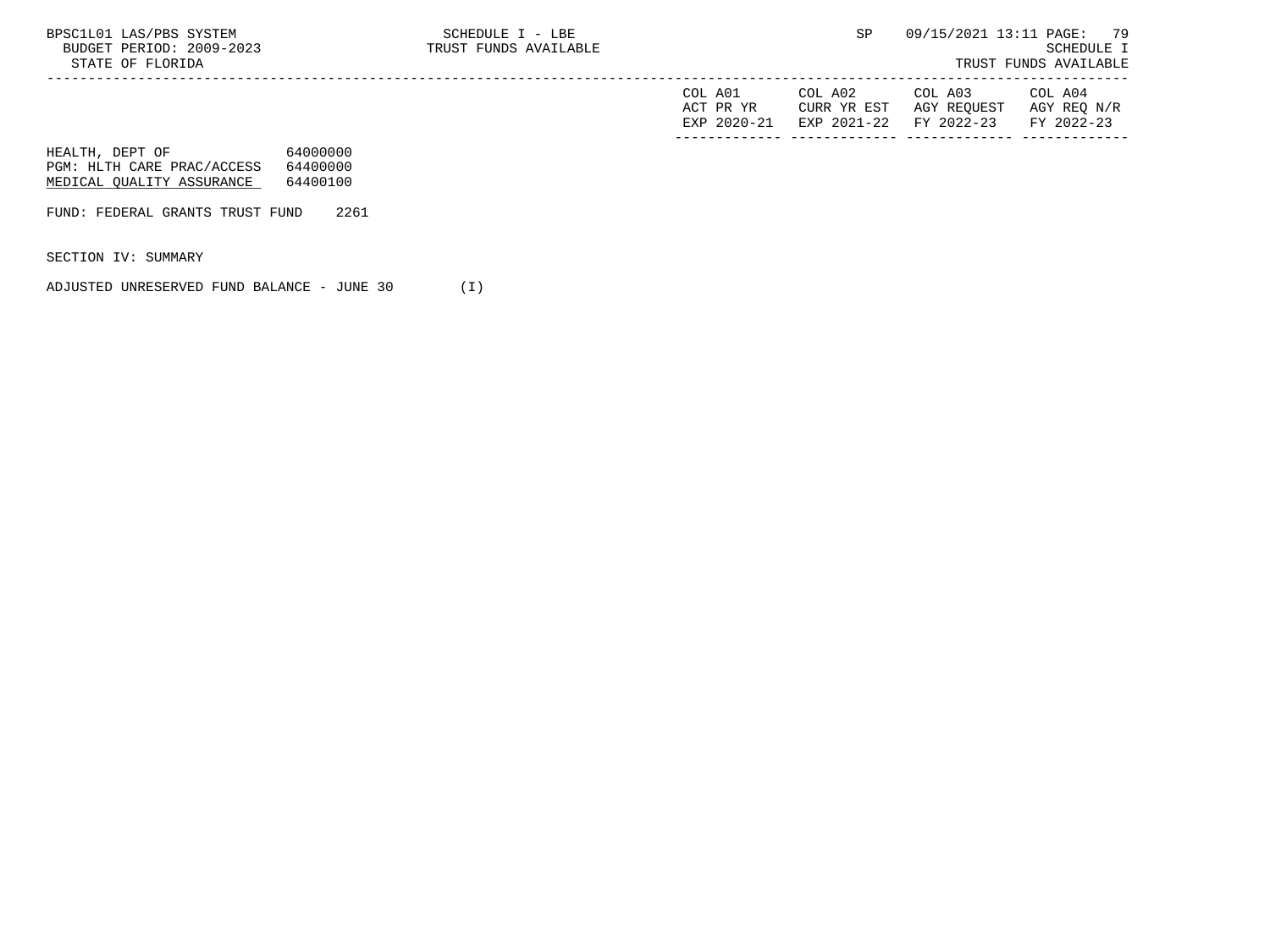| BPSC1L01 LAS/PBS SYSTEM<br>BUDGET PERIOD: 2009-2023<br>STATE OF FLORIDA                                                                                                                                                                                       | SCHEDULE I - LBE<br>TRUST FUNDS AVAILABLE                          |            | SP |                                                                                                                        | 09/15/2021 13:11 PAGE: 80<br>SCHEDULE I<br>TRUST FUNDS AVAILABLE |
|---------------------------------------------------------------------------------------------------------------------------------------------------------------------------------------------------------------------------------------------------------------|--------------------------------------------------------------------|------------|----|------------------------------------------------------------------------------------------------------------------------|------------------------------------------------------------------|
|                                                                                                                                                                                                                                                               |                                                                    |            |    | COL A01 COL A02 COL A03 COL A04<br>ACT PR YR CURR YR EST AGY REQUEST AGY REQ N/R<br>EXP 2020-21 EXP 2021-22 FY 2022-23 | FY 2022-23                                                       |
| 64000000<br>HEALTH, DEPT OF<br>PGM: HLTH CARE PRAC/ACCESS 64400000<br>MEDICAL QUALITY ASSURANCE<br>64400100                                                                                                                                                   |                                                                    |            |    |                                                                                                                        |                                                                  |
| FUND: GRANTS AND DONATIONS TF<br>2339                                                                                                                                                                                                                         |                                                                    |            |    |                                                                                                                        |                                                                  |
| SECTION I: DETAIL OF REVENUES<br>REVENUE CAP SVC<br>CODE                                                                                                                                                                                                      | AUTH<br>MATCHING % CFDA<br>CHG <sup>&amp;</sup> ST I/C LOC I/C NO. |            |    |                                                                                                                        |                                                                  |
| TOTAL TO LINE B IN SECTION IV                                                                                                                                                                                                                                 |                                                                    |            |    |                                                                                                                        |                                                                  |
|                                                                                                                                                                                                                                                               |                                                                    |            |    |                                                                                                                        |                                                                  |
| SECTION II: DETAIL OF NONOPERATING EXPENDITURES                                                                                                                                                                                                               | OBJECT TRANSFER CFDA<br>CODE<br>TO BE<br>NO.                       |            |    |                                                                                                                        |                                                                  |
| AC BE TNFR FROM 2339 64200200                                                                                                                                                                                                                                 | 810000                                                             | 108,779-   |    |                                                                                                                        |                                                                  |
| TOTAL TO LINE E IN SECTION IV                                                                                                                                                                                                                                 |                                                                    | $108,779-$ |    |                                                                                                                        |                                                                  |
| SECTION III: ADJUSTMENTS                                                                                                                                                                                                                                      | OBJECT<br>CODE                                                     |            |    |                                                                                                                        |                                                                  |
|                                                                                                                                                                                                                                                               |                                                                    |            |    |                                                                                                                        |                                                                  |
| TOTAL TO LINE H IN SECTION IV                                                                                                                                                                                                                                 |                                                                    |            |    |                                                                                                                        |                                                                  |
| SECTION IV: SUMMARY                                                                                                                                                                                                                                           |                                                                    |            |    |                                                                                                                        |                                                                  |
| UNRESERVED FUND BALANCE - JULY 1                                                                                                                                                                                                                              | (A)                                                                | $108,779-$ |    |                                                                                                                        |                                                                  |
| ADD: REVENUES (FROM SECTION I)<br>TOTAL FUNDS AVAILABLE (LINE A + LINE B)                                                                                                                                                                                     | (B)<br>(C)                                                         | $108,779-$ |    |                                                                                                                        |                                                                  |
| LESS: OPERATING EXPENDITURES<br>LESS: NONOPERATING EXPENDITURES (SECTION II)<br>LESS: FIXED CAPITAL OUTLAY (TOTAL ONLY)<br>UNRESERVED FUND BALANCE - JUNE 30 - BEFORE ADJ<br>NET ADJUSTMENTS (FROM SECTION III)<br>ADJUSTED UNRESERVED FUND BALANCE - JUNE 30 | (D)<br>(E)<br>(F)<br>(G)<br>(H)<br>(T)                             | $108,779-$ |    |                                                                                                                        |                                                                  |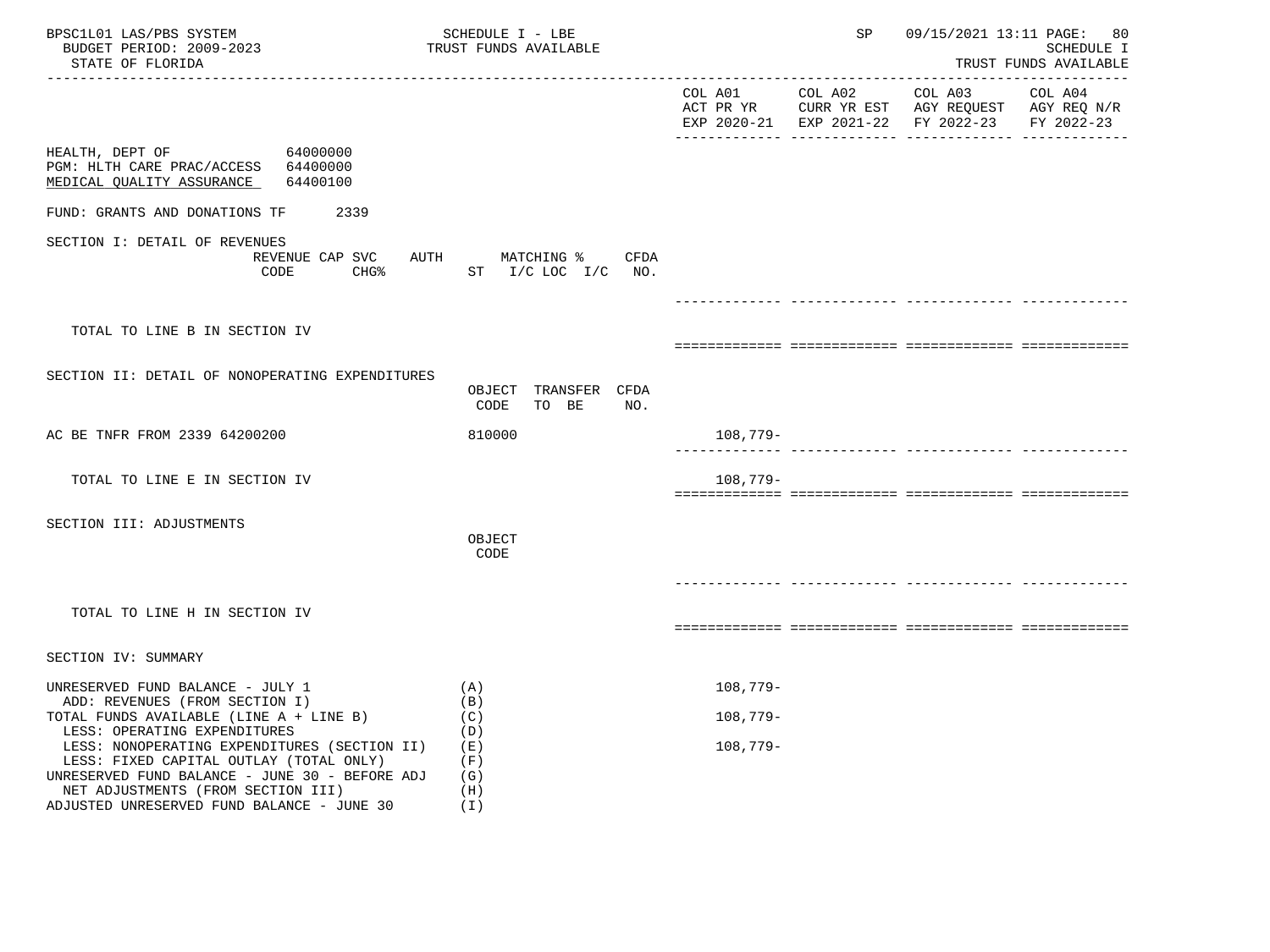| BPSC1L01 LAS/PBS SYSTEM<br>BUDGET PERIOD: 2009-2023<br>STATE OF FLORIDA                                              | SCHEDULE I - LBE |                            | TRUST FUNDS AVAILABLE            |             |                             | SP<br>------------------------------------ | 09/15/2021 13:11 PAGE: 81<br>SCHEDULE I<br>TRUST FUNDS AVAILABLE<br>. _ _ _ _ _ _ _ _ _ _ _ _ _ _    |            |
|----------------------------------------------------------------------------------------------------------------------|------------------|----------------------------|----------------------------------|-------------|-----------------------------|--------------------------------------------|------------------------------------------------------------------------------------------------------|------------|
|                                                                                                                      |                  |                            |                                  |             | COL A01<br>ACT PR YR        |                                            | COL A02 COL A03 COL A04<br>CURR YR EST AGY REQUEST AGY REQ N/R<br>EXP 2020-21 EXP 2021-22 FY 2022-23 | FY 2022-23 |
| 64000000<br>HEALTH, DEPT OF<br>PGM: HLTH CARE PRAC/ACCESS 64400000<br>MEDICAL QUALITY ASSURANCE<br>64400100          |                  |                            |                                  |             |                             |                                            |                                                                                                      |            |
| FUND: MEDICAL QLTY ASSURANCE TF<br>2352                                                                              |                  |                            |                                  |             |                             |                                            |                                                                                                      |            |
| SECTION I: DETAIL OF REVENUES<br>REVENUE CAP SVC<br>CODE<br>CHG <sup>8</sup>                                         | AUTH             |                            | MATCHING %<br>ST I/C LOC I/C NO. | CFDA        |                             |                                            |                                                                                                      |            |
| 02 MEDICAL QUALITY ASSURANCE LICENSE FEES<br>000202 YES 8.0                                                          | 456.025          | 0.00                       | 0.00                             |             | 76,563,322 93,748,283       |                                            | 75,325,490                                                                                           |            |
| 14 NSLTF PROGRAM FEE-DOE<br>000202 YES 0.0                                                                           | 1009.66          | 0.00                       | 0.00                             |             |                             | 1,415,740 960,952                          | 1,322,208                                                                                            |            |
| 15 TNFR DOE 2505 TR94<br>000202 YES 0.0                                                                              | 1009.66          | 0.00                       | 0.00                             |             |                             |                                            | $1,415,740-960,952-1,322,208-$                                                                       |            |
| YY MEDICAL QUALITY ASSURANCE FINES<br>001200 NO 8.0                                                                  | 456.025          | 0.00                       | 0.00                             |             | 1,159,082                   | 1,429,561                                  | 1,429,561                                                                                            |            |
| 03 TNFR FROM 2569 180251 RAD TECH CERTIFICATIONS                                                                     |                  |                            |                                  |             |                             |                                            |                                                                                                      |            |
| 001500 NO 0.0<br>04 TNFR FROM 2021 180205                                                                            | 456.004          | 0.00                       | 0.00                             |             | 978, 309                    | 1,126,632                                  | 1,126,632                                                                                            |            |
| 001500 NO 0.0<br>05 TNFR FROM AHCA 2003 CERTIFIED NURSING ASSIST                                                     | 456.004          | 0.00                       | 0.00                             |             | 332                         |                                            |                                                                                                      |            |
| 001510 NO 0.0<br>07 TNFR FROM AHCA 2474 CERTIFIED NURSING ASSIST                                                     | 456.004          | 0.00                       | 0.00                             |             | 93.777 80,156 80,156 80,156 |                                            |                                                                                                      |            |
| 001510 NO 0.0 456.004                                                                                                |                  | 0.00                       | 0.00                             |             | 93.777 92,476 92,476 92,476 |                                            |                                                                                                      |            |
| 01 REFUNDS PRIOR YEAR<br>001800 NO 0.0 215.31                                                                        |                  | 0.00                       | 0.00                             |             |                             | 59,550 59,550 59,550                       |                                                                                                      |            |
| 10 SALE OF SERVICES OUTSIDE<br>001905 YES 8.0                                                                        | 456.004          | 0.00                       | 0.00                             |             | 3,906                       |                                            |                                                                                                      |            |
| 16 12 MONTH WARRANT CANX<br>003800 NO 0.0                                                                            | 17.26            | 0.00                       | 0.00                             |             | 19,713                      |                                            |                                                                                                      |            |
| 12 NEUROLOGICAL INJURY COMPENSATION ASSOCIATION<br>005000 NO 0.0 456.004                                             |                  | 0.00                       | 0.00                             |             |                             |                                            | 1,955,844 2,581,812 2,348,084                                                                        |            |
|                                                                                                                      |                  |                            |                                  |             |                             |                                            |                                                                                                      |            |
| TOTAL TO LINE B IN SECTION IV                                                                                        |                  |                            |                                  |             |                             | 80, 912, 690 99, 118, 470 80, 461, 949     |                                                                                                      |            |
| SECTION II: DETAIL OF NONOPERATING EXPENDITURES                                                                      |                  |                            |                                  |             |                             |                                            |                                                                                                      |            |
|                                                                                                                      |                  | OBJECT<br>CODE             | TRANSFER<br>TO BE                | CFDA<br>NO. |                             |                                            |                                                                                                      |            |
| A1 BE TNFR TO 2021 185080<br>A2 TNFR TO GR 180056 SWEEP SEC 215.32                                                   |                  | 810000<br>990002           | 64100200<br>64400100             |             | 5,488,624<br>5,000,000      | 5,488,624<br>15,000,000                    | 5,488,624                                                                                            |            |
| CH REFUNDS OF STATE REVENUES 220020<br>P2 TNFR TO AHCA 2003 HCTF COST ALLOC 181067                                   |                  | 860000<br>810000           | 68700700                         |             | 442,507<br>77,489           | 442,507<br>296,917                         | 442,507<br>296,917                                                                                   |            |
| 02 SERVICE CHARGE TO GENERAL REVENUE 310322<br>04 TNFR TO FDLE 2510 INVESTIGATIVE 181317<br>06 5% TRUST FUND RESERVE |                  | 880800<br>810000<br>999000 | 71700100                         |             | 6,119,976<br>84,912         | 7,614,228<br>500,000                       | 6,140,404<br>500,000<br>3,390,647                                                                    |            |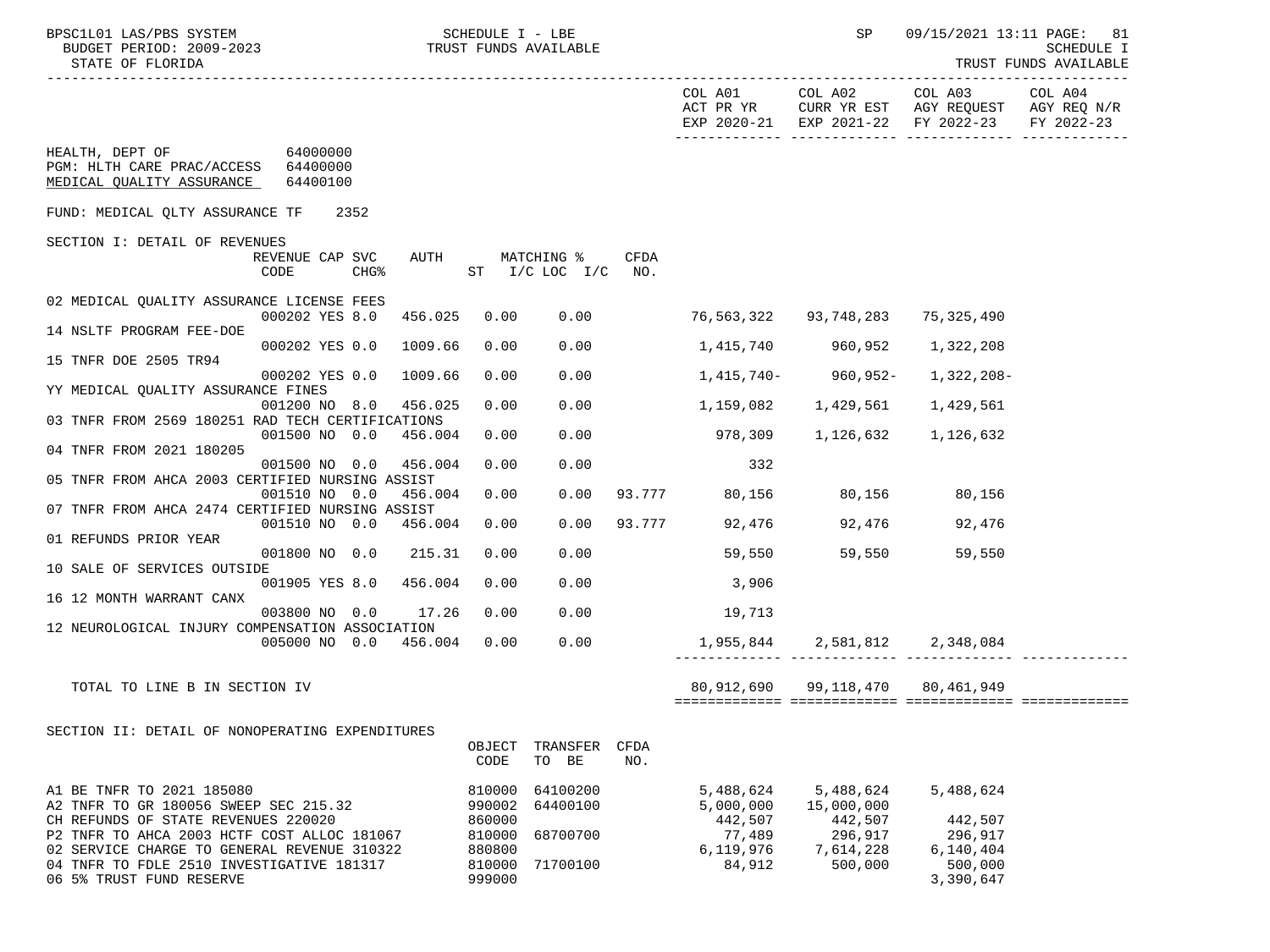| BPSC1L01 LAS/PBS SYSTEM<br>BUDGET PERIOD: 2009-2023<br>STATE OF FLORIDA                                                                                                                                                                  | SCHEDULE I - LBE<br>TRUST FUNDS AVAILABLE                                  |                                                       | SP                                                                                          | 09/15/2021 13:11 PAGE: 82<br><b>SCHEDULE I</b><br>TRUST FUNDS AVAILABLE                                |                       |  |
|------------------------------------------------------------------------------------------------------------------------------------------------------------------------------------------------------------------------------------------|----------------------------------------------------------------------------|-------------------------------------------------------|---------------------------------------------------------------------------------------------|--------------------------------------------------------------------------------------------------------|-----------------------|--|
|                                                                                                                                                                                                                                          |                                                                            | COL A01                                               |                                                                                             | COL A02 COL A03<br>ACT PR YR CURR YR EST AGY REQUEST AGY REQ N/R<br>EXP 2020-21 EXP 2021-22 FY 2022-23 | COL A04<br>FY 2022-23 |  |
| 64000000<br>HEALTH, DEPT OF<br>PGM: HLTH CARE PRAC/ACCESS 64400000<br>MEDICAL QUALITY ASSURANCE<br>64400100                                                                                                                              |                                                                            |                                                       |                                                                                             |                                                                                                        |                       |  |
| FUND: MEDICAL OLTY ASSURANCE TF<br>2352                                                                                                                                                                                                  |                                                                            |                                                       |                                                                                             |                                                                                                        |                       |  |
| SECTION II: DETAIL OF NONOPERATING EXPENDITURES                                                                                                                                                                                          | OBJECT TRANSFER CFDA<br>CODE<br>TO BE<br>NO.                               |                                                       |                                                                                             |                                                                                                        |                       |  |
| 11 TNFR TO NICA-310345                                                                                                                                                                                                                   | 810000                                                                     |                                                       | 1,259,500 1,106,500 1,106,500                                                               |                                                                                                        |                       |  |
| TOTAL TO LINE E IN SECTION IV                                                                                                                                                                                                            |                                                                            |                                                       | 18,473,008 30,448,776 17,365,599                                                            |                                                                                                        |                       |  |
| SECTION III: ADJUSTMENTS                                                                                                                                                                                                                 | OBJECT<br>CODE                                                             |                                                       |                                                                                             |                                                                                                        |                       |  |
| 01 CERTIFIED FORWARD REVERSIONS<br>07 PY ENCUMBRANCE NOT RESERVED FUND BALANCE<br>08 PRIOR YEAR A/P NOT CF- COMP ABSENCES<br>09 PRIOR YEAR A/P NOT CF- OPERATING CATEGORY<br>14 PRIOR YEAR ACCRUAL ADJUSTMENT                            | 991000<br>991000<br>991000<br>991000<br>991000                             | 491,523<br>1,384,796–<br>937,056<br>363,226<br>- 158- |                                                                                             |                                                                                                        |                       |  |
| TOTAL TO LINE H IN SECTION IV                                                                                                                                                                                                            |                                                                            | 406,851                                               |                                                                                             |                                                                                                        |                       |  |
| SECTION IV: SUMMARY                                                                                                                                                                                                                      |                                                                            |                                                       |                                                                                             |                                                                                                        |                       |  |
| UNRESERVED FUND BALANCE - JULY 1<br>ADD: REVENUES (FROM SECTION I)<br>TOTAL FUNDS AVAILABLE (LINE A + LINE B)<br>LESS: OPERATING EXPENDITURES<br>LESS: NONOPERATING EXPENDITURES (SECTION II)<br>LESS: FIXED CAPITAL OUTLAY (TOTAL ONLY) | (A)<br>(B)<br>(C)<br>(D)<br>(E)<br>(F)                                     | 80,912,690<br>117,050,734<br>62,765,775<br>18,473,008 | 36, 138, 044 36, 218, 802 34, 374, 986<br>99,118,470 80,461,949<br>70,513,510<br>30,448,776 | 135, 337, 272 114, 836, 935<br>69,927,746<br>17,365,599                                                | 1,960,381             |  |
| UNRESERVED FUND BALANCE - JUNE 30 - BEFORE ADJ<br>NET ADJUSTMENTS (FROM SECTION III)<br>ADJUSTED UNRESERVED FUND BALANCE - JUNE 30                                                                                                       | (G)<br>(H)<br>$(\lrcorner)$                                                | 35,811,951<br>406,851<br>36,218,802                   | 34,374,986                                                                                  | 27,543,590<br>34,374,986 27,543,590                                                                    |                       |  |
| SCHEDULE IB: DETAIL OF UNRESERVED FUND BALANCE                                                                                                                                                                                           | FUNDING SOURCE<br>STATE(S)<br>RESTRICTED(R)<br>NONSTATE(N) UNRESTRICTED(U) |                                                       |                                                                                             |                                                                                                        |                       |  |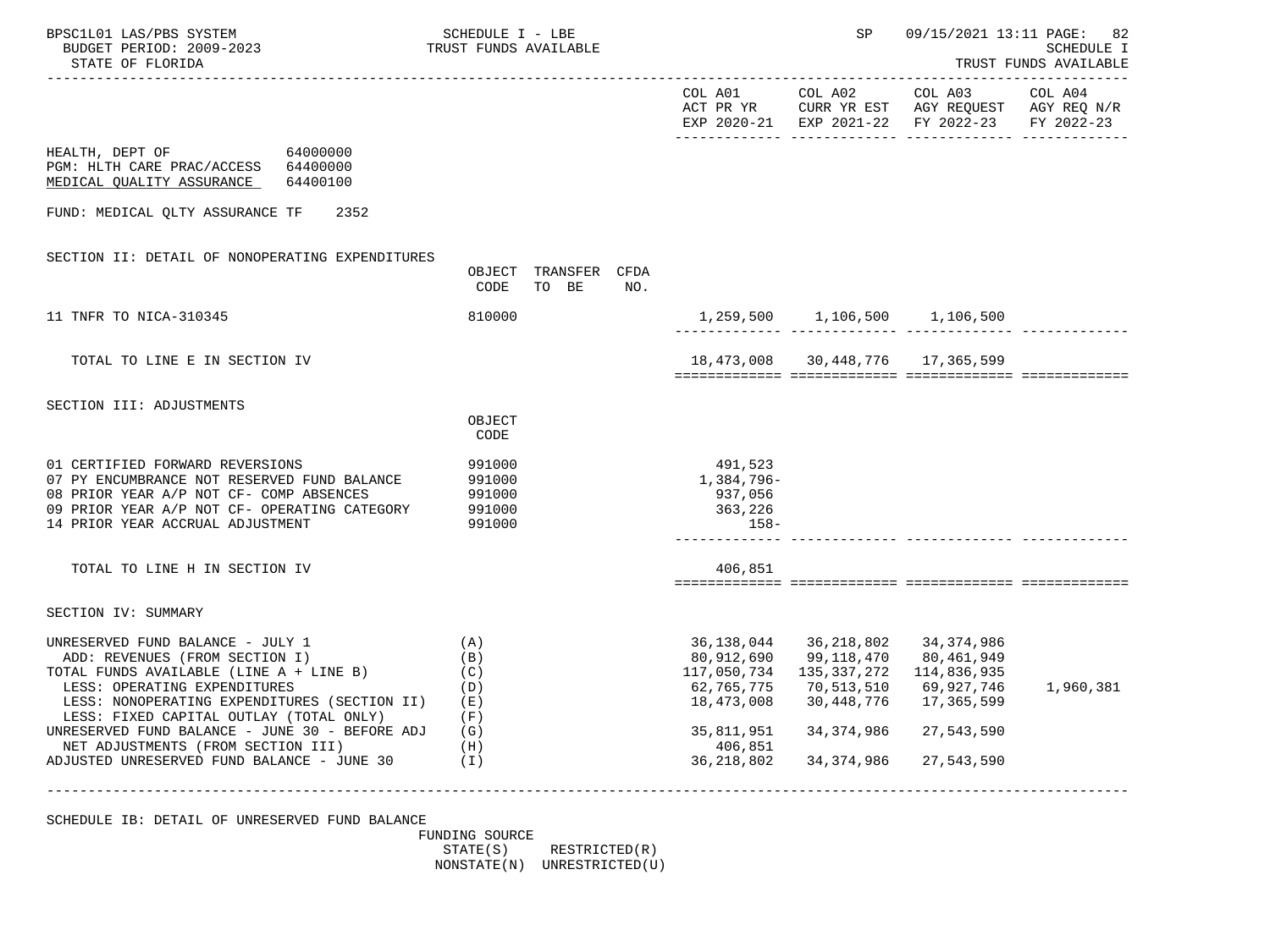| BPSC1L01 LAS/PBS SYSTEM<br>BUDGET PERIOD: 2009-2023 TRUST FUNDS AVAILABLE<br>STATE OF FLORIDA         | SCHEDULE I - LBE |                                                            | SP                                     | 09/15/2021 13:11 PAGE: 83                                                                                                         | SCHEDULE I<br>TRUST FUNDS AVAILABLE |
|-------------------------------------------------------------------------------------------------------|------------------|------------------------------------------------------------|----------------------------------------|-----------------------------------------------------------------------------------------------------------------------------------|-------------------------------------|
|                                                                                                       |                  |                                                            |                                        | COL A01 COL A02 COL A03 COL A04<br>ACT PR YR CURR YR EST AGY REQUEST AGY REQ N/R<br>EXP 2020-21 EXP 2021-22 FY 2022-23 FY 2022-23 |                                     |
| HEALTH, DEPT OF 64000000<br>PGM: HLTH CARE PRAC/ACCESS 64400000<br>MEDICAL OUALITY ASSURANCE 64400100 |                  |                                                            |                                        |                                                                                                                                   |                                     |
| FUND: MEDICAL QLTY ASSURANCE TF 2352                                                                  |                  |                                                            |                                        |                                                                                                                                   |                                     |
| SCHEDULE IB: DETAIL OF UNRESERVED FUND BALANCE                                                        | FUNDING SOURCE   | $STATE(S)$ RESTRICTED $(R)$<br>NONSTATE(N) UNRESTRICTED(U) |                                        |                                                                                                                                   |                                     |
| 01 MEDICAL ASSURANCE BOARDS 456 F.S.                                                                  | S                | U                                                          | 36, 218, 802 34, 374, 986 27, 543, 590 |                                                                                                                                   |                                     |
| ADJUSTED UNRESERVED FUND BALANCE - JUNE 30                                                            |                  |                                                            | 36,218,802 34,374,986 27,543,590       |                                                                                                                                   |                                     |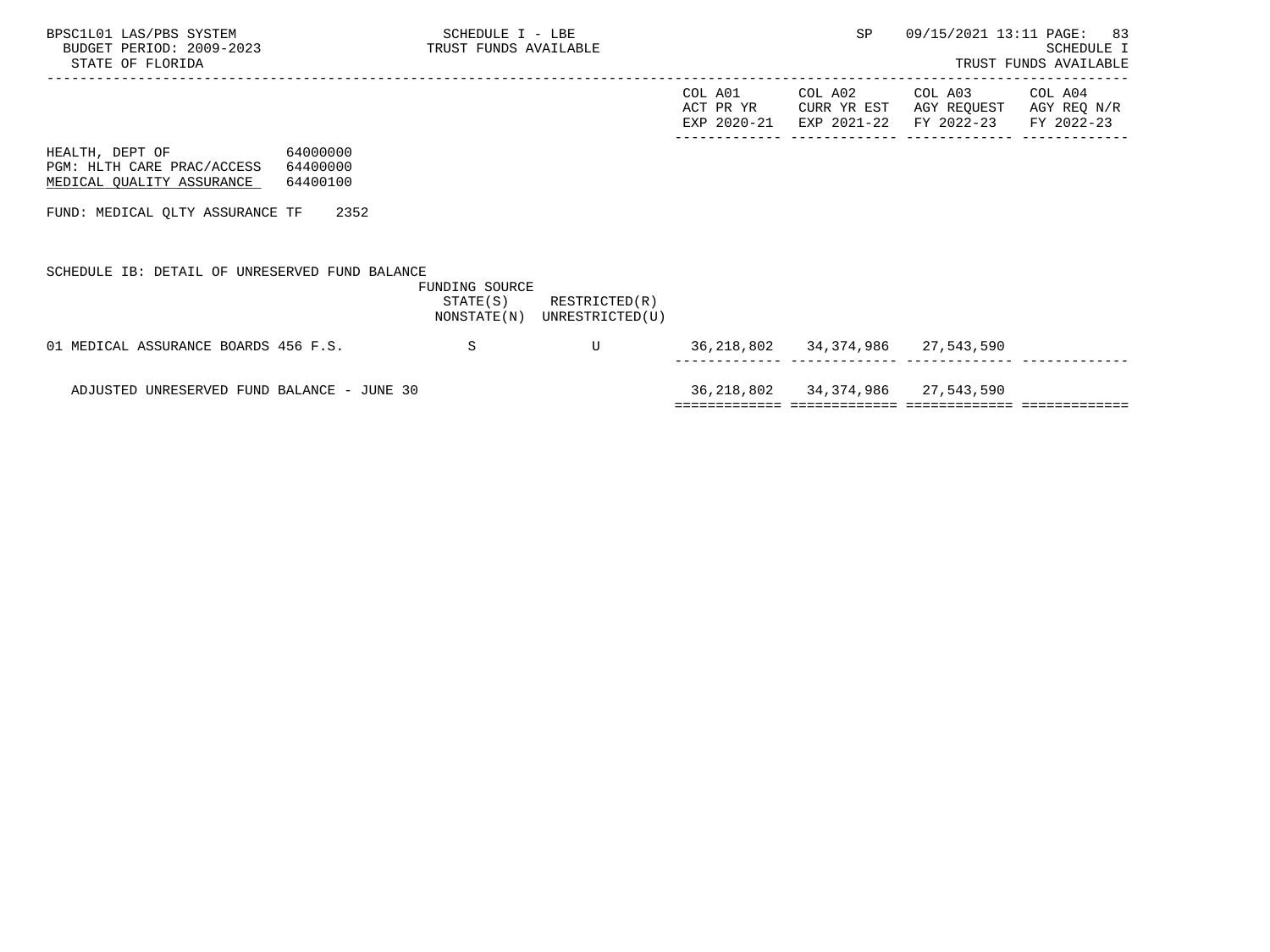| COL A03<br>COL A01 COL A02<br>COL A04<br>ACT PR YR CURR YR EST AGY REQUEST AGY REQ N/R<br>EXP 2020-21 EXP 2021-22 FY 2022-23<br>64000000<br>HEALTH, DEPT OF<br>PGM: DISABILITY DETERMIN 64500000<br>DISABILITY BENEFITS DETERM 64500100<br>FUND: FEDERAL GRANTS TRUST FUND<br>2261<br>SECTION I: DETAIL OF REVENUES<br>REVENUE CAP SVC<br>AUTH MATCHING %<br>CFDA<br>CHG <sup>8</sup><br>CODE<br>$ST$ $I/C$ $LOC$ $I/C$ $NO$ .<br>A4 TNFR FROM 2021 LEAVE PAYOUTS<br>0.00<br>1,821 10,597 10,597<br>001500 NO 0.0<br>381.001<br>0.00<br>AC TNFR FROM AHCA 2474 DDD MEDICALLY NEEDY PROG<br>93.778  1,222,666  1,924,677  1,924,677<br>001510 NO 0.0<br>0.00<br>0.00<br>381.001<br>04 REFUNDS PRIOR YEAR<br>001800 NO 0.0<br>0.00<br>0.00<br>14<br>14<br>215.31<br>14<br>05 PRIOR YEAR WARRANT CANCELLATIONS<br>003700 NO 0.0<br>215.31<br>0.00<br>0.00<br>14<br>TOTAL TO LINE B IN SECTION IV<br>1, 224, 515 1, 935, 288 1, 935, 288<br>SECTION II: DETAIL OF NONOPERATING EXPENDITURES<br>OBJECT TRANSFER CFDA<br>CODE<br>TO BE<br>NO.<br>PP TNFR FROM 2261 64200800<br>810000<br>126,587-<br>----------- ------------- -------<br>$126,587-$<br>TOTAL TO LINE E IN SECTION IV<br>SECTION III: ADJUSTMENTS<br>OBJECT<br>CODE<br>991000<br>270,257<br>01 CERTIFIED FORWARD REVERSIONS<br>03 ROUNDING<br>991000<br>1<br>147,836<br>04 SWFS ADJUSTMENT B6400351<br>991000<br>314<br>07 PRIOR YEAR A/P NOT CF- OPERATING CATEGORY<br>991000<br>08 PY ENCUMBRANCES NOT RESERVED FUND BALANCE<br>991000<br>344,311- | BPSC1L01 LAS/PBS SYSTEM<br>BUDGET PERIOD: 2009-2023<br>STATE OF FLORIDA | ___________________________________ |  | SCHEDULE I - LBE | TRUST FUNDS AVAILABLE |  | SP | 09/15/2021 13:11 PAGE: 84<br>SCHEDULE I<br>TRUST FUNDS AVAILABLE |
|----------------------------------------------------------------------------------------------------------------------------------------------------------------------------------------------------------------------------------------------------------------------------------------------------------------------------------------------------------------------------------------------------------------------------------------------------------------------------------------------------------------------------------------------------------------------------------------------------------------------------------------------------------------------------------------------------------------------------------------------------------------------------------------------------------------------------------------------------------------------------------------------------------------------------------------------------------------------------------------------------------------------------------------------------------------------------------------------------------------------------------------------------------------------------------------------------------------------------------------------------------------------------------------------------------------------------------------------------------------------------------------------------------------------------------------------------------------------------------------------------------------|-------------------------------------------------------------------------|-------------------------------------|--|------------------|-----------------------|--|----|------------------------------------------------------------------|
|                                                                                                                                                                                                                                                                                                                                                                                                                                                                                                                                                                                                                                                                                                                                                                                                                                                                                                                                                                                                                                                                                                                                                                                                                                                                                                                                                                                                                                                                                                                |                                                                         |                                     |  |                  |                       |  |    | FY 2022-23                                                       |
|                                                                                                                                                                                                                                                                                                                                                                                                                                                                                                                                                                                                                                                                                                                                                                                                                                                                                                                                                                                                                                                                                                                                                                                                                                                                                                                                                                                                                                                                                                                |                                                                         |                                     |  |                  |                       |  |    |                                                                  |
|                                                                                                                                                                                                                                                                                                                                                                                                                                                                                                                                                                                                                                                                                                                                                                                                                                                                                                                                                                                                                                                                                                                                                                                                                                                                                                                                                                                                                                                                                                                |                                                                         |                                     |  |                  |                       |  |    |                                                                  |
|                                                                                                                                                                                                                                                                                                                                                                                                                                                                                                                                                                                                                                                                                                                                                                                                                                                                                                                                                                                                                                                                                                                                                                                                                                                                                                                                                                                                                                                                                                                |                                                                         |                                     |  |                  |                       |  |    |                                                                  |
|                                                                                                                                                                                                                                                                                                                                                                                                                                                                                                                                                                                                                                                                                                                                                                                                                                                                                                                                                                                                                                                                                                                                                                                                                                                                                                                                                                                                                                                                                                                |                                                                         |                                     |  |                  |                       |  |    |                                                                  |
|                                                                                                                                                                                                                                                                                                                                                                                                                                                                                                                                                                                                                                                                                                                                                                                                                                                                                                                                                                                                                                                                                                                                                                                                                                                                                                                                                                                                                                                                                                                |                                                                         |                                     |  |                  |                       |  |    |                                                                  |
|                                                                                                                                                                                                                                                                                                                                                                                                                                                                                                                                                                                                                                                                                                                                                                                                                                                                                                                                                                                                                                                                                                                                                                                                                                                                                                                                                                                                                                                                                                                |                                                                         |                                     |  |                  |                       |  |    |                                                                  |
|                                                                                                                                                                                                                                                                                                                                                                                                                                                                                                                                                                                                                                                                                                                                                                                                                                                                                                                                                                                                                                                                                                                                                                                                                                                                                                                                                                                                                                                                                                                |                                                                         |                                     |  |                  |                       |  |    |                                                                  |
|                                                                                                                                                                                                                                                                                                                                                                                                                                                                                                                                                                                                                                                                                                                                                                                                                                                                                                                                                                                                                                                                                                                                                                                                                                                                                                                                                                                                                                                                                                                |                                                                         |                                     |  |                  |                       |  |    |                                                                  |
|                                                                                                                                                                                                                                                                                                                                                                                                                                                                                                                                                                                                                                                                                                                                                                                                                                                                                                                                                                                                                                                                                                                                                                                                                                                                                                                                                                                                                                                                                                                |                                                                         |                                     |  |                  |                       |  |    |                                                                  |
|                                                                                                                                                                                                                                                                                                                                                                                                                                                                                                                                                                                                                                                                                                                                                                                                                                                                                                                                                                                                                                                                                                                                                                                                                                                                                                                                                                                                                                                                                                                |                                                                         |                                     |  |                  |                       |  |    |                                                                  |
|                                                                                                                                                                                                                                                                                                                                                                                                                                                                                                                                                                                                                                                                                                                                                                                                                                                                                                                                                                                                                                                                                                                                                                                                                                                                                                                                                                                                                                                                                                                |                                                                         |                                     |  |                  |                       |  |    |                                                                  |
|                                                                                                                                                                                                                                                                                                                                                                                                                                                                                                                                                                                                                                                                                                                                                                                                                                                                                                                                                                                                                                                                                                                                                                                                                                                                                                                                                                                                                                                                                                                |                                                                         |                                     |  |                  |                       |  |    |                                                                  |
|                                                                                                                                                                                                                                                                                                                                                                                                                                                                                                                                                                                                                                                                                                                                                                                                                                                                                                                                                                                                                                                                                                                                                                                                                                                                                                                                                                                                                                                                                                                |                                                                         |                                     |  |                  |                       |  |    |                                                                  |
|                                                                                                                                                                                                                                                                                                                                                                                                                                                                                                                                                                                                                                                                                                                                                                                                                                                                                                                                                                                                                                                                                                                                                                                                                                                                                                                                                                                                                                                                                                                |                                                                         |                                     |  |                  |                       |  |    |                                                                  |
|                                                                                                                                                                                                                                                                                                                                                                                                                                                                                                                                                                                                                                                                                                                                                                                                                                                                                                                                                                                                                                                                                                                                                                                                                                                                                                                                                                                                                                                                                                                |                                                                         |                                     |  |                  |                       |  |    |                                                                  |
|                                                                                                                                                                                                                                                                                                                                                                                                                                                                                                                                                                                                                                                                                                                                                                                                                                                                                                                                                                                                                                                                                                                                                                                                                                                                                                                                                                                                                                                                                                                |                                                                         |                                     |  |                  |                       |  |    |                                                                  |
| 74,097<br>TOTAL TO LINE H IN SECTION IV                                                                                                                                                                                                                                                                                                                                                                                                                                                                                                                                                                                                                                                                                                                                                                                                                                                                                                                                                                                                                                                                                                                                                                                                                                                                                                                                                                                                                                                                        |                                                                         |                                     |  |                  |                       |  |    |                                                                  |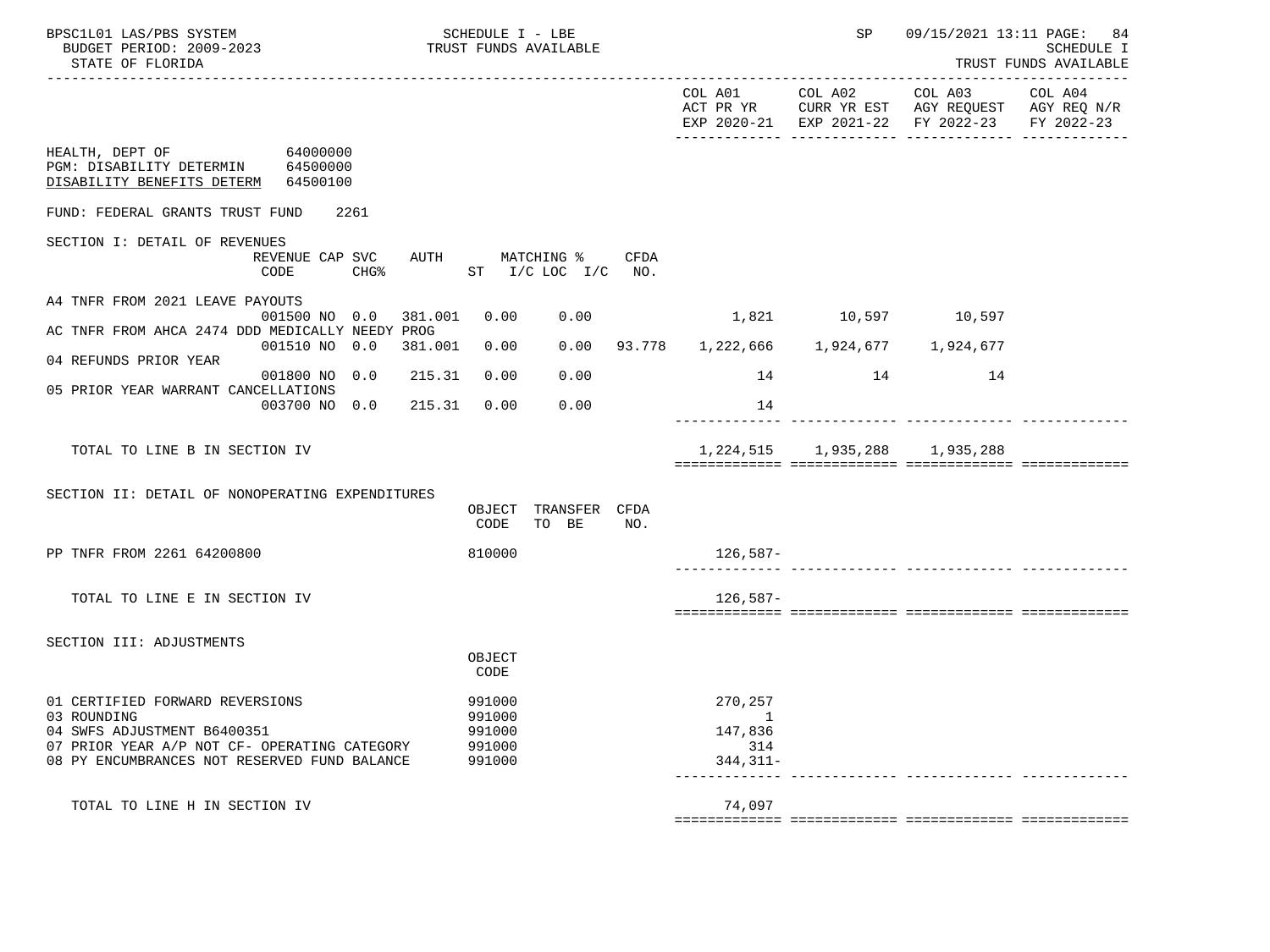| BPSC1L01 LAS/PBS SYSTEM<br>BUDGET PERIOD: 2009-2023 TRUST FUNDS AVAILABLE<br>STATE OF FLORIDA                                                                                                                                                   | SCHEDULE I - LBE                | SP                                  | 09/15/2021 13:11 PAGE: 85<br>SCHEDULE I<br>TRUST FUNDS AVAILABLE |                                                                |                                      |
|-------------------------------------------------------------------------------------------------------------------------------------------------------------------------------------------------------------------------------------------------|---------------------------------|-------------------------------------|------------------------------------------------------------------|----------------------------------------------------------------|--------------------------------------|
|                                                                                                                                                                                                                                                 |                                 | COL A01<br>ACT PR YR<br>EXP 2020-21 | COL A02<br>CURR YR EST                                           | COL A03<br>AGY REOUEST<br>EXP 2021-22 FY 2022-23               | COL A04<br>AGY REQ N/R<br>FY 2022-23 |
| HEALTH, DEPT OF<br>64000000<br>PGM: DISABILITY DETERMIN 64500000<br>DISABILITY BENEFITS DETERM<br>64500100<br>2261<br>FUND: FEDERAL GRANTS TRUST FUND                                                                                           |                                 |                                     |                                                                  |                                                                |                                      |
| SECTION IV: SUMMARY                                                                                                                                                                                                                             |                                 |                                     |                                                                  |                                                                |                                      |
| (A)<br>UNRESERVED FUND BALANCE - JULY 1<br>ADD: REVENUES (FROM SECTION I)<br>TOTAL FUNDS AVAILABLE (LINE A + LINE B)<br>LESS: OPERATING EXPENDITURES<br>LESS: NONOPERATING EXPENDITURES (SECTION II)<br>LESS: FIXED CAPITAL OUTLAY (TOTAL ONLY) | (B)<br>(C)<br>(D)<br>(E)<br>(F) | 162,537<br>126,587-                 | 1,587,736 1,935,288 1,935,288                                    | 1,224,515 1,935,288 1,935,288<br>1,387,052 1,935,288 1,935,288 |                                      |
| UNRESERVED FUND BALANCE - JUNE 30 - BEFORE ADJ                                                                                                                                                                                                  | (G)                             | 74,097-                             |                                                                  |                                                                |                                      |

NET ADJUSTMENTS (FROM SECTION III) (H) 74,097

ADJUSTED UNRESERVED FUND BALANCE - JUNE 30 (I)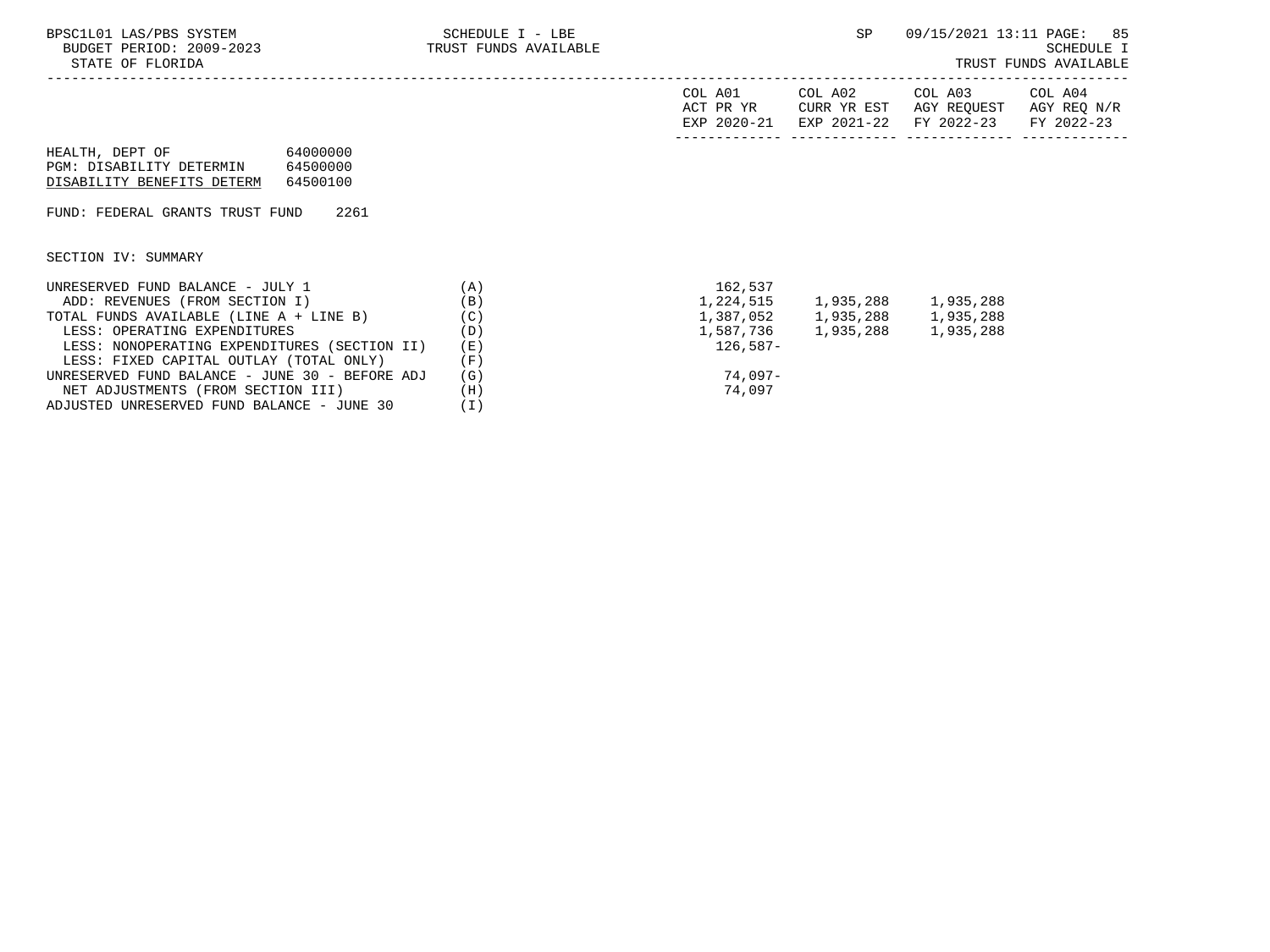| BPSC1L01 LAS/PBS SYSTEM<br>BUDGET PERIOD: 2009-2023<br>STATE OF FLORIDA                                                                                                                                                                                                                        |                                         |        | SCHEDULE I - LBE                                                             | TRUST FUNDS AVAILABLE     |      |                                                                                        | SP                                        |                                                                                                                           | 09/15/2021 13:11 PAGE: 86<br>SCHEDULE I<br>TRUST FUNDS AVAILABLE |
|------------------------------------------------------------------------------------------------------------------------------------------------------------------------------------------------------------------------------------------------------------------------------------------------|-----------------------------------------|--------|------------------------------------------------------------------------------|---------------------------|------|----------------------------------------------------------------------------------------|-------------------------------------------|---------------------------------------------------------------------------------------------------------------------------|------------------------------------------------------------------|
|                                                                                                                                                                                                                                                                                                |                                         |        |                                                                              |                           |      |                                                                                        |                                           | COL A01 COL A02 COL A03<br>ACT PR YR CURR YR EST AGY REQUEST AGY REQ N/R<br>EXP 2020-21 EXP 2021-22 FY 2022-23 FY 2022-23 | COL A04                                                          |
| HEALTH, DEPT OF 64000000<br>PGM: DISABILITY DETERMIN 64500000<br>DISABILITY BENEFITS DETERM 64500100                                                                                                                                                                                           |                                         |        |                                                                              |                           |      |                                                                                        |                                           |                                                                                                                           |                                                                  |
| FUND: U.S. TRUST FUND 2738                                                                                                                                                                                                                                                                     |                                         |        |                                                                              |                           |      |                                                                                        |                                           |                                                                                                                           |                                                                  |
| SECTION I: DETAIL OF REVENUES                                                                                                                                                                                                                                                                  | REVENUE CAP SVC AUTH MATCHING %<br>CODE |        |                                                                              | CHG% $ST$ I/C LOC I/C NO. | CFDA |                                                                                        |                                           |                                                                                                                           |                                                                  |
| 01 SOCIAL SECURITY ADMINISTRATION GRANT                                                                                                                                                                                                                                                        | 000700 NO 0.0 20.435 19 0.00            |        |                                                                              |                           |      | $0.00$ $96.001$ $130,771,650$ $152,908,946$ $161,131,622$                              |                                           |                                                                                                                           |                                                                  |
| 05 TNFR FROM 2021 LEAVE PAYOUTS                                                                                                                                                                                                                                                                | 001500 NO 0.0 381.0011                  |        | 0.00                                                                         | 0.00                      |      | 244,209 244,209 244,209                                                                |                                           |                                                                                                                           |                                                                  |
| 16 TNFR FR 2021 180205 NON ALLOWABLE GRANT EXP                                                                                                                                                                                                                                                 | 001500 NO 0.0 381.0011                  |        | 0.00                                                                         | 0.00                      |      | 242,031                                                                                |                                           |                                                                                                                           |                                                                  |
| 03 REFUNDS PRIOR YEAR                                                                                                                                                                                                                                                                          | 001800 NO 0.0 215.31                    |        | 0.00                                                                         | 0.00                      |      | 6,736 6,736                                                                            |                                           | 6,736                                                                                                                     |                                                                  |
| 10 PY WARRANT CANX                                                                                                                                                                                                                                                                             | 003700 NO 0.0                           | 251.31 | 0.00                                                                         | 0.00                      |      | 1,226                                                                                  |                                           |                                                                                                                           |                                                                  |
| 07 12 MONTH WARRANT CANX                                                                                                                                                                                                                                                                       | 003800 NO 0.0 17.26                     |        | 0.00                                                                         | 0.00                      |      | 151,304                                                                                |                                           |                                                                                                                           |                                                                  |
| TOTAL TO LINE B IN SECTION IV                                                                                                                                                                                                                                                                  |                                         |        |                                                                              |                           |      |                                                                                        | 131, 417, 156 153, 159, 891 161, 382, 567 |                                                                                                                           |                                                                  |
| SECTION II: DETAIL OF NONOPERATING EXPENDITURES                                                                                                                                                                                                                                                |                                         |        | OBJECT<br>CODE                                                               | TRANSFER CFDA<br>TO BE    | NO.  |                                                                                        |                                           |                                                                                                                           |                                                                  |
| 02 TNFR TO DFS 2261 181315<br>06 REFUNDS OF NON STATE REVENUES 220030                                                                                                                                                                                                                          |                                         |        | 860000                                                                       | 810000 43500700           |      |                                                                                        |                                           |                                                                                                                           |                                                                  |
| TOTAL TO LINE E IN SECTION IV                                                                                                                                                                                                                                                                  |                                         |        |                                                                              |                           |      |                                                                                        | 400,752 515,000 515,000                   |                                                                                                                           |                                                                  |
| SECTION III: ADJUSTMENTS                                                                                                                                                                                                                                                                       |                                         |        | OBJECT<br>CODE                                                               |                           |      |                                                                                        |                                           |                                                                                                                           |                                                                  |
| 01 CERTIFIED FORWARD REVERSIONS<br>02 PRIOR YEAR A/P NOT CF- OPERATING CATEGORY<br>04 PY ENCUMBRANCES NOT RESERVED FUND BALANCE<br>05 ROUNDING<br>06 COMP ABSENSES LIABILITY<br>08 PY ACCRUAL ADJUSTMENTS<br>12 DIFFERENCE BETWEEN CF A ITEM & PAYABLES<br>14 SWFS ADJUSTMENT #6400308 PAYABLE |                                         |        | 991000<br>991000<br>991000<br>991000<br>991000<br>991000<br>991000<br>991000 |                           |      | 4,242,679<br>30,436<br>$5,260,533-$<br>9<br>18,457<br>$562-$<br>4,468,197<br>$35,902-$ |                                           |                                                                                                                           |                                                                  |